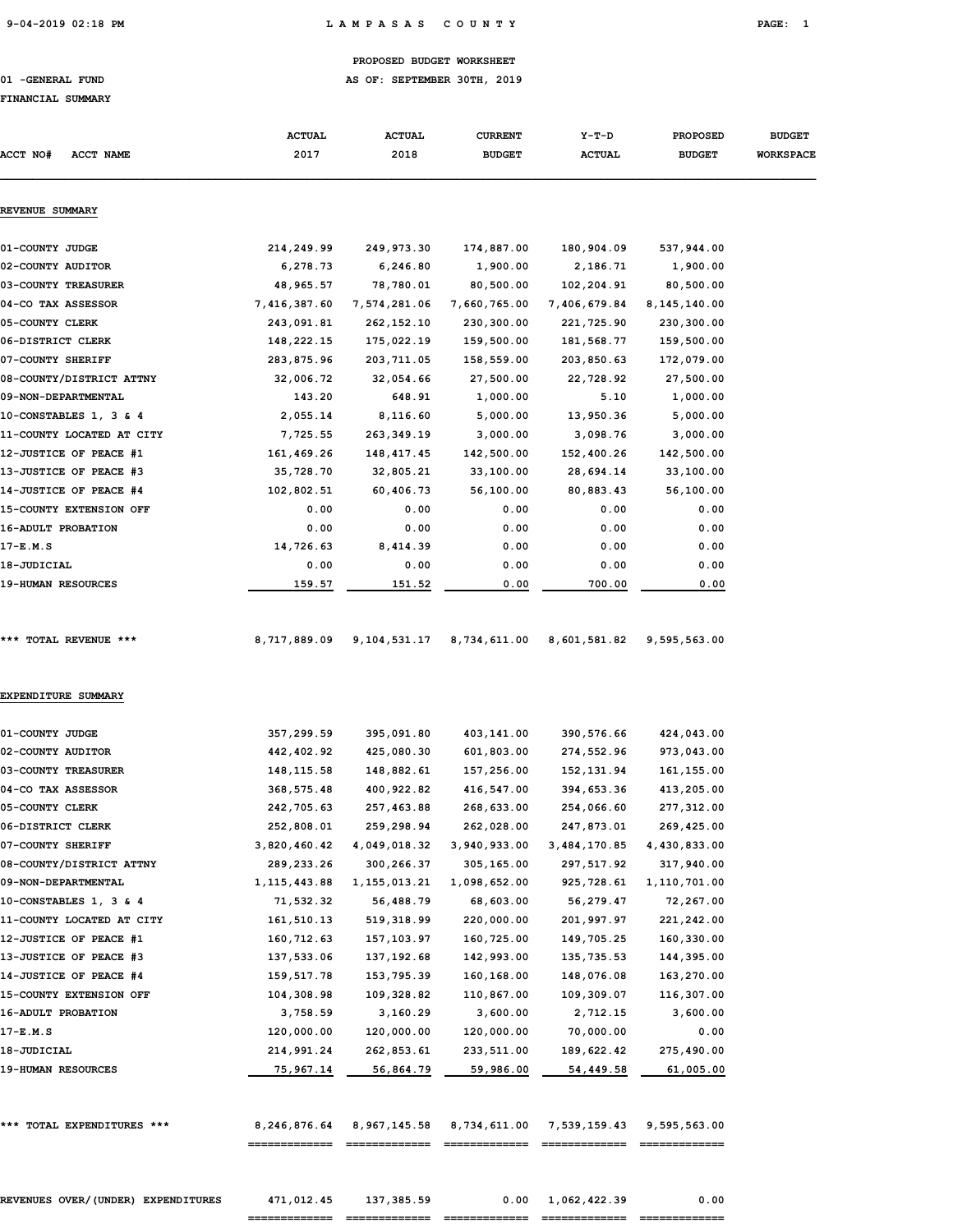# 9-04-2019 02:18 PM L A M P A S A S C O U N T Y PAGE: 2

# PROPOSED BUDGET WORKSHEET

01 -GENERAL FUND **AS OF: SEPTEMBER 30TH, 2019** 

| DEPARTMENT - 01-COUNTY JUDGE |  |  |  |
|------------------------------|--|--|--|
|                              |  |  |  |

| DEPARTMENT - 01-COUNTY JUDGE |  |  |
|------------------------------|--|--|
|                              |  |  |

| <b>DEPARTMENT</b> | 01-COUNTY JUDGE |  |
|-------------------|-----------------|--|
|-------------------|-----------------|--|

| DEPARTMENT - | $01 - COTNTY$ JUL |  |
|--------------|-------------------|--|

| DEPARTMENT - | $01 - \text{COTNTV}$ . TH |  |
|--------------|---------------------------|--|

| <b>DEPARTMENT</b> | $\overline{\phantom{a}}$ | 01-COUNTY JUD |  |
|-------------------|--------------------------|---------------|--|
|                   |                          |               |  |

| <b>DEPARTMENT</b> | 01-COUNTY |  |
|-------------------|-----------|--|
|-------------------|-----------|--|

| DEPARTMENT - 01-COUNTY JUDGE |  |  |
|------------------------------|--|--|
|                              |  |  |

| DEPARTMENT REVENUES | _____<br>_____ |               |               |                |               |                 |                  |
|---------------------|----------------|---------------|---------------|----------------|---------------|-----------------|------------------|
|                     |                | <b>ACTUAL</b> | <b>ACTUAL</b> | <b>CURRENT</b> | $Y-T-D$       | <b>PROPOSED</b> | <b>BUDGET</b>    |
| <b>ACCT NO#</b>     | ACCT NAME      | 2017          | 2018          | <b>BUDGET</b>  | <b>ACTUAL</b> | <b>BUDGET</b>   | <b>WORKSPACE</b> |

| 101-00-001 BEGINNING FUND BALANCE      | 0.00         | 0.00       | 0.00       | 0.00       | 0.00       |  |
|----------------------------------------|--------------|------------|------------|------------|------------|--|
| 101-00-002 A GAIN ON SALE OF ASSET     | 0.00         | 0.00       | 0.00       | 0.00       | 0.00       |  |
| 101-00-006 REIMBURSEMENT OF JUROR PMT  | 0.00         | 0.00       | 0.00       | 174.50     | 0.00       |  |
| 101-00-018 COURT APPOINTED ATTORNEY    | 0.00         | 0.00       | 0.00       | 0.00       | 0.00       |  |
| 101-00-031 CRIME STOPPER               | 0.00         | 0.00       | 0.00       | 0.00       | 0.00       |  |
| 101-00-062 HOMELAND SECURITY           | 0.00         | 0.00       | 0.00       | 0.00       | 0.00       |  |
| 101-00-085 SUBDIVISION FEES            | 0.00         | 0.00       | 0.00       | 0.00       | 0.00       |  |
| 101-00-098 SANITATION FEES             | 40,025.00    | 47,060.00  | 40,000.00  | 54,850.00  | 40,000.00  |  |
| 101-00-099 INTEREST REVENUE            | 10,232.18    | 422.95     | 0.00       | 547.58     | 0.00       |  |
| 101-00-100 SALE OF SURPLUS EQUIP/PROPE | $3,571.00$ ( | 10.00      | 1,000.00   | 112.05     | 1,000.00   |  |
| 101-00-101 INC(DEC) FV OF INVESTMENTS  | 0.00         | 0.00       | 0.00       | 0.00       | 0.00       |  |
| 101-00-102 INSURANCE REFUND            | 0.00         | 0.00       | 0.00       | 894.18     | 0.00       |  |
| 101-00-103 STATE SUPPLEMENT-JUDGE      | 20,719.08    | 25,512.89  | 25,200.00  | 21,757.21  | 25,200.00  |  |
| 101-00-109 SERVICE FEES (ADMIN)        | 6,648.65     | 10,243.94  | 7,000.00   | 8,162.60   | 7,000.00   |  |
| 101-00-112 MIXED BEVERAGE TAX          | 17,334.00    | 21,690.00  | 0.00       | 0.00       | 0.00       |  |
| 101-00-113 LIQUOR LICENSE & PERMITS    | 0.00         | 0.00       | 0.00       | 0.00       | 0.00       |  |
| 101-00-114 PROBATE COURT FEE           | 390.00       | 450.00     | 350.00     | 310.00     | 350.00     |  |
| 101-00-116 GRANT REVENUE               | 0.00         | 0.00       | 0.00       | 0.00       | 0.00       |  |
| 101-00-117 LCAD COST                   | 0.00         | 0.00       | 0.00       | 0.00       | 0.00       |  |
| 101-00-118 TOBACCO SETTLEMENT          | 8,055.36     | 8,831.27   | 8,500.00   | 8,394.82   | 8,500.00   |  |
| 101-00-130 911-ADDRESSING SIGNS        | 1,090.00     | 1,180.00   | 1,000.00   | 760.00     | 1,000.00   |  |
| 101-00-140 GENERAL PROGRAM INCOME NTF  | 0.00         | 0.00       | 0.00       | 0.00       | 0.00       |  |
| 101-00-150 ELECTRONIC E-FILING         | 0.00         | 0.00       | 0.00       | 0.00       | 0.00       |  |
| 101-00-166 TX TASK FORCE/INDIGENT DEFE | 13,438.25    | 26,754.75  | 24,000.00  | 18,962.00  | 24,000.00  |  |
| 101-00-190 MISCELLANEOUS RECEIPTS      | 12,100.72    | 18,118.38  | 3,500.00   | 2,093.10   | 3,500.00   |  |
| 101-00-194 REIMBURSEMENT-INSURANCE     | 4,250.00     | 4,532.94   | 0.00       | 295.02     | 0.00       |  |
| 101-00-207 COBRA INSURANCE PREMIUM     | 7.56         | 724.24     | 0.00(      | 745.97)    | 0.00       |  |
| 201-00-000 OTHER RESOURCE              | 0.00         | 0.00       | 0.00       | 0.00       | 0.00       |  |
| 201-00-001 CONTRIBUTIONS-OTHERGOV-CITY | 0.00         | 0.00       | 0.00       | 0.00       | 0.00       |  |
| 201-00-010 OPERATING TRANSFERS-IN      | 76,388.19    | 84,461.94  | 64,337.00  | 64,337.00  | 427,394.00 |  |
| ** SUB-DEPARTMENT REVENUE TOTAL **     | 214,249.99   | 249,973.30 | 174,887.00 | 180,904.09 | 537,944.00 |  |
| ** DEPARTMENT REVENUE TOTAL **         | 214,249.99   | 249,973.30 | 174,887.00 | 180,904.09 | 537,944.00 |  |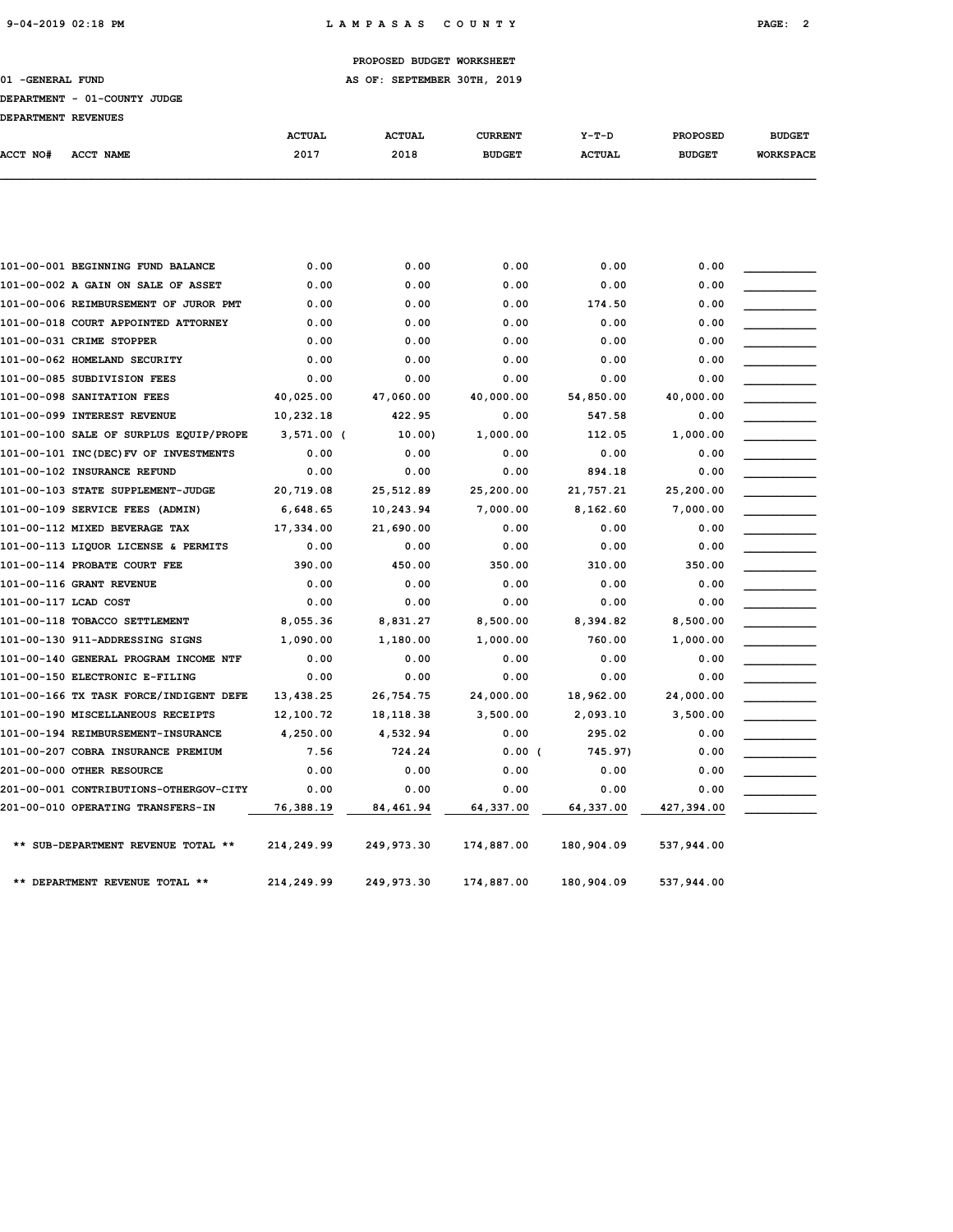01 -GENERAL FUND **AS OF: SEPTEMBER 30TH, 2019** 

### DEPARTMENT - 02-COUNTY AUDITOR

DEPARTMENT REVENUES

| DEFARIMENI REVENUES                   |               |               |                |               |                 |                  |
|---------------------------------------|---------------|---------------|----------------|---------------|-----------------|------------------|
|                                       | <b>ACTUAL</b> | <b>ACTUAL</b> | <b>CURRENT</b> | $Y-T-D$       | <b>PROPOSED</b> | <b>BUDGET</b>    |
| <b>ACCT NO#</b><br><b>ACCT NAME</b>   | 2017          | 2018          | <b>BUDGET</b>  | <b>ACTUAL</b> | <b>BUDGET</b>   | <b>WORKSPACE</b> |
|                                       |               |               |                |               |                 |                  |
|                                       |               |               |                |               |                 |                  |
| 102-00-087 UNEMPLOYMENT REFUND        | 0.00          | 2,428.61      | 0.00           | 0.00          | 0.00            |                  |
| 102-00-099 INTEREST REVENUE           | 0.00          | 0.00          | 0.00           | 0.00          | 0.00            |                  |
| 102-00-102 INSURANCE REFUND           | 0.00          | 0.00          | 0.00           | 0.00          | 0.00            |                  |
| 102-00-143 COLLECTION DEPT            | 0.00          | 1,592.70      | 0.00           | 0.00          | 0.00            |                  |
| 102-00-190 MISCELLANEOUS RECEIPTS     | 4,855.23      | 750.49        | 900.00         | 0.00          | 900.00          |                  |
| 102-00-193 COUNTY COLLECTIN-OMNI BASE | 1,020.00      | 1,140.00      | 1,000.00       | 1,080.00      | 1,000.00        |                  |
| 202-00-000 OTHER RESOURSE             | 0.00          | 0.00          | 0.00           | 0.00          | 0.00            |                  |
| ** SUB-DEPARTMENT REVENUE TOTAL **    | 5,875.23      | 5,911.80      | 1,900.00       | 1,080.00      | 1,900.00        |                  |
| 102-01-194 REIMBURSEMENT - IHC        | 0.00          | 0.00          | 0.00           | 0.00          | 0.00            |                  |
| ** SUB-DEPARTMENT REVENUE TOTAL **    | 0.00          | 0.00          | 0.00           | 0.00          | 0.00            |                  |
| 102-02-018 COURT APPOINTED ATTORNEY   | 403.50        | 335.00        | 0.00           | 1,106.71      | 0.00            |                  |
| 102-02-116 GRANT REVENUE              | 0.00          | 0.00          | 0.00           | 0.00          | 0.00            |                  |
|                                       |               |               |                |               |                 |                  |
| ** SUB-DEPARTMENT REVENUE TOTAL **    | 403.50        | 335.00        | 0.00           | 1,106.71      | 0.00            |                  |
| ** DEPARTMENT REVENUE TOTAL **        | 6,278.73      | 6,246.80      | 1,900.00       | 2,186.71      | 1,900.00        |                  |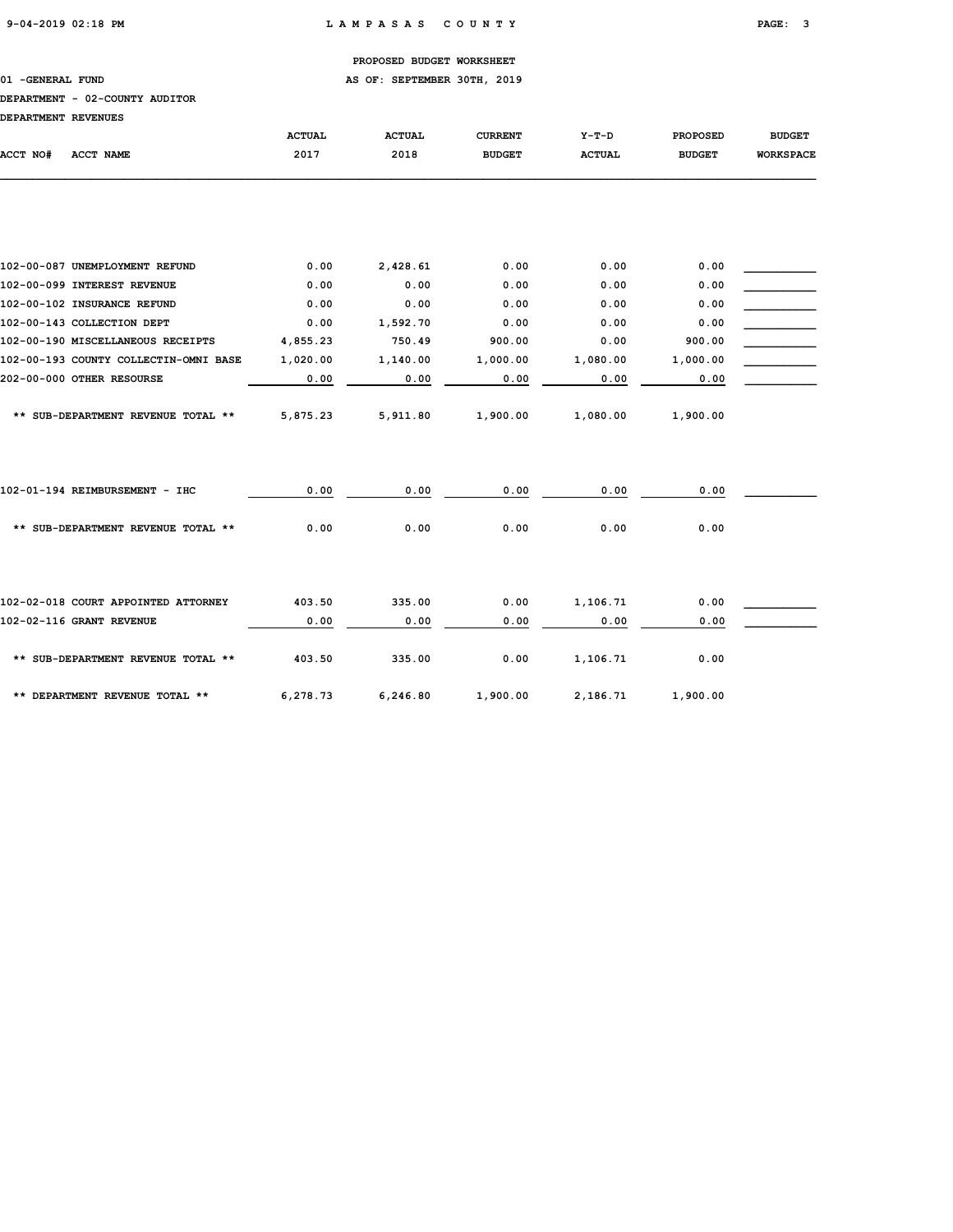# 01 -GENERAL FUND **AS OF: SEPTEMBER 30TH, 2019**

### DEPARTMENT - 03-COUNTY TREASURER

| <b>DEPARTMENT REVENUES</b> |           |               |               |                |               |                 |                  |
|----------------------------|-----------|---------------|---------------|----------------|---------------|-----------------|------------------|
|                            |           | <b>ACTUAL</b> | <b>ACTUAL</b> | <b>CURRENT</b> | Y-T-D         | <b>PROPOSED</b> | <b>BUDGET</b>    |
| ACCT NO#                   | ACCT NAME | 2017          | 2018          | <b>BUDGET</b>  | <b>ACTUAL</b> | <b>BUDGET</b>   | <b>WORKSPACE</b> |
|                            |           |               |               |                |               |                 |                  |
|                            |           |               |               |                |               |                 |                  |
|                            |           |               |               |                |               |                 |                  |
|                            |           |               |               |                |               |                 |                  |
|                            |           |               |               |                |               |                 |                  |

|                         | 103-00-099 INTEREST REVENUE        | 17,402.27 | 49,730.48 | 50,000.00 | 73,539.69  | 50,000.00 |
|-------------------------|------------------------------------|-----------|-----------|-----------|------------|-----------|
| 103-00-109 SERVICE FEES |                                    | 30,710.20 | 28,463.99 | 30,000.00 | 28,078.10  | 30,000.00 |
| 103-00-117 BINGO TAX    |                                    | 0.00      | 0.00      | 0.00      | 0.00       | 0.00      |
|                         | 103-00-143 COLLECTION DEPT         | 674.49    | 585.54    | 500.00    | 301.92     | 500.00    |
|                         | 103-00-190 MISCELLANEOUS RECEIPTS  | 178.61    | 0.00      | 0.00      | 285.20     | 0.00      |
|                         | ** SUB-DEPARTMENT REVENUE TOTAL ** | 48,965.57 | 78,780.01 | 80,500.00 | 102,204.91 | 80,500.00 |
|                         | ** DEPARTMENT REVENUE TOTAL **     | 48,965.57 | 78,780.01 | 80,500.00 | 102,204.91 | 80,500.00 |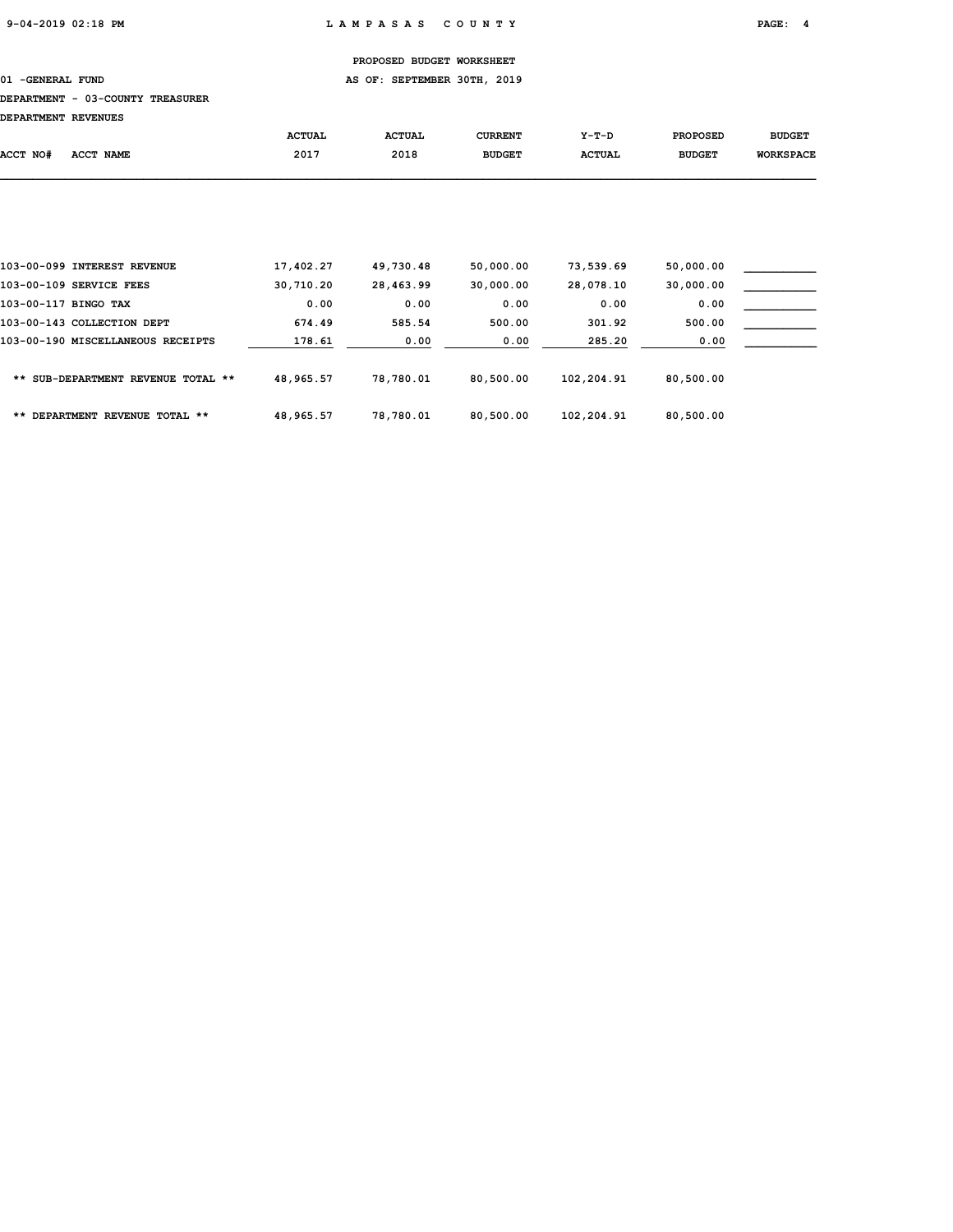01 -GENERAL FUND **AS OF: SEPTEMBER 30TH, 2019** 

### DEPARTMENT - 04-CO TAX ASSESSOR

| <b>DEPARTMENT REVENUES</b> |  |
|----------------------------|--|
|----------------------------|--|

|          |           | <b>ACTUAL</b> | <b>ACTUAL</b> | <b>CURRENT</b> | $Y-T-D$       | <b>PROPOSED</b> | <b>BUDGET</b>    |
|----------|-----------|---------------|---------------|----------------|---------------|-----------------|------------------|
| ACCT NO# | ACCT NAME | 2017          | 2018          | <b>BUDGET</b>  | <b>ACTUAL</b> | <b>BUDGET</b>   | <b>WORKSPACE</b> |
|          |           |               |               |                |               |                 |                  |

| 104-00-010 CURRENT AD VALOREM TAXES    | 6,032,795.00 | 6, 133, 763.53 | 6, 205, 915.00 | 6, 111, 713.04 | 6,690,290.00 |  |
|----------------------------------------|--------------|----------------|----------------|----------------|--------------|--|
| 104-00-015 LOCAL OPTION 1/2% SALES TAX | 784, 313.13  | 814,991.44     | 760,000.00     | 705,909.08     | 760,000.00   |  |
| 104-00-020 DELINQUENT AD VALORM TAXES  | 85,991.95    | 101,082.97     | 110,000.00     | 89,422.22      | 110,000.00   |  |
| 104-00-030 PENALTIES & INT. AD VALOREM | 81,725.56    | 72,384.27      | 70,000.00      | 33,947.85      | 70,000.00    |  |
| 104-00-031 CHILD WELFARE BOARD         | 0.00         | 0.00           | 0.00           | 0.00           | 0.00         |  |
| 104-00-035 LCAD REFUND                 | 0.00         | 0.00           | 0.00           | 0.00           | 0.00         |  |
| 104-00-036 POSTAGE REIMBURSEMENT       | 1,944.50     | 1,920.30       | 2,000.00       | 1,736.50       | 2,000.00     |  |
| 104-00-043 COURT COST CHILD SAFETY     | 35,815.50    | 37,155.00      | 35,000.00      | 35, 383.50     | 35,000.00    |  |
| 104-00-089 MOTOR VEHICLE VERIFICATION  | 266.00       | 306.00         | 350.00         | 280.00         | 350.00       |  |
| 104-00-090 MOTOR VEHICLE REGISTRATION  | 69,747.54    | 71,036.30      | 70,000.00      | 67,591.43      | 70,000.00    |  |
| 104-00-091 STATE SALES TAX REBATE      | 283,764.18   | 297,507.28     | 350,000.00     | 291, 273.51    | 350,000.00   |  |
| 104-00-104 T/AC-AUTO TITLES            | 35,965.00    | 38,510.00      | 35,000.00      | 34,755.00      | 35,000.00    |  |
| 104-00-113 LIQUOR LICENSE & PERMITS    | 3,776.29     | 5,369.96       | 22,000.00      | 34,288.35      | 22,000.00    |  |
| 104-00-190 MISCELLANEOUS RECEIPTS      | 282.95       | 254.01         | 500.00         | 379.36         | 500.00       |  |
| ** SUB-DEPARTMENT REVENUE TOTAL **     | 7,416,387.60 | 7,574,281.06   | 7,660,765.00   | 7,406,679.84   | 8,145,140.00 |  |
| 104-01-011 VOTER REGISTRATION          | 0.00         | 0.00           | 0.00           | 0.00           | 0.00         |  |
| ** SUB-DEPARTMENT REVENUE TOTAL **     | 0.00         | 0.00           | 0.00           | 0.00           | 0.00         |  |

\*\* DEPARTMENT REVENUE TOTAL \*\* 7,416,387.60 7,574,281.06 7,660,765.00 7,406,679.84 8,145,140.00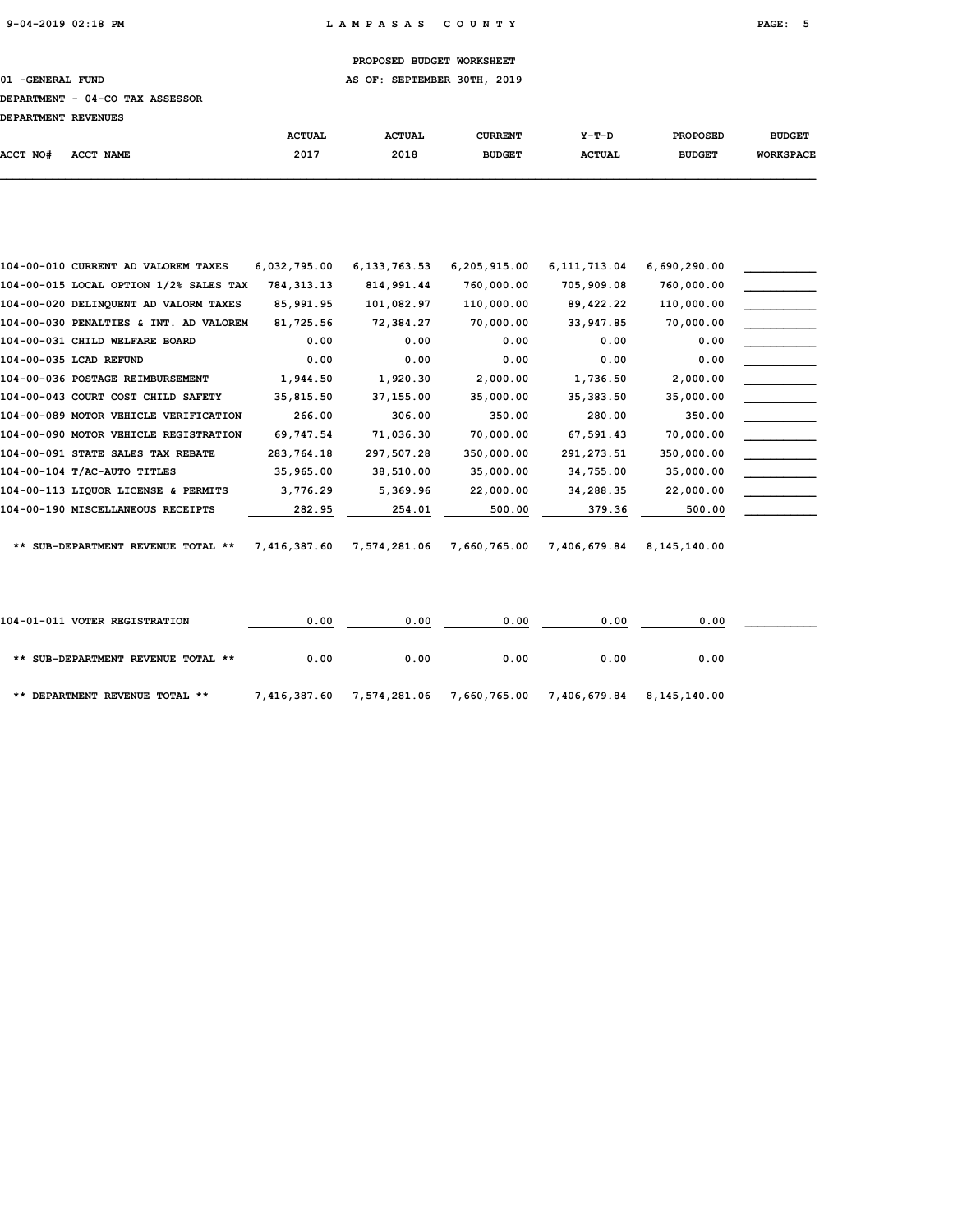01 -GENERAL FUND **AS OF: SEPTEMBER 30TH, 2019** 

# DEPARTMENT - 05-COUNTY CLERK

| DEPARTMENT REVENUES |           |               |               |                |               |                 |                  |
|---------------------|-----------|---------------|---------------|----------------|---------------|-----------------|------------------|
|                     |           | <b>ACTUAL</b> | <b>ACTUAL</b> | <b>CURRENT</b> | $Y-T-D$       | <b>PROPOSED</b> | <b>BUDGET</b>    |
| ACCT NO#            | ACCT NAME | 2017          | 2018          | <b>BUDGET</b>  | <b>ACTUAL</b> | <b>BUDGET</b>   | <b>WORKSPACE</b> |
|                     |           |               |               |                |               |                 |                  |

| 105-00-009 3rd DISTRICT FEES           | 0.00       | 0.00         | 0.00       | 0.00       | 0.00       |  |
|----------------------------------------|------------|--------------|------------|------------|------------|--|
| 105-00-012 SUPPLE CRT GUARDIANSHIP FEE | 3,060.00   | 2,980.00     | 3,000.00   | 2,320.00   | 3,000.00   |  |
| 105-00-033 PRESERVATION CLERK ACCOUNT  | 1,530.00   | 1,490.00     | 1,300.00   | 1,160.00   | 1,300.00   |  |
| 105-00-106 COUNTY CLERK                | 187,382.91 | 209,738.00   | 190,000.00 | 176,606.30 | 190,000.00 |  |
| 105-00-107 COUNTY CLERK-PROBATION      | 51,118.90  | 47,944.10    | 36,000.00  | 41,639.60  | 36,000.00  |  |
| 105-00-120 CO.CLERK DELINOUENT COLLECT | 0.00       | 0.00         | 0.00       | 0.00       | 0.00       |  |
| 105-00-190 MISCELLANEOUS RECEIPTS      | 0.00       | 0.00         | 0.00       | 0.00       | 0.00       |  |
| ** SUB-DEPARTMENT REVENUE TOTAL **     | 243,091.81 | 262, 152, 10 | 230,300.00 | 221,725.90 | 230,300.00 |  |
| ** DEPARTMENT REVENUE TOTAL **         | 243,091.81 | 262, 152, 10 | 230,300.00 | 221,725.90 | 230,300.00 |  |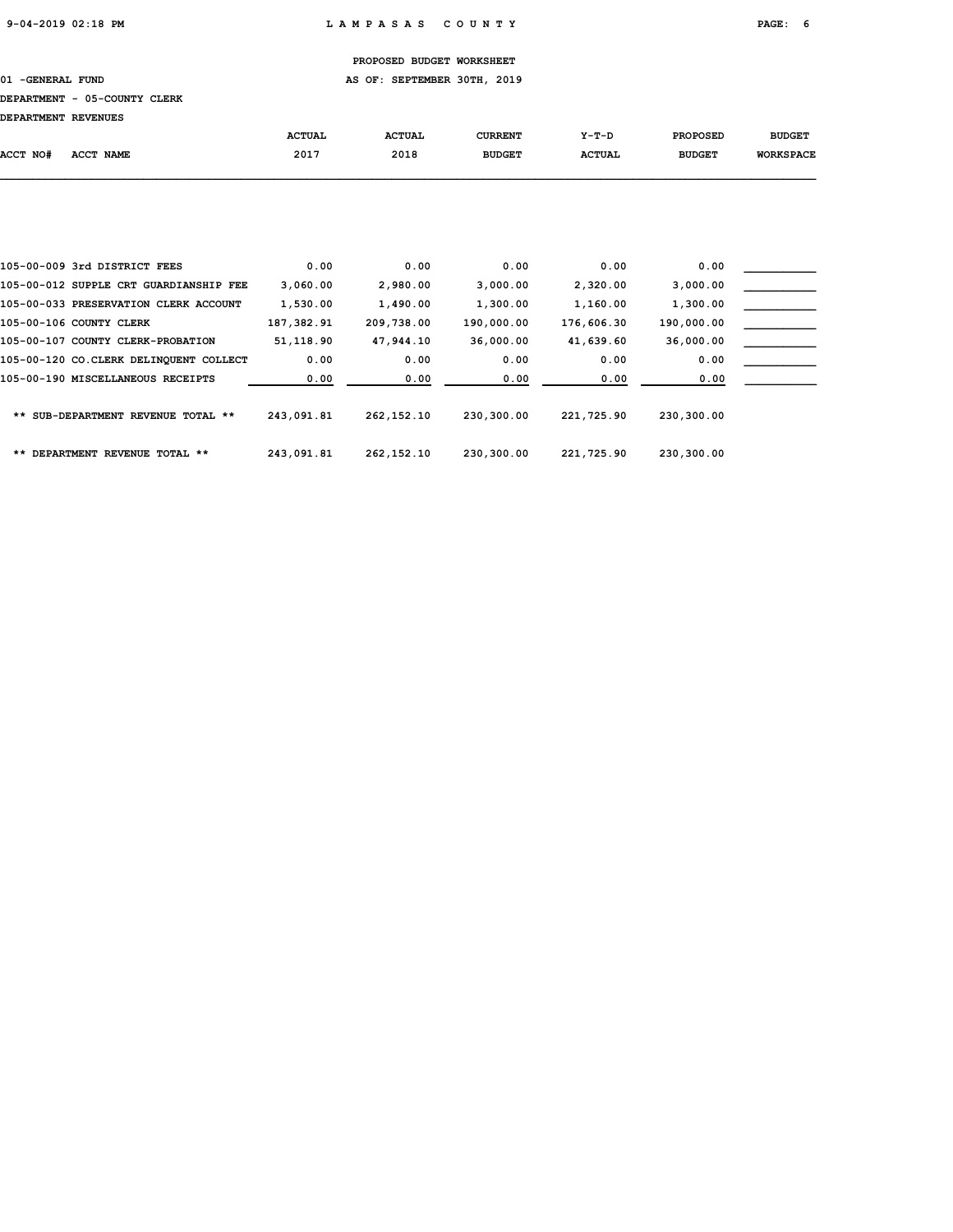01 -GENERAL FUND **AS OF: SEPTEMBER 30TH, 2019** 

### DEPARTMENT - 06-DISTRICT CLERK

DEPARTMENT REVENUES

| DEPARTMENT REVENUES |                  |               |               |               |               |                 |                  |
|---------------------|------------------|---------------|---------------|---------------|---------------|-----------------|------------------|
|                     |                  | <b>ACTUAL</b> | <b>ACTUAL</b> | CURRENT       | $Y-T-D$       | <b>PROPOSED</b> | <b>BUDGET</b>    |
| ACCT NO#            | <b>ACCT NAME</b> | 2017          | 2018          | <b>BUDGET</b> | <b>ACTUAL</b> | <b>BUDGET</b>   | <b>WORKSPACE</b> |
|                     |                  |               |               |               |               |                 |                  |

| 106-00-006 REIMBURSMENT OF JUROR PMT   | 5,848.00   | 5,304.00   | 6,500.00   | 3,706.00   | 6,500.00   |  |
|----------------------------------------|------------|------------|------------|------------|------------|--|
| 106-00-008 JUVENILE DELINQUENCY PREVEN | 0.00       | 0.00       | 0.00       | 0.00       | 0.00       |  |
| 106-00-009 3rd DISTRICT FEES           | 0.00       | 0.00       | 0.00       | 0.00       | 0.00       |  |
| 106-00-036 POSTAGE REIMBURSEMENT       | 0.00       | 0.00       | 0.00       | 0.00       | 0.00       |  |
| 106-00-037 DIST CLERK RECORD MGMT      | 0.00       | 0.00       | 0.00       | 0.00       | 0.00       |  |
| 106-00-038 INDIGENT FEE                | 0.00       | 0.00       | 0.00       | 0.00       | 0.00       |  |
| 106-00-094 DISTRICT CLERK              | 57,984.25  | 77,731.09  | 75,000.00  | 93,708.57  | 75,000.00  |  |
| 106-00-105 DISTRICT CLK AG CHILD SUPPO | 0.00       | 0.00       | 0.00       | 0.00       | 0.00       |  |
| 106-00-108 DISTRICT CLERK-PROBATION    | 63,670.05  | 72,618.90  | 60,000.00  | 59,032.20  | 60,000.00  |  |
| 106-00-116 GRANT REVENUE - VINE        | 0.00       | 0.00       | 0.00       | 0.00       | 0.00       |  |
| 106-00-120 CHILD ABUSE PREVENTION FEE  | 20.00      | 42.00      | 0.00       | 413.00     | 0.00       |  |
| 106-00-150 ELECTRONIC E-FILING         | 0.00       | 0.00       | 0.00       | 0.00       | 0.00       |  |
| 106-00-190 MISCELLANEOUS RECEIPTS      | 7,098.20   | 7,409.00   | 7,000.00   | 7,970.00   | 7,000.00   |  |
| 206-00-010 OPERATING TRANSFERS - IN    | 0.00       | 0.00       | 0.00       | 0.00       | 0.00       |  |
| ** SUB-DEPARTMENT REVENUE TOTAL **     | 134,620.50 | 163,104.99 | 148,500.00 | 164,829.77 | 148,500.00 |  |
|                                        |            |            |            |            |            |  |
| 106-01-190 MISCELLANEOUS (PASSPORT)    | 13,601.65  | 11,917.20  | 11,000.00  | 16,739.00  | 11,000.00  |  |
| ** SUB-DEPARTMENT REVENUE TOTAL **     | 13,601.65  | 11,917.20  | 11,000.00  | 16,739.00  | 11,000.00  |  |
| ** DEPARTMENT REVENUE TOTAL **         | 148,222.15 | 175,022.19 | 159,500.00 | 181,568.77 | 159,500.00 |  |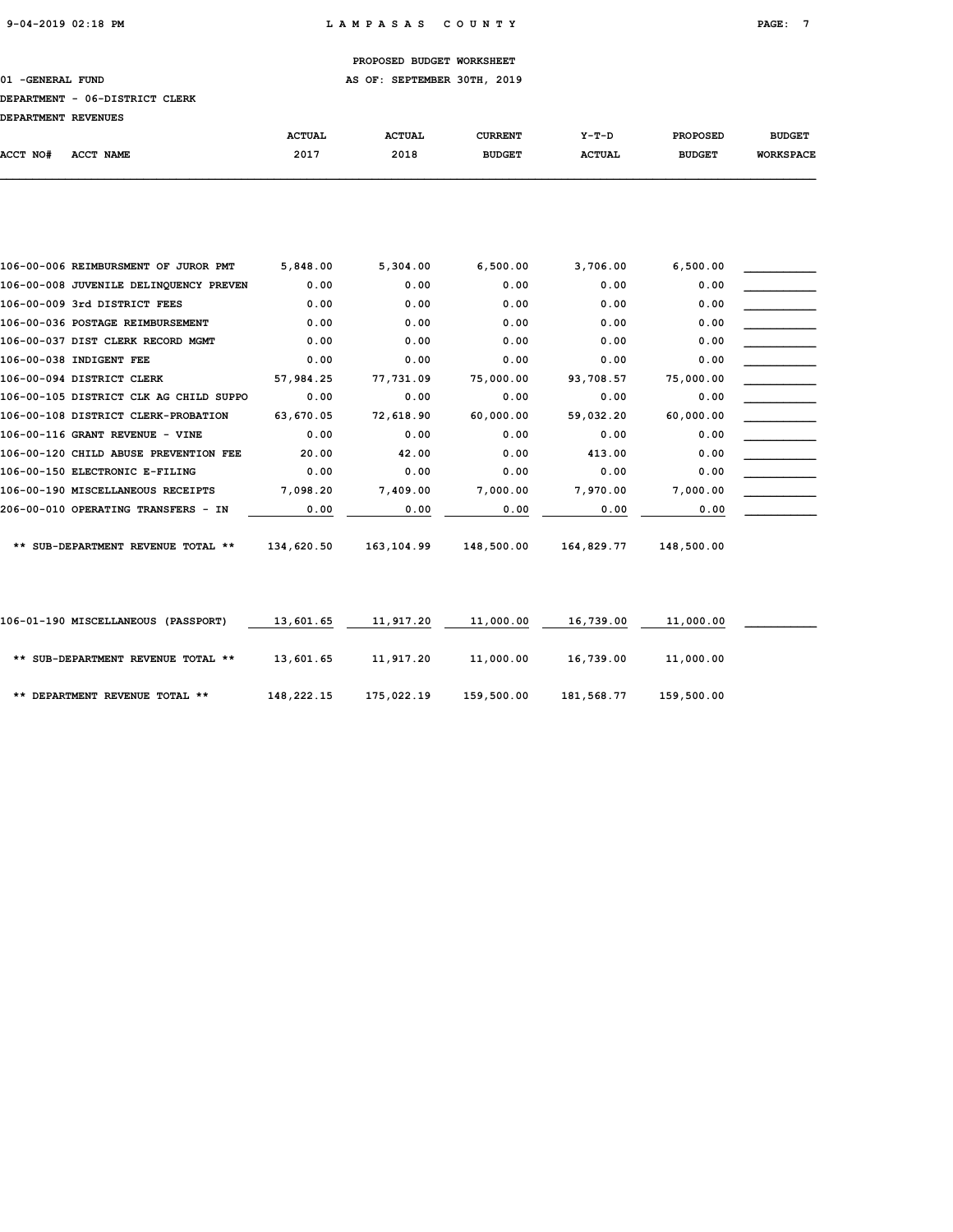01 -GENERAL FUND **AS OF: SEPTEMBER 30TH, 2019** 

### DEPARTMENT - 07-COUNTY SHERIFF

| <b>DEPARTMENT REVENUES</b> |           |               |               |                |               |                 |                  |
|----------------------------|-----------|---------------|---------------|----------------|---------------|-----------------|------------------|
|                            |           | <b>ACTUAL</b> | <b>ACTUAL</b> | <b>CURRENT</b> | $Y-T-D$       | <b>PROPOSED</b> | <b>BUDGET</b>    |
| ACCT NO#                   | ACCT NAME | 2017          | 2018          | <b>BUDGET</b>  | <b>ACTUAL</b> | <b>BUDGET</b>   | <b>WORKSPACE</b> |
|                            |           |               |               |                |               |                 |                  |

| 107-00-050 TELEPHONE COMMISSION       | 6,784.68   | 7,599.57   | 6,500.00   | 6,813.66   | 6,500.00   |  |
|---------------------------------------|------------|------------|------------|------------|------------|--|
| 107-00-062 HOMELAND SECURITY          | 0.00       | 0.00       | 0.00       | 0.00       | 0.00       |  |
| 107-00-092 SERVING CITATION           | 6,003.00   | 3,150.00   | 3,000.00   | 4,123.77   | 3,000.00   |  |
| 107-00-100 SALE OF SURPLUS PROPERTY   | 22,209.00  | 8,041.06   | 0.00       | 28,652.00  | 11,000.00  |  |
| 107-00-102 INSURANCE REFUND           | 2,194.36   | 2,136.31   | 0.00       | 13,446.03  | 0.00       |  |
| 107-00-116 GRANT REVENUE              | 59,934.00  | 15,424.00  | 15,000.00  | 4,240.00   | 17,579.00  |  |
| 107-00-119 CITY PAYMENT FOR PRISONERS | 9,858.42   | 8,391.24   | 5,000.00   | 3,011.58   | 5,000.00   |  |
| 107-00-122 PRISONER TRANSPORTATION    | 1,010.50   | 0.00       | 0.00       | 4,131.80   | 0.00       |  |
| 107-00-123 STATE REIMBURSEMENT        | 3,005.00   | 2,775.06   | 0.00       | 0.00       | 0.00       |  |
| 107-00-125 LOMETA INTERLOCAL          | 0.00       | 0.00       | 0.00       | 0.00       | 0.00       |  |
| 107-00-188 FORFEITED PROPERTY         | 0.00       | 61.55      | 0.00       | 9,146.15   | 0.00       |  |
| 107-00-190 MISCELLANEOUS RECEIPTS     | 3,328.68   | 3,754.98   | 4,000.00   | 4,820.05   | 4,000.00   |  |
| 107-00-191 CITIZENS DONATIONS         | 687.00     | 0.00       | 0.00       | 0.00       | 0.00       |  |
| 107-00-194 REIMBURSEMENT-INSURANCE    | 0.00       | 27, 124.93 | 0.00       | 0.00       | 0.00       |  |
| 207-00-000 OTHER RESOURCE-LEASE       | 158,943.00 | 125,059.00 | 125,059.00 | 125,000.00 | 125,000.00 |  |
|                                       |            |            |            |            |            |  |
| ** SUB-DEPARTMENT REVENUE TOTAL **    | 273,957.64 | 203,517.70 | 158,559.00 | 203,385.04 | 172,079.00 |  |

| 107-01-116 GRANT REVENUE - VINE    | 0.00   | 0.00   | 0.00 | 0.00   | 0.00 |  |
|------------------------------------|--------|--------|------|--------|------|--|
| ** SUB-DEPARTMENT REVENUE TOTAL ** | 0.00   | 0.00   | 0.00 | 0.00   | 0.00 |  |
| 107-02-190 MISCELLANEOUS RECEIPTS  | 378.32 | 193.35 | 0.00 | 465.59 | 0.00 |  |
| 107-02-191 CITIZENS DONATIONS      | 0.00   | 0.00   | 0.00 | 0.00   | 0.00 |  |
| ** SUB-DEPARTMENT REVENUE TOTAL ** | 378.32 | 193.35 | 0.00 | 465.59 | 0.00 |  |

| 107-03-190 MISCELLANEOUS RECEIPTS  | 0.00 | 0.00 | 0.00 | 0.00 | 0.00 |  |
|------------------------------------|------|------|------|------|------|--|
| ** SUB-DEPARTMENT REVENUE TOTAL ** | 0.00 | 0.00 | 0.00 | 0.00 | 0.00 |  |
|                                    |      |      |      |      |      |  |
|                                    | .    |      |      |      | .    |  |

| 107-04-116 GRANT REVENUE           | 9,540.00   | 0.00       | 0.00       | 0.00       | 0.00       |  |
|------------------------------------|------------|------------|------------|------------|------------|--|
| 107-04-190 MISCELLANEOUS RECEIPTS  | 0.00       | 0.00       | 0.00       | 0.00       | 0.00       |  |
| ** SUB-DEPARTMENT REVENUE TOTAL ** | 9,540.00   | 0.00       | 0.00       | 0.00       | 0.00       |  |
| ** DEPARTMENT REVENUE TOTAL **     | 283,875.96 | 203,711.05 | 158,559.00 | 203,850.63 | 172,079.00 |  |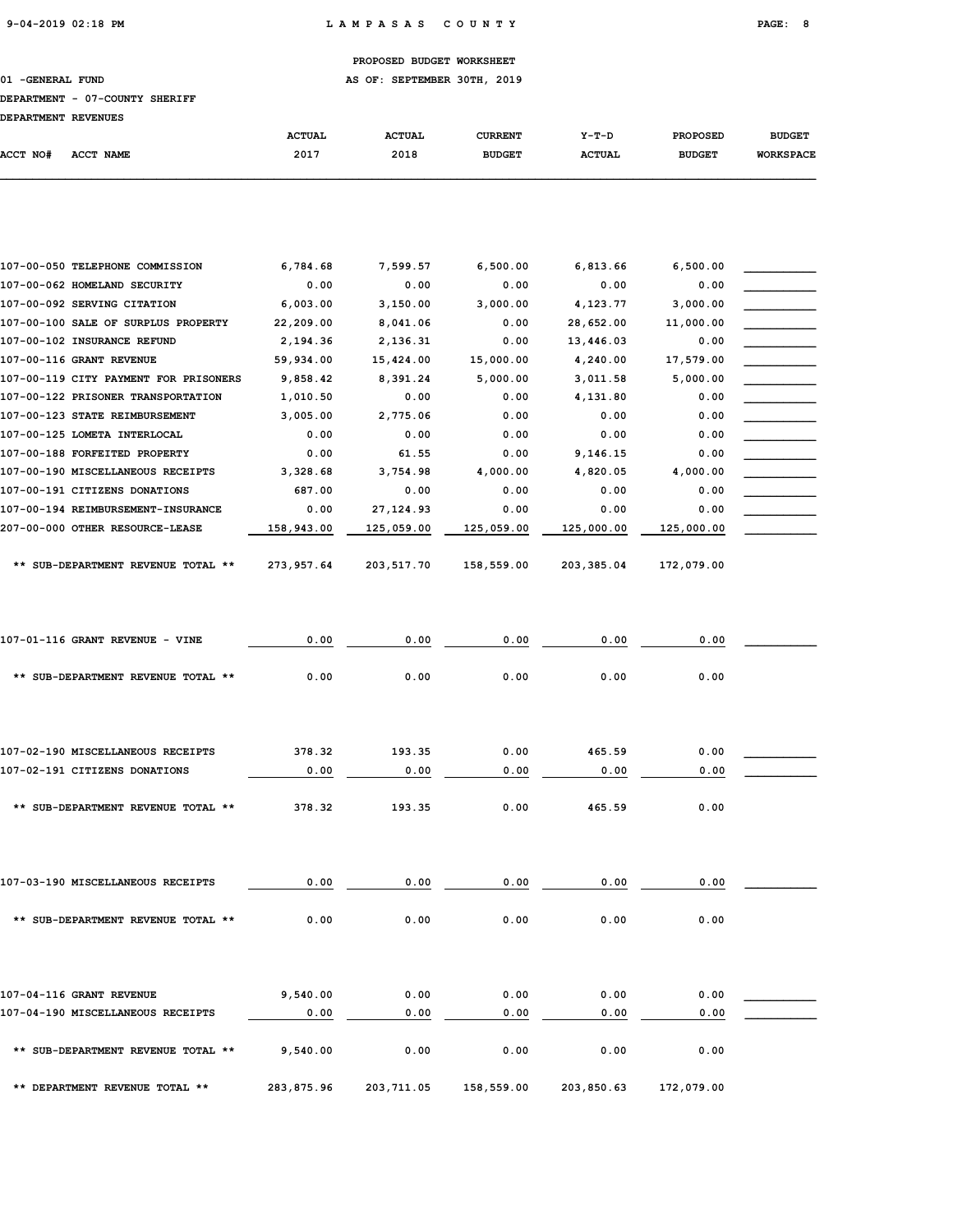01 -GENERAL FUND **AS OF: SEPTEMBER 30TH, 2019** 

### DEPARTMENT - 08-COUNTY/DISTRICT ATTNY

DEPARTMENT REVENUES

|          |                                        | <b>ACTUAL</b> | <b>ACTUAL</b> | <b>CURRENT</b> | $Y-T-D$       | <b>PROPOSED</b> | <b>BUDGET</b>    |
|----------|----------------------------------------|---------------|---------------|----------------|---------------|-----------------|------------------|
| ACCT NO# | <b>ACCT NAME</b>                       | 2017          | 2018          | <b>BUDGET</b>  | <b>ACTUAL</b> | <b>BUDGET</b>   | <b>WORKSPACE</b> |
|          |                                        |               |               |                |               |                 |                  |
|          |                                        |               |               |                |               |                 |                  |
|          |                                        |               |               |                |               |                 |                  |
|          |                                        |               |               |                |               |                 |                  |
|          |                                        |               |               |                |               |                 |                  |
|          | 108-00-103 STATE SUPPLEMENT ASST. D.A. | 13,297.82     | 4,506.72      | 0.00           | 4,395.60      | 0.00            |                  |
|          | 108-00-116 GRANT REVENUE JUVENILE PROS | 0.00          | 0.00          | 0.00           | 0.00          | 0.00            |                  |
|          | 108-00-123 STATE REIMBURSEMENT         | 18,708.90     | 27,500.00     | 27,500.00      | 18,333.32     | 27,500.00       |                  |
|          | 108-00-190 MISCELLANEOUS RECEIPTS      | 0.00          | 47.94         | 0.00           | 0.00          | 0.00            |                  |

| ** SUB-DEPARTMENT REVENUE TOTAL ** | 32,006.72 | 32,054.66 | 27,500.00 | 22,728.92 | 27,500.00 |
|------------------------------------|-----------|-----------|-----------|-----------|-----------|
| ** DEPARTMENT REVENUE TOTAL **     | 32,006.72 | 32,054.66 | 27,500.00 | 22,728.92 | 27,500.00 |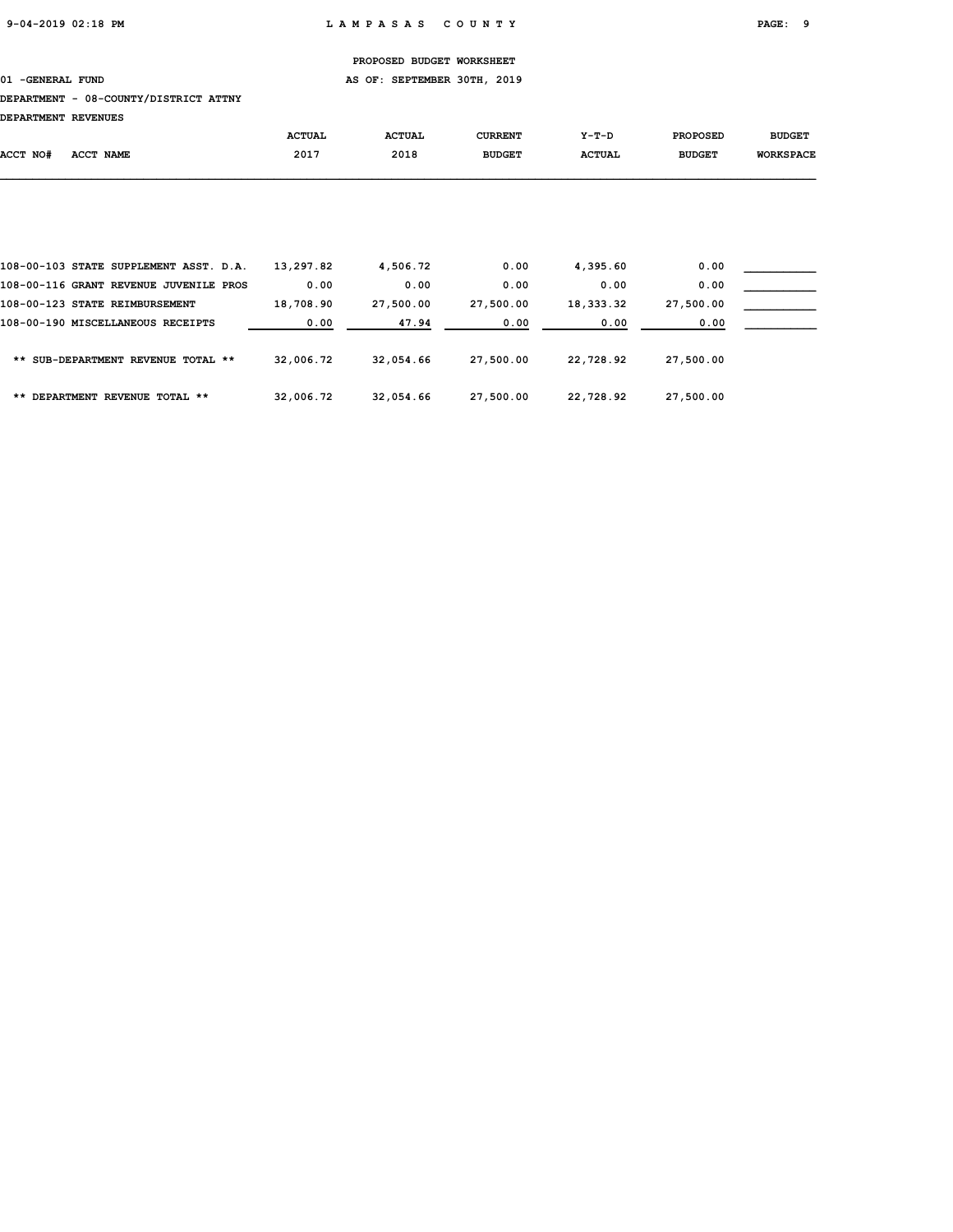01 -GENERAL FUND **AS OF: SEPTEMBER 30TH, 2019** 

### DEPARTMENT - 09-NON-DEPARTMENTAL

DEPARTMENT REVENUES

| DEPARIMENI REVENUES |                            |               |               |                |               |                 |                  |
|---------------------|----------------------------|---------------|---------------|----------------|---------------|-----------------|------------------|
|                     |                            | <b>ACTUAL</b> | <b>ACTUAL</b> | <b>CURRENT</b> | Y-T-D         | <b>PROPOSED</b> | <b>BUDGET</b>    |
| ACCT NO#            | <b>ACCT</b><br><b>NAME</b> | 2017          | 2018          | <b>BUDGET</b>  | <b>ACTUAL</b> | <b>BUDGET</b>   | <b>WORKSPACE</b> |
|                     |                            |               |               |                |               |                 |                  |

| 109-00-190 MISCELLANEOUS RECEIPTS  | 143.20 | 648.91 | 1,000.00 | 5.10 | 1,000.00 |  |
|------------------------------------|--------|--------|----------|------|----------|--|
| ** SUB-DEPARTMENT REVENUE TOTAL ** | 143.20 | 648.91 | 1,000.00 | 5.10 | 1,000.00 |  |
| ** DEPARTMENT REVENUE TOTAL **     | 143.20 | 648.91 | 1,000.00 | 5.10 | 1,000.00 |  |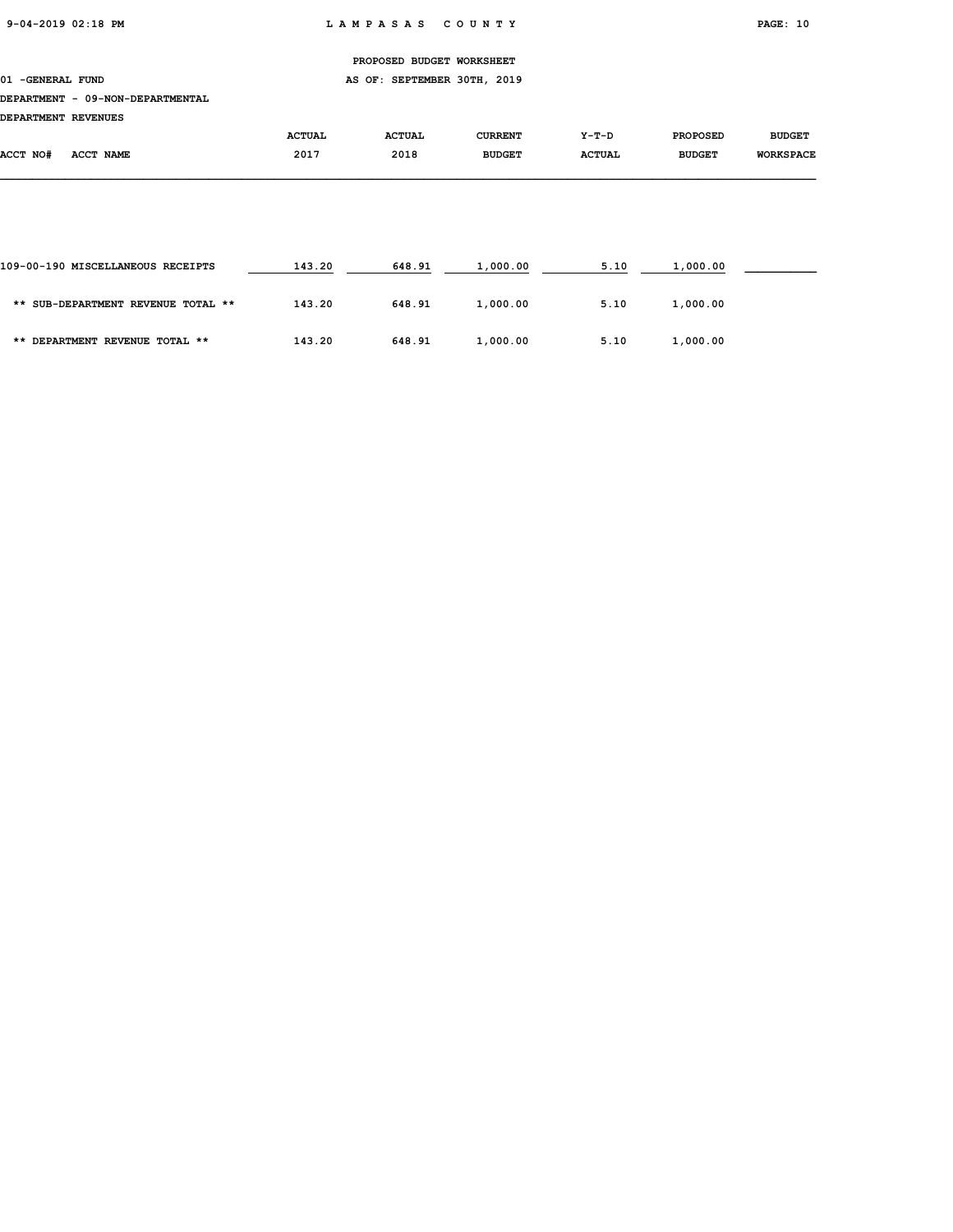01 -GENERAL FUND **AS OF: SEPTEMBER 30TH, 2019** 

# DEPARTMENT - 10-CONSTABLES 1, 3 & 4

| ntonomwtwm prwtwiite |  |  |
|----------------------|--|--|

| DEPARTMENT REVENUES                |               |               |                |               |                 |                  |
|------------------------------------|---------------|---------------|----------------|---------------|-----------------|------------------|
|                                    | <b>ACTUAL</b> | <b>ACTUAL</b> | <b>CURRENT</b> | $Y-T-D$       | <b>PROPOSED</b> | <b>BUDGET</b>    |
| ACCT NO#<br><b>ACCT NAME</b>       | 2017          | 2018          | <b>BUDGET</b>  | <b>ACTUAL</b> | <b>BUDGET</b>   | <b>WORKSPACE</b> |
|                                    |               |               |                |               |                 |                  |
| 110-00-092 SERVING CITATION        | 0.00          | 0.00          | 0.00           | 250.00        | 0.00            |                  |
| 110-00-123 STATE REIMBURSEENT      | 0.00          | 0.00          | 0.00           | 671.22        | 0.00            |                  |
| 110-00-190 MISCELLANEOUS RECEIPTS  | 682.59        | 0.00          | 0.00           | 0.00          | 0.00            |                  |
|                                    |               |               |                |               |                 |                  |
| ** SUB-DEPARTMENT REVENUE TOTAL ** | 682.59        | 0.00          | 0.00           | 921.22        | 0.00            |                  |
|                                    |               |               |                |               |                 |                  |
| 110-01-092 SERVING CITATION        | 150.00        | 6,685.00      | 5,000.00       | 11,530.00     | 5,000.00        |                  |
| 110-01-102 INSURANCE REFUND        | 542.36        | 0.00          | 0.00           | 0.00          | 0.00            |                  |
| 110-01-123 STATE REIMBURSEMENT     | 0.00          | 678.30        | 0.00           | 624.14        | 0.00            |                  |
| ** SUB-DEPARTMENT REVENUE TOTAL ** | 692.36        | 7,363.30      | 5,000.00       | 12, 154.14    | 5,000.00        |                  |
|                                    |               |               |                |               |                 |                  |
| 110-02-092 SERVING CITATION        | 0.00          | 75.00         | 0.00           | 875.00        | 0.00            |                  |
| 110-02-123 STATE REIMBURSEMENT     | 680.19        | 678.30        | 0.00           | 0.00          | 0.00            |                  |
| ** SUB-DEPARTMENT REVENUE TOTAL ** | 680.19        | 753.30        | 0.00           | 875.00        | 0.00            |                  |
| ** DEPARTMENT REVENUE TOTAL **     | 2,055.14      | 8,116.60      | 5,000.00       | 13,950.36     | 5,000.00        |                  |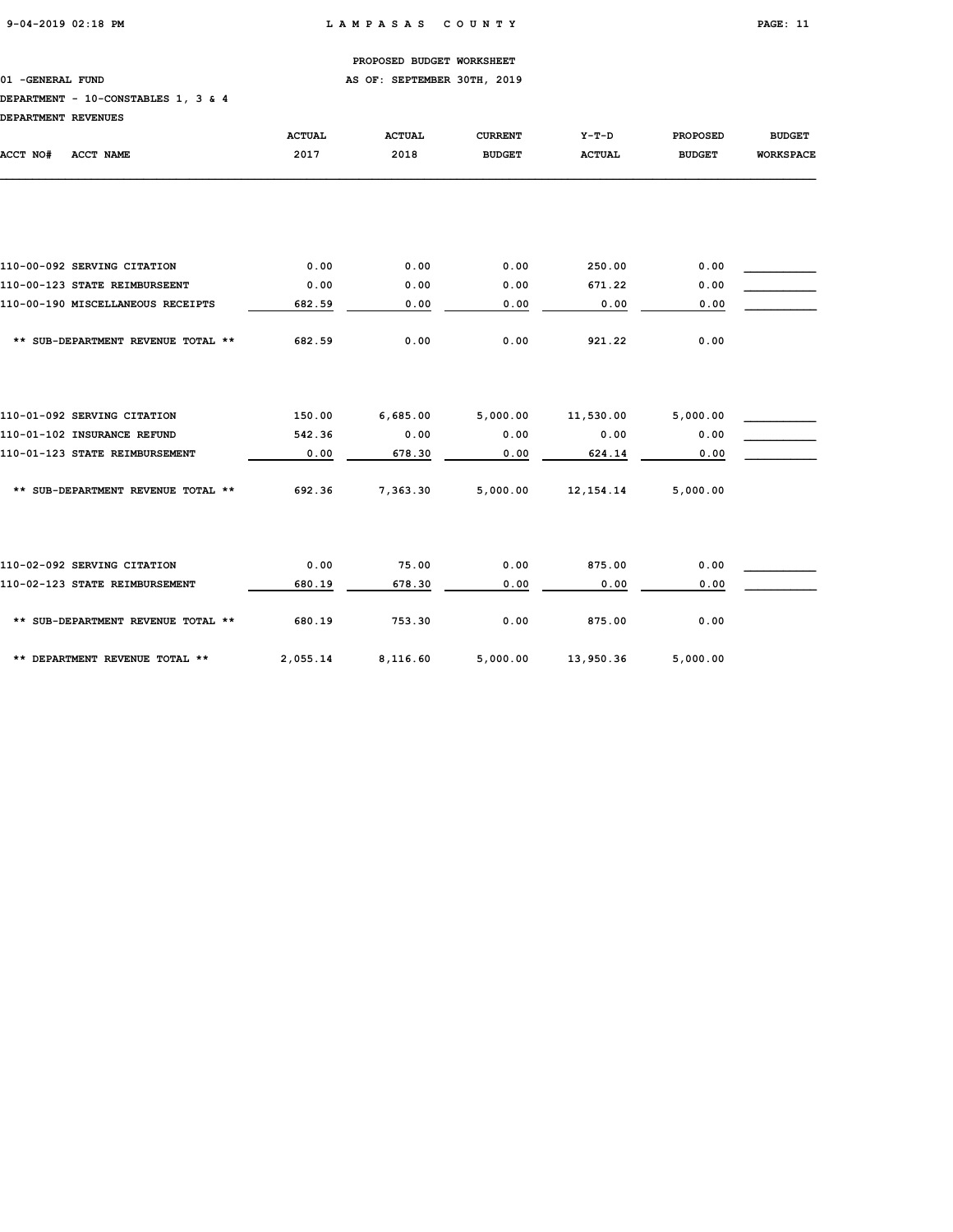01 -GENERAL FUND **AS OF: SEPTEMBER 30TH, 2019** 

# DEPARTMENT - 11-COUNTY LOCATED AT CITY

| DEPARTMENT REVENUES                    |               |               |                |               |                 |                  |
|----------------------------------------|---------------|---------------|----------------|---------------|-----------------|------------------|
|                                        | <b>ACTUAL</b> | <b>ACTUAL</b> | <b>CURRENT</b> | $Y-T-D$       | <b>PROPOSED</b> | <b>BUDGET</b>    |
| ACCT NO#<br><b>ACCT NAME</b>           | 2017          | 2018          | <b>BUDGET</b>  | <b>ACTUAL</b> | <b>BUDGET</b>   | <b>WORKSPACE</b> |
|                                        |               |               |                |               |                 |                  |
| 111-00-116 GRANT REVENUE               | 0.00          | 0.00          | 0.00           | 0.00          | 0.00            |                  |
| 111-00-190 MISCELLANEOUS               | 191.52        | 3,780.17      | 0.00           | 0.00          | 0.00            |                  |
| 211-00-000 OTHER RESOURCE              | 0.00          | 252,933.00    | 0.00           | 0.00          | 0.00            |                  |
| ** SUB-DEPARTMENT REVENUE TOTAL **     | 191.52        | 256,713.17    | 0.00           | 0.00          | 0.00            |                  |
| 111-01-190 MISCELLANEOUS RECEIPTS      | 2,379.03      | 2,486.02      | 3,000.00       | 1,394.76      | 3,000.00        |                  |
| ** SUB-DEPARTMENT REVENUE TOTAL **     | 2,379.03      | 2,486.02      | 3,000.00       | 1,394.76      | 3,000.00        |                  |
| 111-02-100 SALE OF SURPLUS EQUIP/PROPE | 0.00          | 3,750.00      | 0.00           | 610.00        | 0.00            |                  |
| 111-02-190 MISCELLANEOUS RECEIPTS      | 5,155.00      | 400.00        | 0.00           | 1,094.00      | 0.00            |                  |
| ** SUB-DEPARTMENT REVENUE TOTAL **     | 5,155.00      | 4,150.00      | 0.00           | 1,704.00      | 0.00            |                  |
| 111-03-190 MISCELLANOUS                | 0.00          | 0.00          | 0.00           | 0.00          | 0.00            |                  |
| ** SUB-DEPARTMENT REVENUE TOTAL **     | 0.00          | 0.00          | 0.00           | 0.00          | 0.00            |                  |
| ** DEPARTMENT REVENUE TOTAL **         | 7,725.55      | 263, 349.19   | 3,000.00       | 3,098.76      | 3,000.00        |                  |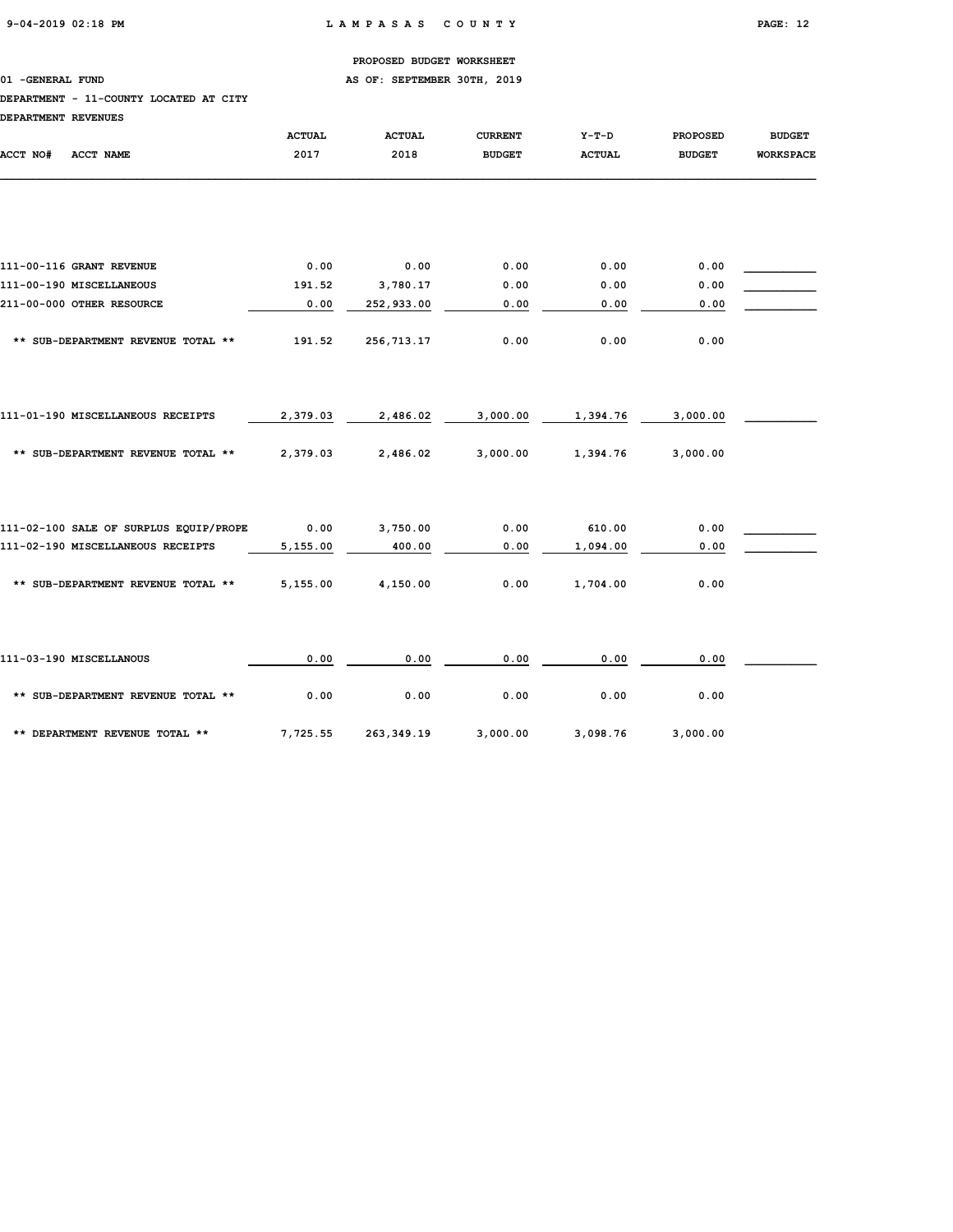01 -GENERAL FUND **AS OF: SEPTEMBER 30TH, 2019** 

# DEPARTMENT - 12-JUSTICE OF PEACE #1

DEPARTMENT REVENUES

| DEPARIMENT REVENUES |                                  |               |               |                |               |                 |                  |
|---------------------|----------------------------------|---------------|---------------|----------------|---------------|-----------------|------------------|
|                     |                                  | <b>ACTUAL</b> | <b>ACTUAL</b> | <b>CURRENT</b> | Y-T-D         | <b>PROPOSED</b> | <b>BUDGET</b>    |
| ACCT NO#            | ACCT NAME                        | 2017          | 2018          | <b>BUDGET</b>  | <b>ACTUAL</b> | <b>BUDGET</b>   | <b>WORKSPACE</b> |
|                     |                                  |               |               |                |               |                 |                  |
|                     |                                  |               |               |                |               |                 |                  |
|                     | 112-00-003 SCHOOL EDUCATION FUND | 0.00          | 0.00          | 0.00           | 0.00          | 0.00            |                  |
|                     |                                  |               |               |                |               |                 |                  |

| 112-00-006 REIMBURSEMENT OF JUROR PMT | 0.00       | 0.00       | 0.00       | 0.00       | 0.00       |  |
|---------------------------------------|------------|------------|------------|------------|------------|--|
| 112-00-034 JP#1 SECURITY FEES         | 1,112.57   | 817.71     | 900.00     | 908.46     | 900.00     |  |
| 112-00-080 JUSTICE COURT TECHNOLOGY   | 0.00       | 0.00       | 0.00       | 0.00       | 0.00       |  |
| 112-00-095 JP #1                      | 133,898.39 | 125,683.50 | 120,000.00 | 136,620.53 | 120,000.00 |  |
| 112-00-116 GRANT REVENUE (DPS)        | 0.00       | 0.00       | 0.00       | 0.00       | 0.00       |  |
| 112-00-150 ELECTRONIC E-FILING        | 0.00       | 0.00       | 0.00       | 0.00       | 0.00       |  |
| 112-00-190 MISCELLANEOUS RECEIPTS     | 0.00       | 0.00       | 100.00     | 0.00       | 100.00     |  |
| 112-00-193 JP # 1 OMNI-BASE FEES      | 6,341.72   | 4,749.06   | 5,000.00   | 3,232.60   | 5,000.00   |  |
| ** SUB-DEPARTMENT REVENUE TOTAL **    | 141,352.68 | 131,250.27 | 126,000.00 | 140,761.59 | 126,000.00 |  |
|                                       |            |            |            |            |            |  |

| 112-01-095 JP #1 (COLAGY)          | 20,116.58  | 17,167.18  | 16,500.00  | 11,638.67  | 16,500.00  |  |
|------------------------------------|------------|------------|------------|------------|------------|--|
| ** SUB-DEPARTMENT REVENUE TOTAL ** | 20,116.58  | 17,167.18  | 16,500.00  | 11,638.67  | 16,500.00  |  |
| ** DEPARTMENT REVENUE TOTAL **     | 161,469.26 | 148,417.45 | 142,500.00 | 152,400.26 | 142,500.00 |  |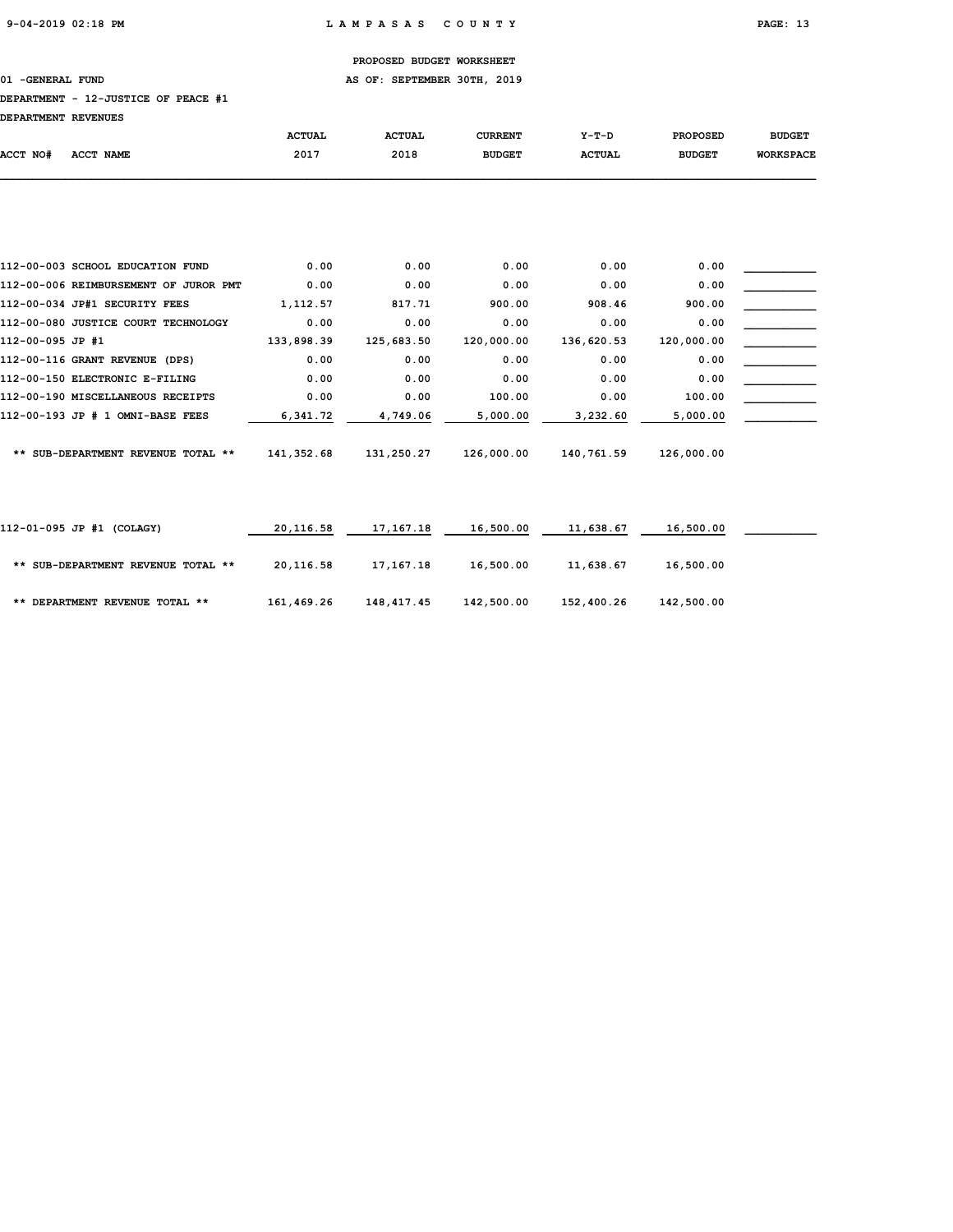01 -GENERAL FUND **AS OF: SEPTEMBER 30TH, 2019** 

### DEPARTMENT - 13-JUSTICE OF PEACE #3

| DEPARTMENT REVENUES                    |               |               |                |               |                 |                  |
|----------------------------------------|---------------|---------------|----------------|---------------|-----------------|------------------|
|                                        | <b>ACTUAL</b> | <b>ACTUAL</b> | <b>CURRENT</b> | $Y-T-D$       | <b>PROPOSED</b> | <b>BUDGET</b>    |
| ACCT NO#<br>ACCT NAME                  | 2017          | 2018          | <b>BUDGET</b>  | <b>ACTUAL</b> | <b>BUDGET</b>   | <b>WORKSPACE</b> |
|                                        |               |               |                |               |                 |                  |
|                                        |               |               |                |               |                 |                  |
| 113-00-003 SCHOOL EDUCATION FUND       | 0.00          | 0.00          | 0.00           | 0.00          | 0.00            |                  |
| 113-00-034 JP#3 SECURITY FEES          | 225.48        | 173.61        | 400.00         | 152.16        | 400.00          |                  |
| 113-00-080 JUSTICE COURT TECHNOLOGY FU | 0.00          | 0.00          | 0.00           | 0.00          | 0.00            |                  |
| 113-00-096 JUSTICE OF PEACE 3          | 33,918.30     | 30,946.03     | 31,000.00      | 24,501.41     | 31,000.00       |                  |
| 113-00-116 GRANT REVEUE (DPS)          | 0.00          | 0.00          | 0.00           | 0.00          | 0.00            |                  |
| 113-00-150 ELECTRONIC E-FILING         | 0.00          | 0.00          | 0.00           | 0.00          | 0.00            |                  |
| 113-00-190 MISCELLANEOUS RECEIPTS      | 0.00          | 0.00          | 0.00           | 69.48         | 0.00            |                  |
| 113-00-193 JP # 3 OMNI-BASE FEES       | 364.04        | 324.76        | 500.00         | 441.60        | 500.00          |                  |
| ** SUB-DEPARTMENT REVENUE TOTAL **     | 34,507.82     | 31,444.40     | 31,900.00      | 25, 164.65    | 31,900.00       |                  |
|                                        |               |               |                |               |                 |                  |
| 113-01-096 JP #3 (COLAGY)              | 1,220.88      | 1,360.81      | 1,200.00       | 3,529.49      | 1,200.00        |                  |
| ** SUB-DEPARTMENT REVENUE TOTAL **     | 1,220.88      | 1,360.81      | 1,200.00       | 3,529.49      | 1,200.00        |                  |

\*\* DEPARTMENT REVENUE TOTAL \*\* 35,728.70 32,805.21 33,100.00 28,694.14 33,100.00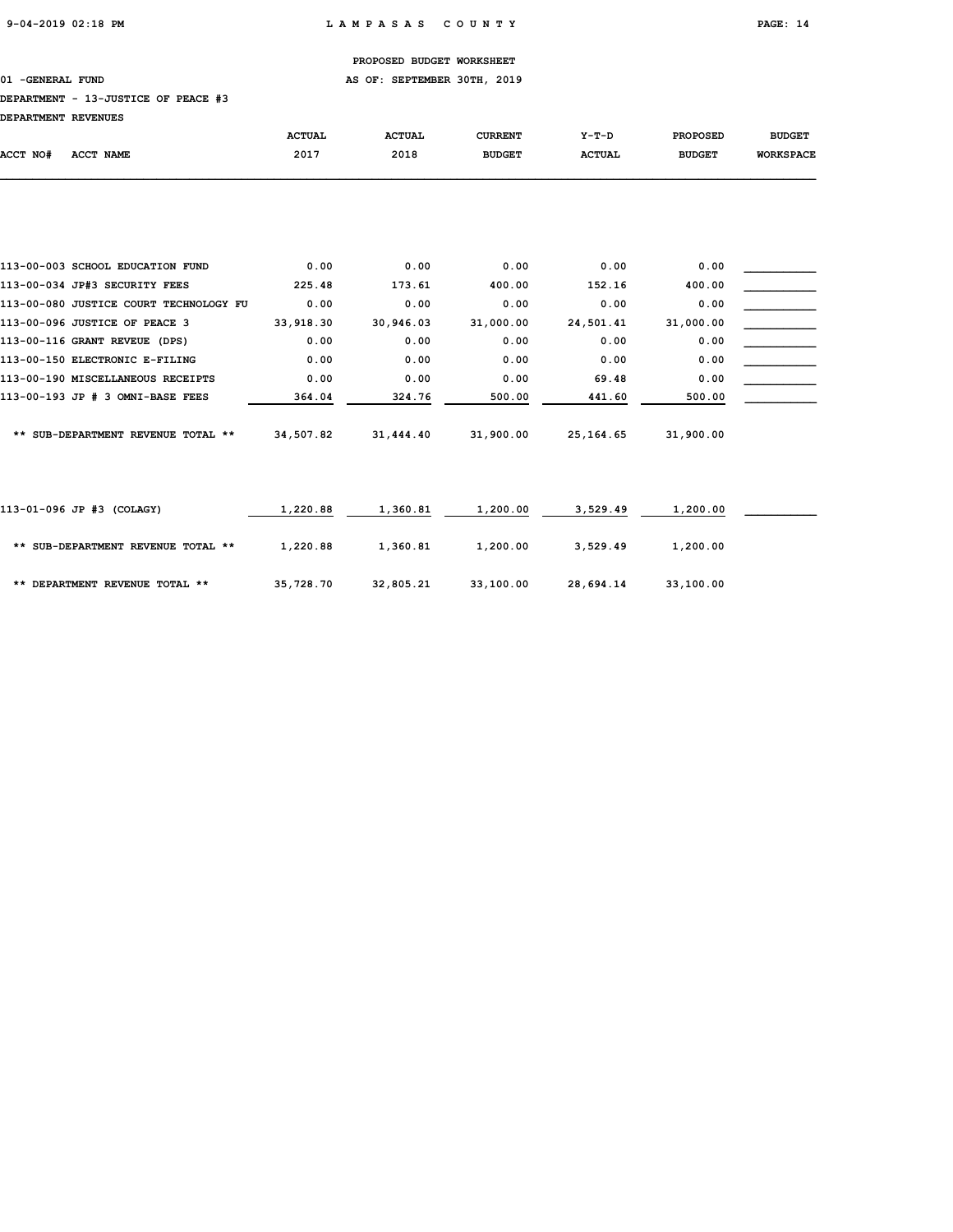01 -GENERAL FUND **AS OF: SEPTEMBER 30TH, 2019** 

## DEPARTMENT - 14-JUSTICE OF PEACE #4

| <b>DEPARTMENT REVENUES</b> |           |               |               |                |               |                 |                  |
|----------------------------|-----------|---------------|---------------|----------------|---------------|-----------------|------------------|
|                            |           | <b>ACTUAL</b> | <b>ACTUAL</b> | <b>CURRENT</b> | Y-T-D         | <b>PROPOSED</b> | <b>BUDGET</b>    |
| ACCT NO#                   | ACCT NAME | 2017          | 2018          | <b>BUDGET</b>  | <b>ACTUAL</b> | <b>BUDGET</b>   | <b>WORKSPACE</b> |
|                            |           |               |               |                |               |                 |                  |

| 114-00-003 SCHOOL EDUCATION FUND       | 0.00      | 0.00      | 0.00      | 0.00      | 0.00      |  |
|----------------------------------------|-----------|-----------|-----------|-----------|-----------|--|
| 114-00-006 REIMBURSEMENT OF JUROR PMT  | 0.00      | 0.00      | 0.00      | 0.00      | 0.00      |  |
| 114-00-034 JP#4 SECURITY FEES          | 502.72    | 461.06    | 500.00    | 490.01    | 500.00    |  |
| 114-00-080 JUSTICE COURT TECHNOLOGY FU | 0.00      | 0.00      | 0.00      | 0.00      | 0.00      |  |
| 114-00-097 JUSTICE OF PEACE 4          | 90,102.14 | 54,475.34 | 50,000.00 | 73,645.93 | 50,000.00 |  |
| 114-00-099 INTEREST                    | 0.00      | 0.00      | 0.00      | 0.00      | 0.00      |  |
| 114-00-109 SERVICE FEES                | 0.00      | 0.00      | 0.00      | 0.00      | 0.00      |  |
| 114-00-116 GRANT REVENUE               | 0.00      | 0.00      | 0.00      | 0.00      | 0.00      |  |
| 114-00-150 ELECTRONIC E-FILING         | 0.00      | 0.00      | 0.00      | 0.00      | 0.00      |  |
| 114-00-190 MISCELLANEOUS RECEIPTS      | 49.75     | 0.00      | 100.00    | 0.00      | 100.00    |  |
| 114-00-193 JP # 4 OMNI-BASE FEES       | 4,184.75  | 1,250.32  | 1,500.00  | 1,756.46  | 1,500.00  |  |
|                                        |           |           |           |           |           |  |
| ** SUB-DEPARTMENT REVENUE TOTAL **     | 94,839.36 | 56,186.72 | 52,100.00 | 75,892.40 | 52,100.00 |  |

| 114-01-097 JP #4 (COLAGY)          | 7,963.15   | 4,220.01  | 4,000.00  | 4,991.03  | 4,000.00  |  |
|------------------------------------|------------|-----------|-----------|-----------|-----------|--|
| ** SUB-DEPARTMENT REVENUE TOTAL ** | 7,963.15   | 4,220.01  | 4,000.00  | 4,991.03  | 4,000.00  |  |
| ** DEPARTMENT REVENUE TOTAL **     | 102,802.51 | 60,406.73 | 56,100.00 | 80,883.43 | 56,100.00 |  |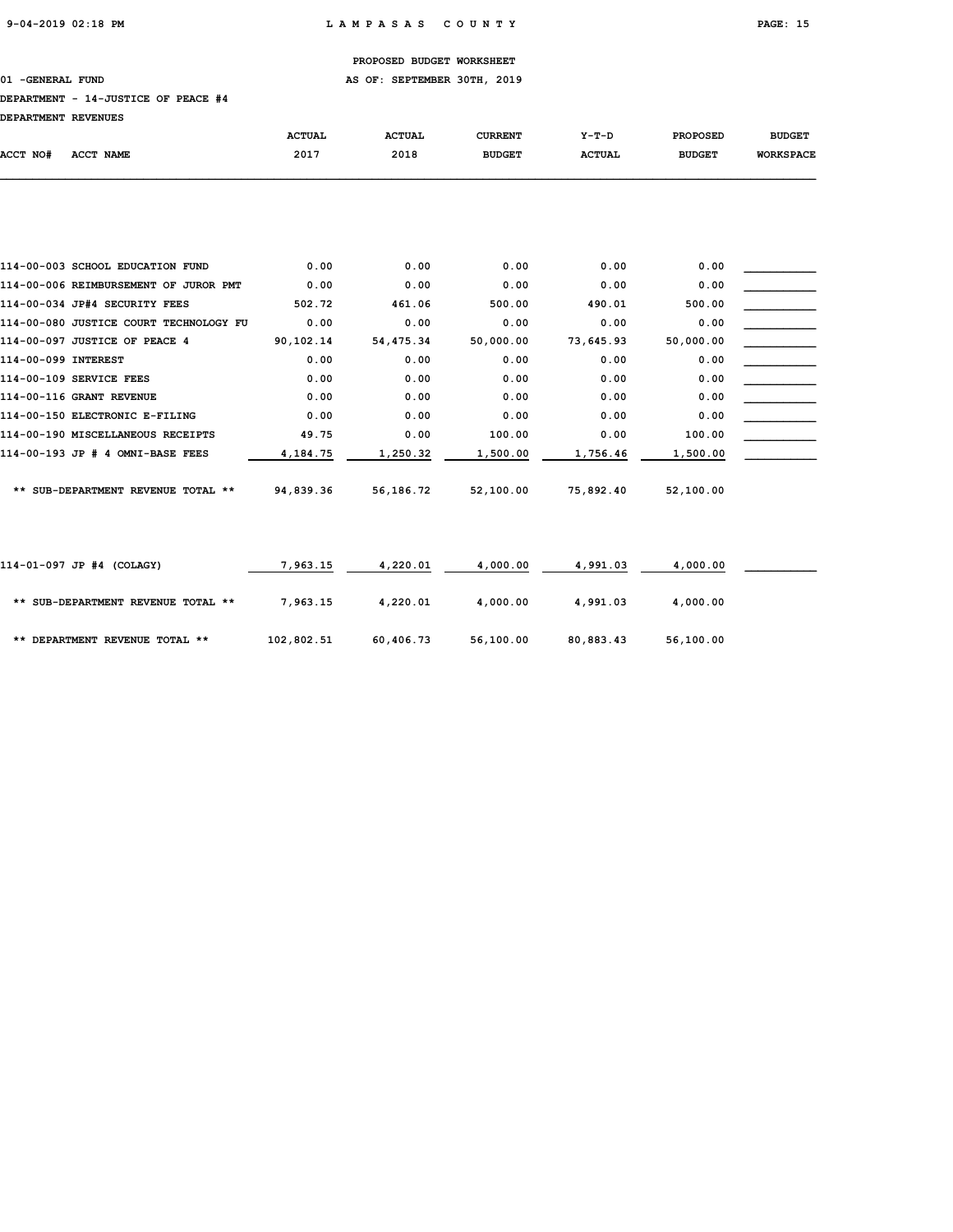01 -GENERAL FUND **AS OF: SEPTEMBER 30TH, 2019** 

# DEPARTMENT - 15-COUNTY EXTENSION OFF

DEPARTMENT REVENUES

| DEFARIMENI REVENUES |                  |               |               |                |               |                 |                  |
|---------------------|------------------|---------------|---------------|----------------|---------------|-----------------|------------------|
|                     |                  | <b>ACTUAL</b> | <b>ACTUAL</b> | <b>CURRENT</b> | $Y-T-D$       | <b>PROPOSED</b> | <b>BUDGET</b>    |
| <b>ACCT NO#</b>     | <b>ACCT NAME</b> | 2017          | 2018          | <b>BUDGET</b>  | <b>ACTUAL</b> | <b>BUDGET</b>   | <b>WORKSPACE</b> |
|                     |                  |               |               |                |               |                 |                  |

| 115-00-190 MISCELLANEOUS RECEIPTS  | 0.00 | 0.00 | 0.00 | 0.00 | 0.00 |  |
|------------------------------------|------|------|------|------|------|--|
| ** SUB-DEPARTMENT REVENUE TOTAL ** | 0.00 | 0.00 | 0.00 | 0.00 | 0.00 |  |
| ** DEPARTMENT REVENUE TOTAL **     | 0.00 | 0.00 | 0.00 | 0.00 | 0.00 |  |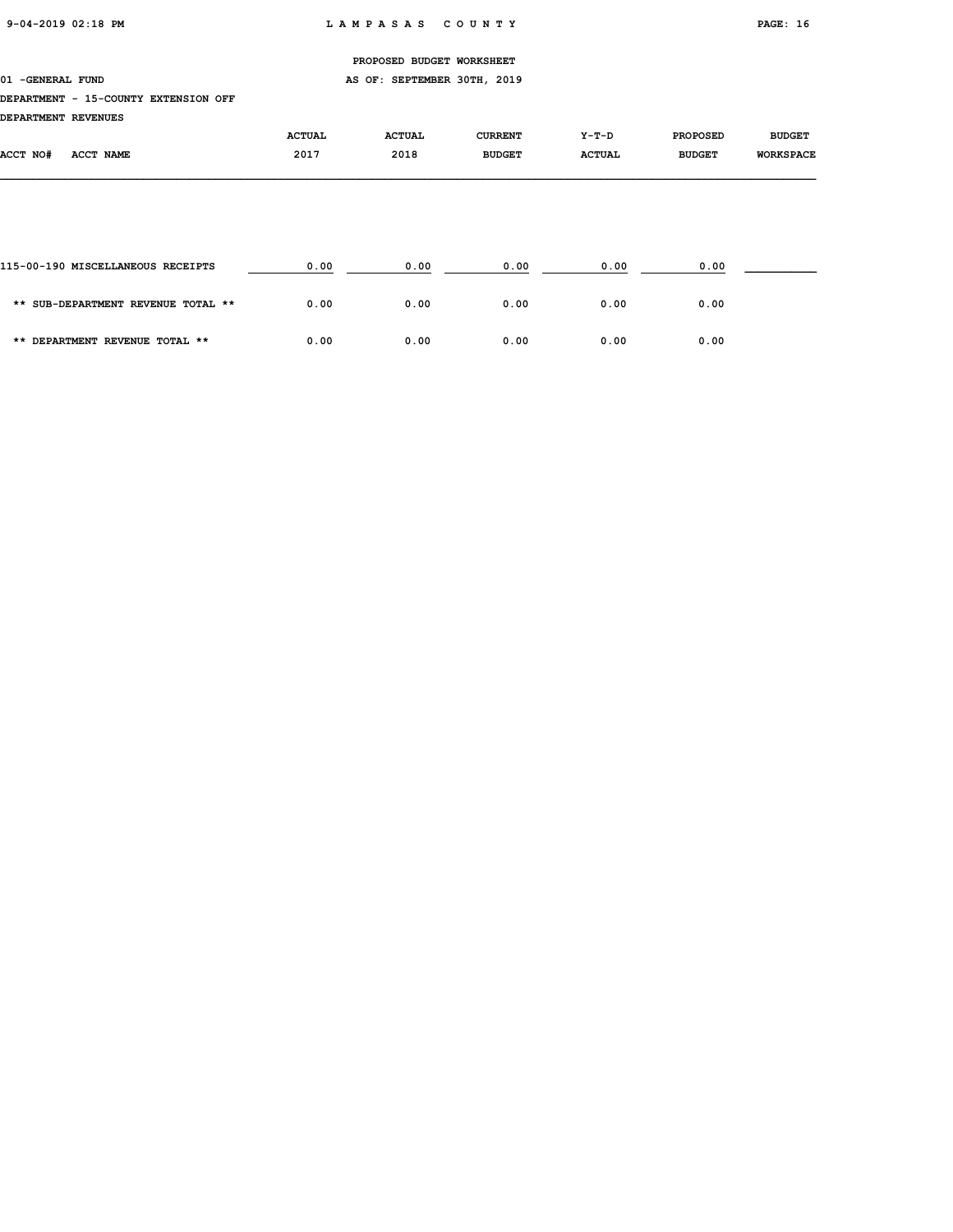# PROPOSED BUDGET WORKSHEET 01 -GENERAL FUND **AS OF: SEPTEMBER 30TH, 2019** DEPARTMENT - 16-ADULT PROBATION DEPARTMENT REVENUES ACTUAL ACTUAL CURRENT Y-T-D PROPOSED BUDGET ACCT NO# ACCT NAME 2017 2018 BUDGET ACTUAL BUDGET WORKSPACE

| 116-00-190 MISCELLANEOUS RECEIPTS  | 0.00 | 0.00 | 0.00 | 0.00 | 0.00 |  |
|------------------------------------|------|------|------|------|------|--|
| ** SUB-DEPARTMENT REVENUE TOTAL ** | 0.00 | 0.00 | 0.00 | 0.00 | 0.00 |  |
| ** DEPARTMENT REVENUE TOTAL **     | 0.00 | 0.00 | 0.00 | 0.00 | 0.00 |  |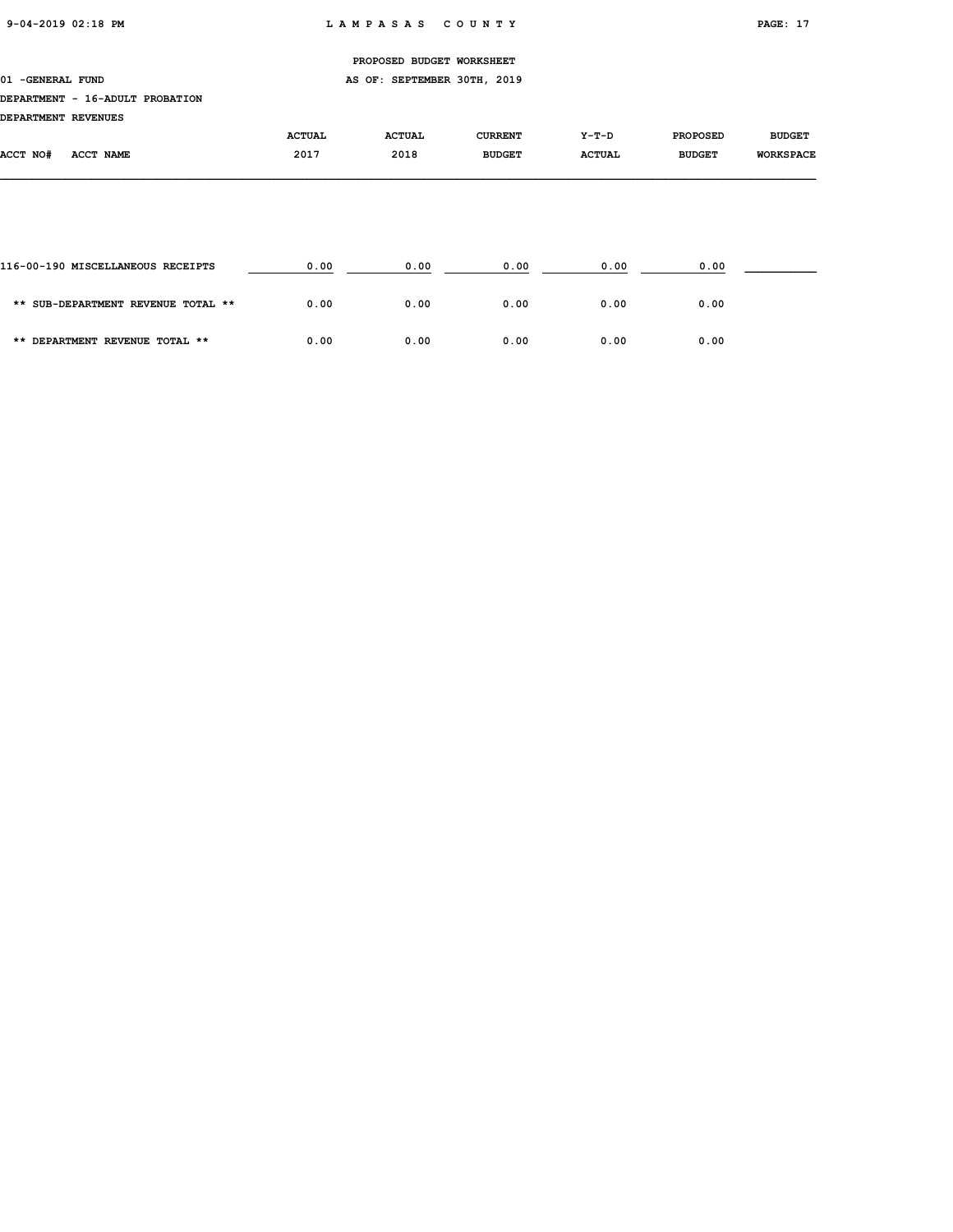01 -GENERAL FUND **AS OF: SEPTEMBER 30TH, 2019** 

# DEPARTMENT - 17-E.M.S

| DEPARTMENT REVENUES |                                                             |                       |                       |                                 |                          |                                  |                                   |
|---------------------|-------------------------------------------------------------|-----------------------|-----------------------|---------------------------------|--------------------------|----------------------------------|-----------------------------------|
| ACCT NO#            | ACCT NAME                                                   | <b>ACTUAL</b><br>2017 | <b>ACTUAL</b><br>2018 | <b>CURRENT</b><br><b>BUDGET</b> | $Y-T-D$<br><b>ACTUAL</b> | <b>PROPOSED</b><br><b>BUDGET</b> | <b>BUDGET</b><br><b>WORKSPACE</b> |
|                     |                                                             |                       |                       |                                 |                          |                                  |                                   |
|                     |                                                             |                       |                       |                                 |                          |                                  |                                   |
|                     | 117-00-109 SERVICE FEE<br>117-00-190 MISCELLANEOUS RECEIPTS | 0.00<br>0.00          | 0.00<br>0.00          | 0.00<br>0.00                    | 0.00<br>0.00             | 0.00<br>0.00                     |                                   |

| 117-00-191 CITIZENS DONATIONS      | 14,726.63 | 8,414.39 | 0.00 | 0.00 | 0.00 |  |
|------------------------------------|-----------|----------|------|------|------|--|
| 117-00-192 EMS COLLECTIONS         | 0.00      | 0.00     | 0.00 | 0.00 | 0.00 |  |
| ** SUB-DEPARTMENT REVENUE TOTAL ** | 14,726.63 | 8,414.39 | 0.00 | 0.00 | 0.00 |  |
| ** DEPARTMENT REVENUE TOTAL **     | 14,726.63 | 8,414.39 | 0.00 | 0.00 | 0.00 |  |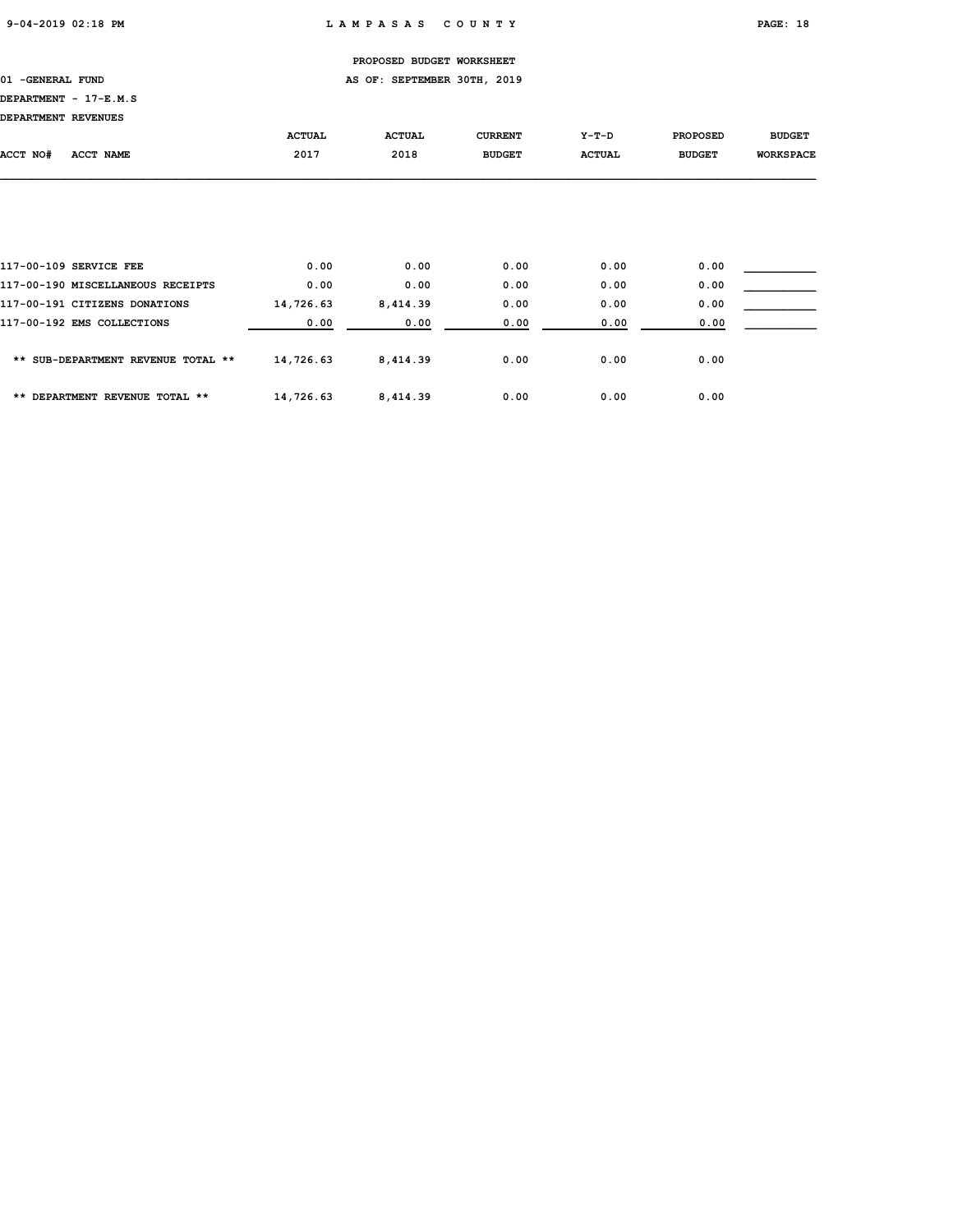|                     |                          |               | PROPOSED BUDGET WORKSHEET   |                |               |                 |                  |
|---------------------|--------------------------|---------------|-----------------------------|----------------|---------------|-----------------|------------------|
| 01 - GENERAL FUND   |                          |               | AS OF: SEPTEMBER 30TH, 2019 |                |               |                 |                  |
|                     | DEPARTMENT - 18-JUDICIAL |               |                             |                |               |                 |                  |
| DEPARTMENT REVENUES |                          |               |                             |                |               |                 |                  |
|                     |                          | <b>ACTUAL</b> | <b>ACTUAL</b>               | <b>CURRENT</b> | Y-T-D         | <b>PROPOSED</b> | <b>BUDGET</b>    |
| ACCT NO#            | ACCT NAME                | 2017          | 2018                        | <b>BUDGET</b>  | <b>ACTUAL</b> | <b>BUDGET</b>   | <b>WORKSPACE</b> |
|                     |                          |               |                             |                |               |                 |                  |
|                     |                          |               |                             |                |               |                 |                  |

| 118-00-190 MISCELLANEOUS RECEIPTS  | 0.00 | 0.00 | 0.00 | 0.00 | 0.00 |  |
|------------------------------------|------|------|------|------|------|--|
| ** SUB-DEPARTMENT REVENUE TOTAL ** | 0.00 | 0.00 | 0.00 | 0.00 | 0.00 |  |
| ** DEPARTMENT REVENUE TOTAL **     | 0.00 | 0.00 | 0.00 | 0.00 | 0.00 |  |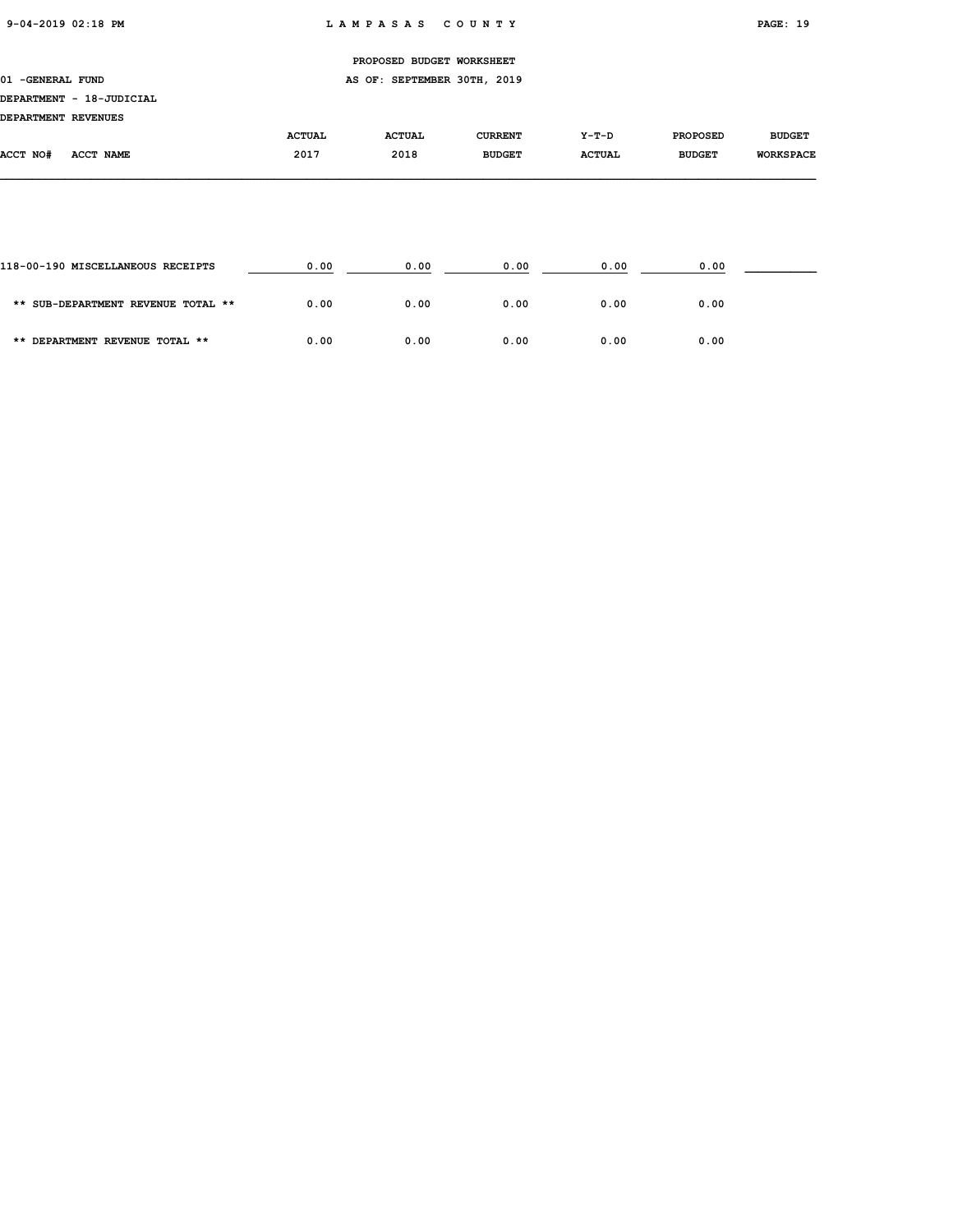# 01 -GENERAL FUND **AS OF: SEPTEMBER 30TH, 2019**

### DEPARTMENT - 19-HUMAN RESOURCES

| DEPARTMENT REVENUES  |                                    |               |               |                                                 |               |                 |                  |
|----------------------|------------------------------------|---------------|---------------|-------------------------------------------------|---------------|-----------------|------------------|
|                      |                                    | <b>ACTUAL</b> | <b>ACTUAL</b> | <b>CURRENT</b>                                  | $Y-T-D$       | <b>PROPOSED</b> | <b>BUDGET</b>    |
| ACCT NO#             | ACCT NAME                          | 2017          | 2018          | <b>BUDGET</b>                                   | <b>ACTUAL</b> | <b>BUDGET</b>   | <b>WORKSPACE</b> |
|                      |                                    |               |               |                                                 |               |                 |                  |
|                      |                                    |               |               |                                                 |               |                 |                  |
|                      |                                    |               |               |                                                 |               |                 |                  |
|                      | 119-00-116 GRANT REVENUE           | 0.00          | 0.00          | 0.00                                            | 0.00          | 0.00            |                  |
| 119-00-152 CONTRACTS |                                    | 0.00          | 0.00          | 0.00                                            | 0.00          | 0.00            |                  |
|                      | 119-00-190 MISCELLANEOUS RECEIPTS  | 0.00          | 151.52        | 0.00                                            | 0.00          | 0.00            |                  |
|                      | 219-00-010 OPERATING TRANSFERS IN  | 0.00          | 0.00          | 0.00                                            | 0.00          | 0.00            |                  |
|                      |                                    |               |               |                                                 |               |                 |                  |
|                      | ** SUB-DEPARTMENT REVENUE TOTAL ** | 0.00          | 151.52        | 0.00                                            | 0.00          | 0.00            |                  |
|                      |                                    |               |               |                                                 |               |                 |                  |
|                      |                                    |               |               |                                                 |               |                 |                  |
|                      |                                    |               |               |                                                 |               |                 |                  |
|                      | 119-01-190 MISCELLANEOUS RECEIPTS  | 159.57        | 0.00          | 0.00                                            | 700.00        | 0.00            |                  |
|                      |                                    |               |               |                                                 |               |                 |                  |
|                      | ** SUB-DEPARTMENT REVENUE TOTAL ** | 159.57        | 0.00          | 0.00                                            | 700.00        | 0.00            |                  |
|                      | ** DEPARTMENT REVENUE TOTAL **     | 159.57        | 151.52        | 0.00                                            | 700.00        | 0.00            |                  |
|                      |                                    |               |               |                                                 |               |                 |                  |
|                      |                                    |               |               |                                                 |               |                 |                  |
|                      | *** FUND TOTAL REVENUES ***        | 8,717,889.09  |               | 9, 104, 531. 17 8, 734, 611. 00 8, 601, 581. 82 |               | 9,595,563.00    |                  |
|                      |                                    | ------------- | ------------- | =============                                   |               | =============   |                  |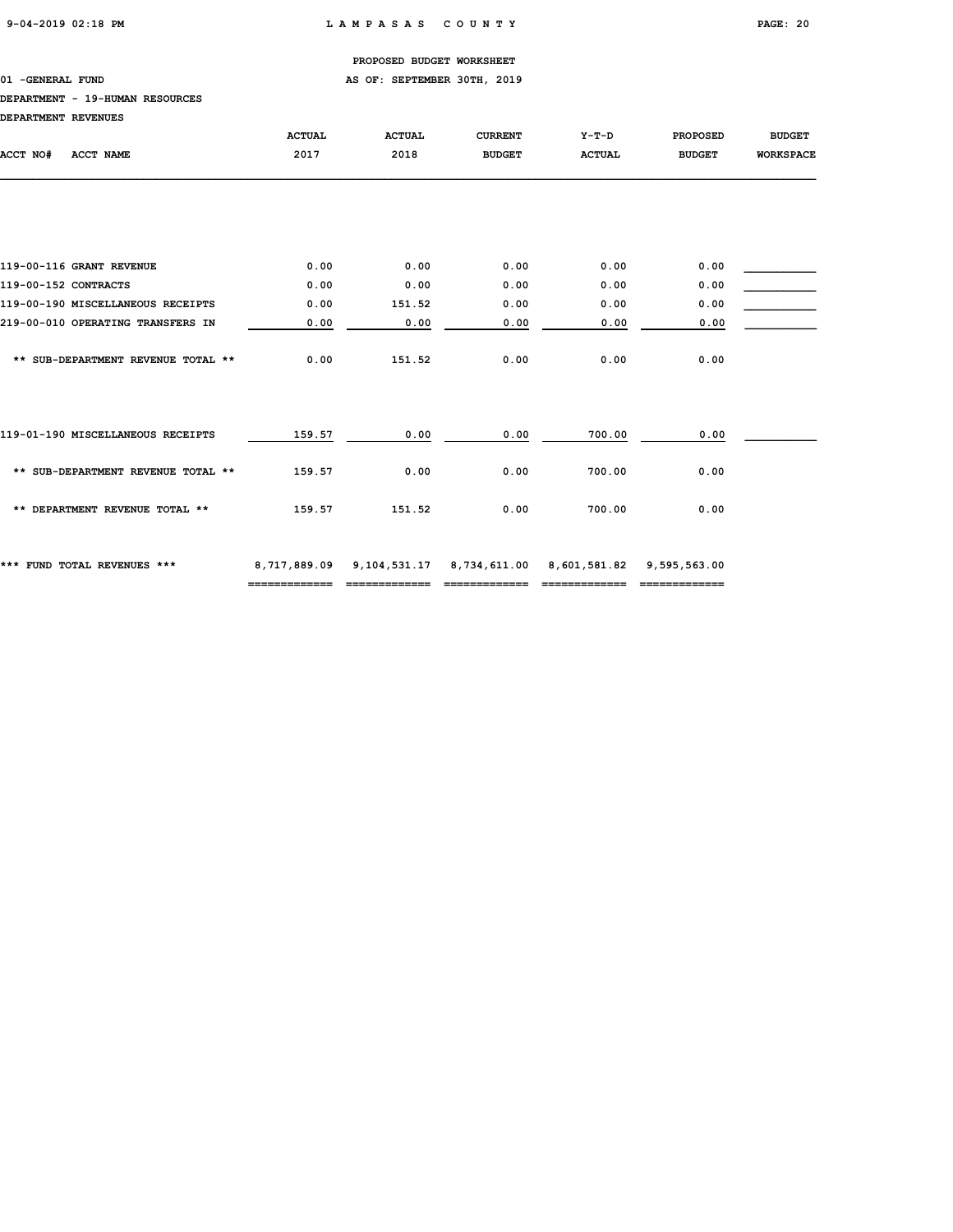01 -GENERAL FUND **AS OF: SEPTEMBER 30TH, 2019** 

### DEPARTMENT - 01-COUNTY JUDGE

| <b>DEPARTMENT</b> | <b>EXPENDITURES</b> |               |               |               |               |                 |                  |
|-------------------|---------------------|---------------|---------------|---------------|---------------|-----------------|------------------|
|                   |                     | <b>ACTUAL</b> | <b>ACTUAL</b> | CURRENT       | $Y-T-D$       | <b>PROPOSED</b> | <b>BUDGET</b>    |
| <b>ACCT NO#</b>   | <b>ACCT NAME</b>    | 2017          | 2018          | <b>BUDGET</b> | <b>ACTUAL</b> | <b>BUDGET</b>   | <b>WORKSPACE</b> |

| WAGES |  |
|-------|--|
|       |  |

| 401-00-101 SALARIES & WAGES ELECTED OF   | 69,456.67  | 69,734.08  | 70,780.00  | 68,057.76  | 71,842.00  |  |
|------------------------------------------|------------|------------|------------|------------|------------|--|
| 401-00-107 SALARIES & WAGES ADM<br>#3058 | 35,278.06  | 36,978.82  | 37, 351.00 | 35,916.01  | 37,913.00  |  |
| 401-00-108 SALARIES & WAGES VA<br>#2882  | 8,829.26   | 8,992.36   | 9,127.00   | 8,646.50   | 9,264.00   |  |
| 401-00-113 SALARIES & WAGES ASST #3515   | 24,031.34  | 25, 394.14 | 24,905.00  | 22,499.13  | 25,280.00  |  |
| 401-00-133 SALARY/SUPPLEMENT             | 25,199.98  | 25,199.98  | 25,200.00  | 24,230.76  | 25,200.00  |  |
| 401-00-199 LONGEVITY PAYMENT             | 1,080.00   | 1,202.86   | 1,320.00   | 1,320.00   | 1,440.00   |  |
|                                          |            |            |            |            |            |  |
| ** CATEGORY TOTAL **                     | 163,875.31 | 167,502.24 | 168,683.00 | 160,670.16 | 170,939.00 |  |
|                                          |            |            |            |            |            |  |
| EMPLOYEE BENEFITS                        |            |            |            |            |            |  |
|                                          |            |            |            |            |            |  |
| 401-00-203 FICA BENEFITS                 | 12,239.90  | 12,476.04  | 12,915.00  | 11,465.53  | 13,077.00  |  |
| 401-00-204 GROUP MEDICAL INSURANCE       | 25,017.95  | 29,547.73  | 27,858.00  | 37,926.15  | 43,117.00  |  |
| 401-00-205 RETIREMENT                    | 24,888.06  | 20,651.10  | 27,011.00  | 22,407.98  | 27,350.00  |  |
| 401-00-207 WORKMAN'S COMP                | 545.00     | 443.00     | 451.00     | 451.00     | 405.00     |  |
| 401-00-208 UNEMPLOYMENT INSURANCE        | 68.00      | 72.00      | 72.00      | 72.00      | 74.00      |  |
|                                          |            |            |            |            |            |  |
| ** CATEGORY TOTAL **                     | 62,758.91  | 63,189.87  | 68,307.00  | 72,322.66  | 84,023.00  |  |
|                                          |            |            |            |            |            |  |
| <b>GENERAL EXPENSES</b>                  |            |            |            |            |            |  |
| ----------------                         |            |            |            |            |            |  |
| 401-00-300 COURT INTERPRETER/MEDIATOR    | 0.00       | 0.00       | 0.00       | 353.63     | 0.00       |  |
| 401-00-301 COMMUNICATIONS                | 0.00       | 62.00      | 0.00       | 0.00       | 0.00       |  |
| 401-00-302 UTILITIES                     | 0.00       | 0.00       | 0.00       | 0.00       | 0.00       |  |
| 401-00-303 COMPUTER SUPPLIES             | 0.00       | 238.98     | 0.00       | 0.00       | 0.00       |  |
| 401-00-304 OPERATING SUPPLIES            | 729.48     | 1,414.67   | 1,000.00   | 2,078.57   | 1,500.00   |  |
| 401-00-305 TRAVEL & INSERVICE TRAINING   | 6,767.91   | 6,039.02   | 5,000.00   | 5,717.81   | 5,000.00   |  |
| 401-00-309 COURT APPOINTED ATTORNEY      | 20,145.00  | 21,260.00  | 20,000.00  | 16,725.00  | 20,000.00  |  |
| 401-00-310 JURY FEES                     | 1,190.00   | 2,240.00   | 1,500.00   | 1,380.00   | 1,500.00   |  |
| 401-00-311 REPAIRS & MAINTENANCE-COURT   | 0.00       | 50.00      | 0.00       | 0.00       | 0.00       |  |
| 401-00-312 EQUIPMENT MAINTENANCE CONTR   | 0.00       | 0.00       | 0.00       | 0.00       | 0.00       |  |
| 401-00-315 DUES                          | 5,043.33   | 5,465.00   | 5,500.00   | 4,705.00   | 5,500.00   |  |
| 401-00-320 INVESTIGATIVE EXPENSE         | 0.00       | 0.00       | 0.00       | 0.00       | 0.00       |  |
| 401-00-333 CONTRACTED SERVICES           | 369.63     | 0.00       | 0.00       | 0.00       | 0.00       |  |
| 401-00-341 COURT REPORTER                | 1,500.00   | 2,427.23   | 2,000.00   | 1,978.47   | 2,000.00   |  |
| 401-00-358 CONSULTING FEES               | 0.00       | 0.00       | 0.00       | 0.00       | 0.00       |  |
| 401-00-361 POSTAGE                       | 0.00       | 0.00       | 0.00       | 0.00       | 0.00       |  |
| 401-00-364 PUBLICATIONS, BOOKS, MANUAL   | 218.20     | 142.50     | 200.00     | 239.60     | 200.00     |  |
| 401-00-370 EQUIPMENT RENTAL - COPIER     | 2,284.45   | 2,486.22   | 2,000.00   | 1,843.29   | 2,000.00   |  |
| 401-00-371 EXPERT WITNESS                | 0.00       | 0.00       | 0.00       | 0.00       | 0.00       |  |
| 401-00-378 RENTAL SPACE                  | 0.00       | 0.00       | 0.00       | 0.00       | 0.00       |  |
| 401-00-381 911-ADDRESSING SIGNS          | 2,007.80   | 2,161.59   | 2,000.00   | 2,869.29   | 2,000.00   |  |
| 401-00-383 SEPTIC TANK INSPECTION        | 0.00       | 0.00       | 0.00       | 0.00       | 0.00       |  |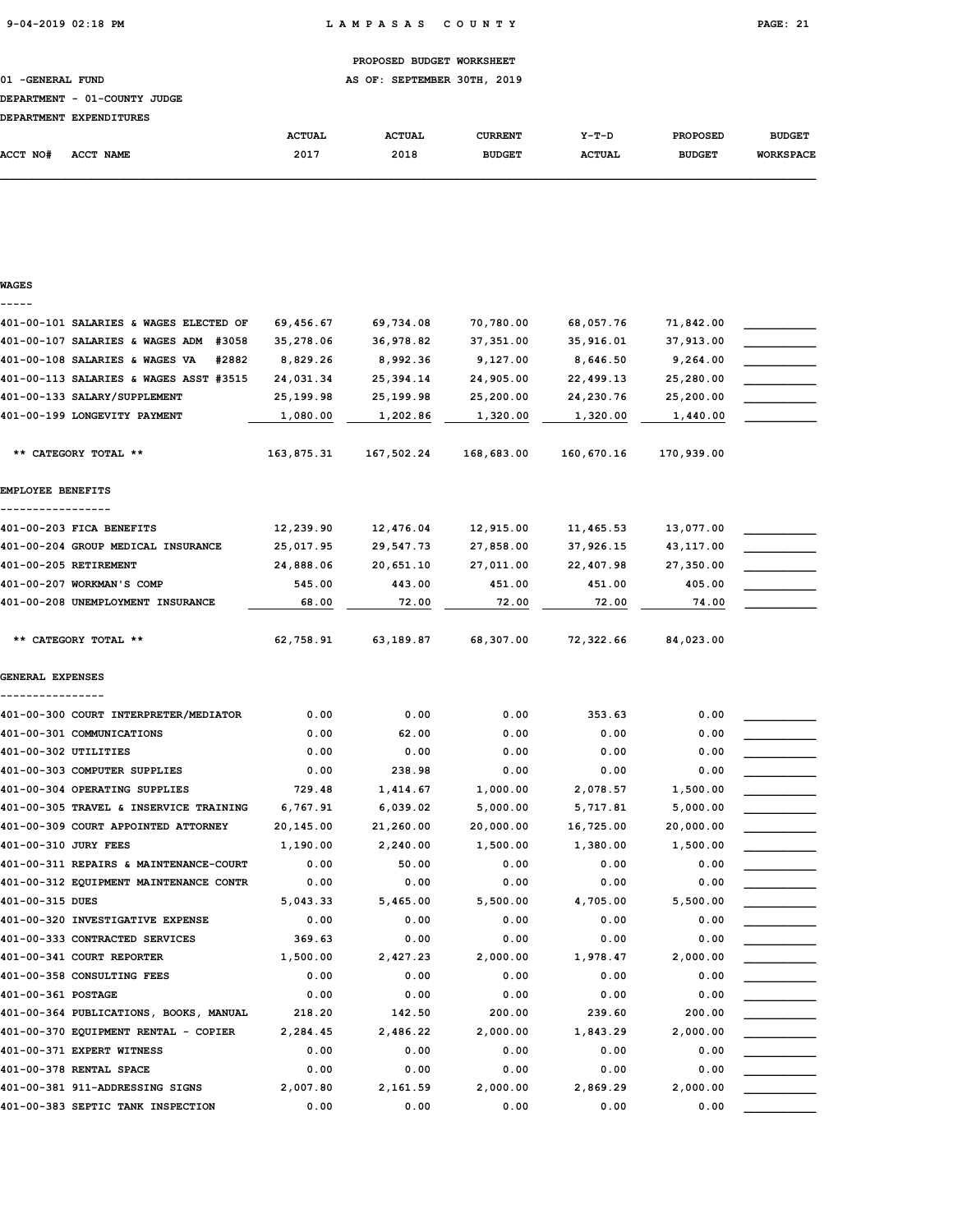01 -GENERAL FUND **AS OF: SEPTEMBER 30TH, 2019** 

## DEPARTMENT - 01-COUNTY JUDGE

DEPARTMENT EXPENDITURES

| ACCT NO#<br>ACCT NAME                  | <b>ACTUAL</b><br>2017 | <b>ACTUAL</b><br>2018 | <b>CURRENT</b><br><b>BUDGET</b> | $Y-T-D$<br><b>ACTUAL</b> | <b>PROPOSED</b><br><b>BUDGET</b> | <b>BUDGET</b><br><b>WORKSPACE</b> |
|----------------------------------------|-----------------------|-----------------------|---------------------------------|--------------------------|----------------------------------|-----------------------------------|
| 401-00-387 VETERAN SEVICES/VET RIDE    | 900.00                | 1,300.00              | 1,300.00                        | 1,300.00                 | 1,300.00                         |                                   |
| 401-00-389 MISCELLANEOUS EXPENSE       | 0.00                  | 19.00                 | 0.00                            | 0.00                     | 0.00                             |                                   |
| ** CATEGORY TOTAL **                   | 41,155.80             | 45,306.21             | 40,500.00                       | 39,190.66                | 41,000.00                        |                                   |
| CAPITAL OUTLAY                         |                       |                       |                                 |                          |                                  |                                   |
| 401-00-401 OFFICE MACHINES & EQUIPMENT | 0.00                  | 0.00                  | 0.00                            | 0.00                     | 0.00                             |                                   |
| 401-00-402 OPERATING EQUIPMENT         | 0.00                  | 0.00                  | 0.00                            | 0.00                     | 0.00                             |                                   |
| 401-00-418 ANNEX BUILDING              | 0.00                  | 0.00                  | 0.00                            | 0.00                     | 0.00                             |                                   |
| ** CATEGORY TOTAL **                   | 0.00                  | 0.00                  | 0.00                            | 0.00                     | 0.00                             |                                   |
| 401-00-500 OPERATING TRANSFERS OUT     | 0.00                  | 0.00                  | 0.00                            | 0.00                     | 0.00                             |                                   |
| ** CATEGORY TOTAL **                   | 0.00                  | 0.00                  | 0.00                            | 0.00                     | 0.00                             |                                   |
|                                        |                       |                       |                                 |                          |                                  |                                   |

\*\* SUB-DEPARTMENT TOTAL \*\* 267,790.02 275,998.32 277,490.00 272,183.48 295,962.00

### WAGES

-----

| 401-01-199 LONGEVITY<br>2,280.00<br>2,400.00<br>2,160.00<br>2,400.00<br>2,400.00<br>** CATEGORY TOTAL **<br>49,499.12<br>50,467.40<br>51,311.00<br>49,430.00<br>52,045.00<br>EMPLOYEE BENEFITS<br>401-01-203 FICA BENEFITS<br>3,783.96<br>3,824.76<br>3,925.00<br>3,746.10<br>3,981.00<br>401-01-204 GROUP MEDICAL INSURANCE<br>8,256.08<br>9,501.00<br>8,840.58<br>9,119.00<br>9,169.08<br>401-01-205 RETIREMENT<br>7,649.59<br>6,574.84<br>8,210.00<br>7,908.75<br>8,327.00<br>401-01-207 WORKMEN'S COMP<br>164.00<br>123.00<br>134.00<br>170.00<br>170.00<br>401-01-208 UNEMPLOYEMENT INSURANCE<br>135.00<br>0.00<br>0.00<br>0.00<br>52.00<br>19,374.18<br>** CATEGORY TOTAL **<br>19,988.63<br>21,424.00<br>20,993.93<br>21,984.00<br>GENERAL EXPENSES<br>401-01-301 COMMUNICATION<br>1,270.59<br>894.83<br>1,425.00<br>1,215.53<br>1,425.00<br>401-01-304 OPERATING SUPPLIES<br>1,186.76<br>837.08<br>950.00<br>876.42<br>950.00<br>401-01-305 TRAVEL & INSERVICE TRAINING<br>788.80<br>1,298.50<br>1,467.18<br>1,950.00<br>1,950.00<br>401-01-308 REPAIR & MAINTENANCE<br>528.95<br>618.00<br>500.00<br>500.00<br>0.00<br>1,034.77<br>626.79<br>1,150.00<br>401-01-342 GAS & OIL<br>779.17<br>1,150.00<br>232.24<br>200.00<br>401-01-343 REPAIRS & MAINTENANCE VEHIC<br>150.00<br>697.18<br>200.00<br>401-01-361 POSTAGE<br>0.00<br>0.00<br>0.00<br>0.00<br>0.00 | 401-01-104 SALARY & WAGES DEP #2840 | 47,339.12 | 48,187.40 | 48,911.00 | 47,030.00 | 49,645.00 |  |
|------------------------------------------------------------------------------------------------------------------------------------------------------------------------------------------------------------------------------------------------------------------------------------------------------------------------------------------------------------------------------------------------------------------------------------------------------------------------------------------------------------------------------------------------------------------------------------------------------------------------------------------------------------------------------------------------------------------------------------------------------------------------------------------------------------------------------------------------------------------------------------------------------------------------------------------------------------------------------------------------------------------------------------------------------------------------------------------------------------------------------------------------------------------------------------------------------------------------------------------------------------------------------------------------------------------------------------------------------------------------|-------------------------------------|-----------|-----------|-----------|-----------|-----------|--|
|                                                                                                                                                                                                                                                                                                                                                                                                                                                                                                                                                                                                                                                                                                                                                                                                                                                                                                                                                                                                                                                                                                                                                                                                                                                                                                                                                                        |                                     |           |           |           |           |           |  |
|                                                                                                                                                                                                                                                                                                                                                                                                                                                                                                                                                                                                                                                                                                                                                                                                                                                                                                                                                                                                                                                                                                                                                                                                                                                                                                                                                                        |                                     |           |           |           |           |           |  |
|                                                                                                                                                                                                                                                                                                                                                                                                                                                                                                                                                                                                                                                                                                                                                                                                                                                                                                                                                                                                                                                                                                                                                                                                                                                                                                                                                                        |                                     |           |           |           |           |           |  |
|                                                                                                                                                                                                                                                                                                                                                                                                                                                                                                                                                                                                                                                                                                                                                                                                                                                                                                                                                                                                                                                                                                                                                                                                                                                                                                                                                                        |                                     |           |           |           |           |           |  |
|                                                                                                                                                                                                                                                                                                                                                                                                                                                                                                                                                                                                                                                                                                                                                                                                                                                                                                                                                                                                                                                                                                                                                                                                                                                                                                                                                                        |                                     |           |           |           |           |           |  |
|                                                                                                                                                                                                                                                                                                                                                                                                                                                                                                                                                                                                                                                                                                                                                                                                                                                                                                                                                                                                                                                                                                                                                                                                                                                                                                                                                                        |                                     |           |           |           |           |           |  |
|                                                                                                                                                                                                                                                                                                                                                                                                                                                                                                                                                                                                                                                                                                                                                                                                                                                                                                                                                                                                                                                                                                                                                                                                                                                                                                                                                                        |                                     |           |           |           |           |           |  |
|                                                                                                                                                                                                                                                                                                                                                                                                                                                                                                                                                                                                                                                                                                                                                                                                                                                                                                                                                                                                                                                                                                                                                                                                                                                                                                                                                                        |                                     |           |           |           |           |           |  |
|                                                                                                                                                                                                                                                                                                                                                                                                                                                                                                                                                                                                                                                                                                                                                                                                                                                                                                                                                                                                                                                                                                                                                                                                                                                                                                                                                                        |                                     |           |           |           |           |           |  |
|                                                                                                                                                                                                                                                                                                                                                                                                                                                                                                                                                                                                                                                                                                                                                                                                                                                                                                                                                                                                                                                                                                                                                                                                                                                                                                                                                                        |                                     |           |           |           |           |           |  |
|                                                                                                                                                                                                                                                                                                                                                                                                                                                                                                                                                                                                                                                                                                                                                                                                                                                                                                                                                                                                                                                                                                                                                                                                                                                                                                                                                                        |                                     |           |           |           |           |           |  |
|                                                                                                                                                                                                                                                                                                                                                                                                                                                                                                                                                                                                                                                                                                                                                                                                                                                                                                                                                                                                                                                                                                                                                                                                                                                                                                                                                                        |                                     |           |           |           |           |           |  |
|                                                                                                                                                                                                                                                                                                                                                                                                                                                                                                                                                                                                                                                                                                                                                                                                                                                                                                                                                                                                                                                                                                                                                                                                                                                                                                                                                                        |                                     |           |           |           |           |           |  |
|                                                                                                                                                                                                                                                                                                                                                                                                                                                                                                                                                                                                                                                                                                                                                                                                                                                                                                                                                                                                                                                                                                                                                                                                                                                                                                                                                                        |                                     |           |           |           |           |           |  |
|                                                                                                                                                                                                                                                                                                                                                                                                                                                                                                                                                                                                                                                                                                                                                                                                                                                                                                                                                                                                                                                                                                                                                                                                                                                                                                                                                                        |                                     |           |           |           |           |           |  |
|                                                                                                                                                                                                                                                                                                                                                                                                                                                                                                                                                                                                                                                                                                                                                                                                                                                                                                                                                                                                                                                                                                                                                                                                                                                                                                                                                                        |                                     |           |           |           |           |           |  |
|                                                                                                                                                                                                                                                                                                                                                                                                                                                                                                                                                                                                                                                                                                                                                                                                                                                                                                                                                                                                                                                                                                                                                                                                                                                                                                                                                                        |                                     |           |           |           |           |           |  |
|                                                                                                                                                                                                                                                                                                                                                                                                                                                                                                                                                                                                                                                                                                                                                                                                                                                                                                                                                                                                                                                                                                                                                                                                                                                                                                                                                                        |                                     |           |           |           |           |           |  |
|                                                                                                                                                                                                                                                                                                                                                                                                                                                                                                                                                                                                                                                                                                                                                                                                                                                                                                                                                                                                                                                                                                                                                                                                                                                                                                                                                                        |                                     |           |           |           |           |           |  |
|                                                                                                                                                                                                                                                                                                                                                                                                                                                                                                                                                                                                                                                                                                                                                                                                                                                                                                                                                                                                                                                                                                                                                                                                                                                                                                                                                                        |                                     |           |           |           |           |           |  |
|                                                                                                                                                                                                                                                                                                                                                                                                                                                                                                                                                                                                                                                                                                                                                                                                                                                                                                                                                                                                                                                                                                                                                                                                                                                                                                                                                                        |                                     |           |           |           |           |           |  |
|                                                                                                                                                                                                                                                                                                                                                                                                                                                                                                                                                                                                                                                                                                                                                                                                                                                                                                                                                                                                                                                                                                                                                                                                                                                                                                                                                                        |                                     |           |           |           |           |           |  |
|                                                                                                                                                                                                                                                                                                                                                                                                                                                                                                                                                                                                                                                                                                                                                                                                                                                                                                                                                                                                                                                                                                                                                                                                                                                                                                                                                                        |                                     |           |           |           |           |           |  |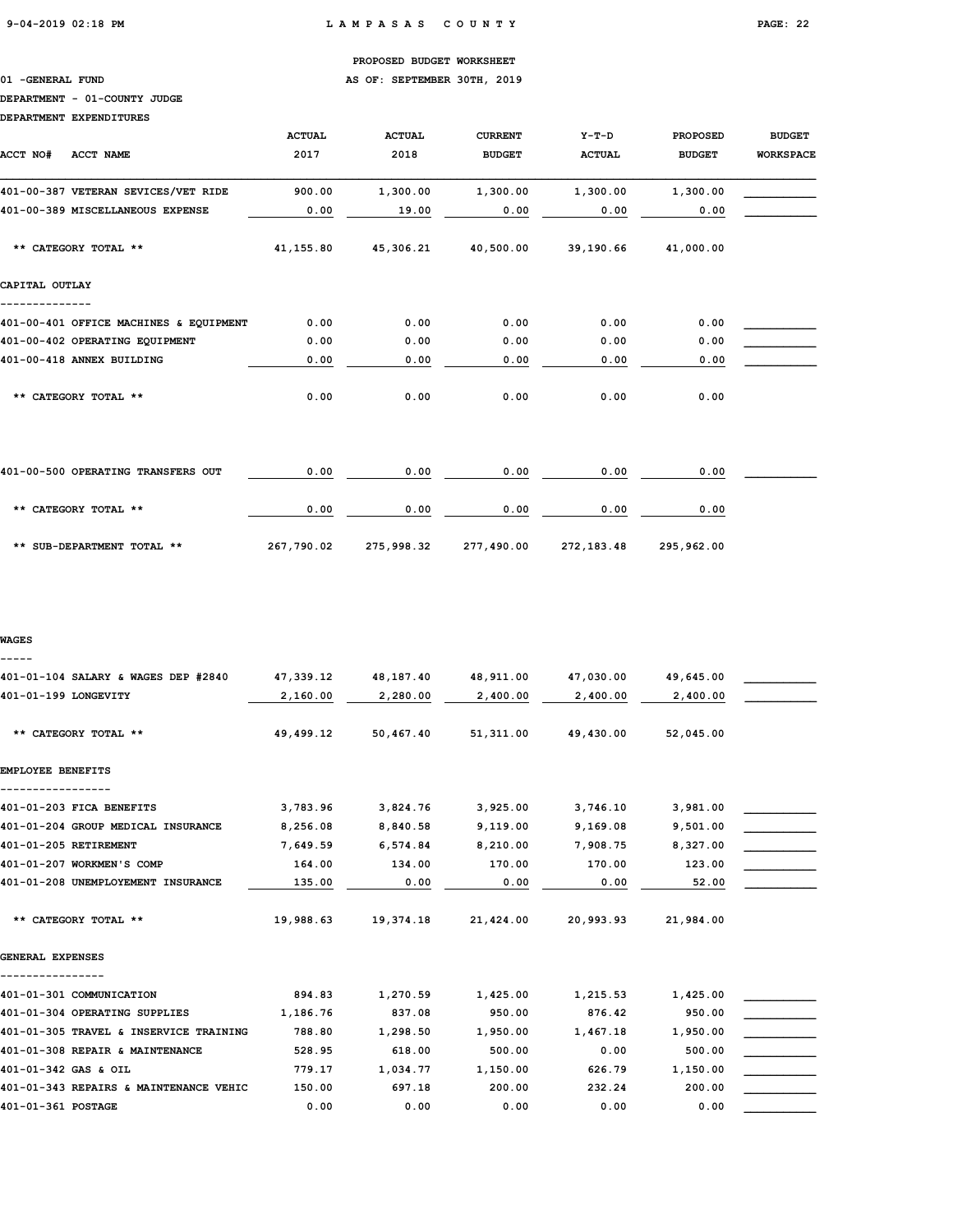01 -GENERAL FUND **AS OF: SEPTEMBER 30TH, 2019** 

# DEPARTMENT - 01-COUNTY JUDGE

DEPARTMENT EXPENDITURES

| <b>ACCT NO#</b><br>ACCT NAME         | <b>ACTUAL</b><br>2017 | <b>ACTUAL</b><br>2018 | <b>CURRENT</b><br><b>BUDGET</b> | Y-T-D<br><b>ACTUAL</b> | <b>PROPOSED</b><br><b>BUDGET</b> | <b>BUDGET</b><br><b>WORKSPACE</b> |
|--------------------------------------|-----------------------|-----------------------|---------------------------------|------------------------|----------------------------------|-----------------------------------|
| 401-01-370 EQUIPMENT RENTAL - COPIER | 1,276.43              | 1,151.15              | 1,300.00                        | 1,151.15               | 1,300.00                         |                                   |
| ** CATEGORY TOTAL **                 | 5,604.94              | 6,907.27              | 7,475.00                        | 5,569.31               | 7,475.00                         |                                   |
| CAPITAL OUTLAY                       |                       |                       |                                 |                        |                                  |                                   |
| 401-01-402 OPERATING EQUIPMENT       | 0.00                  | 0.00                  | 0.00                            | 0.00                   | 0.00                             |                                   |
| ** CATEGORY TOTAL **                 | 0.00                  | 0.00                  | 0.00                            | 0.00                   | 0.00                             |                                   |
| ** SUB-DEPARTMENT TOTAL **           | 75,092.69             | 76,748.85             | 80,210.00                       | 75,993.24              | 81,504.00                        |                                   |

### WAGES -----

| 401-02-167 MAINTENANCE TECHNICIAN#3689 | 9,251.60  | 24, 173. 77 | 24,536.00 | 23,594.05 | 24,906.00 |  |
|----------------------------------------|-----------|-------------|-----------|-----------|-----------|--|
| 401-02-199 LONGEVITY PAYMENT           | 0.00      | 0.00        | 0.00      | 0.00      | 0.00      |  |
| ** CATEGORY TOTAL **                   | 9,251.60  | 24, 173. 77 | 24,536.00 | 23,594.05 | 24,906.00 |  |
| EMPLOYEE BENEFITS                      |           |             |           |           |           |  |
|                                        |           |             |           |           |           |  |
| 401-02-203 FICA BENEFITS               | 495.80    | 1,300.90    | 1,877.00  | 1,218.55  | 1,905.00  |  |
| 401-02-204 GROUPT MEDICAL INSURANCE    | 2,957.22  | 13,088.40   | 13,954.00 | 12,539.54 | 14,470.00 |  |
| 401-02-205 RETIREMENT                  | 1,512.26  | 3,211.56    | 3,925.00  | 3,851.80  | 3,985.00  |  |
| 401-02-207 WORKMEN'S COMP              | 0.00      | 65.00       | 642.00    | 642.00    | 806.00    |  |
| 401-02-208 UNEMPLOYMENT INSURANCE      | 0.00      | 25.00       | 27.00     | 74.00     | 25.00     |  |
| 401-02-212 PHONE ALLOWANCE             | 200.00    | 480.00      | 480.00    | 480.00    | 480.00    |  |
| ** CATEGORY TOTAL **                   | 5,165.28  | 18,170.86   | 20,905.00 | 18,805.89 | 21,671.00 |  |
| ** SUB-DEPARTMENT TOTAL **             | 14,416.88 | 42,344.63   | 45,441.00 | 42,399.94 | 46,577.00 |  |

### WAGES

| -----                                  |      |      |      |      |      |  |
|----------------------------------------|------|------|------|------|------|--|
| 401-03-104 DIR OF DEVELOPMENT SERVICES | 0.00 | 0.00 | 0.00 | 0.00 | 0.00 |  |
|                                        |      |      |      |      |      |  |
| ** CATEGORY TOTAL **                   | 0.00 | 0.00 | 0.00 | 0.00 | 0.00 |  |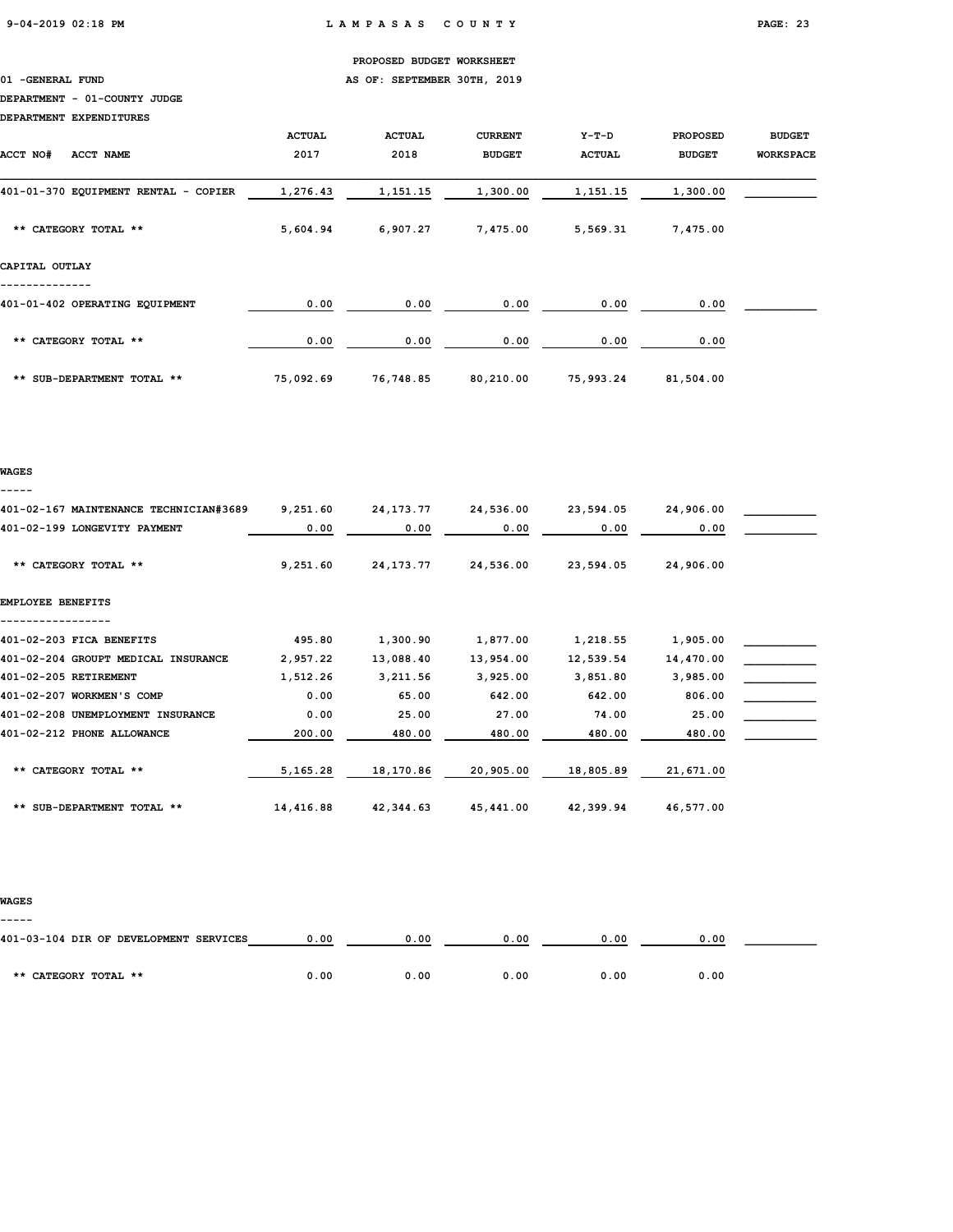01 -GENERAL FUND **AS OF: SEPTEMBER 30TH, 2019** 

# DEPARTMENT - 01-COUNTY JUDGE

DEPARTMENT EXPENDITURES

|                                    | <b>ACTUAL</b> | <b>ACTUAL</b> | <b>CURRENT</b> | $Y-T-D$       | <b>PROPOSED</b> | <b>BUDGET</b>    |
|------------------------------------|---------------|---------------|----------------|---------------|-----------------|------------------|
| ACCT NO#<br>ACCT NAME              | 2017          | 2018          | <b>BUDGET</b>  | <b>ACTUAL</b> | <b>BUDGET</b>   | <b>WORKSPACE</b> |
|                                    |               |               |                |               |                 |                  |
| EMPLOYEE BENEFITS                  |               |               |                |               |                 |                  |
| 401-03-203 FICA BENEFITS           | 0.00          | 0.00          | 0.00           | 0.00          | 0.00            |                  |
| 401-03-204 GROUP MEDICAL INSURANCE | 0.00          | 0.00          | 0.00           | 0.00          | 0.00            |                  |
| 401-03-205 RETIREMENT              | 0.00          | 0.00          | 0.00           | 0.00          | 0.00            |                  |
| 401-03-207 WORKMEN'S COMP          | 0.00          | 0.00          | 0.00           | 0.00          | 0.00            |                  |
| 401-03-208 UNEMPLOYMENT INSURANCE  | 0.00          | 0.00          | 0.00           | 0.00          | 0.00            |                  |
| ** CATEGORY TOTAL **               | 0.00          | 0.00          | 0.00           | 0.00          | 0.00            |                  |
|                                    |               |               |                |               |                 |                  |
| ** SUB-DEPARTMENT TOTAL **         | 0.00          | 0.00          | 0.00           | 0.00          | 0.00            |                  |
| ***<br>DEPARTMENT TOTAL<br>***     | 357,299.59    | 395,091.80    | 403,141.00     | 390,576.66    | 424,043.00      |                  |
|                                    |               |               |                |               |                 |                  |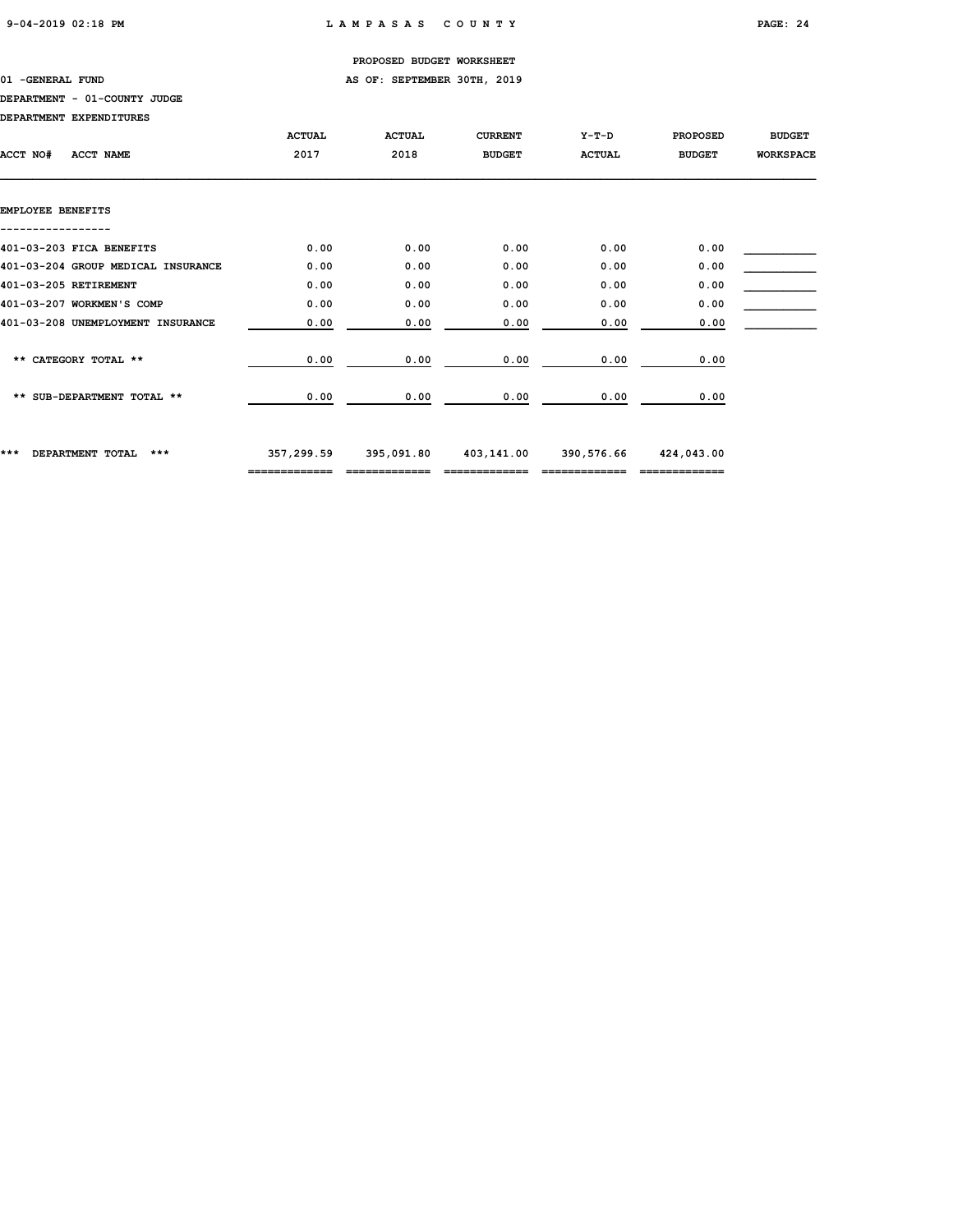01 -GENERAL FUND **AS OF: SEPTEMBER 30TH, 2019** 

### DEPARTMENT - 02-COUNTY AUDITOR

| DRDADMWRNM RYDRNDTMURC |  |
|------------------------|--|

| <b>DEPARTMENT</b> | <b>EXPENDITURES</b> |               |               |               |               |                 |                  |
|-------------------|---------------------|---------------|---------------|---------------|---------------|-----------------|------------------|
|                   |                     | <b>ACTUAL</b> | <b>ACTUAL</b> | CURRENT       | $Y-T-D$       | <b>PROPOSED</b> | <b>BUDGET</b>    |
| ACCT NO#          | <b>ACCT NAME</b>    | 2017          | 2018          | <b>BUDGET</b> | <b>ACTUAL</b> | <b>BUDGET</b>   | <b>WORKSPACE</b> |

| V | WAG |  | ٠ |  |
|---|-----|--|---|--|
|   |     |  |   |  |

| 402-00-102 SALARIES & WAGES APPOINTED  | 58,955.79  | 60,078.98  | 60,979.00  | 17,590.43   | 61,894.00  |  |
|----------------------------------------|------------|------------|------------|-------------|------------|--|
| 402-00-103 SALARIES & WAGES DEP #2878  | 30,943.09  | 35,440.68  | 35,764.00  | 34,390.08   | 36,302.00  |  |
| 402-00-104 SALARY & WAGES DEP<br>#0456 | 24,392.09  | 21,703.30  | 27,403.00  | 14,775.79   | 27,814.00  |  |
| 402-00-110 PART-TIME EMPLOYEES         | 0.00       | 0.00       | 0.00       | 0.00        | 0.00       |  |
| 402-00-111 INFO TECHNOLOGY             | 0.00       | 0.00       | 0.00       | 0.00        | 0.00       |  |
| 402-00-120 SALARY & WAGES OVERTIME     | 229.74     | 0.00       | 0.00       | 0.00        | 0.00       |  |
| 402-00-199 LONGEVITY PAYMENT           | 1,800.00   | 1,921.38   | 2,040.00   | 2,040.00    | 2,160.00   |  |
| ** CATEGORY TOTAL **                   | 116,320.71 | 119,144.34 | 126,186.00 | 68,796.30   | 128,170.00 |  |
| EMPLOYEE BENEFITS                      |            |            |            |             |            |  |
| 402-00-203 FICA BENEFITS               | 8,757.38   | 9,044.23   | 9,653.00   | 5,056.72    | 9,805.00   |  |
| 402-00-204 GROUP MEDICAL INSURANCE     | 23, 173.80 | 26,637.22  | 27,358.00  | 17,726.02   | 30,439.00  |  |
| 402-00-205 RETIREMENT                  | 17,897.88  | 15,522.12  | 20,190.00  | 11,007.47   | 20,507.00  |  |
| 402-00-207 WORKMEN'S COMP              | 412.00     | 3,355.00   | 337.00     | 6,176.82    | 304.00     |  |
| 402-00-208 UNEMPLOYMENT INSURANCE      | 62.00      | 62.00      | 73.00      | 2,718.69    | 128.00     |  |
| 402-00-212 PHONE ALLOWANCE             | 0.00       | 0.00       | 0.00       | 0.00        | 0.00       |  |
| ** CATEGORY TOTAL **                   | 50,303.06  | 54,620.57  | 57,611.00  | 42,685.72   | 61,183.00  |  |
| GENERAL EXPENSES                       |            |            |            |             |            |  |
|                                        |            |            |            |             |            |  |
| 402-00-301 COMMUNICATIONS              | 4,075.33   | 4,157.16   | 4,000.00   | 5,817.24    | 4,000.00   |  |
| 402-00-304 OPERATING SUPPLIES          | 1,191.48   | 1,946.35   | 1,500.00   | 1,308.14    | 1,500.00   |  |
| 402-00-305 TRAVEL & INSERVICE TRAINING | 1,649.36   | 527.10     | 2,000.00   | 1,125.45    | 2,000.00   |  |
| 402-00-308 REPAIRS & MAINTENANCE EQUIP | 0.00       | 0.00       | 0.00       | 0.00        | 0.00       |  |
| 402-00-312 EQUIPMENT MAINTENANCE CONTR | 6,844.81   | 7,187.05   | 6,800.00   | 7,546.40    | 6,800.00   |  |
| 402-00-315 DUES                        | 235.00     | 235.00     | 600.00     | 0.00        | 600.00     |  |
| 402-00-333 CONTRACTED SERVICES         | 0.00       | 0.00       | 0.00       | 0.00        | 0.00       |  |
| 402-00-361 POSTAGE                     | 0.00       | 0.00       | 0.00       | 0.00        | 0.00       |  |
| 402-00-364 PUBLICATIONS, BOOKS, MANUAL | 795.00     | 843.80     | 700.00     | 493.20      | 700.00     |  |
| 402-00-370 EQUIPMENT RENTAL-COPIER     | 936.00     | 943.80     | 1,200.00   | 783.90      | 1,200.00   |  |
| 402-00-375 BANK CHARGES                | 20.00      | 21.94      | 0.00       | 79.43       | 0.00       |  |
| 402-00-389 MISCELLANOUS EXPENSE        | 0.00       | 0.00       | 0.00       | 0.00        | 0.00       |  |
| ** CATEGORY TOTAL **                   | 15,746.98  | 15,862.20  | 16,800.00  | 17, 153. 76 | 16,800.00  |  |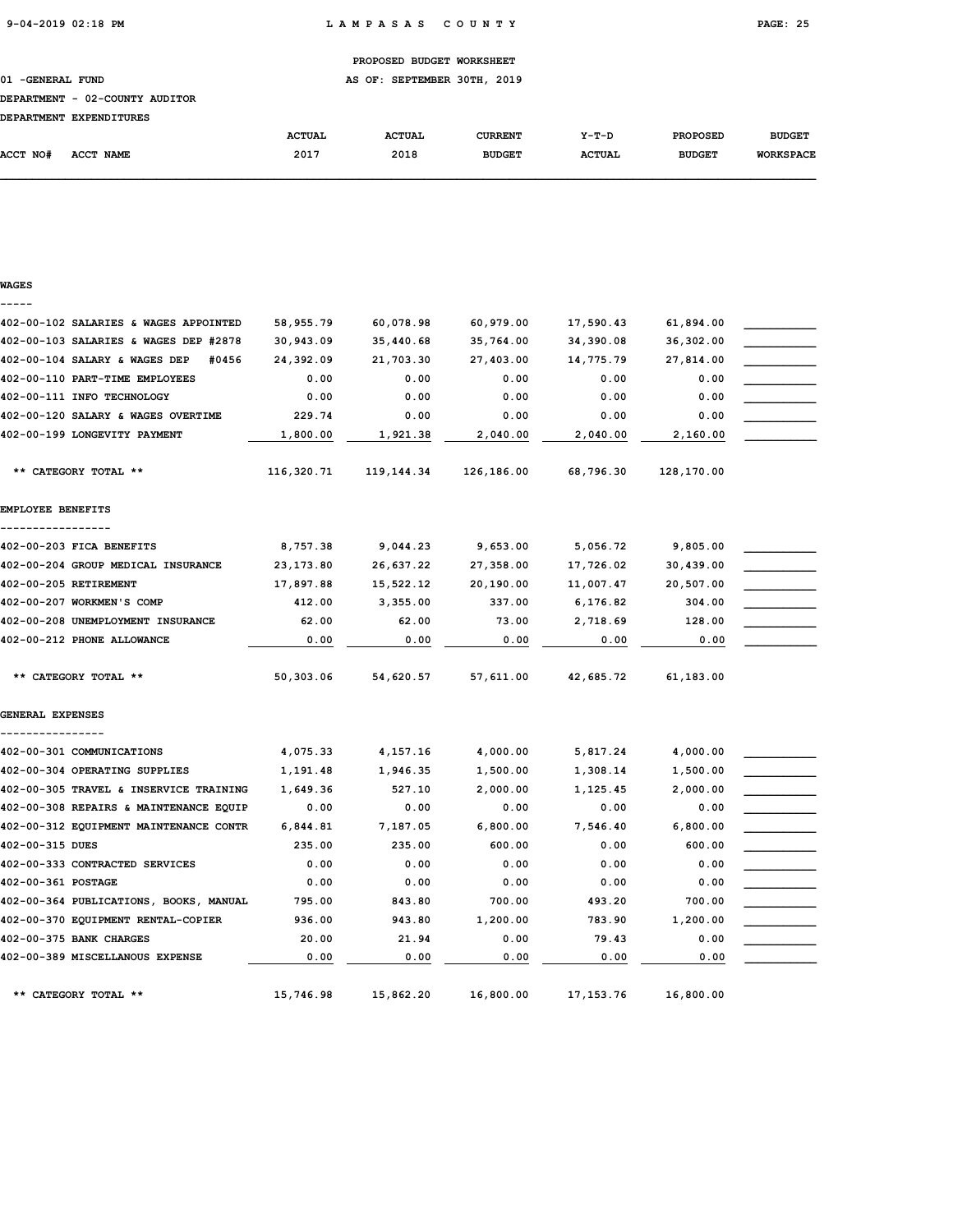01 -GENERAL FUND **AS OF: SEPTEMBER 30TH, 2019** 

### DEPARTMENT - 02-COUNTY AUDITOR

| DEPARTMENT EXPENDITURES                     |               |               |                |               |                 |                  |
|---------------------------------------------|---------------|---------------|----------------|---------------|-----------------|------------------|
|                                             | <b>ACTUAL</b> | <b>ACTUAL</b> | <b>CURRENT</b> | $Y-T-D$       | <b>PROPOSED</b> | <b>BUDGET</b>    |
| <b>ACCT NO#</b><br>ACCT NAME                | 2017          | 2018          | <b>BUDGET</b>  | <b>ACTUAL</b> | <b>BUDGET</b>   | <b>WORKSPACE</b> |
| CAPITAL OUTLAY                              |               |               |                |               |                 |                  |
|                                             |               |               |                |               |                 |                  |
| 402-00-401 OFFICE MACHINES & EQUIPMENT      | 0.00          | 0.00          | 0.00           | 0.00          | 0.00            |                  |
| ** CATEGORY TOTAL **                        | 0.00          | 0.00          | 0.00           | 0.00          | 0.00            |                  |
| 402-00-501 DEPRECIATION                     | 0.00          | 0.00          | 0.00           | 0.00          | 0.00            |                  |
| ** CATEGORY TOTAL **                        | 0.00          | 0.00          | 0.00           | 0.00          | 0.00            |                  |
| ** SUB-DEPARTMENT TOTAL **                  | 182,370.75    | 189,627.11    | 200,597.00     | 128,635.78    | 206,153.00      |                  |
| WAGES                                       |               |               |                |               |                 |                  |
| 402-01-104 SALARY & WAGES DEP #1635         | 51,081.69     | 54,734.56     | 55,226.00      | 53,104.02     | 56,056.00       |                  |
| 402-01-133 SALARY/SUPPLEMENT/STIPEND        | 0.00          | 0.00          | 0.00           | 1,989.54      | 0.00            |                  |
| 402-01-199 LONGEVITY PAYMENT                | 2,400.00      | 2,402.31      | 2,400.00       | 2,400.00      | 2,400.00        |                  |
| ** CATEGORY TOTAL **                        | 53,481.69     | 57,136.87     | 57,626.00      | 57,493.56     | 58,456.00       |                  |
| EMPLOYEE BENEFITS                           |               |               |                |               |                 |                  |
| ---------------<br>402-01-203 FICA BENEFITS | 4,024.85      | 4,304.33      | 4,408.00       | 4,334.37      | 4,472.00        |                  |
| 402-01-204 GROUP MEDICAL INSURANCE          | 8,287.70      | 8,172.12      | 9,119.00       | 8,476.78      | 9,501.00        |                  |
| 402-01-205 RETIREMENT                       | 7,983.65      | 7,444.00      | 9,220.00       | 9,199.00      | 9,353.00        |                  |
| 402-01-207 WORKMEN'S COMP                   | 186.00        | 188.00        | 191.00         | 191.00        | 138.00          |                  |
| 402-01-208 UNEMPLOYMENT INSURANCE           | 51.00         | 58.00         | 63.00          | 63.00         | 58.00           |                  |
| ** CATEGORY TOTAL **                        | 20,533.20     | 20,166.45     | 23,001.00      | 22,264.15     | 23,522.00       |                  |
| GENERAL EXPENSES                            |               |               |                |               |                 |                  |
| 402-01-301 COMMUNICATION                    | 0.00          | 0.00          | 0.00           | 0.00          | 0.00            |                  |
| 402-01-303 COMPUTER SUPPLIES                | 0.00          | 0.00          | 0.00           | 0.00          | 0.00            |                  |
| 402-01-304 OPERATING SUPPLIES               | 0.00          | 0.00          | 0.00           | 0.00          | 0.00            |                  |
| 402-01-305 TRAVEL & INSERVICE TRAINING      | 0.00          | 0.00          | 400.00         | 0.00          | 400.00          |                  |
| 402-01-361 POSTAGE                          | 0.00          | 0.00          | 0.00           | 0.00          | 0.00            |                  |
| 402-01-364 PUBLICATIONS, BOOKS, MANUAL      | 48.60         | 0.00          | 100.00         | 0.00          | 100.00          |                  |
| 402-01-365 IHC HOSPITAL                     | 120,000.00    | 92,309.96     | 120,000.00     | 0.00          | 483,057.00      |                  |
| 402-01-366 IHC DOCTORS                      | 0.00          | 0.00          | 93,000.00      | 0.00          | 93,000.00       |                  |
| 402-01-367 IHC LABORATORY                   | 0.00          | 0.00          | 150.00         | 0.00          | 150.00          |                  |

402-01-368 IHC X-RAYS 0.00 0.00 150.00 0.00 150.00 \_\_\_\_\_\_\_\_\_\_\_ 402-01-369 IHC DRUGS 0.00 0.00 38,000.00 0.00 38,000.00 \_\_\_\_\_\_\_\_\_\_\_

\*\* CATEGORY TOTAL \*\* 120,048.60 32,309.96 251,800.00 0.00 614,857.00

\*\* SUB-DEPARTMENT TOTAL \*\* 194,063.49 169,613.28 332,427.00 79,757.71 696,835.00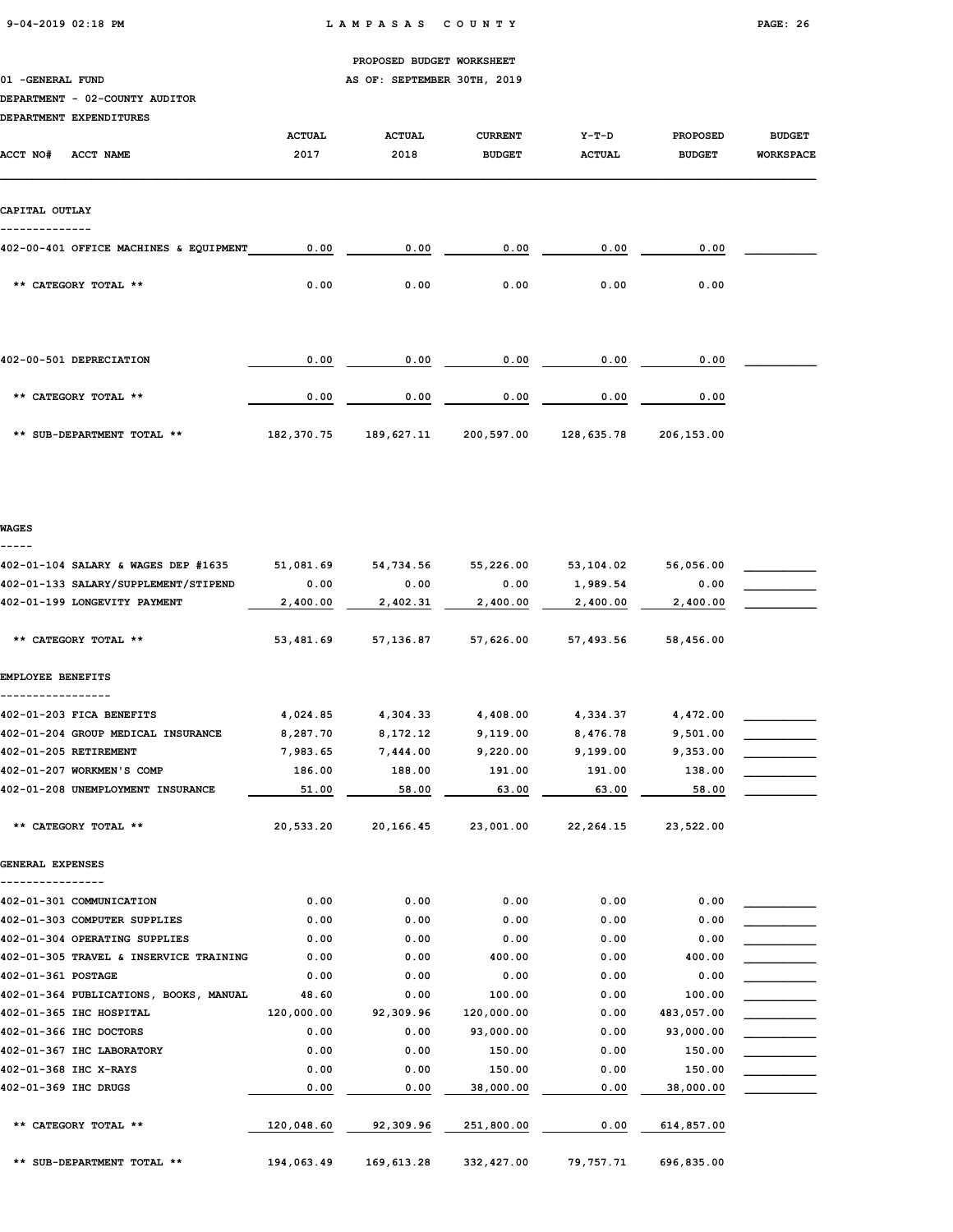01 -GENERAL FUND **AS OF: SEPTEMBER 30TH, 2019** 

### DEPARTMENT - 02-COUNTY AUDITOR

|                 | pserviveni safsnyfivno     |               |               |               |               |                 |                  |
|-----------------|----------------------------|---------------|---------------|---------------|---------------|-----------------|------------------|
|                 |                            | <b>ACTUAL</b> | <b>ACTUAL</b> | CURRENT       | $Y-T-D$       | <b>PROPOSED</b> | <b>BUDGET</b>    |
| <b>ACCT NO#</b> | <b>ACCT</b><br><b>NAME</b> | 2017          | 2018          | <b>BUDGET</b> | <b>ACTUAL</b> | <b>BUDGET</b>   | <b>WORKSPACE</b> |

| <b>WAGES</b> |  |
|--------------|--|
| --           |  |

| 402-02-103 SALARIES & WAGES DEP #3070  | 39,274.06  | 40,490.69  | 41,059.00                   | 39,480.00  | 41,675.00  |  |
|----------------------------------------|------------|------------|-----------------------------|------------|------------|--|
| 402-02-199 LONGEVITY PAYMENT           | 1,080.00   | 1,200.00   | 1,320.00                    | 1,320.00   | 1,440.00   |  |
|                                        |            |            |                             |            |            |  |
| ** CATEGORY TOTAL **                   | 40,354.06  | 41,690.69  | 42,379.00                   | 40,800.00  | 43,115.00  |  |
|                                        |            |            |                             |            |            |  |
| EMPLOYEE BENEFITS                      |            |            |                             |            |            |  |
| 402-02-203 FICA BENEFITS               | 2,997.21   | 3,099.45   | 3,242.00                    | 3,026.98   | 3,298.00   |  |
| 402-02-204 GROUP MEDICAL INSURANCE     | 9,211.22   | 9,568.20   | 9,119.00                    | 10,282.04  | 9,501.00   |  |
| 402-02-205 RETIREMENT                  | 6,211.44   | 5,431.41   | 6,781.00                    | 6,527.95   | 6,898.00   |  |
| 402-02-207 WORKMEN'S COMP              | 130.00     | 138.00     | 113.00                      | 113.00     | 102.00     |  |
| 402-02-208 UNEMPLOYMENT INSURANCE      |            |            |                             |            |            |  |
|                                        | 39.00      | 42.00      | 47.00                       | 0.00       | 43.00      |  |
| ** CATEGORY TOTAL **                   |            | 18,279.06  |                             |            |            |  |
|                                        | 18,588.87  |            | 19,302.00                   | 19,949.97  | 19,842.00  |  |
| GENERAL EXPENSES                       |            |            |                             |            |            |  |
|                                        |            |            |                             |            |            |  |
| 402-02-301 COMMUNICATIONS              | 0.00       | 0.00       | 0.00                        | 0.00       | 0.00       |  |
| 402-02-303 COMPUTER SUPPLIES           | 2,388.99   | 2,611.00   | 2,388.00                    | 2,271.71   | 2,388.00   |  |
| 402-02-304 OPERATING SUPPLIES          | 2,226.72   | 1,989.00   | 2,710.00                    | 1,588.40   | 2,710.00   |  |
| 402-02-305 TRAVEL & INSERVICE TRAINING | 1,556.04   | 360.16     | 1,000.00                    | 951.39     | 1,000.00   |  |
| 402-02-315 DUES                        | 0.00       | 0.00       | 0.00                        | 0.00       | 0.00       |  |
| 402-02-352 OMNI-BASE FEES              | 854.00     | 910.00     | 1,000.00                    | 598.00     | 1,000.00   |  |
| 402-02-370 EQUIPMENT RENTAL-COPIER     | 0.00       | 0.00       | 0.00                        | 0.00       | 0.00       |  |
|                                        |            |            |                             |            |            |  |
| ** CATEGORY TOTAL **                   | 7,025.75   | 5,870.16   | 7,098.00                    | 5,409.50   | 7,098.00   |  |
|                                        |            |            |                             |            |            |  |
| ** SUB-DEPARTMENT TOTAL **             | 65,968.68  | 65,839.91  | 68,779.00                   | 66,159.47  | 70,055.00  |  |
|                                        |            |            |                             |            |            |  |
|                                        |            |            |                             |            |            |  |
| DEPARTMENT TOTAL<br>$***$<br>***       | 442,402.92 | 425,080.30 | 601,803.00                  | 274,552.96 | 973,043.00 |  |
|                                        |            |            | =========================== |            |            |  |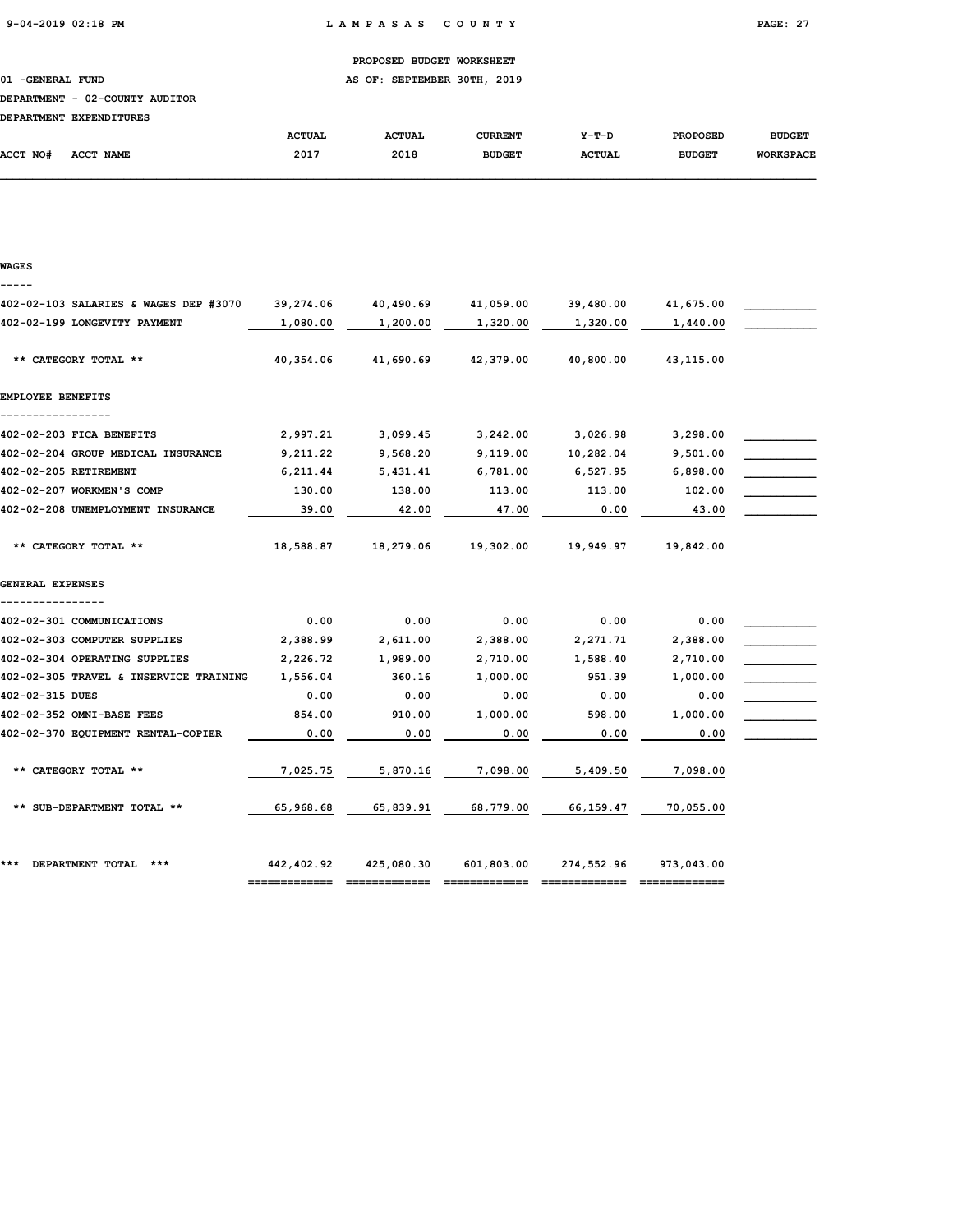01 -GENERAL FUND AS OF: SEPTEMBER 30TH, 2019

### DEPARTMENT - 03-COUNTY TREASURER

|          | DEPARTMENT EXPENDITURES |               |               |                |               |                 |                  |
|----------|-------------------------|---------------|---------------|----------------|---------------|-----------------|------------------|
|          |                         | <b>ACTUAL</b> | <b>ACTUAL</b> | <b>CURRENT</b> | $Y-T-D$       | <b>PROPOSED</b> | <b>BUDGET</b>    |
| ACCT NO# | ACCT NAME               | 2017          | 2018          | <b>BUDGET</b>  | <b>ACTUAL</b> | <b>BUDGET</b>   | <b>WORKSPACE</b> |

# WAGES ----- 403-00-101 SALARIES & WAGES ELECTED OF 58,954.23 60,077.68 60,979.00 58,753.63 61,894.00 \_\_\_\_\_\_\_\_\_\_\_ 403-00-103 SALARIES & WAGES DEPUTY  $0.00$   $0.00$   $0.00$   $0.00$   $0.00$   $0.00$   $0.00$ 403-00-104 SALARY & WAGES DEP #0064 34,152.96 35,407.16 35,744.00 34,274.14 35,214.00  $403-00-110$  PART-TIME EMPLOYEES  $0.00$   $0.00$   $0.00$   $0.00$   $0.00$   $0.00$   $0.00$ 403-00-199 LONGEVITY PAYMENT **120.00** 2840.00 2860.00 2860.00 2860.00 2860.00 \*\* CATEGORY TOTAL \*\* 93,827.19 96,324.84 97,683.00 93,987.77 97,108.00 EMPLOYEE BENEFITS ----------------- 403-00-203 FICA BENEFITS 6,990.21 6,990.77 7,473.00 6,884.18 7,429.00 403-00-204 GROUP MEDICAL INSURANCE  $16,547.86$   $17,744.06$   $18,239.00$   $17,854.44$   $20,938.00$ 403-00-205 RETIREMENT 14,525.80 12,611.88 15,629.00 15,101.89 15,537.00 \_\_\_\_\_\_\_\_\_\_\_ 403-00-207 WORKMEN'S COMP 315.00 319.00 261.00 261.00 261.00 230.00 403-00-208 UNEMPLOYMENT INSURANCE 36.00 36.00 41.00 41.00 35.00 \_\_\_\_\_\_\_\_\_\_\_ 403-00-212 PHONE ALLOWANCE 480.00 480.00 480.00 480.00 480.00 480.00 480.00 \*\* CATEGORY TOTAL \*\* 38,894.87 38,181.71 42,123.00 40,542.51 44,649.00 GENERAL EXPENSES ----------------  $403-00-301$  COMMUNICATIONS  $0.00$   $0.00$   $0.00$   $0.00$   $0.00$   $0.00$   $0.00$  $403-00-303$  COMPUTER SUPPLIES  $0.00$   $0.00$   $0.00$   $0.00$   $10.00$   $0.00$ 403-00-304 OPERATING SUPPLIES  $4,219.32$   $2,757.98$   $4,600.00$   $3,103.61$   $4,600.00$ 403-00-305 TRAVEL & INSERVICE TRAINING  $2,031.63$   $2,181.93$   $4,100.00$   $4,790.18$   $4,500.00$ 403-00-312 EQUIPMENT MAINTENANCE CONTR 6,844.80 7,187.05 6,300.00 7,546.40 7,848.00 403-00-315 DUES 305.00 205.00 350.00 170.00 350.00 \_\_\_\_\_\_\_\_\_\_\_  $403-00-318$  LEGAL NOTICES  $0.00$   $0.00$   $0.00$   $0.00$   $0.00$   $0.00$   $0.00$  $403-00-361$   $\textrm{POSTAGE}$   $\textrm{0.00}$   $\textrm{0.00}$   $\textrm{100.00}$   $\textrm{0.00}$   $\textrm{100.00}$   $\textrm{100.00}$ 403-00-370 EQUIPMENT RENTAL-COPIER  $1,992.77$  2,044.10 2,000.00 1,981.47 2,000.00 403-00-389 MISCELLANEOUS EXPENSE 0.00 0.00 0.00 0.00 0.00 \_\_\_\_\_\_\_\_\_\_\_ \*\* CATEGORY TOTAL \*\* 15,393.52 14,376.06 17,450.00 17,601.66 19,398.00 CAPITAL OUTLAY -------------- 403-00-401 OFFICE MACHINES & EQUIPMENT 0.00 0.00 0.00 0.00 0.00 \_\_\_\_\_\_\_\_\_\_\_ 403-00-407 OFFICE FURNITURE & FIXTURES  $0.00$   $0.00$   $0.00$   $0.00$   $0.00$   $0.00$   $0.00$  \*\* CATEGORY TOTAL \*\* 0.00 0.00 0.00 0.00 0.00 \*\* SUB-DEPARTMENT TOTAL \*\* 148,115.58 148,882.61 157,256.00 152,131.94 161,155.00 \*\*\* DEPARTMENT TOTAL \*\*\* 148,115.58 148,882.61 157,256.00 152,131.94 161,155.00

============= ============= ============= ============= =============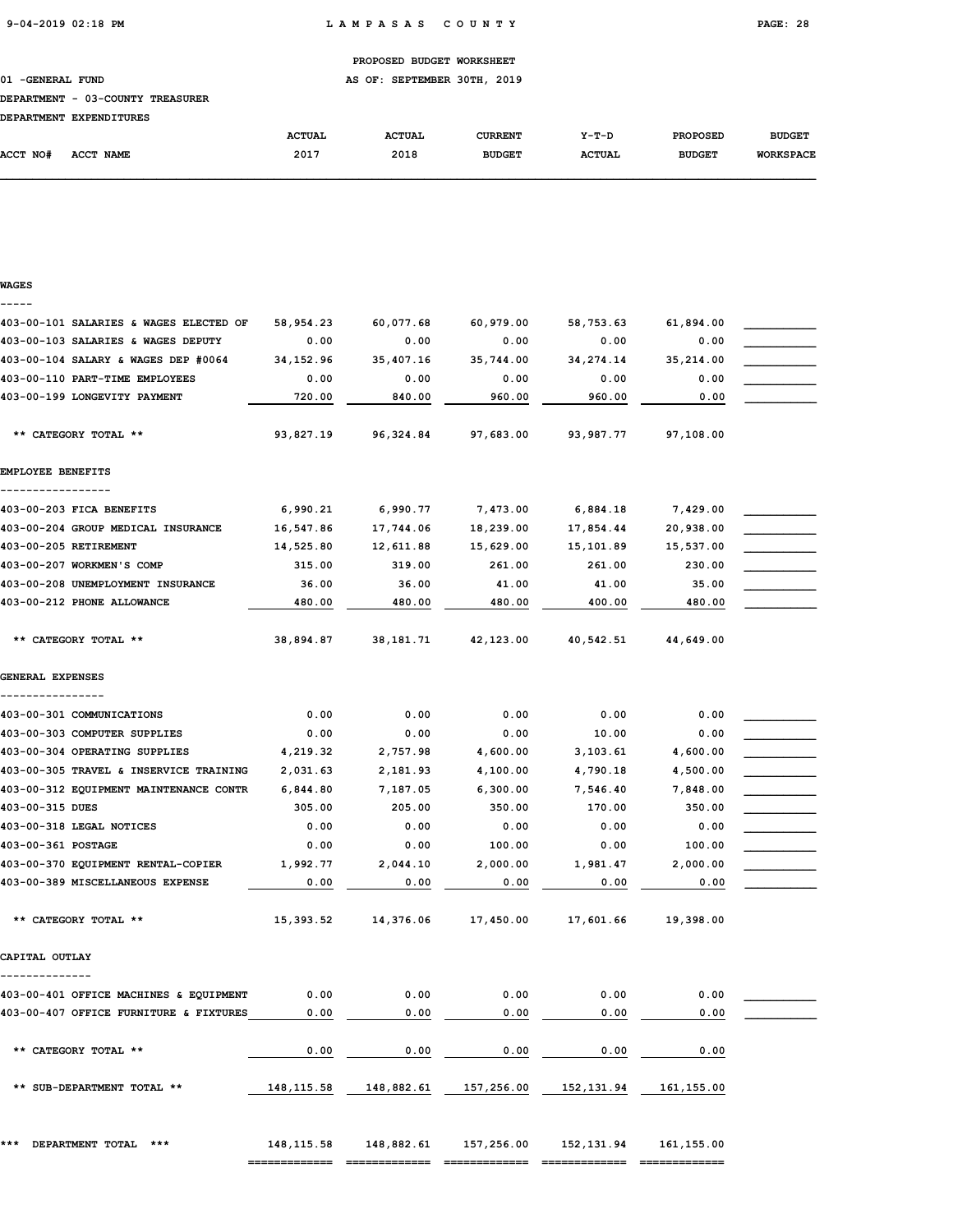01 -GENERAL FUND **AS OF: SEPTEMBER 30TH, 2019** 

### DEPARTMENT - 04-CO TAX ASSESSOR

| nentomuento evoenotomuec |  |
|--------------------------|--|

| <b>DEPARTMENT</b> | <b>EXPENDITURES</b> |               |               |               |               |                 |                  |
|-------------------|---------------------|---------------|---------------|---------------|---------------|-----------------|------------------|
|                   |                     | <b>ACTUAL</b> | <b>ACTUAL</b> | CURRENT       | $Y-T-D$       | <b>PROPOSED</b> | <b>BUDGET</b>    |
| ACCT NO#          | <b>ACCT NAME</b>    | 2017          | 2018          | <b>BUDGET</b> | <b>ACTUAL</b> | <b>BUDGET</b>   | <b>WORKSPACE</b> |

| WAGES                                  |            |            |            |            |            |  |
|----------------------------------------|------------|------------|------------|------------|------------|--|
| 404-00-101 SALARIES & WAGES ELECTED OF | 58,954.23  | 60,077.68  | 60,979.00  | 57,266.30  | 61,894.00  |  |
| 404-00-103 SALARIES & WAGES DEPUTY     | 0.00       | 0.00       | 0.00       | 0.00       | 0.00       |  |
| 404-00-104 SALARY & WAGES DEP #1555    | 23,525.98  | 24,537.78  | 24,906.00  | 20,657.08  | 36,798.00  |  |
| 404-00-110 PART-TIME EMPLOYEES         | 0.00       | 0.00       | 0.00       | 0.00       | 0.00       |  |
| 404-00-120 SALARIES & WAGES OVERTIME   | 0.00       | 0.00       | 0.00       | 222.28     | 0.00       |  |
| 404-00-199 LONGEVITY PAYMENT           | 0.00       | 0.00       | 0.00       | 0.00       | 600.00     |  |
| ** CATEGORY TOTAL **                   | 82,480.21  | 84,615.46  | 85,885.00  | 78,145.66  | 99,292.00  |  |
| EMPLOYEE BENEFITS                      |            |            |            |            |            |  |
| 404-00-203 FICA BENEFITS               | 6,210.35   | 6,376.14   | 6,570.00   | 5,888.17   | 7,596.00   |  |
| 404-00-204 GROUP MEDICAL INSURANCE     | 26,649.64  | 25,128.38  | 18,239.00  | 25,946.08  | 19,003.00  |  |
| 404-00-205 RETIREMENT                  | 12,691.30  | 11,086.26  | 13,742.00  | 12,573.65  | 15,887.00  |  |
| 404-00-207 WORKMEN'S COMP              | 275.00     | 281.00     | 230.00     | 230.00     | 235.00     |  |
| 404-00-208 UNEMPLOYMENT INSURANCE      | 24.00      | 25.00      | 28.00      | 28.00      | 37.00      |  |
| 404-00-212 PHONE ALLOWANCE             | 0.00       | 480.00     | 480.00     | 440.00     | 480.00     |  |
| ** CATEGORY TOTAL **                   | 45,850.29  | 43,376.78  | 39,289.00  | 45,105.90  | 43,238.00  |  |
| <b>GENERAL EXPENSES</b>                |            |            |            |            |            |  |
| 404-00-301 COMMUNICATIONS              | 0.00       | 0.00       | 0.00       | 0.00       | 0.00       |  |
| 404-00-303 COMPUTER SUPPLIES           | 539.82     | 430.00     | 500.00     | 0.00       | 500.00     |  |
| 404-00-304 OPERATING SUPPLIES          | 2,444.57   | 1,361.91   | 1,500.00   | 1,107.65   | 1,500.00   |  |
| 404-00-305 TRAVEL & INSERVICE TRAINING | 885.64     | 918.58     | 1,000.00   | 710.61     | 1,000.00   |  |
| 404-00-307 INSURANCE AND BONDS         | 0.00       | 0.00       | 0.00       | 0.00       | 0.00       |  |
| 404-00-312 EQUIPMENT MAINTENANCE CONTR | 0.00       | 0.00       | 0.00       | 0.00       | 0.00       |  |
| 404-00-315 DUES                        | 85.00      | 85.00      | 125.00     | 125.00     | 125.00     |  |
| 404-00-332 DISTRICT TAX ASSESSOR COLLE | 140,520.77 | 167,798.57 | 172,721.00 | 163,838.84 | 178,593.00 |  |
| 404-00-361 POSTAGE                     | 0.00       | 0.00       | 0.00       | 0.00       | 0.00       |  |
| 404-00-364 PUBLICATIONS, BOOKS, MANUAL | 0.00       | 0.00       | 0.00       | 0.00       | 0.00       |  |
| 404-00-370 EQUIPMENT RENTAL - COPIER   | 1,770.90   | 1,169.16   | 1,200.00   | 1,071.73   | 1,200.00   |  |
| 404-00-389 MISCELLANEOUS EXPENSE       | 0.00       | 0.00       | 0.00       | 0.00       | 0.00       |  |
| ** CATEGORY TOTAL **                   | 146,246.70 | 171,763.22 | 177,046.00 | 166,853.83 | 182,918.00 |  |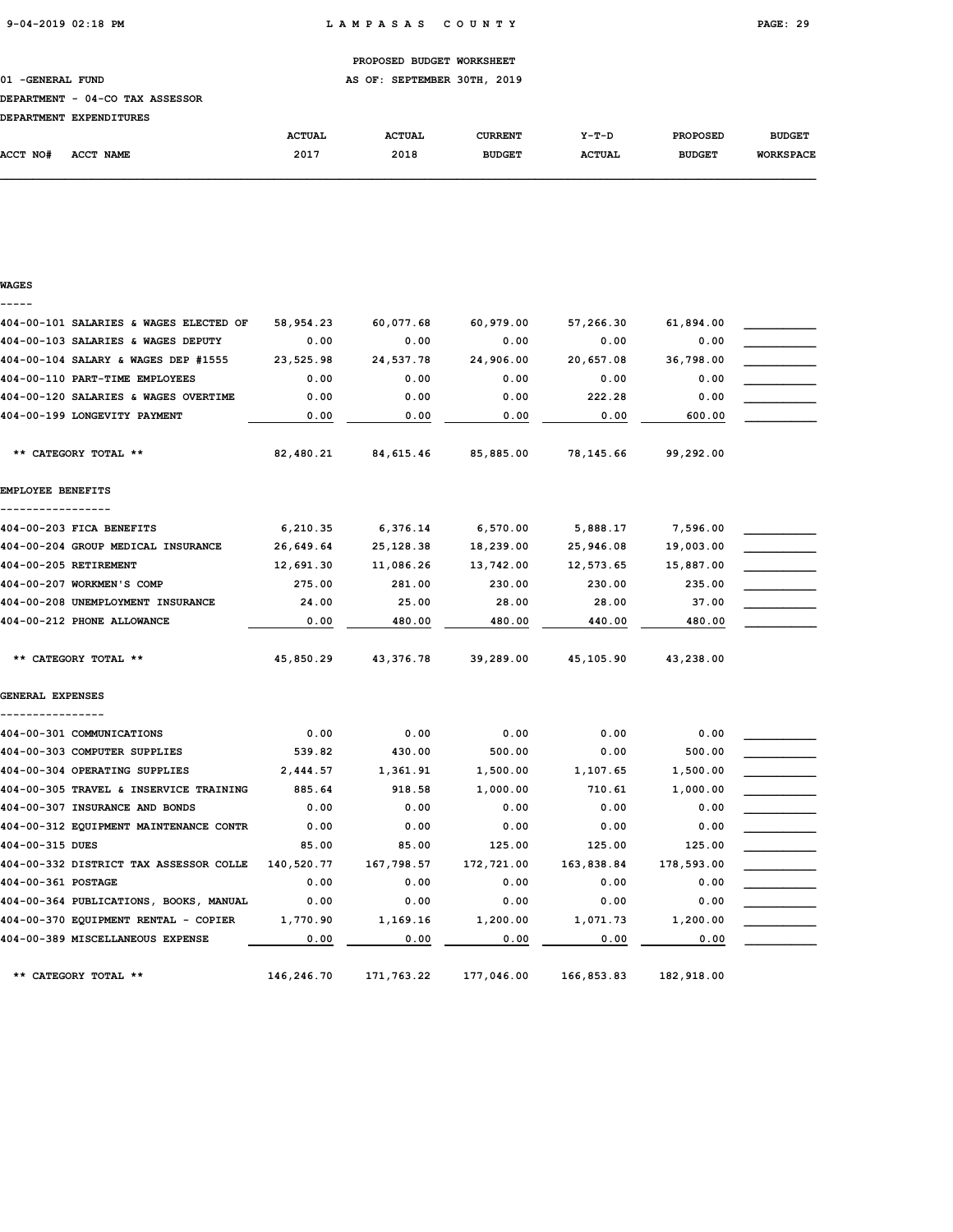01 -GENERAL FUND **AS OF: SEPTEMBER 30TH, 2019** 

### DEPARTMENT - 04-CO TAX ASSESSOR

| DEPARTMENT EXPENDITURES                |               |               |                |               |                 |                  |
|----------------------------------------|---------------|---------------|----------------|---------------|-----------------|------------------|
|                                        | <b>ACTUAL</b> | <b>ACTUAL</b> | <b>CURRENT</b> | $Y-T-D$       | <b>PROPOSED</b> | <b>BUDGET</b>    |
| <b>ACCT NO#</b><br>ACCT NAME           | 2017          | 2018          | <b>BUDGET</b>  | <b>ACTUAL</b> | <b>BUDGET</b>   | <b>WORKSPACE</b> |
|                                        |               |               |                |               |                 |                  |
|                                        |               |               |                |               |                 |                  |
| CAPITAL OUTLAY                         |               |               |                |               |                 |                  |
|                                        |               |               |                |               |                 |                  |
| 404-00-401 OFFICE MACHINES & EQUIPMENT | 0.00          | 0.00          | 0.00           | 0.00          | 0.00            |                  |
|                                        |               |               |                |               |                 |                  |
| ** CATEGORY TOTAL **                   | 0.00          | 0.00          | 0.00           | 0.00          | 0.00            |                  |
|                                        |               |               |                |               |                 |                  |
| ** SUB-DEPARTMENT TOTAL **             | 274,577.20    | 299,755.46    | 302,220.00     | 290,105.39    | 325,448.00      |                  |

### WAGES -----

| 404-01-103 SALARIES & WAGES DEP #1355  | 37, 187. 11 | 41,716.49   | 42,342.00  | 41,495.80  | 27,403.00 |  |
|----------------------------------------|-------------|-------------|------------|------------|-----------|--|
| 404-01-104 SALARY & WAGES DEP<br>#3433 | 28,977.47   | 31,064.81   | 31,531.00  | 32,600.92  | 27,403.00 |  |
| 404-01-120 SALARY/OVERTIME             | 0.00        | 45.13       | 0.00       | 535.97     | 0.00      |  |
| 404-01-199 LONGEVITY PAYMENT           | 3,378.73    | 3,480.00    | 3,600.00   | 3,600.87   | 0.00      |  |
| ** CATEGORY TOTAL **                   | 69,543.31   | 76,306.43   | 77,473.00  | 78,233.56  | 54,806.00 |  |
| EMPLOYEE BENEFITS                      |             |             |            |            |           |  |
|                                        |             |             |            |            |           |  |
| 404-01-203 FICA BENEFITS               | 4,901.98    | 5,783.19    | 5,927.00   | 5,918.33   | 4,162.00  |  |
| 404-01-204 GROUP MEDICAL INSURANCE     | 8,211.54    | 8,806.58    | 18,239.00  | 7,586.68   | 19,903.00 |  |
| 404-01-205 RETIREMENT                  | 11,020.45   | 9,941.16    | 12,396.00  | 12,517.40  | 8,704.00  |  |
| 404-01-207 WORKMAN'S COMP              | 250.00      | 253.00      | 207.00     | 207.00     | 128.00    |  |
| 404-01-208 UNEMPLOYMENT INSURANCE      | 71.00       | 77.00       | 85.00      | 85.00      | 54.00     |  |
| ** CATEGORY TOTAL **                   | 24,454.97   | 24,860.93   | 36,854.00  | 26,314.41  | 32,951.00 |  |
| GENERAL EXPENSES                       |             |             |            |            |           |  |
| 404-01-303 COMPUTER SUPPLIES           | 0.00        | 0.00        | 0.00       | 0.00       | 0.00      |  |
| ** CATEGORY TOTAL **                   | 0.00        | 0.00        | 0.00       | 0.00       | 0.00      |  |
| ** SUB-DEPARTMENT TOTAL **             | 93,998.28   | 101, 167.36 | 114,327.00 | 104,547.97 | 87,757.00 |  |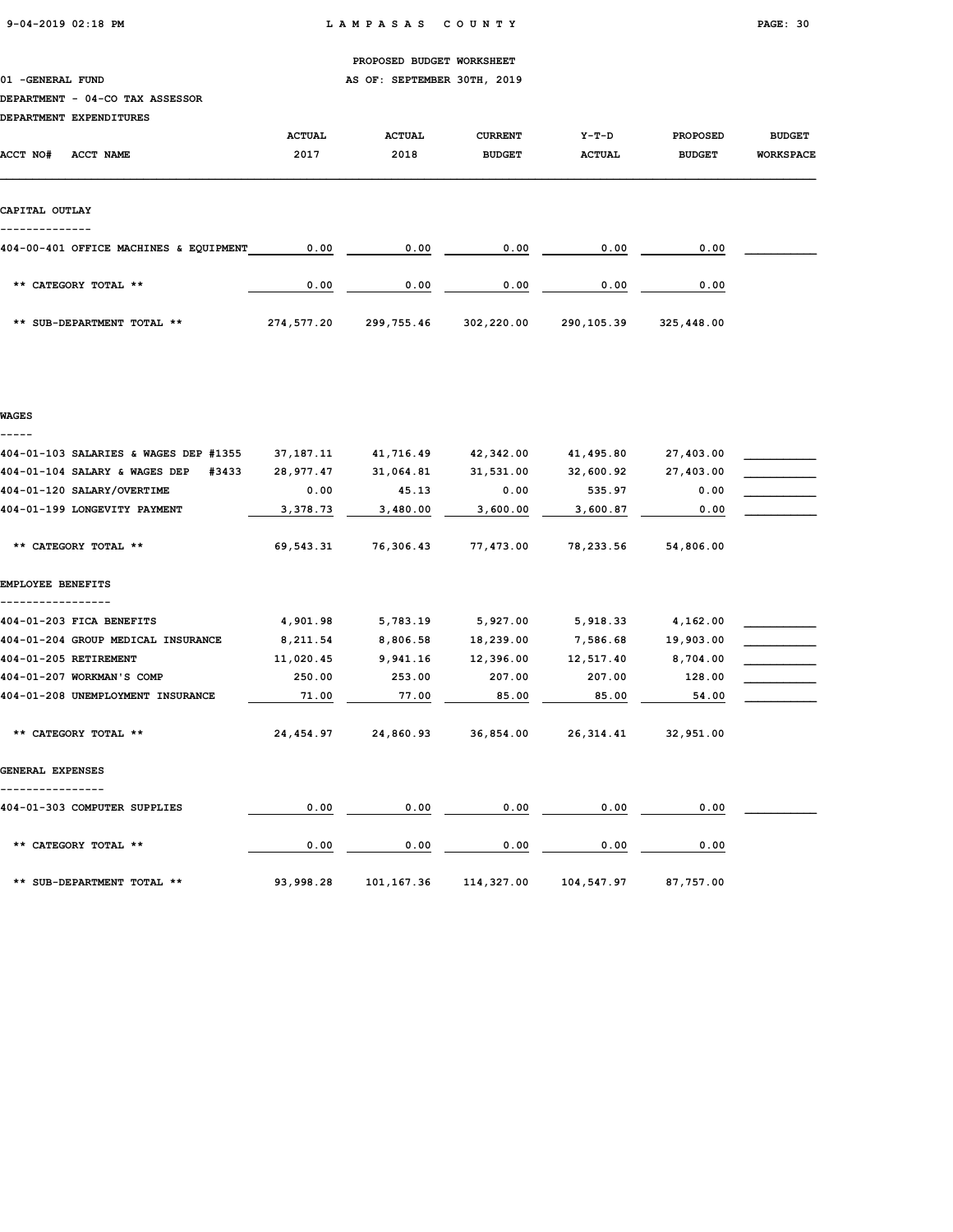01 -GENERAL FUND **AS OF: SEPTEMBER 30TH, 2019** 

# DEPARTMENT - 04-CO TAX ASSESSOR

DEPARTMENT EXPENDITURES

| DEPARIMENI EAPENDIIORES                |               |               |                |                       |                 |                  |
|----------------------------------------|---------------|---------------|----------------|-----------------------|-----------------|------------------|
|                                        | <b>ACTUAL</b> | <b>ACTUAL</b> | <b>CURRENT</b> | $Y-T-D$               | <b>PROPOSED</b> | <b>BUDGET</b>    |
| ACCT NO#<br>ACCT NAME                  | 2017          | 2018          | <b>BUDGET</b>  | <b>ACTUAL</b>         | <b>BUDGET</b>   | <b>WORKSPACE</b> |
|                                        |               |               |                |                       |                 |                  |
|                                        |               |               |                |                       |                 |                  |
| GENERAL EXPENSES                       |               |               |                |                       |                 |                  |
|                                        |               |               |                |                       |                 |                  |
| 404-02-301 COMMUNICATIONS              | 0.00          | 0.00          | 0.00           | 0.00                  | 0.00            |                  |
| 404-02-354 VOTER REGISTRATION SUPPLIES | 0.00          | 0.00          | 0.00           | 0.00                  | 0.00            |                  |
|                                        |               |               |                |                       |                 |                  |
| ** CATEGORY TOTAL **                   | 0.00          | 0.00          | 0.00           | 0.00                  | 0.00            |                  |
|                                        |               |               |                |                       |                 |                  |
| ** SUB-DEPARTMENT TOTAL **             | 0.00          | 0.00          | 0.00           | 0.00                  | 0.00            |                  |
|                                        |               |               |                |                       |                 |                  |
|                                        |               |               |                |                       |                 |                  |
| ***<br>DEPARTMENT TOTAL<br>$***$       | 368,575.48    | 400,922.82    |                | 416,547.00 394,653.36 | 413,205.00      |                  |
|                                        | ============= |               |                |                       | =============   |                  |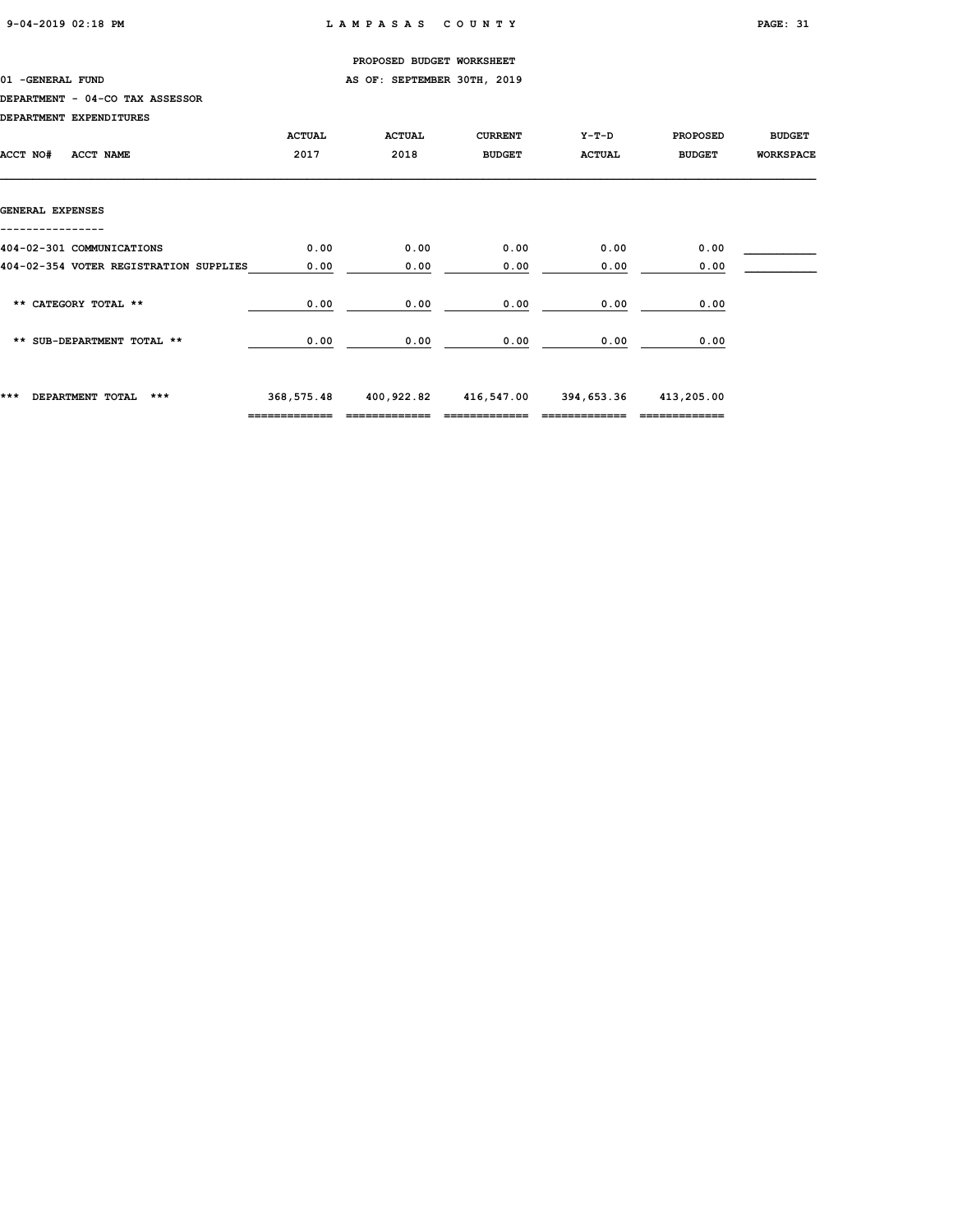01 -GENERAL FUND **AS OF: SEPTEMBER 30TH, 2019** 

# DEPARTMENT - 05-COUNTY CLERK

|          | DEPARTMENT EXPENDITURES |               |               |               |               |                 |                  |
|----------|-------------------------|---------------|---------------|---------------|---------------|-----------------|------------------|
|          |                         | <b>ACTUAL</b> | <b>ACTUAL</b> | CURRENT       | $Y-T-D$       | <b>PROPOSED</b> | <b>BUDGET</b>    |
| ACCT NO# | <b>ACCT NAME</b>        | 2017          | 2018          | <b>BUDGET</b> | <b>ACTUAL</b> | <b>BUDGET</b>   | <b>WORKSPACE</b> |

### WAGES -----

| 405-00-101 SALARIES & WAGES ELECTED OF | 58,954.23   | 60,077.68  | 60,979.00  | 58,633.50  | 61,894.00  |  |
|----------------------------------------|-------------|------------|------------|------------|------------|--|
| 405-00-103 SALARIES & WAGES DEP #3600  | 42, 417.62  | 48,374.00  | 51,298.00  | 49,326.03  | 52,068.00  |  |
| 405-00-104 SALARY AND WAGES DEP #2290  | 27,021.53   | 30,430.15  | 31,531.00  | 29,925.84  | 32,006.00  |  |
| 405-00-106 TEMPORARY EMPLOYEE          | 0.00        | 0.00       | 0.00       | 0.00       | 0.00       |  |
| 405-00-110 PART-TIME EMPLOYEES         | 0.00        | 0.00       | 0.00       | 0.00       | 0.00       |  |
| 405-00-120 SALARY & WAGES OVERTIME     | 289.88      | 0.00       | 0.00       | 0.00       | 0.00       |  |
| 405-00-199 LONGEVITY PAYMENT           | 960.00      | 1,080.00   | 1,800.00   | 1,800.00   | 2,040.00   |  |
| ** CATEGORY TOTAL **                   | 129,643.26  | 139,961.83 | 145,608.00 | 139,685.37 | 148,008.00 |  |
| EMPLOYEE BENEFITS                      |             |            |            |            |            |  |
|                                        |             |            |            |            |            |  |
| 405-00-203 FICA BENEFITS               | 9,839.17    | 10,629.05  | 11,139.00  | 10,610.07  | 11,323.00  |  |
| 405-00-204 GROUP MEDICAL INSURANCE     | 24,717.17   | 26,536.34  | 27,358.00  | 28,220.52  | 28,504.00  |  |
| 405-00-205 RETIREMENT                  | 20,091.81   | 18,234.97  | 23,297.00  | 22,349.65  | 23,681.00  |  |
| 405-00-207 WORKMEN'S COMP              | 456.00      | 470.00     | 483.00     | 483.00     | 351.00     |  |
| 405-00-208 UNEMPLOYMENT INSURANCE      | 77.00       | 81.00      | 75.00      | 75.00      | 86.00      |  |
| ** CATEGORY TOTAL **                   | 55, 181. 15 | 55,951.36  | 62,352.00  | 61,738.24  | 63,945.00  |  |
| GENERAL EXPENSES                       |             |            |            |            |            |  |
| 405-00-301 COMMUNICATIONS              | 0.00        | 0.00       | 0.00       | 0.00       | 0.00       |  |
| 405-00-302 UTILITIES                   | 0.00        | 0.00       | 0.00       | 0.00       | 0.00       |  |
| 405-00-304 OPERATING SUPPLIES          | 14,983.92   | 17,236.10  | 15,000.00  | 11,271.35  | 15,000.00  |  |
| 405-00-305 TRAVEL & INSERVICE TRAINING | 1,119.45    | 607.83     | 1,200.00   | 626.05     | 1,200.00   |  |
| 405-00-308 REPAIRS - RESTORING BOOKS   | 0.00        | 0.00       | 0.00       | 0.00       | 0.00       |  |
| 405-00-312 EQUIPMENT MAINTENANCE CONTR | 0.00        | 0.00       | 0.00       | 0.00       | 0.00       |  |
| 405-00-315 DUES                        | 175.00      | 175.00     | 150.00     | 175.00     | 150.00     |  |
| 405-00-335 RECORD STORAGE              | 0.00        | 0.00       | 0.00       | 0.00       | 0.00       |  |
| 405-00-337 ELECTIONS, JUDGES & SUPPLIE | 0.00        | 0.00       | 0.00       | 0.00       | 0.00       |  |
| 405-00-361 POSTAGE                     | 0.00        | 0.00       | 0.00       | 0.00       | 0.00       |  |
| 405-00-364 PUBLICATIONS, BOOKS, MANUAL | 0.00        | 80.50      | 150.00     | 15.50      | 150.00     |  |
| 405-00-370 EQUIPMENT RENTAL-COPIER     | 4,032.95    | 4,156.26   | 3,600.00   | 3,651.40   | 4,000.00   |  |
| 405-00-372 EQUIPMENT LEASE - VEHICLE   | 0.00        | 0.00       | 0.00       | 0.00       | 0.00       |  |
| 405-00-389 MISCELLANEOUS EXPENSE       | 0.00        | 0.00       | 0.00       | 0.00       | 0.00       |  |
| ** CATEGORY TOTAL **                   | 20, 311.32  | 22, 255.69 | 20,100.00  | 15,739.30  | 20,500.00  |  |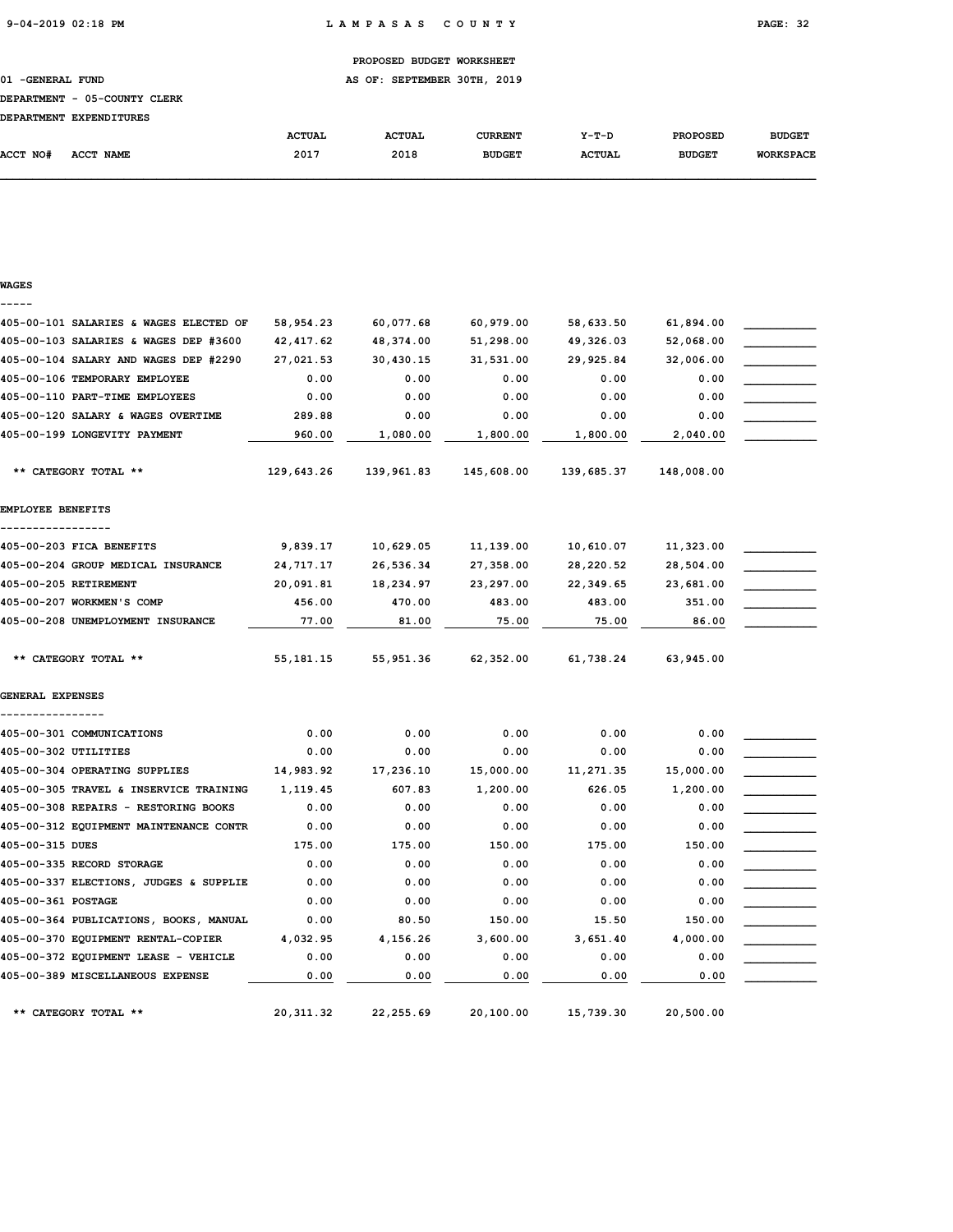01 -GENERAL FUND **AS OF: SEPTEMBER 30TH, 2019** 

# DEPARTMENT - 05-COUNTY CLERK

| DEPARTMENT EXPENDITURES                |               |               |                |               |                 |                  |
|----------------------------------------|---------------|---------------|----------------|---------------|-----------------|------------------|
|                                        | <b>ACTUAL</b> | <b>ACTUAL</b> | <b>CURRENT</b> | $Y-T-D$       | <b>PROPOSED</b> | <b>BUDGET</b>    |
| ACCT NO#<br>ACCT NAME                  | 2017          | 2018          | <b>BUDGET</b>  | <b>ACTUAL</b> | <b>BUDGET</b>   | <b>WORKSPACE</b> |
|                                        |               |               |                |               |                 |                  |
|                                        |               |               |                |               |                 |                  |
| CAPITAL OUTLAY                         |               |               |                |               |                 |                  |
|                                        |               |               |                |               |                 |                  |
| 405-00-401 OFFICE MACHINES & EQUIPMENT | 0.00          | 0.00          | 0.00           | 0.00          | 0.00            |                  |
|                                        |               |               |                |               |                 |                  |
| ** CATEGORY TOTAL **                   | 0.00          | 0.00          | 0.00           | 0.00          | 0.00            |                  |
|                                        |               |               |                |               |                 |                  |
| ** SUB-DEPARTMENT TOTAL **             | 205, 135. 73  | 218,168.88    | 228,060.00     | 217,162.91    | 232,453.00      |                  |

# WAGES -----

| 405-01-103 SALARIES & WAGES DEP open | 23,839.31  | 24,229.96  | 25,362.00  | 23,724.54  | 28,516.00  |  |
|--------------------------------------|------------|------------|------------|------------|------------|--|
| 405-01-104 SALARIES & WAGES DEPUTY   | 0.00       | 0.00       | 0.00       | 0.00       | 0.00       |  |
| 405-01-199 LONGEVITY PAYMENT         | 0.00       | 0.00       | 0.00       | 0.00       | 0.00       |  |
| ** CATEGORY TOTAL **                 | 23,839.31  | 24,229.96  | 25,362.00  | 23,724.54  | 28,516.00  |  |
| EMPLOYEE BENEFITS                    |            |            |            |            |            |  |
| 405-01-203 FICA BENEFITS             | 1,780.38   | 1,752.35   | 1,940.00   | 1,724.88   | 2,182.00   |  |
| 405-01-204 GROUP MEDICAL INSURANCE   | 8,176.18   | 10,047.84  | 9,119.00   | 7,564.40   | 9,501.00   |  |
| 405-01-205 RETIREMENT                | 3,665.03   | 3,156.85   | 4,058.00   | 3,795.87   | 4,563.00   |  |
| 405-01-207 WORKMAN'S COMP            | 83.00      | 83.00      | 68.00      | 68.00      | 68.00      |  |
| 405-01-208 UNEMPLOYMENT INSURANCE    | 26.00      | 25.00      | 26.00      | 26.00      | 29.00      |  |
| ** CATEGORY TOTAL **                 | 13,730.59  | 15,065.04  | 15,211.00  | 13,179.15  | 16,343.00  |  |
| ** SUB-DEPARTMENT TOTAL **           | 37,569.90  | 39,295.00  | 40,573.00  | 36,903.69  | 44,859.00  |  |
| ***<br>DEPARTMENT TOTAL<br>***       | 242,705.63 | 257,463.88 | 268,633.00 | 254,066.60 | 277,312.00 |  |
|                                      |            |            |            |            |            |  |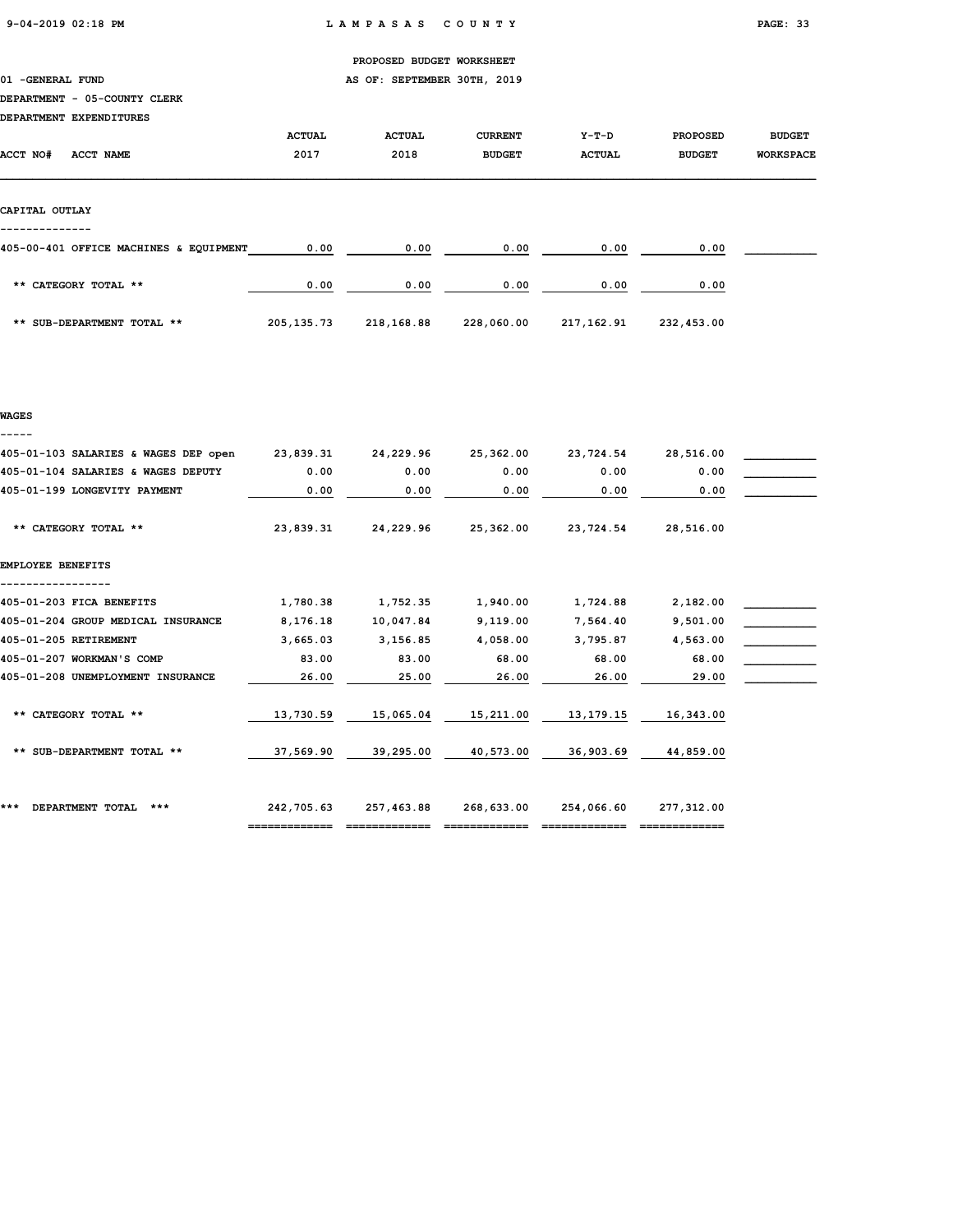01 -GENERAL FUND **AS OF: SEPTEMBER 30TH, 2019** 

### DEPARTMENT - 06-DISTRICT CLERK

|          | DEPARTMENT EXPENDITURES |               |               |               |               |                 |                  |
|----------|-------------------------|---------------|---------------|---------------|---------------|-----------------|------------------|
|          |                         | <b>ACTUAL</b> | <b>ACTUAL</b> | CURRENT       | $Y-T-D$       | <b>PROPOSED</b> | <b>BUDGET</b>    |
| ACCT NO# | <b>ACCT NAME</b>        | 2017          | 2018          | <b>BUDGET</b> | <b>ACTUAL</b> | <b>BUDGET</b>   | <b>WORKSPACE</b> |

| WAGES                                  |             |            |            |            |            |  |
|----------------------------------------|-------------|------------|------------|------------|------------|--|
| 406-00-101 SALARIES & WAGES ELECTED OF | 58,954.23   | 60,077.68  | 60,979.00  | 58,993.50  | 61,894.00  |  |
| 406-00-103 SALARIES & WAGES DEP open   | 24,636.32   | 26,721.95  | 25,989.00  | 26,182.79  | 26,718.00  |  |
| 406-00-104 SALARY & WAGES DEP #open    | 28,834.51   | 31,992.42  | 35,218.00  | 35,669.27  | 32,000.00  |  |
| 406-00-106 TEMPORARY EMPLOYEE          | 0.00        | 0.00       | 0.00       | 0.00       | 0.00       |  |
| 406-00-110 PART-TIME EMPLOYEES         | 0.00        | 0.00       | 0.00       | 0.00       | 0.00       |  |
| 406-00-120 SALARY & WAGES OVERTIME     | 110.30      | 1,088.30   | 0.00       | 190.48     | 0.00       |  |
| 406-00-199 LONGEVITY PAYMENT           | 0.00        | 0.00       | 600.00     | 605.95     | 720.00     |  |
| ** CATEGORY TOTAL **                   | 112,535.36  | 119,880.35 | 122,786.00 | 121,641.99 | 121,332.00 |  |
| EMPLOYEE BENEFITS                      |             |            |            |            |            |  |
| 406-00-203 FICA BENEFITS               | 8,122.33    | 8,681.30   | 9,393.00   | 8,814.06   | 9,706.00   |  |
| 406-00-204 GROUP MEDICAL INSURANCE     | 25,829.60   | 26,694.54  | 27,857.00  | 27,674.50  | 28,840.00  |  |
| 406-00-205 RETIREMENT                  | 17,397.82   | 19,257.74  | 19,646.00  | 19,131.49  | 20,300.00  |  |
| 406-00-207 WORKMEN'S COMP              | 380.00      | 397.00     | 328.00     | 328.00     | 301.00     |  |
| 406-00-208 UNEMPLOYMENT INSURANCE      | 56.00       | 55.00      | 65.00      | 65.00      | 65.00      |  |
| 406-00-212 PHONE ALLOWANCE             | 480.00      | 480.00     | 480.00     | 120.00     | 480.00     |  |
| ** CATEGORY TOTAL **                   | 52, 265. 75 | 55, 565.58 | 57,769.00  | 56,133.05  | 59,692.00  |  |
| GENERAL EXPENSES                       |             |            |            |            |            |  |
|                                        |             |            |            |            |            |  |
| 406-00-301 COMMUNICATIONS              | 36.00       | 44.00      | 0.00       | 44.00      | 44.00      |  |
| 406-00-304 OPERATING SUPPLIES          | 13,902.30   | 7,278.04   | 8,500.00   | 11,242.13  | 9,500.00   |  |
| 406-00-305 TRAVEL & INSERVICE TRAINING | 2,119.85    | 852.19     | 3,000.00   | 957.47     | 3,150.00   |  |
| 406-00-310 JURY FEES                   | 16,770.00   | 15,730.00  | 15,431.00  | 10,580.00  | 16,200.00  |  |
| 406-00-312 EQUIPMENT MAINTENANCE CONTR | 8,987.00    | 10,335.00  | 10,335.00  | 10,335.00  | 10,851.00  |  |
| 406-00-315 DUES                        | 325.00      | 100.00     | 400.00     | 300.00     | 420.00     |  |
| 406-00-333 CONTRACTED SERVICES         | 0.00        | 0.00       | 0.00       | 0.00       | 0.00       |  |
| 406-00-361 POSTAGE                     | 103.00      | 36.00      | 72.00      | 0.00       | 0.00       |  |
| 406-00-363 JURY MEALS                  | 0.00        | 0.00       | 0.00       | 0.00       | 400.00     |  |
| 406-00-364 PUBLICATIONS, BOOKS, MANUAL | 84.00       | 0.00       | 350.00     | 283.85     | 360.00     |  |
| 406-00-370 EQUIPMENT RENTAL-COPIER     | 3,455.89    | 3,658.55   | 3,500.00   | 4,335.04   | 4,000.00   |  |
| 406-00-378 ELECTRONIC E-FILING         | 0.00        | 0.00       | 0.00       | 0.00       | 0.00       |  |
| 406-00-389 MISCELLANEOUS EXPENSE       | 0.00        | 0.00       | 0.00       | 0.00       | 0.00       |  |
| ** CATEGORY TOTAL **                   | 45,783.04   | 38,033.78  | 41,588.00  | 38,077.49  | 44,925.00  |  |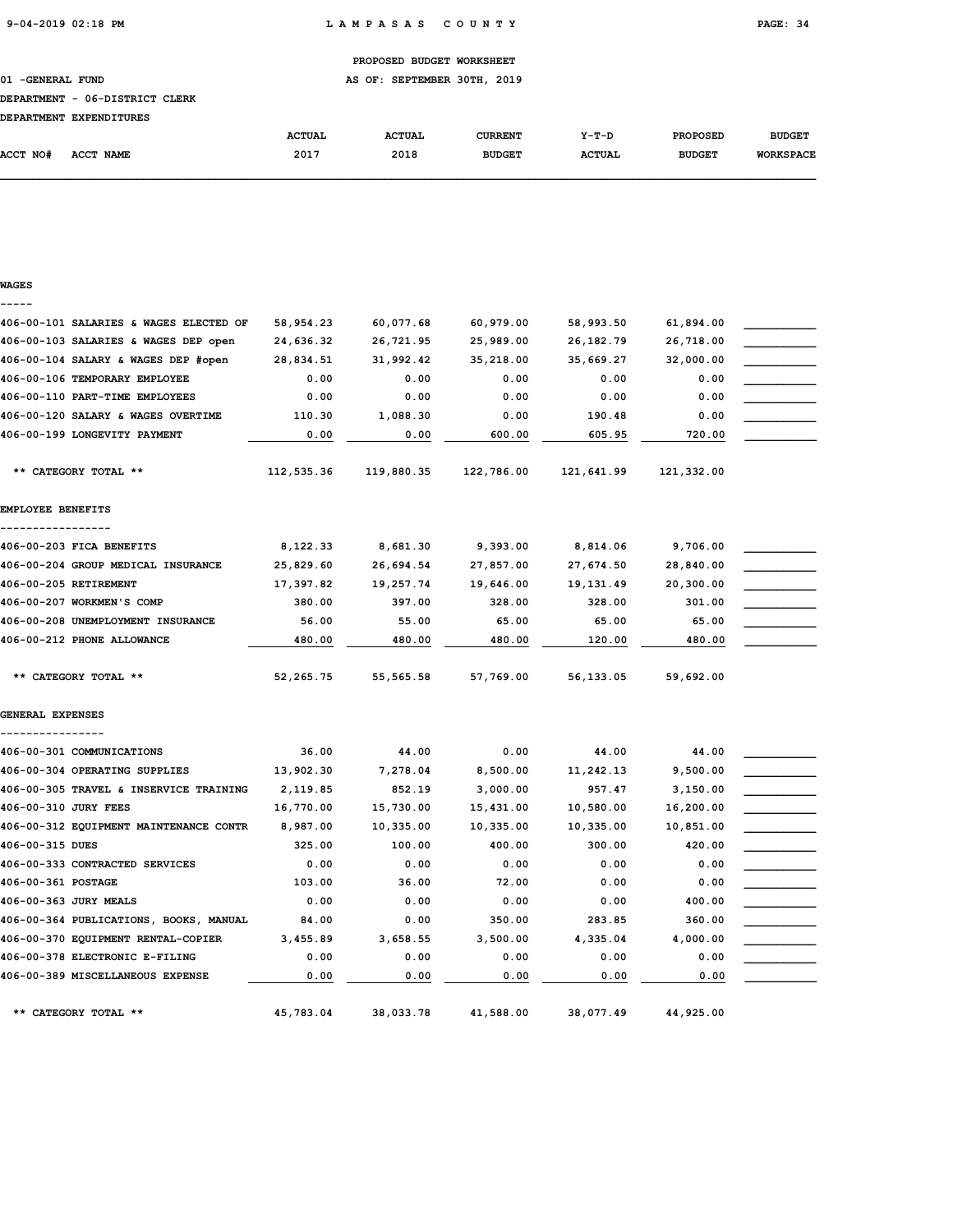01 -GENERAL FUND **AS OF: SEPTEMBER 30TH, 2019** 

### DEPARTMENT - 06-DISTRICT CLERK

DEPARTMENT EXPENDITURES

| DEPARTMENT EXPENDITURES                |               |               |                |               |                 |                  |
|----------------------------------------|---------------|---------------|----------------|---------------|-----------------|------------------|
|                                        | <b>ACTUAL</b> | <b>ACTUAL</b> | <b>CURRENT</b> | $Y-T-D$       | <b>PROPOSED</b> | <b>BUDGET</b>    |
| <b>ACCT NO#</b><br>ACCT NAME           | 2017          | 2018          | <b>BUDGET</b>  | <b>ACTUAL</b> | <b>BUDGET</b>   | <b>WORKSPACE</b> |
|                                        |               |               |                |               |                 |                  |
|                                        |               |               |                |               |                 |                  |
| CAPITAL OUTLAY                         |               |               |                |               |                 |                  |
|                                        |               |               |                |               |                 |                  |
| 406-00-401 OFFICE MACHINES & EQUIPMENT | 0.00          | 0.00          | 0.00           | 0.00          | 0.00            |                  |
| 406-00-407 OFFICE FURNITURE & FIXTURES | 0.00          | 0.00          | 0.00           | 0.00          | 0.00            |                  |
|                                        |               |               |                |               |                 |                  |
| ** CATEGORY TOTAL **                   | 0.00          | 0.00          | 0.00           | 0.00          | 0.00            |                  |
|                                        |               |               |                |               |                 |                  |
| ** SUB-DEPARTMENT TOTAL **             | 210,584.15    | 213,479.71    | 222,143.00     | 215,852.53    | 225,949.00      |                  |

### WAGES

-----

| 406-01-103 SALARY & WAGES DEP #1565 | 24,631.08  | 26,997.43  | 24,806.00  | 20,387.75  | 27,403.00  |  |
|-------------------------------------|------------|------------|------------|------------|------------|--|
| 406-01-199 LONGEVITY PAYMENT        | 0.00       | 0.00       | 0.00       | 0.00       | 0.00       |  |
| ** CATEGORY TOTAL **                | 24,631.08  | 26,997.43  | 24,806.00  | 20,387.75  | 27,403.00  |  |
| EMPLOYEE BENEFITS                   |            |            |            |            |            |  |
| 406-01-203 FICA BENEFITS            | 1,241.75   | 1,569.71   | 1,898.00   | 1,524.25   | 2,096.00   |  |
| 406-01-204 GROUP MEDICAL INSURANCE  | 12,445.28  | 12,824.46  | 9,119.00   | 6,814.46   | 9,501.00   |  |
| 406-01-205 RETIREMENT               | 3,791.75   | 4,319.63   | 3,969.00   | 3,201.02   | 4,384.00   |  |
| 406-01-207 WORKMEN'S COMP           | 86.00      | 83.00      | 66.00      | 66.00      | 65.00      |  |
| 406-01-208 UNEMPLOYMENT INSURANCE   | 28.00      | 25.00      | 27.00      | 27.00      | 27.00      |  |
| ** CATEGORY TOTAL **                | 17,592.78  | 18,821.80  | 15,079.00  | 11,632.73  | 16,073.00  |  |
| ** SUB-DEPARTMENT TOTAL **          | 42,223.86  | 45,819.23  | 39,885.00  | 32,020.48  | 43,476.00  |  |
| ***<br>DEPARTMENT TOTAL<br>***      | 252,808.01 | 259,298.94 | 262,028.00 | 247,873.01 | 269,425.00 |  |
|                                     |            |            |            |            |            |  |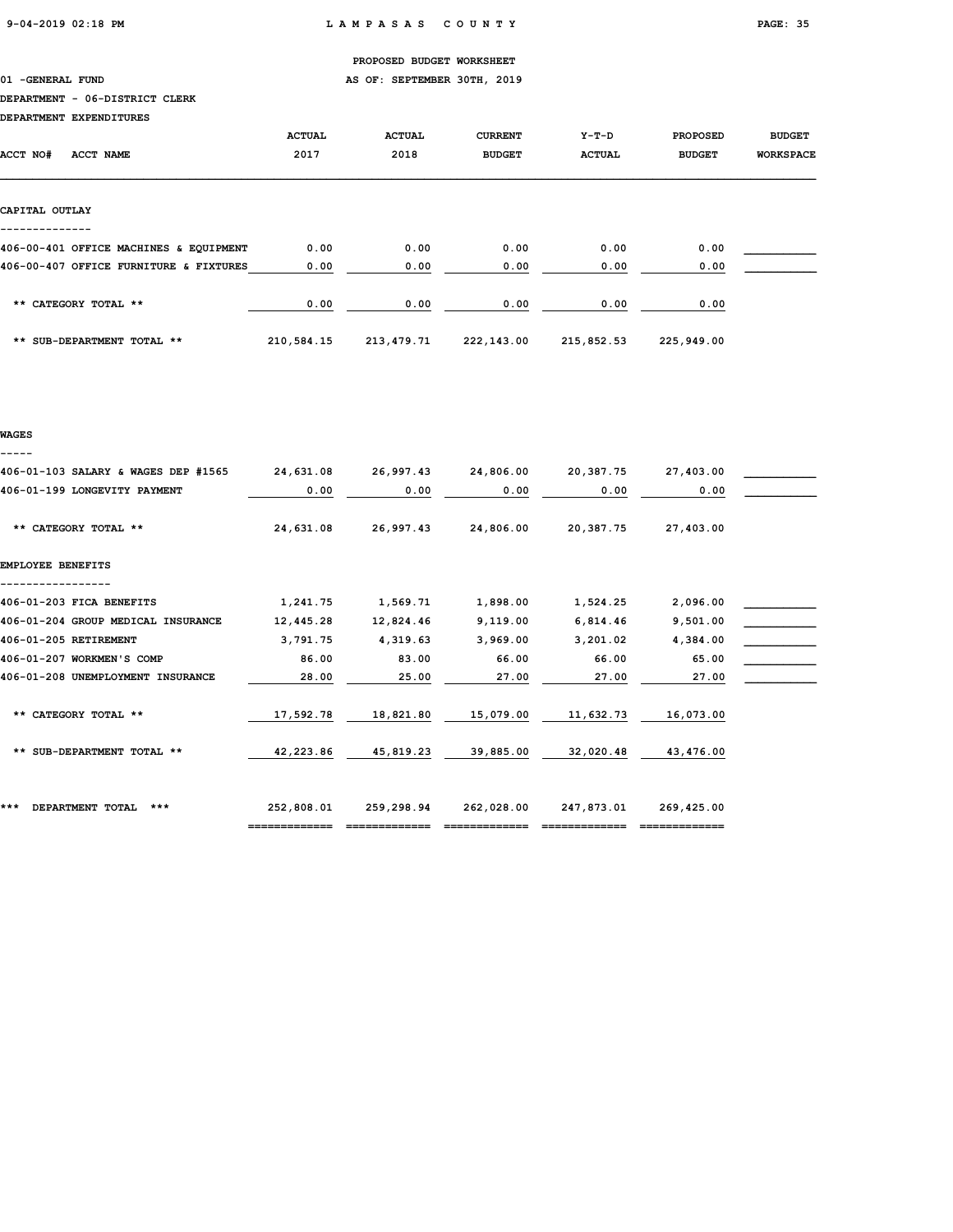# PROPOSED BUDGET WORKSHEET 01 -GENERAL FUND **AS OF: SEPTEMBER 30TH, 2019** DEPARTMENT - 07-COUNTY SHERIFF DEPARTMENT EXPENDITURES ACTUAL ACTUAL CURRENT Y-T-D PROPOSED BUDGET ACCT NO# ACCT NAME 2017 2018 BUDGET ACTUAL BUDGET WORKSPACE

### WAGES -----

|                          | 407-00-101 SALARY ELECTED OFF          | #2883<br>79,758.76 | 81,278.60    | 82,498.00    | 79,324.75  | 83,735.00    |  |
|--------------------------|----------------------------------------|--------------------|--------------|--------------|------------|--------------|--|
|                          | 407-00-103 SALARY DEPUTY SHERIFF #0130 | 42,278.72          | 45,950.03    | 45,647.00    | 44,775.35  | 46,333.00    |  |
|                          | 407-00-114 SALARY OFFICE MANAGER #2884 | 43,040.50          | 45,638.68    | 45,932.00    | 44, 165.95 | 46,622.00    |  |
|                          | 407-00-118 SALARY DEPUTY SHERIFF #1115 | 35, 422.11         | 49,621.85    | 49,153.00    | 48,695.17  | 49,892.00    |  |
|                          | 407-00-120 SALARY/OVERTIME             | 10,564.66          | 21,497.42    | 20,000.00    | 11,525.89  | 20,000.00    |  |
|                          | 407-00-121 SALARY DEPUTY SHERIFF open  | 47,596.89          | 45,694.88    | 47,996.00    | 6,938.73   | 47,996.00    |  |
|                          | 407-00-122 SALARY DEPUTY SHERIFF #3572 | 46,837.55          | 47,592.49    | 48,284.00    | 46,613.72  | 49,009.00    |  |
|                          | 407-00-123 SALARY DEPUTY SHERIFF #1055 | 42,462.84          | 48,369.24    | 48,163.00    | 47,110.89  | 48,886.00    |  |
|                          | 407-00-124 SALARY DEPUTY SHERIFF open  | 57, 417.78         | 64,255.36    | 65,219.00    | 39,571.27  | 65,219.00    |  |
|                          | 407-00-125 SALARY DEPUTY SHERIFF #1972 | 62,190.90          | 70,000.32    | 71,050.00    | 68, 317.50 | 72,116.00    |  |
|                          | 407-00-132 SALARY DEPUTY SHERIFF #2432 | 35,657.10          | 24,938.61    | 35,937.00    | 32,024.75  | 36,477.00    |  |
|                          | 407-00-133 SALARY SUPPLEMENT           | 0.00               | 0.00         | 83,866.00    | 0.00       | 0.00         |  |
|                          | 407-00-134 SALARY DEPUTY SHERIFF #3047 | 42, 354.63         | 44,506.18    | 44,316.00    | 43,592.08  | 44,981.00    |  |
|                          | 407-00-148 SALARY DEPUTY SHERIFF #3301 | 51, 131. 21        | 58,776.64    | 59,659.00    | 57,364.00  | 60,554.00    |  |
|                          | 407-00-149 SALARY DEPUTY SHERIFF #0941 | 46, 464. 48        | 47, 135.68   | 46,879.00    | 46,092.28  | 47,584.00    |  |
|                          | 407-00-153 SALARY DEPUTY SHERIFF #0880 | 48,878.65          | 53, 511.21   | 52,995.00    | 51,779.69  | 53,791.00    |  |
|                          | 407-00-154 SALARY DEPUTY SHERIFF open  | 38,030.09          | 31,988.59    | 35,937.00    | 4,226.72   | 35,937.00    |  |
|                          | 407-00-156 SALARY DEPUTY SHERIFF open  | 42,718.53          | 45,809.51    | 45,647.00    | 42, 138.31 | 45,648.00    |  |
|                          | 407-00-157 SALARY DEPUTY SHERIFF #3503 | 34,572.90          | 36,389.35    | 37, 114.00   | 36,508.81  | 37,673.00    |  |
|                          | 407-00-159 SALARY DEPUTY SHERIFF #0602 | 42, 151. 21        | 47,221.43    | 47,015.00    | 47,168.00  | 47,721.00    |  |
|                          | 407-00-162 SALARY DEPUTY SHERIFF #0128 | 46,402.69          | 48,442.21    | 48,499.00    | 47,858.12  | 49,226.00    |  |
|                          | 407-00-163 SALARY/DEPUTY SHERIFF #3500 | 40, 911.67         | 41,926.55    | 41,772.00    | 41,089.85  | 42,400.00    |  |
|                          | 407-00-199 LONGEVITY PAYMENT           | 13,334.23          | 12,248.40    | 14,760.00    | 14,767.57  | 14,760.00    |  |
|                          | ** CATEGORY TOTAL **                   | 950,178.10         | 1,012,793.23 | 1,118,338.00 | 901,649.40 | 1,046,560.00 |  |
| <b>EMPLOYEE BENEFITS</b> |                                        |                    |              |              |            |              |  |
|                          | 407-00-203 FICA BENEFITS               | 70,163.00          | 73,079.55    | 78,709.00    | 65,798.71  | 80,443.00    |  |
|                          | 407-00-204 GROUP MEDICAL INSURANCE     | 171,809.70         | 183,495.83   | 190,273.00   | 170,076.78 | 197,562.00   |  |
|                          | 407-00-205 RETIREMENT                  | 147,742.00         | 161,406.75   | 164,619.00   | 145,384.05 | 168,248.00   |  |
|                          | 407-00-207 WORKMEN'S COMP              | 16,435.00          | 17,170.00    | 17,170.00    | 17,170.00  | 16,023.00    |  |
|                          | 407-00-208 UNEMPLOYMENT INSURANCE      | 893.00             | 979.00       | 1,071.00     | 1,071.00   | 968.00       |  |
|                          | 407-00-212 PHONE ALLOWANCE             | 8,320.00           | 7,880.00     | 9,880.00     | 7,000.00   | 8,640.00     |  |
|                          | ** CATEGORY TOTAL **                   | 415, 362.70        | 444,011.13   | 461,722.00   | 406,500.54 | 471,884.00   |  |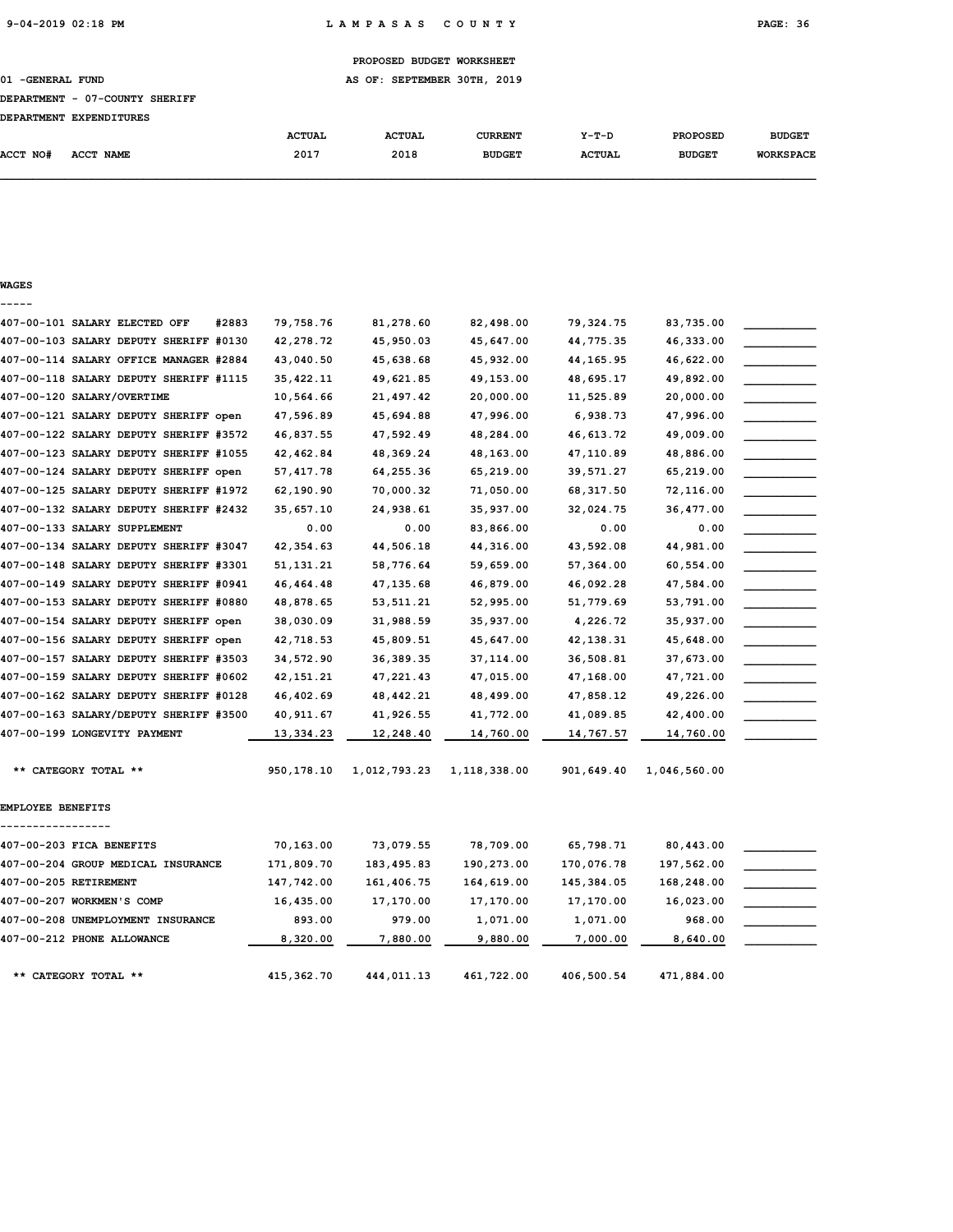01 -GENERAL FUND **AS OF: SEPTEMBER 30TH, 2019** 

### DEPARTMENT - 07-COUNTY SHERIFF

|                     | <b>DEPARTMENT EXPENDITURES</b>         |               |               |                |                           |               |                  |
|---------------------|----------------------------------------|---------------|---------------|----------------|---------------------------|---------------|------------------|
|                     |                                        | <b>ACTUAL</b> | <b>ACTUAL</b> | <b>CURRENT</b> | $Y-T-D$                   | PROPOSED      | <b>BUDGET</b>    |
| <b>ACCT NO#</b>     | ACCT NAME                              | 2017          | 2018          | <b>BUDGET</b>  | <b>ACTUAL</b>             | <b>BUDGET</b> | <b>WORKSPACE</b> |
| GENERAL EXPENSES    |                                        |               |               |                |                           |               |                  |
|                     |                                        |               |               |                |                           |               |                  |
|                     | 407-00-301 COMMUNICATIONS              | 11,928.31     | 13,359.73     | 10,000.00      | 10,733.12                 | 14,000.00     |                  |
|                     | 407-00-302 UTILITIES                   | 21,305.40     | 22,380.69     | 17,500.00      | 16,874.40                 | 27,800.00     |                  |
|                     | 407-00-303 COMPUTER SUPPLIES           | 2,382.63      | 7,351.80      | 8,000.00       | 9,069.91                  | 8,000.00      |                  |
|                     | 407-00-304 OPERATING SUPPLIES          | 19,191.10     | 10,012.53     | 7,500.00       | 3,497.11                  | 10,000.00     |                  |
|                     | 407-00-305 TRAVEL & INSERVICE TRAINING | 20,906.67     | 25,902.67     | 20,000.00      | 14, 145. 42               | 20,000.00     |                  |
|                     | 407-00-308 REPAIRS & MAINTENANCE EQUIP | 2,160.18      | 4,210.59      | 3,500.00       | 728.26                    | 4,000.00      |                  |
|                     | 407-00-312 EQUIPMENT MAINTENANCE CONTR | 3,321.48      | 3,321.48      | 3,350.00       | 2,767.90                  | 15,000.00     |                  |
| 407-00-315 DUES     |                                        | 0.00          | 0.00          | 0.00           | 0.00                      | 0.00          |                  |
|                     | 407-00-318 LEGAL EXPENDITURES          | 0.00          | 10,000.00     | 0.00           | 0.00                      | 0.00          |                  |
|                     | 407-00-320 INVESTIGATIVE EXPENSE       | 9,740.16      | 4,687.50      | 7,000.00       | 642.78                    | 7,000.00      |                  |
|                     | 407-00-333 CONTRACTED SERVICES/ANIMAL  | 0.00          | 0.00          | 0.00           | 0.00                      | 0.00          |                  |
|                     | 407-00-336 OUT OF CO PRISONER MAINTENA | 0.00          | 0.00          | 0.00           | 0.00                      | 0.00          |                  |
|                     | 407-00-342 GAS & OIL                   | 61, 165. 72   | 67,081.46     | 60,000.00      | 52,159.61                 | 65,000.00     |                  |
|                     | 407-00-343 REPAIRS & MAINTENANCE VEHIC | 24,468.93     | 43,956.73     | 25,000.00      | 23, 318.71                | 25,000.00     |                  |
|                     | 407-00-345 MEDICAL SERVICES            | 0.00          | 0.00          | 0.00           | 34.00                     | 0.00          |                  |
| 407-00-346 FOOD     |                                        | 0.00          | 1,177.11      | 0.00           | 1,101.87                  | 0.00          |                  |
| 407-00-347 UNIFORMS |                                        | 5,517.38      | 15,674.52     | 7,000.00       | 4,423.48                  | 7,000.00      |                  |
| 407-00-361 POSTAGE  |                                        | 0.00          | 0.00          | 0.00           | 0.00                      | 0.00          |                  |
|                     | 407-00-362 HOMELAND SECURITY           | 0.00          | 0.00          | 0.00           | 0.00                      | 0.00          |                  |
|                     | 407-00-364 PUBLICATIONS, BOOKS, MANUAL | 787.00        | 463.80        | 1,000.00       | 807.66                    | 1,000.00      |                  |
|                     | 407-00-370 EQUIPMENT RENTAL-COPIER     | 2,945.43      | 2,820.03      | 2,350.00       | 3,823.87                  | 4,200.00      |                  |
|                     | 407-00-372 EQUIPMENT LEASE - VEHICLES  | 5,656.99      | 21.76         | 0.00           | 0.00                      | 0.00          |                  |
|                     | 407-00-373 EQUIPMENT SUPPLIES-SHERIFF  | 18,482.08     | 16,043.81     | 30,000.00      | 38,372.17                 | 30,000.00     |                  |
|                     |                                        |               |               |                |                           |               |                  |
|                     | ** CATEGORY TOTAL **                   | 209,959.46    | 248,466.21    | 202,200.00     | 182,500.27                | 238,000.00    |                  |
| CAPITAL OUTLAY      |                                        |               |               |                |                           |               |                  |
|                     | 407-00-401 OFFICE MACHINES & EQUIPMENT | 52,979.55     | 0.00          | 5,000.00       | 112,888.00                | 0.00          |                  |
|                     | 407-00-402 OPERATING EQUIPMENT         | 158,543.36    | 188,063.69    | 125,000.00     | 123,080.00                | 125,000.00    |                  |
|                     | 407-00-407 OFFICE FURNITURE & FIXTURES | 0.00          | 0.00          | 0.00           | 0.00                      | 0.00          |                  |
|                     | 407-00-419 RURAL AREA NARCOTIC TASK FO | 0.00          | 0.00          | 0.00           | 0.00                      | 0.00          |                  |
|                     | ** CATEGORY TOTAL **                   | 211,522.91    | 188,063.69    | 130,000.00     | 235,968.00                | 125,000.00    |                  |
| CAPITAL LEASE       |                                        |               |               |                |                           |               |                  |
|                     |                                        |               |               |                |                           |               |                  |
|                     | 407-00-903 CAPITAL PURCHASE PRINCIPAL  | 272,600.92    | 165,071.10    | 93,298.00      | 57,507.09                 | 135,900.00    |                  |
|                     | 407-00-904 CAPITAL PURCHASES - INTERES | 11,586.86     | 6,687.81      | 6,636.00       | 42,426.83                 | 9,087.00      |                  |
|                     | ** CATEGORY TOTAL **                   | 284,187.78    | 171,758.91    | 99,934.00      | 99,933.92                 | 144,987.00    |                  |
|                     | ** SUB-DEPARTMENT TOTAL **             | 2,071,210.95  | 2,065,093.17  |                | 2,012,194.00 1,826,552.13 | 2,026,431.00  |                  |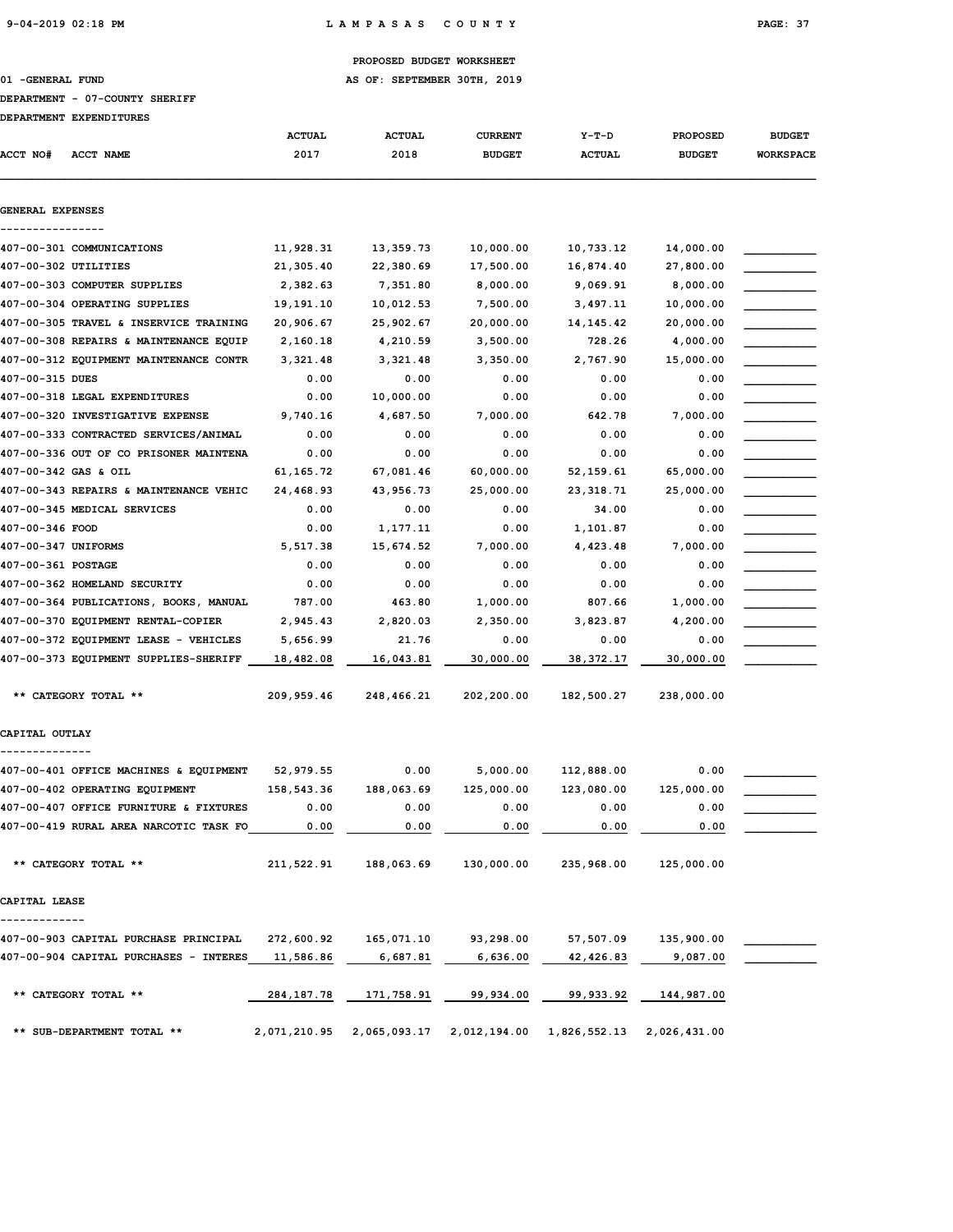01 -GENERAL FUND **AS OF: SEPTEMBER 30TH, 2019** 

#### DEPARTMENT - 07-COUNTY SHERIFF

|                 | DEPARTMENT EXPENDITURES |               |               |                |               |                 |                  |
|-----------------|-------------------------|---------------|---------------|----------------|---------------|-----------------|------------------|
|                 |                         | <b>ACTUAL</b> | <b>ACTUAL</b> | <b>CURRENT</b> | $Y-T-D$       | <b>PROPOSED</b> | <b>BUDGET</b>    |
| <b>ACCT NO#</b> | ACCT NAME               | 2017          | 2018          | <b>BUDGET</b>  | <b>ACTUAL</b> | <b>BUDGET</b>   | <b>WORKSPACE</b> |

#### WAGES -----

# 407-01-105 JAIL ADMINISTRATOR #1982 53,602.26 51,035.17 60,902.00 59,000.00 61,816.00 \_\_\_\_\_\_\_\_\_\_\_  $407-01-110$  PART-TIME EMPLOYEES  $0.00$   $0.00$   $0.00$   $0.00$   $0.00$   $0.00$   $0.00$ 407-01-117 SALARY DETENTION OFF #1195 31,854.56 42,063.93 41,597.00 40,995.55 42,222.00 407-01-118 SALARY DETENTION OFF #0751 19,188.54 25,674.61 30,612.00 26,431.77 31,072.00 407-01-119 SALARY DETENTION OFF #0890 26,000.82 28,584.09 30,612.00 19,557.30 30,612.00 \_\_\_\_\_\_\_\_\_\_\_ 407-01-120 SALARY/OVERTIME 66,072.65 81,305.60 65,000.00 74,685.08 65,000.00 \_\_\_\_\_\_\_\_\_\_\_ 407-01-126 SALARY DETENTION OFF  $0.00$   $0.00$   $0.00$   $0.00$   $0.00$   $0.00$   $30,160.00$ 407-01-128 SALARY DETENTION OFF  $0.00$   $0.00$   $0.00$   $0.00$   $0.00$   $0.00$   $30,160.00$ 407-01-133 SALARY SUPPLEMENT EXPANSION  $0.00$   $0.00$   $0.00$   $0.00$   $0.00$   $0.00$   $150,800.00$ 407-01-135 SALARY DETENTION OFF #3199 27,720.07 41,778.24 41,597.00 40,917.94 42,222.00 407-01-136 ASSISTANT JAIL ADMIN #3020 45,084.97 51,848.95 50,750.00 49,410.80 51,513.00 \_\_\_\_\_\_\_\_\_\_\_ 407-01-140 SALARY DETENTION OFF  $0.00$   $0.00$   $0.00$   $0.00$   $0.00$   $0.00$   $30,160.00$ 407-01-141 SALARY DETENTION OFF #3450 12,870.35 20,312.94 30,612.00 29,932.73 31,072.00 407-01-145 SALARY DETENTION OFF  $0.00$   $0.00$   $0.00$   $0.00$   $0.00$   $0.00$   $30,160.00$ 407-01-146 SALARY DETENTION OFF  $0.00$   $0.00$   $0.00$   $0.00$   $0.00$   $0.00$   $30,160.00$ 407-01-147 JAIL OPS COORDINATOR #2885 34,657.42 37,602.78 42,000.00 40,832.86 42,631.00 \_\_\_\_\_\_\_\_\_\_\_ 407-01-150 SALARY DETENTION OFF #2441 27,317.44 30,711.95 30,612.00 30,397.32 31,072.00 \_\_\_\_\_\_\_\_\_\_\_ 407-01-151 SALARY DETENTION OFF #1416 33,584.84 41,889.56 41,597.00 31,313.18 30,612.00 407-01-152 SALARY DETENTION OFF #0453 27,777.78 37,172.01 35,882.00 35,312.97 36,420.00 \_\_\_\_\_\_\_\_\_\_\_ 407-01-155 SALARY DETENTION OFF #0497 33,945.88 41,756.70 30,612.00 23,334.96 30,613.00 \_\_\_\_\_\_\_\_\_\_\_ 407-01-158 SALARY DETENTION OFF #3323 33,930.70 40,896.53 41,597.00 40,885.73 42,222.00 \_\_\_\_\_\_\_\_\_\_\_ 407-01-160 SALARY DETENTION OFF #3330 33,134.83 39,370.81 39,209.00 38,779.18 39,798.00 \_\_\_\_\_\_\_\_\_\_\_ 407-01-161 SALARY DETENTION OFF #2552 35,175.63 41,889.57 43,500.00 33,837.44 42,629.00 407-01-164 SALARY DETENTION OFF #0556 21,260.40 32,069.85 30,612.00 28,774.07 31,072.00 \_\_\_\_\_\_\_\_\_\_\_ 407-01-165 SALARY DETENTION OFF #2319 24,535.20 24,699.74 30,612.00 30,265.82 31,072.00 \_\_\_\_\_\_\_\_\_\_\_ 407-01-166 SALARY DETENTION OFF #0150 14,741.18 26,223.25 30,612.00 22,503.30 30,612.00 407-01-199 LONGEVITY PAYMENT **8,854.67** 9,646.00 8,160.00 8,435.79 10,800.00 \*\* CATEGORY TOTAL \*\* 611,310.19 746,532.28 756,687.00 705,603.79 1,056,682.00 EMPLOYEE BENEFITS ----------------- 407-01-203 FICA BENEFITS 45,103.44 54,579.89 55,637.00 50,455.05 81,412.00 407-01-204 GROUP MEDICAL INSURANCE 122,087.08 143,683.70 185,042.00 171,744.40 287,611.00 407-01-205 RETIREMENT 94,347.90 119,681.94 116,366.00 112,954.55 170,274.00 \_\_\_\_\_\_\_\_\_\_\_ 407-01-207 WORKMAN'S COMP 11,330.00 10,889.00 11,252.00 11,252.00 16,216.00 \_\_\_\_\_\_\_\_\_\_\_ 407-01-208 UNEMPLOYMENT INSURANCE 721.00 728.00 798.00 798.00 1,064.00 \_\_\_\_\_\_\_\_\_\_\_  $407-01-212$  PHONE ALLOWANCE  $1,440.00$   $1,480.00$   $960.00$   $1,080.00$   $1,920.00$

\*\* CATEGORY TOTAL \*\* 275,029.42 331,042.53 370,055.00 348,284.00 558,497.00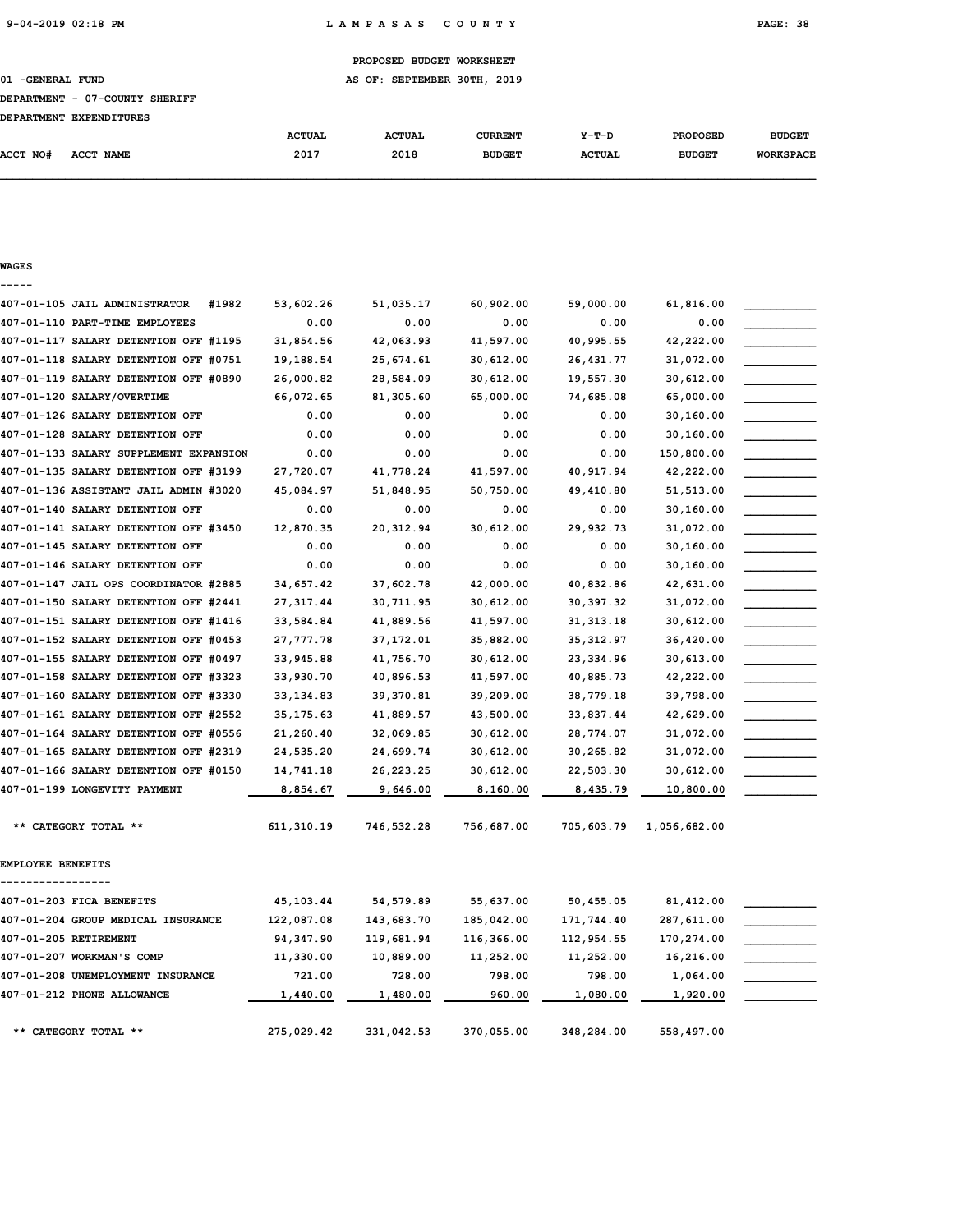01 -GENERAL FUND **AS OF: SEPTEMBER 30TH, 2019** 

### DEPARTMENT - 07-COUNTY SHERIFF

|                     | DEPARTMENT EXPENDITURES                 |               |               |                |               |                 |                  |
|---------------------|-----------------------------------------|---------------|---------------|----------------|---------------|-----------------|------------------|
|                     |                                         | <b>ACTUAL</b> | <b>ACTUAL</b> | <b>CURRENT</b> | $Y-T-D$       | <b>PROPOSED</b> | <b>BUDGET</b>    |
| <b>ACCT NO#</b>     | <b>ACCT NAME</b>                        | 2017          | 2018          | <b>BUDGET</b>  | <b>ACTUAL</b> | <b>BUDGET</b>   | <b>WORKSPACE</b> |
| GENERAL EXPENSES    |                                         |               |               |                |               |                 |                  |
|                     |                                         |               |               |                |               |                 |                  |
|                     | 407-01-302 UTILITIES                    | 20,446.49     | 21,629.64     | 17,500.00      | 16, 312.28    | 27,800.00       |                  |
|                     | 407-01-303 COMPUTER SUPPLIES            | 0.00          | 0.00          | 0.00           | 0.00          | 25,000.00       |                  |
|                     | 407-01-304 OPERATING SUPPLIES           | 25,718.57     | 26,801.74     | 25,000.00      | 17,106.75     | 35,000.00       |                  |
|                     | 407-01-305 TRAVEL & INSERVICE TRAINING  | 6,478.76      | 6,821.47      | 12,000.00      | 5,350.05      | 12,000.00       |                  |
|                     | 407-01-312 EQUIPMENT & MAINTENANCE CON  | 18, 126. 12   | 20,691.23     | 22,000.00      | 39,012.15     | 15,000.00       |                  |
|                     | 407-01-336 OUT OF CO PRISONER MAINTENA  | 272,761.75    | 394,879.00    | 275,000.00     | 136,807.00    | 67,500.00       |                  |
|                     | 407-01-344 REPAIRS & MAINTENANCE JAIL   | 23,447.23     | 19,772.89     | 42,633.00      | 27,725.04     | 40,000.00       |                  |
|                     | 407-01-345 MEDICAL SERVICES             | 99,618.85     | 123,937.01    | 100,000.00     | 105,482.17    | 175,000.00      |                  |
| 407-01-346 FOOD     |                                         | 61,042.98     | 57,706.00     | 60,000.00      | 51,302.85     | 150,000.00      |                  |
| 407-01-347 UNIFORMS |                                         | 4,382.59      | 3,543.80      | 6,500.00       | 2,119.97      | 15,000.00       |                  |
| 407-01-361 POSTAGE  |                                         | 0.00          | 0.00          | 0.00           | 0.00          | 0.00            |                  |
|                     | 407-01-364 PUBLICATIONS, BOOKS, MANUALS | 0.00          | 0.00          | 250.00         | 0.00          | 250.00          |                  |
|                     | 407-01-372 OPERATING SUPPLIES JAIL      | 5,654.99      | 4,987.15      | 6,000.00       | 5,636.47      | 12,000.00       |                  |
|                     | 407-01-399 PRE-BOND-JAIL                | 0.00          | 0.00          | 0.00           | 0.00          | 0.00            |                  |
|                     | ** CATEGORY TOTAL **                    | 537,678.33    | 680,769.93    | 566,883.00     | 406,854.73    | 574,550.00      |                  |
| CAPITAL OUTLAY      |                                         |               |               |                |               |                 |                  |
|                     | 407-01-401 OFFICE MACHINE & EQUIPMENT   | 0.00          | 0.00          | 0.00           | 0.00          | 0.00            |                  |
|                     | 407-01-402 OPERATING EQUIPMENT          | 0.00          | 0.00          | 0.00           | 0.00          | 0.00            |                  |
|                     | 407-01-403 REAL ESTATE                  | 0.00          | 0.00          | 0.00           | 0.00          | 0.00            |                  |
|                     | 407-01-407 OFFICE FURNITURE & FIXTURES  | 0.00          | 0.00          | 0.00           | 0.00          | 0.00            |                  |
|                     |                                         |               |               |                |               |                 |                  |
|                     | ** CATEGORY TOTAL **                    | 0.00          | 0.00          | 0.00           | 0.00          | 0.00            |                  |
| CAPITAL LEASE       |                                         |               |               |                |               |                 |                  |
|                     | 407-01-903 CAPITAL PURCHASE PRINCIPLE   | 0.00          | 0.00          | 0.00           | 0.00          | 0.00            |                  |
|                     | 407-01-904 CAPITAL PURCHASES INTEREST   | 0.00          | 0.00          | 0.00           | 0.00          | 0.00            |                  |
|                     | ** CATEGORY TOTAL **                    | 0.00          | 0.00          | 0.00           | 0.00          | 0.00            |                  |
|                     | ** SUB-DEPARTMENT TOTAL **              | 1,424,017.94  | 1,758,344.74  | 1,693,625.00   | 1,460,742.52  | 2,189,729.00    |                  |

#### WAGES

| -----                                  |           |           |           |           |           |  |
|----------------------------------------|-----------|-----------|-----------|-----------|-----------|--|
| 407-02-103 SALARY ANIMAL CONTROL #1194 | 43,497.96 | 51,303.27 | 52,073.00 | 20,657.33 | 36,540.00 |  |
| 407-02-110 PART-TIME EMPLOYEES         | 0.00      | 0.00      | 0.00      | 0.00      | 0.00      |  |
| 407-02-120 SALARY/OVERTIME             | 430.97    | 721.47    | 750.00    | 872.81    | 750.00    |  |
| 407-02-199 LONGEVITY PAYMENT           | 842.02    | 963.00    | 1,080.00  | 1,086.11  | 0.00      |  |
|                                        |           |           |           |           |           |  |
| ** CATEGORY TOTAL **                   | 44,770.95 | 52,987.74 | 53,903.00 | 22,616.25 | 37,290.00 |  |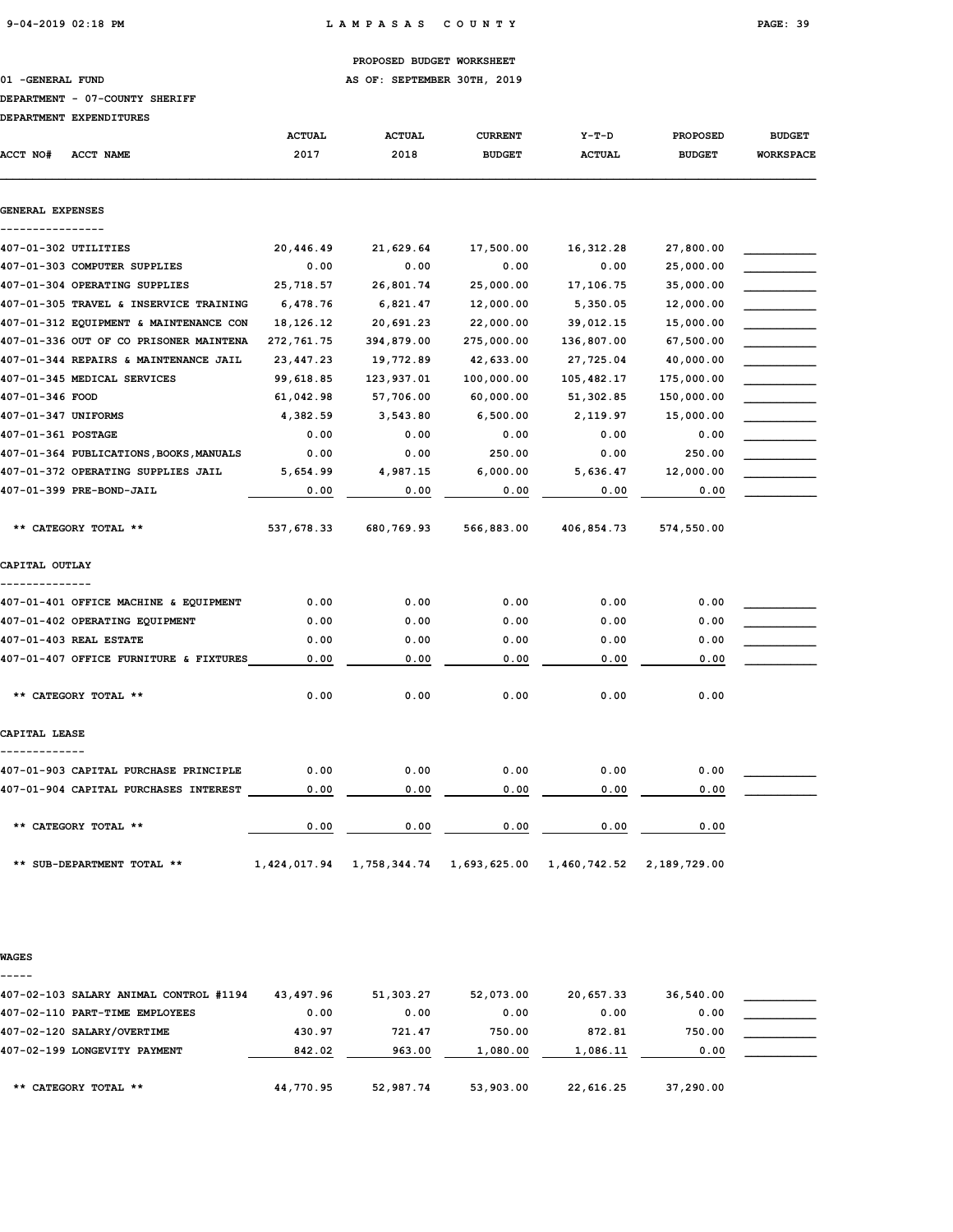01 -GENERAL FUND **AS OF: SEPTEMBER 30TH, 2019** 

### DEPARTMENT - 07-COUNTY SHERIFF

|                     | <i>DBEARINB</i> AI BAFBNDIIORBU            | <b>ACTUAL</b> | <b>ACTUAL</b>                                          | <b>CURRENT</b> | Y-T-D         | <b>PROPOSED</b> | <b>BUDGET</b>    |
|---------------------|--------------------------------------------|---------------|--------------------------------------------------------|----------------|---------------|-----------------|------------------|
| <b>ACCT NO#</b>     | <b>ACCT NAME</b>                           | 2017          | 2018                                                   | <b>BUDGET</b>  | <b>ACTUAL</b> | <b>BUDGET</b>   | <b>WORKSPACE</b> |
| EMPLOYEE BENEFITS   |                                            |               |                                                        |                |               |                 |                  |
|                     | 407-02-203 FICA BENEFITS                   | 3,306.46      | 3,977.57                                               | 4,124.00       | 1,698.89      | 2,795.00        |                  |
|                     | 407-02-204 GROUP MEDICAL INSURANCE         | 9,169.00      | 8,885.12                                               | 9,119.00       | 6,094.75      | 9,501.00        |                  |
|                     | 407-02-205 RETIREMENT                      | 6,876.96      | 8,477.98                                               | 8,624.00       | 3,618.61      | 5,846.00        |                  |
|                     | 407-02-207 WORKMAN'S COMP                  | 794.00        | 885.00                                                 | 2,087.00       | 2,087.00      | 1,517.00        |                  |
|                     | 407-02-208 UNEMPLOYMENT INSURANCE          | 0.00          | 52.00                                                  | 54.00          | 54.00         | 37.00           |                  |
|                     | ** CATEGORY TOTAL **                       | 20,146.42     | 22, 277.67                                             | 24,008.00      | 13,553.25     | 19,696.00       |                  |
| GENERAL EXPENSES    |                                            |               |                                                        |                |               |                 |                  |
|                     | 407-02-304 OPERATING SUPPLIES              | 0.00          | 25.18                                                  | 1,000.00       | 572.47        | 1,000.00        |                  |
|                     | 407-02-305 TRAVEL & INSERVICE TRAINING     | 0.00          | 0.00                                                   | 0.00           | 350.00        | 500.00          |                  |
|                     | 407-02-308 REPAIRS & MAINTENANCE EQUIP     | 0.00          | 0.00                                                   | 0.00           | 0.00          | 0.00            |                  |
| 407-02-315 DUES     |                                            | 0.00          | 0.00                                                   | 0.00           | 0.00          | 0.00            |                  |
|                     | 407-02-333 CONTRACTED SERVICES/ANIMAL      | 88,620.07     | 91,932.49                                              | 96,000.00      | 105,546.73    | 96,000.00       |                  |
|                     | 407-02-342 GAS & OIL                       | 3,098.64      | 3,833.26                                               | 3,000.00       | 2,518.08      | 4,000.00        |                  |
|                     | 407-02-343 REPAIRS & MAINTANCE VEHICLE     | 1,342.35      | 1,015.54                                               | 2,000.00       | 653.61        | 2,000.00        |                  |
|                     | 407-02-345 MEDICAL SERVICES                | 0.00          | 0.00                                                   | 0.00           | 128.98        | 0.00            |                  |
| 407-02-347 UNIFORMS |                                            | 257.95        | 397.12                                                 | 300.00         | 336.89        | 300.00          |                  |
|                     | 407-02-364 PUBLICATIONS, BOOKS, MANUALS    | 0.00          | 0.00                                                   | 0.00           | 0.00          | 0.00            |                  |
|                     | 407-02-373 OPERATING SUPPLIES POLICE E     | 0.00          | 0.00                                                   | 0.00           | 0.00          | 0.00            |                  |
|                     | 407-02-389 MISCELLANOUS                    | 0.00          | 0.00                                                   | 0.00           | 0.00          | 0.00            |                  |
|                     | ** CATEGORY TOTAL **                       | 93,319.01     | 97,203.59                                              | 102,300.00     | 110,106.76    | 103,800.00      |                  |
| CAPITAL OUTLAY      |                                            |               |                                                        |                |               |                 |                  |
|                     | 407-02-402 OPERATING EQUIPMENT             | 104,702.00    | 0.00                                                   | 0.00           | 0.00          | 0.00            |                  |
|                     | ** CATEGORY TOTAL **                       | 104,702.00    | 0.00                                                   | 0.00           | 0.00          | 0.00            |                  |
| CAPITAL LEASE       |                                            |               |                                                        |                |               |                 |                  |
|                     | 407-02-903 CAPITAL PURCHASE PRINCIPAL 0.00 |               | 0.00                                                   | 0.00           | 0.00          | 0.00            |                  |
|                     | ** CATEGORY TOTAL **                       | 0.00          | 0.00                                                   | 0.00           | 0.00          | 0.00            |                  |
|                     | ** SUB-DEPARTMENT TOTAL **                 |               | 262,938.38 172,469.00 180,211.00 146,276.26 160,786.00 |                |               |                 |                  |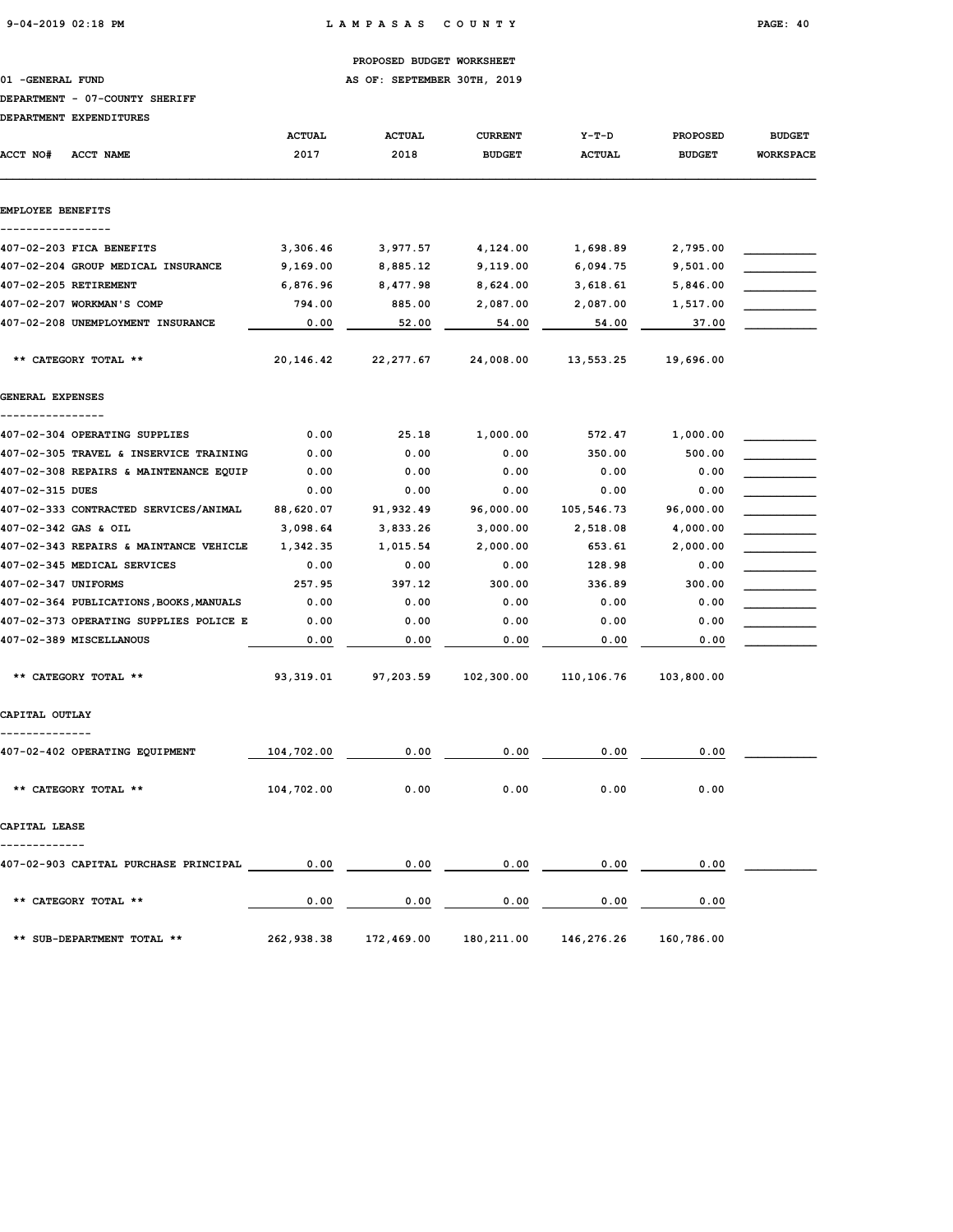01 -GENERAL FUND **AS OF: SEPTEMBER 30TH, 2019** 

### DEPARTMENT - 07-COUNTY SHERIFF

|          | DEPARTMENT EXPENDITURES |               |               |               |               |                 |                  |
|----------|-------------------------|---------------|---------------|---------------|---------------|-----------------|------------------|
|          |                         | <b>ACTUAL</b> | <b>ACTUAL</b> | CURRENT       | $Y-T-D$       | <b>PROPOSED</b> | <b>BUDGET</b>    |
| ACCT NO# | <b>ACCT NAME</b>        | 2017          | 2018          | <b>BUDGET</b> | <b>ACTUAL</b> | <b>BUDGET</b>   | <b>WORKSPACE</b> |

| <b>WAGES</b>                       |           |           |           |           |           |  |
|------------------------------------|-----------|-----------|-----------|-----------|-----------|--|
| 407-03-113 SALARY/ASSISTANT #1082  | 32,996.01 | 33,589.87 | 34,093.00 | 32,784.03 | 34,606.00 |  |
| 407-03-199 LONGEVITY PAYMENT       | 0.00      | 0.00      | 0.00      | 0.00      | 0.00      |  |
| ** CATEGORY TOTAL **               | 32,996.01 | 33,589.87 | 34,093.00 | 32,784.03 | 34,606.00 |  |
| EMPLOYEE BENEFITS<br>-----------   |           |           |           |           |           |  |
| 407-03-203 FICA BENEFITS           | 2,413.84  | 2,305.02  | 2,608.00  | 2,225.00  | 2,693.00  |  |
| 407-03-204 GROUP MEDICAL INSURANCE | 7,542.12  | 8,986.52  | 9,618.00  | 9,360.00  | 9,837.00  |  |
| 407-03-205 RETIREMENT              | 5,075.75  | 5,374.46  | 5,455.00  | 5,245.50  | 5,633.00  |  |
| 407-03-207 WORKMEN'S COMP          | 116.00    | 111.00    | 91.00     | 91.00     | 83.00     |  |
| 407-03-208 UNEMPLOYMENT INSURANCE  | 35.00     | 33.00     | 38.00     | 38.00     | 35.00     |  |
| ** CATEGORY TOTAL **               | 15,182.71 | 16,810.00 | 17,810.00 | 16,959.50 | 18,281.00 |  |
| GENERAL EXPENSES                   |           |           |           |           |           |  |
|                                    |           |           |           |           |           |  |
| 407-03-301 COMMUNICATIONS          | 1,876.05  | 1,882.35  | 2,000.00  | 73.47     | 0.00      |  |
| 407-03-304 OPERATING SUPPLIES      | 922.38    | 829.19    | 1,000.00  | 782.94    | 1,000.00  |  |
| 407-03-347 UNIFORMS                | 0.00      | 0.00      | 0.00      | 0.00      | 0.00      |  |
| ** CATEGORY TOTAL **               | 2,798.43  | 2,711.54  | 3,000.00  | 856.41    | 1,000.00  |  |
| CAPITAL OUTLAY                     |           |           |           |           |           |  |
| 407-03-402 OPERATING EQUIPMENT     | 0.00      | 0.00      | 0.00      | 0.00      | 0.00      |  |
| ** CATEGORY TOTAL **               | 0.00      | 0.00      | 0.00      | 0.00      | 0.00      |  |
|                                    | 50,977.15 | 53,111.41 | 54,903.00 | 50,599.94 | 53,887.00 |  |

WAGES

| 407-04-103 SALARY DEPUTY SHERIFF       | 0.00 | 0.00 | 0.00 | 0.00 | 0.00 |  |
|----------------------------------------|------|------|------|------|------|--|
| 407-04-110 PART-TIME EMPLOYEES         | 0.00 | 0.00 | 0.00 | 0.00 | 0.00 |  |
| 407-04-118 SALARY DEPUTY SHERIFF #0490 | 0.00 | 0.00 | 0.00 | 0.00 | 0.00 |  |
| 407-04-120 SALARY/OVERTIME             | 0.00 | 0.00 | 0.00 | 0.00 | 0.00 |  |
| 407-04-199 LONGEVITY PAYMENT           | 0.00 | 0.00 | 0.00 | 0.00 | 0.00 |  |
|                                        |      |      |      |      |      |  |
| ** CATEGORY TOTAL **                   | 0.00 | 0.00 | 0.00 | 0.00 | 0.00 |  |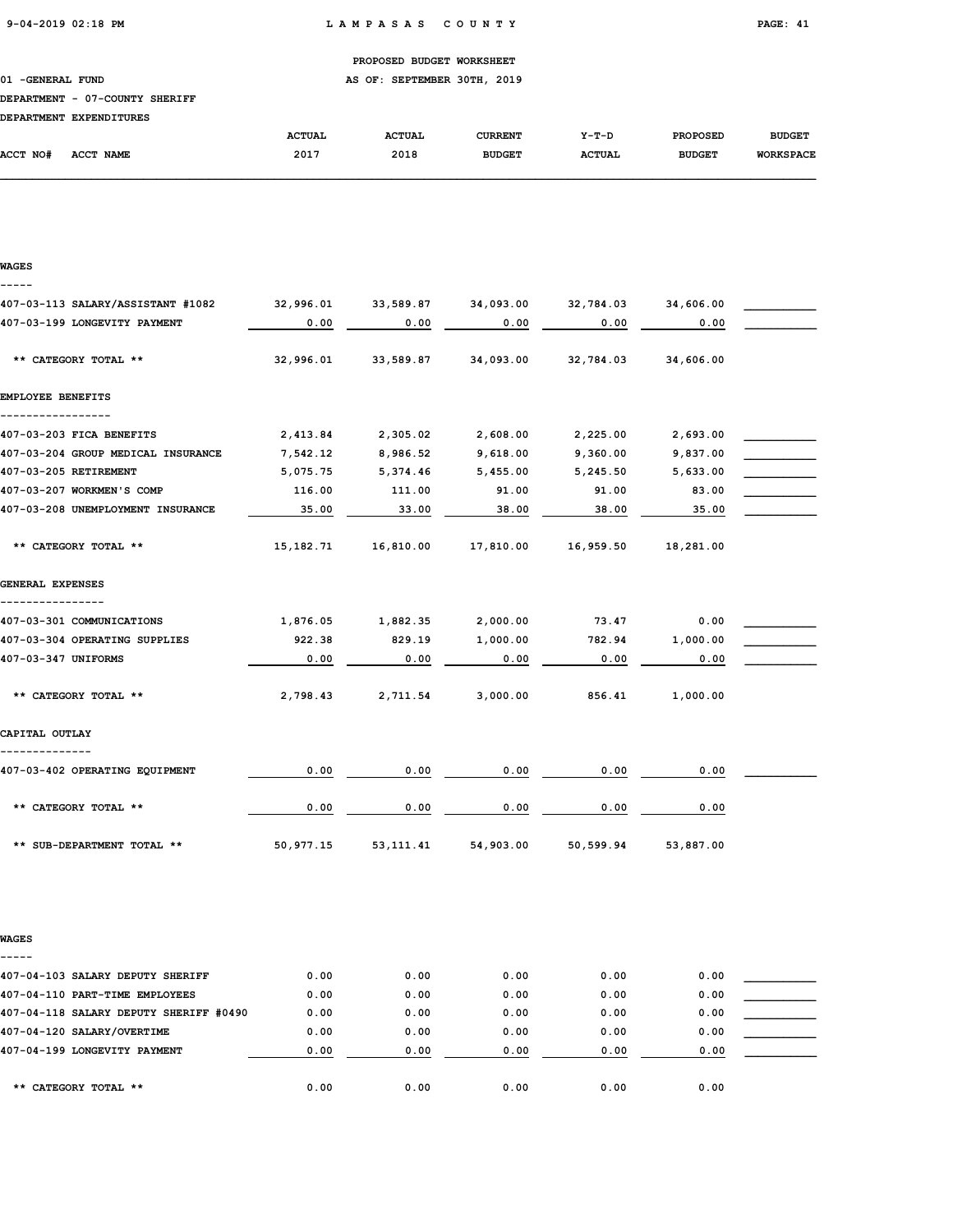01 -GENERAL FUND **AS OF: SEPTEMBER 30TH, 2019** 

### DEPARTMENT - 07-COUNTY SHERIFF

| ACCT NO#                           | ACCT NAME                              | <b>ACTUAL</b><br>2017 | <b>ACTUAL</b><br>2018 | <b>CURRENT</b><br><b>BUDGET</b> | $Y-T-D$<br><b>ACTUAL</b>                                         | <b>PROPOSED</b><br><b>BUDGET</b> | <b>BUDGET</b><br><b>WORKSPACE</b> |
|------------------------------------|----------------------------------------|-----------------------|-----------------------|---------------------------------|------------------------------------------------------------------|----------------------------------|-----------------------------------|
| EMPLOYEE BENEFITS                  |                                        |                       |                       |                                 |                                                                  |                                  |                                   |
|                                    | 407-04-203 FICA BENEFITS               | 0.00                  | 0.00                  | 0.00                            | 0.00                                                             | 0.00                             |                                   |
|                                    | 407-04-204 GROUP MEDICAL INSURANCE     | 0.00                  | 0.00                  | 0.00                            | 0.00                                                             | 0.00                             |                                   |
|                                    | 407-04-205 RETIREMENT                  | 0.00                  | 0.00                  | 0.00                            | 0.00                                                             | 0.00                             |                                   |
|                                    | 407-04-207 WORKMEN'S COMP              | 0.00                  | 0.00                  | 0.00                            | 0.00                                                             | 0.00                             |                                   |
|                                    | 407-04-208 UNEMPLOYMENT INSURANCE      | 0.00                  | 0.00                  | 0.00                            | 0.00                                                             | 0.00                             |                                   |
|                                    | ** CATEGORY TOTAL **                   | 0.00                  | 0.00                  | 0.00                            | 0.00                                                             | 0.00                             |                                   |
| GENERAL EXPENSES<br>-------------- |                                        |                       |                       |                                 |                                                                  |                                  |                                   |
|                                    | 407-04-301 COMMUNICATIONS              | 0.00                  | 0.00                  | 0.00                            | 0.00                                                             | 0.00                             |                                   |
|                                    | 407-04-304 OPERATING SUPPLIES          | 11,316.00             | 0.00                  | 0.00                            | 0.00                                                             | 0.00                             |                                   |
|                                    | 407-04-305 TRAVEL & INSERVICE          | 0.00                  | 0.00                  | 0.00                            | 0.00                                                             | 0.00                             |                                   |
|                                    | 407-04-342 GAS & OIL                   | 0.00                  | 0.00                  | 0.00                            | 0.00                                                             | 0.00                             |                                   |
|                                    | 407-04-343 REPAIRS & MAINTENANCE VEHIC | 0.00                  | 0.00                  | 0.00                            | 0.00                                                             | 0.00                             |                                   |
| 407-04-346 FOOD                    |                                        | 0.00                  | 0.00                  | 0.00                            | 0.00                                                             | 0.00                             |                                   |
| 407-04-347 UNIFORMS                |                                        | 0.00                  | 0.00                  | 0.00                            | 0.00                                                             | 0.00                             |                                   |
| 407-04-361 POSTAGE                 |                                        | 0.00                  | 0.00                  | 0.00                            | 0.00                                                             | 0.00                             |                                   |
|                                    | ** CATEGORY TOTAL **                   | 11,316.00             | 0.00                  | 0.00                            | 0.00                                                             | 0.00                             |                                   |
| CAPITAL OUTLAY                     |                                        |                       |                       |                                 |                                                                  |                                  |                                   |
|                                    | 407-04-402 OPERATING EQUIPMENT         | 0.00                  | 0.00                  | 0.00                            | 0.00                                                             | 0.00                             |                                   |
|                                    | ** CATEGORY TOTAL **                   | 0.00                  | 0.00                  | 0.00                            | 0.00                                                             | 0.00                             |                                   |
|                                    | ** SUB-DEPARTMENT TOTAL **             | 11,316.00             | 0.00                  | 0.00                            | 0.00                                                             | 0.00                             |                                   |
| ***                                | DEPARTMENT TOTAL ***                   |                       |                       |                                 | 3,820,460.42 4,049,018.32 3,940,933.00 3,484,170.85 4,430,833.00 |                                  |                                   |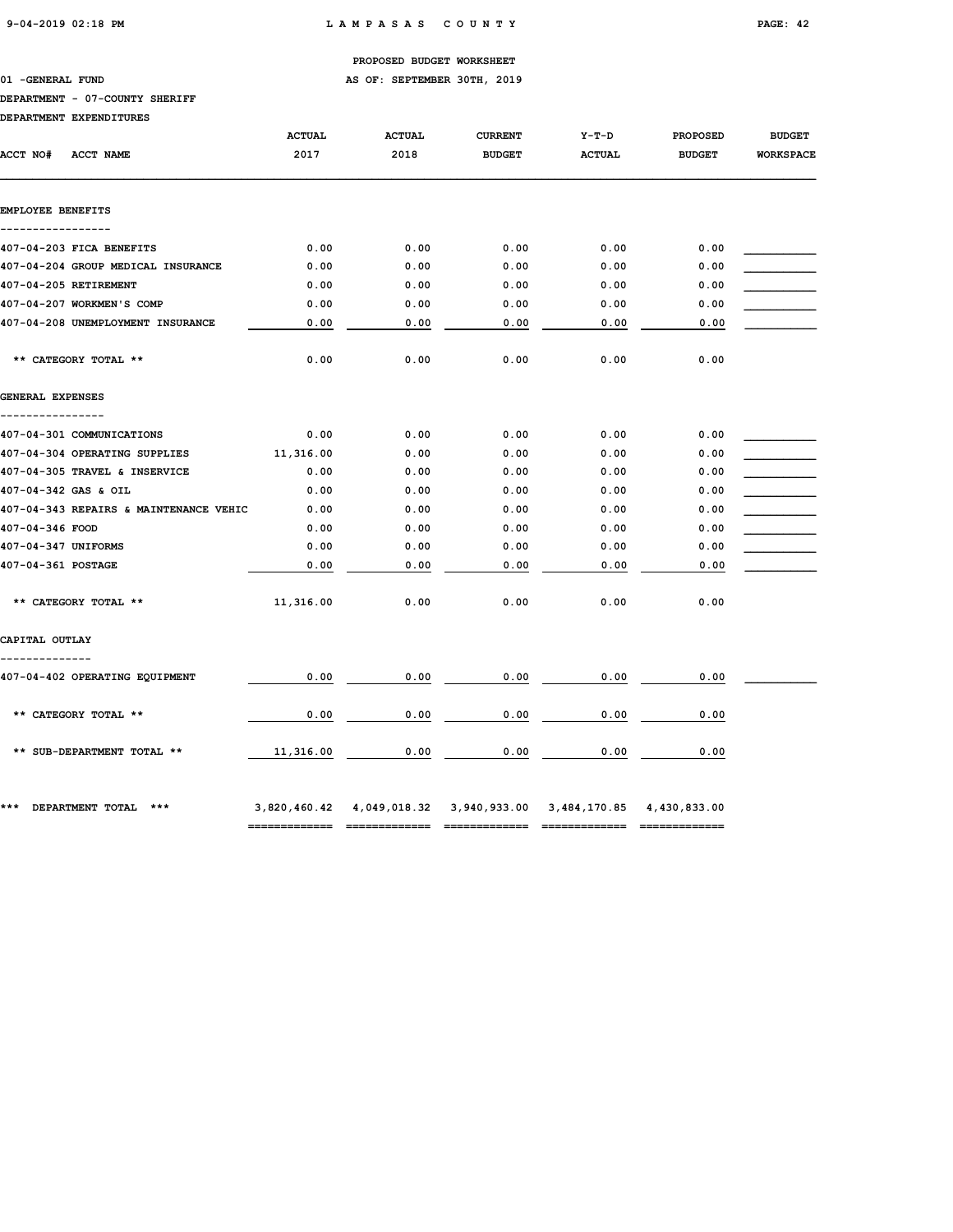01 -GENERAL FUND **AS OF: SEPTEMBER 30TH, 2019** 

#### DEPARTMENT - 08-COUNTY/DISTRICT ATTNY

| ROBADOVENIO RYDRUDTOUDRO |  |  |
|--------------------------|--|--|

| <b>DEPARTMENT</b> | <b>EXPENDITURES</b> |               |               |               |               |                 |                  |
|-------------------|---------------------|---------------|---------------|---------------|---------------|-----------------|------------------|
|                   |                     | <b>ACTUAL</b> | <b>ACTUAL</b> | CURRENT       | $Y-T-D$       | <b>PROPOSED</b> | <b>BUDGET</b>    |
| <b>ACCT NO#</b>   | ACCT NAME           | 2017          | 2018          | <b>BUDGET</b> | <b>ACTUAL</b> | <b>BUDGET</b>   | <b>WORKSPACE</b> |

### WAGES -----

| 408-00-103 SALARIES & WAGES DEP<br>#1192 | 44,585.01   | 45,328.14  | 45,934.00  | 44, 167.98  | 46,624.00  |  |
|------------------------------------------|-------------|------------|------------|-------------|------------|--|
| 408-00-104 SALARIES & WAGES DEP<br>#2436 | 24,271.28   | 24,971.86  | 25,362.00  | 24, 913. 21 | 28,516.00  |  |
| 408-00-110 PART-TIME EMPLOYEES           | 0.00        | 0.00       | 0.00       | 0.00        | 0.00       |  |
| 408-00-113 SALARIES & WAGES ASST #0885   | 74,481.76   | 76,125.92  | 77,267.00  | 74,296.00   | 78,427.00  |  |
| 408-00-114 SALARY & WAGES OFFICE #0615   | 41,058.45   | 45,254.59  | 45,934.00  | 44,167.98   | 46,624.00  |  |
| 408-00-133 SALARY/SUPP<br>#882           | 5,426.32    | 3,640.00   | 0.00       | 3,500.00    | 0.00       |  |
| 408-00-199 LONGEVITY PAYMENT             | 4,560.00    | 4,680.00   | 4,800.00   | 5,120.00    | 5,760.00   |  |
|                                          |             |            |            |             |            |  |
| ** CATEGORY TOTAL **                     | 194,382.82  | 200,000.51 | 199,297.00 | 196,165.17  | 205,951.00 |  |
| EMPLOYEE BENEFITS                        |             |            |            |             |            |  |
| 408-00-203 FICA BENEFITS                 | 14, 105. 24 | 14,713.42  | 15,246.00  | 14,371.56   | 15,744.00  |  |
| 408-00-204 GROUP MEDICAL INSURANCE       | 32, 314.76  | 37,226.44  | 38,960.00  | 38,717.88   | 40,276.00  |  |
| 408-00-205 RETIREMENT                    | 30,017.36   | 32, 153.81 | 31,887.00  | 31,533.66   | 32,952.00  |  |
| 408-00-207 WORKMEN'S COMP                | 76.00       | 84.00      | 70.00      | 70.00       | 325.00     |  |
| 408-00-208 UNEMPLOYMENT INSURANCE        | 194.00      | 122.00     | 219.00     | 219.00      | 206.00     |  |
| 408-00-212 PHONE ALLOWANCE               | 0.00        | 960.00     | 480.00     | 920.00      | 480.00     |  |
| ** CATEGORY TOTAL **                     | 76,707.36   | 85,259.67  | 86,862.00  | 85,832.10   | 89,983.00  |  |
| GENERAL EXPENSES                         |             |            |            |             |            |  |
|                                          |             |            |            |             |            |  |
| 408-00-301 COMMUNICATIONS                | 695.90      | 1,171.30   | 1,200.00   | 1,062.45    | 1,200.00   |  |
| 408-00-302 UTILITIES                     | 0.00        | 0.00       | 0.00       | 0.00        | 0.00       |  |
| 408-00-304 OPERATING SUPPLIES            | 3,637.64    | 2,954.23   | 3,000.00   | 2,925.47    | 3,000.00   |  |
| 408-00-305 TRAVEL & INSERVICE TRAINING   | 3,390.54    | 903.66     | 2,000.00   | 1,992.73    | 2,000.00   |  |
| 408-00-307 INSURANCE & BONDS             | 0.00        | 0.00       | 0.00       | 0.00        | 0.00       |  |
| 408-00-312 EQUIPMENT MAINTENANCE CONTR   | 0.00        | 0.00       | 9,000.00   | 7,500.00    | 12,000.00  |  |
| 408-00-320 INVESTIGATIVE EXPENSES        | 1,038.00    | 425.00     | 2,000.00   | 330.00      | 2,000.00   |  |
| 408-00-333 CONTRACTED SERVICE            | 0.00        | 0.00       | 0.00       | 0.00        | 0.00       |  |
| 408-00-361 POSTAGE                       | 0.00        | 0.00       | 126.00     | 0.00        | 126.00     |  |
| 408-00-370 EQUIPMENT RENTAL - COPIER     | 1,881.00    | 2,052.00   | 1,680.00   | 1,710.00    | 1,680.00   |  |
| 408-00-389 MISCELLANEOUS EXPENSE         | 0.00        | 0.00       | 0.00       | 0.00        | 0.00       |  |
| ** CATEGORY TOTAL **                     | 10,643.08   | 7,506.19   | 19,006.00  | 15,520.65   | 22,006.00  |  |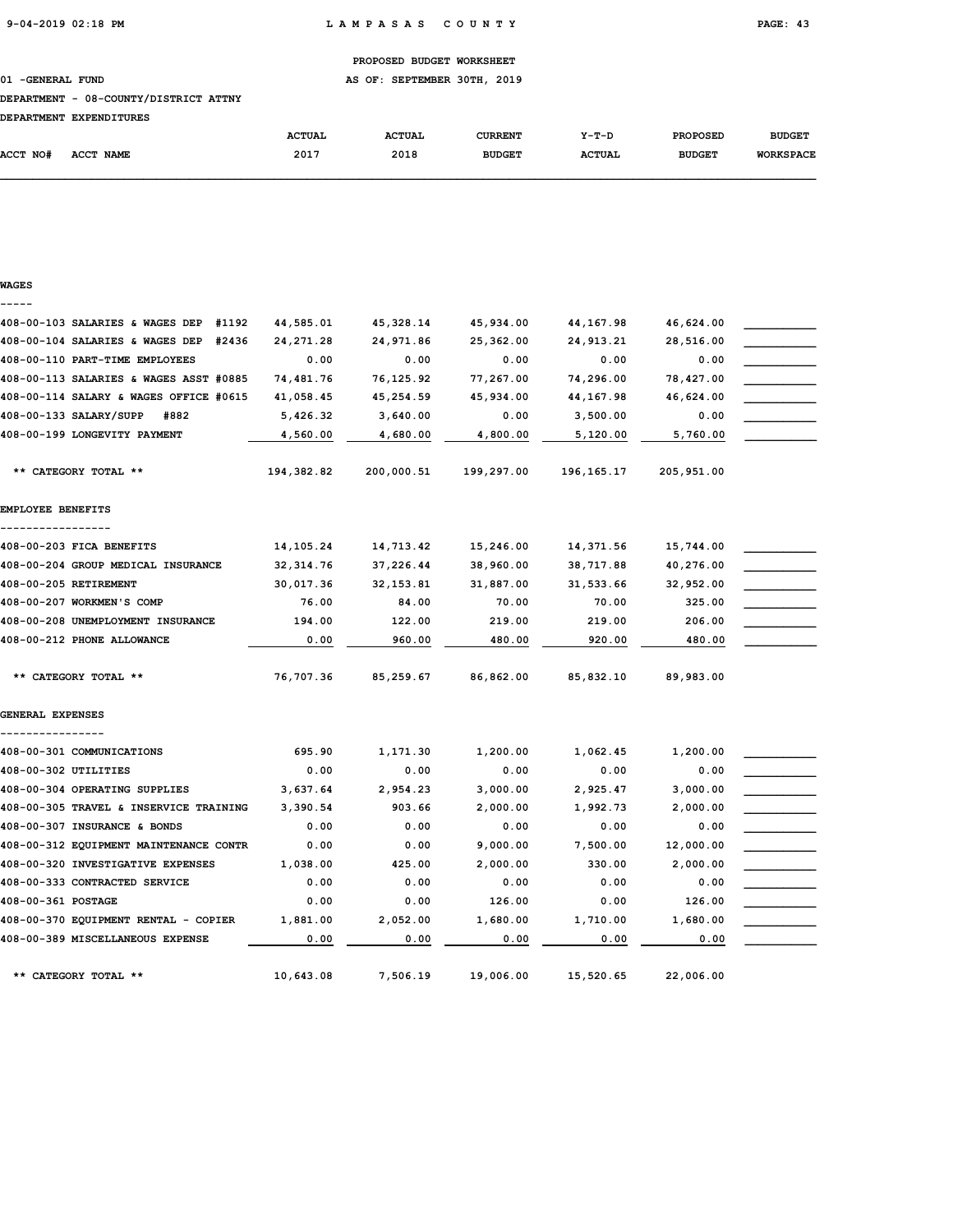01 -GENERAL FUND **AS OF: SEPTEMBER 30TH, 2019** 

#### DEPARTMENT - 08-COUNTY/DISTRICT ATTNY

|                                        | <b>ACTUAL</b> | <b>ACTUAL</b> | <b>CURRENT</b> | $Y-T-D$       | <b>PROPOSED</b> | <b>BUDGET</b>    |
|----------------------------------------|---------------|---------------|----------------|---------------|-----------------|------------------|
| ACCT NO#<br><b>ACCT NAME</b>           | 2017          | 2018          | <b>BUDGET</b>  | <b>ACTUAL</b> | <b>BUDGET</b>   | <b>WORKSPACE</b> |
|                                        |               |               |                |               |                 |                  |
|                                        |               |               |                |               |                 |                  |
| CAPITAL OUTLAY                         |               |               |                |               |                 |                  |
|                                        |               |               |                |               |                 |                  |
| 408-00-401 OFFICE MACHINES & EQUIPMENT | 7,500.00      | 7,500.00      | 0.00           | 0.00          | 0.00            |                  |
| 408-00-407 OFFICE FURNITURE & FIXTURES | 0.00          | 0.00          | 0.00           | 0.00          | 0.00            |                  |
|                                        |               |               |                |               |                 |                  |
| ** CATEGORY TOTAL **                   | 7,500.00      | 7,500.00      | 0.00           | 0.00          | 0.00            |                  |
|                                        |               |               |                |               |                 |                  |
| ** SUB-DEPARTMENT TOTAL **             | 289,233.26    | 300,266.37    | 305,165.00     | 297,517.92    | 317,940.00      |                  |
|                                        |               |               |                |               |                 |                  |
|                                        |               |               |                |               |                 |                  |
| ***<br>DEPARTMENT TOTAL<br>$***$       | 289,233.26    | 300,266.37    | 305,165.00     | 297,517.92    | 317,940.00      |                  |
|                                        | ------------- |               |                |               |                 |                  |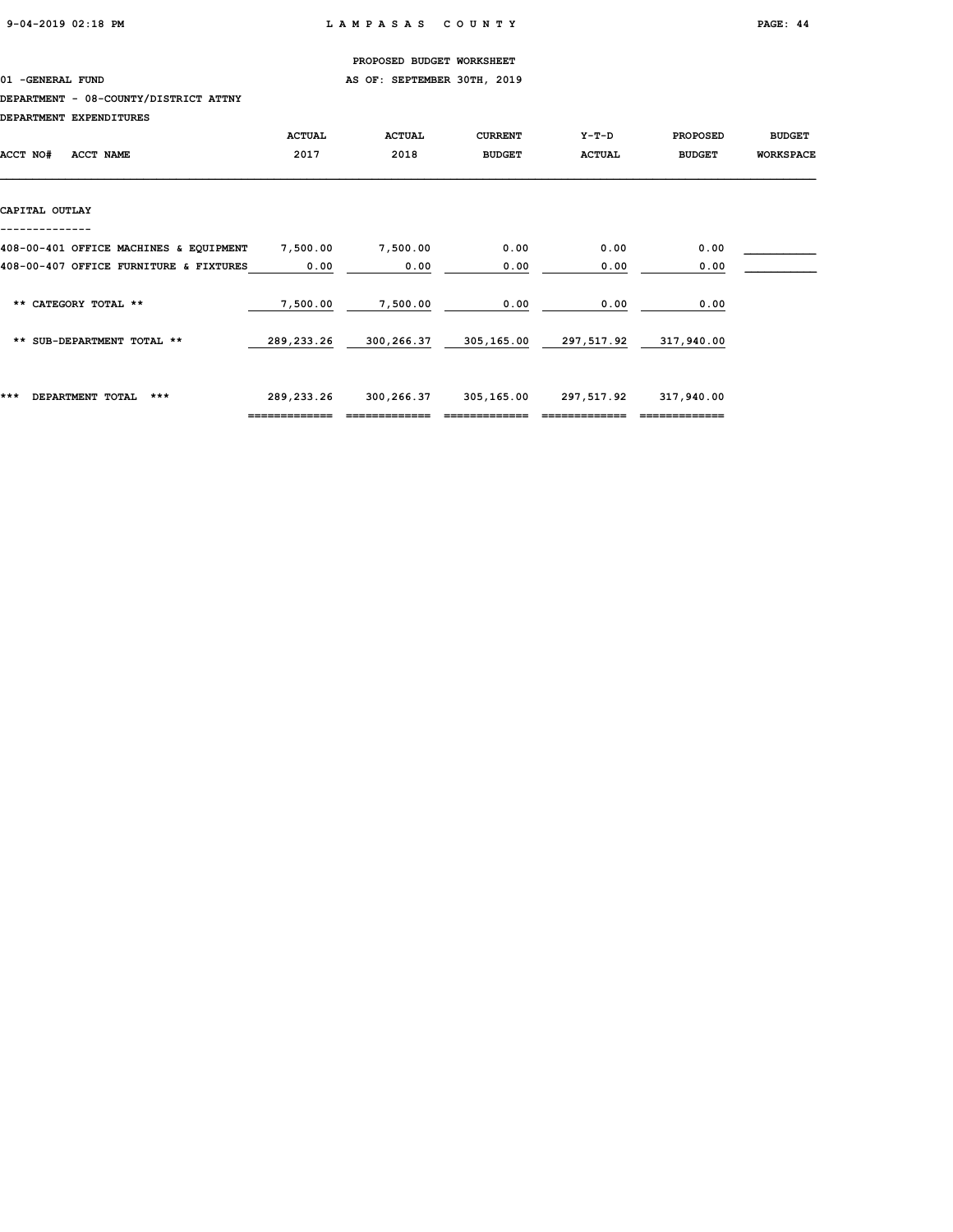GENERAL EXPENSES

PROPOSED BUDGET WORKSHEET

01 -GENERAL FUND **AS OF: SEPTEMBER 30TH, 2019** 

#### DEPARTMENT - 09-NON-DEPARTMENTAL

| ------------- |           |               |               |                |               |                 |                  |
|---------------|-----------|---------------|---------------|----------------|---------------|-----------------|------------------|
|               |           | <b>ACTUAL</b> | <b>ACTUAL</b> | <b>CURRENT</b> | $Y-T-D$       | <b>PROPOSED</b> | <b>BUDGET</b>    |
| ACCT NO#      | ACCT NAME | 2017          | 2018          | <b>BUDGET</b>  | <b>ACTUAL</b> | <b>BUDGET</b>   | <b>WORKSPACE</b> |
|               |           |               |               |                |               |                 |                  |

## ---------------- 409-00-301 COMMUNICATION 9,361.61 14,677.29 15,000.00 14,284.55 15,000.00 \_\_\_\_\_\_\_\_\_\_\_ 409-00-302 UTILITIES 70,398.85 74,316.03 65,000.00 54,075.33 65,000.00 \_\_\_\_\_\_\_\_\_\_\_ 409-00-305 SEPTIC INSP TRAVEL & INSVC 0.00 0.00 0.00 0.00 0.00 \_\_\_\_\_\_\_\_\_\_\_ 409-00-307 INSURANCE & BONDS 95,327.65 89,959.02 90,000.00 78,225.26 90,000.00 \_\_\_\_\_\_\_\_\_\_\_ 409-00-309 COURT APPOINTED ATTORNEY 0.00 83.39 0.00 0.00 0.00 \_\_\_\_\_\_\_\_\_\_\_ 409-00-311 REPAIRS & MAINTENANCE-COURT 35,612.74 61,175.37 50,000.00 43,498.08 50,000.00 \_\_\_\_\_\_\_\_\_\_\_ 409-00-312 EQUIPMENT MAINTENANCE CONTR 13,101.59 15,145.07 13,000.00 11,229.85 13,000.00 409-00-313 JANITORIAL CONTRACT 22,818.80 0.00 0.00 360.00 0.00 \_\_\_\_\_\_\_\_\_\_\_ 409-00-314 JANITORIAL SUPPLIES 3,685.64 3,793.05 3,200.00 4,260.36 4,000.00 \_\_\_\_\_\_\_\_\_\_\_  $409-00-315$  DUES  $0.00$   $0.00$   $0.00$   $0.00$   $0.00$   $0.00$   $0.00$   $0.00$   $0.00$   $0.00$   $0.00$   $0.00$   $0.00$   $0.00$   $0.00$   $0.00$   $0.00$   $0.00$   $0.00$   $0.00$   $0.00$   $0.00$   $0.00$   $0.00$   $0.00$   $0.00$   $0.00$   $0.00$   $0.00$  409-00-316 CHILD WELFARE BOARD  $10,000.00$   $10,000.00$   $10,000.00$   $0.00$   $0.00$   $10,000.00$  $409-00-318$  LEGAL EXPENDITURES  $0.00$   $0.00$   $0.00$   $0.00$   $0.00$   $0.00$   $0.00$ 409-00-319 AUDIT 28,000.00 29,000.00 27,500.00 29,500.00 27,500.00 \_\_\_\_\_\_\_\_\_\_\_ 409-00-321 HISTORICAL COMMISSION 1,000.00 1,000.00 1,000.00 1,000.00 1,000.00 \_\_\_\_\_\_\_\_\_\_\_ 409-00-322 SOIL CONSERVATION  $1,500.00$   $1,500.00$   $1,500.00$   $1,500.00$   $1,500.00$   $1,500.00$ 409-00-324 BOUNTIES 275.00 573.00 500.00 185.00 500.00 \_\_\_\_\_\_\_\_\_\_\_ 409-00-326 SARATOGA WATER DISTRICT 3,000.00 3,000.00 3,000.00 3,000.00 3,000.00 \_\_\_\_\_\_\_\_\_\_\_ 409-00-327 C T YOUTH SER BUREAU 0.00 0.00 0.00 0.00 0.00 \_\_\_\_\_\_\_\_\_\_\_ 409-00-328 CONTINGENCY 4,101.51 20,404.97 75,000.00 69,460.00 96,774.00 \_\_\_\_\_\_\_\_\_\_\_ 409-00-329 RENT - MHMR 4,200.00 4,200.00 4,500.00 4,200.00 4,500.00 \_\_\_\_\_\_\_\_\_\_\_ 409-00-330 PREDATOR CONTROL 64,800.00 73,800.00 73,800.00 57,600.00 76,800.00 \_\_\_\_\_\_\_\_\_\_\_ 409-00-331 HILL CTY CHILD ADVOCACY CTR 3,000.00 3,000.00 3,500.00 0.00 3,500.00 \_\_\_\_\_\_\_\_\_\_\_ 409-00-333 CONTRACTED SERVICES 28,904.51 14,149.86 23,000.00 19,697.27 23,000.00 \_\_\_\_\_\_\_\_\_\_\_ 409-00-334 HCCAA CONTRIBUTION (SC) 6,199.00 6,199.00 6,200.00 6,199.00 6,200.00 \_\_\_\_\_\_\_\_\_\_\_  $409-00-340$  INDIGENT BURIAL  $895.00$   $1,840.00$   $1,400.00$   $1,290.00$   $1,400.00$ 409-00-343 REPAIRS & MAINTENANCE VECHI 0.00 0.00 0.00 0.00 0.00 \_\_\_\_\_\_\_\_\_\_\_ 409-00-345 MEDICAL SERVICES 5,571.00 10,401.00 6,000.00 7,701.00 6,000.00 \_\_\_\_\_\_\_\_\_\_\_ 409-00-348 AUTOPSIES 24,952.05 19,802.00 25,000.00 18,742.00 25,000.00 \_\_\_\_\_\_\_\_\_\_\_ 409-00-356 ADMINISTRATIVE COSTS  $\begin{array}{cccc} 825.00 & 150.00 & 0.00 & 0.00 \end{array}$  0.00  $409-00-358$  CONSULTING FEES  $0.00$   $0.00$   $0.00$   $0.00$   $0.00$   $0.00$   $0.00$ 409-00-361 POSTAGE 17,000.00 16,000.00 20,000.00 18,973.77 20,000.00 \_\_\_\_\_\_\_\_\_\_\_  $409-00-362$  HOMELAND SECURITY  $0.00$   $0.00$   $0.00$   $0.00$   $0.00$   $0.00$   $0.00$ 409-00-377 LEGISLATIVE & ADMIN ACTIVIT 0.00 0.00 0.00 0.00 0.00 \_\_\_\_\_\_\_\_\_\_\_ 409-00-383 SEPTIC TANK INSPECTION 18,140.00 20,350.00 18,000.00 15,000.00 18,000.00 \_\_\_\_\_\_\_\_\_\_\_ 409-00-386 COMMUNITY SERVICE SUPERVISI 6,523.93 0.00 0.00 0.00 0.00 0.00 0.00 409-00-387 VETERANS AFFAIR 0.00 117.16 700.00 0.00 700.00 \_\_\_\_\_\_\_\_\_\_\_  $409-00-388$  CASA  $1,200.00$   $1,200.00$   $1,200.00$   $0.00$   $1,500.00$   $1,500.00$ 409-00-389 MISC /LCHEC/DAM/BURNET  $\underline{\hspace{1cm}} 10,000.00$   $\underline{\hspace{1cm}} 10,500.00$   $\underline{\hspace{1cm}} 10,500.00$   $\underline{\hspace{1cm}} 10,500.00$   $\underline{\hspace{1cm}} 10,500.00$   $\underline{\hspace{1cm}} 10,550.00$   $\underline{\hspace{1cm}} 12,500.00$ \*\* CATEGORY TOTAL \*\* 490,393.88 506,336.21 548,500.00 470,531.47 576,374.00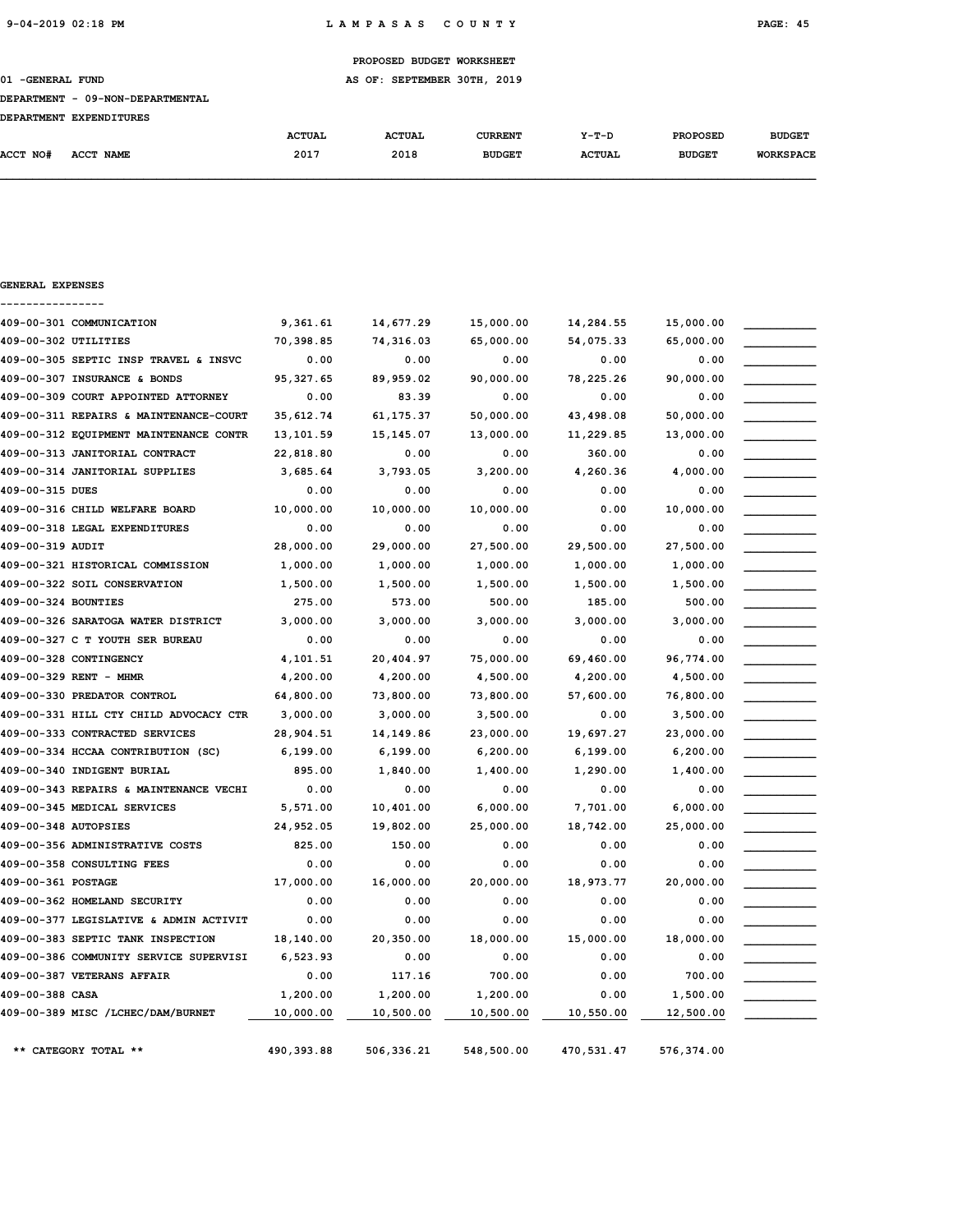01 -GENERAL FUND **AS OF: SEPTEMBER 30TH, 2019** 

#### DEPARTMENT - 09-NON-DEPARTMENTAL

DEPARTMENT EXPENDITURES

|                                        | <b>ACTUAL</b> | <b>ACTUAL</b> | <b>CURRENT</b> | Y-T-D         | <b>PROPOSED</b> | <b>BUDGET</b>    |
|----------------------------------------|---------------|---------------|----------------|---------------|-----------------|------------------|
| <b>ACCT NO#</b><br>ACCT NAME           | 2017          | 2018          | <b>BUDGET</b>  | <b>ACTUAL</b> | <b>BUDGET</b>   | <b>WORKSPACE</b> |
|                                        |               |               |                |               |                 |                  |
| CAPITAL OUTLAY                         |               |               |                |               |                 |                  |
| 409-00-402 OPERATING EQUIPMENT         | 70,570.00     | 0.00          | 0.00           | 0.00          | 0.00            |                  |
| 409-00-419 RURAL AREA NARCOTIC TASK FO | 0.00          | 0.00          | 0.00           | 0.00          | 0.00            |                  |
| ** CATEGORY TOTAL **                   | 70,570.00     | 0.00          | 0.00           | 0.00          | 0.00            |                  |
|                                        |               |               |                |               |                 |                  |
|                                        |               |               |                |               |                 |                  |

| 409-00-500 OPERATING TRANSFER-OUT | 551,980.00   | 646,177.00   | 547,652.00   | 455,197.14 | 531,827.00   |  |
|-----------------------------------|--------------|--------------|--------------|------------|--------------|--|
| ** CATEGORY TOTAL **              | 551,980.00   | 646,177.00   | 547,652.00   | 455,197.14 | 531,827.00   |  |
| ** SUB-DEPARTMENT TOTAL **        | 1,112,943.88 | 1,152,513.21 | 1,096,152.00 | 925,728.61 | 1,108,201.00 |  |

#### GENERAL EXPENSES ----------------

| ***<br>$***$<br>DEPARTMENT TOTAL                                | 1, 115, 443.88   | 1,155,013.21     | 1,098,652.00     | 925,728.61   | 1,110,701.00     |  |
|-----------------------------------------------------------------|------------------|------------------|------------------|--------------|------------------|--|
| SUB-DEPARTMENT TOTAL **<br>**                                   | 2,500.00         | 2,500.00         | 2,500.00         | 0.00         | 2,500.00         |  |
| ** CATEGORY TOTAL **                                            | 2,500.00         | 2,500.00         | 2,500.00         | 0.00         | 2,500.00         |  |
| 409-01-334 HCCAA SENIOR CENTER (Lometa)<br>409-01-389 MISC/COLA | 2,500.00<br>0.00 | 2,500.00<br>0.00 | 2,500.00<br>0.00 | 0.00<br>0.00 | 2,500.00<br>0.00 |  |
|                                                                 |                  |                  |                  |              |                  |  |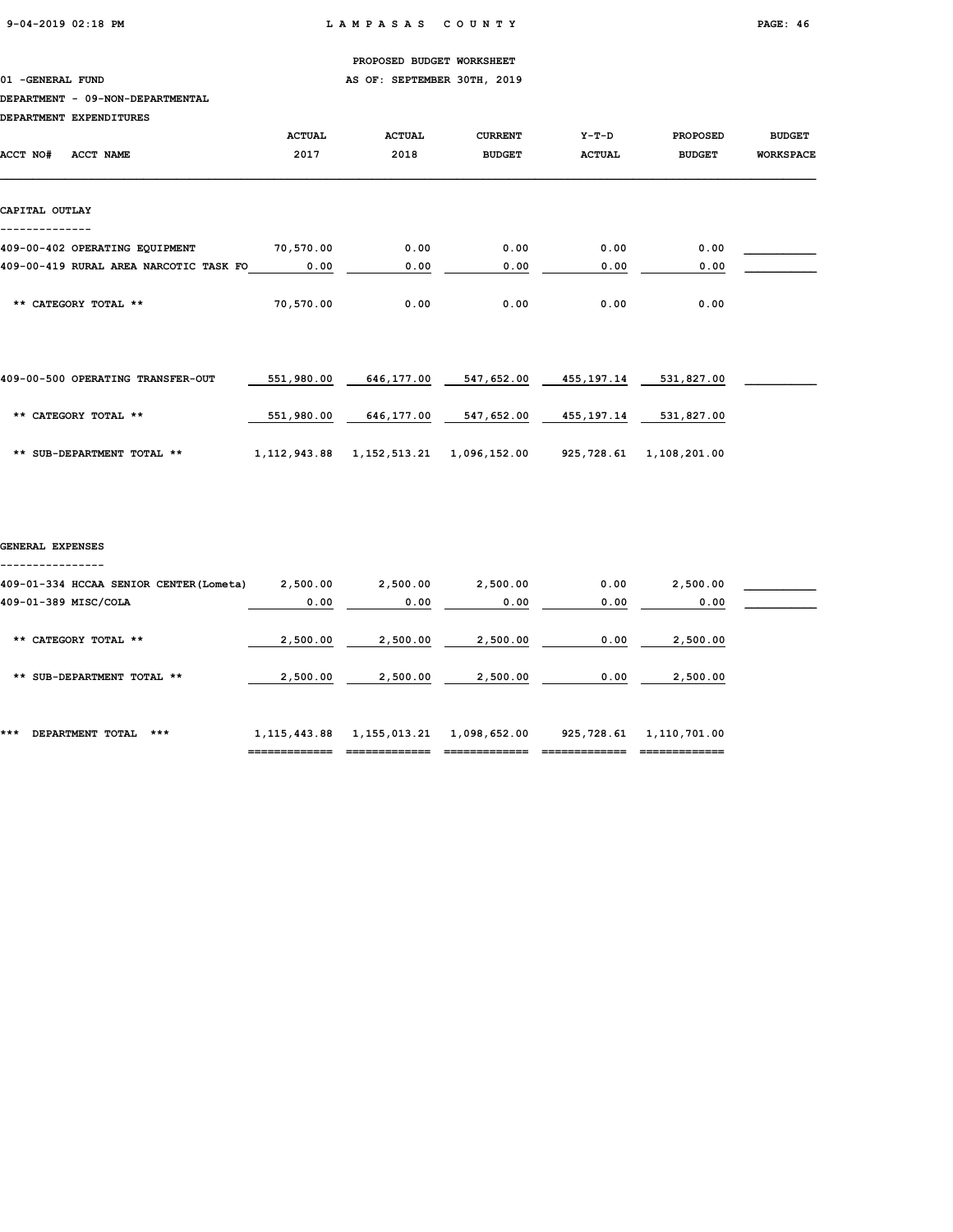01 -GENERAL FUND **AS OF: SEPTEMBER 30TH, 2019** 

### DEPARTMENT - 10-CONSTABLES 1, 3 & 4

|          | DEPARTMENT EXPENDITURES |               |               |               |               |                 |                  |
|----------|-------------------------|---------------|---------------|---------------|---------------|-----------------|------------------|
|          |                         | <b>ACTUAL</b> | <b>ACTUAL</b> | CURRENT       | $Y-T-D$       | <b>PROPOSED</b> | <b>BUDGET</b>    |
| ACCT NO# | <b>ACCT NAME</b>        | 2017          | 2018          | <b>BUDGET</b> | <b>ACTUAL</b> | <b>BUDGET</b>   | <b>WORKSPACE</b> |

### WAGES -----

| 410-00-101 SALARY ELECTED OFF #1000    | 10,358.17 | 10,470.96 | 10,344.00 | 9,946.00  | 10,499.00 |  |
|----------------------------------------|-----------|-----------|-----------|-----------|-----------|--|
| 410-00-133 SALARY-SUPPLEMENT           | 0.00      | 0.00      | 0.00      | 0.00      | 0.00      |  |
| ** CATEGORY TOTAL **                   | 10,358.17 | 10,470.96 | 10,344.00 | 9,946.00  | 10,499.00 |  |
| EMPLOYEE BENEFITS                      |           |           |           |           |           |  |
|                                        |           |           |           |           |           |  |
| 410-00-203 FICA BENEFITS               | 764.87    | 779.48    | 780.00    | 761.00    | 803.00    |  |
| 410-00-204 GROUP MEDICAL INSURANCE     | 24.30     | 30.13     | 168.00    | 34.68     | 192.00    |  |
| 410-00-205 RETIREMENT                  | 1,615.66  | 1,707.26  | 1,631.00  | 1,668.05  | 1,680.00  |  |
| 410-00-207 WORKMEN'S COMP              | 169.00    | 152.00    | 152.00    | 152.00    | 160.00    |  |
| 410-00-208 UNEMPLOYMENT INSURANCE      | 0.00      | 0.00      | 0.00      | 0.00      | 0.00      |  |
| 410-00-212 PHONE ALLOWANCE             | 120.00    | 200.00    | 480.00    | 480.00    | 480.00    |  |
| ** CATEGORY TOTAL **                   | 2,693.83  | 2,868.87  | 3,211.00  | 3,095.73  | 3,315.00  |  |
| GENERAL EXPENSES                       |           |           |           |           |           |  |
| 410-00-304 OPERATING SUPPLIES          | 2,862.69  | 15.00     | 200.00    | 7.50      | 210.00    |  |
| 410-00-305 TRAVEL & INSERVICE TRAINING | 547.52    | 0.00      | 500.00    | 0.00      | 525.00    |  |
| 410-00-315 DUES                        | 60.00     | 60.00     | 60.00     | 60.00     | 60.00     |  |
| 410-00-342 GAS AND OIL                 | 125.06    | 80.82     | 1,000.00  | 78.65     | 1,050.00  |  |
| 410-00-343 REPAIR & MAINTENANCE VEHICL | 1,299.92  | 1,135.46  | 1,000.00  | 424.45    | 1,050.00  |  |
| 410-00-364 PUBLICATIONS, BOOKS, MANUAL | 0.00      | 0.00      | 0.00      | 0.00      | 0.00      |  |
| 410-00-389 MISCELLANOUS                | 275.00    | 0.00      | 200.00    | 0.00      | 210.00    |  |
| ** CATEGORY TOTAL **                   | 5,170.19  | 1,291.28  | 2,960.00  | 570.60    | 3,105.00  |  |
| CAPITAL OUTLAY                         |           |           |           |           |           |  |
| 410-00-402 OPERATING EQUIPMENT         | 0.00      | 0.00      | 0.00      | 0.00      | 0.00      |  |
| ** CATEGORY TOTAL **                   | 0.00      | 0.00      | 0.00      | 0.00      | 0.00      |  |
| ** SUB-DEPARTMENT TOTAL **             | 18,222.19 | 14,631.11 | 16,515.00 | 13,612.33 | 16,919.00 |  |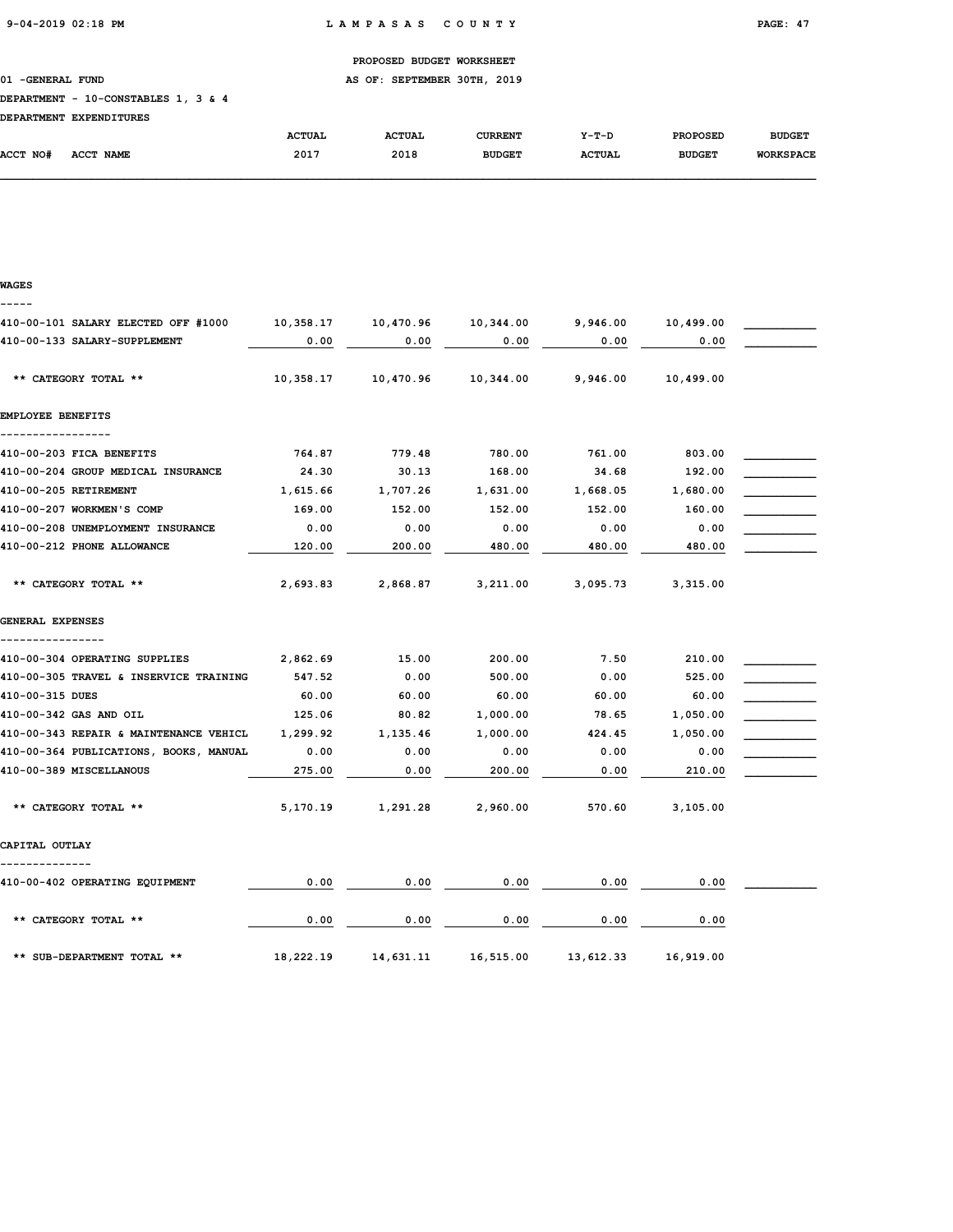01 -GENERAL FUND **AS OF: SEPTEMBER 30TH, 2019** 

### DEPARTMENT - 10-CONSTABLES 1, 3 & 4

| DEPARTMENT EXPENDITURES |  |
|-------------------------|--|
|                         |  |

|          | DEFARIMENI EAFENDIIORES |               |               |                |               |                 |                  |
|----------|-------------------------|---------------|---------------|----------------|---------------|-----------------|------------------|
|          |                         | <b>ACTUAL</b> | <b>ACTUAL</b> | <b>CURRENT</b> | $Y-T-D$       | <b>PROPOSED</b> | <b>BUDGET</b>    |
| ACCT NO# | <b>ACCT NAME</b>        | 2017          | 2018          | <b>BUDGET</b>  | <b>ACTUAL</b> | <b>BUDGET</b>   | <b>WORKSPACE</b> |
|          |                         |               |               |                |               |                 |                  |

| WAGES                                  |           |           |           |           |           |  |
|----------------------------------------|-----------|-----------|-----------|-----------|-----------|--|
|                                        |           |           |           |           |           |  |
| 410-01-101 SALARY ELECTED OFF #1358    | 9,998.17  | 9,759.84  | 10,344.00 | 9,985.02  | 10,498.00 |  |
| 410-01-128 SALARY ELECTED OFFICER#2250 | 0.00      | 0.00      | 0.00      | 0.00      | 0.00      |  |
| 410-01-133 SALARY/SUPPLEMENT           | 0.00      | 0.00      | 0.00      | 0.00      | 0.00      |  |
| ** CATEGORY TOTAL **                   | 9,998.17  | 9,759.84  | 10,344.00 | 9,985.02  | 10,498.00 |  |
| <b>EMPLOYEE BENEFITS</b>               |           |           |           |           |           |  |
| 410-01-203 FICA BENEFITS               | 761.93    | 746.51    | 791.00    | 756.18    | 803.00    |  |
| 410-01-204 GROUP MEDICAL INSURANCE     | 8,102.23  | 6,547.90  | 9,119.00  | 5,992.53  | 9,501.00  |  |
| 410-01-205 RETIREMENT                  | 1,615.66  | 1,305.54  | 1,655.00  | 1,426.39  | 1,680.00  |  |
| 410-01-207 WORKMAN'S COMP              | 169.00    | 152.00    | 160.00    | 160.00    | 160.00    |  |
| 410-01-208 UNEMPLOYMENT INSURANCE      | 0.00      | 0.00      | 0.00      | 0.00      | 0.00      |  |
| 410-01-212 PHONE ALLOWANCE             | 480.00    | 480.00    | 480.00    | 800.00    | 480.00    |  |
| ** CATEGORY TOTAL **                   | 11,128.82 | 9,231.95  | 12,205.00 | 9,135.10  | 12,624.00 |  |
| GENERAL EXPENSES                       |           |           |           |           |           |  |
| 410-01-304 OPERATING SUPPLIES          | 0.00      | 169.99    | 200.00    | 602.39    | 350.00    |  |
| 410-01-305 TRAINING/TRAVEL             | 546.54    | 35.00     | 500.00    | 978.67    | 500.00    |  |
| 410-01-308 EQUIPMENT MAINTENANCE       | 127.45    | 24.00     | 200.00    | 74.64     | 375.00    |  |
| 410-01-315 DUES                        | 60.00     | 60.00     | 60.00     | 0.00      | 100.00    |  |
| 410-01-342 GAS/OIL                     | 476.09    | 1,376.82  | 1,000.00  | 1,299.11  | 2,000.00  |  |
| 410-01-343 REPAIR & MAINTENANCE VEHICL | 6,522.70  | 365.88    | 500.00    | 416.52    | 600.00    |  |
| 410-01-347 UNIFORMS                    | 304.26    | 34.95     | 200.00    | 437.90    | 350.00    |  |
| 410-01-361 POSTAGE                     | 0.00      | 0.00      | 0.00      | 0.00      | 0.00      |  |
| 410-01-373 REPAIRS AND MAINTENANCE VEH | 0.00      | 0.00      | 0.00      | 0.00      | 500.00    |  |
| ** CATEGORY TOTAL **                   | 8,037.04  | 2,066.64  | 2,660.00  | 3,809.23  | 4,775.00  |  |
| CAPITAL OUTLAY                         |           |           |           |           |           |  |
| 410-01-402 OPERATING EQUIPMENT         | 0.00      | 0.00      | 0.00      | 0.00      | 0.00      |  |
| ** CATEGORY TOTAL **                   | 0.00      | 0.00      | 0.00      | 0.00      | 0.00      |  |
| ** SUB-DEPARTMENT TOTAL **             | 29,164.03 | 21,058.43 | 25,209.00 | 22,929.35 | 27,897.00 |  |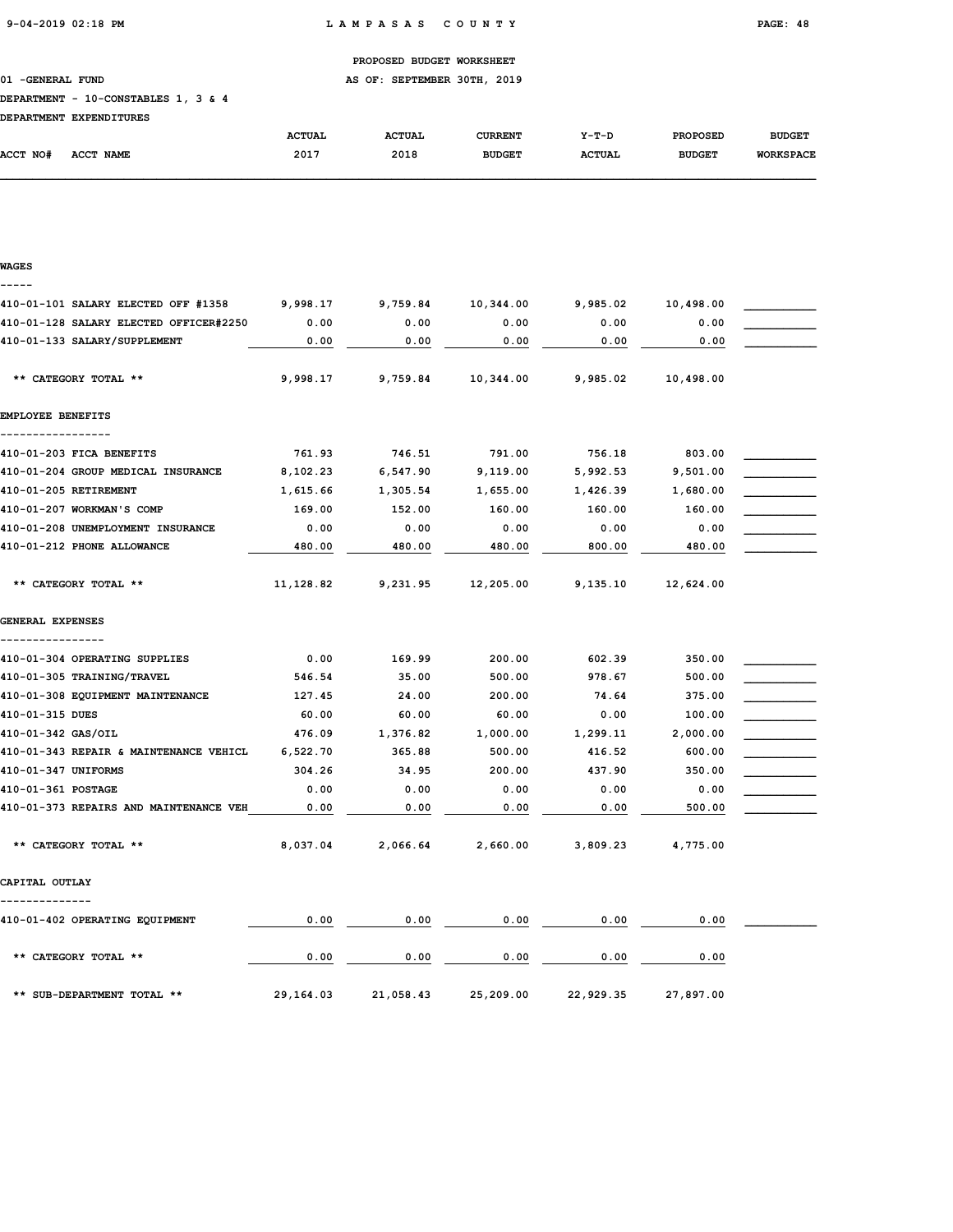01 -GENERAL FUND AS OF: SEPTEMBER 30TH, 2019

#### DEPARTMENT - 10-CONSTABLES 1, 3 & 4

|                 | DEFARIMENI EAFENDIIORES    |               |               |                |               |                 |                  |
|-----------------|----------------------------|---------------|---------------|----------------|---------------|-----------------|------------------|
|                 |                            | <b>ACTUAL</b> | <b>ACTUAL</b> | <b>CURRENT</b> | $Y-T-D$       | <b>PROPOSED</b> | <b>BUDGET</b>    |
| <b>ACCT NO#</b> | <b>NAME</b><br><b>ACCT</b> | 2017          | 2018          | <b>BUDGET</b>  | <b>ACTUAL</b> | <b>BUDGET</b>   | <b>WORKSPACE</b> |
|                 |                            |               |               |                |               |                 |                  |

# WAGES ----- 410-02-101 SALARY ELECTED OFF # open  $\underline{10,000.45}$  8,858.32  $\underline{10,344.00}$  6,683.66  $\underline{10,498.00}$  \*\* CATEGORY TOTAL \*\* 10,000.45 8,858.32 10,344.00 6,683.66 10,498.00 EMPLOYEE BENEFITS ----------------- 410-02-203 FICA BENEFITS **749.34** 663.41 791.00 489.14 803.00 410-02-204 GROUP MEDICAL INSURANCE 8,117.36 7,269.40 9,119.00 6,748.98 9,501.00 410-02-205 RETIREMENT 1,616.03 1,481.25 1,655.00 1,069.31 1,679.00 410-02-207 WORKMAN'S COMP 169.00 152.00 160.00 160.00 160.00 160.00 410-02-208 UNEMPLOYMENT INSURANCE  $0.00$   $0.00$   $0.00$   $0.00$   $0.00$   $0.00$   $0.00$ 410-02-212 PHONE ALLOWANCE  $\frac{480.00}{0.00}$   $\frac{400.00}{0.00}$   $\frac{480.00}{0.00}$   $\frac{480.00}{0.00}$  \*\* CATEGORY TOTAL \*\* 11,131.73 9,966.06 12,205.00 8,467.43 12,623.00 GENERAL EXPENSES ---------------- 410-02-304 OPERATION SUPPLIES **765.54** 0.00 500.00 2,039.21 500.00 410-02-305 TRAINING/TRAVEL 0.00 995.10 1,000.00 0.00 1,000.00 \_\_\_\_\_\_\_\_\_\_\_ 410-02-308 EQUIPMENT MAINTENANCE 47.64 0.00 500.00 19.00 500.00 500.00 410-02-315 DUES 60.00 60.00 60.00 0.00 60.00 \_\_\_\_\_\_\_\_\_\_\_ 410-02-342 GAS/OIL 1,416.70 850.24 1,000.00 1,644.58 1,000.00 \_\_\_\_\_\_\_\_\_\_\_ 410-02-343 REPAIR & MAINTENANCE VEHICL 618.50 59.78 1,000.00 883.91 1,000.00 410-02-347 UNIFORMS 0.00 0.00 250.00 0.00 250.00 \_\_\_\_\_\_\_\_\_\_\_  $410-02-361$  POSTAGE  $\overline{)105.54}$   $\underline{)105.54}$   $\underline{)9.75}$   $\underline{)20.00}$   $\underline{)0.00}$   $\underline{)20.00}$  \*\* CATEGORY TOTAL \*\* 3,013.92 1,974.87 4,330.00 4,586.70 4,330.00 CAPITAL OUTLAY -------------- 410-02-402 OPERATING EQUIPMENT  $0.00$   $0.00$   $0.00$   $0.00$   $0.00$   $0.00$   $0.00$   $0.00$   $0.00$   $0.00$   $0.00$   $0.00$   $0.00$   $0.00$   $0.00$   $0.00$   $0.00$   $0.00$   $0.00$   $0.00$   $0.00$   $0.00$   $0.00$   $0.00$   $0.00$   $0.00$   $0.00$   $0$ \*\* CATEGORY TOTAL \*\*  $\hspace{1.5cm} 0.00$   $\hspace{1.5cm} 0.00$   $\hspace{1.5cm} 0.00$   $\hspace{1.5cm} 0.00$   $\hspace{1.5cm} 0.00$   $\hspace{1.5cm} 0.00$ \*\* SUB-DEPARTMENT TOTAL \*\*  $24,146.10$   $20,799.25$   $26,879.00$   $19,737.79$   $27,451.00$ \*\*\* DEPARTMENT TOTAL \*\*\* 71,532.32 56,488.79 68,603.00 56,279.47 72,267.00 ============= ============= ============= ============= =============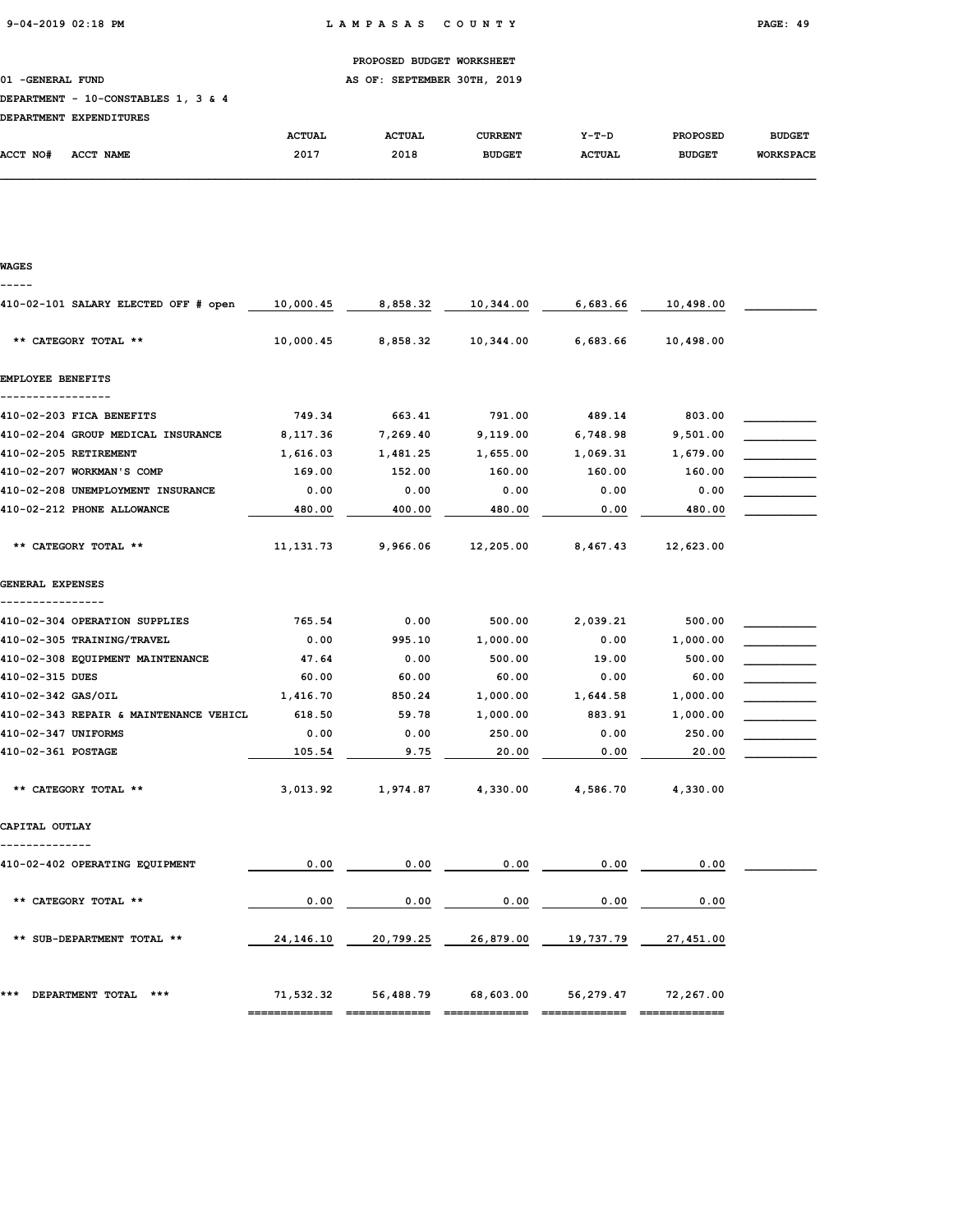### 01 -GENERAL FUND **AS OF: SEPTEMBER 30TH, 2019**

### DEPARTMENT - 11-COUNTY LOCATED AT CITY

|          | DEPARTMENT EXPENDITURES |               |               |                |               |                 |                  |
|----------|-------------------------|---------------|---------------|----------------|---------------|-----------------|------------------|
|          |                         | <b>ACTUAL</b> | <b>ACTUAL</b> | <b>CURRENT</b> | $Y-T-D$       | <b>PROPOSED</b> | <b>BUDGET</b>    |
| ACCT NO# | ACCT NAME               | 2017          | 2018          | <b>BUDGET</b>  | <b>ACTUAL</b> | <b>BUDGET</b>   | <b>WORKSPACE</b> |

#### WAGES -----

| 411-00-102 SALARIES & WAGES APPOINTED  | 0.00      | 0.00       | 0.00      | 0.00       | 0.00      |  |
|----------------------------------------|-----------|------------|-----------|------------|-----------|--|
| ** CATEGORY TOTAL **                   | 0.00      | 0.00       | 0.00      | 0.00       | 0.00      |  |
| EMPLOYEE BENEFITS                      |           |            |           |            |           |  |
| 411-00-203 FICA BENEFITS               | 0.00      | 0.00       | 0.00      | 0.00       | 0.00      |  |
| 411-00-204 GROUP MEDICAL INSURANCE     | 0.00      | 0.00       | 0.00      | 0.00       | 0.00      |  |
| 411-00-205 RETIREMENT                  | 0.00      | 0.00       | 0.00      | 0.00       | 0.00      |  |
| 411-00-207 WORKMEN'S COMP              | 0.00      | 0.00       | 0.00      | 0.00       | 0.00      |  |
| 411-00-208 UNEMPLOYMENT INSURANCE      | 0.00      | 0.00       | 0.00      | 0.00       | 0.00      |  |
| ** CATEGORY TOTAL **                   | 0.00      | 0.00       | 0.00      | 0.00       | 0.00      |  |
| GENERAL EXPENSES                       |           |            |           |            |           |  |
| 411-00-304 OPERATING SUPPLIES          | 8,909.23  | 3,495.52   | 7,000.00  | 2,954.51   | 7,240.00  |  |
| 411-00-305 TRAVEL & INSERVICE TRAINING | 842.35    | 3.89       | 1,000.00  | 0.00       | 1,000.00  |  |
| 411-00-308 REPAIRS & MAINTENANCE EQUIP | 11,544.75 | 33,083.51  | 20,000.00 | 29,387.87  | 20,000.00 |  |
| 411-00-320 INVESTIGATIVE EXPENSES      | 3,923.81  | 3,435.78   | 3,000.00  | 1,560.82   | 3,000.00  |  |
| 411-00-333 CONTRACTED SERVICES         | 18,916.74 | 22,668.00  | 22,775.00 | 22,775.00  | 22,775.00 |  |
| 411-00-342 GAS & OIL                   | 7,230.74  | 8,224.60   | 7,000.00  | 5,795.13   | 7,000.00  |  |
| 411-00-345 MEDICAL SERVICES            | 0.00      | 0.00       | 0.00      | 0.00       | 0.00      |  |
| 411-00-389 MISCELLANEOUSE EXPENSE      | 0.00      | 0.00       | 0.00      | 0.00       | 3,039.00  |  |
| ** CATEGORY TOTAL **                   | 51,367.62 | 70,911.30  | 60,775.00 | 62, 473.33 | 64,054.00 |  |
| CAPITAL OUTLAY                         |           |            |           |            |           |  |
| 411-00-402 OPERATING EQUIPMENT         | 0.00      | 0.00       | 0.00      | 0.00       | 0.00      |  |
| 411-00-415 CITY CAPITAL OUTLAY         | 0.00      | 262,933.00 | 0.00      | 0.00       | 15,711.00 |  |
| ** CATEGORY TOTAL **                   | 0.00      | 262,933.00 | 0.00      | 0.00       | 15,711.00 |  |
| ** SUB-DEPARTMENT TOTAL **             | 51,367.62 | 333,844.30 | 60,775.00 | 62, 473.33 | 79,765.00 |  |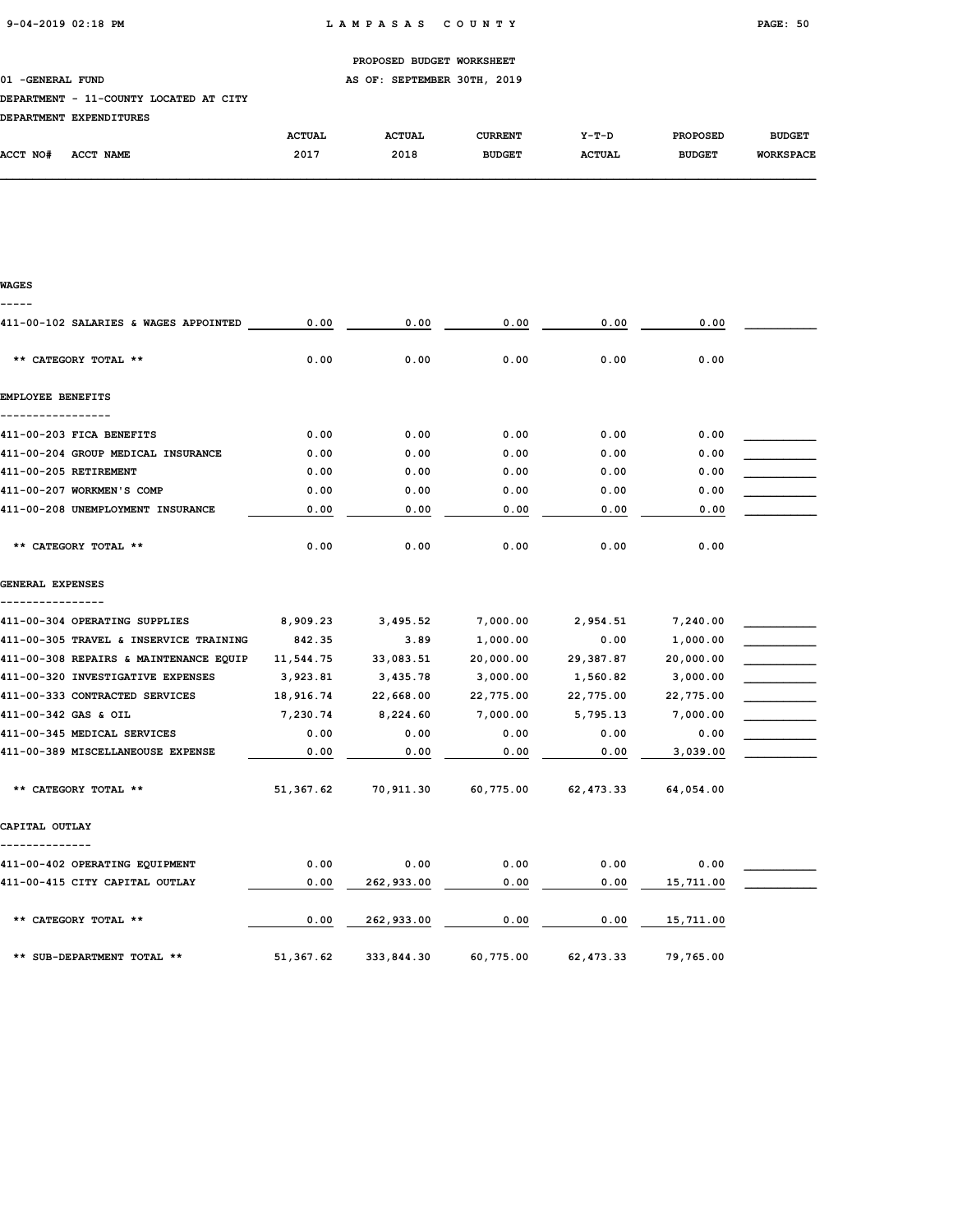01 -GENERAL FUND **AS OF: SEPTEMBER 30TH, 2019** 

#### DEPARTMENT - 11-COUNTY LOCATED AT CITY

|          | DEPARTMENT EXPENDITURES |               |               |                |               |                 |                  |
|----------|-------------------------|---------------|---------------|----------------|---------------|-----------------|------------------|
|          |                         | <b>ACTUAL</b> | <b>ACTUAL</b> | <b>CURRENT</b> | $Y-T-D$       | <b>PROPOSED</b> | <b>BUDGET</b>    |
| ACCT NO# | ACCT NAME               | 2017          | 2018          | <b>BUDGET</b>  | <b>ACTUAL</b> | <b>BUDGET</b>   | <b>WORKSPACE</b> |
|          |                         |               |               |                |               |                 |                  |

| GENERAL EXPENSES                       |            |            |            |             |           |  |
|----------------------------------------|------------|------------|------------|-------------|-----------|--|
| 411-01-301 COMMUNICATIONS              | 2,901.43   | 3,138.05   | 3,500.00   | 3,474.38    | 3,675.00  |  |
| 411-01-302 UTILITIES                   | 5,133.81   | 5,579.76   | 6,000.00   | 4,184.53    | 6,300.00  |  |
| 411-01-304 OPERATING SUPPLIES          | 22,079.03  | 20,640.40  | 21,800.00  | 22,532.08   | 22,890.00 |  |
| 411-01-305 TRAVEL & INSERVICE TRAINING | 431.10     | 0.00       | 5,107.00   | 4,537.84    | 5,362.00  |  |
| 411-01-308 REPAIRS & MAINTENANCE KEMPN | 26, 177.52 | 26,853.05  | 25,000.00  | 23, 775.62  | 26,250.00 |  |
| 411-01-312 EQUIPMENT MAINTENANCE CONTR | 0.00       | 0.00       | 0.00       | 0.00        | 0.00      |  |
| 411-01-342 GAS & OIL                   | 4,062.29   | 8,646.40   | 7,000.00   | 6,674.28    | 7,350.00  |  |
| ** CATEGORY TOTAL **                   | 60,785.18  | 64,857.66  | 68,407.00  | 65, 178. 73 | 71,827.00 |  |
| CAPITAL OUTLAY                         |            |            |            |             |           |  |
| 411-01-413 KEMPNER CAPITAL OUTLAY      | 5,700.00   | 64,580.00  | 40,668.00  | 32,240.80   | 17,500.00 |  |
| ** CATEGORY TOTAL **                   | 5,700.00   | 64,580.00  | 40,668.00  | 32,240.80   | 17,500.00 |  |
| ** SUB-DEPARTMENT TOTAL **             | 66,485.18  | 129,437.66 | 109,075.00 | 97,419.53   | 89,327.00 |  |
| GENERAL EXPENSES                       |            |            |            |             |           |  |
|                                        |            |            |            |             |           |  |
| 411-02-301 COMMUNICATIONS              | 10,035.93  | 640.84     | 1,000.00   | 1,425.78    | 1,000.00  |  |
| 411-02-302 UTILITIES                   | 1,269.74   | 1,118.90   | 1,650.00   | 876.37      | 1,650.00  |  |
| 411-02-304 OPERATING SUPPLIES          | 11,376.89  | 17,049.87  | 12,000.00  | 10,821.97   | 12,000.00 |  |
| 411-02-305 TRAVEL & INSERVICE          | 0.00       | 0.00       | 0.00       | 0.00        | 2,000.00  |  |
| 411-02-308 REPAIRS & MAINTENANCE ADAMS | 4,868.27   | 4,549.69   | 6,500.00   | 7,515.44    | 6,500.00  |  |
| 411-02-342 GAS & OIL                   | 1,347.00   | 3,090.97   | 1,500.00   | 2,373.44    | 1,500.00  |  |
| ** CATEGORY TOTAL **                   | 28,897.83  | 26,450.27  | 22,650.00  | 23,013.00   | 24,650.00 |  |
| CAPITAL OUTLAY                         |            |            |            |             |           |  |
| 411-02-412 ADAMSVILLE CAPITAL OUTLAY   | 0.00       | 0.00       | 0.00       | 0.00        | 0.00      |  |
| ** CATEGORY TOTAL **                   | 0.00       | 0.00       | 0.00       | 0.00        | 0.00      |  |
| ** SUB-DEPARTMENT TOTAL **             | 28,897.83  | 26,450.27  | 22,650.00  | 23,013.00   | 24,650.00 |  |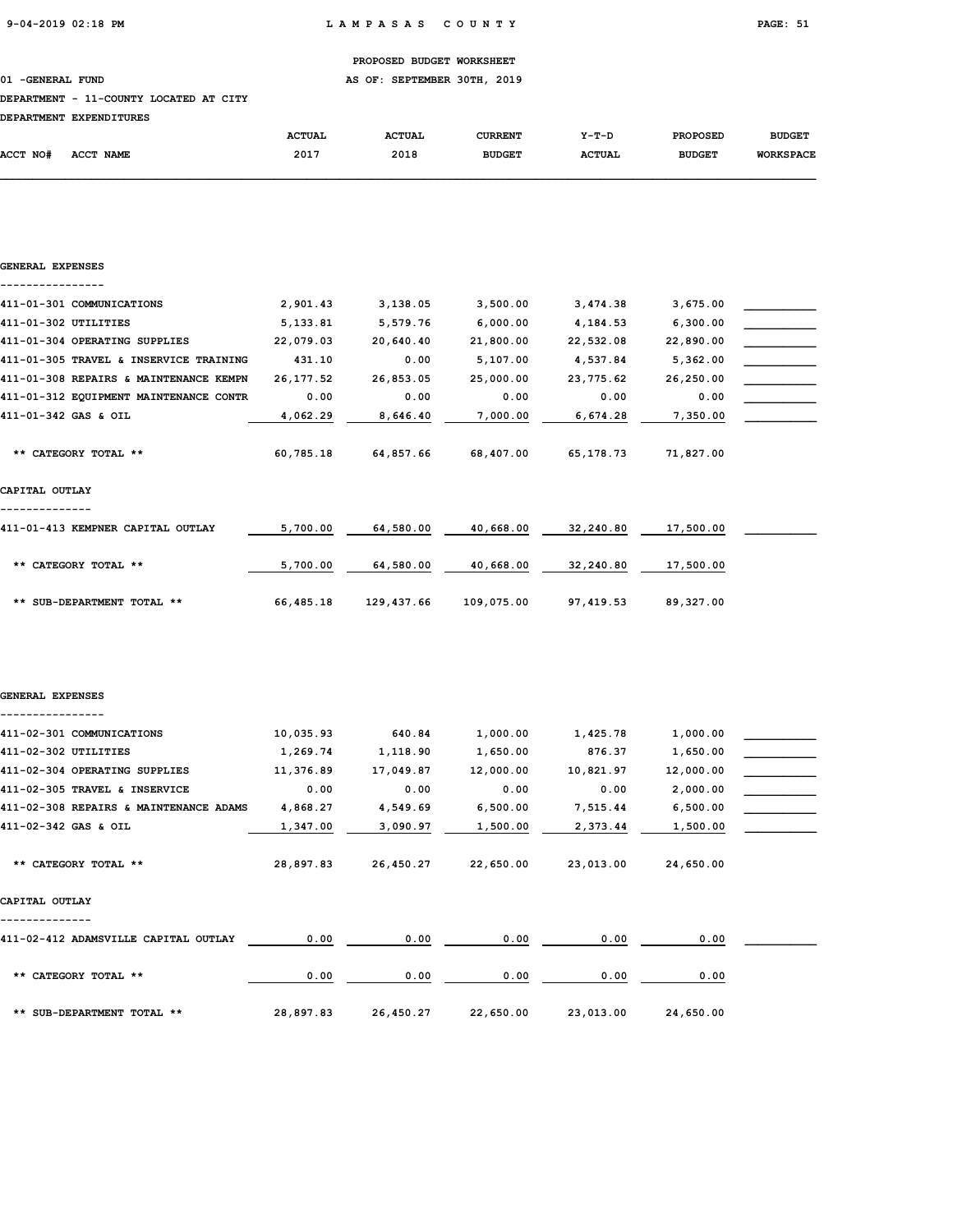01 -GENERAL FUND **AS OF: SEPTEMBER 30TH, 2019** 

### DEPARTMENT - 11-COUNTY LOCATED AT CITY

|          | DEPARIMENI EAPENDIIORES |               |               |               |               |                 |                  |
|----------|-------------------------|---------------|---------------|---------------|---------------|-----------------|------------------|
|          |                         | <b>ACTUAL</b> | <b>ACTUAL</b> | CURRENT       | $Y-T-D$       | <b>PROPOSED</b> | <b>BUDGET</b>    |
| ACCT NO# | ACCT NAME               | 2017          | 2018          | <b>BUDGET</b> | <b>ACTUAL</b> | <b>BUDGET</b>   | <b>WORKSPACE</b> |
|          |                         |               |               |               |               |                 |                  |

| GENERAL EXPENSES                       |            |            |            |            |            |  |
|----------------------------------------|------------|------------|------------|------------|------------|--|
| 411-03-304 OPERATING SUPPLIES          | 5,803.89   | 1,822.21   | 17,500.00  | 12,884.53  | 17,500.00  |  |
| 411-03-308 REPAIRS & MAINTENANCE LOMET | 6,624.35   | 22,826.49  | 7,500.00   | 5,043.67   | 7,500.00   |  |
| 411-03-342 GAS & OIL                   | 2,331.26   | 4,938.06   | 2,500.00   | 1,163.91   | 2,500.00   |  |
| ** CATEGORY TOTAL **                   | 14,759.50  | 29,586.76  | 27,500.00  | 19,092.11  | 27,500.00  |  |
| CAPITAL OUTLAY                         |            |            |            |            |            |  |
| 411-03-414 LOMETA CAPITAL OUTLAY       | 0.00       | 0.00       | 0.00       | 0.00       | 0.00       |  |
| ** CATEGORY TOTAL **                   | 0.00       | 0.00       | 0.00       | 0.00       | 0.00       |  |
| ** SUB-DEPARTMENT TOTAL **             | 14,759.50  | 29,586.76  | 27,500.00  | 19,092.11  | 27,500.00  |  |
| ***<br>DEPARTMENT TOTAL<br>***         | 161,510.13 | 519,318.99 | 220,000.00 | 201,997.97 | 221,242.00 |  |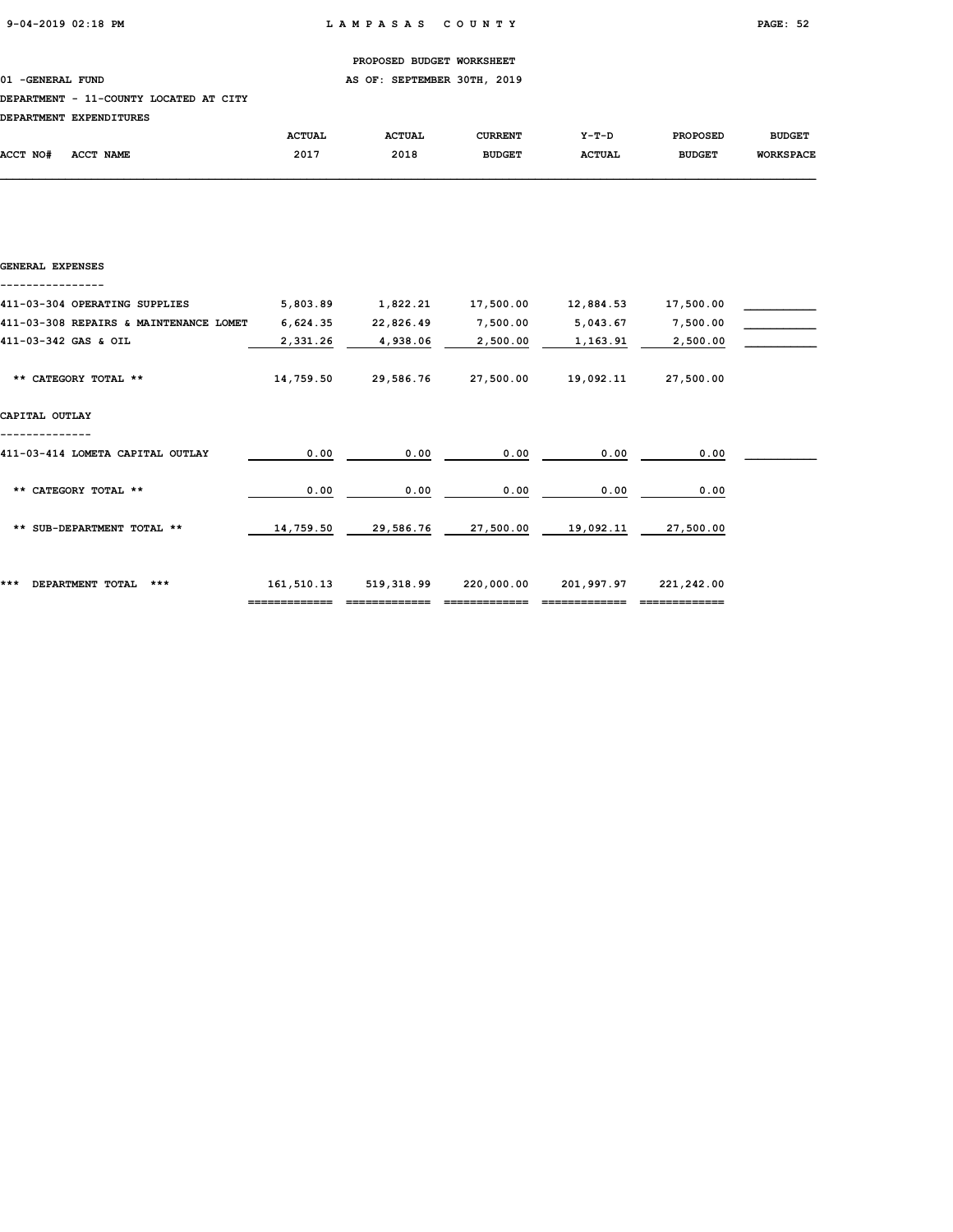01 -GENERAL FUND **AS OF: SEPTEMBER 30TH, 2019** 

### DEPARTMENT - 12-JUSTICE OF PEACE #1

| rorandurum overuntmuno e |  |
|--------------------------|--|

| <b>DEPARTMENT</b> | <b>EXPENDITURES</b> |               |               |               |               |                 |                  |
|-------------------|---------------------|---------------|---------------|---------------|---------------|-----------------|------------------|
|                   |                     | <b>ACTUAL</b> | <b>ACTUAL</b> | CURRENT       | $Y-T-D$       | <b>PROPOSED</b> | <b>BUDGET</b>    |
| <b>ACCT NO#</b>   | ACCT NAME           | 2017          | 2018          | <b>BUDGET</b> | <b>ACTUAL</b> | <b>BUDGET</b>   | <b>WORKSPACE</b> |

| WAGES                                  |           |            |           |            |           |  |
|----------------------------------------|-----------|------------|-----------|------------|-----------|--|
| 412-00-101 SALARIES & WAGES ELECTED OF | 58,954.23 | 60,077.68  | 60,978.00 | 58,633.50  | 61,894.00 |  |
| 412-00-106 TEMPORARY EMPLOYEES         | 2,873.95  | 0.00       | 0.00      | 0.00       | 0.00      |  |
| 412-00-110 PART-TIME EMPLOYEES         | 0.00      | 0.00       | 0.00      | 0.00       | 0.00      |  |
| 412-00-113 SALARIES & WAGES ASST #3460 | 27,890.43 | 31,105.90  | 31,531.00 | 30, 354.11 | 32,006.00 |  |
| 412-00-133 SALARY/SUPPLEMENT           | 0.00      | 0.00       | 0.00      | 0.00       | 0.00      |  |
| 412-00-199 LONGEVITY PAYMENT           | 1,200.00  | 1,320.79   | 1,440.00  | 1,440.00   | 1,560.00  |  |
| ** CATEGORY TOTAL **                   | 90,918.61 | 92,504.37  | 93,949.00 | 90,427.61  | 95,460.00 |  |
| EMPLOYEE BENEFITS                      |           |            |           |            |           |  |
| 412-00-203 FICA BENEFITS               | 6,937.53  | 7,034.35   | 7,187.00  | 6,859.20   | 7,303.00  |  |
| 412-00-204 GROUP MEDICAL INSURANCE     | 16,518.62 | 17,729.50  | 18,239.00 | 18,258.58  | 19,003.00 |  |
| 412-00-205 RETIREMENT                  | 13,970.90 | 15, 213.57 | 16,032.00 | 14,881.16  | 15,274.00 |  |
| 412-00-207 WORKMEN'S COMP              | 301.00    | 307.00     | 251.00    | 251.00     | 226.00    |  |
| 412-00-208 UNEMPLOYMENT INSURANCE      | 30.00     | 33.00      | 37.00     | 37.00      | 34.00     |  |
| 412-00-210 AUTO ALLOWANCE              | 2,100.00  | 2,100.00   | 2,100.00  | 2,100.00   | 2,100.00  |  |
| 412-00-212 PHONE ALLOWANCE             | 480.00    | 480.00     | 480.00    | 480.00     | 480.00    |  |
| ** CATEGORY TOTAL **                   | 40,338.05 | 42,897.42  | 44,326.00 | 42,866.94  | 44,420.00 |  |
| GENERAL EXPENSES                       |           |            |           |            |           |  |
| 412-00-301 COMMUNICATIONS              | 0.00      | 0.00       | 0.00      | 22.15      | 0.00      |  |
| 412-00-304 OPERATING SUPPLIES          | 2,983.87  | 1,393.31   | 2,400.00  | 2,351.71   | 2,400.00  |  |
| 412-00-305 TRAVEL & INSERVICE TRAINING | 1,223.14  | 858.27     | 1,500.00  | 1,579.10   | 1,500.00  |  |
| 412-00-310 JURY FEES                   | 340.00    | 100.00     | 750.00    | 350.00     | 750.00    |  |
| 412-00-312 EQUIPMENT MAINTENANCE CONTR | 2,071.60  | 2,175.18   | 2,100.00  | 1,317.46   | 2,100.00  |  |
| 412-00-315 DUES                        | 235.00    | 135.00     | 250.00    | 95.00      | 250.00    |  |
| 412-00-318 LEGAL EXPEDITURES           | 0.00      | 0.00       | 0.00      | 0.00       | 0.00      |  |
| 412-00-333 CONTRACED SERVICES          | 16,992.17 | 12,865.13  | 10,000.00 | 8,160.28   | 10,000.00 |  |
| 412-00-348 AUTOPSIES                   | 0.00      | 0.00       | 0.00      | 0.00       | 0.00      |  |
| 412-00-349 WEIGHING FEES               | 0.00      | 0.00       | 0.00      | 0.00       | 0.00      |  |
| 412-00-352 JP #1 OMNI-BASE FEES        | 4,396.00  | 3,978.00   | 5,000.00  | 2,522.00   | 3,000.00  |  |
| 412-00-361 POSTAGE                     | 0.00      | 0.00       | 0.00      | 0.00       | 0.00      |  |
| 412-00-364 PUBLICATIONS, BOOKS, MANUAL | 36.00     | 197.29     | 150.00    | 13.00      | 150.00    |  |
| 412-00-389 MISCELLANOUS EXPENSE        | 1,178.19  | 0.00       | 300.00    | 0.00       | 300.00    |  |
| ** CATEGORY TOTAL **                   | 29,455.97 | 21,702.18  | 22,450.00 | 16,410.70  | 20,450.00 |  |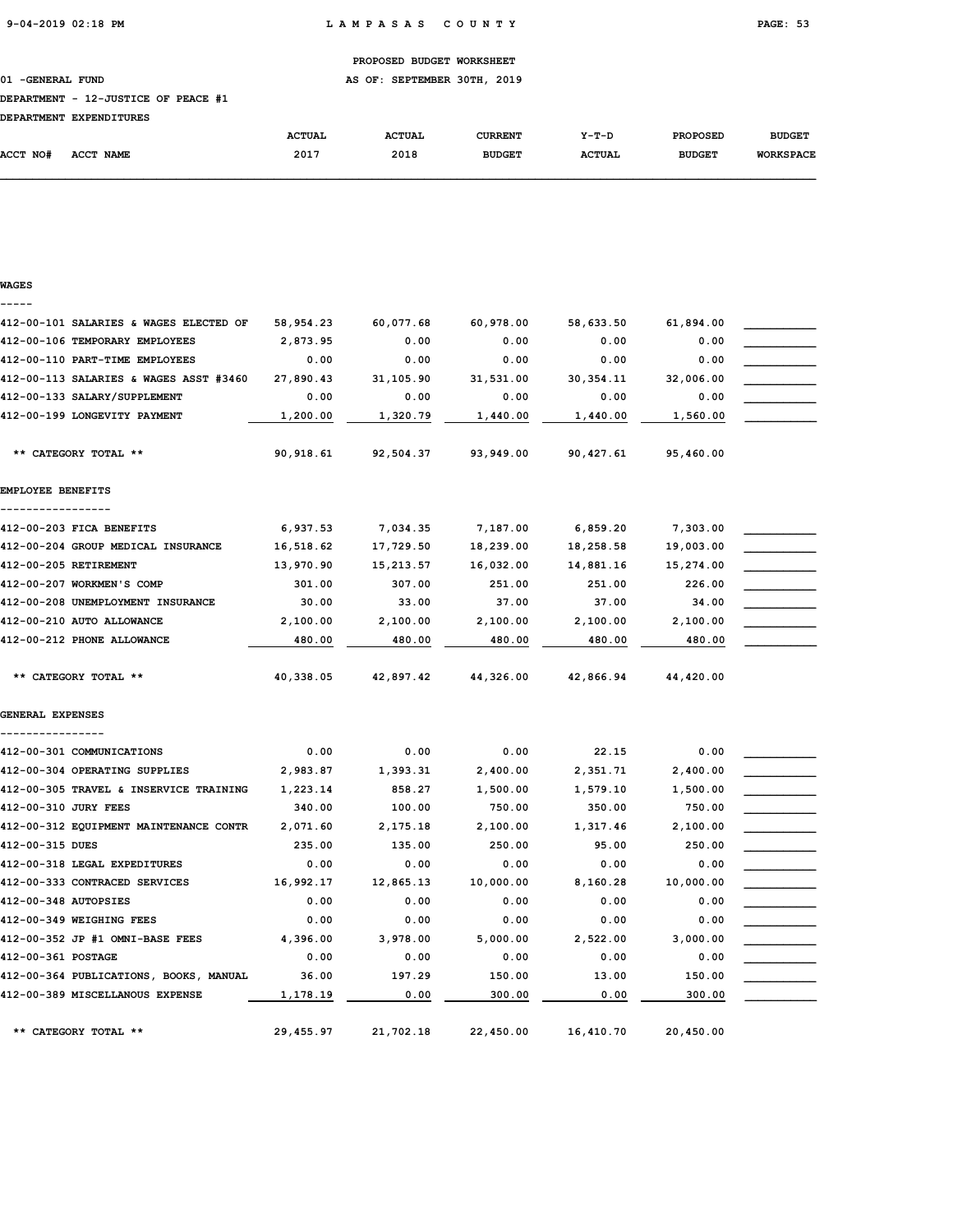01 -GENERAL FUND **AS OF: SEPTEMBER 30TH, 2019** 

### DEPARTMENT - 12-JUSTICE OF PEACE #1

| DEPARTMENT EXPENDITURES                |               |                                             |                |               |                 |                  |
|----------------------------------------|---------------|---------------------------------------------|----------------|---------------|-----------------|------------------|
|                                        | <b>ACTUAL</b> | <b>ACTUAL</b>                               | <b>CURRENT</b> | Y-T-D         | <b>PROPOSED</b> | <b>BUDGET</b>    |
| <b>ACCT NAME</b><br><b>ACCT NO#</b>    | 2017          | 2018                                        | <b>BUDGET</b>  | <b>ACTUAL</b> | <b>BUDGET</b>   | <b>WORKSPACE</b> |
|                                        |               |                                             |                |               |                 |                  |
|                                        |               |                                             |                |               |                 |                  |
| CAPITAL OUTLAY                         |               |                                             |                |               |                 |                  |
|                                        |               |                                             |                |               |                 |                  |
| 412-00-401 OFFICE MACHINES & EQUIPMENT | 0.00          | 0.00                                        | 0.00           | 0.00          | 0.00            |                  |
| 412-00-407 OFFICE FURNITURE & FIXTURES | 0.00          | 0.00                                        | 0.00           | 0.00          | 0.00            |                  |
|                                        |               |                                             |                |               |                 |                  |
| ** CATEGORY TOTAL **                   | 0.00          | 0.00                                        | 0.00           | 0.00          | 0.00            |                  |
|                                        |               |                                             |                |               |                 |                  |
| ** SUB-DEPARTMENT TOTAL **             |               | 160,712.63 157,103.97 160,725.00 149,705.25 |                |               | 160,330.00      |                  |
|                                        |               |                                             |                |               |                 |                  |
|                                        |               |                                             |                |               |                 |                  |
| ***<br>DEPARTMENT TOTAL<br>$***$       | 160,712.63    | 157,103.97                                  | 160,725.00     | 149,705.25    | 160,330.00      |                  |
|                                        |               |                                             |                |               |                 |                  |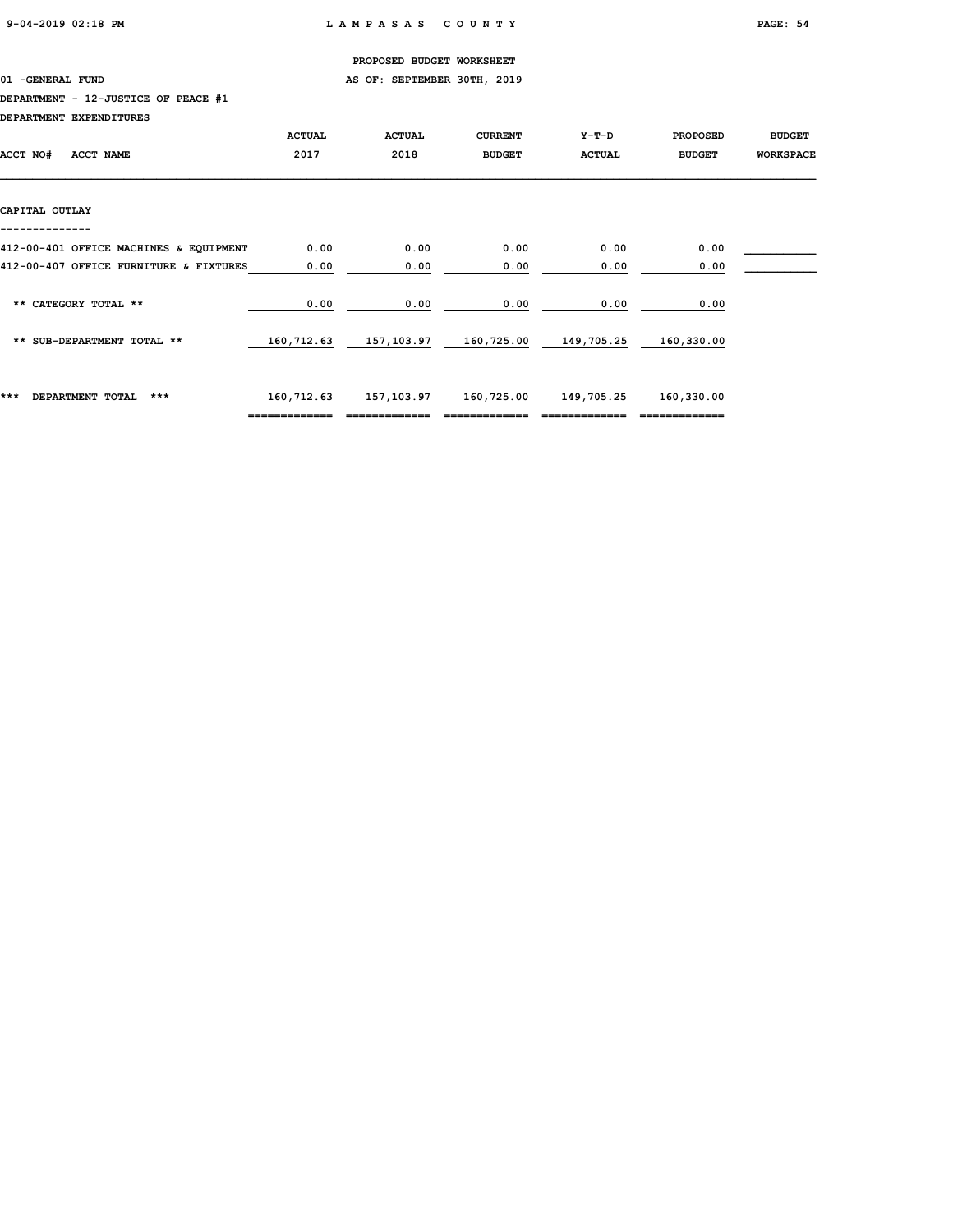01 -GENERAL FUND **AS OF: SEPTEMBER 30TH, 2019** 

#### DEPARTMENT - 13-JUSTICE OF PEACE #3

| DRDADMWRNM RYDRNDTMUDRC |  |
|-------------------------|--|

|          | DEPARTMENT EXPENDITURES |               |               |                |               |                 |                  |
|----------|-------------------------|---------------|---------------|----------------|---------------|-----------------|------------------|
|          |                         | <b>ACTUAL</b> | <b>ACTUAL</b> | <b>CURRENT</b> | Y-T-D         | <b>PROPOSED</b> | <b>BUDGET</b>    |
| ACCT NO# | ACCT NAME               | 2017          | 2018          | <b>BUDGET</b>  | <b>ACTUAL</b> | <b>BUDGET</b>   | <b>WORKSPACE</b> |

| WAGES                                  |             |           |           |           |           |  |
|----------------------------------------|-------------|-----------|-----------|-----------|-----------|--|
|                                        |             |           |           |           |           |  |
| 413-00-101 SALARIES & WAGES ELECTED OF | 58,954.23   | 60,077.68 | 60,979.00 | 58,633.50 | 61,894.00 |  |
| 413-00-106 TEMPORARY EMPLOYEE          | 0.00        | 0.00      | 0.00      | 0.00      | 0.00      |  |
| 413-00-110 PART-TIME EMPLOYEE          | 0.00        | 0.00      | 0.00      | 0.00      | 0.00      |  |
| 413-00-113 SALARIES & WAGES ASST #3001 | 26,774.88   | 27,404.00 | 27,815.00 | 26,745.96 | 28,233.00 |  |
| 413-00-199 LONGEVITY PAYMENT           | 1,440.00    | 0.00      | 0.00      | 0.00      | 0.00      |  |
| ** CATEGORY TOTAL **                   | 87,169.11   | 87,481.68 | 88,794.00 | 85,379.46 | 90,127.00 |  |
| EMPLOYEE BENEFITS                      |             |           |           |           |           |  |
| ----------------                       |             |           |           |           |           |  |
| 413-00-203 FICA BENEFITS               | 6,345.46    | 6,485.18  | 6,793.00  | 6,276.09  | 6,895.00  |  |
| 413-00-204 GROUP MEDICAL INSURANCE     | 16,665.84   | 17,882.86 | 18,407.00 | 18,573.00 | 19,338.00 |  |
| 413-00-205 RETIREMENT                  | 13,483.83   | 14,073.90 | 14,207.00 | 13,737.30 | 14,420.00 |  |
| 413-00-207 WORKMEN'S COMP              | 304.00      | 290.00    | 237.00    | 31.00     | 213.00    |  |
| 413-00-208 UNEMPLOYMENT INSURANCE      | 32.00       | 27.00     | 31.00     | 31.00     | 28.00     |  |
| 413-00-212 PHONE ALLOWANCE             | 480.00      | 480.00    | 480.00    | 480.00    | 480.00    |  |
| ** CATEGORY TOTAL **                   | 37, 311, 13 | 39,238.94 | 40,155.00 | 39,128.39 | 41,374.00 |  |
| <b>GENERAL EXPENSES</b>                |             |           |           |           |           |  |
| ---------------                        |             |           |           |           |           |  |
| 413-00-301 COMMUNICATIONS              | 2,779.23    | 2,879.94  | 2,600.00  | 2,711.71  | 2,400.00  |  |
| 413-00-302 UTILITIES                   | 3,577.53    | 3,419.81  | 2,800.00  | 3,461.39  | 2,800.00  |  |
| 413-00-304 OPERATING SUPPLIES          | 746.26      | 537.85    | 750.00    | 455.54    | 750.00    |  |
| 413-00-305 TRAVEL & INSERVICE TRAINING | 2,675.86    | 479.04    | 1,500.00  | 1,796.90  | 2,000.00  |  |
| 413-00-310 JURY FEES                   | 0.00        | 110.00    | 0.00      | 10.00     | 0.00      |  |
| 413-00-312 EQUIPMENT MAINTENANCE CONTR | 835.09      | 876.84    | 1,000.00  | 920.68    | 1,000.00  |  |
| 413-00-313 JANITORIAL CONTRACT         | 0.00        | 0.00      | 0.00      | 0.00      | 0.00      |  |
| 413-00-315 DUES                        | 0.00        | 0.00      | 100.00    | 0.00      | 100.00    |  |
| 413-00-329 RENT                        | 0.00        | 0.00      | 0.00      | 0.00      | 0.00      |  |
| 413-00-333 CONTRACTED SERVICES         | 1,164.92    | 1,323.57  | 1,500.00  | 579.74    | 1,500.00  |  |
| 413-00-343 REPAIRS & MAINTENANCE       | 180.00      | 220.10    | 200.00    | 30.00     | 200.00    |  |
| 413-00-348 AUTOPSIES                   | 0.00        | 0.00      | 0.00      | 0.00      | 0.00      |  |
| 413-00-349 WEIGHING FEES               | 0.00        | 0.00      | 0.00      | 0.00      | 0.00      |  |
| 413-00-352 JP #3 OMNI-BASE FEES        | 346.00      | 104.00    | 2,500.00  | 440.00    | 1,000.00  |  |
| 413-00-361 POSTAGE                     | 219.72      | 122.31    | 250.00    | 0.00      | 300.00    |  |
| 413-00-364 PUBLICATION, BOOKS, MANUALS | 0.00        | 76.00     | 100.00    | 0.00      | 100.00    |  |
| 413-00-370 EQUIPMENT RENTAL-COPIER     | 528.21      | 322.60    | 744.00    | 821.72    | 744.00    |  |
| ** CATEGORY TOTAL **                   | 13,052.82   | 10,472.06 | 14,044.00 | 11,227.68 | 12,894.00 |  |
|                                        |             |           |           |           |           |  |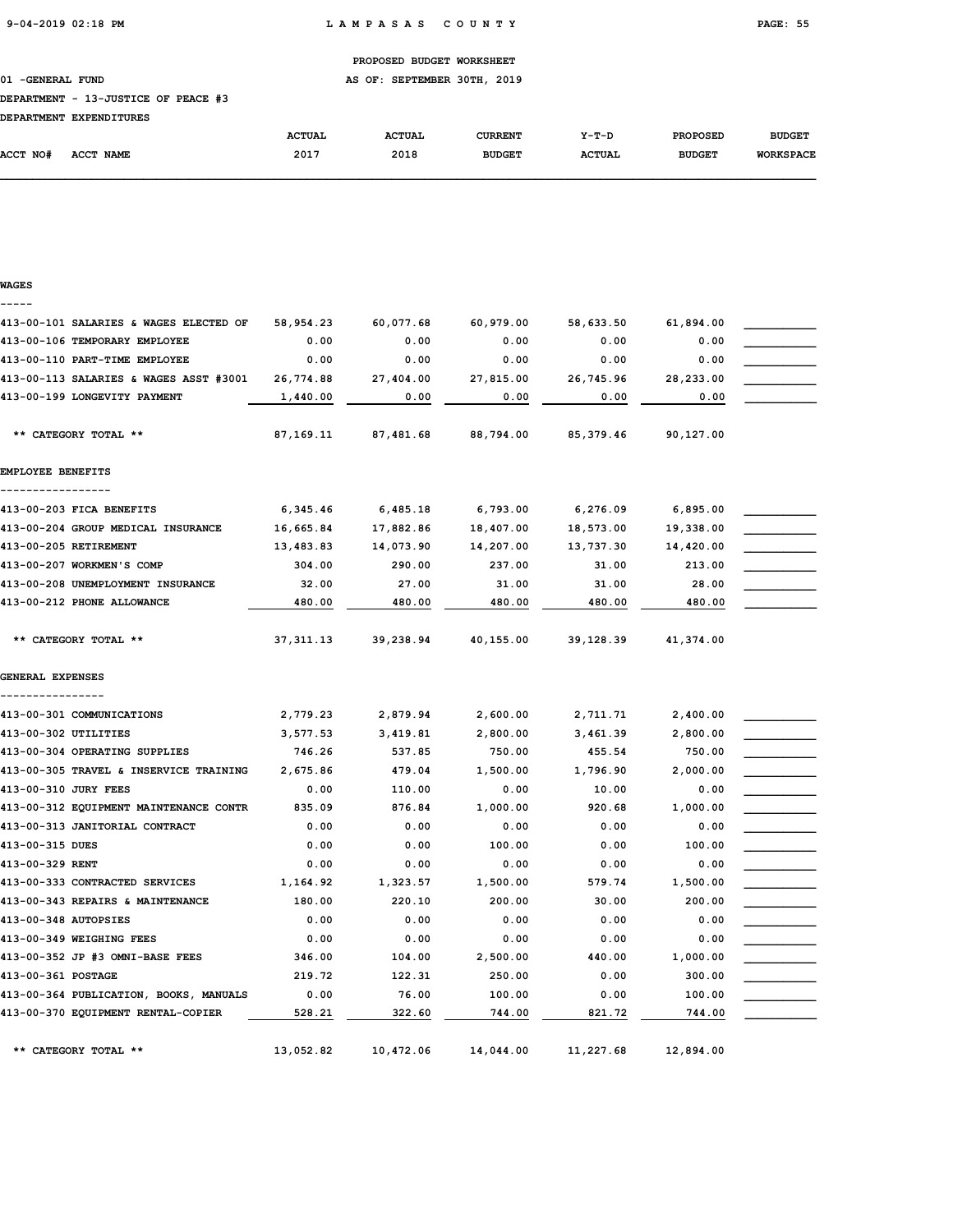01 -GENERAL FUND **AS OF: SEPTEMBER 30TH, 2019** 

### DEPARTMENT - 13-JUSTICE OF PEACE #3

| DEPARIMENI EXPENDITURES                |               |                                             |                |               |                 |                  |
|----------------------------------------|---------------|---------------------------------------------|----------------|---------------|-----------------|------------------|
|                                        | <b>ACTUAL</b> | <b>ACTUAL</b>                               | <b>CURRENT</b> | $Y-T-D$       | <b>PROPOSED</b> | <b>BUDGET</b>    |
| ACCT NO#<br>ACCT NAME                  | 2017          | 2018                                        | <b>BUDGET</b>  | <b>ACTUAL</b> | <b>BUDGET</b>   | <b>WORKSPACE</b> |
|                                        |               |                                             |                |               |                 |                  |
|                                        |               |                                             |                |               |                 |                  |
| CAPITAL OUTLAY                         |               |                                             |                |               |                 |                  |
|                                        |               |                                             |                |               |                 |                  |
| 413-00-401 OFFICE MACHINES & EQUIPMENT | 0.00          | 0.00                                        | 0.00           | 0.00          | 0.00            |                  |
| 413-00-403 REAL ESTATE                 | 0.00          | 0.00                                        | 0.00           | 0.00          | 0.00            |                  |
|                                        |               |                                             |                |               |                 |                  |
| ** CATEGORY TOTAL **                   | 0.00          | 0.00                                        | 0.00           | 0.00          | 0.00            |                  |
|                                        |               |                                             |                |               |                 |                  |
| ** SUB-DEPARTMENT TOTAL **             |               | 137,533.06 137,192.68 142,993.00 135,735.53 |                |               | 144,395.00      |                  |
|                                        |               |                                             |                |               |                 |                  |
|                                        |               |                                             |                |               |                 |                  |
| ***<br>$***$<br>DEPARTMENT TOTAL       | 137,533.06    | 137,192.68                                  | 142,993.00     | 135,735.53    | 144,395.00      |                  |
|                                        | ------------- |                                             |                |               | -------------   |                  |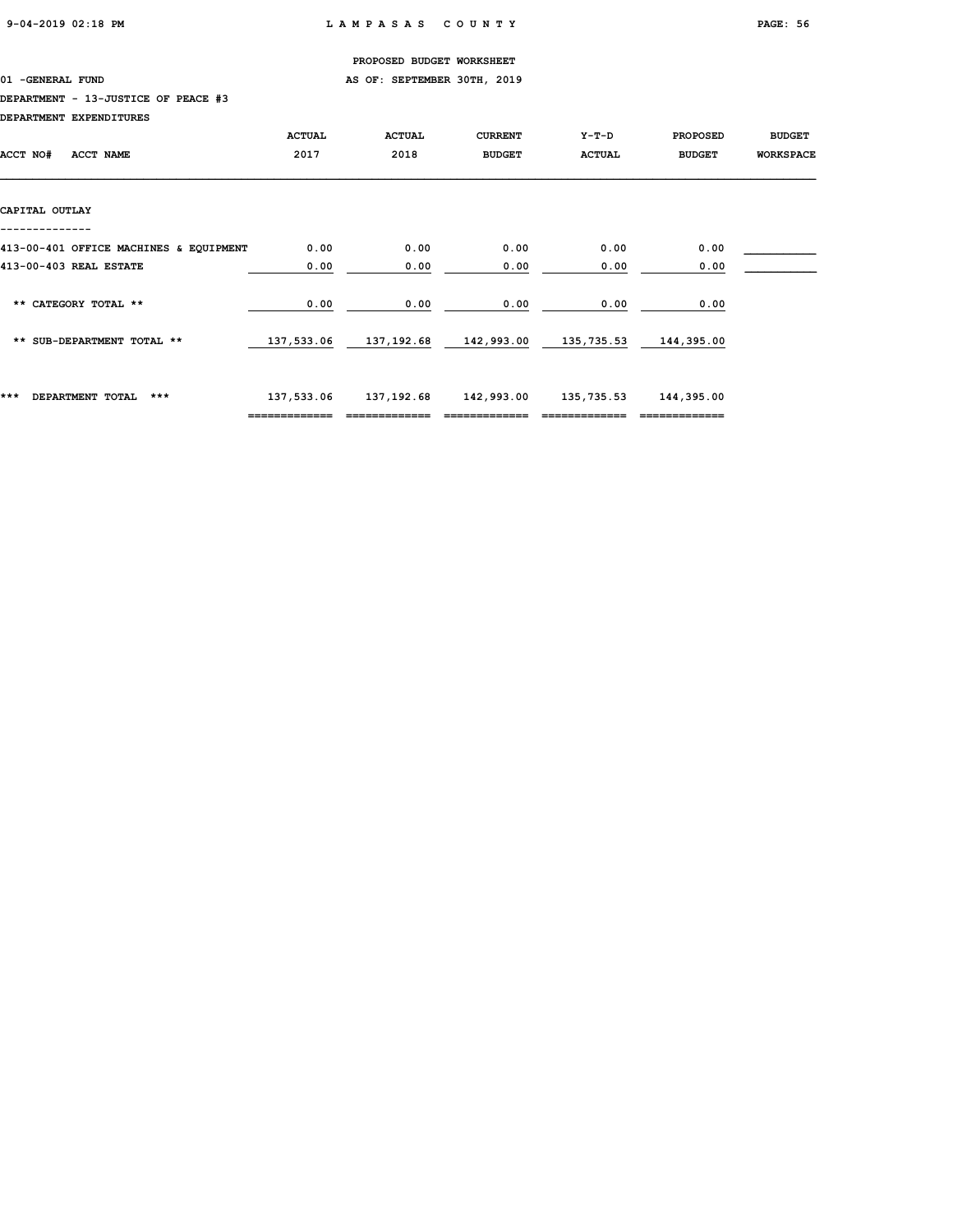01 -GENERAL FUND **AS OF: SEPTEMBER 30TH, 2019** 

### DEPARTMENT - 14-JUSTICE OF PEACE #4

| <b>DEPARTMENT</b> | <b>EXPENDITURES</b> |               |               |               |               |                 |                  |
|-------------------|---------------------|---------------|---------------|---------------|---------------|-----------------|------------------|
|                   |                     | <b>ACTUAL</b> | <b>ACTUAL</b> | CURRENT       | $Y-T-D$       | <b>PROPOSED</b> | <b>BUDGET</b>    |
| <b>ACCT NO#</b>   | <b>ACCT NAME</b>    | 2017          | 2018          | <b>BUDGET</b> | <b>ACTUAL</b> | <b>BUDGET</b>   | <b>WORKSPACE</b> |

| WAGES                                     |             |           |           |           |           |  |
|-------------------------------------------|-------------|-----------|-----------|-----------|-----------|--|
| 414-00-101 SALARIES & WAGES ELECTED OF    | 58,954.23   | 60,077.68 | 60,979.00 | 58,633.50 | 61,894.00 |  |
| 414-00-113 SALARIES & WAGES ASST #1060    | 28,966.41   | 31,064.82 | 31,531.00 | 30,320.00 | 32,006.00 |  |
| 414-00-199 LONGEVITY PAYMENT              | 960.00      | 1,080.00  | 1,200.00  | 1,200.00  | 1,320.00  |  |
| ** CATEGORY TOTAL **                      | 88,880.64   | 92,222.50 | 93,710.00 | 90,153.50 | 95,220.00 |  |
| EMPLOYEE BENEFITS                         |             |           |           |           |           |  |
| -------------<br>414-00-203 FICA BENEFITS | 6,788.33    | 7,042.82  | 7,169.00  | 6,876.30  | 7,284.00  |  |
| 414-00-204 GROUP MEDICAL INSURANCE        | 17, 177. 16 | 17,729.10 | 18,239.00 | 18,353.40 | 19,002.00 |  |
| 414-00-205 RETIREMENT                     | 13,772.27   | 14,832.48 | 14,994.00 | 14,501.30 | 15,235.00 |  |
| 414-00-207 WORKMEN'S COMP                 | 301.00      | 305.00    | 250.00    | 250.00    | 226.00    |  |
| 414-00-208 UNEMPLOYMENT INSURANCE         | 30.00       | 33.00     | 36.00     | 36.00     | 33.00     |  |
| 414-00-212 PHONE ALLOWANCE                | 480.00      | 480.00    | 480.00    | 480.00    | 480.00    |  |
| ** CATEGORY TOTAL **                      | 38,548.76   | 40,422.40 | 41,168.00 | 40,497.00 | 42,260.00 |  |
| GENERAL EXPENSES                          |             |           |           |           |           |  |
|                                           |             |           |           |           |           |  |
| 414-00-301 COMMUNICATIONS                 | 3,101.56    | 3,189.49  | 3,200.00  | 3,123.73  | 3,200.00  |  |
| 414-00-302 UTILITIES                      | 1,603.19    | 1,838.01  | 1,800.00  | 1,658.54  | 1,800.00  |  |
| 414-00-304 OPERATING SUPPLIES             | 2,804.22    | 1,212.69  | 1,600.00  | 865.17    | 1,600.00  |  |
| 414-00-305 TRAVEL & INSERVICE TRAINING    | 2,645.25    | 2,483.96  | 2,600.00  | 2,057.02  | 2,600.00  |  |
| 414-00-310 JURY FEES                      | 0.00        | 110.00    | 200.00    | 0.00      | 200.00    |  |
| 414-00-311 REPAIRS & MAINTENANCE          | 6,516.99    | 0.00      | 1,600.00  | 252.50    | 1,600.00  |  |
| 414-00-312 EQUIPMENT MAINTENANCE CONTR    | 2,120.87    | 2,226.91  | 2,400.00  | 2,338.25  | 2,400.00  |  |
| 414-00-313 JANITORIAL CONTRACT            | 1,320.00    | 1,320.00  | 1,440.00  | 1,182.50  | 1,440.00  |  |
| 414-00-315 DUES                           | 0.00        | 60.00     | 150.00    | 60.00     | 150.00    |  |
| 414-00-318 LEGAL EXPENDITURE              | 0.00        | 0.00      | 0.00      | 0.00      | 0.00      |  |
| 414-00-333 CONTRACTED SERVICES            | 6,988.58    | 5,229.69  | 5,000.00  | 3,495.02  | 5,500.00  |  |
| 414-00-348 AUTOPSIES                      | 0.00        | 0.00      | 0.00      | 0.00      | 0.00      |  |
| 414-00-352 JP #4 OMNI-BASE FEES           | 3,114.00    | 1,222.00  | 3,250.00  | 704.00    | 3,250.00  |  |
| 414-00-361 POSTAGE                        | 386.26      | 345.63    | 300.00    | 449.14    | 300.00    |  |
| 414-00-364 PUBLICATIONS, BOOKS, MANUAL    | 54.00       | 307.02    | 250.00    | 0.00      | 250.00    |  |
| 414-00-370 EQUIPMENT RENTAL-COPIER        | 1,433.46    | 1,605.09  | 1,500.00  | 1,239.71  | 1,500.00  |  |
| 414-00-389 MISCELLANOUS                   | 0.00        | 0.00      | 0.00      | 0.00      | 0.00      |  |
| ** CATEGORY TOTAL **                      | 32,088.38   | 21,150.49 | 25,290.00 | 17,425.58 | 25,790.00 |  |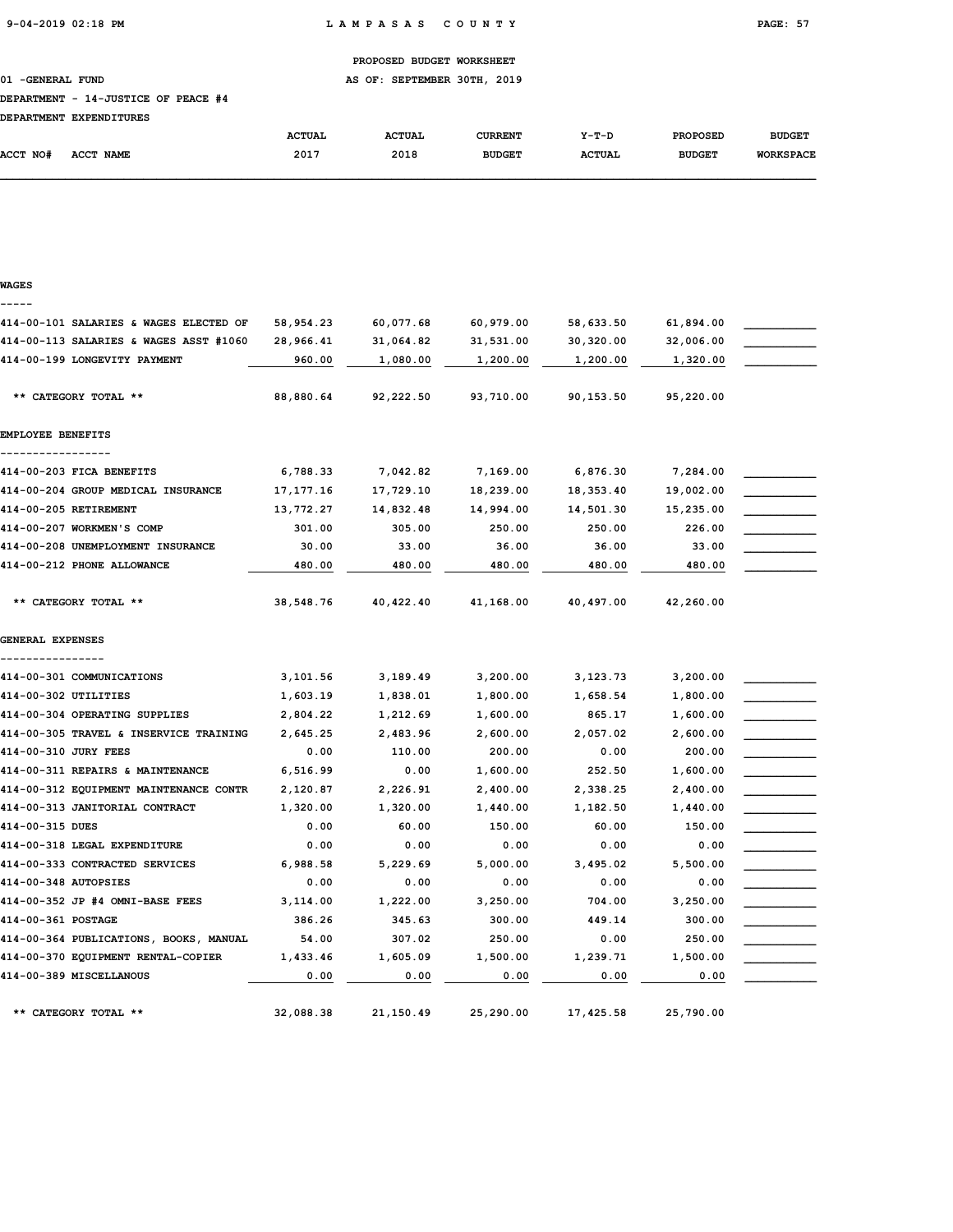01 -GENERAL FUND **AS OF: SEPTEMBER 30TH, 2019** 

### DEPARTMENT - 14-JUSTICE OF PEACE #4

| DEPARTMENT EXPENDITURES                |               |               |                |               |                 |                  |
|----------------------------------------|---------------|---------------|----------------|---------------|-----------------|------------------|
|                                        | <b>ACTUAL</b> | <b>ACTUAL</b> | <b>CURRENT</b> | Y-T-D         | <b>PROPOSED</b> | <b>BUDGET</b>    |
| ACCT NO#<br>ACCT NAME                  | 2017          | 2018          | <b>BUDGET</b>  | <b>ACTUAL</b> | <b>BUDGET</b>   | <b>WORKSPACE</b> |
|                                        |               |               |                |               |                 |                  |
|                                        |               |               |                |               |                 |                  |
| CAPITAL OUTLAY                         |               |               |                |               |                 |                  |
|                                        |               |               |                |               |                 |                  |
| 414-00-401 OFFICE MACHINES & EQUIPMENT | 0.00          | 0.00          | 0.00           | 0.00          | 0.00            |                  |
| 414-00-407 OFFICE FURNITURE & FIXTURES | 0.00          | 0.00          | 0.00           | 0.00          | 0.00            |                  |
|                                        |               |               |                |               |                 |                  |
| ** CATEGORY TOTAL **                   | 0.00          | 0.00          | 0.00           | 0.00          | 0.00            |                  |
|                                        |               |               |                |               |                 |                  |
| ** SUB-DEPARTMENT TOTAL **             | 159,517.78    | 153,795.39    | 160,168.00     | 148,076.08    | 163,270.00      |                  |
|                                        |               |               |                |               |                 |                  |
|                                        |               |               |                |               |                 |                  |
| ***<br>DEPARTMENT TOTAL<br>***         | 159,517.78    | 153,795.39    | 160,168.00     | 148,076.08    | 163,270.00      |                  |
|                                        | ============= |               |                |               |                 |                  |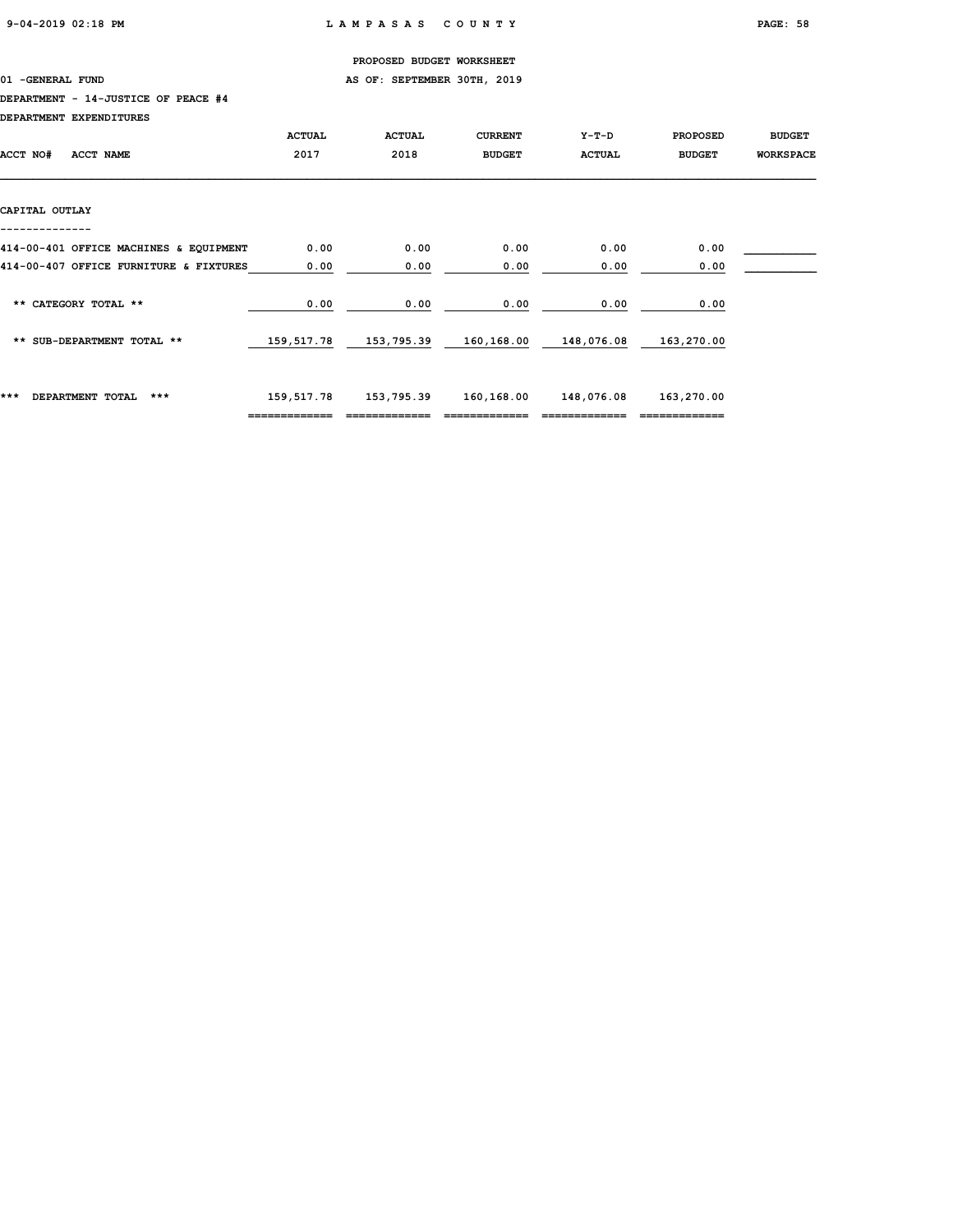01 -GENERAL FUND **AS OF: SEPTEMBER 30TH, 2019** 

### DEPARTMENT - 15-COUNTY EXTENSION OFF

| <b>DEPARTMENT</b> | <b>EXPENDITURES</b> |               |               |               |               |                 |                  |
|-------------------|---------------------|---------------|---------------|---------------|---------------|-----------------|------------------|
|                   |                     | <b>ACTUAL</b> | <b>ACTUAL</b> | CURRENT       | $Y-T-D$       | <b>PROPOSED</b> | <b>BUDGET</b>    |
| ACCT NO#          | <b>ACCT NAME</b>    | 2017          | 2018          | <b>BUDGET</b> | <b>ACTUAL</b> | <b>BUDGET</b>   | <b>WORKSPACE</b> |

#### WAGES -----

| 415-00-102 SALARY APPOINTED OFF #560                            | 18,967.78     | 19,395.52       | 19,686.00       | 18,929.25       | 19,981.00       |  |
|-----------------------------------------------------------------|---------------|-----------------|-----------------|-----------------|-----------------|--|
| 415-00-110 PART-TIME EMPLOYEES #1546                            | 0.00          | 0.00            | 0.00            | 0.00            | 0.00            |  |
| 415-00-114 SALARY & WAGES OFFICE #0568                          | 25, 374.72    | 25,919.93       | 26,300.00       | 25,633.22       | 28,516.00       |  |
| 415-00-199 LONGEVITY PAYMENT                                    | 0.00          | 0.00            | 0.00            | 0.00            | 0.00            |  |
| ** CATEGORY TOTAL **                                            | 44,342.50     | 45, 315.45      | 45,986.00       | 44,562.47       | 48,497.00       |  |
| EMPLOYEE BENEFITS                                               |               |                 |                 |                 |                 |  |
|                                                                 |               |                 |                 |                 |                 |  |
| 415-00-203 FICA BENEFITS                                        | 3,356.42      | 3,430.83        | 3,518.00        | 3,373.65        | 3,710.00        |  |
| 415-00-204 GROUP MEDICAL INSURANCE                              | 8,180.60      | 8,787.88        | 9,119.00        | 9,082.20        | 9,501.00        |  |
| 415-00-205 RETIREMENT                                           | 3,750.33      | 4,223.99        | 4,208.00        | 4,178.05        | 4,563.00        |  |
| 415-00-207 WORKMEN'S COMP                                       | 170.00        | 85.00           | 70.00           | 70.00           | 115.00          |  |
| 415-00-208 UNEMPLOYMENT INSURANCE<br>415-00-212 PHONE ALLOWANCE | 57.00<br>0.00 | 26.00<br>480.00 | 29.00<br>480.00 | 29.00<br>480.00 | 49.00<br>480.00 |  |
|                                                                 |               |                 |                 |                 |                 |  |
| ** CATEGORY TOTAL **                                            | 15, 514.35    | 17,033.70       | 17,424.00       | 17,212.90       | 18,418.00       |  |
| GENERAL EXPENSES                                                |               |                 |                 |                 |                 |  |
| 415-00-301 COMMUNICATIONS                                       | 0.00          | 0.00            | 0.00            | 0.00            | 0.00            |  |
| 415-00-303 COMPUTER SUPPLIES                                    | 1,520.00      | 835.00          | 800.00          | 435.00          | 900.00          |  |
| 415-00-304 OPERATING SUPPLIES                                   | 1,211.00      | 1,525.87        | 2,000.00        | 594.87          | 2,000.00        |  |
| 415-00-305 TRAVEL & INSERVICE TRAINING                          | 7,604.12      | 8,078.68        | 9,000.00        | 7,657.14        | 9,000.00        |  |
| 415-00-312 EQUIPMENT MAINTENANCE CONTR                          | 0.00          | 0.00            | 0.00            | 0.00            | 0.00            |  |
| 415-00-315 DUES                                                 | 345.00        | 345.00          | 415.00          | 345.00          | 415.00          |  |
| 415-00-343 REPAIR AND MAINTENANCE VEHI                          | 0.00          | 490.43          | 0.00            | 0.00            | 0.00            |  |
| 415-00-351 LIVESTOCK SHOWS                                      | 5,414.65      | 6,275.62        | 6,000.00        | 9,224.54        | 7,000.00        |  |
| 415-00-361 POSTAGE                                              | 0.00          | 0.00            | 0.00            | 0.00            | 0.00            |  |
| 415-00-364 PUBLICATION, BOOKS, MANUALS                          | 0.00          | 0.00            | 0.00            | 0.00            | 0.00            |  |
| 415-00-370 EQUIPMENT RENTAL-COPIER                              | 3,056.44      | 2,938.68        | 3,000.00        | 2,530.92        | 3,000.00        |  |
| ** CATEGORY TOTAL **                                            | 19, 151. 21   | 20,489.28       | 21,215.00       | 20,787.47       | 22,315.00       |  |
| CAPITAL OUTLAY                                                  |               |                 |                 |                 |                 |  |
| 415-00-401 OFFICE MACHINES & EQUIPMENT                          | 0.00          | 0.00            | 0.00            | 0.00            | 0.00            |  |
| 415-00-407 OFFICE FURNITURE & FIXTURES                          | 0.00          | 0.00            | 0.00            | 0.00            | 0.00            |  |
| ** CATEGORY TOTAL **                                            | 0.00          | 0.00            | 0.00            | 0.00            | 0.00            |  |
| ** SUB-DEPARTMENT TOTAL **                                      | 79,008.06     | 82,838.43       | 84,625.00       | 82,562.84       | 89,230.00       |  |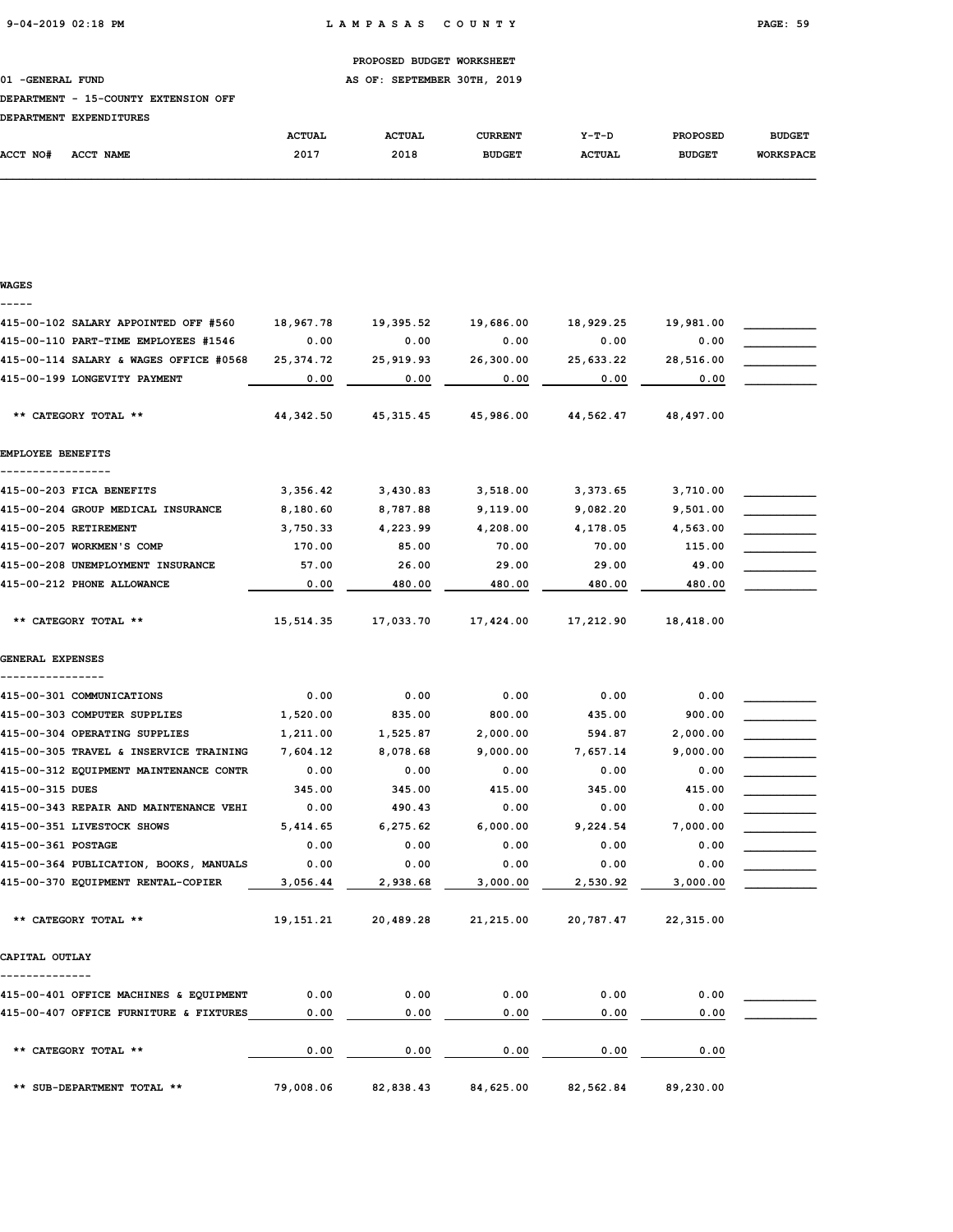WAGES

#### PROPOSED BUDGET WORKSHEET

01 -GENERAL FUND AS OF: SEPTEMBER 30TH, 2019

### DEPARTMENT - 15-COUNTY EXTENSION OFF

|          | DEPARTMENT EXPENDITURES |               |               |               |         |                 |                  |
|----------|-------------------------|---------------|---------------|---------------|---------|-----------------|------------------|
|          |                         | <b>ACTUAL</b> | <b>ACTUAL</b> | CURRENT       | $Y-T-D$ | <b>PROPOSED</b> | <b>BUDGET</b>    |
| ACCT NO# | ACCT NAME               | 2017          | 2018          | <b>BUDGET</b> | ACTUAL  | <b>BUDGET</b>   | <b>WORKSPACE</b> |

# ----- 415-01-102 SALARY APPOINTED OFF #3492 19,032.80 19,395.52 19,686.00 18,929.25 19,981.00 \*\* CATEGORY TOTAL \*\* 19,032.80 19,395.52 19,686.00 18,929.25 19,981.00 EMPLOYEE BENEFITS ----------------- 415-01-203 FICA BENEFITS  $1,456.10$   $1,483.83$   $1,506.00$   $1,448.00$   $1,529.00$   $\_\_$ 415-01-207 WORKMEN'S COMP 0.00 0.00 50.00 50.00 47.00 \_\_\_\_\_\_\_\_\_\_\_ 415-01-208 UNEMPLOYMENT INSURANCE 0.00 0.00 0.00 0.00 20.00 \_\_\_\_\_\_\_\_\_\_\_ \*\* CATEGORY TOTAL \*\* <br>1,456.10 1,483.83 1,556.00 1,498.00 1,596.00 GENERAL EXPENSES ---------------- 415-01-305 TRAVEL & INSERVICE TRAINING 4,812.02 5,611.04 5,000.00 6,318.98 5,500.00 \_\_\_\_\_\_\_\_\_\_\_ \*\* CATEGORY TOTAL \*\* 4,812.02 5,611.04 5,000.00 6,318.98 5,500.00 \*\* SUB-DEPARTMENT TOTAL \*\* 25,300.92 26,490.39 26,242.00 26,746.23 27,077.00 \*\*\* DEPARTMENT TOTAL \*\*\* 104,308.98 109,328.82 110,867.00 109,309.07 116,307.00

============= ============= ============= ============= =============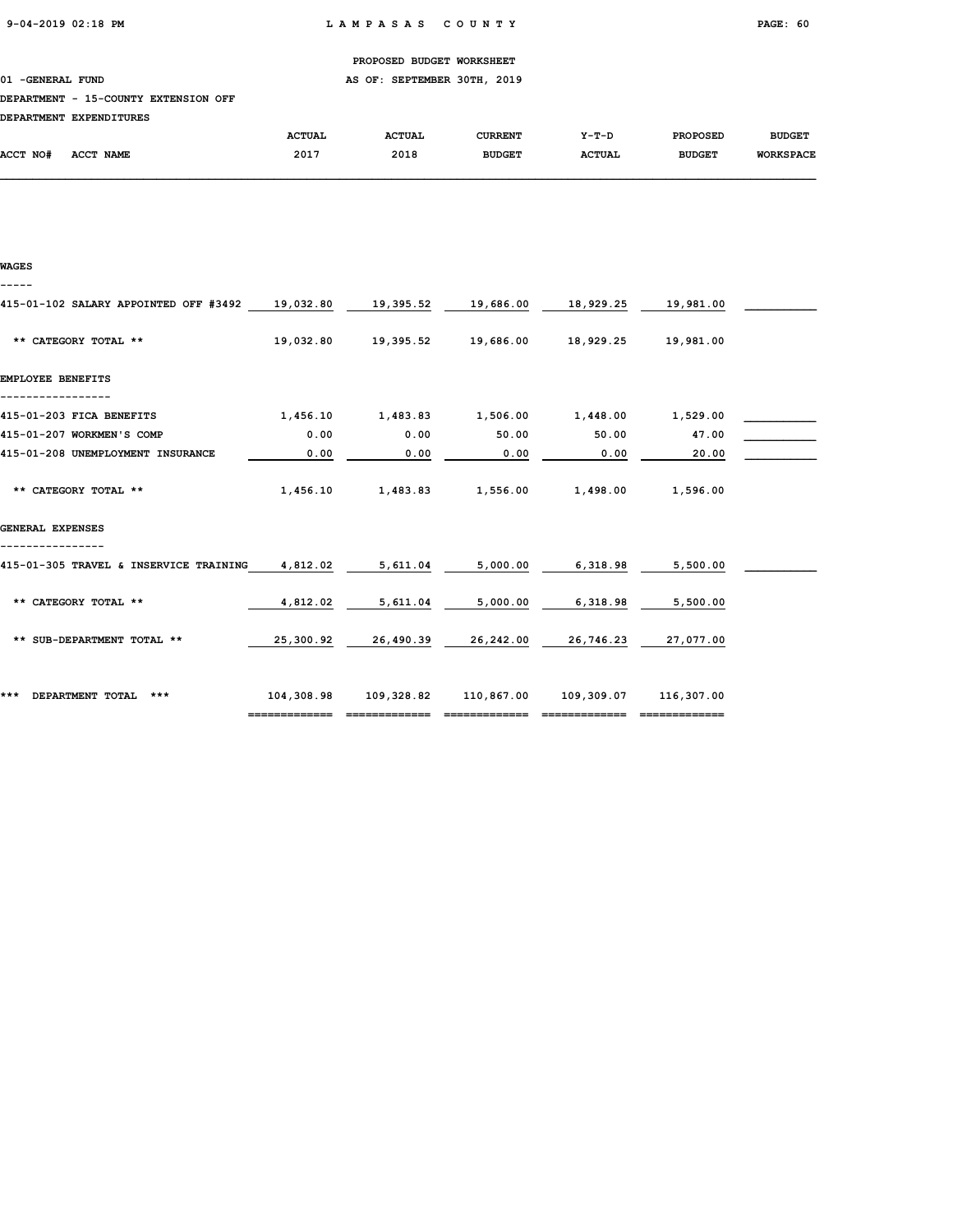### 01 -GENERAL FUND **AS OF: SEPTEMBER 30TH, 2019**

## DEPARTMENT - 16-ADULT PROBATION

| <b>DEPARTMENT</b> | <b>EXPENDITURES</b> |               |               |                |               |                 |                  |
|-------------------|---------------------|---------------|---------------|----------------|---------------|-----------------|------------------|
|                   |                     | <b>ACTUAL</b> | <b>ACTUAL</b> | <b>CURRENT</b> | $Y-T-D$       | <b>PROPOSED</b> | <b>BUDGET</b>    |
| ACCT NO#          | <b>ACCT NAME</b>    | 2017          | 2018          | <b>BUDGET</b>  | <b>ACTUAL</b> | <b>BUDGET</b>   | <b>WORKSPACE</b> |

| GENERAL EXPENSES                       |          |          |          |          |          |  |
|----------------------------------------|----------|----------|----------|----------|----------|--|
| 416-00-301 COMMUNICATIONS              | 0.00     | 0.00     | 0.00     | 0.00     | 0.00     |  |
| 416-00-304 OPERATING SUPPLIES          | 0.00     | 0.00     | 0.00     | 0.00     | 0.00     |  |
| 416-00-308 REPAIRS & MAINTENANCE EQUIP | 0.00     | 90.00    | 0.00     | 0.00     | 0.00     |  |
| 416-00-312 EQUIPMENT MAINTENANCE CONTR | 0.00     | 0.00     | 0.00     | 0.00     | 0.00     |  |
| 416-00-342 GAS & OIL                   | 136.50   | 99.71    | 200.00   | 393.17   | 200.00   |  |
| 416-00-345 MEDICAL SERVICES            | 1,332.10 | 850.00   | 1,000.00 | 541.69   | 1,000.00 |  |
| 416-00-361 POSTAGE                     | 0.00     | 0.00     | 0.00     | 0.00     | 0.00     |  |
| 416-00-370 EQUIPMENT RENTAL-COPIER     | 2,289.99 | 2,120.58 | 2,400.00 | 1,777.29 | 2,400.00 |  |
| ** CATEGORY TOTAL **                   | 3,758.59 | 3,160.29 | 3,600.00 | 2,712.15 | 3,600.00 |  |
| CAPITAL OUTLAY                         |          |          |          |          |          |  |
| 416-00-401 OFFICE MACHINES & EQUIPMENT | 0.00     | 0.00     | 0.00     | 0.00     | 0.00     |  |
| 416-00-407 OFFICE FURNITURE & FIXTURES | 0.00     | 0.00     | 0.00     | 0.00     | 0.00     |  |
| ** CATEGORY TOTAL **                   | 0.00     | 0.00     | 0.00     | 0.00     | 0.00     |  |
| ** SUB-DEPARTMENT TOTAL **             | 3,758.59 | 3,160.29 | 3,600.00 | 2,712.15 | 3,600.00 |  |
| DEPARTMENT TOTAL<br>$***$<br>***       | 3,758.59 | 3,160.29 | 3,600.00 | 2,712.15 | 3,600.00 |  |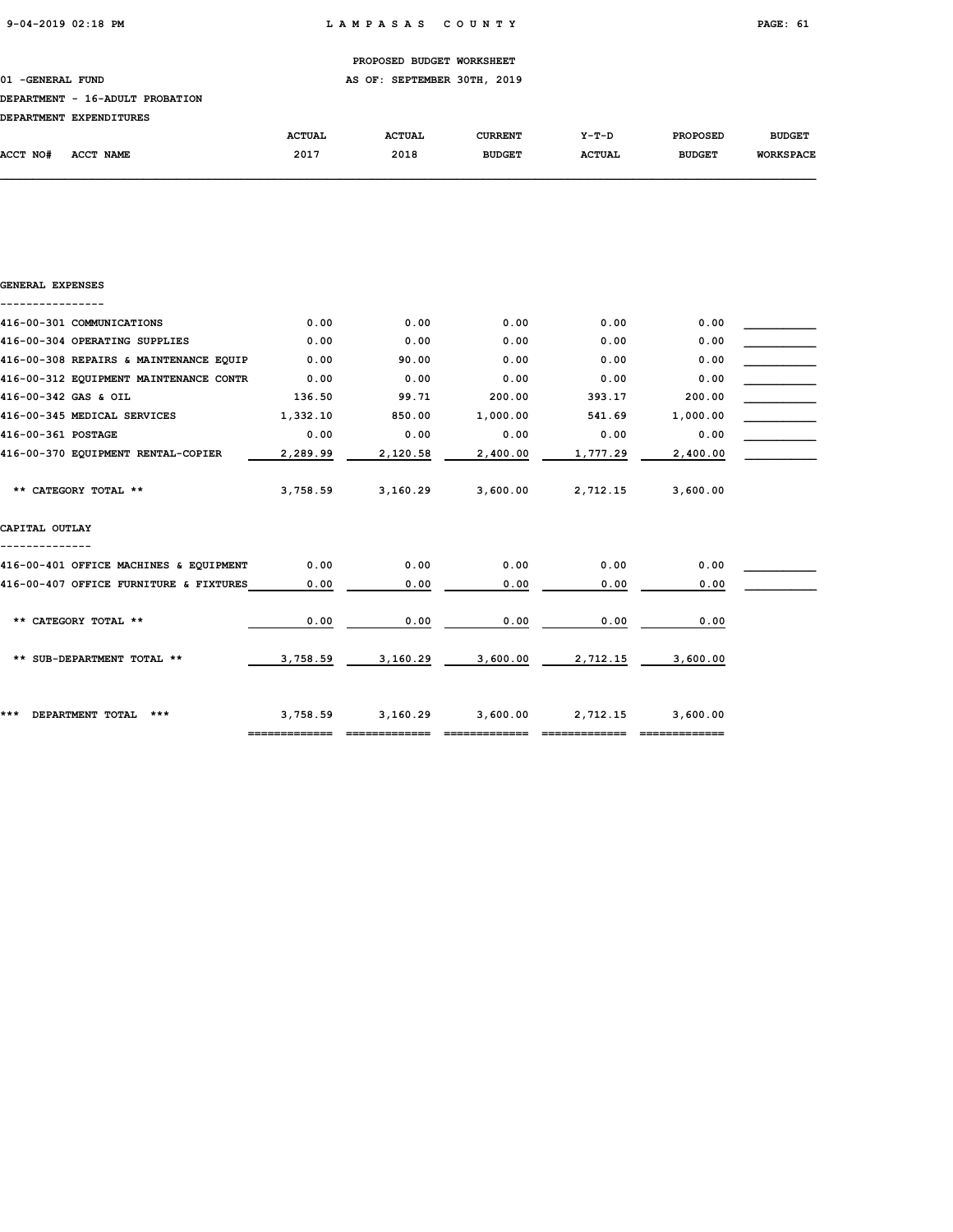|                     |                         |               | PROPOSED BUDGET WORKSHEET   |                |               |                 |                  |
|---------------------|-------------------------|---------------|-----------------------------|----------------|---------------|-----------------|------------------|
| 01<br>-GENERAL FUND |                         |               | AS OF: SEPTEMBER 30TH, 2019 |                |               |                 |                  |
|                     | DEPARTMENT - 17-E.M.S   |               |                             |                |               |                 |                  |
|                     | DEPARTMENT EXPENDITURES |               |                             |                |               |                 |                  |
|                     |                         | <b>ACTUAL</b> | <b>ACTUAL</b>               | <b>CURRENT</b> | Y-T-D         | <b>PROPOSED</b> | <b>BUDGET</b>    |
| ACCT NO#            | ACCT NAME               | 2017          | 2018                        | <b>BUDGET</b>  | <b>ACTUAL</b> | <b>BUDGET</b>   | <b>WORKSPACE</b> |
|                     |                         |               |                             |                |               |                 |                  |

| WAGES                          |            |            |            |           |      |  |
|--------------------------------|------------|------------|------------|-----------|------|--|
|                                |            |            |            |           |      |  |
| 417-00-190 EMS MISCELLANEOUS   | 0.00       | 0.00       | 0.00       | 0.00      | 0.00 |  |
| ** CATEGORY TOTAL **           | 0.00       | 0.00       | 0.00       | 0.00      | 0.00 |  |
| GENERAL EXPENSES               |            |            |            |           |      |  |
| 417-00-333 CONTRACTED SERVICES | 120,000.00 | 120,000.00 | 120,000.00 | 70,000.00 | 0.00 |  |
| ** CATEGORY TOTAL **           | 120,000.00 | 120,000.00 | 120,000.00 | 70,000.00 | 0.00 |  |
| ** SUB-DEPARTMENT TOTAL **     | 120,000.00 | 120,000.00 | 120,000.00 | 70,000.00 | 0.00 |  |
| DEPARTMENT TOTAL<br>***<br>*** | 120,000.00 | 120,000.00 | 120,000.00 | 70,000.00 | 0.00 |  |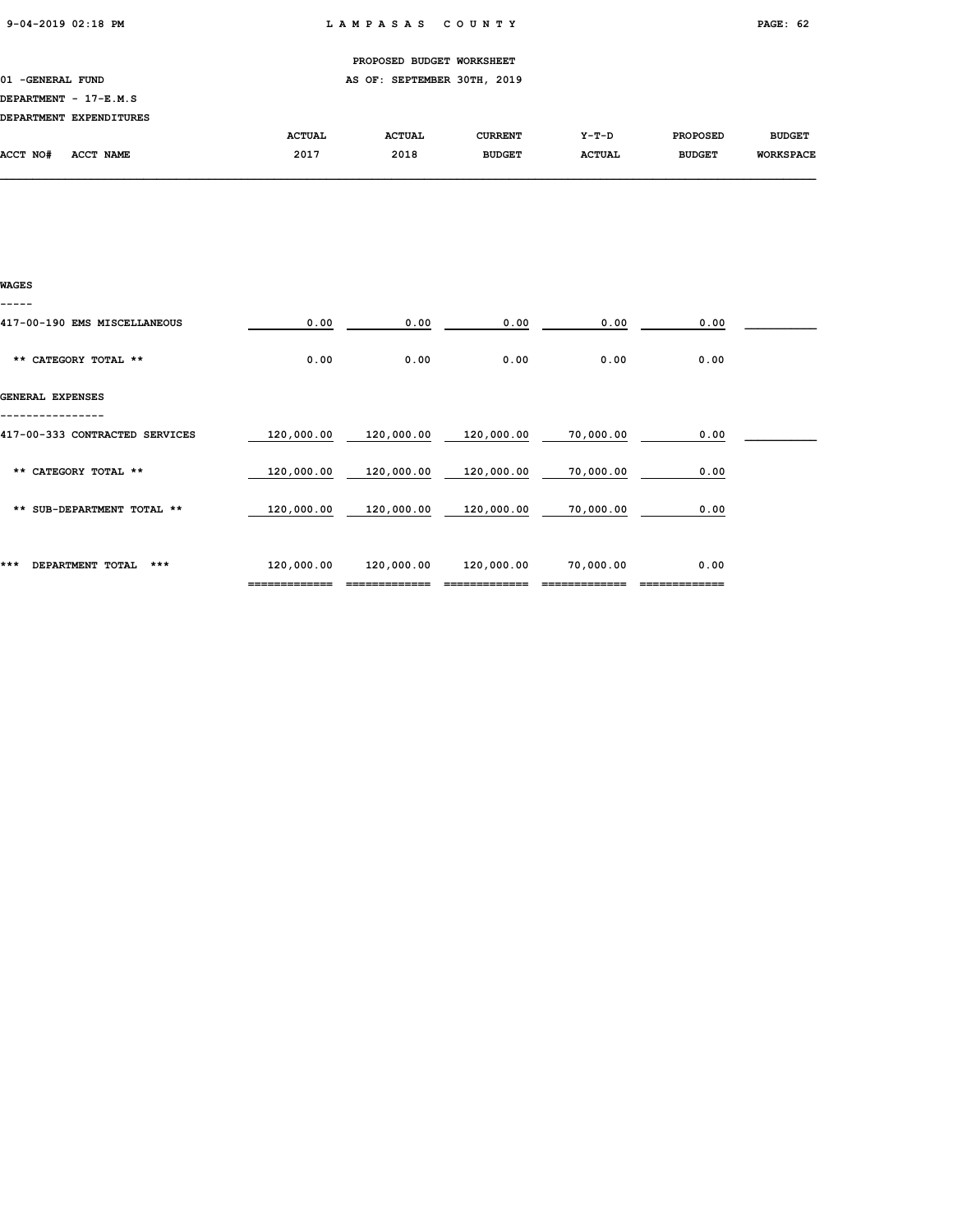PROPOSED BUDGET WORKSHEET 01 -GENERAL FUND **AS OF: SEPTEMBER 30TH, 2019** DEPARTMENT - 18-JUDICIAL DEPARTMENT EXPENDITURES ACTUAL ACTUAL CURRENT Y-T-D PROPOSED BUDGET ACCT NO# ACCT NAME 2017 2018 BUDGET ACTUAL BUDGET WORKSPACE

| <b>GENERAL EXPENSES</b>                                                       |                        |                         |                        |                       |                        |  |
|-------------------------------------------------------------------------------|------------------------|-------------------------|------------------------|-----------------------|------------------------|--|
| 418-00-304 OPERATING SUPPLIES                                                 | 0.00(                  | 19.24)                  | 0.00                   | 0.00                  | 0.00                   |  |
| 418-00-348 AUTOPSIES                                                          | 0.00                   | 0.00                    | 0.00                   | 0.00                  | 0.00                   |  |
| 418-00-371 EXPERT WITNESS                                                     | 0.00                   | 0.00                    | 0.00                   | 0.00                  | 0.00                   |  |
| ** CATEGORY TOTAL **                                                          | 0.00(                  | 19.24)                  | 0.00                   | 0.00                  | 0.00                   |  |
| ** SUB-DEPARTMENT TOTAL **                                                    | 0.00(                  | 19.24)                  | 0.00                   | 0.00                  | 0.00                   |  |
|                                                                               |                        |                         |                        |                       |                        |  |
| <b>WAGES</b>                                                                  |                        |                         |                        |                       |                        |  |
| 418-01-103 PRE-TRIAL SERVICES                                                 | 0.00                   | 0.00                    | 0.00                   | 0.00                  | 0.00                   |  |
| 418-01-106 COURT COORDINATOR                                                  | 0.00                   | 0.00                    | 0.00                   | 0.00                  | 0.00                   |  |
| 418-01-110 PART-TIME EMPLOYEES                                                | 0.00                   | 0.00                    | 0.00                   | 0.00                  | 0.00                   |  |
| 418-01-199 LONEVITY                                                           | 0.00                   | 0.00                    | 0.00                   | 0.00                  | 0.00                   |  |
| ** CATEGORY TOTAL **                                                          | 0.00                   | 0.00                    | 0.00                   | 0.00                  | 0.00                   |  |
| <b>EMPLOYEE BENEFITS</b>                                                      |                        |                         |                        |                       |                        |  |
|                                                                               |                        |                         |                        |                       |                        |  |
| 418-01-203 FICA BENEFITS                                                      | 0.00                   | 0.00                    | 0.00                   | 0.00                  | 0.00                   |  |
| 418-01-204 GROUP MEDICAL INSURANCE                                            | 0.00                   | 0.00                    | 0.00                   | 0.00                  | 0.00                   |  |
| 418-01-205 RETIREMENT                                                         | 0.00                   | 0.00                    | 0.00                   | 0.00                  | 0.00                   |  |
| 418-01-207 WORKMAN'S COMP                                                     | 0.00                   | 0.00                    | 0.00                   | 0.00                  | 0.00                   |  |
| 418-01-208 UNEMPLOYMENT INSURANCE                                             | 0.00                   | 0.00                    | 0.00                   | 0.00                  | 0.00                   |  |
| ** CATEGORY TOTAL **                                                          | 0.00                   | 0.00                    | 0.00                   | 0.00                  | 0.00                   |  |
| GENERAL EXPENSES                                                              |                        |                         |                        |                       |                        |  |
|                                                                               |                        |                         |                        |                       |                        |  |
| 418-01-300 COURT INTERPRETER/MEDIATOR                                         | 966.88                 | 3,155.50                | 3,000.00               | 2,988.25              | 3,000.00               |  |
| 418-01-304 OPERATING SUPPLIES                                                 | 3,118.47               | 205.12                  | 400.00                 | 500.40                | 400.00                 |  |
| 418-01-305 TRAVEL & INSERVICE TRAINING<br>418-01-309 COURT APPOINTED ATTORNEY | 5,892.30<br>104,647.49 | 4,625.84<br>131, 376.74 | 5,000.00<br>120,000.00 | 2,254.72<br>78,991.39 | 5,000.00<br>140,000.00 |  |
| 418-01-318 LEGAL NOTICES                                                      | 0.00                   | 0.00                    | 0.00                   | 0.00                  | 0.00                   |  |
| 418-01-320 INVESTIGATIVE EXPENSES                                             | 1,350.00               | 2,970.00                | 2,000.00               | 3,762.50              | 4,000.00               |  |
| 418-01-339 3RD JUDICIAL SUPREME COURT                                         | 1,256.00               | 1,248.26                | 2,000.00               | 1,248.26              | 1,248.00               |  |
| 418-01-341 COURT REPORTER                                                     | 5,928.27               | 8,829.99                | 8,000.00               | 4,666.41              | 8,000.00               |  |
| 418-01-345 MEDICAL SERVICES                                                   | 0.00                   | 0.00                    | 0.00                   | 720.00                | 0.00                   |  |
| 418-01-348 AUTOPSIES                                                          | 0.00                   | 0.00                    | 0.00                   | 0.00                  | 0.00                   |  |
| 418-01-370 EQUIPMENT RENTAL-COPIER                                            | 1,808.84               | 1,973.28                | 1,900.00               | 1,561.07              | 1,900.00               |  |
|                                                                               |                        |                         |                        |                       |                        |  |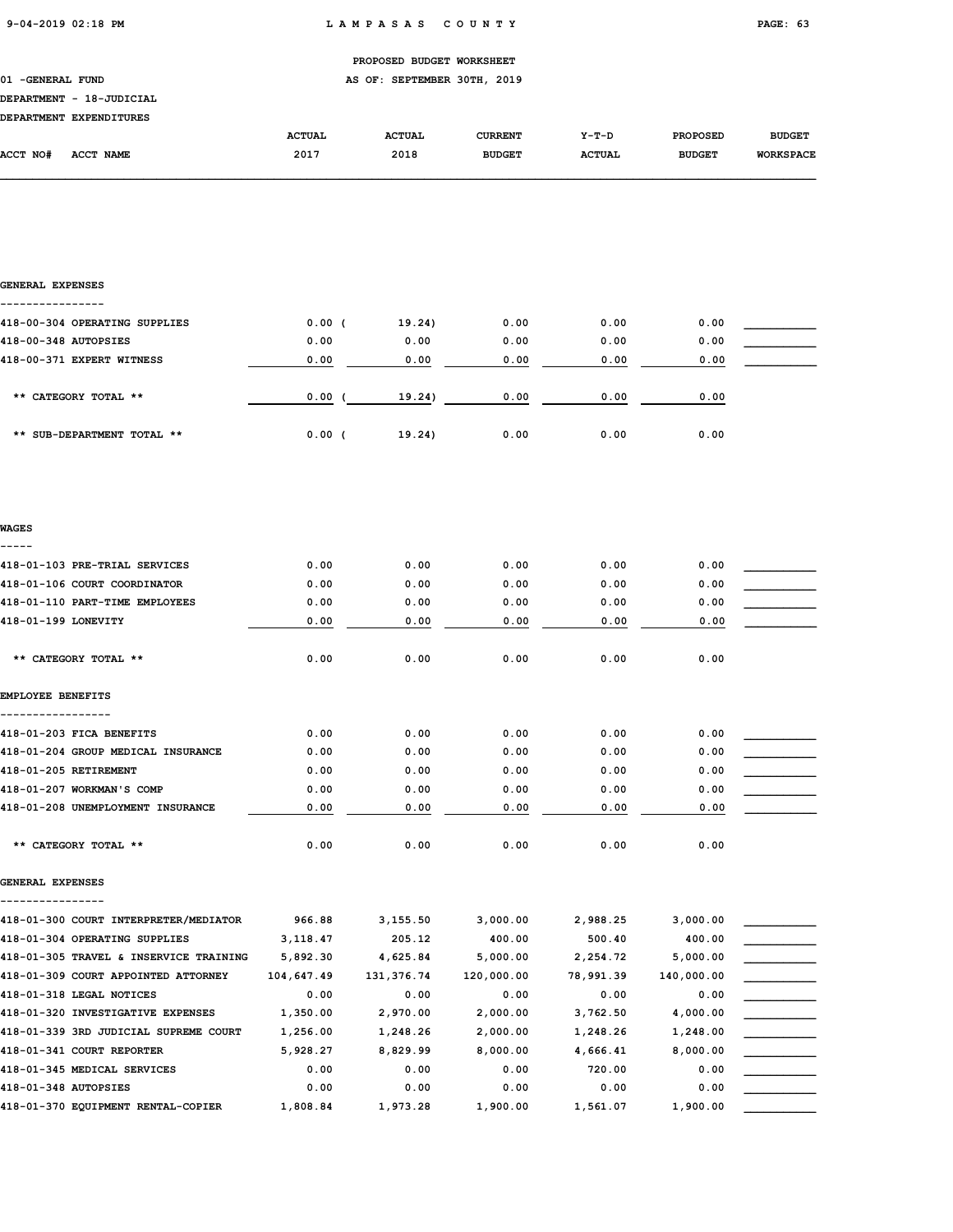01 -GENERAL FUND **AS OF: SEPTEMBER 30TH, 2019** 

### DEPARTMENT - 18-JUDICIAL

DEPARTMENT EXPENDITURES

| ACCT NO#<br><b>ACCT NAME</b>        | <b>ACTUAL</b><br>2017 | <b>ACTUAL</b><br>2018 | <b>CURRENT</b><br><b>BUDGET</b> | $Y-T-D$<br><b>ACTUAL</b> | <b>PROPOSED</b><br><b>BUDGET</b> | <b>BUDGET</b><br><b>WORKSPACE</b> |
|-------------------------------------|-----------------------|-----------------------|---------------------------------|--------------------------|----------------------------------|-----------------------------------|
| 418-01-371 EXPERT WITNESS           | 0.00                  | 0.00                  | 1,000.00                        | 0.00                     | 1,000.00                         |                                   |
| 418-01-376 COURT APPOINTED REPORTER | 20,739.00             | 21,973.00             | 20,211.00                       | 20,211.00                | 20,942.00                        |                                   |
| 418-01-377 CAPITAL MURDER EXPENSES  | 0.00                  | 0.00                  | 0.00                            | 0.00                     | 0.00                             |                                   |
| CATEGORY TOTAL **<br>$***$          | 145,707.25            | 176,357.73            | 163,511.00                      | 116,904.00               | 185,490.00                       |                                   |
| SUB-DEPARTMENT TOTAL **<br>**       | 145,707.25            | 176,357.73            | 163,511.00                      | 116,904.00               | 185,490.00                       |                                   |

#### GENERAL EXPENSES

----------------

|                                      | ____________ |            |            |            | -------------- |  |
|--------------------------------------|--------------|------------|------------|------------|----------------|--|
| ***<br>***<br>DEPARTMENT TOTAL       | 214,991.24   | 262,853.61 | 233,511.00 | 189,622.42 | 275,490.00     |  |
| ** SUB-DEPARTMENT TOTAL **           | 69,283.99    | 86,515.12  | 70,000.00  | 72,718.42  | 90,000.00      |  |
| ** CATEGORY TOTAL **                 | 69,283.99    | 86,515.12  | 70,000.00  | 72,718.42  | 90,000.00      |  |
| 418-02-309 COURT APPOINTED ATTNY CPS | 69,283.99    | 86,515.12  | 70,000.00  | 72,718.42  | 90,000.00      |  |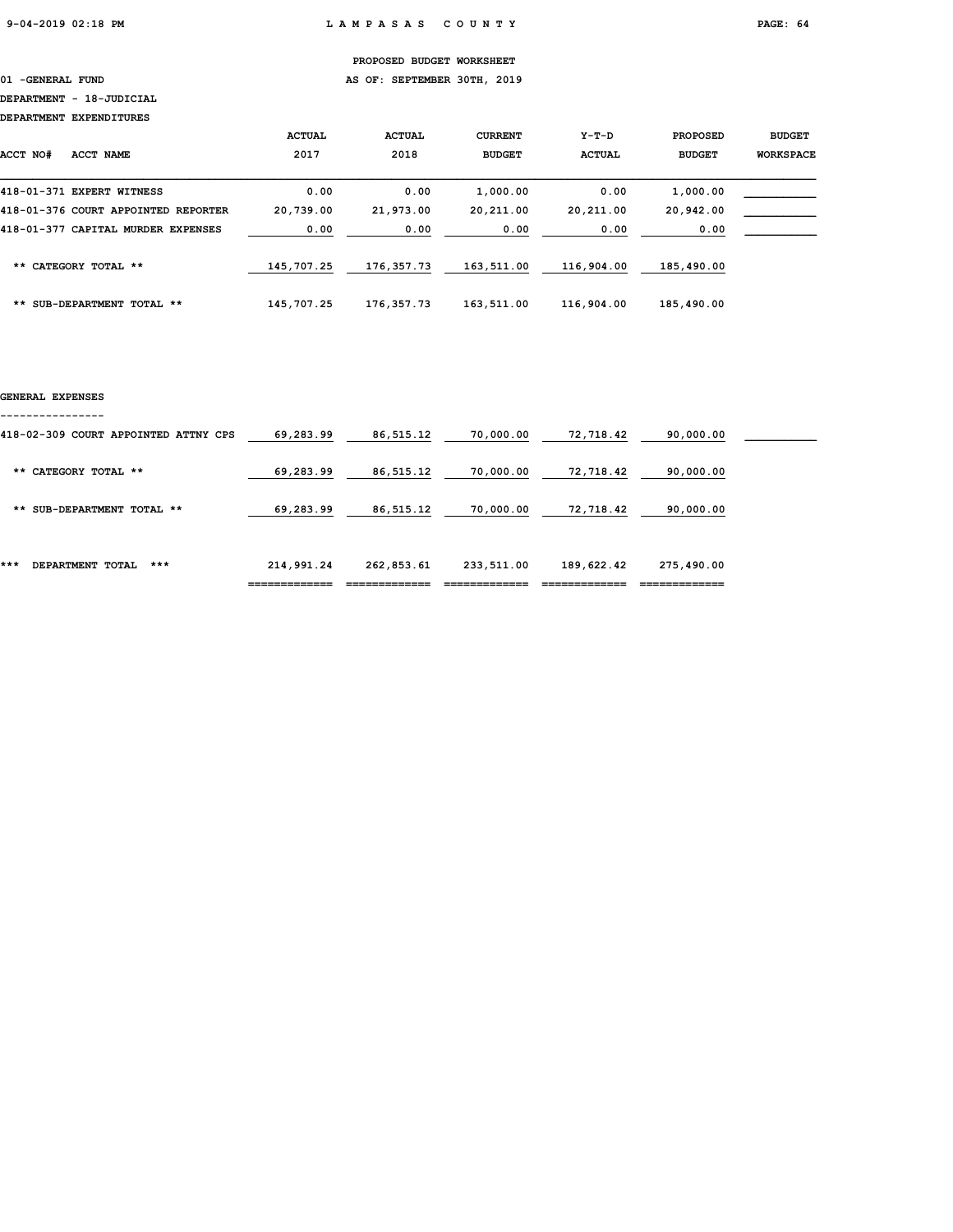01 -GENERAL FUND AS OF: SEPTEMBER 30TH, 2019

#### DEPARTMENT - 19-HUMAN RESOURCES

| <b>DEPARTMENT</b> | <b>EXPENDITURES</b> |               |               |                |               |                 |                  |
|-------------------|---------------------|---------------|---------------|----------------|---------------|-----------------|------------------|
|                   |                     | <b>ACTUAL</b> | <b>ACTUAL</b> | <b>CURRENT</b> | Y-T-D         | <b>PROPOSED</b> | <b>BUDGET</b>    |
| <b>ACCT NO#</b>   | <b>NAME</b><br>ACCT | 2017          | 2018          | <b>BUDGET</b>  | <b>ACTUAL</b> | <b>BUDGET</b>   | <b>WORKSPACE</b> |

# WAGES ----- 419-00-102 SALARIES & WAGES APPT #2877 41,016.93 34,509.29 35,028.00 33,680.00 35,553.00 \_\_\_\_\_\_\_\_\_\_\_ 419-00-103 SALARY & WAGES DEPUTY  $0.00$  0.00 0.00 0.00 0.00 0.00 419-00-104 SALARIES & WAGES DEP #2881 0.00 0.00 0.00 0.00 0.00 0.00 0.00  $419-00-106$  TEMPORARY EMPLOYEES  $0.00$   $0.00$   $0.00$   $0.00$   $0.00$   $0.00$ 419-00-110 PART-TIME EMPLOYEE #2877 7,765.98 0.00 0.00 0.00 0.00 0.00 0.00  $419-00-120$  SALARY/OVERTIME  $0.00$   $0.00$   $0.00$   $0.00$   $0.00$   $0.00$   $0.00$ 419-00-199 LONGEVITY PAYMENT  $1,080.00$   $0.00$   $0.00$   $0.00$   $0.00$   $0.00$   $0.00$  \*\* CATEGORY TOTAL \*\* 49,862.91 34,509.29 35,028.00 33,680.00 35,553.00 EMPLOYEE BENEFITS ----------------- 419-00-203 FICA BENEFITS  $3,734.87$   $2,599.28$   $2,680.00$   $2,481.00$   $2,720.00$ 419-00-204 GROUP MEDICAL INSURANCE  $\begin{array}{cccc} 6,892.42 & 8,821.54 & 9,119.00 & 9,125.76 & 9,501.00 \end{array}$ 419-00-205 RETIREMENT 7,678.55 4,558.17 5,604.00 5,465.55 5,689.00 \_\_\_\_\_\_\_\_\_\_\_  $419-00-207$  WORKMEN'S COMP  $190.00$   $114.00$   $94.00$   $94.00$   $84.00$ 419-00-208 UNEMPLOYMENT INSURANCE 63.00 0.00 39.00 39.00 39.00 39.00 36.00 419-00-212 PHONE ALLOWANCE 400.00 480.00 480.00 480.00 480.00 480.00 480.00 \*\* CATEGORY TOTAL \*\* 18,958.84 16,572.99 18,016.00 17,685.31 18,510.00 GENERAL EXPENSES ----------------  $\bf 419\hbox{-}00\hbox{-}300$  INTERPRETER  $\bf 0.00$   $\bf 0.00$   $\bf 0.00$   $\bf 0.00$   $\bf 0.00$ 419-00-301 COMMUNICATIONS 0.00 0.00 0.00 0.00 0.00 \_\_\_\_\_\_\_\_\_\_\_ 419-00-303 COMPUTER SUPPLIES  $0.00$   $0.00$   $0.00$   $0.00$   $0.00$   $0.00$   $0.00$ 419-00-304 OPERATING SUPPLIES  $4,191.64$   $2,107.67$   $2,500.00$   $811.62$   $2,500.00$ 419-00-305 TRAVEL & INSERVICE TRAINING 283.50 1,075.15 1,000.00 ( 8.12) 1,000.00 419-00-311 REPAIR/MAINTENANCE  $0.00$   $0.00$   $0.00$   $0.00$   $0.00$   $0.00$   $0.00$ 419-00-315 DUES 0.00 45.00 150.00 45.00 150.00 \_\_\_\_\_\_\_\_\_\_\_ 419-00-337 ELECTIONS, JUDGES & SUPPLIE  $0.00$   $0.00$   $0.00$   $0.00$   $0.00$   $0.00$ 419-00-358 CONSULTING FEES **700.00** 350.00 1,000.00 0.00 1,000.00  $\bf 419\text{-}00\text{-}361$   $\bf POSTAGE$   $\bf 0.00$   $\bf 0.00$   $\bf 0.00$   $\bf 0.00$   $\bf 0.00$   $\bf 0.00$ 419-00-370 EQUIPMENT RENTAL - COPIER  $1,970.25$  2,080.41 2,192.00  $1,606.88$  2,192.00 419-00-389 MISCELLANOUS EXPENSE **0.00** 124.28 100.00 628.89 100.00 \*\* CATEGORY TOTAL \*\* 7,145.39 5,782.51 6,942.00 3,084.27 6,942.00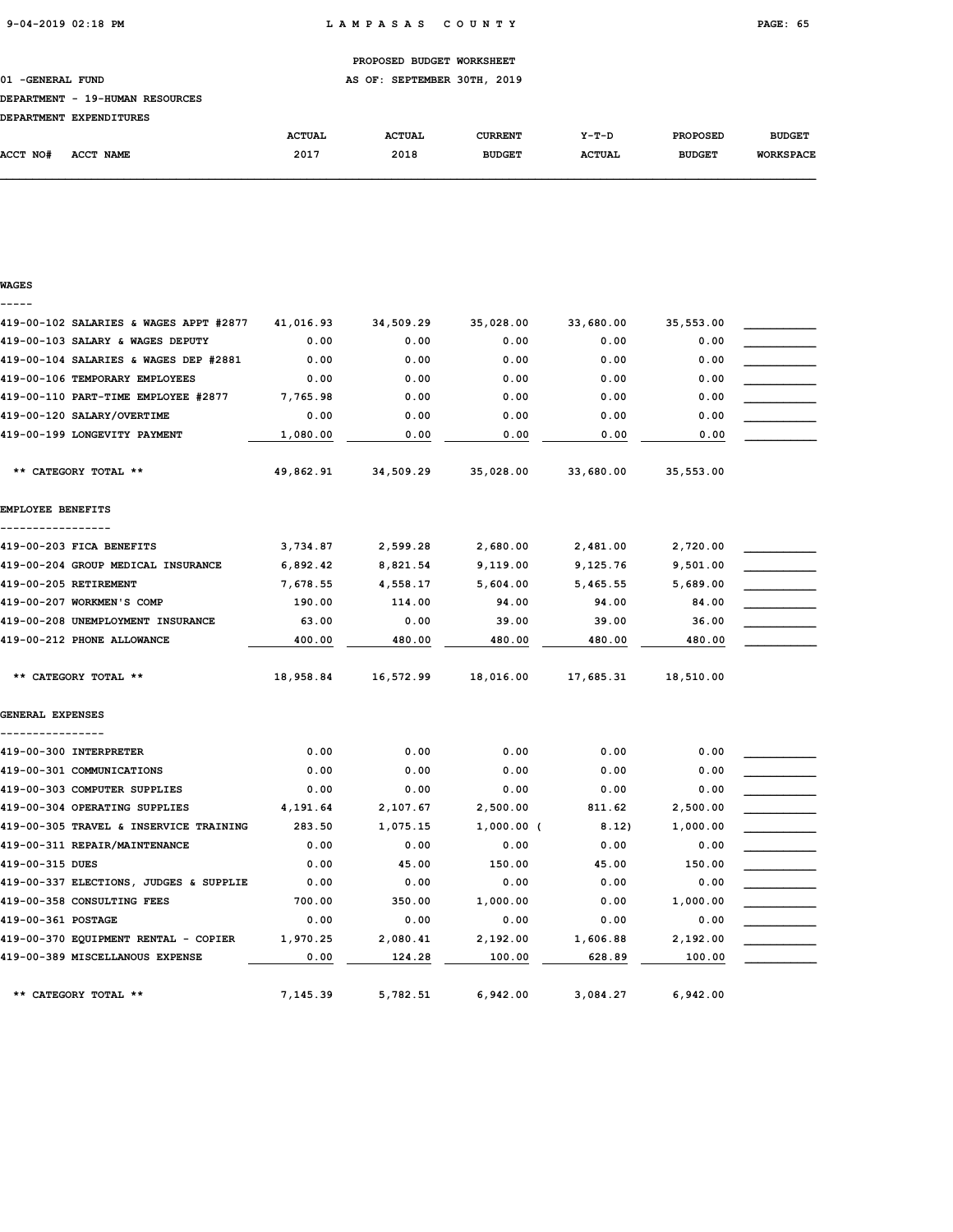01 -GENERAL FUND **AS OF: SEPTEMBER 30TH, 2019** 

### DEPARTMENT - 19-HUMAN RESOURCES

|                  | DEPARTMENT EXPENDITURES                |                       |                                                                                                   |                                 |                          |                                  |                                   |
|------------------|----------------------------------------|-----------------------|---------------------------------------------------------------------------------------------------|---------------------------------|--------------------------|----------------------------------|-----------------------------------|
| ACCT NO#         | ACCT NAME                              | <b>ACTUAL</b><br>2017 | <b>ACTUAL</b><br>2018                                                                             | <b>CURRENT</b><br><b>BUDGET</b> | $Y-T-D$<br><b>ACTUAL</b> | <b>PROPOSED</b><br><b>BUDGET</b> | <b>BUDGET</b><br><b>WORKSPACE</b> |
| CAPITAL OUTLAY   |                                        |                       |                                                                                                   |                                 |                          |                                  |                                   |
|                  |                                        |                       |                                                                                                   |                                 |                          |                                  |                                   |
|                  | 419-00-401 OFFICE MACHINES & EQUIPMENT | 0.00                  | 0.00                                                                                              | 0.00                            | 0.00                     | 0.00                             |                                   |
|                  | ** CATEGORY TOTAL **                   | 0.00                  | 0.00                                                                                              | 0.00                            | 0.00                     | 0.00                             |                                   |
|                  | 419-00-500 OPERATING TRANSFERS-OUT     | 0.00                  | 0.00                                                                                              | 0.00                            | 0.00                     | 0.00                             |                                   |
|                  |                                        |                       |                                                                                                   |                                 |                          |                                  |                                   |
|                  | ** CATEGORY TOTAL **                   | 0.00                  | 0.00                                                                                              | 0.00                            | 0.00                     | 0.00                             |                                   |
|                  | ** SUB-DEPARTMENT TOTAL **             | 75,967.14             | 56,864.79                                                                                         | 59,986.00                       | 54,449.58                | 61,005.00                        |                                   |
|                  |                                        |                       |                                                                                                   |                                 |                          |                                  |                                   |
| GENERAL EXPENSES |                                        |                       |                                                                                                   |                                 |                          |                                  |                                   |
|                  | 419-01-354 VOTER REGISTRATION SUPPLIES | 0.00                  | 0.00                                                                                              | 0.00                            | 0.00                     | 0.00                             |                                   |
|                  | ** CATEGORY TOTAL **                   | 0.00                  | 0.00                                                                                              | 0.00                            | 0.00                     | 0.00                             |                                   |
|                  | ** SUB-DEPARTMENT TOTAL **             | 0.00                  | 0.00                                                                                              | 0.00                            | 0.00                     | 0.00                             |                                   |
|                  | *** DEPARTMENT TOTAL ***               | 75,967.14             | 56,864.79                                                                                         | 59,986.00                       | 54,449.58                | 61,005.00                        |                                   |
|                  | *** FUND TOTAL EXPENDITURES ***        |                       | 8,246,876.64 8,967,145.58 8,734,611.00 7,539,159.43 9,595,563.00<br>============================= | =============                   | =============            | =============                    |                                   |

\*\*\* END OF REPORT \*\*\*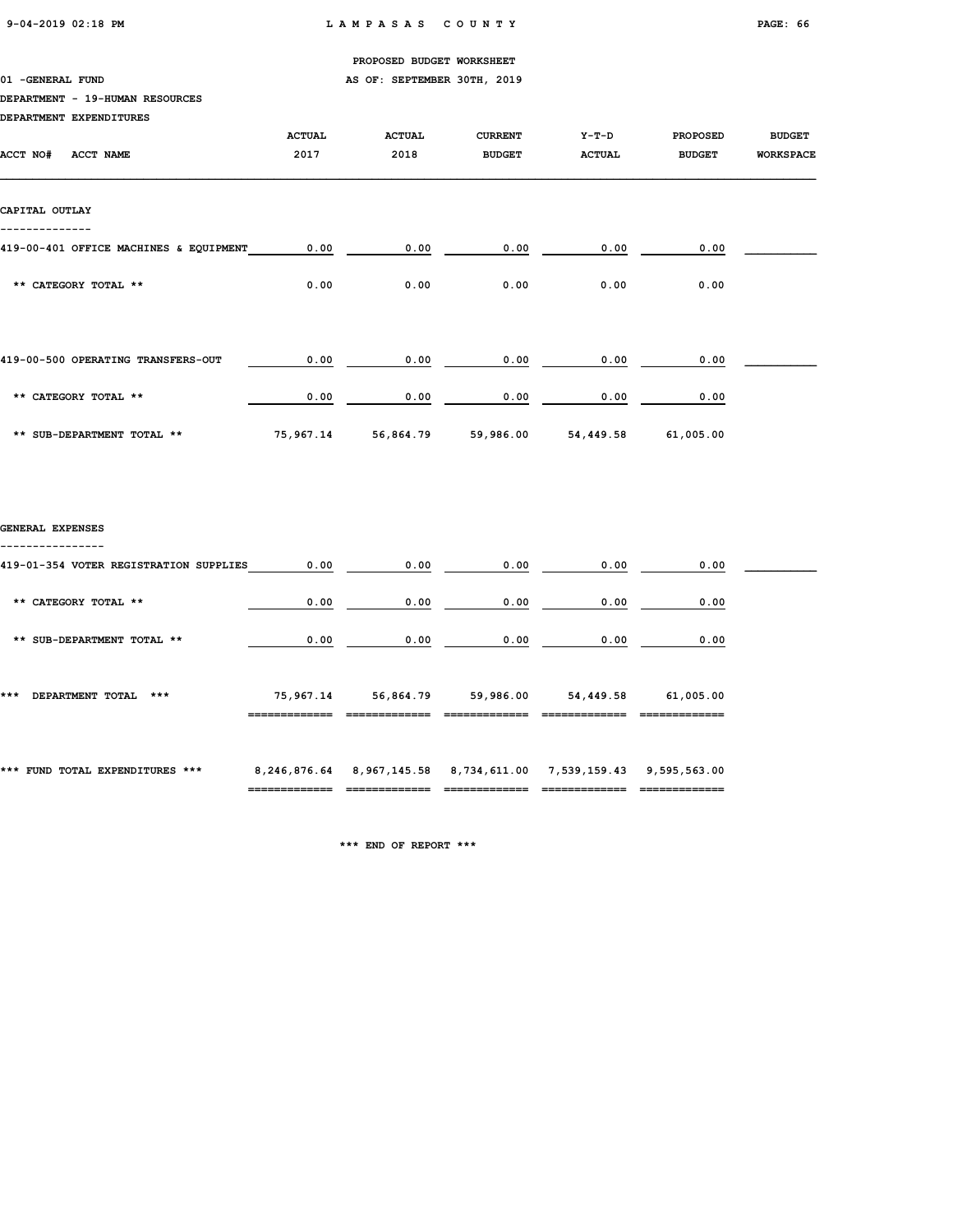9-04-2019 02:19 PM L A M P A S A S C O U N T Y PAGE: 1

PROPOSED BUDGET WORKSHEET

# 02 -GENERAL JURY FUND **AS OF: SEPTEMBER 30TH, 2019**

### FINANCIAL SUMMARY

| ACCT NO#<br><b>ACCT NAME</b>       | <b>ACTUAL</b><br>2017 | <b>ACTUAL</b><br>2018 | <b>CURRENT</b><br><b>BUDGET</b> | $Y-T-D$<br><b>ACTUAL</b> | <b>PROPOSED</b><br><b>BUDGET</b> | <b>BUDGET</b><br><b>WORKSPACE</b> |
|------------------------------------|-----------------------|-----------------------|---------------------------------|--------------------------|----------------------------------|-----------------------------------|
| <b>REVENUE SUMMARY</b>             |                       |                       |                                 |                          |                                  |                                   |
| 06-JURY FUND                       | 0.00                  | 0.00                  | 0.00                            | 0.00                     | 0.00                             |                                   |
| *** TOTAL REVENUE ***              | 0.00                  | 0.00                  | 0.00                            | 0.00                     | 0.00                             |                                   |
| EXPENDITURE SUMMARY                |                       |                       |                                 |                          |                                  |                                   |
| 06-JURY FUND                       | 0.00                  | 0.00                  | 0.00                            | 0.00                     | 0.00                             |                                   |
| *** TOTAL EXPENDITURES ***         | 0.00                  | 0.00                  | 0.00                            | 0.00                     | 0.00                             |                                   |
| REVENUES OVER/(UNDER) EXPENDITURES | 0.00<br>============= | 0.00<br>============= | 0.00<br>-------------           | 0.00                     | 0.00<br>-------------            |                                   |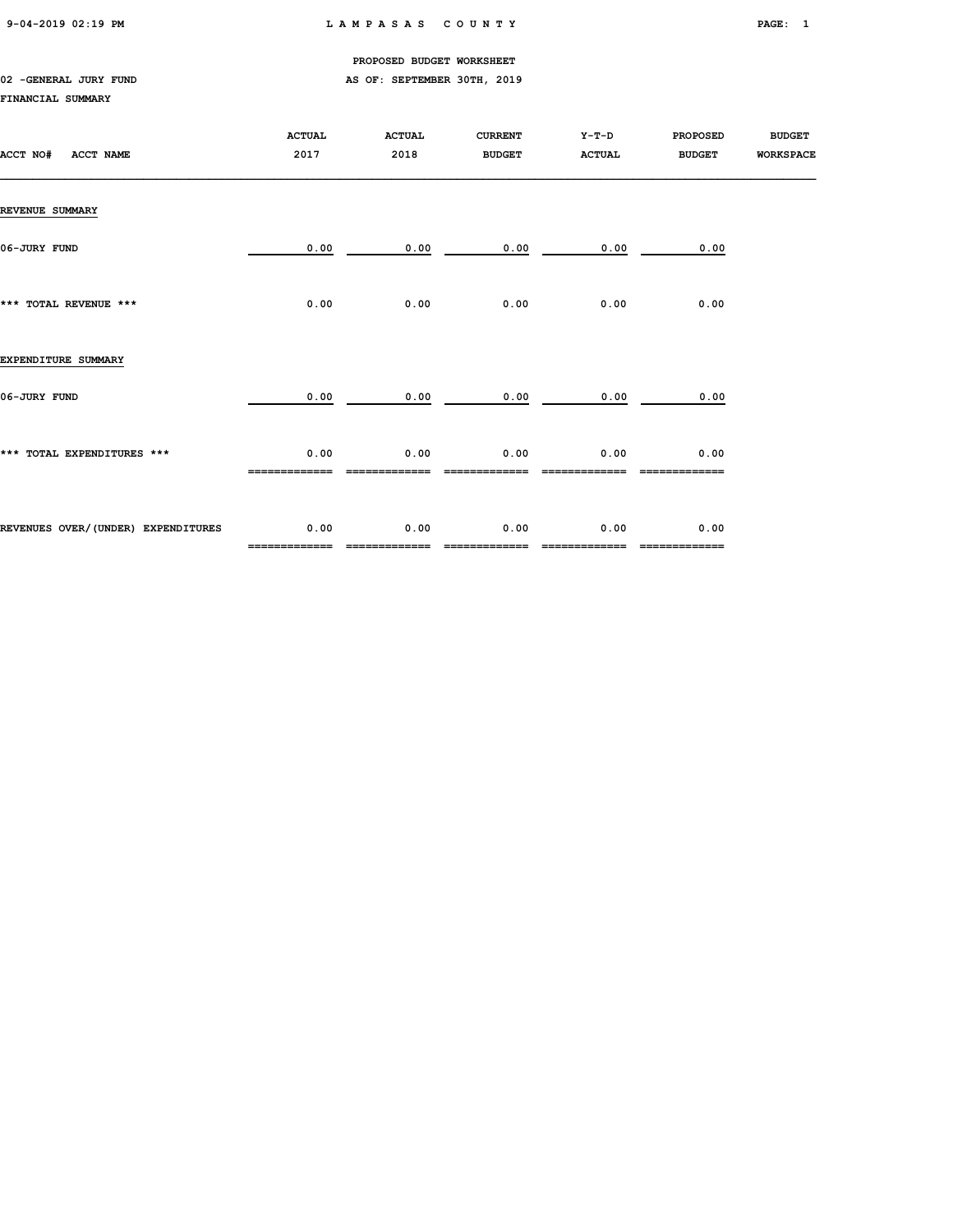### 02 -GENERAL JURY FUND **AS OF: SEPTEMBER 30TH, 2019**

# DEPARTMENT - 06-JURY FUND

| DEPARTMENT REVENUES                |               |               |                |               |                 |                  |
|------------------------------------|---------------|---------------|----------------|---------------|-----------------|------------------|
|                                    | <b>ACTUAL</b> | <b>ACTUAL</b> | <b>CURRENT</b> | $Y-T-D$       | <b>PROPOSED</b> | <b>BUDGET</b>    |
| ACCT NO#<br><b>ACCT NAME</b>       | 2017          | 2018          | <b>BUDGET</b>  | <b>ACTUAL</b> | <b>BUDGET</b>   | <b>WORKSPACE</b> |
|                                    |               |               |                |               |                 |                  |
|                                    |               |               |                |               |                 |                  |
|                                    |               |               |                |               |                 |                  |
|                                    |               |               |                |               |                 |                  |
| 106-00-099 INTEREST REVENUE        | 0.00          | 0.00          | 0.00           | 0.00          | 0.00            |                  |
| 106-00-190 MISCELLANEOUS           | 0.00          | 0.00          | 0.00           | 0.00          | 0.00            |                  |
| 206-00-010 OPERATING TRANSFERS IN  | 0.00          | 0.00          | 0.00           | 0.00          | 0.00            |                  |
|                                    |               |               |                |               |                 |                  |
| ** SUB-DEPARTMENT REVENUE TOTAL ** | 0.00          | 0.00          | 0.00           | 0.00          | 0.00            |                  |
| ** DEPARTMENT REVENUE TOTAL **     | 0.00          | 0.00          | 0.00           | 0.00          | 0.00            |                  |
|                                    |               |               |                |               |                 |                  |
|                                    |               |               |                |               |                 |                  |
| *** FUND TOTAL REVENUES ***        | 0.00          | 0.00          | 0.00           | 0.00          | 0.00            |                  |
|                                    |               |               |                |               |                 |                  |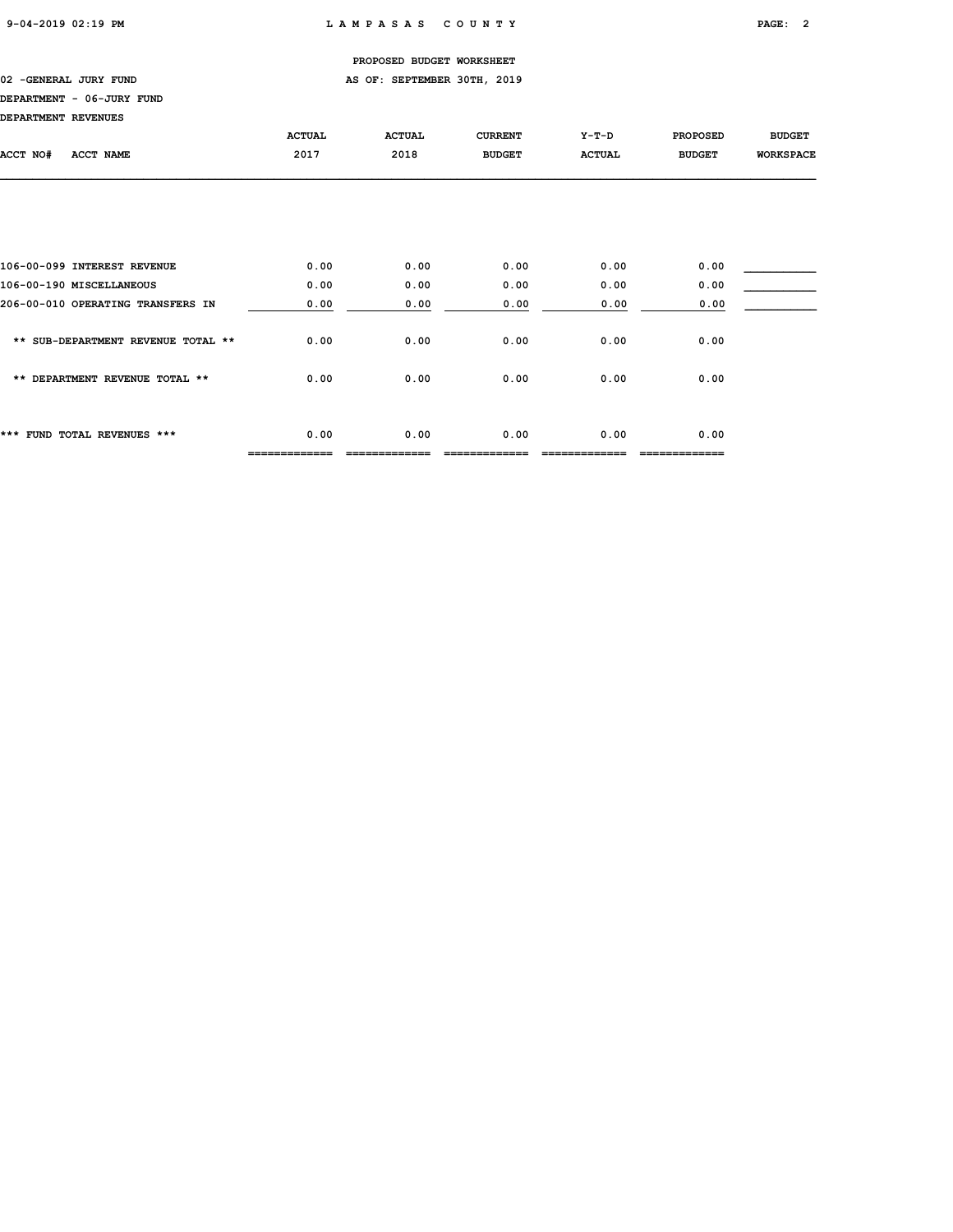----------------

|                  |                           |               | PROPOSED BUDGET WORKSHEET   |                |               |                 |                  |
|------------------|---------------------------|---------------|-----------------------------|----------------|---------------|-----------------|------------------|
|                  | 02 - GENERAL JURY FUND    |               | AS OF: SEPTEMBER 30TH, 2019 |                |               |                 |                  |
|                  | DEPARTMENT - 06-JURY FUND |               |                             |                |               |                 |                  |
|                  | DEPARTMENT EXPENDITURES   |               |                             |                |               |                 |                  |
|                  |                           | <b>ACTUAL</b> | <b>ACTUAL</b>               | <b>CURRENT</b> | Y-T-D         | <b>PROPOSED</b> | <b>BUDGET</b>    |
| ACCT NO#         | <b>ACCT NAME</b>          | 2017          | 2018                        | <b>BUDGET</b>  | <b>ACTUAL</b> | <b>BUDGET</b>   | <b>WORKSPACE</b> |
|                  |                           |               |                             |                |               |                 |                  |
|                  |                           |               |                             |                |               |                 |                  |
|                  |                           |               |                             |                |               |                 |                  |
|                  |                           |               |                             |                |               |                 |                  |
|                  |                           |               |                             |                |               |                 |                  |
|                  |                           |               |                             |                |               |                 |                  |
| GENERAL EXPENSES |                           |               |                             |                |               |                 |                  |
|                  |                           |               |                             |                |               |                 |                  |

| 406-00-310 JURY FEES              | 0.00 | 0.00 | 0.00 | 0.00 | 0.00 |  |
|-----------------------------------|------|------|------|------|------|--|
| 406-00-375 BANK CHARGES           | 0.00 | 0.00 | 0.00 | 0.00 | 0.00 |  |
| ** CATEGORY TOTAL **              | 0.00 | 0.00 | 0.00 | 0.00 | 0.00 |  |
| 406-00-500 OPERATING TRANSFER OUT | 0.00 | 0.00 | 0.00 | 0.00 | 0.00 |  |
| ** CATEGORY TOTAL **              | 0.00 | 0.00 | 0.00 | 0.00 | 0.00 |  |
| ** SUB-DEPARTMENT TOTAL **        | 0.00 | 0.00 | 0.00 | 0.00 | 0.00 |  |
| DEPARTMENT TOTAL ***<br>***       | 0.00 | 0.00 | 0.00 | 0.00 | 0.00 |  |
| *** FUND TOTAL EXPENDITURES ***   | 0.00 | 0.00 | 0.00 | 0.00 | 0.00 |  |

\*\*\* END OF REPORT \*\*\*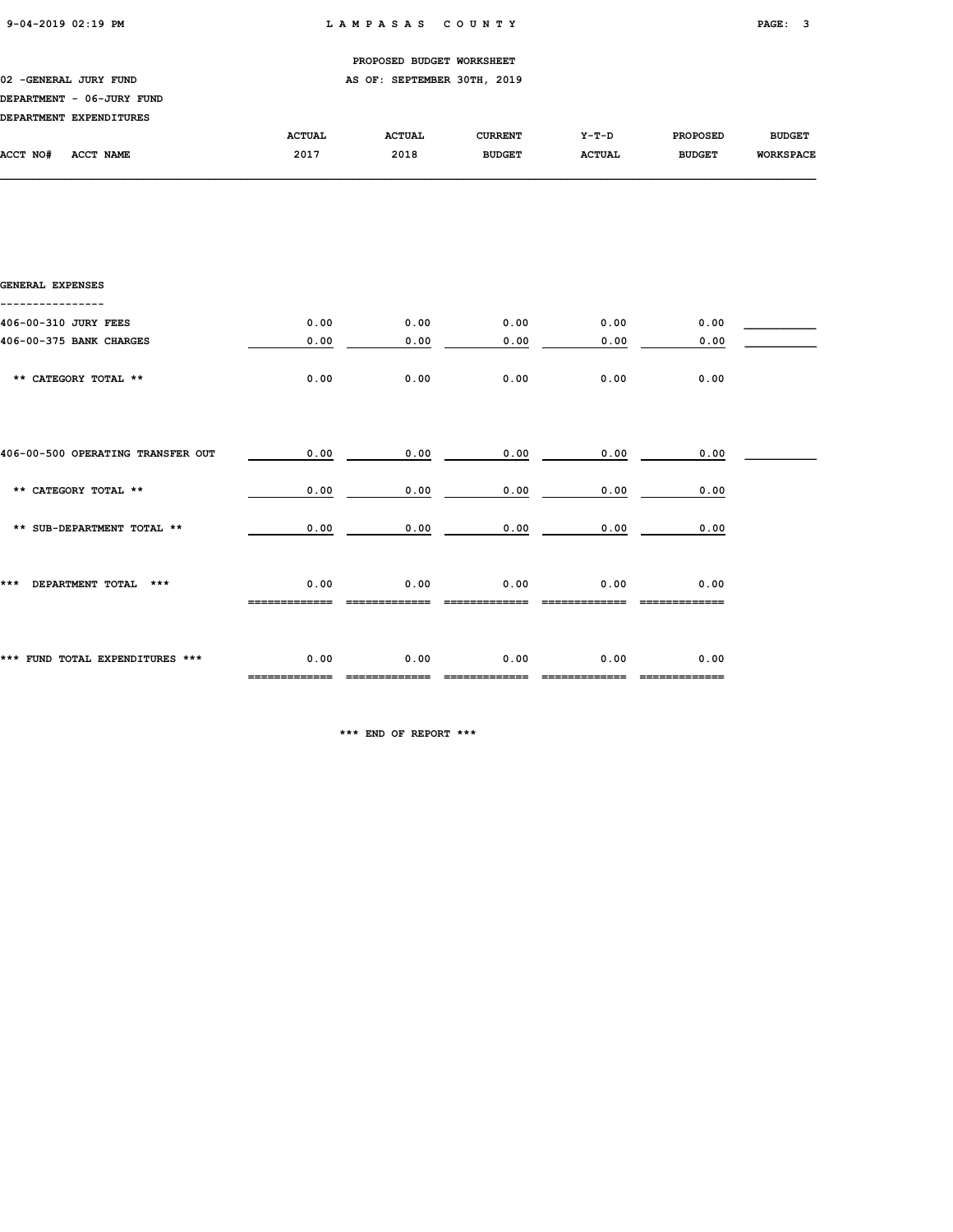### 03 -JUDICIAL COURT TECH **AS OF: SEPTEMBER 30TH, 2019**

#### FINANCIAL SUMMARY

| ACCT NO#<br><b>ACCT NAME</b>       | <b>ACTUAL</b><br>2017 | <b>ACTUAL</b><br>2018 | <b>CURRENT</b><br><b>BUDGET</b> | Y-T-D<br><b>ACTUAL</b> | <b>PROPOSED</b><br><b>BUDGET</b> | <b>BUDGET</b><br><b>WORKSPACE</b> |
|------------------------------------|-----------------------|-----------------------|---------------------------------|------------------------|----------------------------------|-----------------------------------|
| <b>REVENUE SUMMARY</b>             |                       |                       |                                 |                        |                                  |                                   |
| 00-JUSTICE OF PEACE REV            | 180.06                | 352.33                | 0.00                            | 655.03                 | 0.00                             |                                   |
| 12-JUSTICE OF PEACE #1             | 3,250.56              | 3,354.80              | 0.00                            | 4,037.84               | 0.00                             |                                   |
| 13-JUSTICE OF PEACE #3             | 957.87                | 673.54                | 0.00                            | 601.23                 | 0.00                             |                                   |
| 14-JUSTICE OF PEACE #4             | 2,166.49              | 1,904.22              | 0.00                            | 2,040.14               | 0.00                             |                                   |
| *** TOTAL REVENUE ***              |                       | 6,554.98 6,284.89     | 0.00                            | 7,334.24               | 0.00                             |                                   |
| EXPENDITURE SUMMARY                |                       |                       |                                 |                        |                                  |                                   |
| 12-JUSTICE OF PEACE #1             | 915.35)<br>$\epsilon$ | 587.60                | 0.00                            | 243.65                 | 0.00                             |                                   |
| 13-JUSTICE OF PEACE #3             | 620.00                | 0.00                  | 0.00                            | 0.00                   | 0.00                             |                                   |
| 14-JUSTICE OF PEACE #4             | 0.00                  | 500.00                | 0.00                            | 0.00                   | 0.00                             |                                   |
| *** TOTAL EXPENDITURES ***         | 295.35)<br>$\sqrt{2}$ | 1,087.60              | 0.00                            | 243.65                 | 0.00                             |                                   |
|                                    |                       |                       |                                 |                        |                                  |                                   |
| REVENUES OVER/(UNDER) EXPENDITURES | 6,850.33 5,197.29     |                       | 0.00                            | 7,090.59               | 0.00                             |                                   |
|                                    |                       |                       |                                 |                        |                                  |                                   |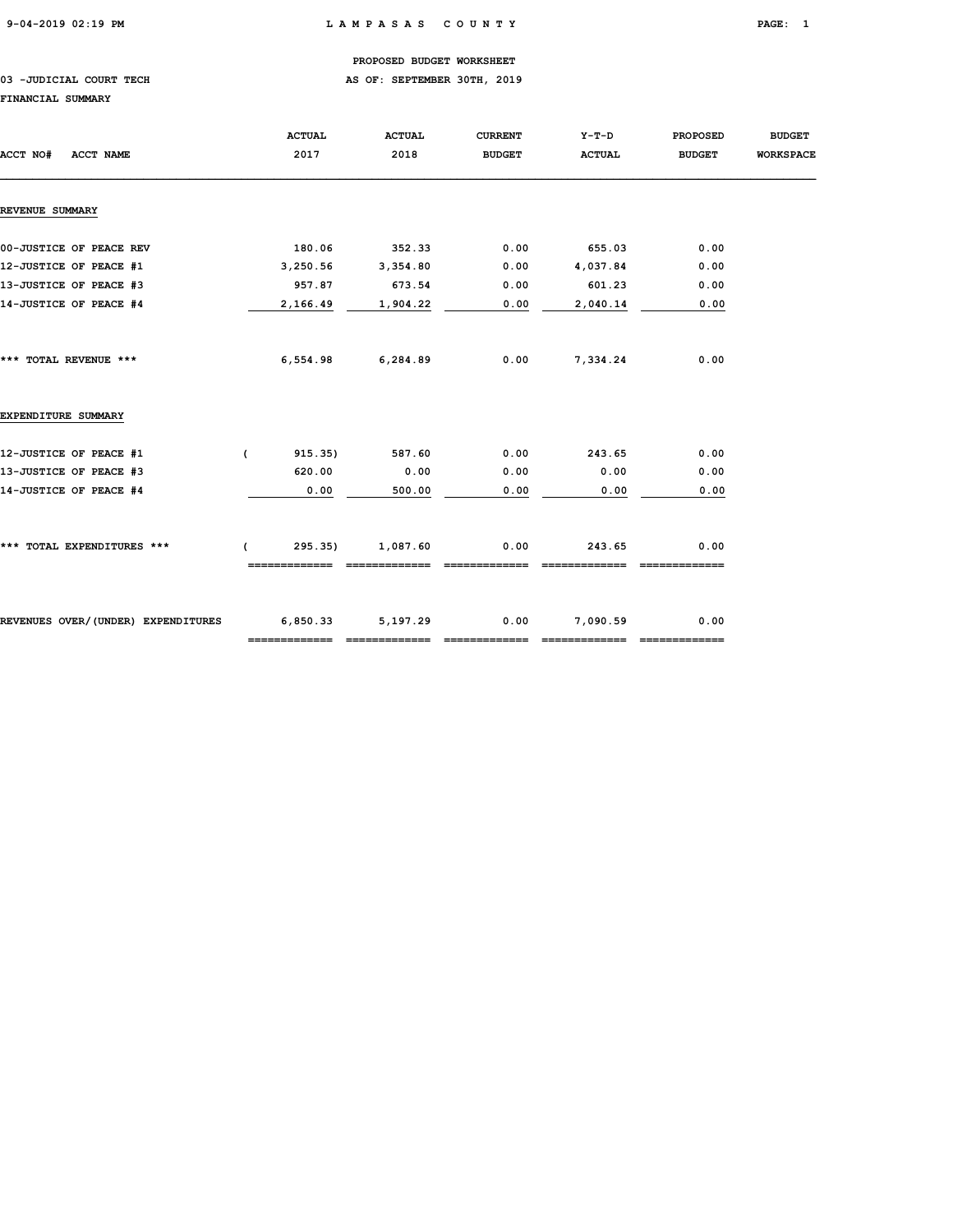03 -JUDICIAL COURT TECH **AS OF: SEPTEMBER 30TH, 2019** 

#### DEPARTMENT - 00-JUSTICE OF PEACE REV

DEPARTMENT REVENUES

|          |           | <b>ACTUAL</b> | <b>ACTUAL</b> | <b>CURRENT</b> | Y-T-D         | <b>PROPOSED</b> | <b>BUDGET</b>    |
|----------|-----------|---------------|---------------|----------------|---------------|-----------------|------------------|
| ACCT NO# | ACCT NAME | 2017          | 2018          | <b>BUDGET</b>  | <b>ACTUAL</b> | <b>BUDGET</b>   | <b>WORKSPACE</b> |
|          |           |               |               |                |               |                 |                  |

| 100-00-099 INTEREST REVENUE        | 180.06 | 352.33 | 0.00 | 655.03 | 0.00 |  |
|------------------------------------|--------|--------|------|--------|------|--|
| ** SUB-DEPARTMENT REVENUE TOTAL ** | 180.06 | 352.33 | 0.00 | 655.03 | 0.00 |  |
| ** DEPARTMENT REVENUE TOTAL **     | 180.06 | 352.33 | 0.00 | 655.03 | 0.00 |  |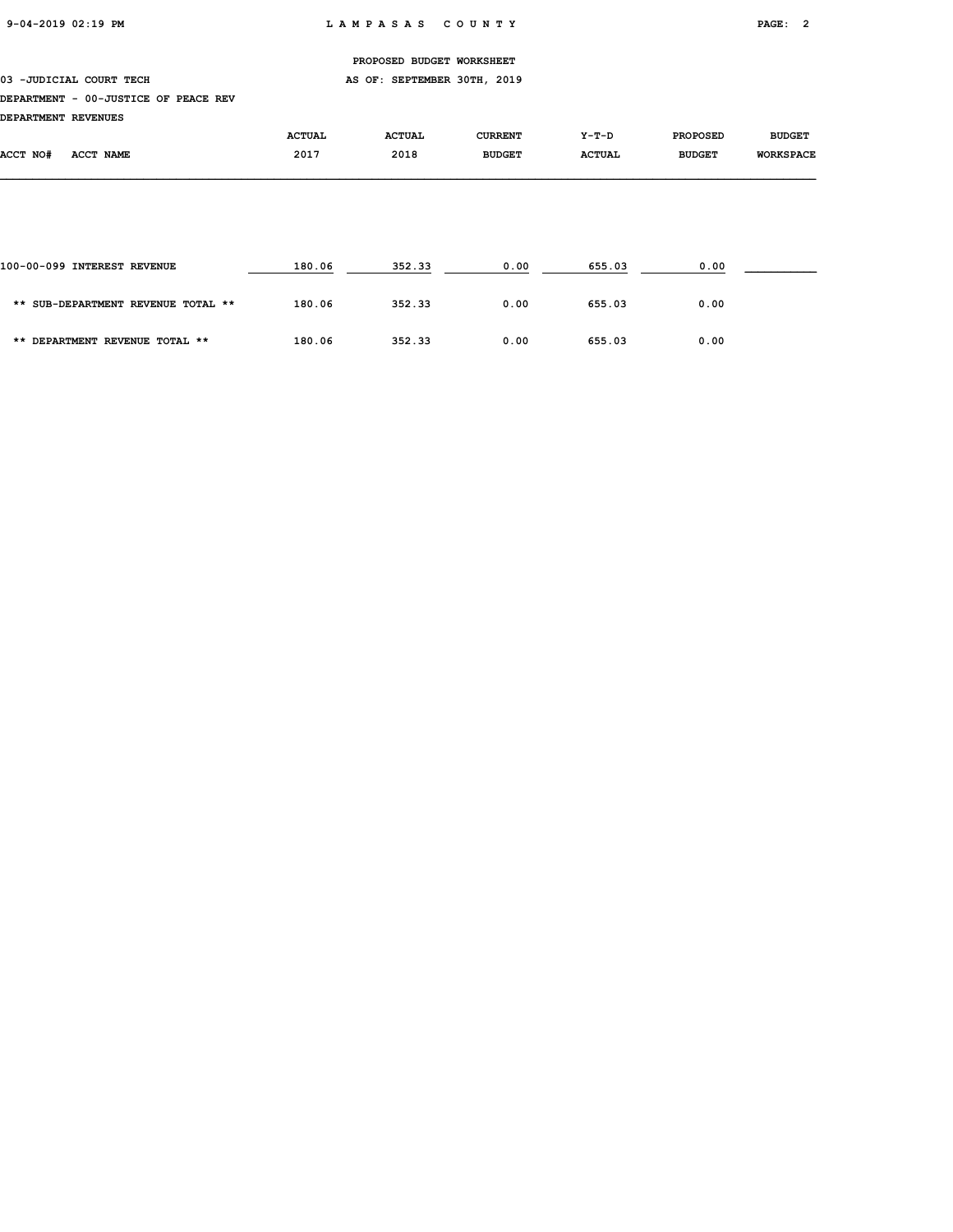03 -JUDICIAL COURT TECH **AS OF: SEPTEMBER 30TH, 2019** 

### DEPARTMENT - 12-JUSTICE OF PEACE #1

| DEPARTMENT REVENUES |  |
|---------------------|--|

|          |           | <b>ACTUAL</b> | <b>ACTUAL</b> | <b>CURRENT</b> | Y-T-D         | <b>PROPOSED</b> | <b>BUDGET</b>    |
|----------|-----------|---------------|---------------|----------------|---------------|-----------------|------------------|
| ACCT NO# | ACCT NAME | 2017          | 2018          | <b>BUDGET</b>  | <b>ACTUAL</b> | <b>BUDGET</b>   | <b>WORKSPACE</b> |
|          |           |               |               |                |               |                 |                  |

| 112-00-080 JUSTICE OF PEACE #1     | 3,250.56 | 3,354.80 | 0.00 | 4,037.84 | 0.00 |  |
|------------------------------------|----------|----------|------|----------|------|--|
| ** SUB-DEPARTMENT REVENUE TOTAL ** | 3,250.56 | 3,354.80 | 0.00 | 4,037.84 | 0.00 |  |
| ** DEPARTMENT REVENUE TOTAL **     | 3,250.56 | 3,354.80 | 0.00 | 4,037.84 | 0.00 |  |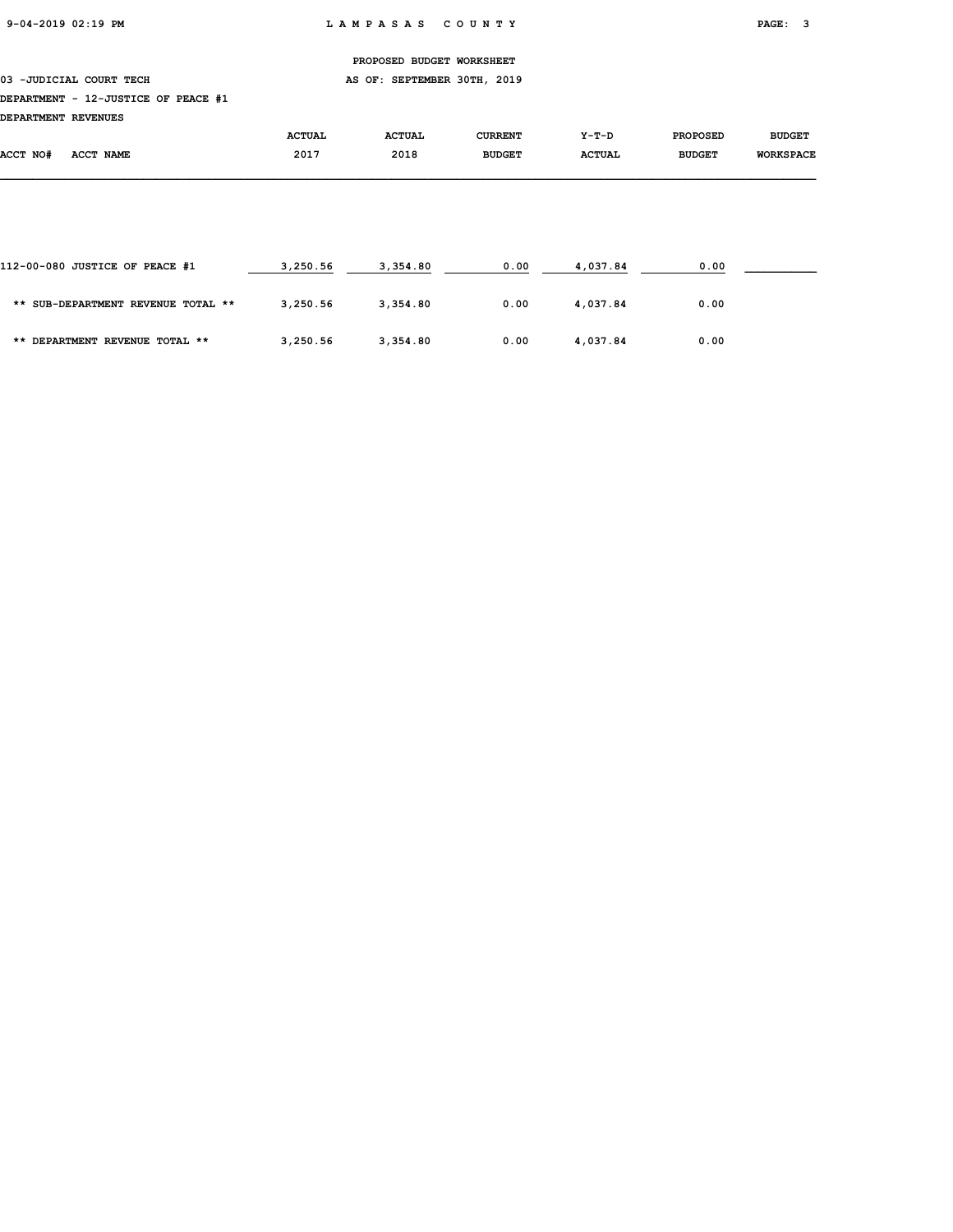03 -JUDICIAL COURT TECH **AS OF: SEPTEMBER 30TH, 2019** 

### DEPARTMENT - 13-JUSTICE OF PEACE #3

| DEPARTMENT REVENUES |           |               |               |                |               |                 |                  |
|---------------------|-----------|---------------|---------------|----------------|---------------|-----------------|------------------|
|                     |           | <b>ACTUAL</b> | <b>ACTUAL</b> | <b>CURRENT</b> | Y-T-D         | <b>PROPOSED</b> | <b>BUDGET</b>    |
| ACCT NO#            | ACCT NAME | 2017          | 2018          | <b>BUDGET</b>  | <b>ACTUAL</b> | <b>BUDGET</b>   | <b>WORKSPACE</b> |

| 113-00-080 JUSTICE OF PEACE #3     | 957.87 | 673.54 | 0.00 | 601.23 | 0.00 |  |
|------------------------------------|--------|--------|------|--------|------|--|
| ** SUB-DEPARTMENT REVENUE TOTAL ** | 957.87 | 673.54 | 0.00 | 601.23 | 0.00 |  |
| ** DEPARTMENT REVENUE TOTAL **     | 957.87 | 673.54 | 0.00 | 601.23 | 0.00 |  |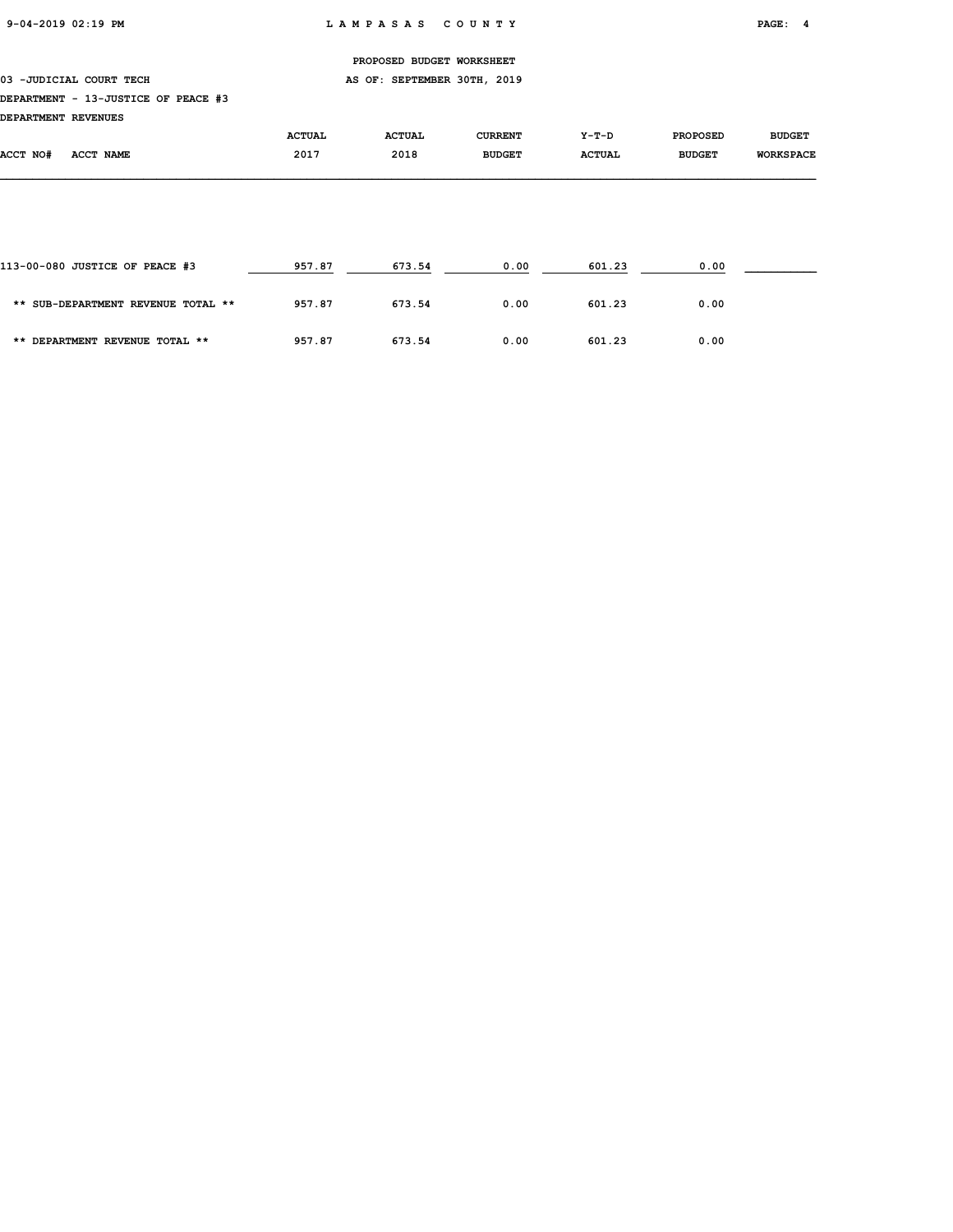03 -JUDICIAL COURT TECH **AS OF: SEPTEMBER 30TH, 2019** 

### DEPARTMENT - 14-JUSTICE OF PEACE #4

DEPARTMENT REVENUES

| pserviveni vsvenos |           |               |               |                |               |                 |                  |
|--------------------|-----------|---------------|---------------|----------------|---------------|-----------------|------------------|
|                    |           | <b>ACTUAL</b> | <b>ACTUAL</b> | <b>CURRENT</b> | Y-T-D         | <b>PROPOSED</b> | <b>BUDGET</b>    |
| ACCT NO#           | ACCT NAME | 2017          | 2018          | <b>BUDGET</b>  | <b>ACTUAL</b> | <b>BUDGET</b>   | <b>WORKSPACE</b> |
|                    |           |               |               |                |               |                 |                  |

|                                    | ========== | _________ |      |          |      |  |
|------------------------------------|------------|-----------|------|----------|------|--|
| ***<br>FUND TOTAL REVENUES ***     | 6,554.98   | 6,284.89  | 0.00 | 7,334.24 | 0.00 |  |
| ** DEPARTMENT REVENUE TOTAL **     | 2,166.49   | 1,904.22  | 0.00 | 2,040.14 | 0.00 |  |
| ** SUB-DEPARTMENT REVENUE TOTAL ** | 2,166.49   | 1,904.22  | 0.00 | 2,040.14 | 0.00 |  |
| 114-00-080 JUSTICE OF PEACE e4     | 2,166.49   | 1,904.22  | 0.00 | 2,040.14 | 0.00 |  |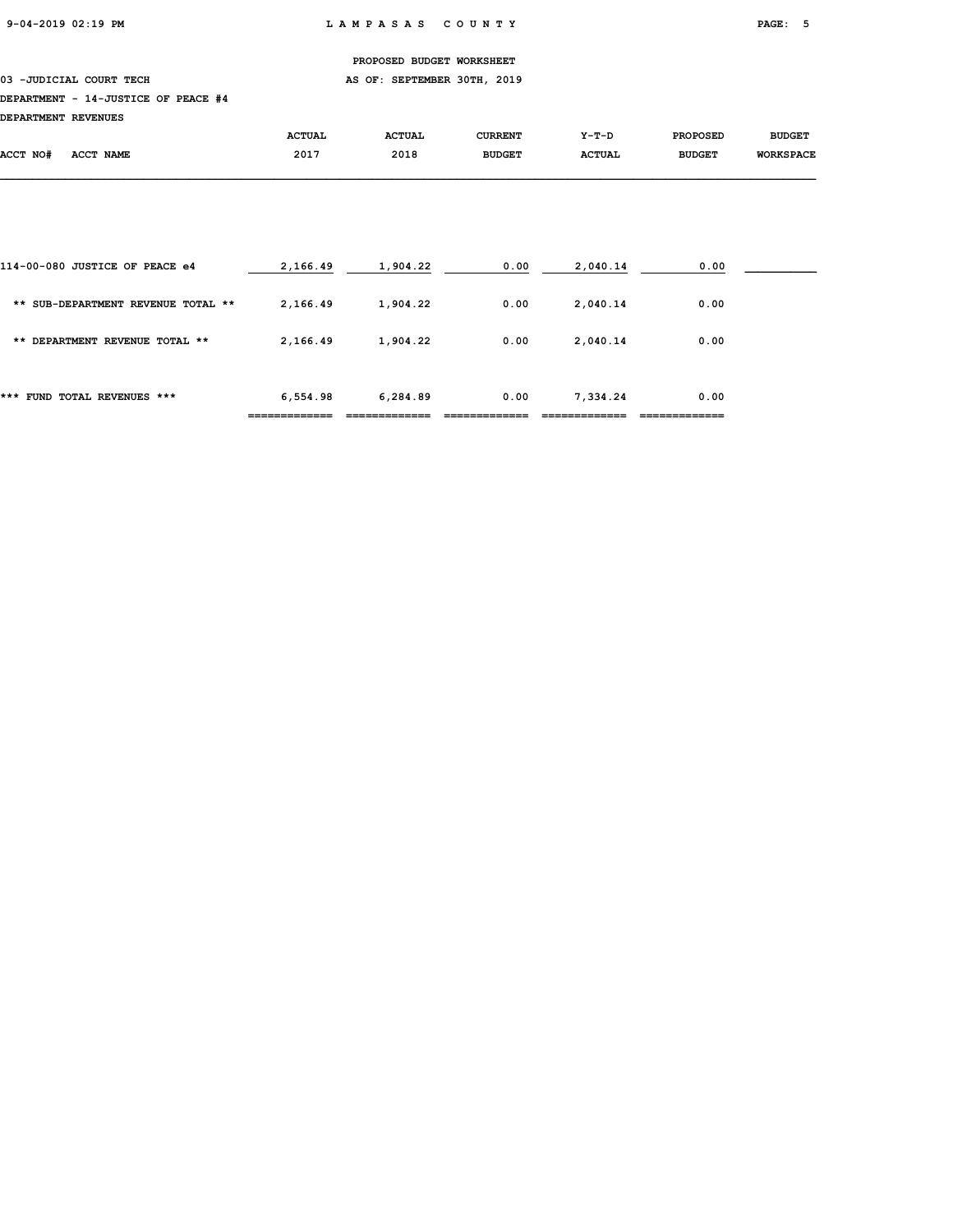### 03 -JUDICIAL COURT TECH **AS OF: SEPTEMBER 30TH, 2019**

### DEPARTMENT - 12-JUSTICE OF PEACE #1

|          | DEPARTMENT EXPENDITURES |               |               |                |               |                 |                  |
|----------|-------------------------|---------------|---------------|----------------|---------------|-----------------|------------------|
|          |                         | <b>ACTUAL</b> | <b>ACTUAL</b> | <b>CURRENT</b> | $Y-T-D$       | <b>PROPOSED</b> | <b>BUDGET</b>    |
| ACCT NO# | ACCT NAME               | 2017          | 2018          | <b>BUDGET</b>  | <b>ACTUAL</b> | <b>BUDGET</b>   | <b>WORKSPACE</b> |

| GENERAL EXPENSES                       |            |         |        |      |        |      |  |
|----------------------------------------|------------|---------|--------|------|--------|------|--|
| 412-00-304 OPERATING SUPPLIES          |            | 0.00    | 0.00   | 0.00 | 0.00   | 0.00 |  |
| 412-00-312 EQUIPMENT MAINTENANCE CONTR |            | 0.00    | 0.00   | 0.00 | 0.00   | 0.00 |  |
| 412-00-389 MISCELLANEOUS EXPENSE       |            | 915.35) | 587.60 | 0.00 | 243.65 | 0.00 |  |
| ** CATEGORY TOTAL **                   | $\epsilon$ | 915.35) | 587.60 | 0.00 | 243.65 | 0.00 |  |
| 412-00-500 OPERATING TRANSFER-OUT      |            | 0.00    | 0.00   | 0.00 | 0.00   | 0.00 |  |
| ** CATEGORY TOTAL **                   |            | 0.00    | 0.00   | 0.00 | 0.00   | 0.00 |  |
| ** SUB-DEPARTMENT TOTAL **             |            | 915.35) | 587.60 | 0.00 | 243.65 | 0.00 |  |
| ***<br>DEPARTMENT TOTAL<br>***         | $\epsilon$ | 915.35) | 587.60 | 0.00 | 243.65 | 0.00 |  |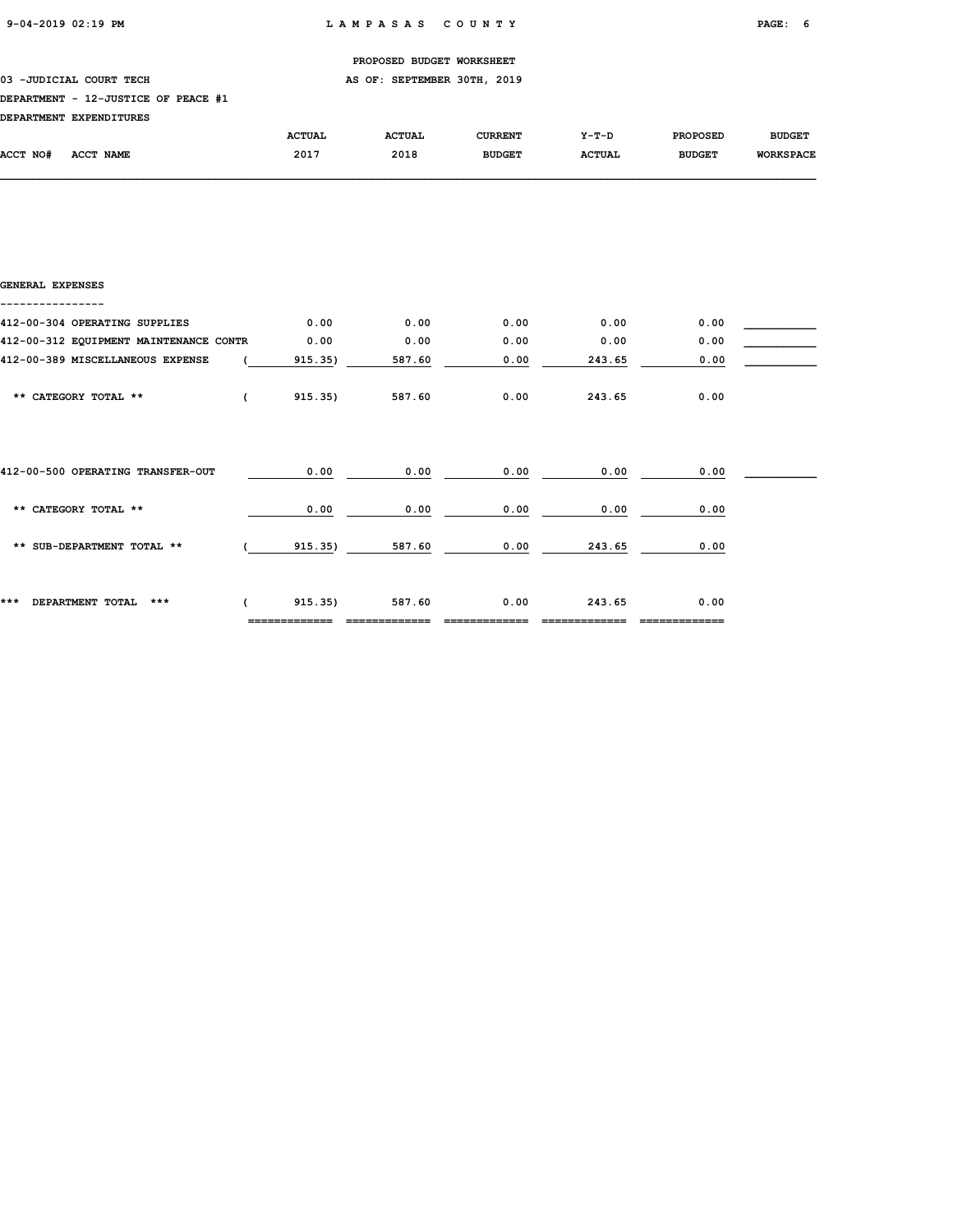03 -JUDICIAL COURT TECH **AS OF: SEPTEMBER 30TH, 2019** 

### DEPARTMENT - 13-JUSTICE OF PEACE #3

| DRDADMWRNM RYDRNDTMUDRC |  |
|-------------------------|--|

| <b>DEPARTMENT</b> | <b>EXPENDITURES</b> |               |               |               |               |                 |                  |
|-------------------|---------------------|---------------|---------------|---------------|---------------|-----------------|------------------|
|                   |                     | <b>ACTUAL</b> | <b>ACTUAL</b> | CURRENT       | $Y-T-D$       | <b>PROPOSED</b> | <b>BUDGET</b>    |
| <b>ACCT NO#</b>   | <b>ACCT NAME</b>    | 2017          | 2018          | <b>BUDGET</b> | <b>ACTUAL</b> | <b>BUDGET</b>   | <b>WORKSPACE</b> |

| GENERAL EXPENSES                       |        |      |      |      |      |  |
|----------------------------------------|--------|------|------|------|------|--|
| 413-00-304 OPERATING SUPPLIES          | 620.00 | 0.00 | 0.00 | 0.00 | 0.00 |  |
| 413-00-312 EQUIPMENT MAINTENANCE CONTR | 0.00   | 0.00 | 0.00 | 0.00 | 0.00 |  |
| 413-00-389 MISCELLANOUSE               | 0.00   | 0.00 | 0.00 | 0.00 | 0.00 |  |
| ** CATEGORY TOTAL **                   | 620.00 | 0.00 | 0.00 | 0.00 | 0.00 |  |
| ** SUB-DEPARTMENT TOTAL **             | 620.00 | 0.00 | 0.00 | 0.00 | 0.00 |  |
| ***<br>***<br>DEPARTMENT TOTAL         | 620.00 | 0.00 | 0.00 | 0.00 | 0.00 |  |
|                                        |        |      |      |      |      |  |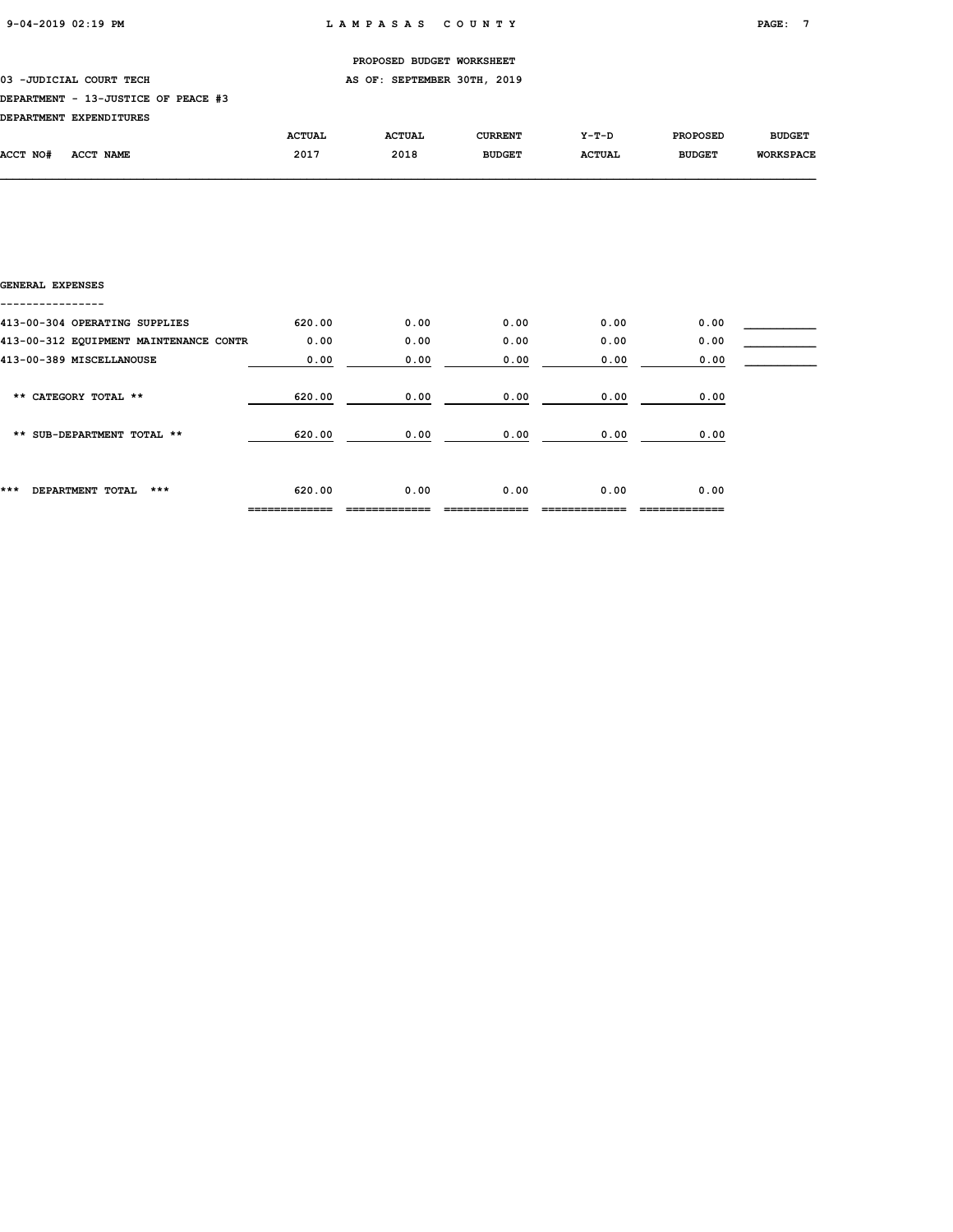### 03 -JUDICIAL COURT TECH **AS OF: SEPTEMBER 30TH, 2019**

### DEPARTMENT - 14-JUSTICE OF PEACE #4

|          | DEPARTMENT EXPENDITURES |               |               |                |               |                 |                  |
|----------|-------------------------|---------------|---------------|----------------|---------------|-----------------|------------------|
|          |                         | <b>ACTUAL</b> | <b>ACTUAL</b> | <b>CURRENT</b> | $Y-T-D$       | <b>PROPOSED</b> | <b>BUDGET</b>    |
| ACCT NO# | ACCT NAME               | 2017          | 2018          | <b>BUDGET</b>  | <b>ACTUAL</b> | <b>BUDGET</b>   | <b>WORKSPACE</b> |

| GENERAL EXPENSES                       |                          |          |      |        |      |  |
|----------------------------------------|--------------------------|----------|------|--------|------|--|
| 414-00-304 OPERATING SUPPLIES          | 0.00                     | 0.00     | 0.00 | 0.00   | 0.00 |  |
| 414-00-312 EQUIPMENT MAINTENANCE CONTR | 0.00                     | 500.00   | 0.00 | 0.00   | 0.00 |  |
| 414-00-389 MISCELLANEOUS               | 0.00                     | 0.00     | 0.00 | 0.00   | 0.00 |  |
| ** CATEGORY TOTAL **                   | 0.00                     | 500.00   | 0.00 | 0.00   | 0.00 |  |
| ** SUB-DEPARTMENT TOTAL **             | 0.00                     | 500.00   | 0.00 | 0.00   | 0.00 |  |
| ***<br>DEPARTMENT TOTAL<br>$***$       | 0.00                     | 500.00   | 0.00 | 0.00   | 0.00 |  |
| *** FUND TOTAL EXPENDITURES ***        | 295.35)<br>_____________ | 1,087.60 | 0.00 | 243.65 | 0.00 |  |

\*\*\* END OF REPORT \*\*\*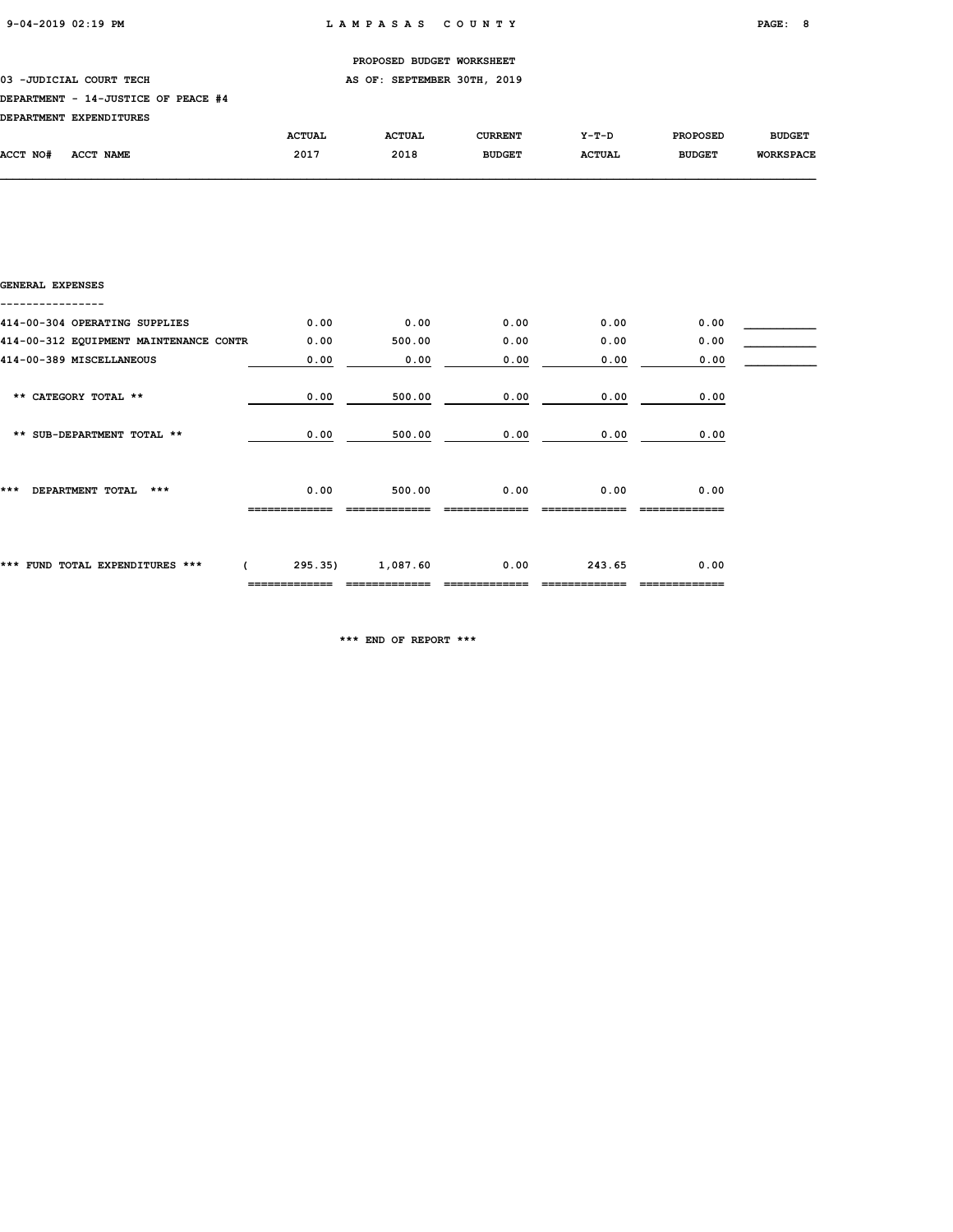9-04-2019 02:20 PM L A M P A S A S C O U N T Y PAGE: 1

### PROPOSED BUDGET WORKSHEET

15 -LAMPASAS CO RD & BRIDGE **AS OF: SEPTEMBER 30TH, 2019** 

### FINANCIAL SUMMARY

| ACCT NO#<br><b>ACCT NAME</b>       | <b>ACTUAL</b><br>2017         | <b>ACTUAL</b><br>2018 | <b>CURRENT</b><br><b>BUDGET</b> | $Y-T-D$<br><b>ACTUAL</b> | <b>PROPOSED</b><br><b>BUDGET</b> | <b>BUDGET</b><br><b>WORKSPACE</b> |
|------------------------------------|-------------------------------|-----------------------|---------------------------------|--------------------------|----------------------------------|-----------------------------------|
| <b>REVENUE SUMMARY</b>             |                               |                       |                                 |                          |                                  |                                   |
| 00-ROAD & BRIDGE REVENUE           | 2,249,476.08                  | 2,356,579.82          | 2,479,180.00                    | 2,381,260.45             | 2,541,118.00                     |                                   |
| 01-PRECINCT 1                      | 14,768.53                     | 150,095.00            | 0.00                            | 4,352.80                 | 0.00                             |                                   |
| 02-PRECINCT 2                      | 29,725.00                     | 45,100.00             | 0.00                            | 0.00                     | 0.00                             |                                   |
| 03-PRECINCT 3                      | 13,578.09                     | 9,913.62              | 0.00                            | 11,585.00                | 0.00                             |                                   |
| 04-PRECINCT 4                      | 8,025.00                      | 726.53                | 0.00                            | 0.00                     | 0.00                             |                                   |
| 05-ROAD & BRIDGE                   | 0.00                          | 0.00                  | 0.00                            | 0.00                     | 0.00                             |                                   |
| *** TOTAL REVENUE ***              | 2,315,572.70                  | 2,562,414.97          | 2,479,180.00                    | 2,397,198.25             | 2,541,118.00                     |                                   |
| EXPENDITURE SUMMARY                |                               |                       |                                 |                          |                                  |                                   |
| 01-PRECINCT 1                      | 520,144.87                    | 733,693.90            | 604,395.00                      | 465,753.66               | 623,097.00                       |                                   |
| 02-PRECINCT 2                      | 470,950.02                    | 472,456.59            | 597,625.00                      | 481,740.87               | 614,494.00                       |                                   |
| 03-PRECINCT 3                      | 503,722.10                    | 546,735.62            | 594,060.00                      | 490,564.65               | 612,651.00                       |                                   |
| 04-PRECINCT 4                      | 595, 963.51                   | 643,505.10            | 633,763.00                      | 474, 317.53              | 641,539.00                       |                                   |
| 05-ROAD & BRIDGE                   | 87,020.20                     | 39,991.37             | 49,337.00                       | 34,769.35                | 49,337.00                        |                                   |
| *** TOTAL EXPENDITURES ***         | 2,177,800.70<br>------------- | 2,436,382.58          | 2,479,180.00                    | 1,947,146.06             | 2,541,118.00                     |                                   |
| REVENUES OVER/(UNDER) EXPENDITURES | 137,772.00                    | 126,032.39            | 0.00                            | 450,052.19               | 0.00                             |                                   |
|                                    |                               |                       |                                 |                          |                                  |                                   |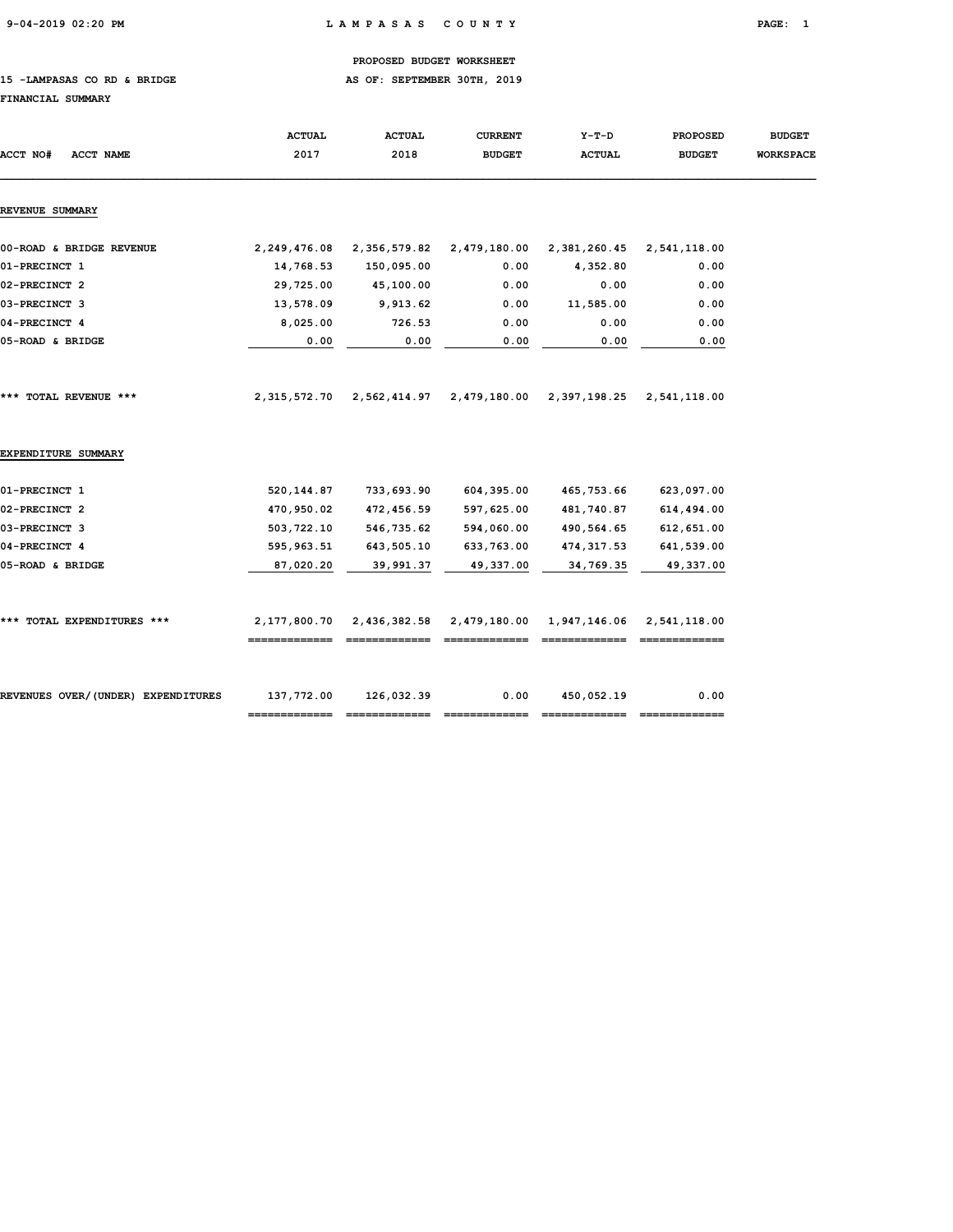15 -LAMPASAS CO RD & BRIDGE **AS OF: SEPTEMBER 30TH, 2019** 

#### DEPARTMENT - 00-ROAD & BRIDGE REVENUE

| <b>DEPARTMENT REVENUES</b> |  |
|----------------------------|--|
|                            |  |

|                 |           | <b>ACTUAL</b> | <b>ACTUAL</b> | CURRENT       | $Y-T-D$       | <b>PROPOSED</b> | <b>BUDGET</b>    |
|-----------------|-----------|---------------|---------------|---------------|---------------|-----------------|------------------|
| <b>ACCT NO#</b> | ACCT NAME | 2017          | 2018          | <b>BUDGET</b> | <b>ACTUAL</b> | <b>BUDGET</b>   | <b>WORKSPACE</b> |
|                 |           |               |               |               |               |                 |                  |

| 00-ROAD & BRIDGE                       |              |              |              |              |              |  |
|----------------------------------------|--------------|--------------|--------------|--------------|--------------|--|
| 100-00-001 BEGINNING FUND BALANCE      | 0.00         | 0.00         | 0.00         | 0.00         | 0.00         |  |
| 100-00-010 CURRENT AD VALOREM TAXES    | 1,558,269.22 | 1,637,019.75 | 1,720,180.00 | 1,681,940.03 | 1,782,118.00 |  |
| 100-00-020 DELINQUENT AD VALOREM TAXES | 22,584.71    | 26, 135. 73  | 23,000.00    | 24,302.49    | 23,000.00    |  |
| 100-00-030 PENALTIES & INT. AD VALOREM | 20,911.43    | 23,008.26    | 20,000.00    | 9,117.27     | 20,000.00    |  |
| 100-00-035 LCAD REFUND                 | 0.00         | 0.00         | 0.00         | 0.00         | 0.00         |  |
| 100-00-090 MOTOR VEHICLE REGISTRATION  | 345,652.05   | 342,254.00   | 410,000.00   | 409,784.52   | 410,000.00   |  |
| 100-00-091 STATE SALES TAX REBATE      | 0.00         | 0.00         | 0.00         | 0.00         | 0.00         |  |
| 100-00-093 SPECIAL TAX ON VEHICLES     | 234,920.00   | 247,690.00   | 228,000.00   | 168,410.00   | 228,000.00   |  |
| 100-00-099 INTEREST REVENUE            | 7,901.67     | 17,215.23    | 3,000.00     | 23,259.53    | 3,000.00     |  |
| 100-00-100 SALE OF SURPLUS EOUIP/PROPE | 0.00         | 0.00         | 0.00         | 0.00         | 0.00         |  |
| 100-00-102 INSURANCE REFUND            | 0.00         | 0.00         | 0.00         | 0.00         | 0.00         |  |
| 100-00-110 LATERAL ROADS               | 22,994.64    | 22,994.64    | 27,000.00    | 22,956.13    | 27,000.00    |  |
| 100-00-116 GRANT REVENUE               | 0.00         | 0.00         | 0.00         | 0.00         | 0.00         |  |
| 100-00-124 GROSS WEIGHT & AXLE WEIGHT  | 35,990.77    | 40,249.55    | 48,000.00    | 41,321.02    | 48,000.00    |  |
| 100-00-130 911-ADDRESSING SIGNS        | 0.00         | 0.00         | 0.00         | 0.00         | 0.00         |  |
| 100-00-189 DISCOUNTS TAKEN             | 0.00         | 0.00         | 0.00         | 0.00         | 0.00         |  |
| 100-00-190 MISCELLANEOUS RECEIPTS      | 251.59       | 12.66        | 0.00         | 169.46       | 0.00         |  |
| 100-00-191 CITIZENS DONATIONS          | 0.00         | 0.00         | 0.00         | 0.00         | 0.00         |  |
| 200-00-000 OTHER SOURCES - LEASE       | 0.00         | 0.00         | 0.00         | 0.00         | 0.00         |  |
| 200-00-010 OPERATING TRANSFERS-IN      | 0.00         | 0.00         | 0.00         | 0.00         | 0.00         |  |
|                                        |              |              |              |              |              |  |
| ** SUB-DEPARTMENT REVENUE TOTAL **     | 2,249,476.08 | 2,356,579.82 | 2,479,180.00 | 2,381,260.45 | 2,541,118.00 |  |
| ** DEPARTMENT REVENUE TOTAL **         | 2,249,476.08 | 2,356,579.82 | 2,479,180.00 | 2,381,260.45 | 2,541,118.00 |  |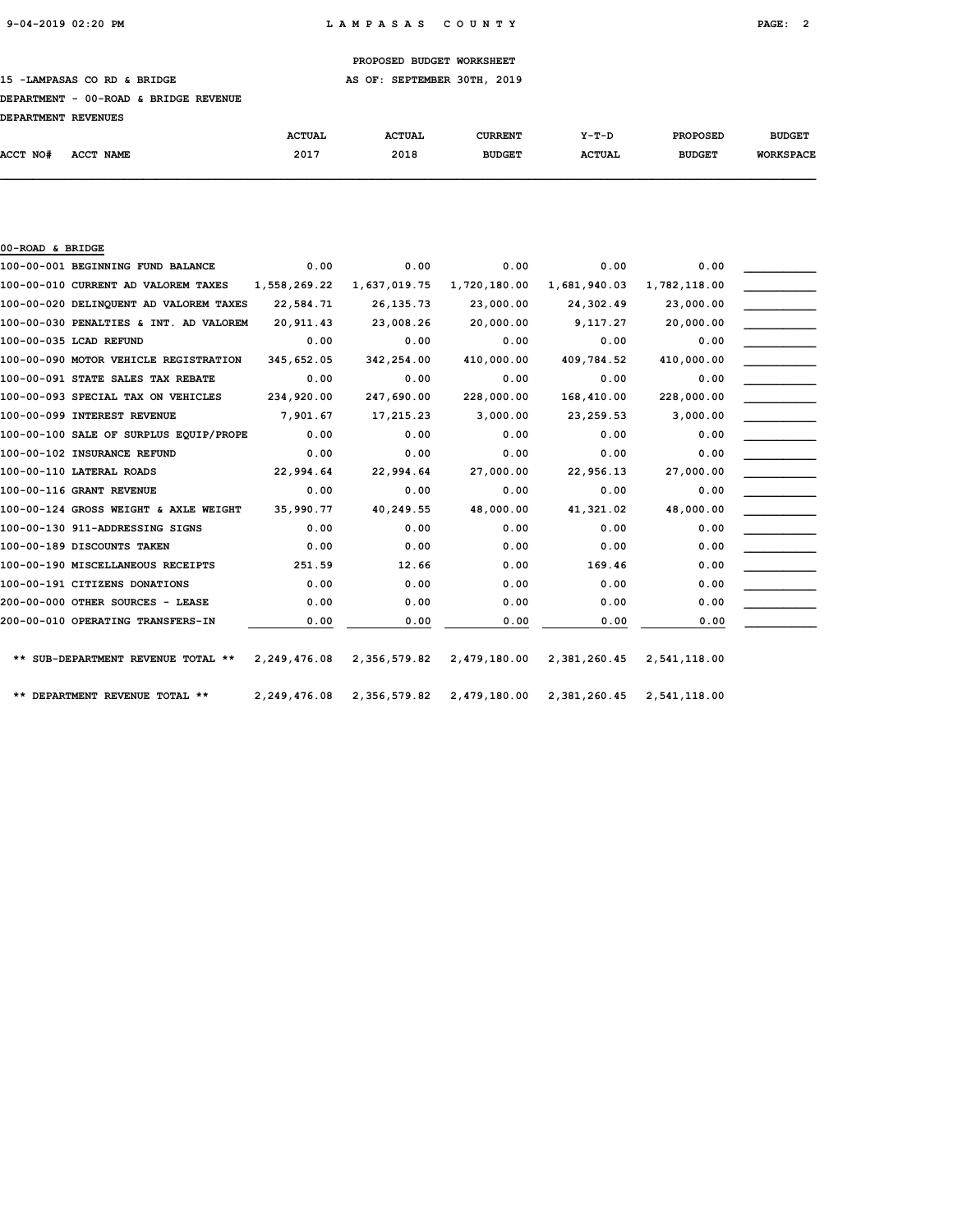15 -LAMPASAS CO RD & BRIDGE **AS OF: SEPTEMBER 30TH, 2019** 

## DEPARTMENT - 01-PRECINCT 1

| DEPARTMENT REVENUES |  |
|---------------------|--|
|---------------------|--|

|                                          | <b>ACTUAL</b> | <b>ACTUAL</b> | <b>CURRENT</b> | $Y-T-D$       | <b>PROPOSED</b> | <b>BUDGET</b>    |
|------------------------------------------|---------------|---------------|----------------|---------------|-----------------|------------------|
| ACCT NO#<br>ACCT NAME                    | 2017          | 2018          | <b>BUDGET</b>  | <b>ACTUAL</b> | <b>BUDGET</b>   | <b>WORKSPACE</b> |
|                                          |               |               |                |               |                 |                  |
|                                          |               |               |                |               |                 |                  |
|                                          |               |               |                |               |                 |                  |
|                                          |               |               |                |               |                 |                  |
| 00-ROAD & BRIDGE                         |               |               |                |               |                 |                  |
| 101-00-002 EXISTING FUND BALANCE         | 0.00          | 0.00          | 0.00           | 0.00          | 0.00            |                  |
| 101-00-100 SALES OF SURPLUS PROPERTY     | 14,759.60     | 95.00         | 0.00           | 0.00          | 0.00            |                  |
| 101-00-102 INSURANCE REFUND              | 0.00          | 0.00          | 0.00           | 4,000.00      | 0.00            |                  |
| 101-00-116 GRANT REVENUE-FEMA            | 0.00          | 0.00          | 0.00           | 0.00          | 0.00            |                  |
| 101-00-190 MISCELLANOUS                  | 8.93          | 0.00          | 0.00           | 352.80        | 0.00            |                  |
| 201-00-000 OTHER SOURCES - LEASE         | 0.00          | 150,000.00    | 0.00           | 0.00          | 0.00            |                  |
|                                          |               |               |                |               |                 |                  |
| SUB-DEPARTMENT REVENUE TOTAL **<br>$***$ | 14,768.53     | 150,095.00    | 0.00           | 4,352.80      | 0.00            |                  |
|                                          |               |               |                |               |                 |                  |

| ** DEPARTMENT REVENUE TOTAL ** | 14,768.53 | 150,095.00 | 0.00 | 4,352.80 | 0.00 |
|--------------------------------|-----------|------------|------|----------|------|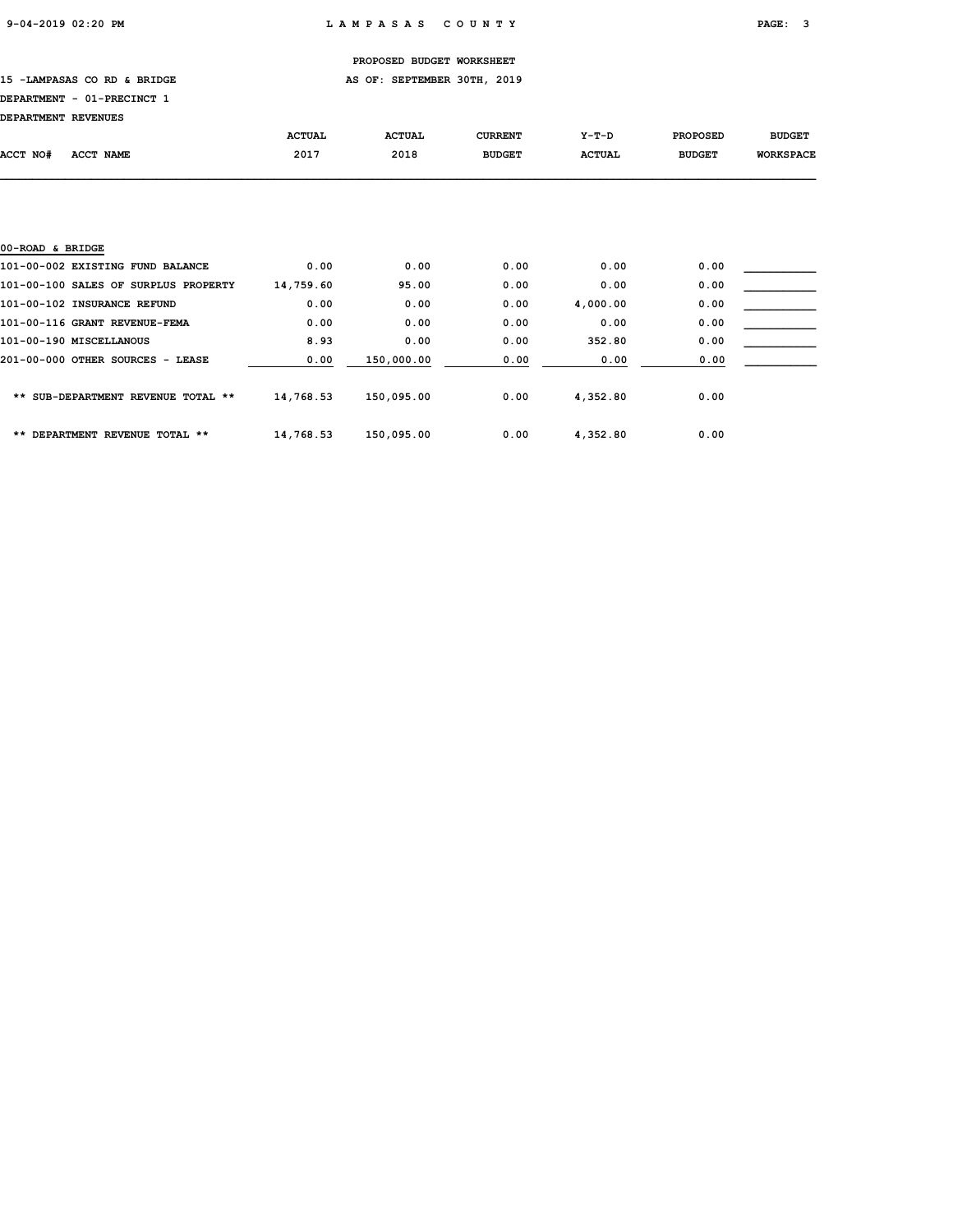15 -LAMPASAS CO RD & BRIDGE **AS OF: SEPTEMBER 30TH, 2019** 

## DEPARTMENT - 02-PRECINCT 2

| DEPARTMENT REVENUES |  |
|---------------------|--|
|---------------------|--|

|                                     | <b>ACTUAL</b> | <b>ACTUAL</b> | <b>CURRENT</b> | $Y-T-D$       | <b>PROPOSED</b> | <b>BUDGET</b>    |
|-------------------------------------|---------------|---------------|----------------|---------------|-----------------|------------------|
| ACCT NO#<br><b>ACCT NAME</b>        | 2017          | 2018          | <b>BUDGET</b>  | <b>ACTUAL</b> | <b>BUDGET</b>   | <b>WORKSPACE</b> |
|                                     |               |               |                |               |                 |                  |
|                                     |               |               |                |               |                 |                  |
|                                     |               |               |                |               |                 |                  |
| 00-ROAD & BRIDGE                    |               |               |                |               |                 |                  |
| 102-00-100 SALE OF SURPLUS PROPERTY | 29,720.00     | 2,100.00      | 0.00           | 0.00          | 0.00            |                  |
| 102-00-116 GRANT REVENUE-FEMA       | 0.00          | 0.00          | 0.00           | 0.00          | 0.00            |                  |
| 102-00-190 MISCELLANEOUS            | 5.00          | 0.00          | 0.00           | 0.00          | 0.00            |                  |
| 202-00-000 OTHER SOURCES - LEASE    | 0.00          | 43,000.00     | 0.00           | 0.00          | 0.00            |                  |
|                                     |               |               |                |               |                 |                  |
| ** SUB-DEPARTMENT REVENUE TOTAL **  | 29,725.00     | 45,100.00     | 0.00           | 0.00          | 0.00            |                  |

\*\* DEPARTMENT REVENUE TOTAL \*\* 29,725.00 45,100.00 0.00 0.00 0.00 0.00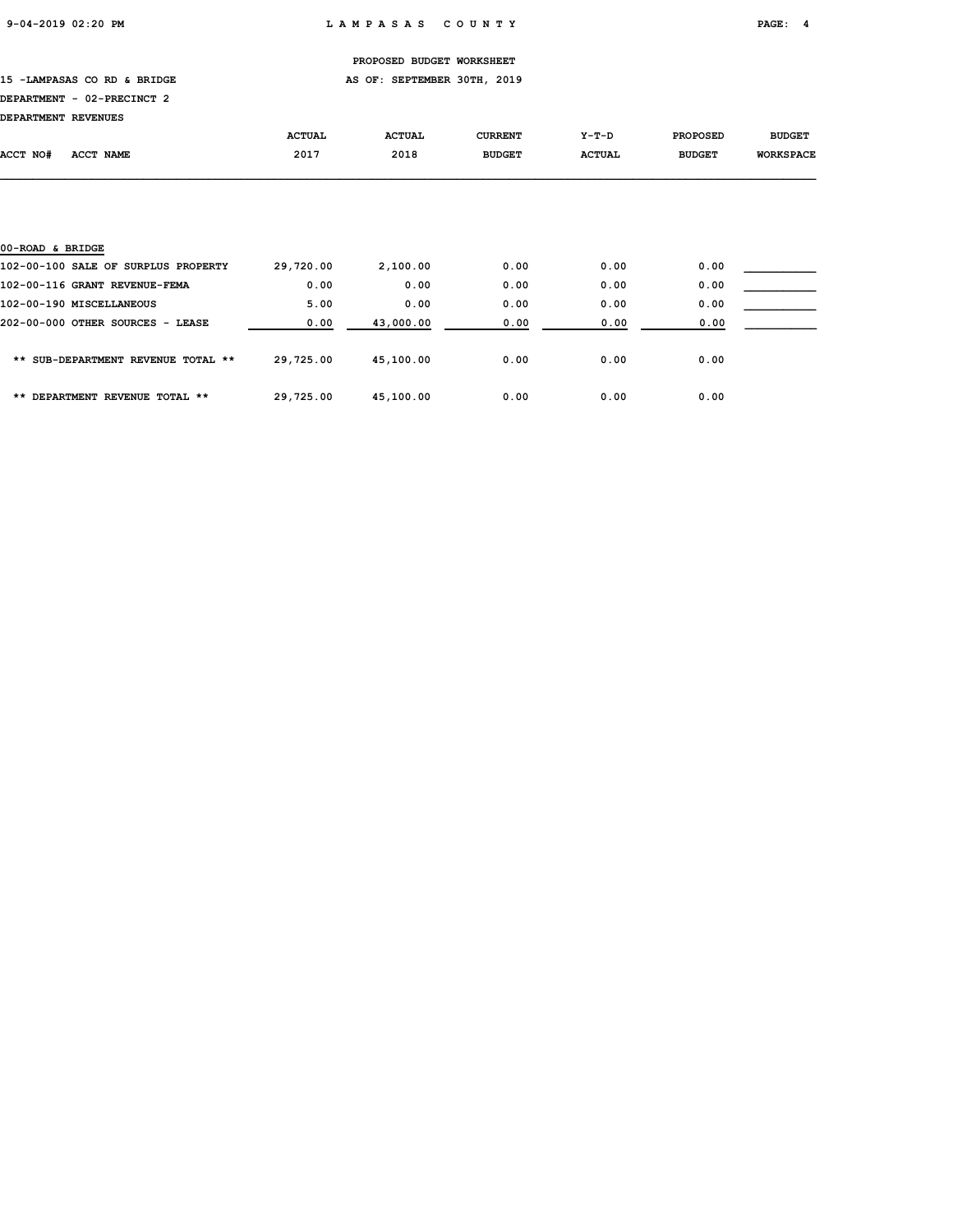15 -LAMPASAS CO RD & BRIDGE **AS OF: SEPTEMBER 30TH, 2019** 

## DEPARTMENT - 03-PRECINCT 3

| DEPARTMENT REVENUES |           |               |               |                |               |                 |                  |
|---------------------|-----------|---------------|---------------|----------------|---------------|-----------------|------------------|
|                     |           | <b>ACTUAL</b> | <b>ACTUAL</b> | <b>CURRENT</b> | Y-T-D         | <b>PROPOSED</b> | <b>BUDGET</b>    |
| ACCT NO#            | ACCT NAME | 2017          | 2018          | <b>BUDGET</b>  | <b>ACTUAL</b> | <b>BUDGET</b>   | <b>WORKSPACE</b> |
|                     |           |               |               |                |               |                 |                  |

| 00-ROAD & BRIDGE                    |           |          |      |           |      |  |
|-------------------------------------|-----------|----------|------|-----------|------|--|
| 103-00-002 EXISTING FUND BALANCE    | 0.00      | 0.00     | 0.00 | 0.00      | 0.00 |  |
| 103-00-100 SALE OF SURPLUS PROPERTY | 13,380.00 | 4,789.76 | 0.00 | 11,585.00 | 0.00 |  |
| 103-00-102 INSURANCE REFUND         | 182.95    | 0.00     | 0.00 | 0.00      | 0.00 |  |
| 103-00-116 GRANT REVENUE-FEMA       | 0.00      | 0.00     | 0.00 | 0.00      | 0.00 |  |
| 103-00-190 MISCELLANOUS             | 15.14     | 5,123.86 | 0.00 | 0.00      | 0.00 |  |
| ** SUB-DEPARTMENT REVENUE TOTAL **  | 13,578.09 | 9,913.62 | 0.00 | 11,585.00 | 0.00 |  |
| ** DEPARTMENT REVENUE TOTAL **      | 13,578.09 | 9,913.62 | 0.00 | 11,585.00 | 0.00 |  |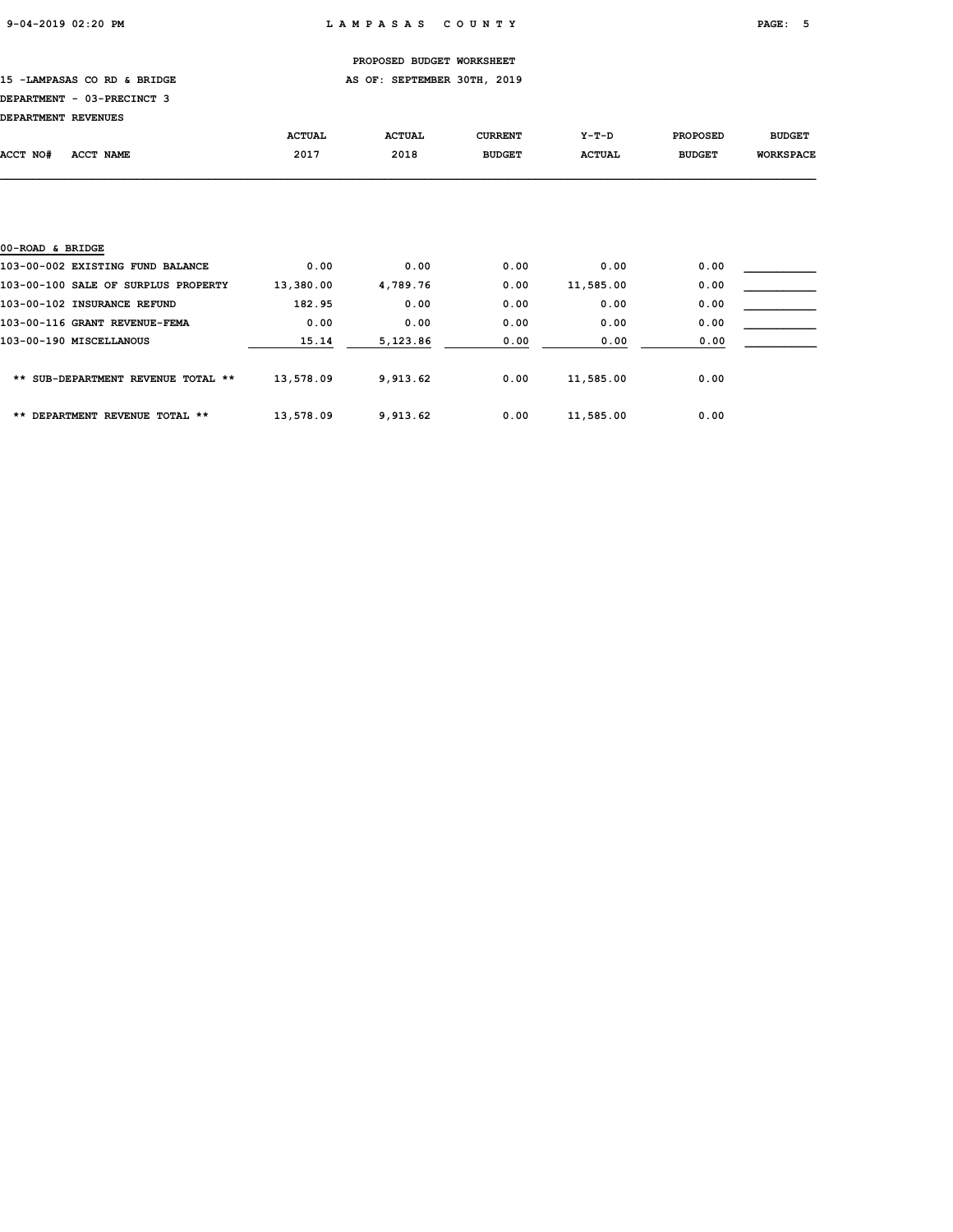### 15 -LAMPASAS CO RD & BRIDGE **AS OF: SEPTEMBER 30TH, 2019**

## DEPARTMENT - 04-PRECINCT 4

| DEPARTMENT REVENUES |  |
|---------------------|--|
|---------------------|--|

|                                      | <b>ACTUAL</b> | <b>ACTUAL</b> | <b>CURRENT</b> | $Y-T-D$       | <b>PROPOSED</b> | <b>BUDGET</b>    |
|--------------------------------------|---------------|---------------|----------------|---------------|-----------------|------------------|
| ACCT NO#<br>ACCT NAME                | 2017          | 2018          | <b>BUDGET</b>  | <b>ACTUAL</b> | <b>BUDGET</b>   | <b>WORKSPACE</b> |
|                                      |               |               |                |               |                 |                  |
|                                      |               |               |                |               |                 |                  |
|                                      |               |               |                |               |                 |                  |
|                                      |               |               |                |               |                 |                  |
| 00-ROAD & BRIDGE                     |               |               |                |               |                 |                  |
| 104-00-100 SALES OF SURPLUS PROPERTY | 8,025.00      | 39.00         | 0.00           | 0.00          | 0.00            |                  |
| 104-00-116 GRANT REVENUE-FEMA        | 0.00          | 0.00          | 0.00           | 0.00          | 0.00            |                  |
| 104-00-117 LCRA REIMBURSEMENT        | 0.00          | 0.00          | 0.00           | 0.00          | 0.00            |                  |
| 104-00-190 MISCELLANEOUS             | 0.00          | 687.53        | 0.00           | 0.00          | 0.00            |                  |
| 204-00-000 OTHER SOURCES - LEASE     | 0.00          | 0.00          | 0.00           | 0.00          | 0.00            |                  |
|                                      |               |               |                |               |                 |                  |
|                                      |               |               |                |               |                 |                  |

\*\* SUB-DEPARTMENT REVENUE TOTAL \*\* 8,025.00 726.53 0.00 0.00 0.00 0.00

\*\* DEPARTMENT REVENUE TOTAL \*\* 8,025.00 726.53 0.00 0.00 0.00 0.00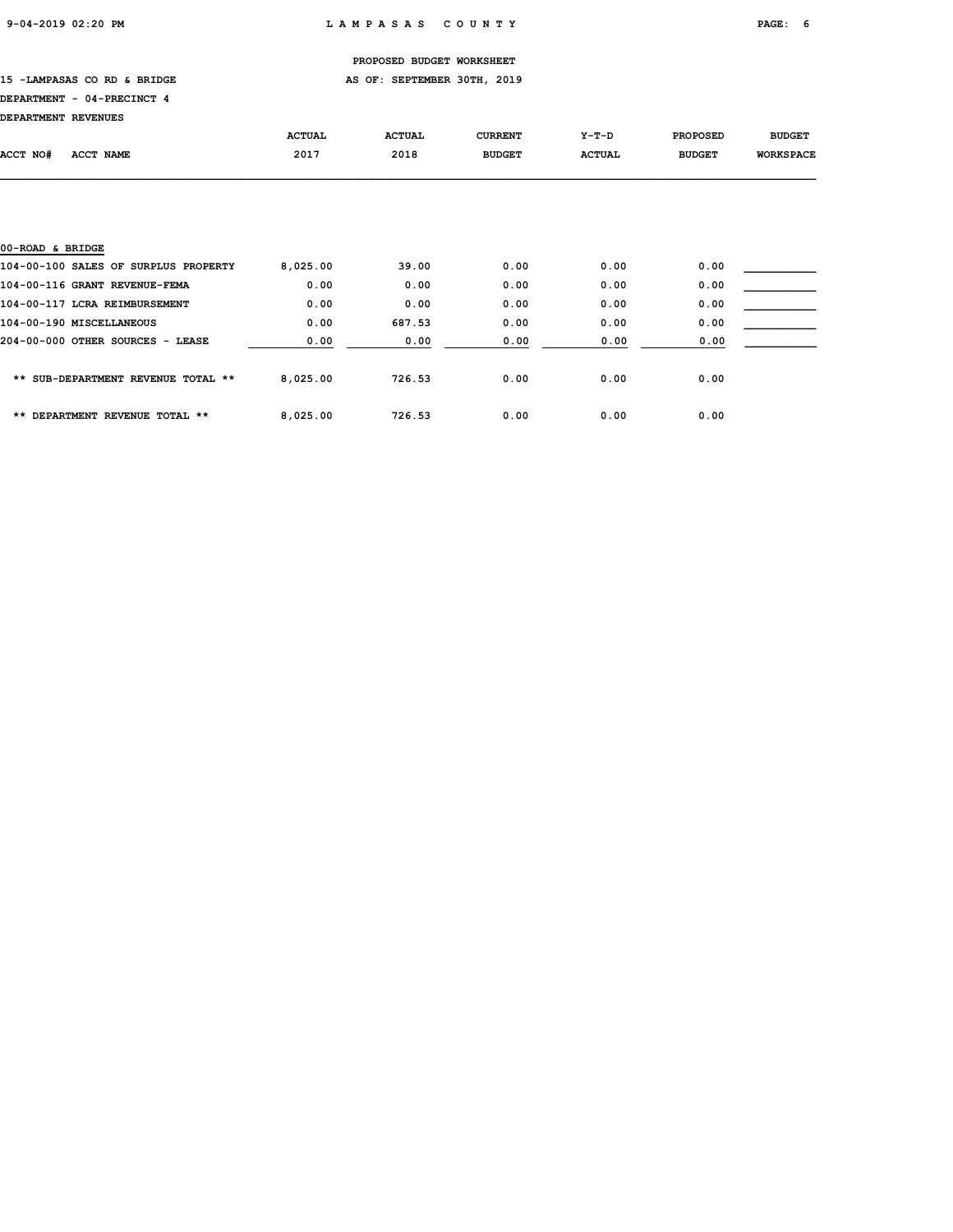15 -LAMPASAS CO RD & BRIDGE **AS OF: SEPTEMBER 30TH, 2019** 

### DEPARTMENT - 05-ROAD & BRIDGE

| DEPARTMENT REVENUES |  |
|---------------------|--|
|---------------------|--|

|                                    | <b>ACTUAL</b> | <b>ACTUAL</b> | <b>CURRENT</b> | $Y-T-D$       | <b>PROPOSED</b> | <b>BUDGET</b>    |
|------------------------------------|---------------|---------------|----------------|---------------|-----------------|------------------|
| ACCT NO#<br><b>ACCT NAME</b>       | 2017          | 2018          | <b>BUDGET</b>  | <b>ACTUAL</b> | <b>BUDGET</b>   | <b>WORKSPACE</b> |
|                                    |               |               |                |               |                 |                  |
|                                    |               |               |                |               |                 |                  |
|                                    |               |               |                |               |                 |                  |
|                                    |               |               |                |               |                 |                  |
| 00-ROAD & BRIDGE                   |               |               |                |               |                 |                  |
| 105-00-121 ORCA-FEDERAL FUNDS      | 0.00          | 0.00          | 0.00           | 0.00          | 0.00            |                  |
| 105-00-126 ORCA-STATE FUNDS        | 0.00          | 0.00          | 0.00           | 0.00          | 0.00            |                  |
|                                    |               |               |                |               |                 |                  |
| ** SUB-DEPARTMENT REVENUE TOTAL ** | 0.00          | 0.00          | 0.00           | 0.00          | 0.00            |                  |
|                                    |               |               |                |               |                 |                  |
| ** DEPARTMENT REVENUE TOTAL **     | 0.00          | 0.00          | 0.00           | 0.00          | 0.00            |                  |
|                                    |               |               |                |               |                 |                  |

\*\*\* FUND TOTAL REVENUES \*\*\* 2,315,572.70 2,562,414.97 2,479,180.00 2,397,198.25 2,541,118.00 ============= ============= ============= ============= =============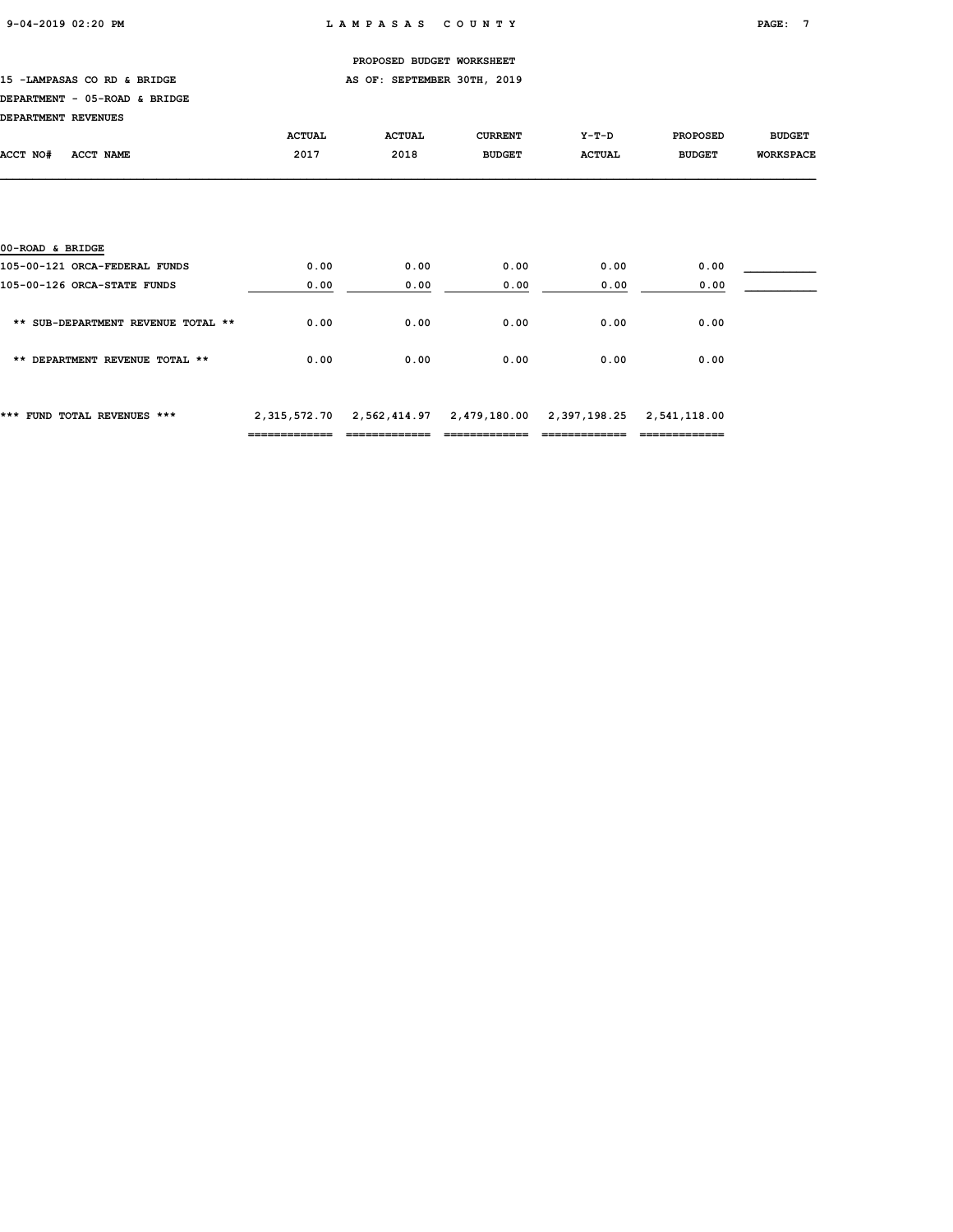15 -LAMPASAS CO RD & BRIDGE **AS OF: SEPTEMBER 30TH, 2019** 

|  | DEPARTMENT - 01-PRECINCT 1 |  |
|--|----------------------------|--|
|  |                            |  |

| <b>DEPARTMENT</b> | <b>EXPENDITURES</b> |               |               |               |               |                 |                  |
|-------------------|---------------------|---------------|---------------|---------------|---------------|-----------------|------------------|
|                   |                     | <b>ACTUAL</b> | <b>ACTUAL</b> | CURRENT       | $Y-T-D$       | <b>PROPOSED</b> | <b>BUDGET</b>    |
| <b>ACCT NO#</b>   | ACCT NAME           | 2017          | 2018          | <b>BUDGET</b> | <b>ACTUAL</b> | <b>BUDGET</b>   | <b>WORKSPACE</b> |

### 00-ROAD & BRIDGE

================

WAGES

| 401-00-101 SALARIES & WAGES ELECTED OF | 56,019.41   | 56,243.20   | 57,087.00  | 54,891.25  | 57,943.00  |  |
|----------------------------------------|-------------|-------------|------------|------------|------------|--|
| 401-00-106 TEMPORARY EMPLOYEE          | 192.00      | 942.00      | 0.00       | 210.00     | 0.00       |  |
| 401-00-109 SR EQUIPMENT OPERATOR #0421 | 34,044.71   | 28,716.57   | 39,374.00  | 40,260.66  | 39,965.00  |  |
| 401-00-110 PART-TIME EMPLOYEES         | 0.00        | 0.00        | 0.00       | 0.00       | 0.00       |  |
| 401-00-112 JR EQUIPMENT OPERATOR #0620 | 24,077.73   | 20,040.47   | 35,360.00  | 16, 105.46 | 35,890.00  |  |
| 401-00-120 SALARY & WAGES OVERTIME     | 0.00        | 0.00        | 0.00       | 146.04     | 0.00       |  |
| 401-00-139 JR EQUIPMENT OPERATOR #1998 | 34,435.05   | 35,220.71   | 39,376.00  | 41,510.64  | 35,890.00  |  |
| 401-00-198 JR EQUIPMENT OPERATOR       | 0.00        | 5,807.57    | 0.00       | 0.00       | 0.00       |  |
| 401-00-199 LONGEVITY PAYMENT           | 1,560.00    | 1,681.21    | 1,800.00   | 1,800.00   | 0.00       |  |
| ** CATEGORY TOTAL **                   | 150,328.90  | 148,651.73  | 172,997.00 | 154,924.05 | 169,688.00 |  |
| EMPLOYEE BENEFITS                      |             |             |            |            |            |  |
|                                        |             |             |            |            |            |  |
| 401-00-203 FICA BENEFITS               | 11, 131.31  | 11,432.18   | 13,234.00  | 11,749.04  | 12,981.00  |  |
| 401-00-204 GROUP MEDICAL INSURANCE     | 41,301.84   | 35, 257.11  | 41,312.00  | 40,222.76  | 47,942.00  |  |
| 401-00-205 RETIREMENT                  | 23,802.19   | 19,548.91   | 27,679.00  | 26,858.40  | 27,150.00  |  |
| 401-00-207 WORKMAN'S COMP              | 3,100.00    | 2,924.00    | 4,319.00   | 4,319.00   | 3,099.00   |  |
| 401-00-208 UNEMPLOYMENT INSURANCE      | 105.00      | 105.00      | 113.00     | 183.49     | 112.00     |  |
| 401-00-210 AUTO ALLOWANCE              | 9,600.00    | 9,600.00    | 12,000.00  | 12,000.00  | 12,000.00  |  |
| 401-00-211 UNIFORM ALLOWANCE           | 1,805.17    | 687.66      | 1,970.00   | 1,616.86   | 1,970.00   |  |
| 401-00-212 PHONE ALLOWANCE             | 1,800.00    | 1,360.00    | 1,440.00   | 1,400.00   | 1,920.00   |  |
| ** CATEGORY TOTAL **                   | 92,645.51   | 80,914.86   | 102,067.00 | 98,349.55  | 107,174.00 |  |
| GENERAL EXPENSES                       |             |             |            |            |            |  |
| 401-00-301 COMMUNICATIONS              | 1,235.22    | 1,079.38    | 1,500.00   | 1,151.85   | 1,200.00   |  |
| 401-00-302 UTILITIES                   | 1,968.07    | 2,042.79    | 2,500.00   | 1,525.82   | 2,000.00   |  |
| 401-00-304 OPERATING SUPPLIES          | 8,612.49    | 10,826.99   | 8,000.00   | 7,526.70   | 8,000.00   |  |
| 401-00-305 TRAVEL & INSERVICE TRAINING | 2,199.78    | 1,225.18    | 1,200.00   | 537.52     | 1,000.00   |  |
| 401-00-308 REPAIRS & MAINTENANCE EQUIP | 28,361.92   | 31,298.16   | 25,000.00  | 9,898.18   | 20,000.00  |  |
| 401-00-311 REPAIRS & MAINTENANCE-BARN  | 0.00        | 0.00        | 0.00       | 5,450.00   | 0.00       |  |
| 401-00-342 GAS & OIL                   | 28,437.86   | 23,847.86   | 25,000.00  | 26,513.07  | 30,000.00  |  |
| 401-00-347 UNIFORMS                    | 0.00        | 0.00        | 0.00       | 0.00       | 0.00       |  |
| 401-00-370 EQUIPMENT RENTAL            | 0.00        | 0.00        | 0.00       | 0.00       | 0.00       |  |
| 401-00-372 EQUIPMENT LEASE             | 0.00        | 0.00        | 0.00       | 0.00       | 0.00       |  |
| 401-00-381 911-ADDRESSING SIGNS        | 0.00        | 0.00        | 0.00       | 0.00       | 0.00       |  |
| 401-00-391 PREC 1 CATTLE GUARDS        | 0.00        | 1,550.00    | 0.00       | 0.00       | 0.00       |  |
| 401-00-395 PREC 1 ROAD CONSTRUCTION    | 138,560.45  | 176,041.20  | 233,844.00 | 127,589.89 | 251,748.00 |  |
| ** CATEGORY TOTAL **                   | 209, 375.79 | 247, 911.56 | 297,044.00 | 180,193.03 | 313,948.00 |  |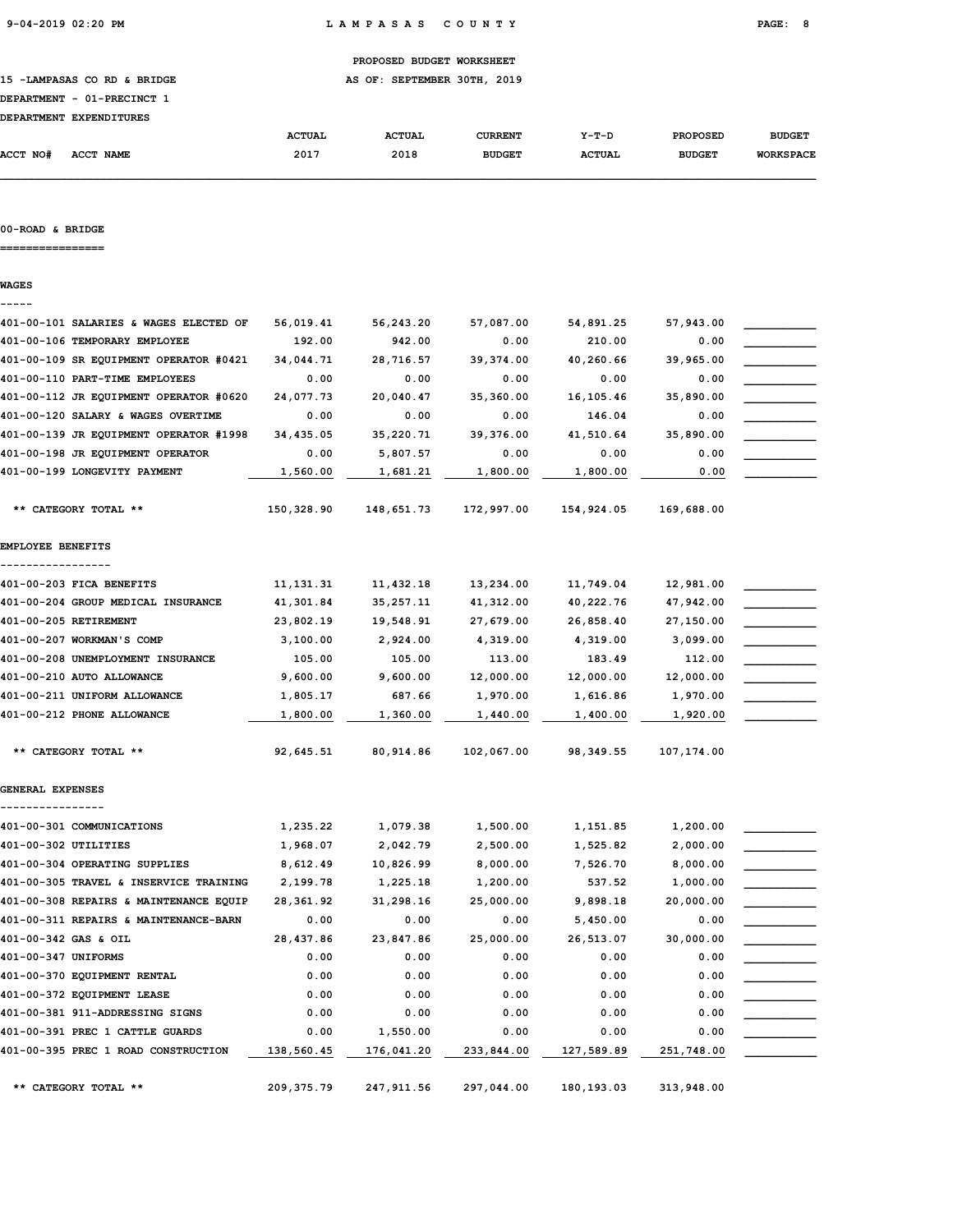9-04-2019 02:20 PM L A M P A S A S C O U N T Y PAGE: 9

|  | PROPOSED BUDGET WORKSHEET |
|--|---------------------------|
|  |                           |

15 -LAMPASAS CO RD & BRIDGE **AS OF: SEPTEMBER 30TH, 2019** 

### DEPARTMENT - 01-PRECINCT 1

| <b>DEPARTMENT EXPENDITURES</b> |  |
|--------------------------------|--|
|                                |  |

|                                        | <b>ACTUAL</b> | <b>ACTUAL</b>                                               | <b>CURRENT</b>                | $Y-T-D$             | <b>PROPOSED</b> | <b>BUDGET</b>    |
|----------------------------------------|---------------|-------------------------------------------------------------|-------------------------------|---------------------|-----------------|------------------|
| <b>ACCT NO#</b><br><b>ACCT NAME</b>    | 2017          | 2018                                                        | <b>BUDGET</b>                 | <b>ACTUAL</b>       | <b>BUDGET</b>   | <b>WORKSPACE</b> |
| CAPITAL OUTLAY                         |               |                                                             |                               |                     |                 |                  |
| 401-00-402 OPERATING EQUIPMENT         | 16,200.00     | 256,215.75                                                  | 0.00                          | 0.00                | 0.00            |                  |
| ** CATEGORY TOTAL **                   | 16,200.00     | 256,215.75                                                  | 0.00                          | 0.00                | 0.00            |                  |
| CAPITAL LEASE                          |               |                                                             |                               |                     |                 |                  |
| 401-00-903 CAPITAL PURCHASES - PRINCIP | 50,447.53     | 0.00                                                        |                               | 28,537.00 28,887.60 | 29,982.00       |                  |
| 401-00-904 CAPITAL PURCHASES - INTERES | 1,147.14      | 0.00                                                        | 3,750.00                      | 3,399.43            | 2,305.00        |                  |
| ** CATEGORY TOTAL **                   | 51,594.67     | 0.00                                                        | 32,287.00                     | 32,287.03           | 32,287.00       |                  |
| ** SUB-DEPARTMENT TOTAL **             |               | 520,144.87 733,693.90 604,395.00 465,753.66                 |                               |                     | 623,097.00      |                  |
| 01-PCT #1                              |               |                                                             |                               |                     |                 |                  |
| ========                               |               |                                                             |                               |                     |                 |                  |
| GENERAL EXPENSES                       |               |                                                             |                               |                     |                 |                  |
| 401-01-395 PREC 1 CONSTRUCTION-FEMA    | 0.00          | 0.00                                                        | 0.00                          | 0.00                | 0.00            |                  |
| ** CATEGORY TOTAL **                   | 0.00          | 0.00                                                        | 0.00                          | 0.00                | 0.00            |                  |
| ** SUB-DEPARTMENT TOTAL **             | 0.00          | 0.00                                                        | 0.00                          | 0.00                | 0.00            |                  |
| *** DEPARTMENT TOTAL ***               |               | 520, 144.87 733, 693.90 604, 395.00 465, 753.66 623, 097.00 | --------------  ------------- |                     | ------------    |                  |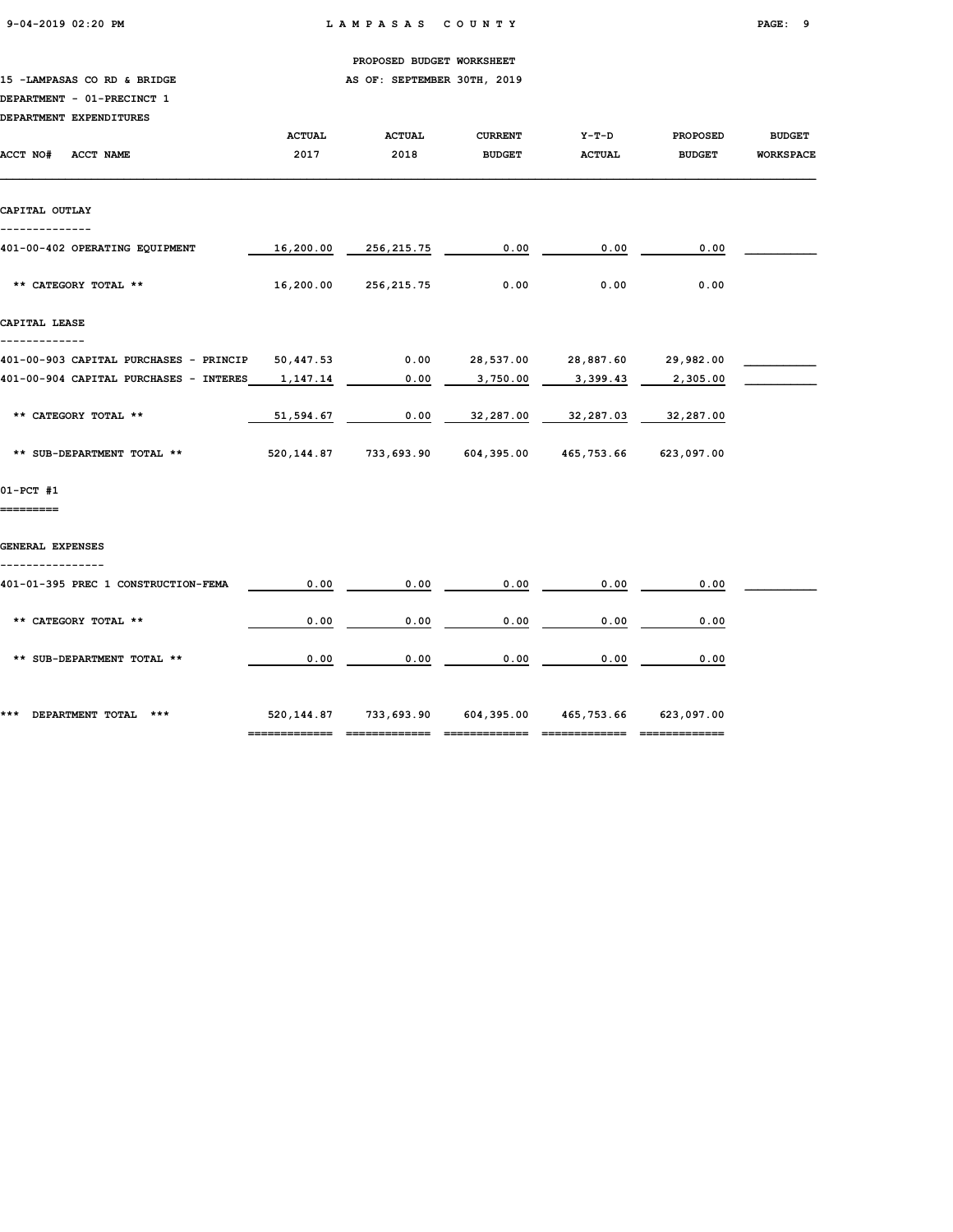15 -LAMPASAS CO RD & BRIDGE **AS OF: SEPTEMBER 30TH, 2019** 

| --- |                            |  |
|-----|----------------------------|--|
|     | DEPARTMENT - 02-PRECINCT 2 |  |
|     |                            |  |

| <b>DEPARTMENT</b> | <b>EXPENDITURES</b> |               |               |                |               |                 |                  |
|-------------------|---------------------|---------------|---------------|----------------|---------------|-----------------|------------------|
|                   |                     | <b>ACTUAL</b> | <b>ACTUAL</b> | <b>CURRENT</b> | $Y-T-D$       | <b>PROPOSED</b> | <b>BUDGET</b>    |
| ACCT NO#          | ACCT NAME           | 2017          | 2018          | <b>BUDGET</b>  | <b>ACTUAL</b> | <b>BUDGET</b>   | <b>WORKSPACE</b> |

### 00-ROAD & BRIDGE

================

WAGES

| 402-00-101 SALARIES & WAGES ELECTED OF | 56,019.41   | 56,243.20   | 57,087.00  | 54,891.26  | 57,943.00  |  |
|----------------------------------------|-------------|-------------|------------|------------|------------|--|
| 402-00-106 TEMPORARY EMPLOYEE          | 0.00        | 0.00        | 0.00       | 0.00       | 0.00       |  |
| 402-00-109 SR EQUIPMENT OPERATOR       | 0.00        | 0.00        | 0.00       | 0.00       | 0.00       |  |
| 402-00-110 PART-TIME EMPLOYEES         | 0.00        | 0.00        | 0.00       | 0.00       | 0.00       |  |
| 402-00-112 JR EQUIPMENT OPERATOR #1756 | 33,958.08   | 35,216.48   | 39,376.00  | 35,207.85  | 35,890.00  |  |
| 402-00-120 SALARY & WAGES OVERTIME     | 0.00        | 0.00        | 0.00       | 0.00       | 0.00       |  |
| 402-00-138 SR EQUIPMENT OPERATOR #0129 | 41,098.33   | 41,716.48   | 45,876.00  | 41,934.64  | 41,715.00  |  |
| 402-00-139 JR EQUIPMENT OPERATOR #1944 | 38, 353.92  | 39,919.37   | 44,079.00  | 40,105.24  | 36,946.00  |  |
| 402-00-199 LONGEVITY PAYMENT           | 5,040.00    | 5,280.00    | 5,520.00   | 5,520.00   | 960.00     |  |
| ** CATEGORY TOTAL **                   | 174,469.74  | 178, 375.53 | 191,938.00 | 177,658.99 | 173,454.00 |  |
| <b>EMPLOYEE BENEFITS</b>               |             |             |            |            |            |  |
| 402-00-203 FICA BENEFITS               | 13,930.50   | 14,205.86   | 14,683.00  | 13,726.09  | 13,343.00  |  |
| 402-00-204 GROUP MEDICAL INSURANCE     | 16,782.42   | 17,942.76   | 36,477.00  | 39,203.27  | 50,307.00  |  |
| 402-00-205 RETIREMENT                  | 28,679.87   | 30,383.46   | 30,710.00  | 30, 371.25 | 27,906.00  |  |
| 402-00-207 WORKMEN'S COMP              | 3,243.00    | 4,675.67    | 4,792.00   | 4,792.00   | 3,197.00   |  |
| 402-00-208 UNEMPLOYMENT INSURANCE      | 118.00      | 123.00      | 138.00     | 138.00     | 116.00     |  |
| 402-00-210 AUTO ALLOWANCE              | 9,600.00    | 9,600.00    | 9,600.00   | 9,600.00   | 12,000.00  |  |
| 402-00-211 UNIFORM ALLOWANCE           | 1,581.49    | 4,357.73    | 1,470.00   | 1,384.78   | 1,470.00   |  |
| 402-00-212 PHONE ALLOWANCE             | 1,560.00    | 1,920.00    | 1,440.00   | 1,480.00   | 1,920.00   |  |
| ** CATEGORY TOTAL **                   | 75,495.28   | 83,208.48   | 99,310.00  | 100,695.39 | 110,259.00 |  |
| GENERAL EXPENSES                       |             |             |            |            |            |  |
| 402-00-301 COMMUNICATIONS              | 0.00        | 0.00        | 0.00       | 0.00       | 0.00       |  |
| 402-00-302 UTILITIES                   | 1,541.26    | 1,434.05    | 1,500.00   | 1,238.76   | 1,500.00   |  |
| 402-00-304 OPERATING SUPPLIES          | 8,992.11    | 3,969.74    | 13,000.00  | 11, 174.29 | 13,000.00  |  |
| 402-00-305 TRAVEL & INSERVICE TRAINING | 705.70      | 486.20      | 800.00     | 932.52     | 800.00     |  |
| 402-00-308 REPAIRS & MAINTENANCE EQUIP | 18,559.91   | 6,574.33    | 7,500.00   | 13,506.94  | 10,000.00  |  |
| 402-00-333 CONRACTED SERVICES          | 1,650.00    | 0.00        | 0.00       | 0.00       | 0.00       |  |
| 402-00-342 GAS & OIL                   | 14, 145. 91 | 16,394.07   | 12,000.00  | 16,744.35  | 14,000.00  |  |
| 402-00-347 UNIFORMS                    | 0.00        | 0.00        | 0.00       | 0.00       | 0.00       |  |
| 402-00-350 BARN CONSTRUCTION           | 1,838.45    | 0.00        | 0.00       | 0.00       | 0.00       |  |
| 402-00-370 EQUIPMENT RENTAL            | 14,848.40   | 24,627.83   | 0.00       | 1,807.11   | 0.00       |  |
| 402-00-372 EQUIPMENT LEASE             | 0.00        | 0.00        | 0.00       | 0.00       | 0.00       |  |
| 402-00-381 911-ADDRESSING SIGNS        | 0.00        | 0.00        | 0.00       | 0.00       | 0.00       |  |
| 402-00-392 PREC 2 CATTLE GUARDS        | 1,550.00    | 2,186.00    | 0.00       | 0.00       | 2,000.00   |  |
| 402-00-396 PREC 2 ROAD CONSTRUCTION    | 102,571.20  | 92,298.51   | 236,344.00 | 112,294.78 | 254,248.00 |  |
| ** CATEGORY TOTAL **                   | 166,402.94  | 147,970.73  | 271,144.00 | 157,698.75 | 295,548.00 |  |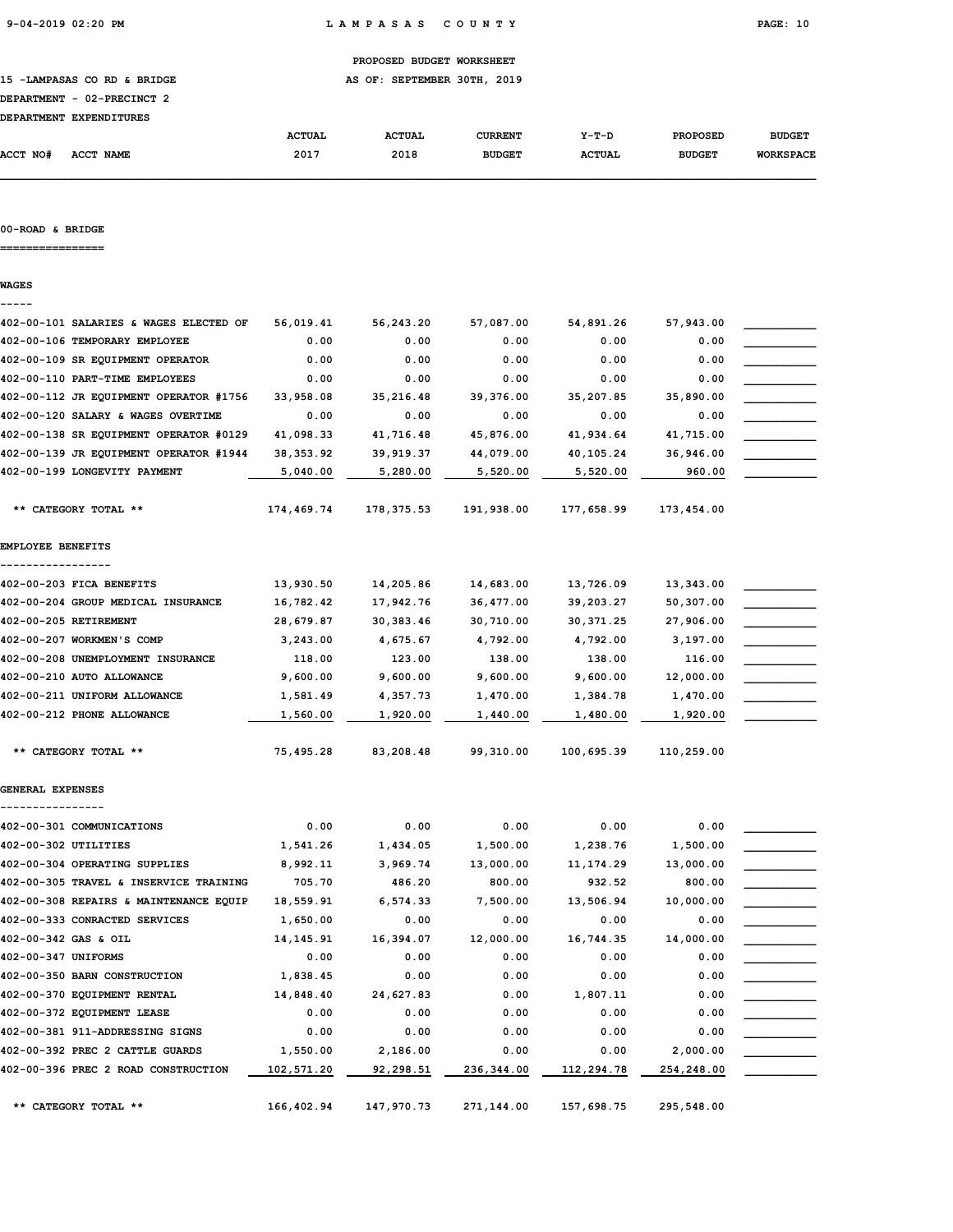15 -LAMPASAS CO RD & BRIDGE **AS OF: SEPTEMBER 30TH**, 2019

### DEPARTMENT - 02-PRECINCT 2

| DEPARTMENT EXPENDITURES |  |
|-------------------------|--|

| DEPARTMENT EXPENDITURES                          |               |                                                            |                |                                |                     |                  |
|--------------------------------------------------|---------------|------------------------------------------------------------|----------------|--------------------------------|---------------------|------------------|
|                                                  | <b>ACTUAL</b> | <b>ACTUAL</b>                                              | <b>CURRENT</b> | $Y-T-D$                        | <b>PROPOSED</b>     | <b>BUDGET</b>    |
| ACCT NO#<br>ACCT NAME                            | 2017          | 2018                                                       | <b>BUDGET</b>  | ACTUAL                         | <b>BUDGET</b>       | <b>WORKSPACE</b> |
| CAPITAL OUTLAY                                   |               |                                                            |                |                                |                     |                  |
| --------------<br>402-00-402 OPERATING EQUIPMENT | 0.00          |                                                            | 43,193.80 0.00 |                                | 42,500.00 35,233.00 |                  |
| ** CATEGORY TOTAL **                             | 0.00          | 43,193.80                                                  |                | $0.00$ $42,500.00$ $35,233.00$ |                     |                  |
| CAPITAL LEASE                                    |               |                                                            |                |                                |                     |                  |
| 402-00-903 CAPITAL PURCHASES - PRINCIP           |               |                                                            |                |                                | 0.00                |                  |
| 402-00-904 CAPITAL PURCHASES - INTERES           | 3,473.80      | 2,265.54                                                   | 4,029.00       | 2,420.45                       | 0.00                |                  |
|                                                  |               |                                                            |                |                                |                     |                  |
| ** CATEGORY TOTAL **                             | 54,582.06     | 19,708.05                                                  | 35,233.00      | 3,187.74                       | 0.00                |                  |
| ** SUB-DEPARTMENT TOTAL **                       |               | 470,950.02  472,456.59  597,625.00  481,740.87  614,494.00 |                |                                |                     |                  |
| 02-PCT #2                                        |               |                                                            |                |                                |                     |                  |
| =========                                        |               |                                                            |                |                                |                     |                  |
| GENERAL EXPENSES                                 |               |                                                            |                |                                |                     |                  |
| 402-02-396 PREC 2 CONSTRUCTION-FEMA              | 0.00          | 0.00                                                       | 0.00           | 0.00                           | 0.00                |                  |
| ** CATEGORY TOTAL **                             | 0.00          | 0.00                                                       | 0.00           | 0.00                           | 0.00                |                  |
| ** SUB-DEPARTMENT TOTAL **                       | 0.00          | 0.00                                                       | 0.00           | 0.00                           | 0.00                |                  |
| *** DEPARTMENT TOTAL ***                         |               | 470,950.02  472,456.59  597,625.00  481,740.87  614,494.00 |                |                                |                     |                  |

============= ============= ============= ============= =============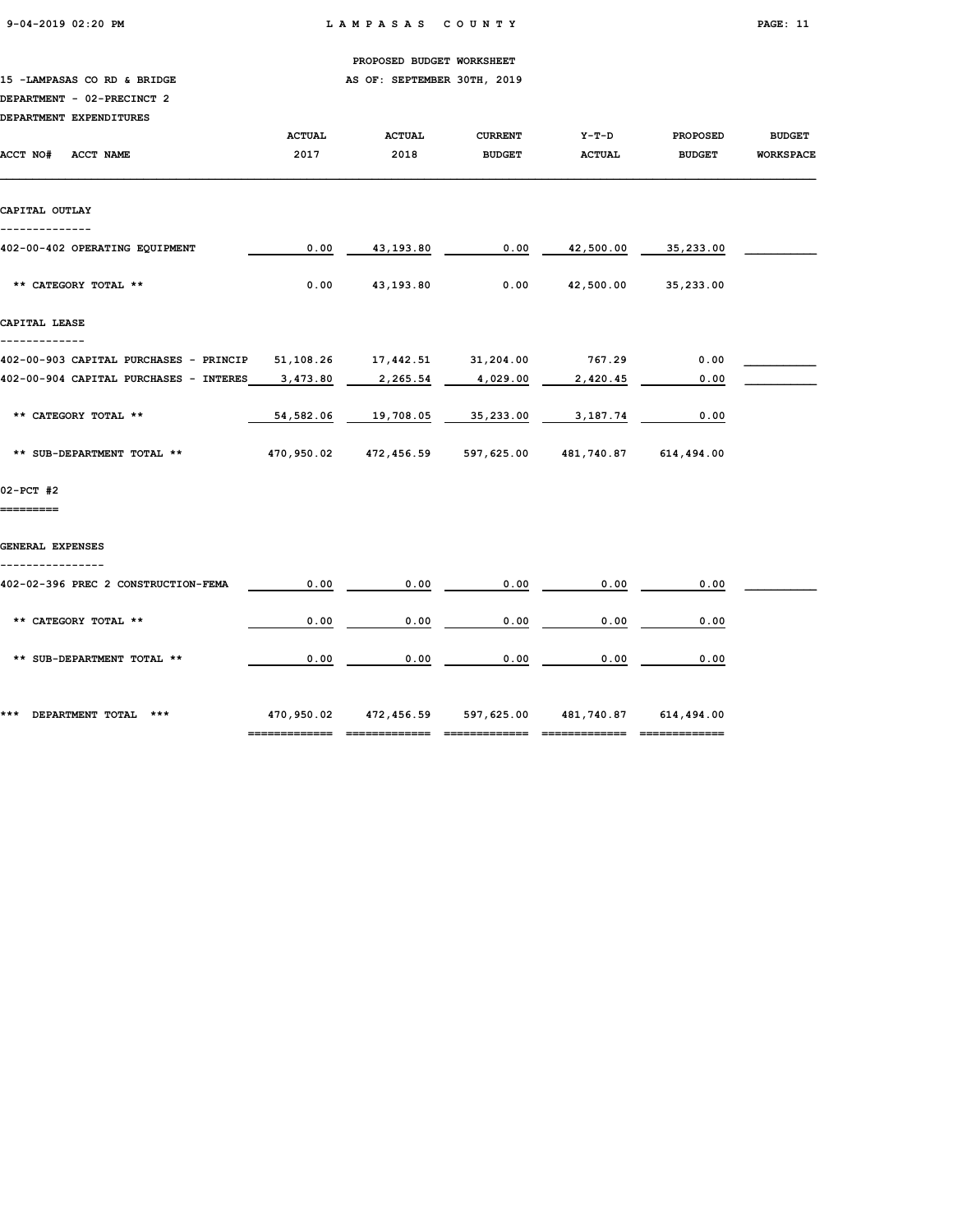15 -LAMPASAS CO RD & BRIDGE **AS OF: SEPTEMBER 30TH, 2019** 

# DEPARTMENT - 03-PRECINCT 3

| <b>DEPARTMENT</b> | <b>EXPENDITURES</b> |               |               |               |               |                 |                  |
|-------------------|---------------------|---------------|---------------|---------------|---------------|-----------------|------------------|
|                   |                     | <b>ACTUAL</b> | <b>ACTUAL</b> | CURRENT       | $Y-T-D$       | <b>PROPOSED</b> | <b>BUDGET</b>    |
| <b>ACCT NO#</b>   | <b>ACCT NAME</b>    | 2017          | 2018          | <b>BUDGET</b> | <b>ACTUAL</b> | <b>BUDGET</b>   | <b>WORKSPACE</b> |

#### 00-ROAD & BRIDGE

================

WAGES

## ----- 403-00-101 SALARIES & WAGES ELECTED OF 55,977.42 56,243.20 57,087.00 54,891.25 57,943.00 \_\_\_\_\_\_\_\_\_\_\_ 403-00-106 TEMPORARY EMPLOYEE 3,735.00 0.00 0.00 0.00 0.00 0.00 403-00-109 SR EQUIPMENT OPERATOR #2438 37,213.14 37,142.60 40,961.00 39,385.98 41,575.00  $403-00-110$  PART-TIME EMPLOYEES  $0.00$   $0.00$   $0.00$   $0.00$   $0.00$   $0.00$ 403-00-112 JR EQUIPMENT OPERATOR #0929 36,582.32 32,731.93 38,604.00 37,120.00 39,184.00 \_\_\_\_\_\_\_\_\_\_\_ 403-00-120 SALARY & WAGES OVERTIME  $0.00$  0.00 0.00 0.00 0.00 0.00 0.00  $403-00-139$  JR EQUIPMENT OPERATOR #0850  $39,431.15$   $39,919.37$   $44,079.00$   $48,522.01$   $44,740.00$ 403-00-199 LONGEVITY PAYMENT  $\qquad \qquad \qquad 3,360.00 \qquad \qquad 2,760.00 \qquad \qquad 3,000.00 \qquad \qquad 3,000.00 \qquad \qquad 3,240.00$  \*\* CATEGORY TOTAL \*\* 176,299.03 168,797.10 183,731.00 182,919.24 186,682.00 EMPLOYEE BENEFITS ----------------- 403-00-203 FICA BENEFITS  $13,082.91$   $12,449.57$   $14,037.00$   $13,693.69$   $14,281.00$ 403-00-204 GROUP MEDICAL INSURANCE 42,082.83 48,115.30 50,553.00 45,355.80 47,610.00 \_\_\_\_\_\_\_\_\_\_\_ 403-00-205 RETIREMENT 28,063.37 28,754.75 29,358.00 30,051.40 29,869.00 \_\_\_\_\_\_\_\_\_\_\_ 403-00-207 WORKMEN'S COMP 3,303.00 3,735.04 4,580.00 4,580.00 3,542.00  $403-00-208$  UNEMPLOYMENT INSURANCE  $116.00$   $169.00$   $127.00$   $127.00$   $129.00$ 403-00-210 AUTO ALLOWANCE 9,600.00 9,600.00 9,600.00 9,600.00 9,600.00 \_\_\_\_\_\_\_\_\_\_\_ 403-00-211 UNIFORM ALLOWANCE  $1,357.35$   $4,305.20$   $1,400.00$   $1,797.16$   $1,400.00$  $403-00-212$  PHONE ALLOWANCE  $\qquad \qquad \qquad 960.00 \qquad \qquad 1,320.00 \qquad \qquad 960.00 \qquad \qquad 1,440.00 \qquad \qquad 1,920.00$  \*\* CATEGORY TOTAL \*\* 98,565.46 108,448.86 110,615.00 106,645.05 108,351.00 GENERAL EXPENSES ---------------- 403-00-301 COMMUNICATIONS 117.22 0.00 0.00 0.00 0.00 \_\_\_\_\_\_\_\_\_\_\_ 403-00-302 UTILITIES 2,623.63 2,924.85 2,500.00 2,422.34 2,500.00 \_\_\_\_\_\_\_\_\_\_\_ 403-00-304 OPERATING SUPPLIES 10,800.96 9,508.70 8,500.00 14,050.24 8,500.00 \_\_\_\_\_\_\_\_\_\_\_ 403-00-305 TRAVEL & INSERVICE TRAINING  $2,031.62$   $1,252.27$   $1,500.00$   $565.32$   $1,500.00$ 403-00-308 REPAIRS & MAINTENANCE EQUIP 33,274.96 39,901.30 15,000.00 27,652.06 15,000.00 \_\_\_\_\_\_\_\_\_\_\_ 403-00-315 DUES 0.00 0.00 0.00 0.00 0.00 \_\_\_\_\_\_\_\_\_\_\_ 403-00-342 GAS & OIL 20,795.71 23,783.47 18,000.00 23,806.48 18,000.00 \_\_\_\_\_\_\_\_\_\_\_  $403-00-347$  UNIFORMS  $\begin{array}{cccc} 0.00 & 0.00 & 0.00 & 0.00 & 0.00 \end{array}$ 403-00-370 EQUIPMENT RENTAL 4,156.46 0.00 0.00 0.00 0.00 0.00 403-00-372 EQUIPMENT LEASE 16,282.99 19,466.66 20,000.00 19,083.03 20,000.00  $403-00-381$  911-ADDRESSING SIGNS  $737.00$   $0.00$   $0.00$   $0.00$   $0.00$   $0.00$   $0.00$ 403-00-393 PREC 3 CATTLE GUARDS 0.00 5,850.00 370.00 0.00 370.00 \_\_\_\_\_\_\_\_\_\_\_ 403-00-397 PREC 3 ROAD CONSTRUCTION  $\qquad 103,163.06 \qquad 93,742.41 \qquad 233,844.00 \qquad 113,420.89 \qquad 251,748.00$

\*\* CATEGORY TOTAL \*\* 193,983.61 196,429.66 299,714.00 201,000.36 317,618.00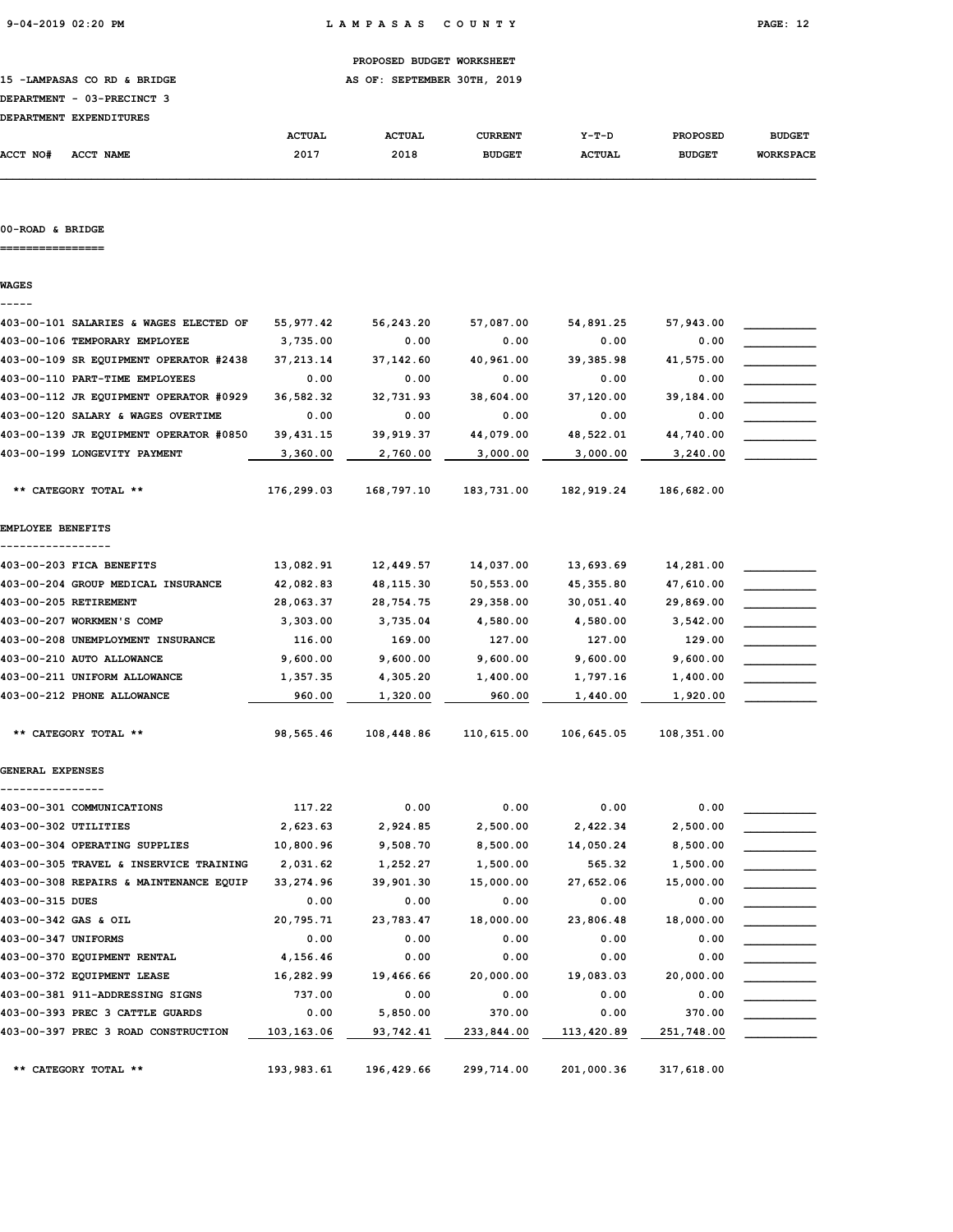15 -LAMPASAS CO RD & BRIDGE **AS OF: SEPTEMBER 30TH, 2019** 

### DEPARTMENT - 03-PRECINCT 3

|  |  | DEPARTMENT EXPENDITURES |  |
|--|--|-------------------------|--|
|--|--|-------------------------|--|

| DEFARIMENI EAFENDIIURES                          |               |                                                        |                |               |                 |                  |
|--------------------------------------------------|---------------|--------------------------------------------------------|----------------|---------------|-----------------|------------------|
|                                                  | <b>ACTUAL</b> | <b>ACTUAL</b>                                          | <b>CURRENT</b> | $Y-T-D$       | <b>PROPOSED</b> | <b>BUDGET</b>    |
| ACCT NO#<br><b>ACCT NAME</b>                     | 2017          | 2018                                                   | <b>BUDGET</b>  | <b>ACTUAL</b> | <b>BUDGET</b>   | <b>WORKSPACE</b> |
|                                                  |               |                                                        |                |               |                 |                  |
|                                                  |               |                                                        |                |               |                 |                  |
| CAPITAL OUTLAY                                   |               |                                                        |                |               |                 |                  |
|                                                  |               |                                                        |                |               |                 |                  |
|                                                  |               |                                                        |                |               |                 |                  |
| 403-00-402 OPERATING EQUIPMENT                   | 0.00          | 73,060.00                                              | 0.00           | 0.00          | 0.00            |                  |
|                                                  |               |                                                        |                |               |                 |                  |
| ** CATEGORY TOTAL **                             | 0.00          | 73,060.00                                              | 0.00           | 0.00          | 0.00            |                  |
|                                                  |               |                                                        |                |               |                 |                  |
| CAPITAL LEASE                                    |               |                                                        |                |               |                 |                  |
|                                                  |               |                                                        |                |               |                 |                  |
| 403-00-903 CAPITAL PURCHASES - PRINCIP 34,190.20 |               | 0.00                                                   | 0.00           | 0.00          | 0.00            |                  |
|                                                  |               |                                                        |                |               |                 |                  |
| 403-00-904 CAPITAL PURCHASES - INTERES           | 683.80        | 0.00                                                   | 0.00           | 0.00          | 0.00            |                  |
|                                                  |               |                                                        |                |               |                 |                  |
| ** CATEGORY TOTAL **                             | 34,874.00     | 0.00                                                   | 0.00           | 0.00          | 0.00            |                  |
|                                                  |               |                                                        |                |               |                 |                  |
| ** SUB-DEPARTMENT TOTAL **                       |               | 503,722.10 546,735.62 594,060.00 490,564.65 612,651.00 |                |               |                 |                  |
|                                                  |               |                                                        |                |               |                 |                  |
| 03-PCT #3                                        |               |                                                        |                |               |                 |                  |
| =========                                        |               |                                                        |                |               |                 |                  |
|                                                  |               |                                                        |                |               |                 |                  |
|                                                  |               |                                                        |                |               |                 |                  |
| GENERAL EXPENSES                                 |               |                                                        |                |               |                 |                  |
|                                                  |               |                                                        |                |               |                 |                  |
| 403-03-397 PREC 3 CONSTRUCTION-FEMA              | 0.00          | 0.00                                                   | 0.00           | 0.00          | 0.00            |                  |
|                                                  |               |                                                        |                |               |                 |                  |
| ** CATEGORY TOTAL **                             | 0.00          | 0.00                                                   | 0.00           | 0.00          | 0.00            |                  |
|                                                  |               |                                                        |                |               |                 |                  |
| ** SUB-DEPARTMENT TOTAL **                       | 0.00          | 0.00                                                   | 0.00           | 0.00          | 0.00            |                  |
|                                                  |               |                                                        |                |               |                 |                  |
|                                                  |               |                                                        |                |               |                 |                  |
|                                                  |               |                                                        |                |               |                 |                  |
| *** DEPARTMENT TOTAL ***                         |               | 503,722.10 546,735.62 594,060.00 490,564.65 612,651.00 |                |               |                 |                  |

============= ============= ============= ============= =============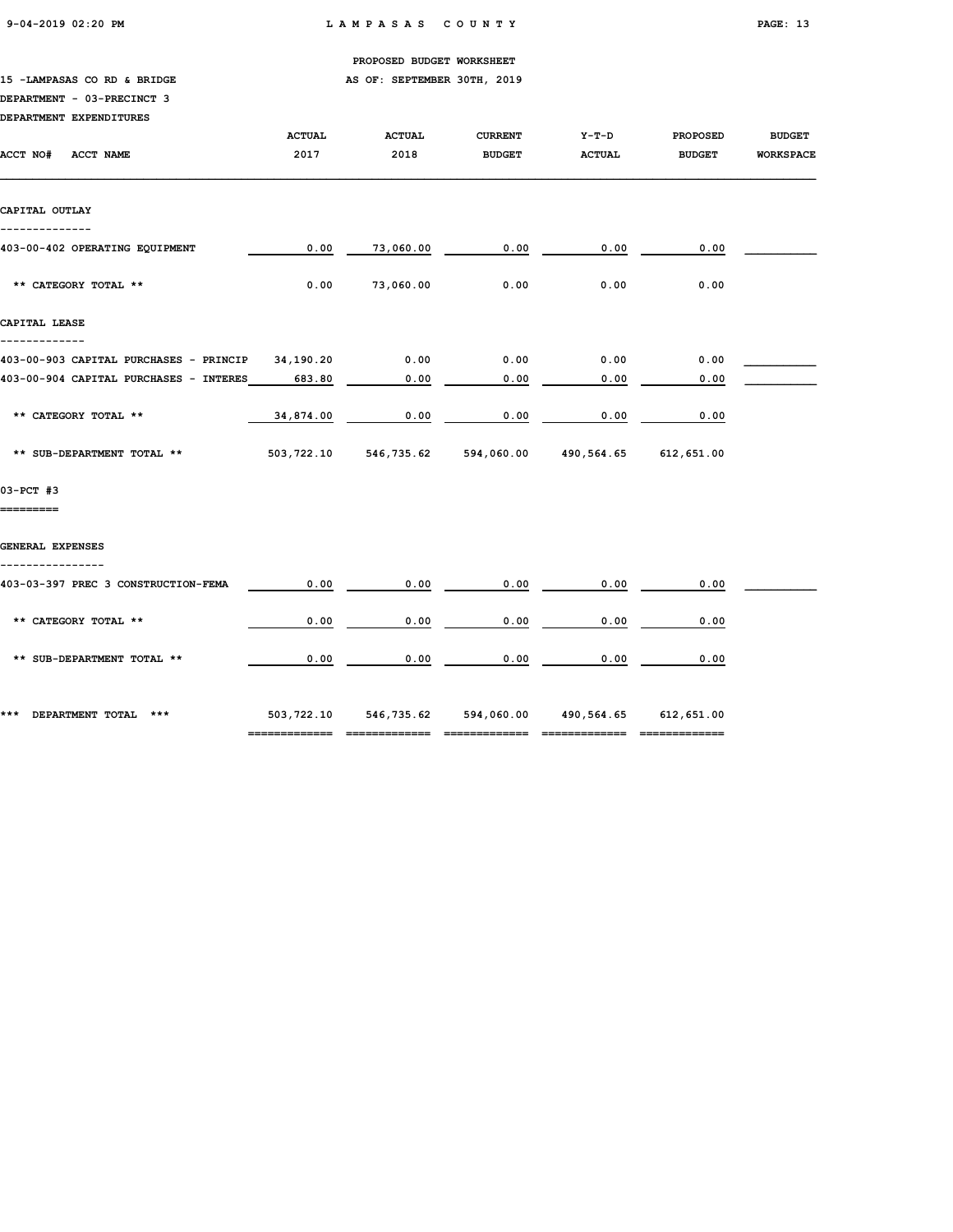15 -LAMPASAS CO RD & BRIDGE **AS OF: SEPTEMBER 30TH, 2019** 

# DEPARTMENT - 04-PRECINCT 4

| <b>DEPARTMENT</b> | <b>EXPENDITURES</b> |               |               |                |               |                 |                  |
|-------------------|---------------------|---------------|---------------|----------------|---------------|-----------------|------------------|
|                   |                     | <b>ACTUAL</b> | <b>ACTUAL</b> | <b>CURRENT</b> | $Y-T-D$       | <b>PROPOSED</b> | <b>BUDGET</b>    |
| <b>ACCT NO#</b>   | ACCT NAME           | 2017          | 2018          | <b>BUDGET</b>  | <b>ACTUAL</b> | <b>BUDGET</b>   | <b>WORKSPACE</b> |

#### 00-ROAD & BRIDGE

================

WAGES

## ----- 404-00-101 SALARIES & WAGES ELECTED OF 56,019.41 56,243.20 57,087.00 54,891.25 57,943.00 \_\_\_\_\_\_\_\_\_\_\_ 404-00-106 TEMPORARY EMPLOYEE  $0.00$   $0.00$   $0.00$   $0.00$   $0.00$   $0.00$   $0.00$ 404-00-109 SR EQUIPMENT OPERATOR #2880 42,154.60 42,772.04 45,876.00 44,145.10 46,564.00 404-00-110 PART-TIME EMPLOYEES 0.00 0.00 0.00 0.00 0.00 \_\_\_\_\_\_\_\_\_\_\_ 404-00-112 JR EQUIPMENT OPERATOR #3478 34,309.18 35,332.97 39,376.00 37,862.03 39,967.00 \_\_\_\_\_\_\_\_\_\_\_ 404-00-120 SALARY & WAGES OVERTIME  $0.00$  0.00 0.00 0.00 0.00 0.00 0.00 404-00-139 JR EQUIPMENT OPERATOR #0440 18,984.72 31,260.91 36,400.00 33,270.00 35,890.00 \_\_\_\_\_\_\_\_\_\_\_  $404-00-198$  JR EQUIPMENT OPERATOR  $0.00$   $0.00$   $0.00$   $0.00$   $0.00$   $0.00$   $0.00$ 404-00-199 LONGEVITY PAYMENT  $\qquad 2,520.00 \qquad 2,765.65 \qquad 3,000.00 \qquad 3,008.92 \qquad 3,240.00$  \*\* CATEGORY TOTAL \*\* 153,987.91 168,374.77 181,739.00 173,177.30 183,604.00 EMPLOYEE BENEFITS ----------------- 404-00-203 FICA BENEFITS 402,345.29 12,588.00 13,903.00 13,395.39 14,046.00 404-00-204 GROUP MEDICAL INSURANCE 29,571.48 46,079.76 48,350.00 37,848.58 36,030.00 \_\_\_\_\_\_\_\_\_\_\_ 404-00-205 RETIREMENT 25,478.44 28,783.30 29,078.00 29,655.61 29,377.00 \_\_\_\_\_\_\_\_\_\_\_ 404-00-207 WORKMEN'S COMP 3,013.00 2,921.00 4,537.00 4,537.00 3,462.00  $404-00-208$  UNEMPLOYMENT INSURANCE  $107.00$   $113.00$   $126.00$   $126.00$   $126.00$ 404-00-210 AUTO ALLOWANCE 9,600.00 9,600.00 12,000.00 12,000.00 12,000.00 \_\_\_\_\_\_\_\_\_\_\_ 404-00-211 UNIFORM ALLOWANCE  $1,201.71$   $1,115.40$   $1,720.00$   $1,518.92$   $1,720.00$  $404-00-212$  PHONE ALLOWANCE  $\qquad \qquad 1,760.00$   $\qquad \qquad 1,920.00$   $\qquad \qquad 960.00$   $\qquad \qquad 1,720.00$   $\qquad \qquad 1,920.00$  \*\* CATEGORY TOTAL \*\* 83,076.92 103,120.46 110,674.00 100,801.50 98,681.00 GENERAL EXPENSES ----------------  $404 - 00 - 301$  COMMUNICATIONS  $0.00$   $0.00$   $0.00$   $0.00$   $0.00$   $0.00$   $0.00$ 404-00-302 UTILITIES 2,089.36 2,002.57 1,500.00 1,395.32 1,500.00 \_\_\_\_\_\_\_\_\_\_\_ 404-00-304 OPERATING SUPPLIES 6,216.80 11,690.55 8,000.00 7,153.83 8,000.00 404-00-305 TRAVEL & INSERVICE TRAINING 705.70 486.20 900.00 583.82 900.00 \_\_\_\_\_\_\_\_\_\_\_ 404-00-308 REPAIRS & MAINTENANCE EQUIP 35,715.50 34,269.45 20,000.00 46,840.31 20,000.00 \_\_\_\_\_\_\_\_\_\_\_  $404-00-333$  CONTRACTED SERVICE  $0.00$   $0.00$   $0.00$   $0.00$   $0.00$   $0.00$   $0.00$ 404-00-342 GAS & OIL 21,875.33 32,424.48 20,000.00 24,974.53 20,000.00 \_\_\_\_\_\_\_\_\_\_\_ 404-00-347 UNIFORMS 0.00 0.00 0.00 0.00 0.00 \_\_\_\_\_\_\_\_\_\_\_  $404-00-350$  BARN CONSTRUCTION  $0.00$   $0.00$   $0.00$   $0.00$   $0.00$   $0.00$   $0.00$  $404-00-370$  EQUIPMENT RENTAL  $51,024.68$   $0.00$   $0.00$   $0.00$   $0.00$   $0.00$ 404-00-372 EQUIPMENT LEASE 0.00 0.00 0.00 0.00 0.00 \_\_\_\_\_\_\_\_\_\_\_ 404-00-381 911-ADDRESSING SIGNS 0.00 0.00 0.00 0.00 0.00 \_\_\_\_\_\_\_\_\_\_\_ 404-00-394 PREC 4 CATTLE GUARDS 0.00 0.00 0.00 5,850.00 0.00 \_\_\_\_\_\_\_\_\_\_\_  $404-00-398$  PREC 4 ROAD CONSTRUCTION  $\qquad \quad \frac{160,874.66}{2169,160}$   $\qquad \quad \frac{189,762.07}{233,844.00}$   $\qquad \quad \frac{82,450.92}{251,748.00}$   $\qquad \quad \frac{160,874.66}{2100}$

\*\* CATEGORY TOTAL \*\* 277,502.03 270,635.32 284,244.00 169,248.73 302,148.00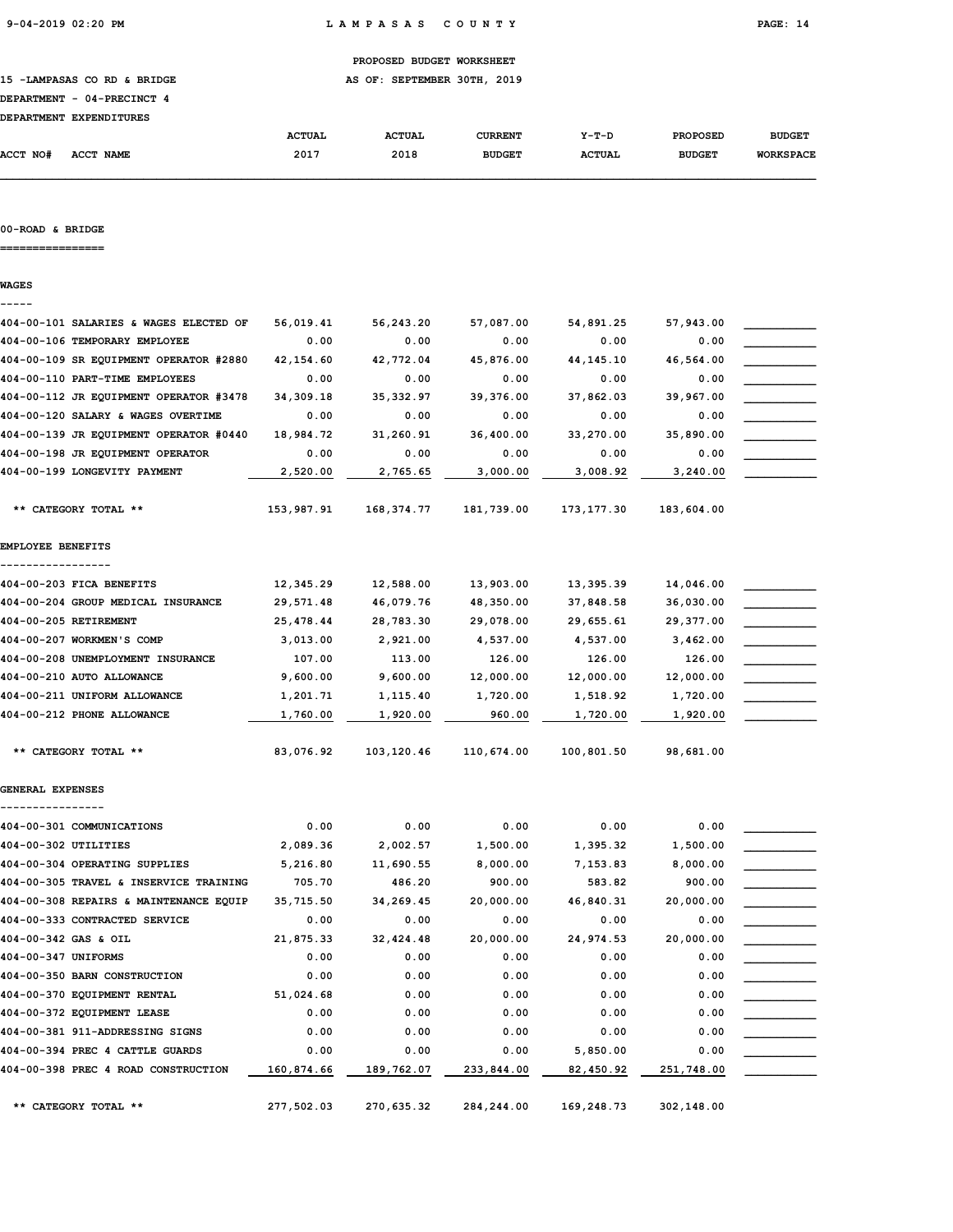9-04-2019 02:20 PM L A M P A S A S C O U N T Y PAGE: 15

PROPOSED BUDGET WORKSHEET

15 -LAMPASAS CO RD & BRIDGE AS OF: SEPTEMBER 30TH, 2019

### DEPARTMENT - 04-PRECINCT 4

| DEPARTMENT EXPENDITURES                |                       |                                                                |                                 |                          |                                  |                                   |
|----------------------------------------|-----------------------|----------------------------------------------------------------|---------------------------------|--------------------------|----------------------------------|-----------------------------------|
| ACCT NO#<br><b>ACCT NAME</b>           | <b>ACTUAL</b><br>2017 | <b>ACTUAL</b><br>2018                                          | <b>CURRENT</b><br><b>BUDGET</b> | $Y-T-D$<br><b>ACTUAL</b> | <b>PROPOSED</b><br><b>BUDGET</b> | <b>BUDGET</b><br><b>WORKSPACE</b> |
|                                        |                       |                                                                |                                 |                          |                                  |                                   |
| CAPITAL OUTLAY<br>--------------       |                       |                                                                |                                 |                          |                                  |                                   |
| 404-00-402 OPERATING EQUIPMENT         | 0.00                  | 101,374.55                                                     | 57,106.00                       | 31,090.00                | 57,106.00                        |                                   |
| ** CATEGORY TOTAL **                   | 0.00                  |                                                                | 101,374.55 57,106.00            |                          | 31,090.00 57,106.00              |                                   |
| CAPITAL LEASE                          |                       |                                                                |                                 |                          |                                  |                                   |
| 404-00-903 CAPITAL PURCHASES - PRINCIP | 79,445.69             | $\overline{0.00}$                                              | 0.00                            | 0.00                     | 0.00                             |                                   |
| 404-00-904 CAPITAL PURCHASES - INTERES | 1,950.96              | 0.00                                                           | 0.00                            | 0.00                     | 0.00                             |                                   |
| ** CATEGORY TOTAL **                   | 81,396.65             | 0.00                                                           | 0.00                            | 0.00                     | 0.00                             |                                   |
| ** SUB-DEPARTMENT TOTAL **             |                       | 595,963.51   643,505.10   633,763.00   474,317.53   641,539.00 |                                 |                          |                                  |                                   |
| 04-PCT #4                              |                       |                                                                |                                 |                          |                                  |                                   |
| =========                              |                       |                                                                |                                 |                          |                                  |                                   |
| GENERAL EXPENSES                       |                       |                                                                |                                 |                          |                                  |                                   |
| 404-04-398 PREC 4 CONSTRUCTION-FEMA    | 0.00                  | 0.00                                                           | 0.00                            | 0.00                     | 0.00                             |                                   |
| ** CATEGORY TOTAL **                   | 0.00                  | 0.00                                                           | 0.00                            | 0.00                     | 0.00                             |                                   |
| ** SUB-DEPARTMENT TOTAL **             | 0.00                  | 0.00                                                           | 0.00                            | 0.00                     | 0.00                             |                                   |
|                                        |                       |                                                                |                                 |                          |                                  |                                   |
| *** DEPARTMENT TOTAL ***               |                       | 595,963.51   643,505.10   633,763.00   474,317.53   641,539.00 |                                 |                          |                                  |                                   |

============= ============= ============= ============= =============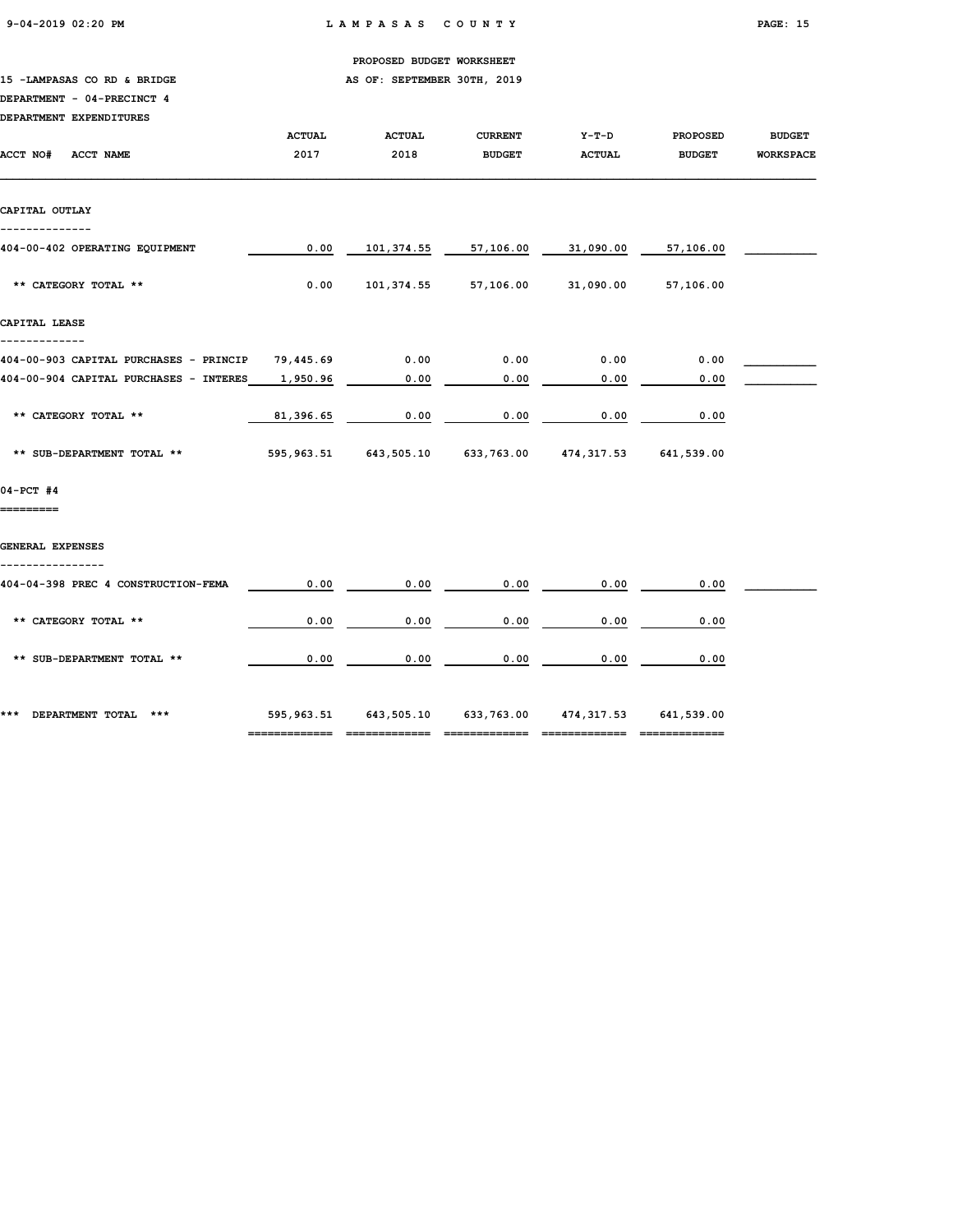|                                        |               | PROPOSED BUDGET WORKSHEET   |                |               |                 |                  |
|----------------------------------------|---------------|-----------------------------|----------------|---------------|-----------------|------------------|
| 15 -LAMPASAS CO RD & BRIDGE            |               | AS OF: SEPTEMBER 30TH, 2019 |                |               |                 |                  |
| DEPARTMENT - 05-ROAD & BRIDGE          |               |                             |                |               |                 |                  |
| DEPARTMENT EXPENDITURES                |               |                             |                |               |                 |                  |
|                                        | <b>ACTUAL</b> | <b>ACTUAL</b>               | <b>CURRENT</b> | $Y-T-D$       | <b>PROPOSED</b> | <b>BUDGET</b>    |
| <b>ACCT NO#</b><br>ACCT NAME           | 2017          | 2018                        | <b>BUDGET</b>  | <b>ACTUAL</b> | <b>BUDGET</b>   | <b>WORKSPACE</b> |
|                                        |               |                             |                |               |                 |                  |
| 00-ROAD & BRIDGE                       |               |                             |                |               |                 |                  |
| <b>WAGES</b><br>-----                  |               |                             |                |               |                 |                  |
| 405-00-106 TEMPORARY EMPLOYEE          | 0.00          | 0.00                        | 0.00           | 0.00          | 0.00            |                  |
| 405-00-110 PART-TIME EMPLOYEES         | 0.00          | 0.00                        | 0.00           | 0.00          | 0.00            |                  |
| ** CATEGORY TOTAL **                   | 0.00          | 0.00                        | 0.00           | 0.00          | 0.00            |                  |
| <b>EMPLOYEE BENEFITS</b>               |               |                             |                |               |                 |                  |
| 405-00-203 FICA BENEFITS               | 0.00          | 0.00                        | 0.00           | 0.00          | 0.00            |                  |
| 405-00-205 RETIREMENT                  | 0.00          | 0.00                        | 0.00           | 0.00          | 0.00            |                  |
| 405-00-207 WORKMEN'S COMP              | 0.00          | 0.00                        | 0.00           | 0.00          | 0.00            |                  |
| 405-00-208 UNEMPLOYMENT INSURANCE      | 0.00          | 0.00                        | 0.00           | 0.00          | 0.00            |                  |
| ** CATEGORY TOTAL **                   | 0.00          | 0.00                        | 0.00           | 0.00          | 0.00            |                  |
| GENERAL EXPENSES                       |               |                             |                |               |                 |                  |
| 405-00-304 OPERATING SUPPLIES          | 330.98        | 22.00                       | 0.00           | 0.00          | 0.00            |                  |
| 405-00-305 TRAVEL & INSERVICE TRAINING | 44.90         | 0.00                        | 0.00           | 0.00          | 0.00            |                  |
| 405-00-307 INSURANCE & BONDS           | 0.00          | 0.00                        | 0.00           | 0.00          | 0.00            |                  |
| 405-00-308 REPAIRS & MAINTENANCE EQUIP | 14,000.13     | 18,969.37                   | 20,000.00      | 4,908.35      | 20,000.00       |                  |
| 405-00-328 CONTINGENCY                 | 0.00          | 0.00                        | 0.00           | 0.00          | 0.00            |                  |
| 405-00-331 PAYING AGENT FEES           | 0.00          | 0.00                        | 0.00           | 0.00          | 0.00            |                  |
| 405-00-333 CONTRACTED SERVICES-LCAD    | 0.00          | 0.00                        | 0.00           | 0.00          | 0.00            |                  |
| 405-00-356 ADMINISTRATIVE COST         | 0.00          | 0.00                        | 0.00           | 0.00          | 0.00            |                  |
| 405-00-372 EQUIPMENT LEASE             | 0.00          | 0.00                        | 0.00           | 0.00          | 0.00            |                  |
| 405-00-374 GRANT MATCH - SIGNS         | 0.00          | 0.00                        | 0.00           | 0.00          | 0.00            |                  |
| 405-00-375 BANK CHARGES                | 0.00          | 0.00                        | 0.00           | 0.00          | 0.00            |                  |
| 405-00-389 MISCELLANEOUS EXPENSE       | 400.00        | 0.00                        | 0.00           | 524.00        | 0.00            |                  |
| ** CATEGORY TOTAL **                   | 14,776.01     | 18,991.37                   | 20,000.00      | 5,432.35      | 20,000.00       |                  |

CAPITAL OUTLAY

-------------- 405-00-402 OPERATING EQUIPMENT  $\begin{array}{|c|c|c|c|c|c|c|c|c|c|c|c|} \hline 0.00 & 0.00 & 0.00 & 0.00 & 0.00 & 0.00 & 0.00 & 0.00 & 0.00 & 0.00 & 0.00 & 0.00 & 0.00 & 0.00 & 0.00 & 0.00 & 0.00 & 0.00 & 0.00 & 0.00 & 0.00 & 0.00 & 0.00 & 0.00 & 0.00 & 0.00 &$ \*\* CATEGORY TOTAL \*\* 0.00 0.00 0.00 0.00 0.00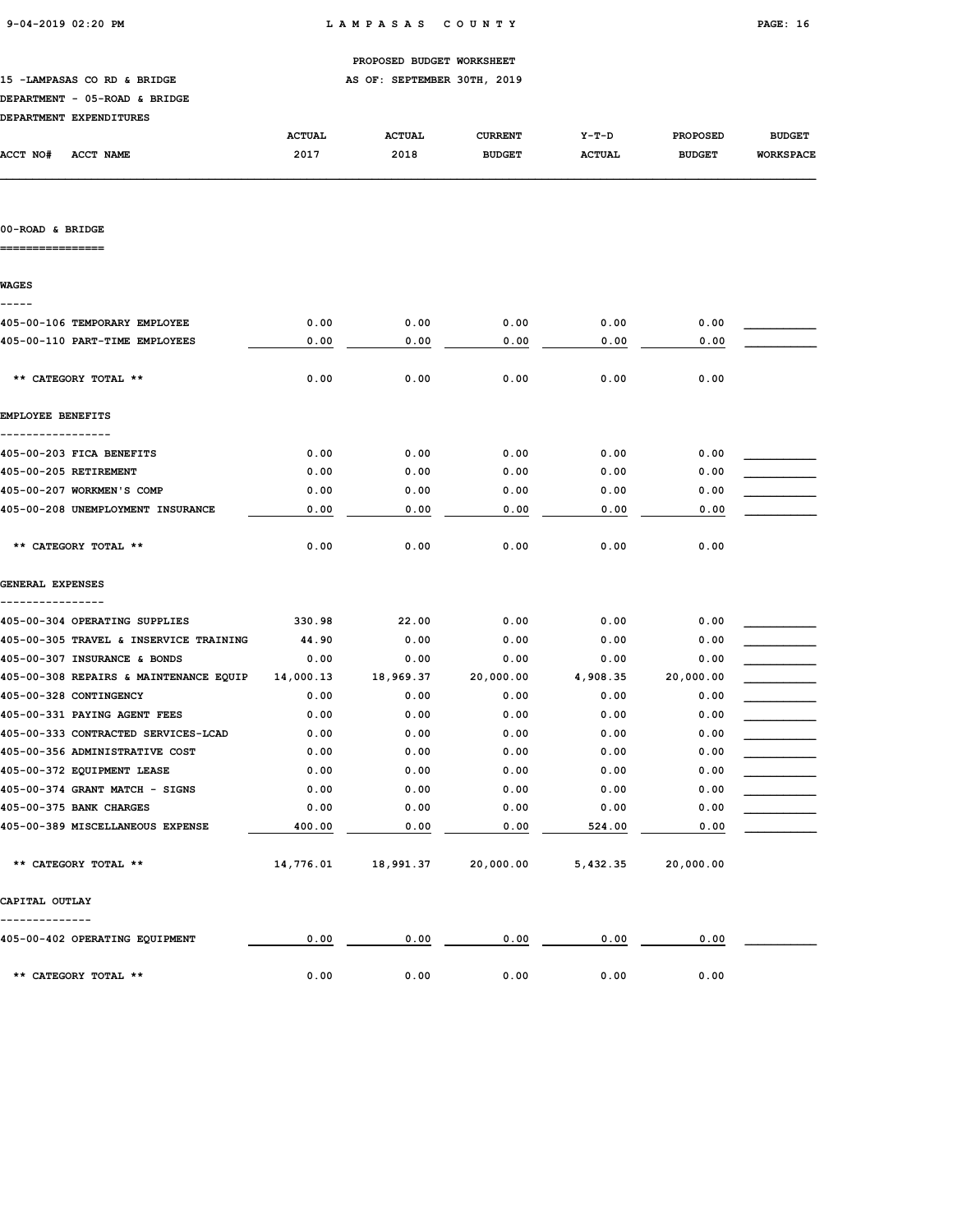### 15 -LAMPASAS CO RD & BRIDGE **AS OF: SEPTEMBER 30TH, 2019**

### DEPARTMENT - 05-ROAD & BRIDGE

| DEPARTMENT EXPENDITURES                |               |               |                     |                                                  |                 |                  |
|----------------------------------------|---------------|---------------|---------------------|--------------------------------------------------|-----------------|------------------|
|                                        | <b>ACTUAL</b> | <b>ACTUAL</b> | <b>CURRENT</b>      | $Y-T-D$                                          | <b>PROPOSED</b> | <b>BUDGET</b>    |
| ACCT NAME<br>ACCT NO#                  | 2017          | 2018          | <b>BUDGET</b>       | <b>ACTUAL</b>                                    | <b>BUDGET</b>   | <b>WORKSPACE</b> |
|                                        |               |               |                     |                                                  |                 |                  |
|                                        |               |               |                     |                                                  |                 |                  |
| 405-00-500 OPERATING TRANSFERS-OUT     | 21,000.00     | 21,000.00     | 29,337.00           | 29,337.00                                        | 29,337.00       |                  |
| ** CATEGORY TOTAL **                   | 21,000.00     |               | 21,000.00 29,337.00 | 29,337.00                                        | 29,337.00       |                  |
| CAPITAL LEASE                          |               |               |                     |                                                  |                 |                  |
| 405-00-903 CAPITAL PURCHAESS - PRINCIP | 49,896.97     | 0.00          | 0.00                | 0.00                                             | 0.00            |                  |
| 405-00-904 CAPITAL PURCHASES - INTERES | 1,347.22      | 0.00          | 0.00                | 0.00                                             | 0.00            |                  |
| ** CATEGORY TOTAL **                   | 51,244.19     | 0.00          | 0.00                | 0.00                                             | 0.00            |                  |
| ** SUB-DEPARTMENT TOTAL **             | 87,020.20     |               |                     | 39,991.37    49,337.00    34,769.35    49,337.00 |                 |                  |
|                                        |               |               |                     |                                                  |                 |                  |
| ***<br>DEPARTMENT TOTAL ***            | 87,020.20     |               |                     | 39,991.37  49,337.00  34,769.35  49,337.00       |                 |                  |
|                                        |               |               |                     |                                                  |                 |                  |
| *** FUND TOTAL EXPENDITURES ***        |               |               |                     |                                                  |                 |                  |
|                                        |               |               |                     |                                                  |                 |                  |

\*\*\* END OF REPORT \*\*\*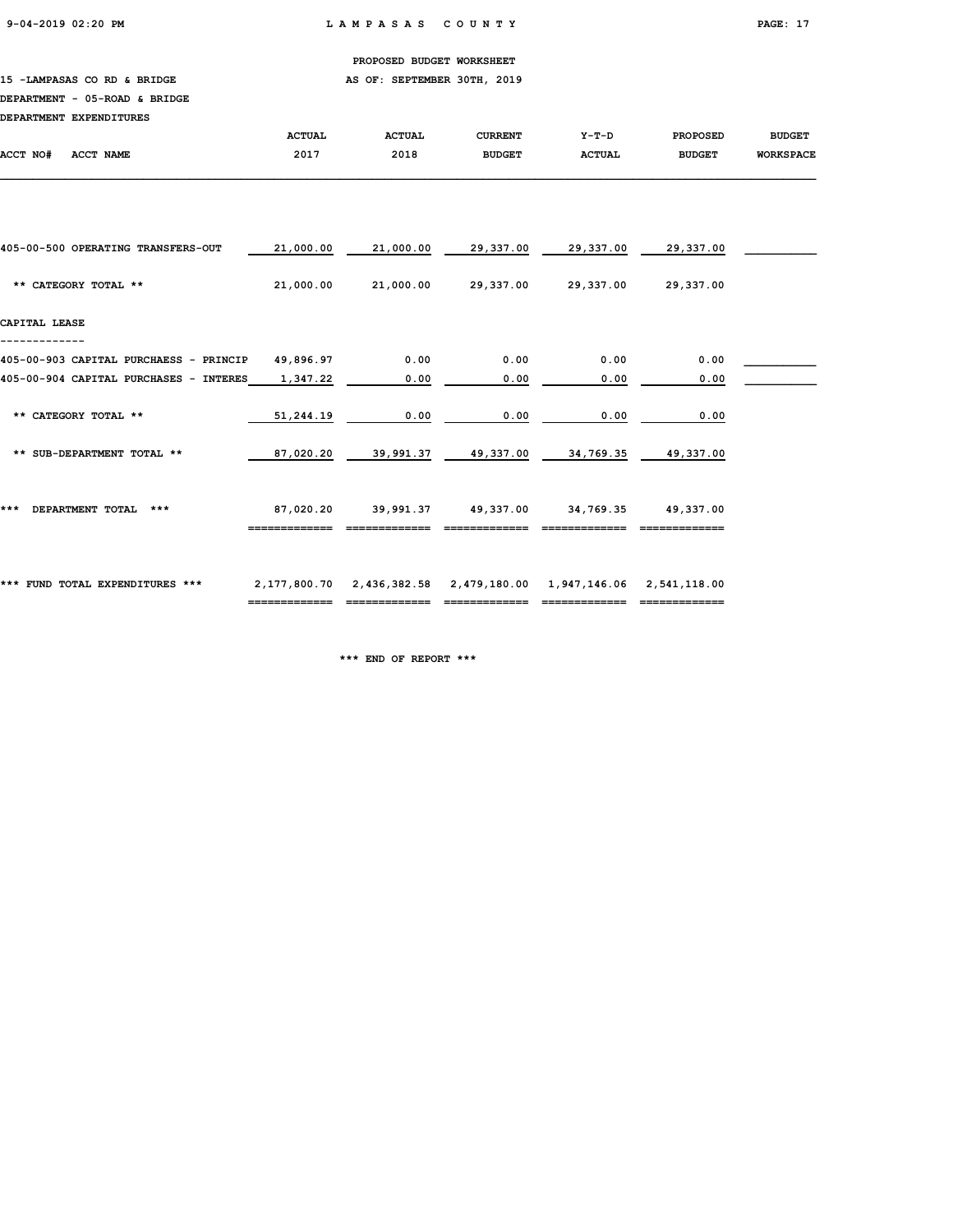9-04-2019 02:20 PM L A M P A S A S C O U N T Y PAGE: 1

PROPOSED BUDGET WORKSHEET

### 16 -LAMPASAS CO F M & L R AS OF: SEPTEMBER 30TH, 2019 FINANCIAL SUMMARY

| ACCT NO#<br><b>ACCT NAME</b>       | <b>ACTUAL</b><br>2017 | <b>ACTUAL</b><br>2018 | <b>CURRENT</b><br><b>BUDGET</b> | Y-T-D<br><b>ACTUAL</b> | <b>PROPOSED</b><br><b>BUDGET</b> | <b>BUDGET</b><br><b>WORKSPACE</b> |
|------------------------------------|-----------------------|-----------------------|---------------------------------|------------------------|----------------------------------|-----------------------------------|
| <b>REVENUE SUMMARY</b>             |                       |                       |                                 |                        |                                  |                                   |
| 00 F M & L R REVENUE               | 1,495.07              | 3,371.62              | 0.00                            | 4,142.38               | 0.00                             |                                   |
| *** TOTAL REVENUE ***              | 1,495.07              | 3,371.62              | 0.00                            | 4,142.38               | 0.00                             |                                   |
| EXPENDITURE SUMMARY                |                       |                       |                                 |                        |                                  |                                   |
| 01 F M & L R EXPENDITURE           | 0.00                  | 0.00                  | 0.00                            | 0.00                   | 0.00                             |                                   |
| *** TOTAL EXPENDITURES ***         | 0.00                  | 0.00                  | 0.00                            | 0.00                   | 0.00                             |                                   |
| REVENUES OVER/(UNDER) EXPENDITURES | 1,495.07 3,371.62     | =============         | 0.00                            | 4,142.38               | 0.00                             |                                   |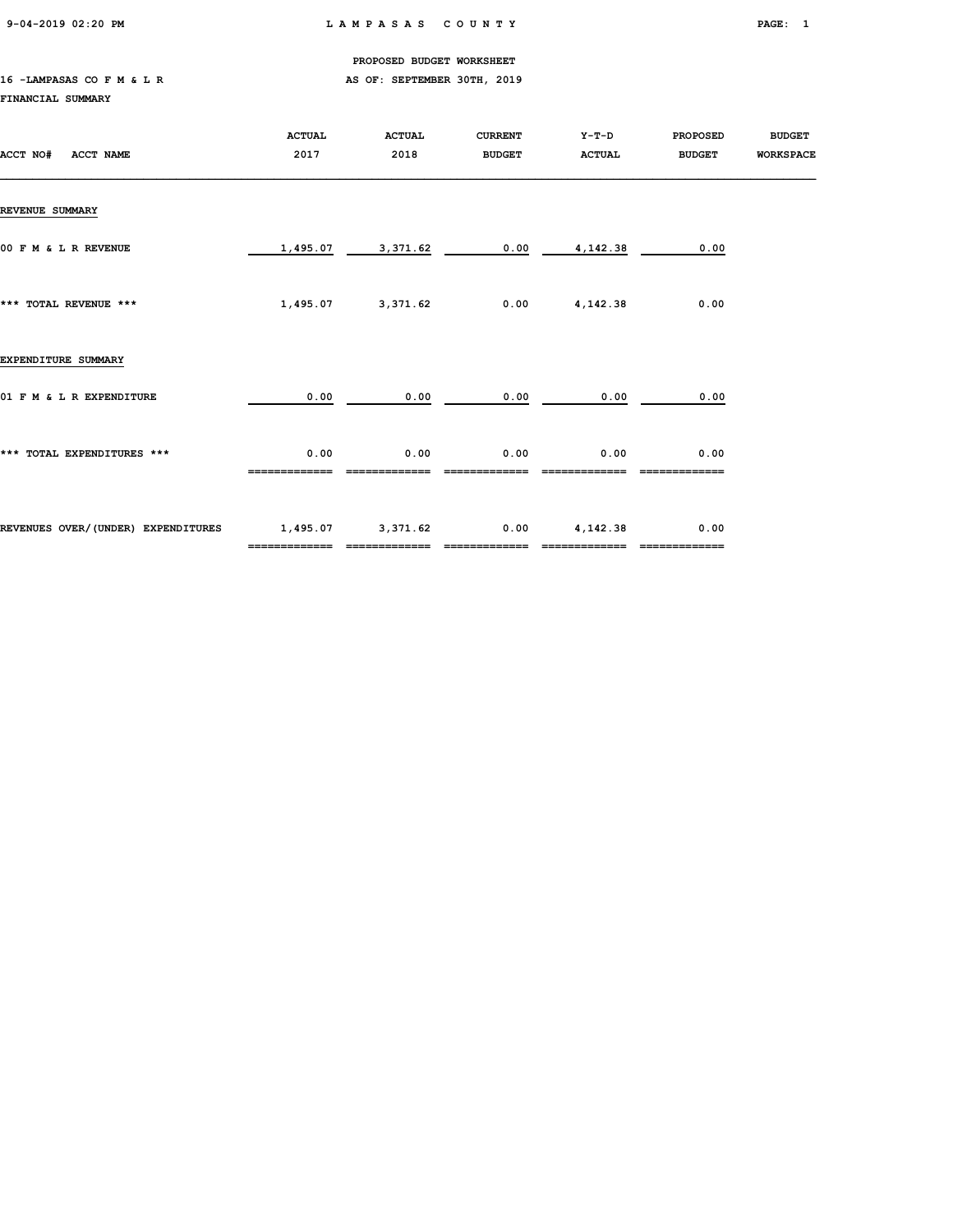### 16 -LAMPASAS CO F M & L R AS OF: SEPTEMBER 30TH, 2019

#### DEPARTMENT - 00 F M & L R REVENUE

DEPARTMENT REVENUES

| UGFARIMENI AGVGNVGO            |                                        |               |               |                |               |                 |                  |
|--------------------------------|----------------------------------------|---------------|---------------|----------------|---------------|-----------------|------------------|
|                                |                                        | <b>ACTUAL</b> | <b>ACTUAL</b> | <b>CURRENT</b> | $Y-T-D$       | <b>PROPOSED</b> | <b>BUDGET</b>    |
| ACCT NO#<br>ACCT NAME          |                                        | 2017          | 2018          | <b>BUDGET</b>  | <b>ACTUAL</b> | <b>BUDGET</b>   | <b>WORKSPACE</b> |
|                                |                                        |               |               |                |               |                 |                  |
|                                |                                        |               |               |                |               |                 |                  |
|                                | 100-00-010 CURRENT AD VALOREM TAXES    | 0.00          | 0.00          | 0.00           | 0.00          | 0.00            |                  |
|                                | 100-00-020 DELINQUENT AD VALOREM TAXES | 0.00          | 0.00          | 0.00           | 0.00          | 0.00            |                  |
|                                | 100-00-030 PENALTIES & INT. AD VALOREM | 0.00          | 0.00          | 0.00           | 0.00          | 0.00            |                  |
| 100-00-099 INTEREST REVENUE    |                                        | 1,495.07      | 3,371.62      | 0.00           | 4,142.38      | 0.00            |                  |
| 100-00-110 LATERAL ROADS       |                                        | 0.00          | 0.00          | 0.00           | 0.00          | 0.00            |                  |
|                                | 100-00-115 SERIES 1997 LIMITED TAX NOT | 0.00          | 0.00          | 0.00           | 0.00          | 0.00            |                  |
| 100-00-123 STATE REIMBURSEMENT |                                        | 0.00          | 0.00          | 0.00           | 0.00          | 0.00            |                  |
| 100-00-189 DISCOUNTS TAKEN     |                                        | 0.00          | 0.00          | 0.00           | 0.00          | 0.00            |                  |
|                                | 100-00-190 MISCELLANEOUS RECEIPTS      | 0.00          | 0.00          | 0.00           | 0.00          | 0.00            |                  |
|                                | 200-00-010 OPERATING TRANSFERS-IN      | 0.00          | 0.00          | 0.00           | 0.00          | 0.00            |                  |
|                                | ** SUB-DEPARTMENT REVENUE TOTAL **     | 1,495.07      | 3,371.62      | 0.00           | 4,142.38      | 0.00            |                  |
|                                | ** DEPARTMENT REVENUE TOTAL **         | 1,495.07      | 3,371.62      | 0.00           | 4,142.38      | 0.00            |                  |
| *** FUND TOTAL REVENUES ***    |                                        | 1,495.07      | 3,371.62      | 0.00           | 4,142.38      | 0.00            |                  |
|                                |                                        |               |               |                |               |                 |                  |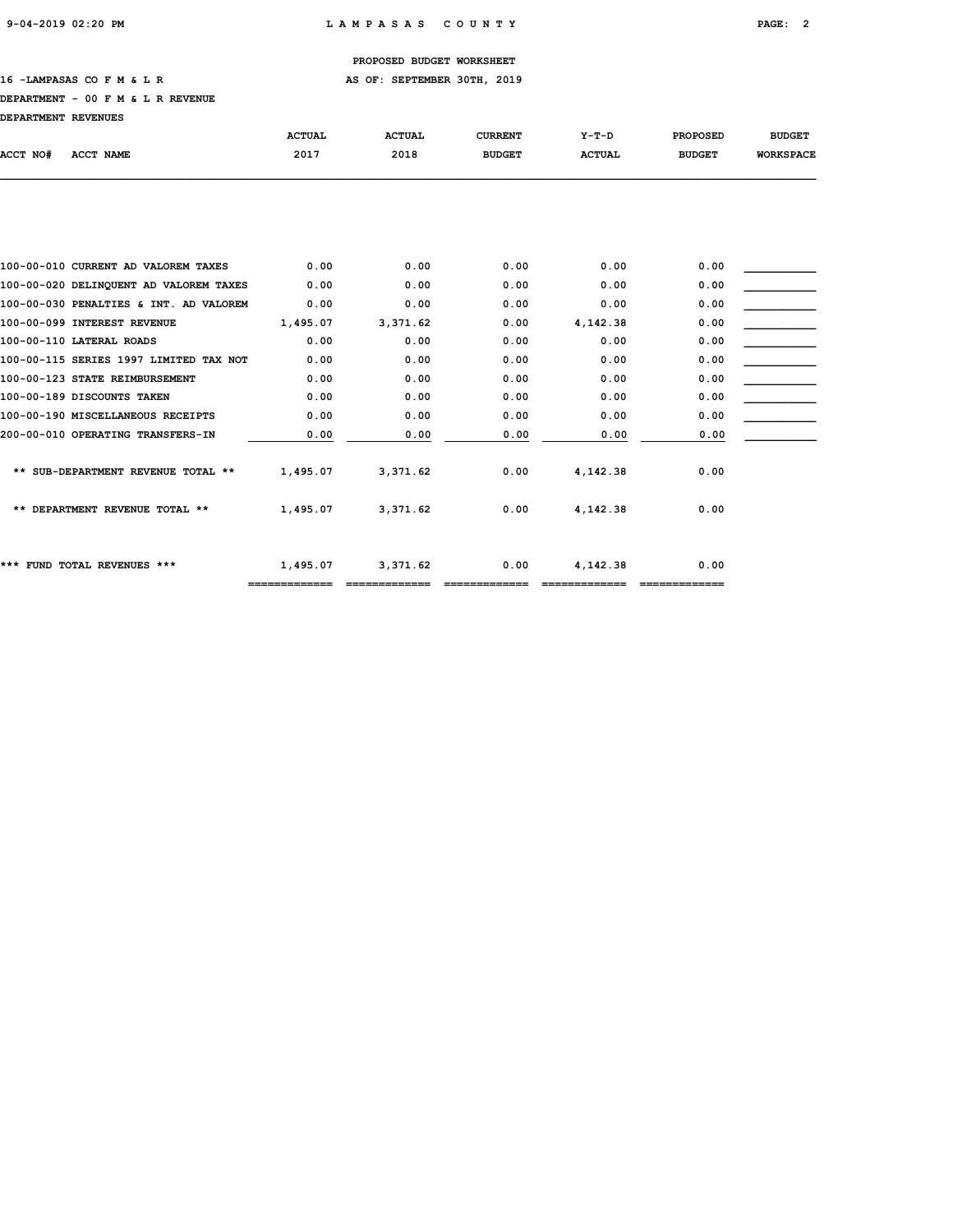16 -LAMPASAS CO F M & L R AS OF: SEPTEMBER 30TH, 2019

### DEPARTMENT - 01 F M & L R EXPENDITURE

| <b>DEPARTMENT</b> | <b>EXPENDITURES</b> |               |               |                |               |                 |                  |
|-------------------|---------------------|---------------|---------------|----------------|---------------|-----------------|------------------|
|                   |                     | <b>ACTUAL</b> | <b>ACTUAL</b> | <b>CURRENT</b> | $Y-T-D$       | <b>PROPOSED</b> | <b>BUDGET</b>    |
| ACCT NO#          | ACCT NAME           | 2017          | 2018          | <b>BUDGET</b>  | <b>ACTUAL</b> | <b>BUDGET</b>   | <b>WORKSPACE</b> |

| GENERAL EXPENSES                   |                                     |      |                       |      |                                    |  |
|------------------------------------|-------------------------------------|------|-----------------------|------|------------------------------------|--|
| 401-00-375 BANK CHARGES            | 0.00                                |      | 0.00<br>0.00          | 0.00 | 0.00                               |  |
| ** CATEGORY TOTAL **               | 0.00                                | 0.00 | 0.00                  | 0.00 | 0.00                               |  |
| CAPITAL OUTLAY                     |                                     |      |                       |      |                                    |  |
| 401-00-408 ROAD RIGHT OF WAY       | 0.00                                | 0.00 | 0.00                  | 0.00 | 0.00                               |  |
| 401-00-421 FENCE                   | 0.00                                | 0.00 | 0.00                  | 0.00 | 0.00                               |  |
| ** CATEGORY TOTAL **               | 0.00                                | 0.00 | 0.00                  | 0.00 | 0.00                               |  |
| 401-00-500 OPERATING TRANSFERS OUT | 0.00                                | 0.00 | 0.00                  | 0.00 | 0.00                               |  |
|                                    |                                     |      |                       |      |                                    |  |
| ** CATEGORY TOTAL **               | 0.00                                | 0.00 | 0.00                  | 0.00 | 0.00                               |  |
| ** SUB-DEPARTMENT TOTAL **         | 0.00                                | 0.00 | 0.00                  | 0.00 | 0.00                               |  |
| *** DEPARTMENT TOTAL ***           | 0.00                                | 0.00 | 0.00                  | 0.00 | 0.00                               |  |
| *** FUND TOTAL EXPENDITURES ***    | 0.00<br>------------- ------------- | 0.00 | 0.00<br>============= | 0.00 | 0.00<br>--------     ------------- |  |

\*\*\* END OF REPORT \*\*\*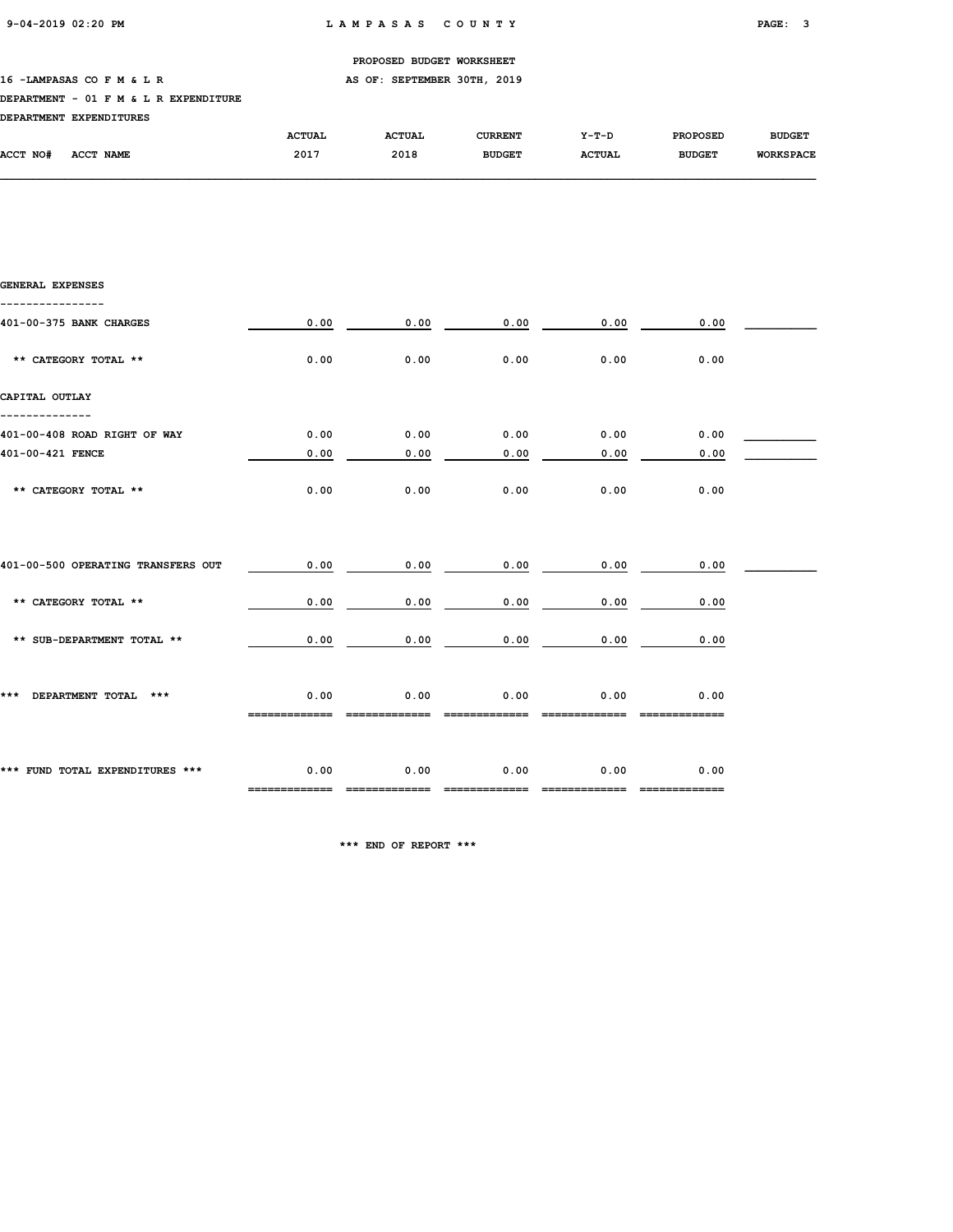### 17 -LAMPASAS CO CLEARING ACCT AS OF: SEPTEMBER 30TH, 2019

### FINANCIAL SUMMARY

| ACCT NO#<br><b>ACCT NAME</b>                            | <b>ACTUAL</b><br>2017 | <b>ACTUAL</b><br>2018    | <b>CURRENT</b><br><b>BUDGET</b> | $Y-T-D$<br><b>ACTUAL</b>        | <b>PROPOSED</b><br><b>BUDGET</b> | <b>BUDGET</b><br><b>WORKSPACE</b> |
|---------------------------------------------------------|-----------------------|--------------------------|---------------------------------|---------------------------------|----------------------------------|-----------------------------------|
| REVENUE SUMMARY                                         |                       |                          |                                 |                                 |                                  |                                   |
| 00-REVENUE<br>01-EXPENDITURES                           | $\sqrt{2}$<br>0.00    | 860.93) 1,109.82<br>0.00 | 0.00                            | $0.00$ ( $1,109.41$ )<br>0.00   | 0.00<br>0.00                     |                                   |
| *** TOTAL REVENUE ***                                   | $\sqrt{2}$            | 860.93) 1,109.82         |                                 | 0.00(1,109.41)                  | 0.00                             |                                   |
| EXPENDITURE SUMMARY                                     |                       |                          |                                 |                                 |                                  |                                   |
| 01-EXPENDITURES                                         | 417.22                | 8,331.35                 | 0.00                            | 35.72                           | 0.00                             |                                   |
| *** TOTAL EXPENDITURES ***                              | 417.22                | 8,331.35                 | 0.00                            | 35.72                           | 0.00                             |                                   |
| REVENUES OVER/(UNDER) EXPENDITURES (1,278.15)(7,221.53) | =============         | =============            | =============                   | 0.00(1,145.13)<br>============= | 0.00<br>-------------            |                                   |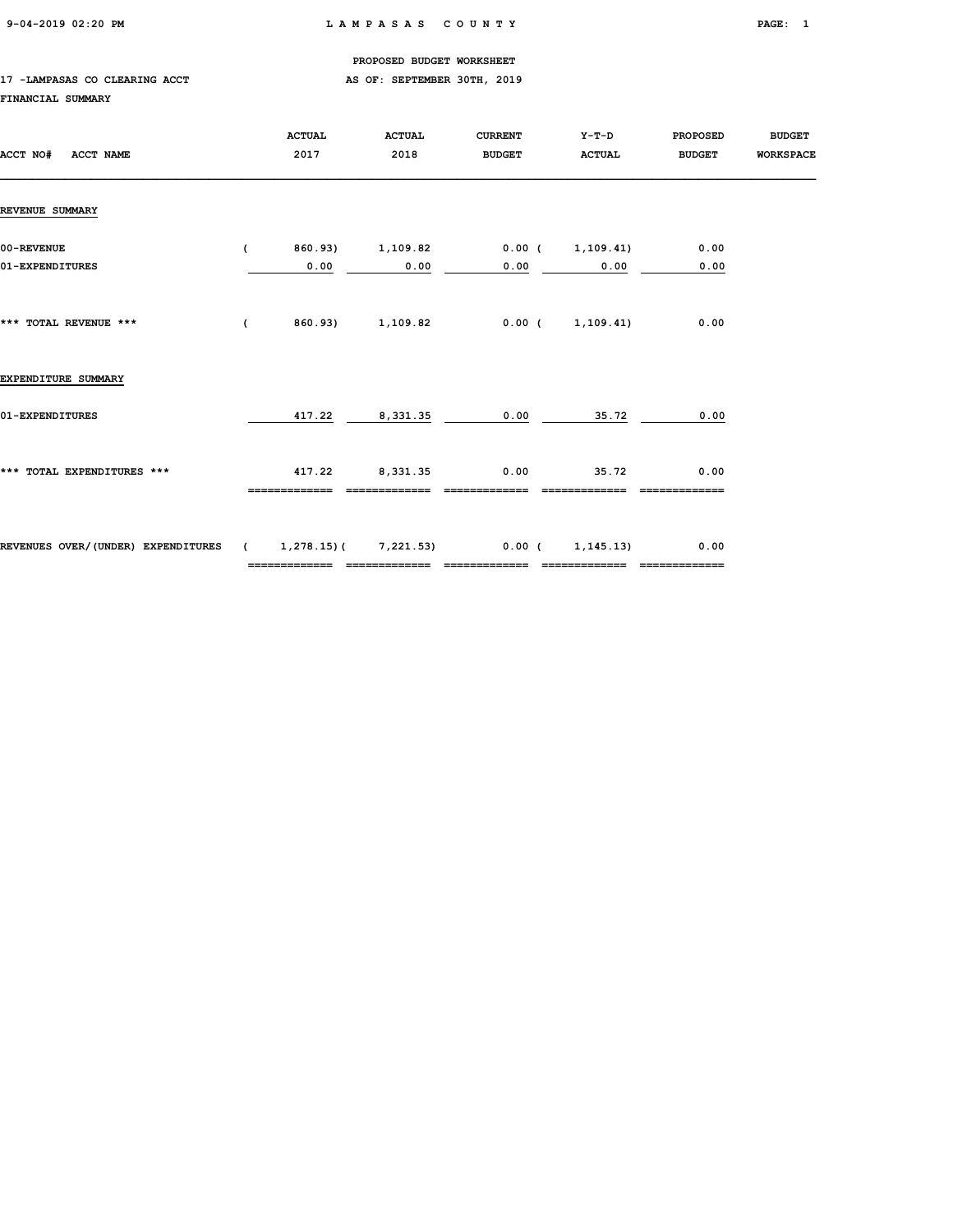17 -LAMPASAS CO CLEARING ACCT AS OF: SEPTEMBER 30TH, 2019

| DEPARTMENT REVENUES |                            |               |               |                |               |                 |                  |
|---------------------|----------------------------|---------------|---------------|----------------|---------------|-----------------|------------------|
|                     |                            | <b>ACTUAL</b> | <b>ACTUAL</b> | <b>CURRENT</b> | $Y-T-D$       | <b>PROPOSED</b> | <b>BUDGET</b>    |
| ACCT NO#            | <b>ACCT</b><br><b>NAME</b> | 2017          | 2018          | <b>BUDGET</b>  | <b>ACTUAL</b> | <b>BUDGET</b>   | <b>WORKSPACE</b> |

| 100-00-099 INTEREST REVENUE          | 0.94    | 0.00     | 0.00  | 0.00       | 0.00 |  |
|--------------------------------------|---------|----------|-------|------------|------|--|
| 100-00-190 MISCELLANEOUS RECEIPTS    | 859.99) | 1,109.82 | 0.00  | 1,109.41)  | 0.00 |  |
| ** SUB-DEPARTMENT REVENUE TOTAL ** ( | 860.93) | 1,109.82 | 0.00( | 1, 109, 41 | 0.00 |  |
| ** DEPARTMENT REVENUE TOTAL **       | 860.93) | 1,109.82 | 0.00  | 1,109.41)  | 0.00 |  |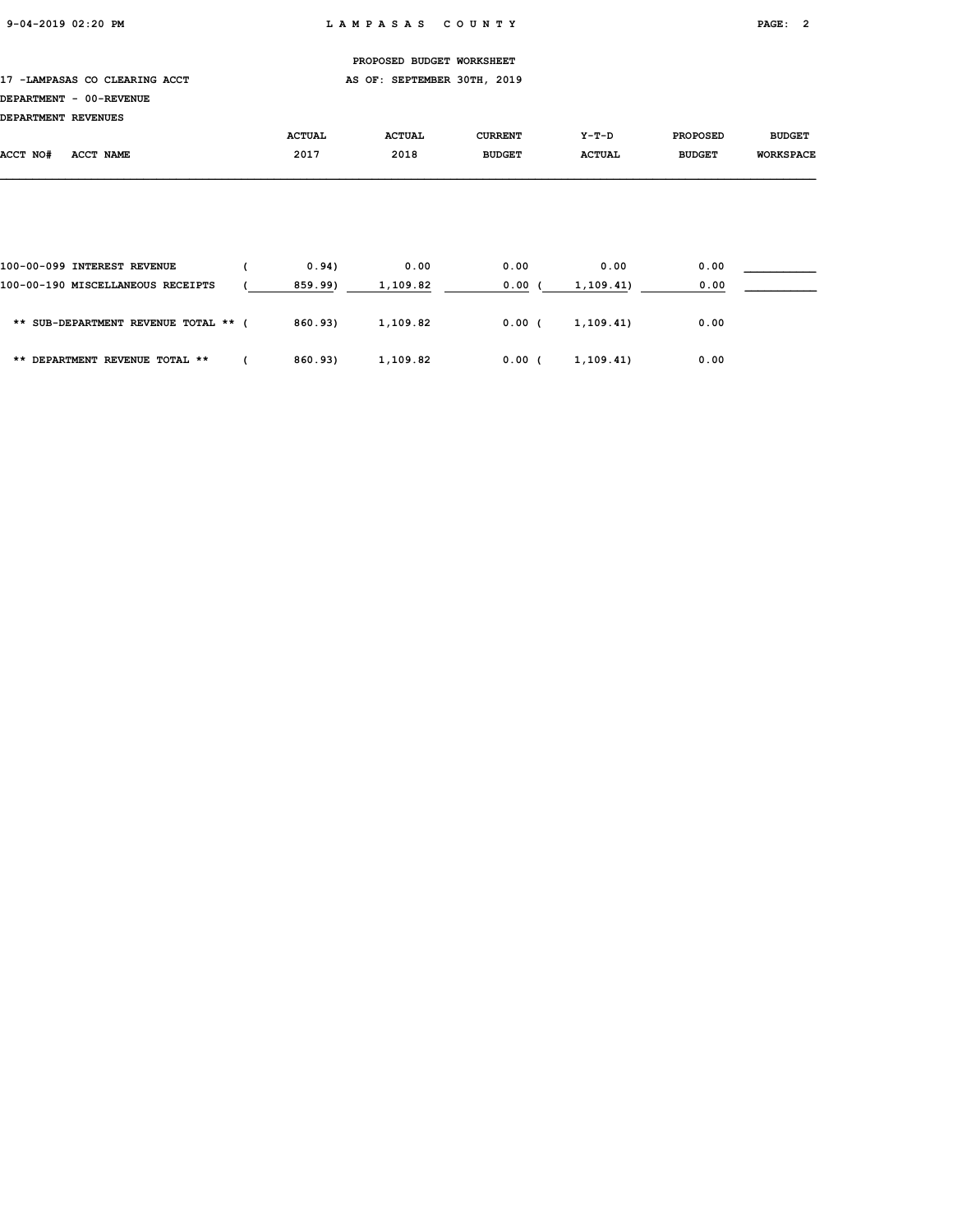### 17 -LAMPASAS CO CLEARING ACCT AS OF: SEPTEMBER 30TH, 2019

## DEPARTMENT - 01-EXPENDITURES

| <b>DEPARTMENT REVENUES</b> |           |               |               |                |               |                 |                  |
|----------------------------|-----------|---------------|---------------|----------------|---------------|-----------------|------------------|
|                            |           | <b>ACTUAL</b> | <b>ACTUAL</b> | <b>CURRENT</b> | Y-T-D         | <b>PROPOSED</b> | <b>BUDGET</b>    |
| ACCT NO#                   | ACCT NAME | 2017          | 2018          | <b>BUDGET</b>  | <b>ACTUAL</b> | <b>BUDGET</b>   | <b>WORKSPACE</b> |

| *** FUND TOTAL REVENUES ***        | 860.93) | 1,109.82 | 0.00 | 1,109.41) | 0.00 |  |
|------------------------------------|---------|----------|------|-----------|------|--|
| ** DEPARTMENT REVENUE TOTAL **     | 0.00    | 0.00     | 0.00 | 0.00      | 0.00 |  |
| ** SUB-DEPARTMENT REVENUE TOTAL ** | 0.00    | 0.00     | 0.00 | 0.00      | 0.00 |  |
| 201-00-010 OPERATING TRANSFER - IN | 0.00    | 0.00     | 0.00 | 0.00      | 0.00 |  |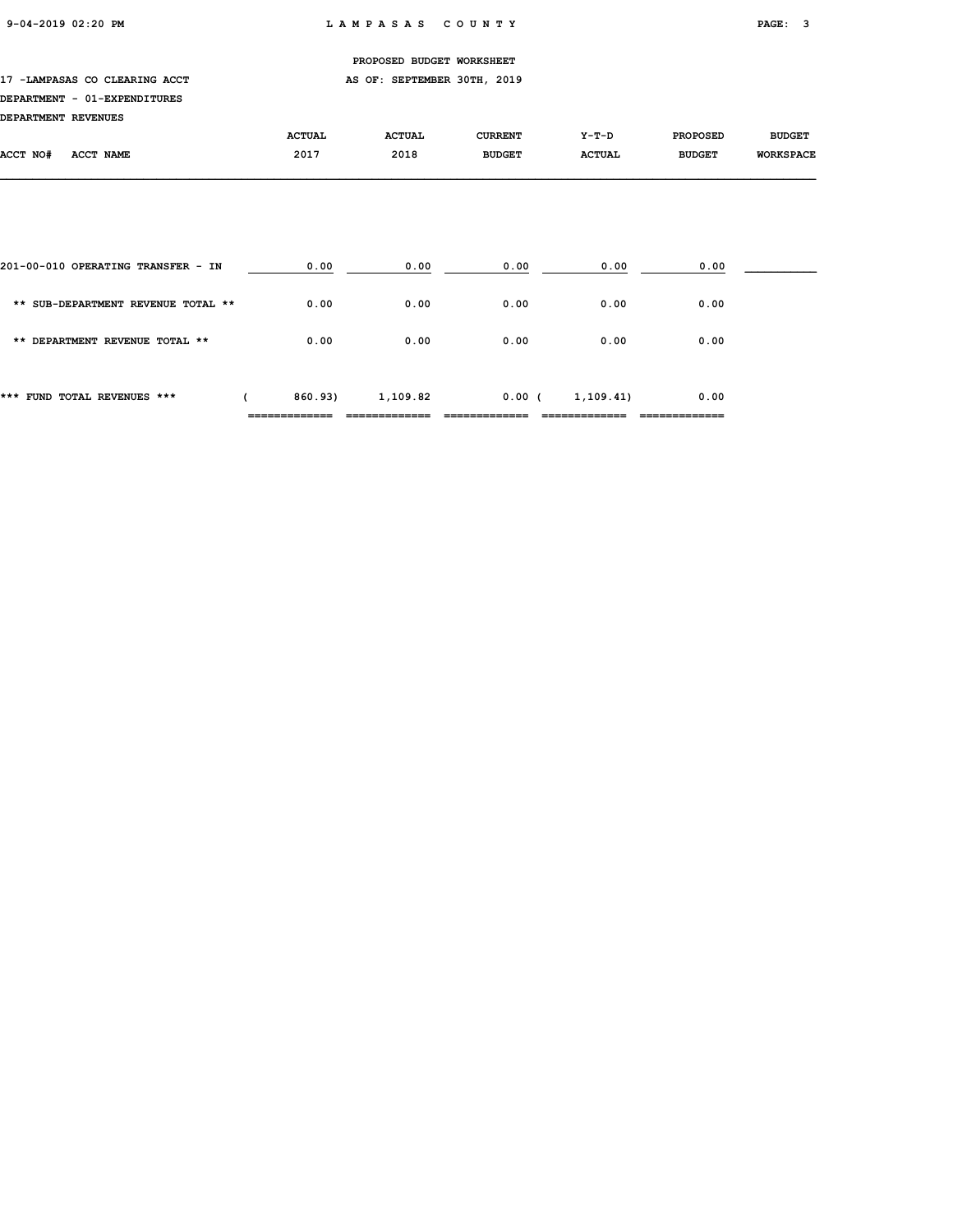17 -LAMPASAS CO CLEARING ACCT AS OF: SEPTEMBER 30TH, 2019

## DEPARTMENT - 01-EXPENDITURES

| <b>DEPARTMENT</b> | <b>EXPENDITURES</b> |               |               |                |               |                 |                  |
|-------------------|---------------------|---------------|---------------|----------------|---------------|-----------------|------------------|
|                   |                     | <b>ACTUAL</b> | <b>ACTUAL</b> | <b>CURRENT</b> | $Y-T-D$       | <b>PROPOSED</b> | <b>BUDGET</b>    |
| <b>ACCT NO#</b>   | ACCT NAME           | 2017          | 2018          | <b>BUDGET</b>  | <b>ACTUAL</b> | <b>BUDGET</b>   | <b>WORKSPACE</b> |

| <b>GENERAL EXPENSES</b>            |          |          |       |       |      |  |
|------------------------------------|----------|----------|-------|-------|------|--|
| 401-00-375 BANK CHARGES            | 417.22   | 1.00     | 0.00  | 36.00 | 0.00 |  |
| 401-00-389 MISCELLANEOUS EXPENSE   | 0.00(    | 131.34)  | 0.00( | 0.28) | 0.00 |  |
| ** CATEGORY TOTAL **               | 417.22 ( | 130.34)  | 0.00  | 35.72 | 0.00 |  |
| 401-00-500 OPERATING TRANSFERS-OUT | 0.00     | 8,461.69 | 0.00  | 0.00  | 0.00 |  |
| ** CATEGORY TOTAL **               | 0.00     | 8,461.69 | 0.00  | 0.00  | 0.00 |  |
| ** SUB-DEPARTMENT TOTAL **         | 417.22   | 8,331.35 | 0.00  | 35.72 | 0.00 |  |
| ***<br>DEPARTMENT TOTAL ***        | 417.22   | 8,331.35 | 0.00  | 35.72 | 0.00 |  |
| *** FUND TOTAL EXPENDITURES ***    | 417.22   | 8,331.35 | 0.00  | 35.72 | 0.00 |  |

\*\*\* END OF REPORT \*\*\*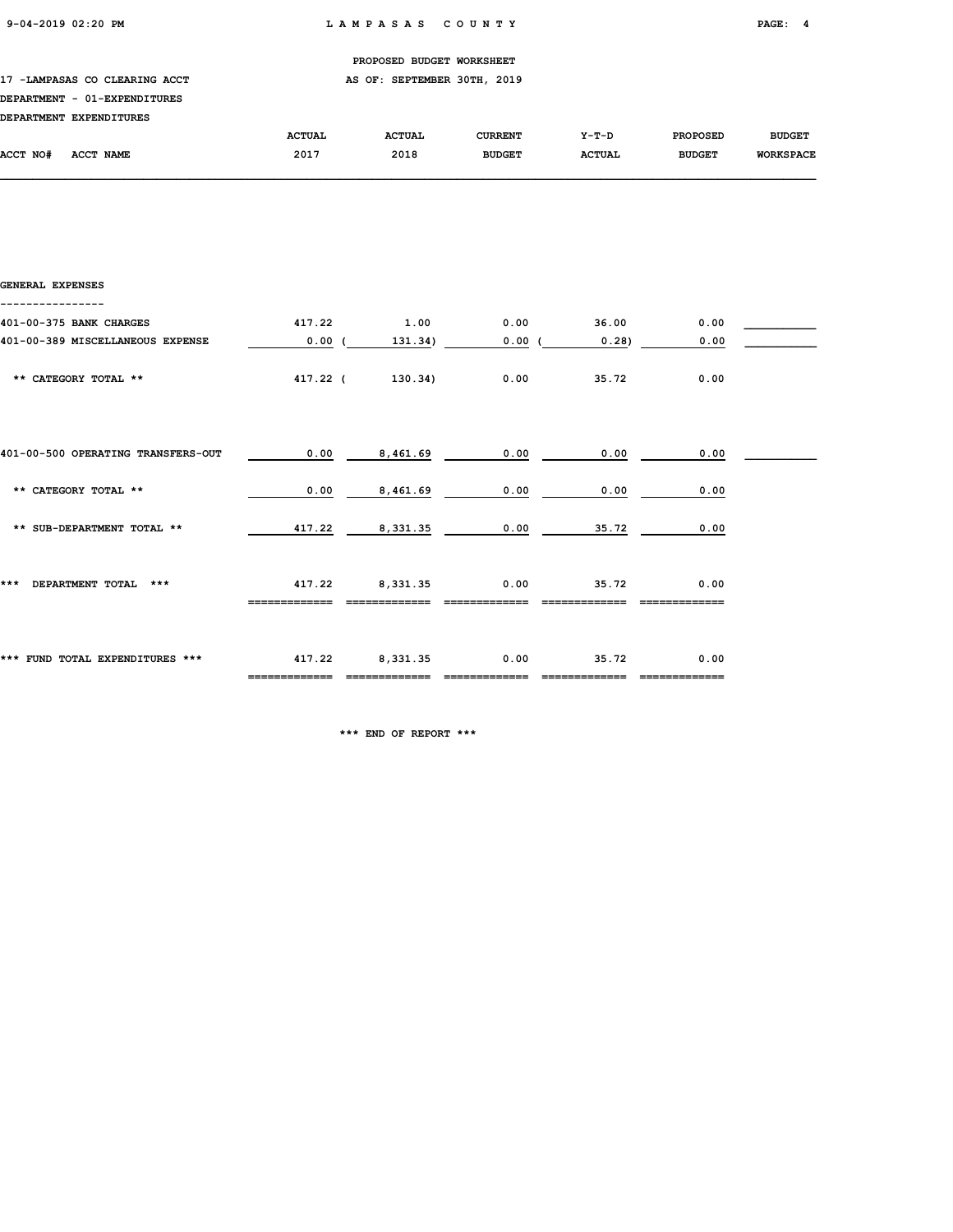9-04-2019 02:20 PM L A M P A S A S C O U N T Y PAGE: 1

PROPOSED BUDGET WORKSHEET

### 19 -LAMPASAS CO ADULT PROB **AS OF: SEPTEMBER 30TH, 2019** FINANCIAL SUMMARY

| ACCT NO#<br><b>ACCT NAME</b>       | <b>ACTUAL</b><br>2017   | <b>ACTUAL</b><br>2018   | <b>CURRENT</b><br><b>BUDGET</b> | $Y-T-D$<br><b>ACTUAL</b> | <b>PROPOSED</b><br><b>BUDGET</b> | <b>BUDGET</b><br><b>WORKSPACE</b> |
|------------------------------------|-------------------------|-------------------------|---------------------------------|--------------------------|----------------------------------|-----------------------------------|
| <b>REVENUE SUMMARY</b>             |                         |                         |                                 |                          |                                  |                                   |
| 00-REVENUE                         | 118.45                  | 373.13                  | 0.00                            | 809.58                   | 0.00                             |                                   |
| *** TOTAL REVENUE ***              | 118.45                  | 373.13                  | 0.00                            | 809.58                   | 0.00                             |                                   |
| EXPENDITURE SUMMARY                |                         |                         |                                 |                          |                                  |                                   |
| 01-EXPENDITURES                    | 0.00                    | 0.00                    | 0.00                            | 0.00                     | 0.00                             |                                   |
| *** TOTAL EXPENDITURES ***         | 0.00                    | 0.00                    | 0.00                            | 0.00                     | 0.00                             |                                   |
| REVENUES OVER/(UNDER) EXPENDITURES | 118.45<br>============= | 373.13<br>============= | 0.00<br>=============           | 809.58                   | 0.00<br>=============            |                                   |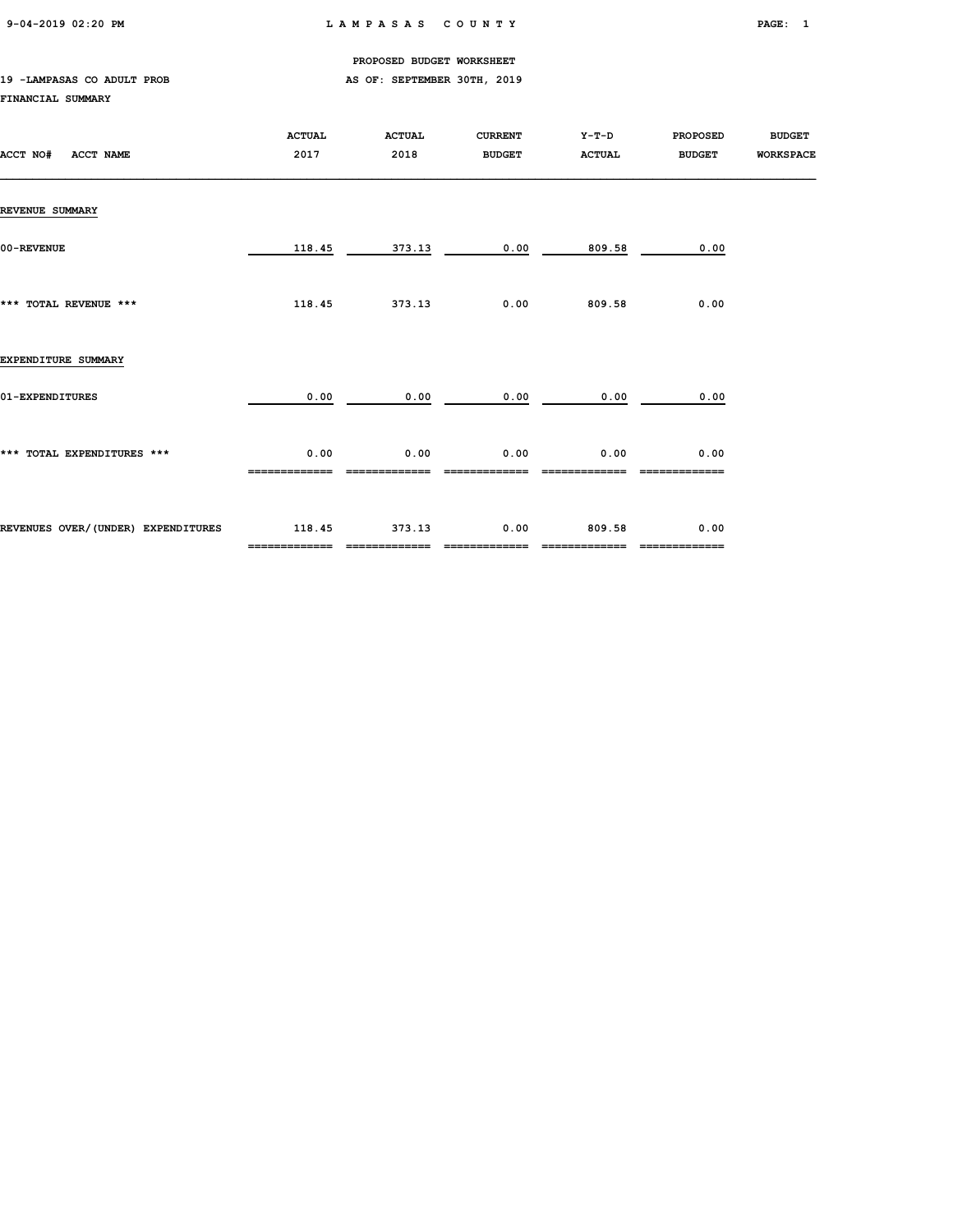19 -LAMPASAS CO ADULT PROB **AS OF: SEPTEMBER 30TH, 2019** 

### DEPARTMENT - 00-REVENUE

DEPARTMENT REVENUES

| DEPARIMENT REVENUES                |                         |               |                |               |                       |                  |
|------------------------------------|-------------------------|---------------|----------------|---------------|-----------------------|------------------|
|                                    | <b>ACTUAL</b>           | <b>ACTUAL</b> | <b>CURRENT</b> | $Y-T-D$       | <b>PROPOSED</b>       | <b>BUDGET</b>    |
| ACCT NO#<br><b>ACCT NAME</b>       | 2017                    | 2018          | <b>BUDGET</b>  | <b>ACTUAL</b> | <b>BUDGET</b>         | <b>WORKSPACE</b> |
|                                    |                         |               |                |               |                       |                  |
|                                    |                         |               |                |               |                       |                  |
|                                    |                         |               |                |               |                       |                  |
| 100-00-099 INTEREST REVENUE        | 118.45                  | 260.13        | 0.00           | 809.58        | 0.00                  |                  |
| 100-00-190 MISCELLANEOUS           | 0.00                    | 113.00        | 0.00           | 0.00          | 0.00                  |                  |
| 200-00-010 OPERATING TRANSFERS IN  | 0.00                    | 0.00          | 0.00           | 0.00          | 0.00                  |                  |
| ** SUB-DEPARTMENT REVENUE TOTAL ** | 118.45                  | 373.13        | 0.00           | 809.58        | 0.00                  |                  |
| ** DEPARTMENT REVENUE TOTAL **     | 118.45                  | 373.13        | 0.00           | 809.58        | 0.00                  |                  |
|                                    |                         |               |                |               |                       |                  |
| *** FUND TOTAL REVENUES ***        | 118.45<br>============= | 373.13        | 0.00           | 809.58        | 0.00<br>============= |                  |
|                                    |                         |               |                |               |                       |                  |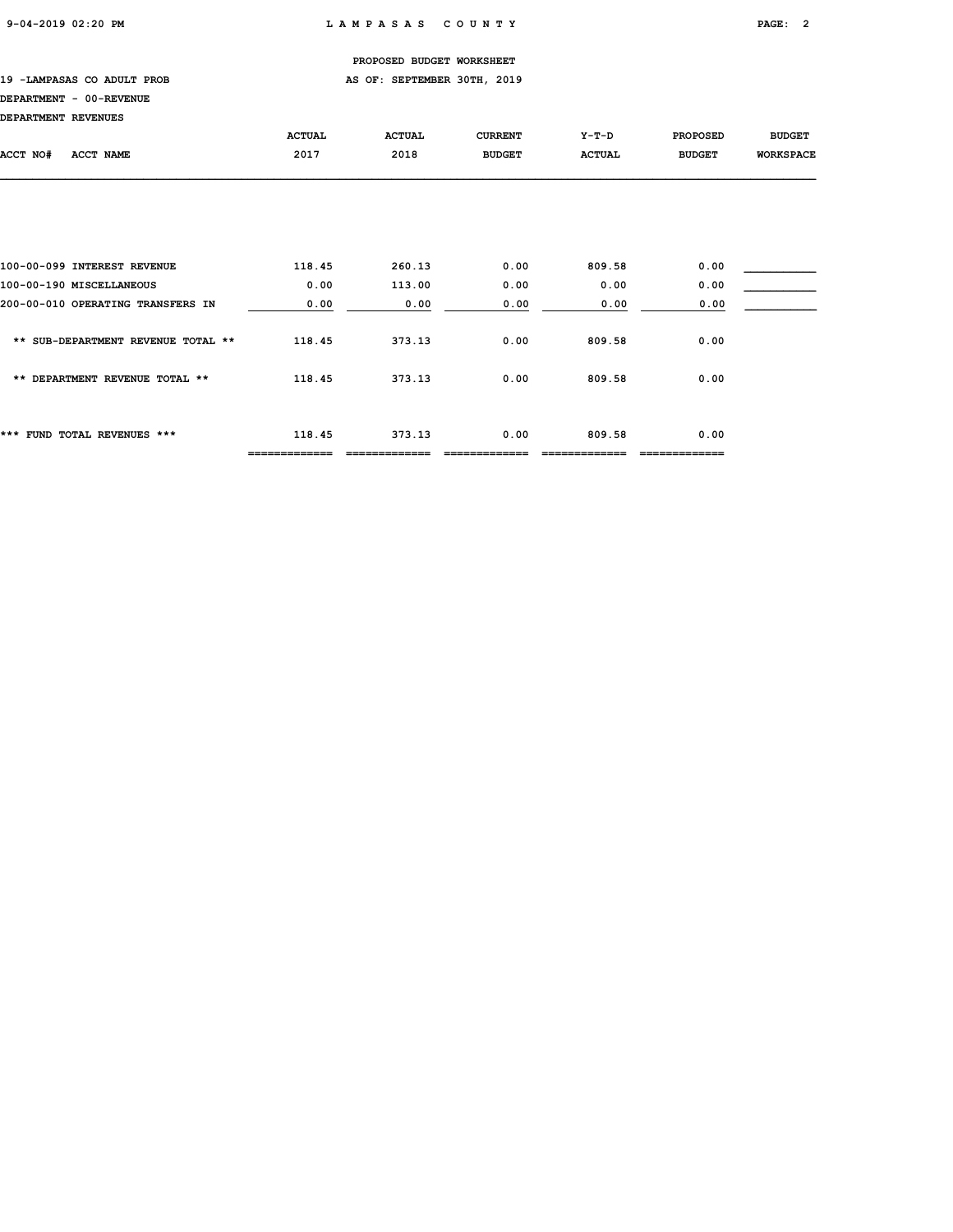19 -LAMPASAS CO ADULT PROB **AS OF: SEPTEMBER 30TH, 2019** 

### DEPARTMENT - 01-EXPENDITURES

|          | DEPARTMENT EXPENDITURES |               |               |                |               |                 |                  |
|----------|-------------------------|---------------|---------------|----------------|---------------|-----------------|------------------|
|          |                         | <b>ACTUAL</b> | <b>ACTUAL</b> | <b>CURRENT</b> | $Y-T-D$       | <b>PROPOSED</b> | <b>BUDGET</b>    |
| ACCT NO# | ACCT NAME               | 2017          | 2018          | <b>BUDGET</b>  | <b>ACTUAL</b> | <b>BUDGET</b>   | <b>WORKSPACE</b> |

| GENERAL EXPENSES                   |                       |      |      |      |                        |  |
|------------------------------------|-----------------------|------|------|------|------------------------|--|
| 401-00-375 BANK CHARGES            | 0.00                  | 0.00 | 0.00 | 0.00 | 0.00                   |  |
| ** CATEGORY TOTAL **               | 0.00                  | 0.00 | 0.00 | 0.00 | 0.00                   |  |
| 401-00-500 OPERATING TRANSFERS-OUT | 0.00                  | 0.00 | 0.00 | 0.00 | 0.00                   |  |
| ** CATEGORY TOTAL **               | 0.00                  | 0.00 | 0.00 | 0.00 | 0.00                   |  |
| ** SUB-DEPARTMENT TOTAL **         | 0.00                  | 0.00 | 0.00 | 0.00 | 0.00                   |  |
| ***<br>DEPARTMENT TOTAL ***        | 0.00                  | 0.00 | 0.00 | 0.00 | 0.00                   |  |
| *** FUND TOTAL EXPENDITURES ***    | 0.00<br>------------- | 0.00 | 0.00 | 0.00 | 0.00<br>============== |  |

\*\*\* END OF REPORT \*\*\*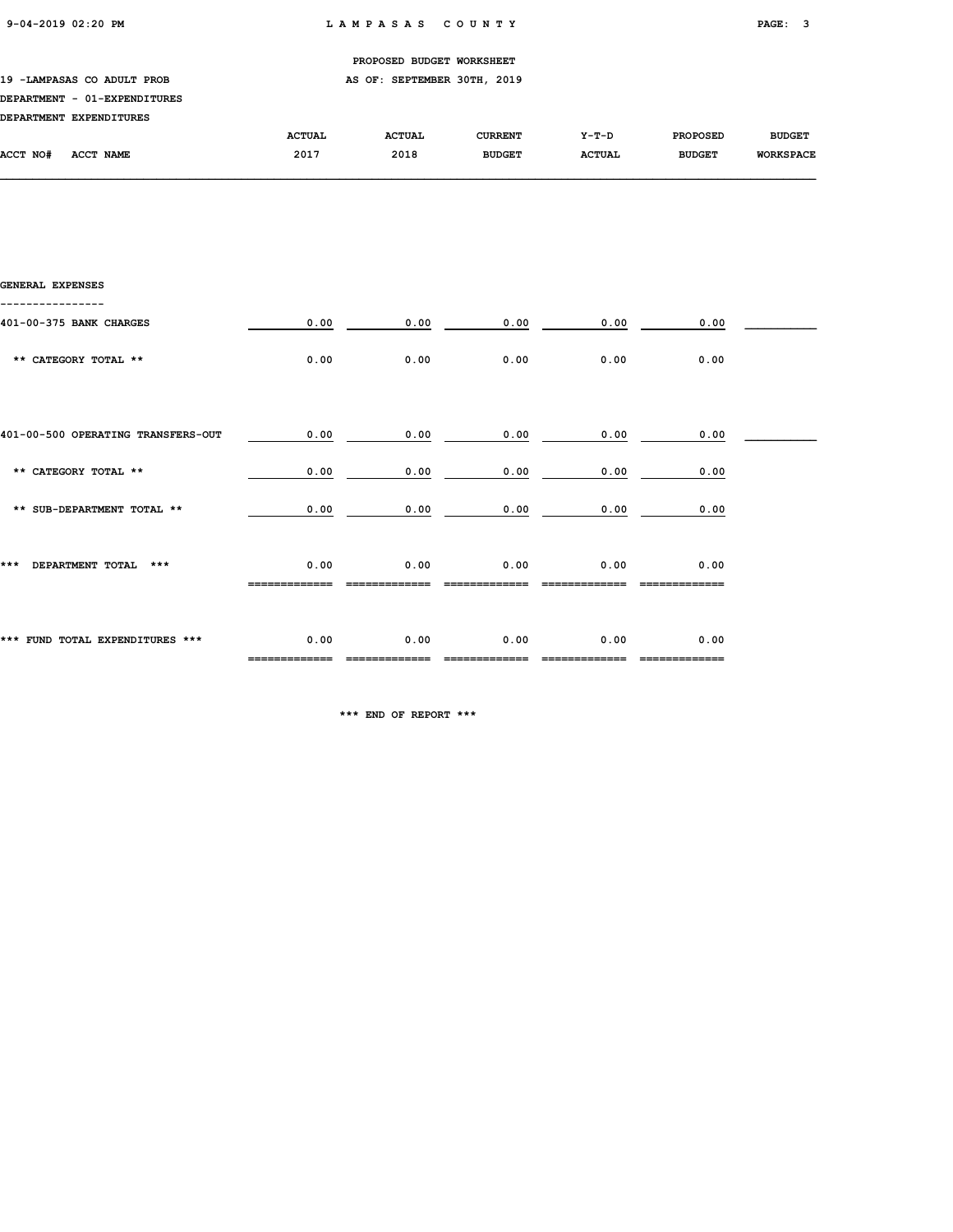9-04-2019 02:20 PM L A M P A S A S C O U N T Y PAGE: 1

PROPOSED BUDGET WORKSHEET

### 20 -LAMPASAS CO LAW LIBRARY **AS OF: SEPTEMBER 30TH, 2019** FINANCIAL SUMMARY

| ACCT NO#<br><b>ACCT NAME</b>       | <b>ACTUAL</b><br>2017 | <b>ACTUAL</b><br>2018 | <b>CURRENT</b><br><b>BUDGET</b> | $Y-T-D$<br><b>ACTUAL</b> | <b>PROPOSED</b><br><b>BUDGET</b> | <b>BUDGET</b><br><b>WORKSPACE</b> |
|------------------------------------|-----------------------|-----------------------|---------------------------------|--------------------------|----------------------------------|-----------------------------------|
| <b>REVENUE SUMMARY</b>             |                       |                       |                                 |                          |                                  |                                   |
| 00-LAW LIBRARY REVENUE             | 15,241.73             | 15,810.02             | 11,550.00                       | 14,202.30                | 11,550.00                        |                                   |
| *** TOTAL REVENUE ***              | 15,241.73             | 15,810.02             | 11,550.00                       | 14,202.30                | 11,550.00                        |                                   |
| EXPENDITURE SUMMARY                |                       |                       |                                 |                          |                                  |                                   |
| 01-LAW LIBRARY EXPENSES            | 10,030.00             | 10,428.00             | 12,000.00                       | 10,231.92                | 12,000.00                        |                                   |
| *** TOTAL EXPENDITURES ***         | 10,030.00             | 10,428.00             | 12,000.00                       | 10,231.92                | 12,000.00                        |                                   |
| REVENUES OVER/(UNDER) EXPENDITURES | 5,211.73              | $5,382.02$ (          | 450.00)                         | $3,970.38$ (             | 450.00)                          |                                   |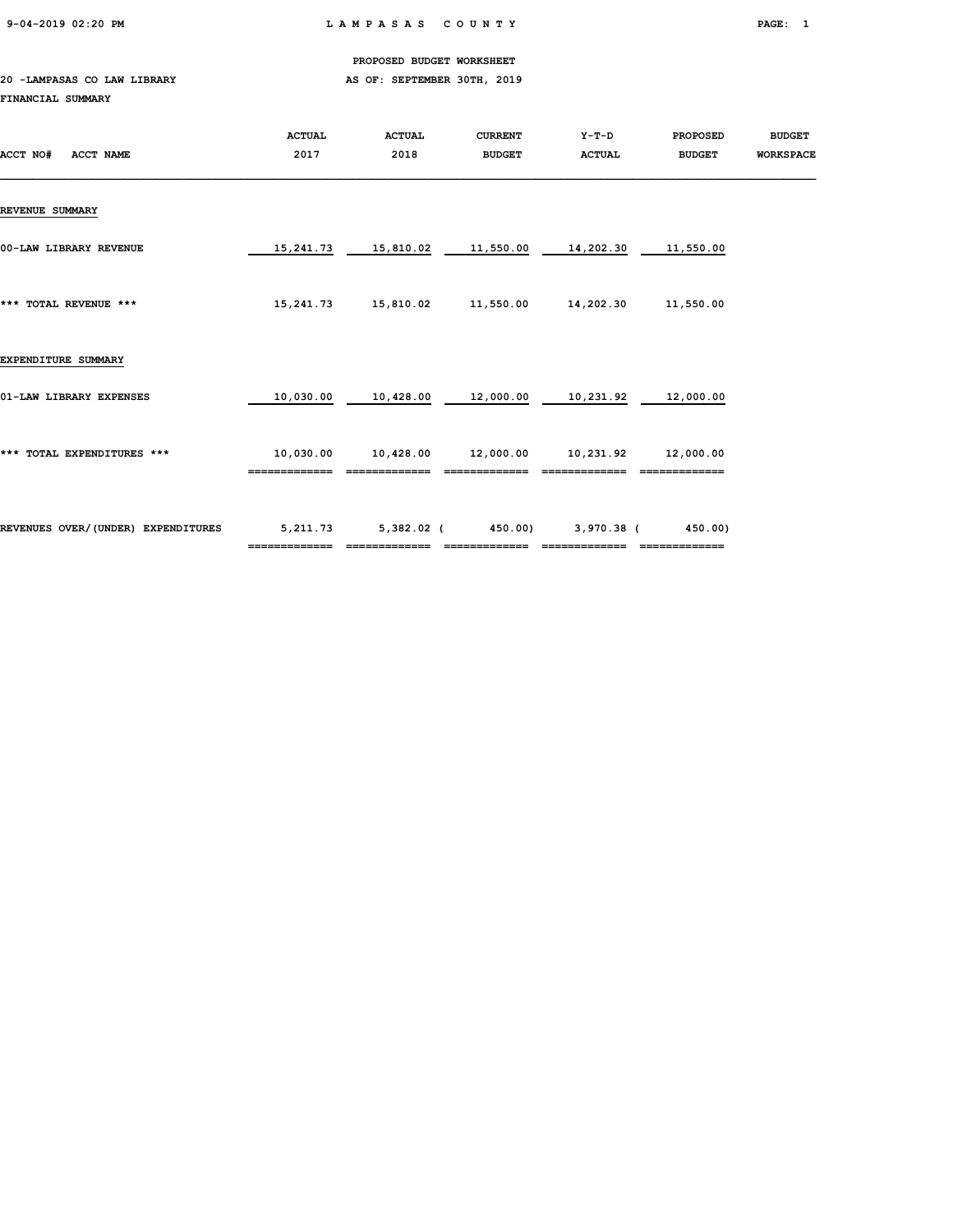20 -LAMPASAS CO LAW LIBRARY **AS OF: SEPTEMBER 30TH, 2019** 

### DEPARTMENT - 00-LAW LIBRARY REVENUE

| DEPARTMENT REVENUES |                                    |               |               |                |               |                 |                  |
|---------------------|------------------------------------|---------------|---------------|----------------|---------------|-----------------|------------------|
|                     |                                    | <b>ACTUAL</b> | <b>ACTUAL</b> | <b>CURRENT</b> | $Y-T-D$       | <b>PROPOSED</b> | <b>BUDGET</b>    |
| ACCT NO#            | ACCT NAME                          | 2017          | 2018          | <b>BUDGET</b>  | <b>ACTUAL</b> | <b>BUDGET</b>   | <b>WORKSPACE</b> |
|                     |                                    |               |               |                |               |                 |                  |
|                     | 100-00-094 DISTRICT CLERK          | 9,865.00      | 10,395.00     | 7,500.00       | 9,723.00      | 7,500.00        |                  |
|                     | 100-00-099 INTEREST REVENUE        | 21.71         | 200.02        | 50.00          | 419.30        | 50.00           |                  |
|                     | 100-00-106 COUNTY CLERK            | 5,355.00      | 5,215.00      | 4,000.00       | 4,060.00      | 4,000.00        |                  |
|                     | 100-00-190 MISCELLANEOUS RECEIPTS  | 0.02          | 0.00          | 0.00           | 0.00          | 0.00            |                  |
|                     | 200-00-010 OPERATING TRANSFERS IN  | 0.00          | 0.00          | 0.00           | 0.00          | 0.00            |                  |
|                     | ** SUB-DEPARTMENT REVENUE TOTAL ** | 15,241.73     | 15,810.02     | 11,550.00      | 14,202.30     | 11,550.00       |                  |
|                     | ** DEPARTMENT REVENUE TOTAL **     | 15,241.73     | 15,810.02     | 11,550.00      | 14,202.30     | 11,550.00       |                  |
|                     | *** FUND TOTAL REVENUES ***        | 15,241.73     | 15,810.02     | 11,550.00      | 14,202.30     | 11,550.00       |                  |

============= ============= ============= ============= =============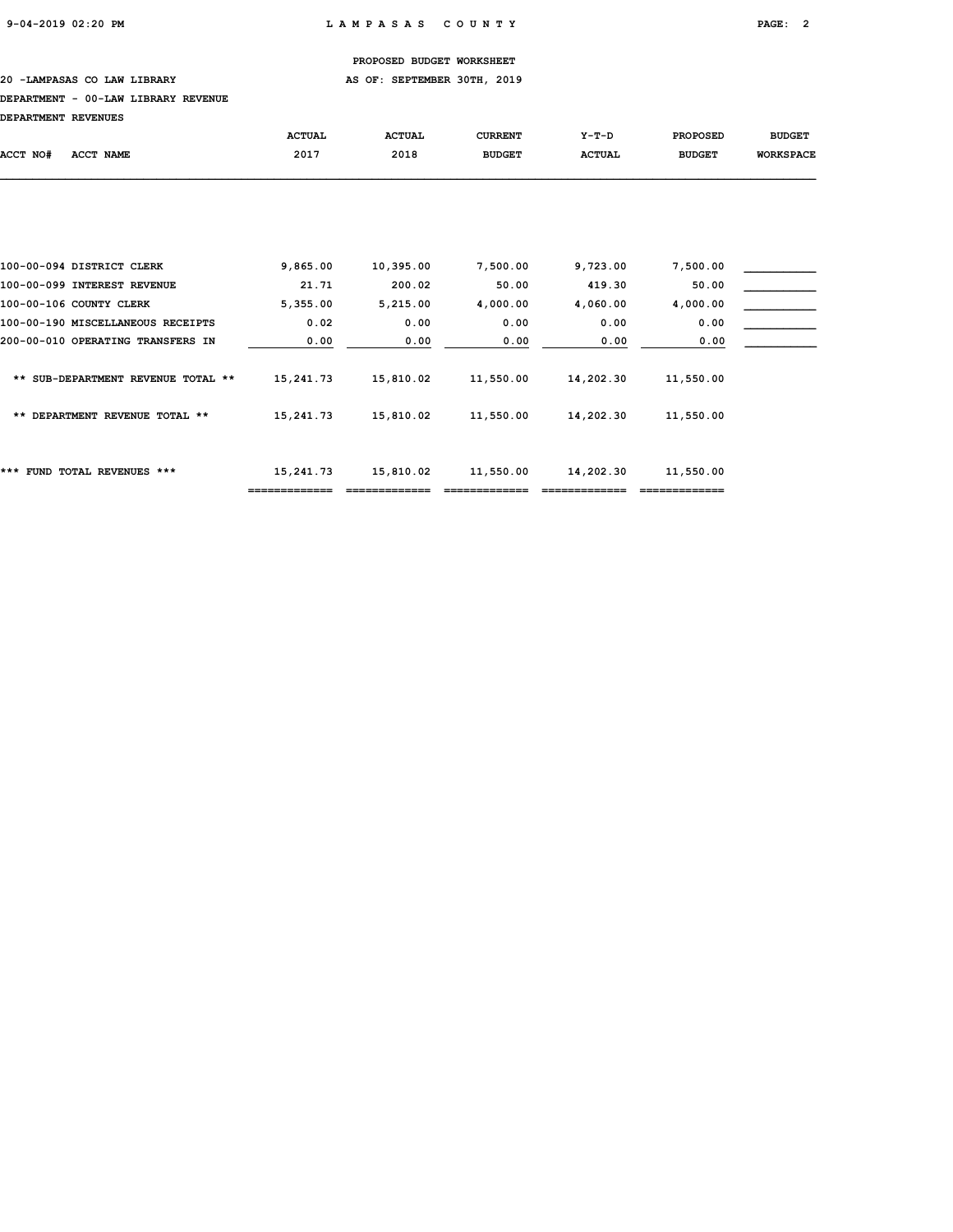### 20 -LAMPASAS CO LAW LIBRARY **AS OF: SEPTEMBER 30TH, 2019**

### DEPARTMENT - 01-LAW LIBRARY EXPENSES

|          | DEPARTMENT EXPENDITURES |               |               |                |               |                 |                  |
|----------|-------------------------|---------------|---------------|----------------|---------------|-----------------|------------------|
|          |                         | <b>ACTUAL</b> | <b>ACTUAL</b> | <b>CURRENT</b> | Y-T-D         | <b>PROPOSED</b> | <b>BUDGET</b>    |
| ACCT NO# | <b>ACCT NAME</b>        | 2017          | 2018          | <b>BUDGET</b>  | <b>ACTUAL</b> | <b>BUDGET</b>   | <b>WORKSPACE</b> |

| GENERAL EXPENSES                  |           |           |                                 |                     |           |  |
|-----------------------------------|-----------|-----------|---------------------------------|---------------------|-----------|--|
| 401-00-354 LAW LIBRARY            | 10,030.00 | 10,428.00 | 12,000.00                       | 10,231.92 12,000.00 |           |  |
| 401-00-375 BANK CHARGES           | 0.00      | 0.00      | 0.00                            | 0.00                | 0.00      |  |
| ** CATEGORY TOTAL **              | 10,030.00 | 10,428.00 | 12,000.00                       | 10,231.92           | 12,000.00 |  |
| 401-00-500 OPERATING TRANSFER-OUT | 0.00      | 0.00      | 0.00                            | 0.00                | 0.00      |  |
| ** CATEGORY TOTAL **              | 0.00      | 0.00      | 0.00                            | 0.00                | 0.00      |  |
| ** SUB-DEPARTMENT TOTAL **        | 10,030.00 | 10,428.00 | 12,000.00                       | 10,231.92           | 12,000.00 |  |
| DEPARTMENT TOTAL ***<br>***       | 10,030.00 |           | 10,428.00  12,000.00  10,231.92 |                     | 12,000.00 |  |
| *** FUND TOTAL EXPENDITURES ***   | 10,030.00 |           | 10,428.00 12,000.00             | 10,231.92           | 12,000.00 |  |

\*\*\* END OF REPORT \*\*\*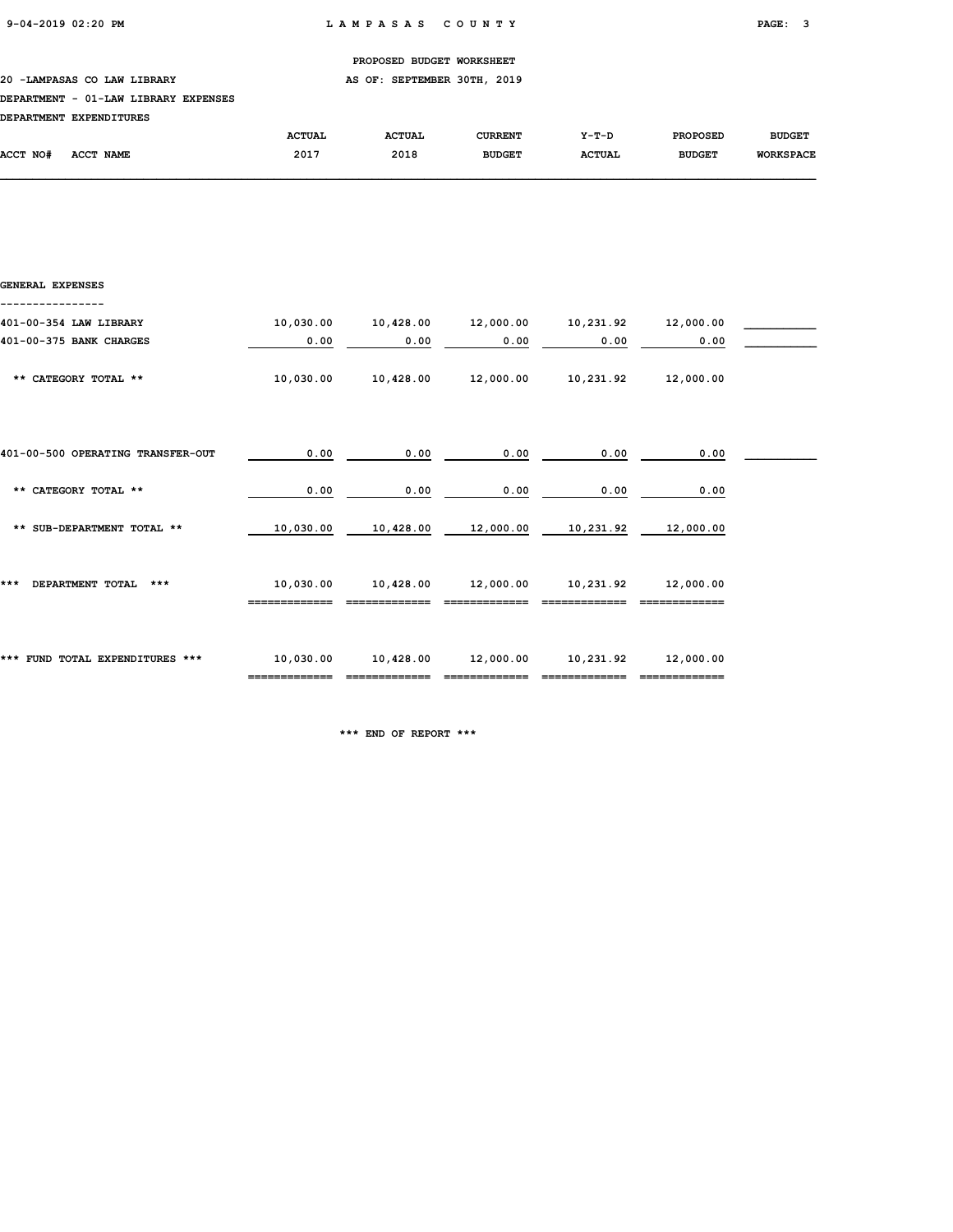9-04-2019 02:20 PM L A M P A S A S C O U N T Y PAGE: 1

PROPOSED BUDGET WORKSHEET

### 22 -LAMPASAS CO DOG ORDINANCE AS OF: SEPTEMBER 30TH, 2019 FINANCIAL SUMMARY

| ACCT NO#<br><b>ACCT NAME</b>       | <b>ACTUAL</b><br>2017 | <b>ACTUAL</b><br>2018 | <b>CURRENT</b><br><b>BUDGET</b> | Y-T-D<br><b>ACTUAL</b> | <b>PROPOSED</b><br><b>BUDGET</b> | <b>BUDGET</b><br><b>WORKSPACE</b> |
|------------------------------------|-----------------------|-----------------------|---------------------------------|------------------------|----------------------------------|-----------------------------------|
| <b>REVENUE SUMMARY</b>             |                       |                       |                                 |                        |                                  |                                   |
| 00-DOG ORDINANCE REVENUE           | 3,842.21              | 4,942.68              | 3,000.00                        | 4,186.46               | 3,000.00                         |                                   |
| *** TOTAL REVENUE ***              | 3,842.21              | 4,942.68              | 3,000.00                        | 4,186.46               | 3,000.00                         |                                   |
| EXPENDITURE SUMMARY                |                       |                       |                                 |                        |                                  |                                   |
| 01-DOG ORDINANCE EXPENSE           | 62.69                 | 0.00                  | 200.00                          | 4,730.00               | 200.00                           |                                   |
| *** TOTAL EXPENDITURES ***         | 62.69                 | 0.00                  | 200.00                          | 4,730.00               | 200.00                           |                                   |
| REVENUES OVER/(UNDER) EXPENDITURES | 3,779.52              | 4,942.68              | 2,800.00 (<br>==========        | 543.54)                | 2,800.00                         |                                   |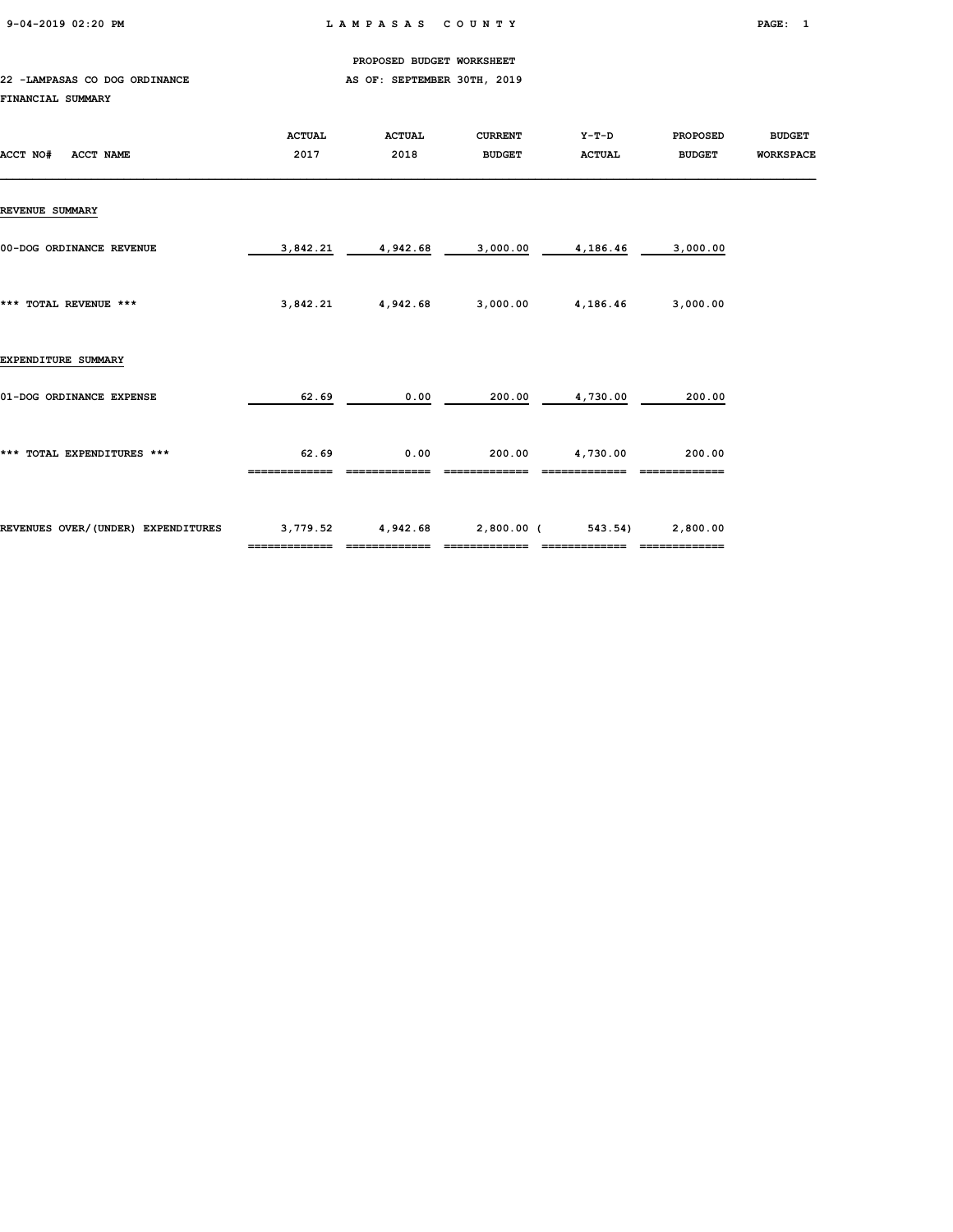22 -LAMPASAS CO DOG ORDINANCE AS OF: SEPTEMBER 30TH, 2019

## DEPARTMENT - 00-DOG ORDINANCE REVENUE

| DEDADTMENT DEWENTIES |  |
|----------------------|--|

| DEPARTMENT REVENUES |                                    |               |               |                |               |                 |                  |
|---------------------|------------------------------------|---------------|---------------|----------------|---------------|-----------------|------------------|
|                     |                                    | <b>ACTUAL</b> | <b>ACTUAL</b> | <b>CURRENT</b> | $Y-T-D$       | <b>PROPOSED</b> | <b>BUDGET</b>    |
| ACCT NO#            | ACCT NAME                          | 2017          | 2018          | <b>BUDGET</b>  | <b>ACTUAL</b> | <b>BUDGET</b>   | <b>WORKSPACE</b> |
|                     |                                    |               |               |                |               |                 |                  |
|                     |                                    |               |               |                |               |                 |                  |
|                     |                                    |               |               |                |               |                 |                  |
|                     | 100-00-001 BEGINNING FUND BALANCE  | 0.00          | 0.00          | 0.00           | 0.00          | 0.00            |                  |
|                     | 100-00-099 INTEREST REVENUE        | 27.71         | 336.18        | 0.00           | 667.46        | 0.00            |                  |
|                     | 100-00-101 DOG LICENSES            | 3,814.50      | 4,606.50      | 3,000.00       | 3,519.00      | 3,000.00        |                  |
|                     | ** SUB-DEPARTMENT REVENUE TOTAL ** | 3,842.21      | 4,942.68      | 3,000.00       | 4,186.46      | 3,000.00        |                  |
|                     | ** DEPARTMENT REVENUE TOTAL **     | 3,842.21      | 4,942.68      | 3,000.00       | 4,186.46      | 3,000.00        |                  |
|                     | *** FUND TOTAL REVENUES ***        | 3,842.21      | 4,942.68      | 3,000.00       | 4,186.46      | 3,000.00        |                  |

============= ============= ============= ============= =============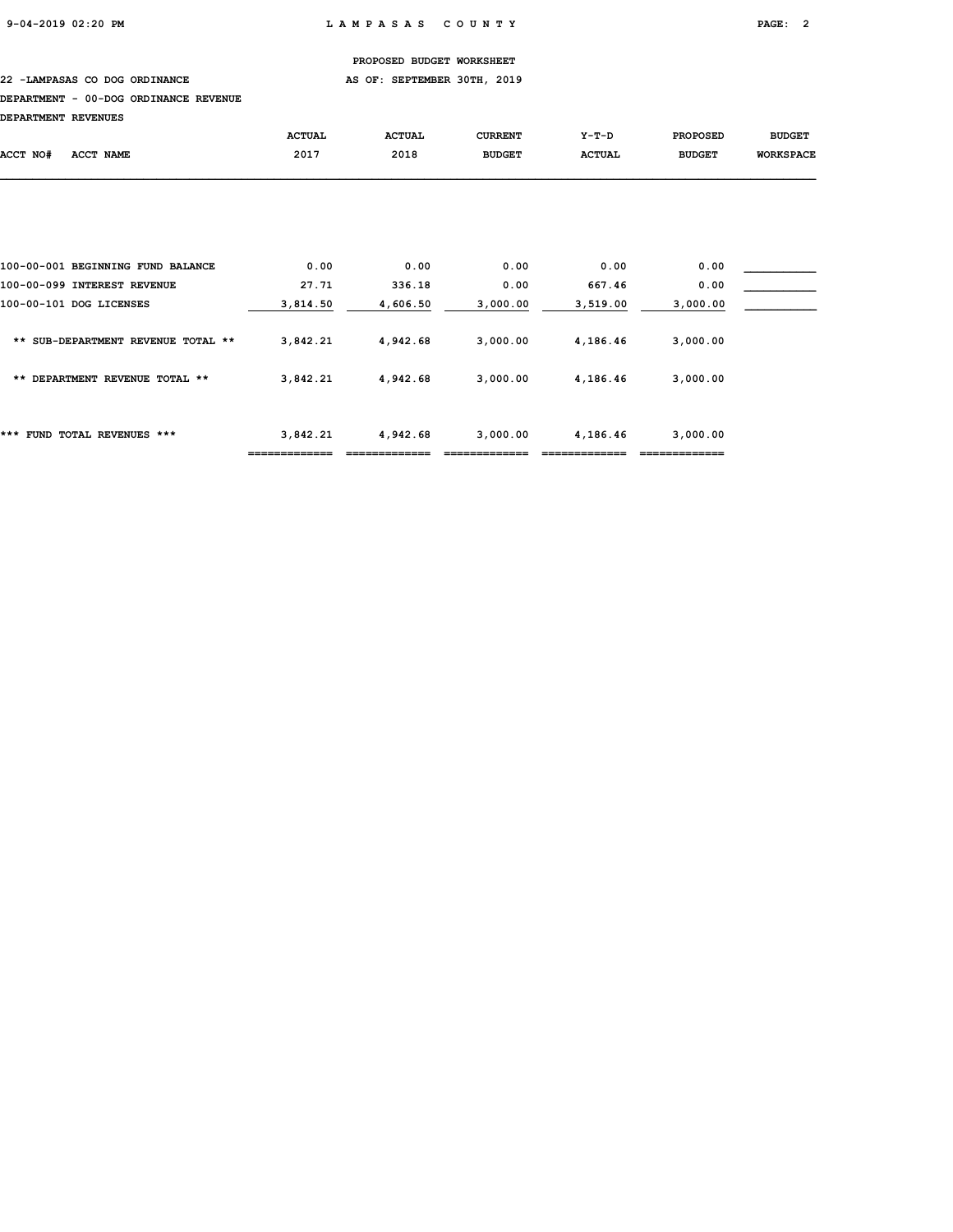22 -LAMPASAS CO DOG ORDINANCE AS OF: SEPTEMBER 30TH, 2019

## DEPARTMENT - 01-DOG ORDINANCE EXPENSE

|          | DEPARTMENT EXPENDITURES |               |               |                |               |                 |                  |
|----------|-------------------------|---------------|---------------|----------------|---------------|-----------------|------------------|
|          |                         | <b>ACTUAL</b> | <b>ACTUAL</b> | <b>CURRENT</b> | $Y-T-D$       | <b>PROPOSED</b> | <b>BUDGET</b>    |
| ACCT NO# | ACCT NAME               | 2017          | 2018          | <b>BUDGET</b>  | <b>ACTUAL</b> | <b>BUDGET</b>   | <b>WORKSPACE</b> |

| GENERAL EXPENSES                  |                                |      |               |               |               |  |
|-----------------------------------|--------------------------------|------|---------------|---------------|---------------|--|
| 401-00-304 DOG ORDINANCE          | 62.69                          | 0.00 | 200.00        | 0.00          | 200.00        |  |
| 401-00-375 BANK CHARGES           | 0.00                           | 0.00 | 0.00          | 0.00          | 0.00          |  |
| ** CATEGORY TOTAL **              | 62.69                          | 0.00 | 200.00        | 0.00          | 200.00        |  |
| CAPITAL OUTLAY                    |                                |      |               |               |               |  |
| 401-00-402 OPERATING EQUIPMENT    | 0.00                           | 0.00 | 0.00          | 4,730.00      | 0.00          |  |
| ** CATEGORY TOTAL **              | 0.00                           | 0.00 | 0.00          | 4,730.00      | 0.00          |  |
|                                   |                                |      |               |               |               |  |
| 401-00-500 OPERATING TRANSFER-OUT | 0.00                           | 0.00 | 0.00          | 0.00          | 0.00          |  |
| ** CATEGORY TOTAL **              | 0.00                           | 0.00 | 0.00          | 0.00          | 0.00          |  |
| ** SUB-DEPARTMENT TOTAL **        | 62.69                          | 0.00 | 200.00        | 4,730.00      | 200.00        |  |
| *** DEPARTMENT TOTAL ***          | 62.69                          | 0.00 | 200.00        | 4,730.00      | 200.00        |  |
|                                   |                                |      |               |               |               |  |
| *** FUND TOTAL EXPENDITURES ***   | 62.69                          | 0.00 | 200.00        | 4,730.00      | 200.00        |  |
|                                   | ============================== |      | ============= | ------------- | ------------- |  |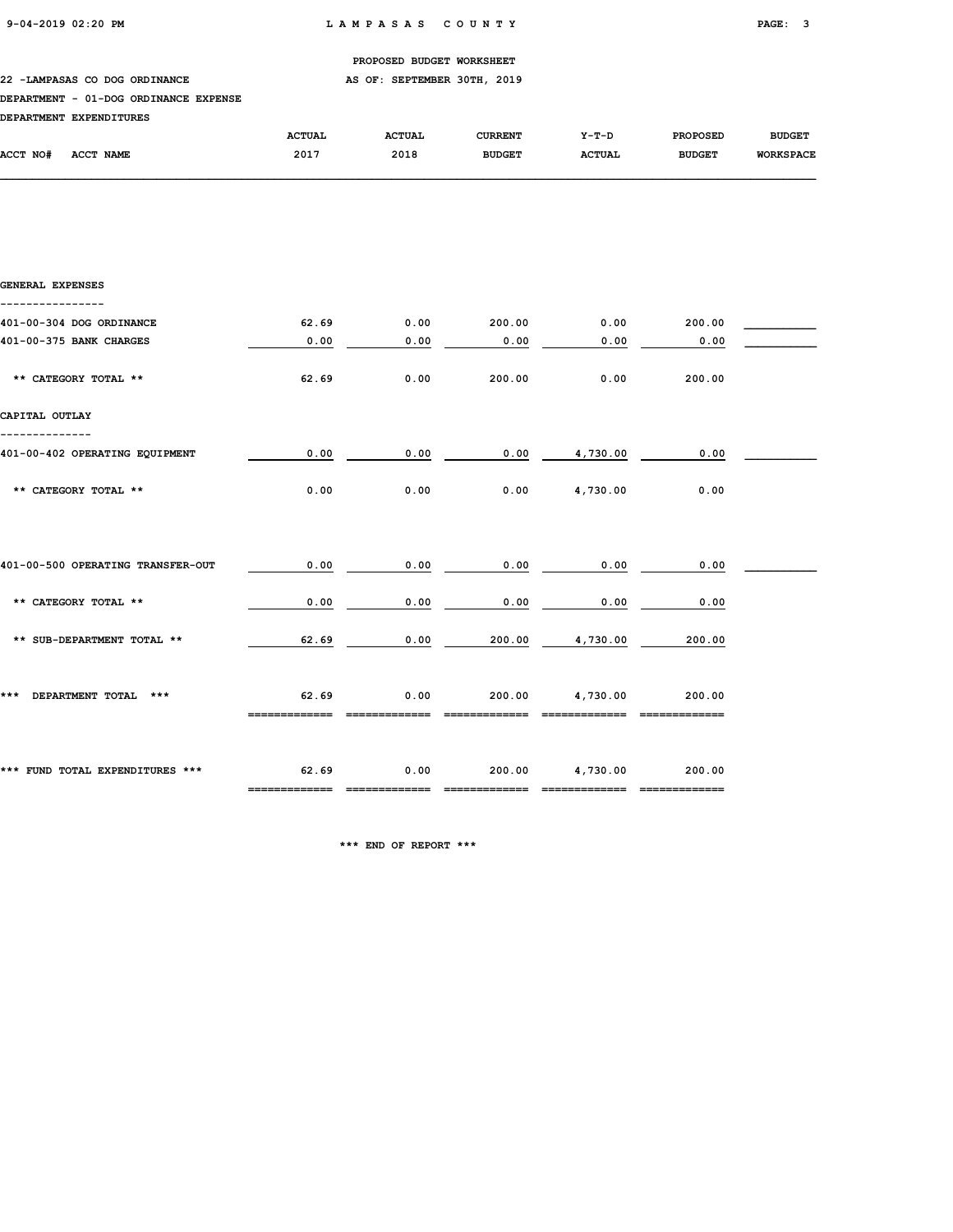## 9-04-2019 02:20 PM L A M P A S A S C O U N T Y PAGE: 1

## PROPOSED BUDGET WORKSHEET

## 25 -CONSTRUCTION FUND **AS OF: SEPTEMBER 30TH, 2019**

## FINANCIAL SUMMARY

| ACCT NO#<br><b>ACCT NAME</b>       | <b>ACTUAL</b><br>2017                      | <b>ACTUAL</b><br>2018             | <b>CURRENT</b><br><b>BUDGET</b> | Y-T-D<br><b>ACTUAL</b>                                     | <b>PROPOSED</b><br><b>BUDGET</b> | <b>BUDGET</b><br><b>WORKSPACE</b> |
|------------------------------------|--------------------------------------------|-----------------------------------|---------------------------------|------------------------------------------------------------|----------------------------------|-----------------------------------|
| <b>REVENUE SUMMARY</b>             |                                            |                                   |                                 |                                                            |                                  |                                   |
| 00-DEPT REVENUE<br>01-DEPT EXPENSE | 0.00                                       | 8,857,692.78 9,798,092.39<br>0.00 | 0.00                            | $0.00$ 192,722.96<br>0.00                                  | 0.00<br>0.00                     |                                   |
| *** TOTAL REVENUE ***              |                                            | 8,857,692.78 9,798,092.39         | 0.00                            | 192,722.96                                                 | 0.00                             |                                   |
| EXPENDITURE SUMMARY                |                                            |                                   |                                 |                                                            |                                  |                                   |
| 01-DEPT EXPENSE                    |                                            | 179,661.60) 4,093,343.89          |                                 | $0.00 \quad 10,163,363.82 \quad 363,057.00$                |                                  |                                   |
| *** TOTAL EXPENDITURES ***         |                                            |                                   |                                 | $(179, 661.60)$ 4,093,343.89 0.00 10,163,363.82 363,057.00 |                                  |                                   |
| REVENUES OVER/(UNDER) EXPENDITURES | 9,037,354.38 5,704,748.50<br>============= | =============                     |                                 | $0.00$ (9,970,640.86)(363,057.00)<br>=============         | -------------                    |                                   |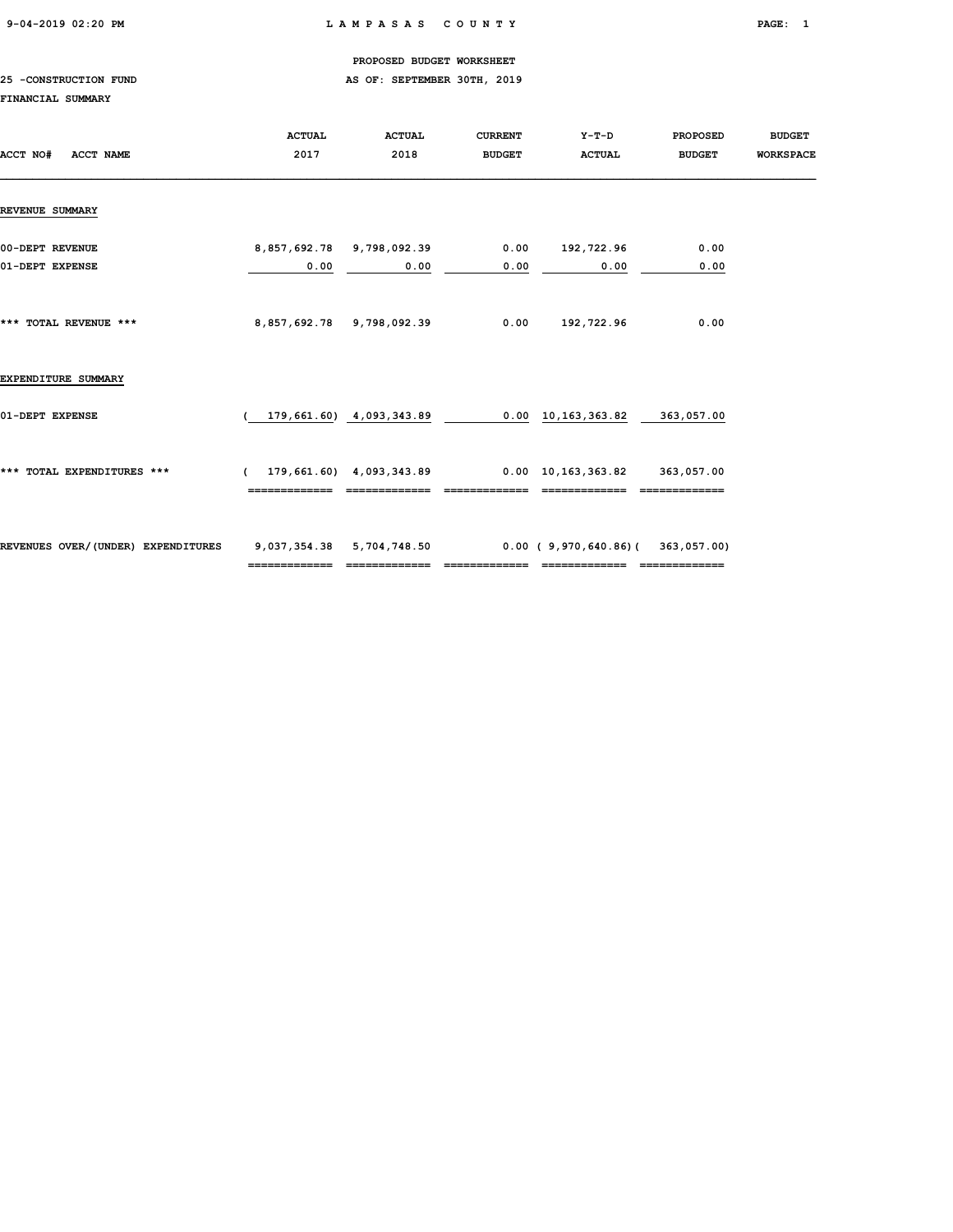## 25 -CONSTRUCTION FUND **AS OF: SEPTEMBER 30TH, 2019**

#### DEPARTMENT - 00-DEPT REVENUE

| DEPARTMENT REVENUES |                                   |               |               |                |               |                 |                  |
|---------------------|-----------------------------------|---------------|---------------|----------------|---------------|-----------------|------------------|
|                     |                                   | <b>ACTUAL</b> | <b>ACTUAL</b> | <b>CURRENT</b> | $Y-T-D$       | <b>PROPOSED</b> | <b>BUDGET</b>    |
| ACCT NO#            | ACCT NAME                         | 2017          | 2018          | <b>BUDGET</b>  | <b>ACTUAL</b> | <b>BUDGET</b>   | <b>WORKSPACE</b> |
|                     |                                   |               |               |                |               |                 |                  |
|                     |                                   |               |               |                |               |                 |                  |
|                     |                                   |               |               |                |               |                 |                  |
|                     |                                   |               |               |                |               |                 |                  |
| 00-DEPT REVENUE     |                                   |               |               |                |               |                 |                  |
|                     | 100-00-001 BEGINNING FUND BALANCE | 0.00          | 0.00          | 0.00           | 0.00          | 0.00            |                  |

| 100-00-099 INTEREST REVENUE          | 11,812.78    | 202,472.99   | 0.00 | 192,722.96 | 0.00 |  |
|--------------------------------------|--------------|--------------|------|------------|------|--|
| 100-00-125 LIMITED TAX GO BOND 2018  | 8,685,000.00 | 8,740,000.00 | 0.00 | 0.00       | 0.00 |  |
| 100-00-190 MISCELLANEOUS             | 0.00         | 0.00         | 0.00 | 0.00       | 0.00 |  |
| 200-00-001 OTHER RESOURCE - TAX NOTE | 0.00         | 653,442.40   | 0.00 | 0.00       | 0.00 |  |
| 200-00-010 OPERATING TRANSFER-IN     | 160,880.00   | 202,177.00   | 0.00 | 0.00       | 0.00 |  |
| ** SUB-DEPARTMENT REVENUE TOTAL **   | 8,857,692.78 | 9,798,092.39 | 0.00 | 192,722.96 | 0.00 |  |
|                                      |              |              |      |            |      |  |

| 01-DEPT EXPENSE                        |              |              |      |            |      |  |
|----------------------------------------|--------------|--------------|------|------------|------|--|
| 100-01-099 INTEREST REVENUE            | 0.00         | 0.00         | 0.00 | 0.00       | 0.00 |  |
| 200-01-001 OTHER RESOURCE-ANIMAL SHELT | 0.00         | 0.00         | 0.00 | 0.00       | 0.00 |  |
| ** SUB-DEPARTMENT REVENUE TOTAL **     | 0.00         | 0.00         | 0.00 | 0.00       | 0.00 |  |
| ** DEPARTMENT REVENUE TOTAL **         | 8,857,692.78 | 9,798,092.39 | 0.00 | 192,722.96 | 0.00 |  |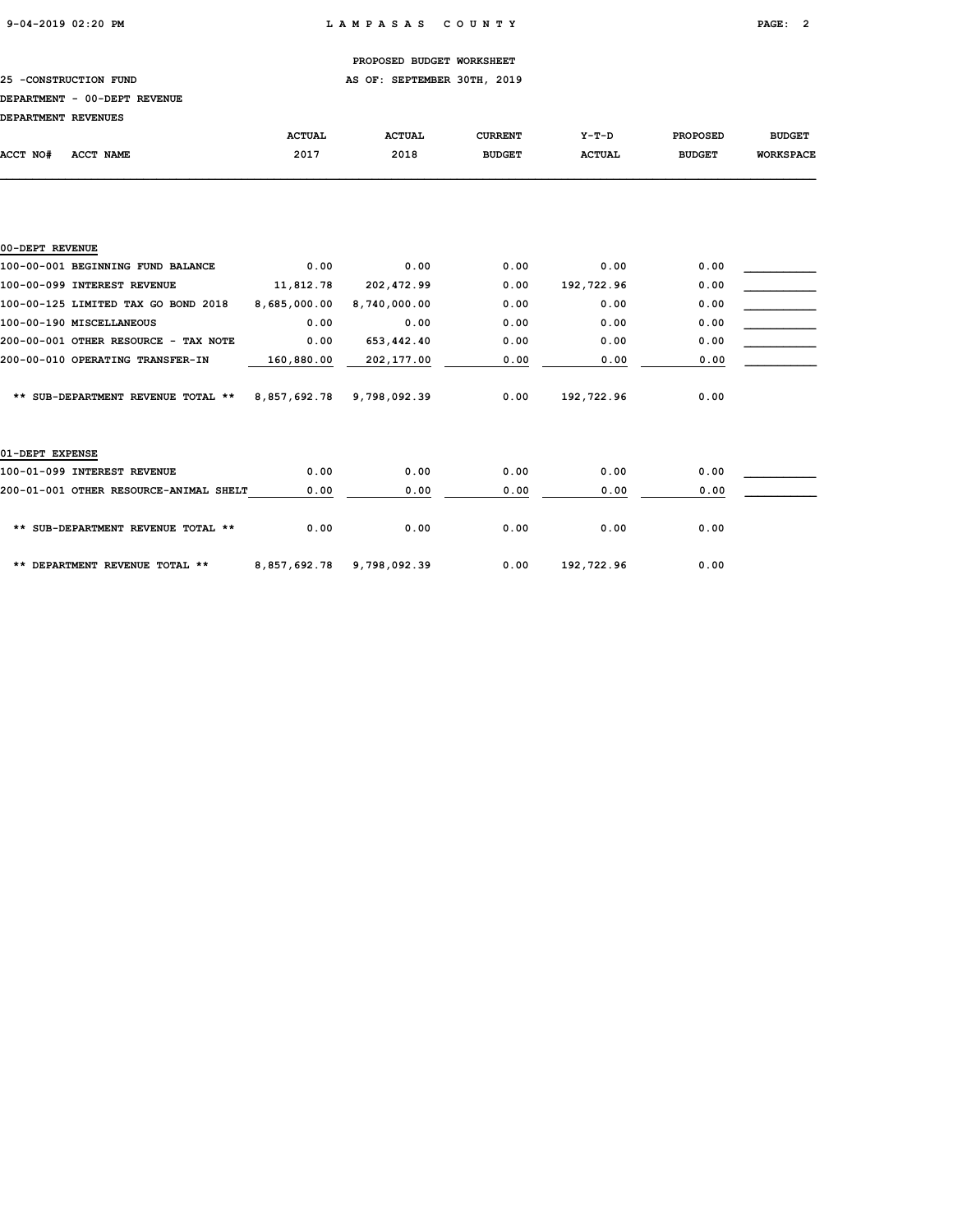|                              |               | PROPOSED BUDGET WORKSHEET   |                |               |                 |                  |
|------------------------------|---------------|-----------------------------|----------------|---------------|-----------------|------------------|
| 25 - CONSTRUCTION FUND       |               | AS OF: SEPTEMBER 30TH, 2019 |                |               |                 |                  |
| DEPARTMENT - 01-DEPT EXPENSE |               |                             |                |               |                 |                  |
| DEPARTMENT REVENUES          |               |                             |                |               |                 |                  |
|                              | <b>ACTUAL</b> | <b>ACTUAL</b>               | <b>CURRENT</b> | Y-T-D         | <b>PROPOSED</b> | <b>BUDGET</b>    |
| ACCT NAME<br><b>ACCT NO#</b> | 2017          | 2018                        | <b>BUDGET</b>  | <b>ACTUAL</b> | <b>BUDGET</b>   | <b>WORKSPACE</b> |
|                              |               |                             |                |               |                 |                  |
|                              |               |                             |                |               |                 |                  |
|                              |               |                             |                |               |                 |                  |

| *** FUND TOTAL REVENUES ***        | 8,857,692.78 | 9,798,092.39 | 0.00 | 192,722.96 | 0.00 |  |
|------------------------------------|--------------|--------------|------|------------|------|--|
| ** DEPARTMENT REVENUE TOTAL **     | 0.00         | 0.00         | 0.00 | 0.00       | 0.00 |  |
| ** SUB-DEPARTMENT REVENUE TOTAL ** | 0.00         | 0.00         | 0.00 | 0.00       | 0.00 |  |
| 00-DEPT REVENUE<br>201-00-000      | 0.00         | 0.00         | 0.00 | 0.00       | 0.00 |  |
|                                    |              |              |      |            |      |  |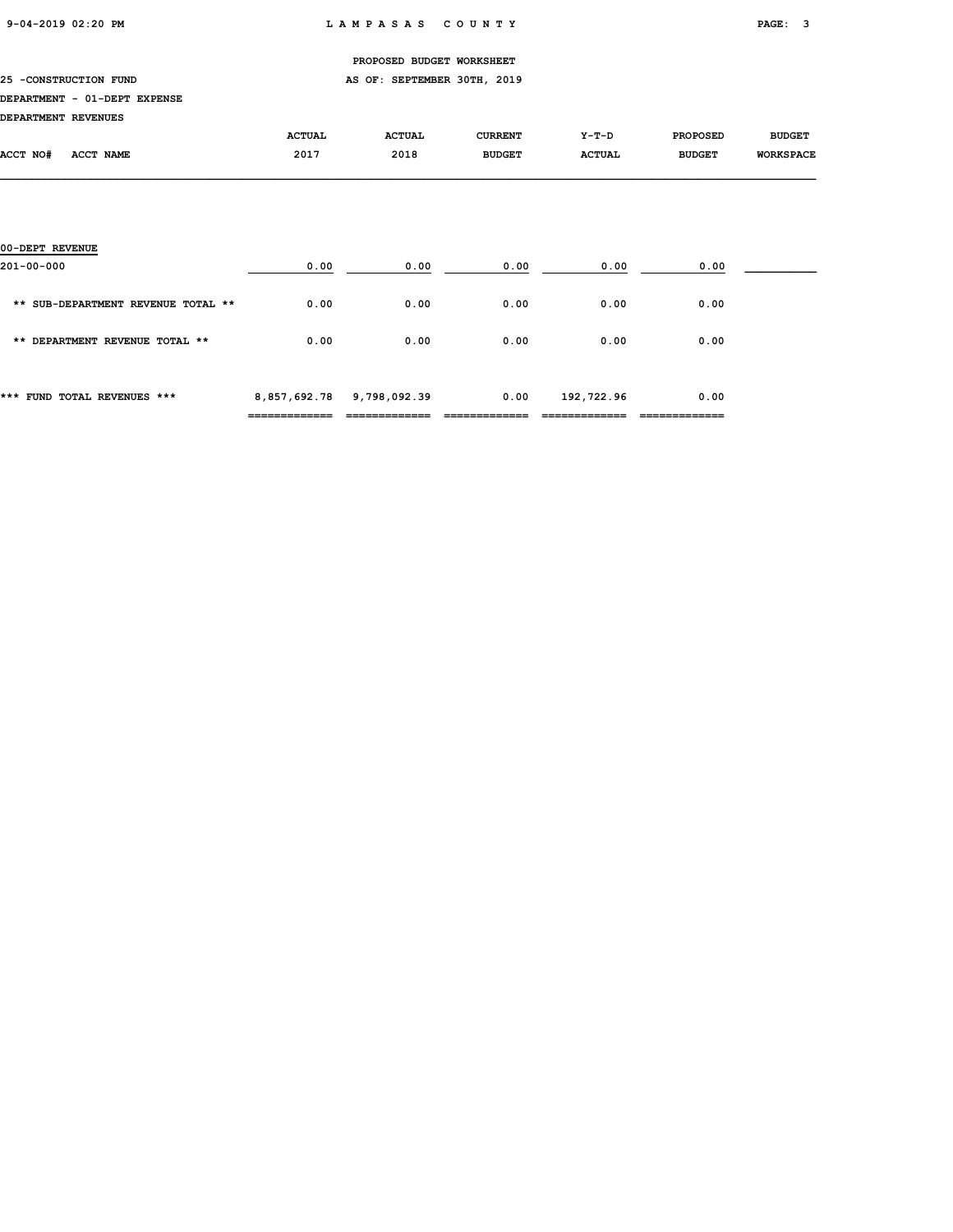|                              |               | PROPOSED BUDGET WORKSHEET   |                |               |                 |                  |
|------------------------------|---------------|-----------------------------|----------------|---------------|-----------------|------------------|
| 25 -CONSTRUCTION FUND        |               | AS OF: SEPTEMBER 30TH, 2019 |                |               |                 |                  |
| DEPARTMENT - 01-DEPT EXPENSE |               |                             |                |               |                 |                  |
| DEPARTMENT EXPENDITURES      |               |                             |                |               |                 |                  |
|                              | <b>ACTUAL</b> | <b>ACTUAL</b>               | <b>CURRENT</b> | Y-T-D         | <b>PROPOSED</b> | <b>BUDGET</b>    |
| ACCT NO#<br>ACCT NAME        | 2017          | 2018                        | <b>BUDGET</b>  | <b>ACTUAL</b> | <b>BUDGET</b>   | <b>WORKSPACE</b> |

## 00-DEPT REVENUE

===============

| 0.00        | 0.00        | 0.00       | 0.00       | 0.00       |      |
|-------------|-------------|------------|------------|------------|------|
| 0.00        | 4,078.01    | 0.00       | 180,009.59 | 0.00       |      |
| 985,251.00) | 0.00        | 0.00       | 0.00       | 0.00       |      |
| 170,251.00  | 0.00        | 0.00       | 0.00       | 0.00       |      |
| 0.00        | 0.00        | 0.00       | 0.00       | 0.00       |      |
| 0.00        | 0.00        | 0.00       | 0.00       | 0.00       |      |
| 0.00        | 0.00        | 0.00       | 0.00       | 0.00       |      |
| 0.00        | 107,103.25  | 0.00       | 0.00       | 0.00       |      |
| 0.00        | 47,671.50   | 0.00       | 90,454.30  | 0.00       |      |
| 0.00        | 143,442.40  | 0.00       | 0.00       | 0.00       |      |
| 0.00        | 720.00      | 0.00       | 0.00       | 0.00       |      |
|             |             |            |            |            |      |
|             | 815,000.00) | 303,015.16 | 0.00       | 270,463.89 | 0.00 |

| 401-00-500 OPERATING TRANSFERS-OUT    | 0.00        | 0.00         | 0.00  | 0.00         | 363,057.00 |  |
|---------------------------------------|-------------|--------------|-------|--------------|------------|--|
| 501-00-501 GENERAL CONDITIONS         | 0.00        | 83,886.00    | 0.00  | 83,073.00    | 0.00       |  |
| 501-00-502 SITEWORK                   | 0.00        | 607,234.00   | 0.00  | 457,660.48   | 0.00       |  |
| 501-00-503 CONCRETE                   | 0.00        | 568,987.75   | 0.00  | 868,452.00   | 0.00       |  |
| 501-00-504 MASONRY                    | 0.00        | 403.75       | 0.00  | 1,129,100.00 | 0.00       |  |
| 501-00-505 METALS                     | 0.00        | 71,740.00    | 0.00  | 40,107.52    | 0.00       |  |
| 501-00-506 CARPENTRY                  | 0.00        | 657.50       | 0.00  | 15,199.00    | 0.00       |  |
| 501-00-507 MOISTURE PROTECTION        | 0.00        | 0.00         | 0.00  | 408, 414.10  | 0.00       |  |
| 501-00-508 DOORS AND WINDOWS          | 0.00        | 0.00         | 0.00  | 137,937.00   | 0.00       |  |
| 501-00-509 FINISHES                   | 0.00        | 0.00         | 0.00  | 785,924.00   | 0.00       |  |
| 501-00-510 SPECIALTIES                | 0.00        | 0.00         | 0.00  | 74,215.00    | 0.00       |  |
| 501-00-511 EQUIPMENT                  | 0.00        | 0.00         | 0.00  | 145,732.00   | 0.00       |  |
| 501-00-512 FURNISHINGS                | 0.00        | 335,560.00   | 0.00  | 1,019,721.80 | 0.00       |  |
| 501-00-514 SPECIAL CONSTR & PNEUMATIC | 0.00        | 63,200.00    | 0.00  | 983,148.50   | 0.00       |  |
| 501-00-515 MECHANICAL                 | 0.00        | 419,900.00   | 0.00  | 2,562,079.65 | 0.00       |  |
| 501-00-516 ELECTRICAL                 | 0.00        | 445,580.00   | 0.00  | 1,128,240.00 | 0.00       |  |
| 501-00-517 CHANGE #3                  | 0.00        | 0.00         | 0.00  | 15,764.67    | 0.00       |  |
| 501-00-518 ARCHITECT FEE              | 0.00        | 795,498.50   | 0.00  | 145,230.00   | 0.00       |  |
| 501-00-519 PNEUMATIC TUBE SYSTEM      | 0.00        | 0.00         | 0.00  | 5,500.00     | 0.00       |  |
| 501-00-528 CONTINGENCY                | 635, 338.40 | 25,350.66    | 0.00  | 0.00         | 0.00       |  |
| 501-00-589 MISCELLANEOUS EXPENSE      | 0.00        | 264, 247.66  | 0.00  | 139,350.00   | 0.00       |  |
| 501-00-596 CHANGE #8                  | 0.00        | 0.00         | 0.00  | 547.00       | 0.00       |  |
| 501-00-597 CHANGE #4                  | 0.00        | 0.00         | 0.00  | 9,911.26     | 0.00       |  |
| 501-00-598 CHANGE #2                  | 0.00        | 0.00         | 0.00( | 126,939.05)  | 0.00       |  |
| 501-00-599 CHANGE #1                  | 0.00        | 108,082.91   | 0.00  | 135,468.00)  | 0.00       |  |
| ** CATEGORY TOTAL **                  | 635, 338.40 | 3,790,328.73 | 0.00  | 9,892,899.93 | 363,057.00 |  |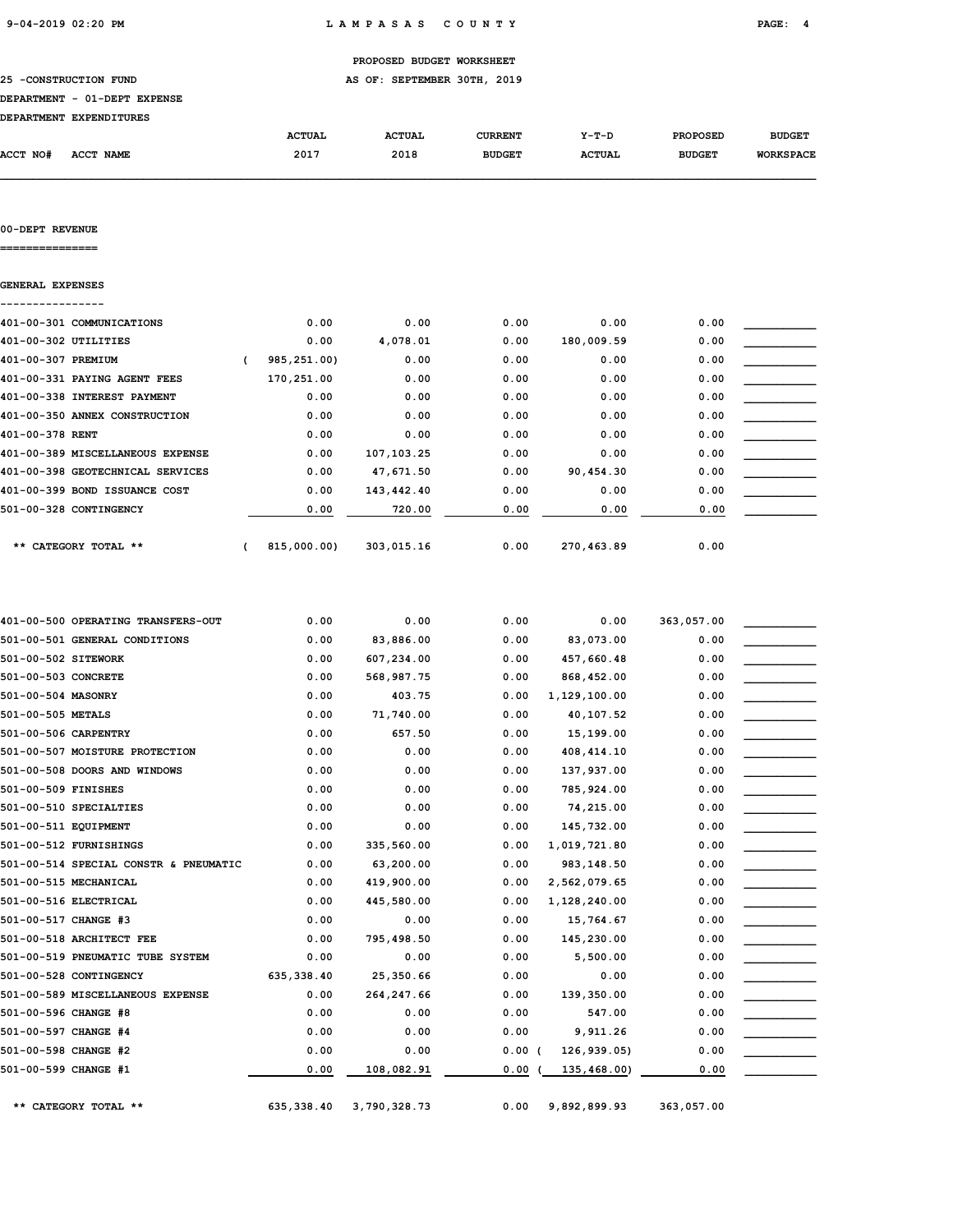| $9-04-2019$ $02:20$ PM |  |
|------------------------|--|
|                        |  |

|                                               |               | PROPOSED BUDGET WORKSHEET   |                |                            |                 |                  |
|-----------------------------------------------|---------------|-----------------------------|----------------|----------------------------|-----------------|------------------|
| 25 -CONSTRUCTION FUND                         |               | AS OF: SEPTEMBER 30TH, 2019 |                |                            |                 |                  |
| DEPARTMENT - 01-DEPT EXPENSE                  |               |                             |                |                            |                 |                  |
| DEPARTMENT EXPENDITURES                       |               |                             |                |                            |                 |                  |
|                                               | <b>ACTUAL</b> | <b>ACTUAL</b>               | <b>CURRENT</b> | $Y-T-D$                    | <b>PROPOSED</b> | <b>BUDGET</b>    |
| ACCT NO#<br>ACCT NAME                         | 2017          | 2018                        | <b>BUDGET</b>  | <b>ACTUAL</b>              | <b>BUDGET</b>   | <b>WORKSPACE</b> |
|                                               |               |                             |                |                            |                 |                  |
| CAPITAL LEASE                                 |               |                             |                |                            |                 |                  |
| 401-00-900 PRINCIPAL PAYMENT                  | 0.00          | 0.00                        | 0.00           | 0.00                       | 0.00            |                  |
| ** CATEGORY TOTAL **                          | 0.00          | 0.00                        | 0.00           | 0.00                       | 0.00            |                  |
| ** SUB-DEPARTMENT TOTAL **<br>$\epsilon$      |               | 179,661.60) 4,093,343.89    |                | $0.00 \quad 10,163,363.82$ | 363,057.00      |                  |
| 01-DEPT EXPENSE                               |               |                             |                |                            |                 |                  |
| GENERAL EXPENSES                              |               |                             |                |                            |                 |                  |
| 401-01-350 ANIMAL SHELTER CONSTRUCTION        | 0.00          | 0.00                        | 0.00           | 0.00                       | 0.00            |                  |
| ** CATEGORY TOTAL **                          | 0.00          | 0.00                        | 0.00           | 0.00                       | 0.00            |                  |
| ** SUB-DEPARTMENT TOTAL **                    | 0.00          | 0.00                        | 0.00           | 0.00                       | 0.00            |                  |
| 02-MILLICAN WALL<br>============              |               |                             |                |                            |                 |                  |
| GENERAL EXPENSES                              |               |                             |                |                            |                 |                  |
| ------------<br>501-02-350 ANNEX CONSTRUCTION | 0.00          | 0.00                        | 0.00           | 0.00                       | 0.00            |                  |
| ** CATEGORY TOTAL **                          | 0.00          | 0.00                        | 0.00           | 0.00                       | 0.00            |                  |
| CAPITAL OUTLAY                                |               |                             |                |                            |                 |                  |
| --------------                                |               |                             |                |                            |                 |                  |
| 401-02-403 REAL ESTATE                        | 0.00          | 0.00                        | 0.00           | 0.00                       | 0.00            |                  |
| ** CATEGORY TOTAL **                          | 0.00          | 0.00                        | 0.00           | 0.00                       | 0.00            |                  |
| ** SUB-DEPARTMENT TOTAL **                    | 0.00          | 0.00                        | 0.00           | 0.00                       | 0.00            |                  |
| 03-PARKING LOT<br>==============              |               |                             |                |                            |                 |                  |
| GENERAL EXPENSES                              |               |                             |                |                            |                 |                  |
| 501-03-350 ANNEX CONSTRUCTION                 | 0.00          | 0.00                        | 0.00           | 0.00                       | 0.00            |                  |
| ** CATEGORY TOTAL **                          | 0.00          | 0.00                        | 0.00           | 0.00                       | 0.00            |                  |
| ** SUB-DEPARTMENT TOTAL **                    | 0.00          | 0.00                        | 0.00           | 0.00                       | 0.00            |                  |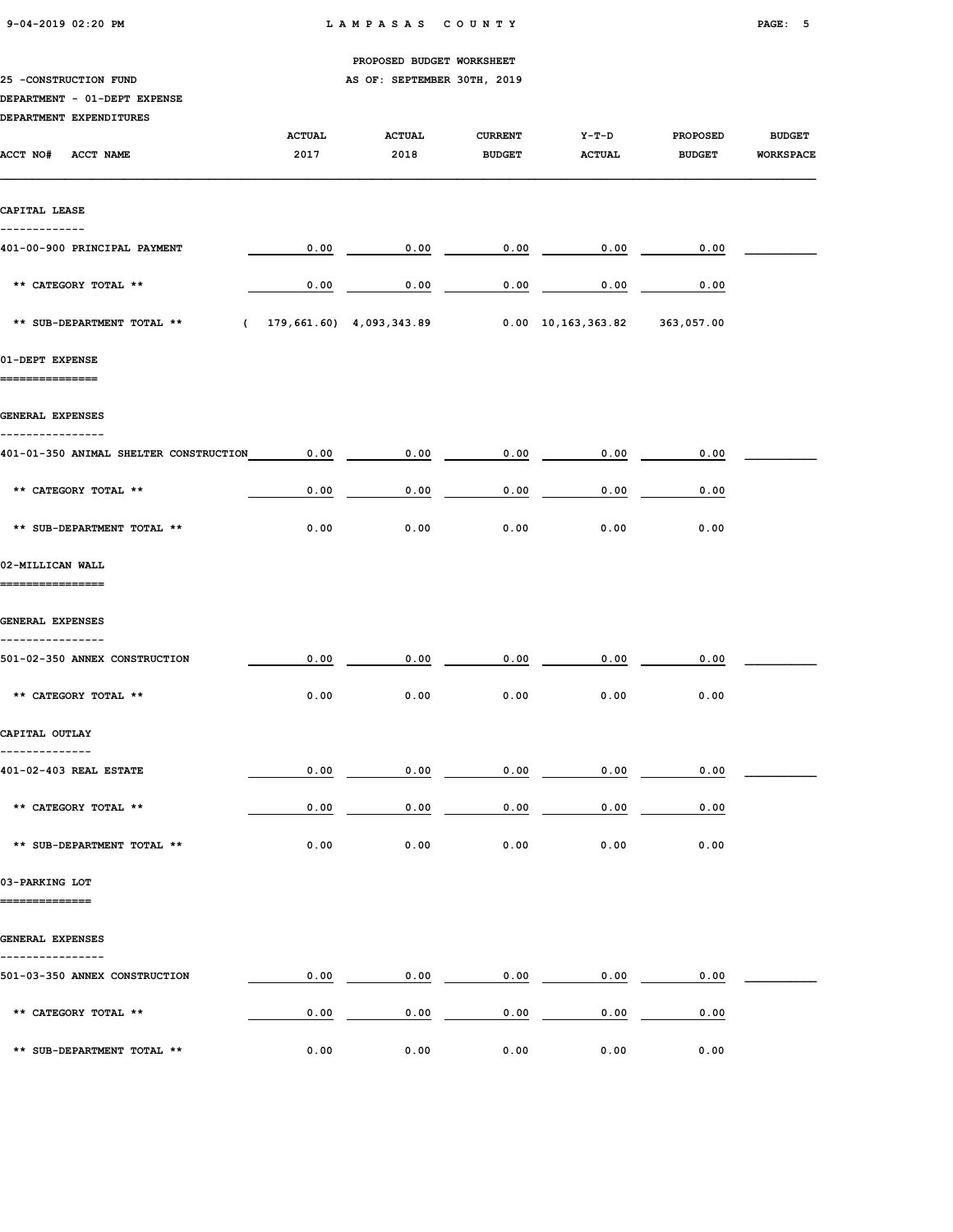| $9-04-2019$ $02:20$ PM |  |
|------------------------|--|
|                        |  |

|                                                    |               | PROPOSED BUDGET WORKSHEET   |                |               |                 |                  |
|----------------------------------------------------|---------------|-----------------------------|----------------|---------------|-----------------|------------------|
| 25 -CONSTRUCTION FUND                              |               | AS OF: SEPTEMBER 30TH, 2019 |                |               |                 |                  |
| DEPARTMENT - 01-DEPT EXPENSE                       |               |                             |                |               |                 |                  |
| DEPARTMENT EXPENDITURES                            |               |                             |                |               |                 |                  |
|                                                    | <b>ACTUAL</b> | <b>ACTUAL</b>               | <b>CURRENT</b> | $Y-T-D$       | <b>PROPOSED</b> | <b>BUDGET</b>    |
| ACCT NO#<br><b>ACCT NAME</b>                       | 2017          | 2018                        | <b>BUDGET</b>  | <b>ACTUAL</b> | <b>BUDGET</b>   | <b>WORKSPACE</b> |
| 04-PHONE SYSTEM                                    |               |                             |                |               |                 |                  |
| ============                                       |               |                             |                |               |                 |                  |
| <b>GENERAL EXPENSES</b><br>------------            |               |                             |                |               |                 |                  |
| 501-04-350 ANNEX CONSTRUCTION                      | 0.00          | 0.00                        | 0.00           | 0.00          | 0.00            |                  |
| ** CATEGORY TOTAL **                               | 0.00          | 0.00                        | 0.00           | 0.00          | 0.00            |                  |
| ** SUB-DEPARTMENT TOTAL **                         | 0.00          | 0.00                        | 0.00           | 0.00          | 0.00            |                  |
| 05-JUDGE'S BENCH                                   |               |                             |                |               |                 |                  |
| .===============                                   |               |                             |                |               |                 |                  |
| <b>GENERAL EXPENSES</b><br>------------            |               |                             |                |               |                 |                  |
| 501-05-350 ANNEX CONSTRUCTION                      | 0.00          | 0.00                        | 0.00           | 0.00          | 0.00            |                  |
| ** CATEGORY TOTAL **                               | 0.00          | 0.00                        | 0.00           | 0.00          | 0.00            |                  |
| ** SUB-DEPARTMENT TOTAL **                         | 0.00          | 0.00                        | 0.00           | 0.00          | 0.00            |                  |
| 06-FILING SHELVING/MOVE<br>----------------------- |               |                             |                |               |                 |                  |
| <b>GENERAL EXPENSES</b>                            |               |                             |                |               |                 |                  |
| -----------<br>501-06-350 ANNEX CONSTRUCTION       | 0.00          | 0.00                        | 0.00           | 0.00          | 0.00            |                  |
| ** CATEGORY TOTAL **                               | 0.00          | 0.00                        | 0.00           | 0.00          | 0.00            |                  |
| ** SUB-DEPARTMENT TOTAL **                         | 0.00          | 0.00                        | 0.00           | 0.00          | 0.00            |                  |
| 07-NEW FILING SHELVING<br>======================   |               |                             |                |               |                 |                  |
| <b>GENERAL EXPENSES</b>                            |               |                             |                |               |                 |                  |
| -----------                                        |               |                             |                |               |                 |                  |
| 501-07-350 ANNEX CONSTRUCTION                      | 0.00          | 0.00                        | 0.00           | 0.00          | 0.00            |                  |
| ** CATEGORY TOTAL **                               | 0.00          | 0.00                        | 0.00           | 0.00          | 0.00            |                  |
| ** SUB-DEPARTMENT TOTAL **                         | 0.00          | 0.00                        | 0.00           | 0.00          | 0.00            |                  |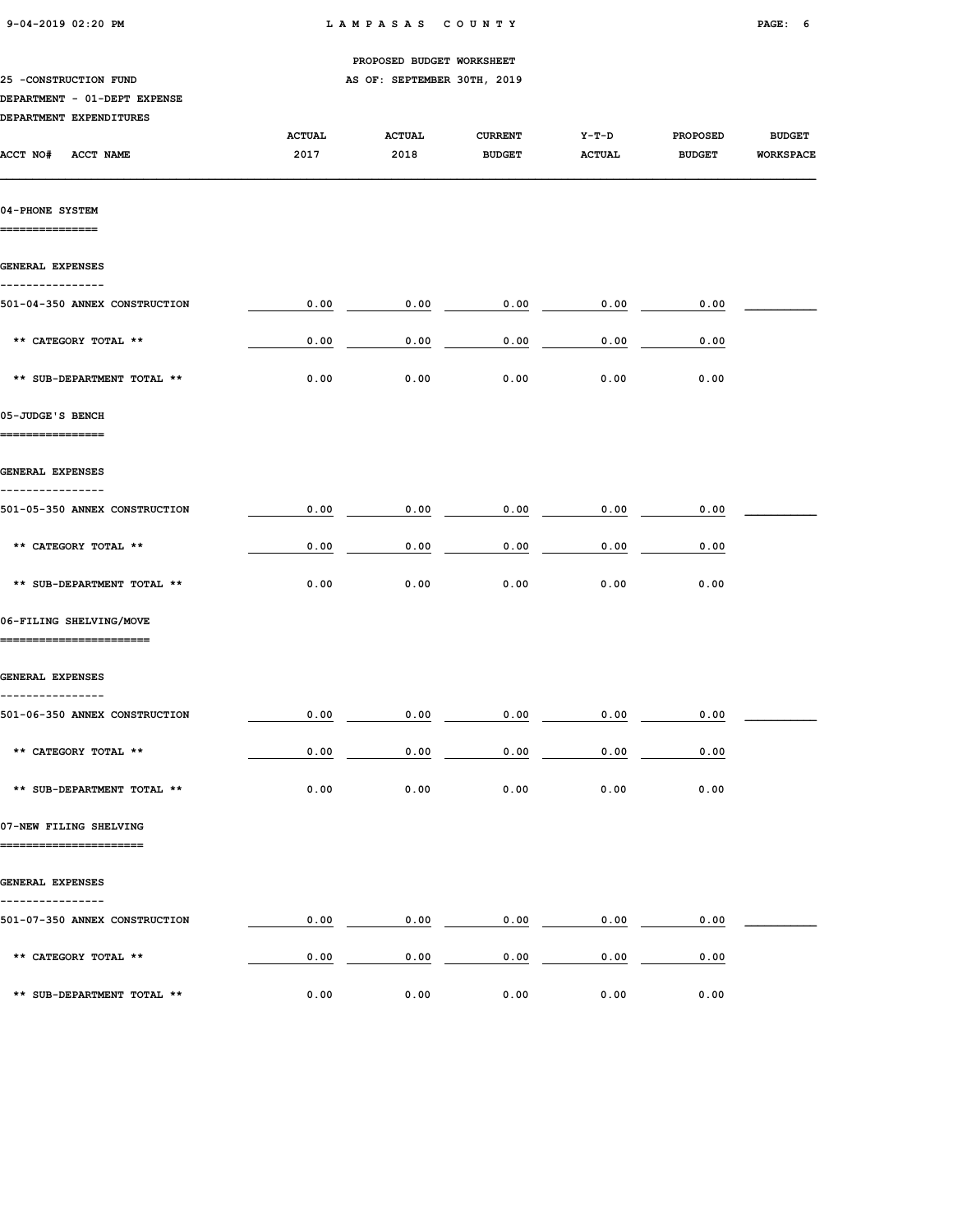|  | $9-04-2019$ $02:20$ PM |  |
|--|------------------------|--|
|  |                        |  |

|                                                  |                          | PROPOSED BUDGET WORKSHEET   |                                                                                                     |               |                 |                  |
|--------------------------------------------------|--------------------------|-----------------------------|-----------------------------------------------------------------------------------------------------|---------------|-----------------|------------------|
| 25 -CONSTRUCTION FUND                            |                          | AS OF: SEPTEMBER 30TH, 2019 |                                                                                                     |               |                 |                  |
| DEPARTMENT - 01-DEPT EXPENSE                     |                          |                             |                                                                                                     |               |                 |                  |
| DEPARTMENT EXPENDITURES                          |                          |                             |                                                                                                     |               |                 |                  |
|                                                  | <b>ACTUAL</b>            | <b>ACTUAL</b>               | <b>CURRENT</b>                                                                                      | Y-T-D         | <b>PROPOSED</b> | <b>BUDGET</b>    |
| ACCT NO# ACCT NAME                               | 2017                     | 2018                        | <b>BUDGET</b>                                                                                       | <b>ACTUAL</b> | <b>BUDGET</b>   | <b>WORKSPACE</b> |
| 08-BREEWAY POCKET PARK<br>====================== |                          |                             |                                                                                                     |               |                 |                  |
| GENERAL EXPENSES                                 |                          |                             |                                                                                                     |               |                 |                  |
| ---------------<br>501-08-350 ANNEX CONSTRUCTION | 0.00                     | 0.00                        | 0.00                                                                                                | 0.00          | 0.00            |                  |
| ** CATEGORY TOTAL **                             | 0.00                     | 0.00                        | 0.00                                                                                                | 0.00          | 0.00            |                  |
| ** SUB-DEPARTMENT TOTAL **                       | 0.00                     | 0.00                        | 0.00                                                                                                | 0.00          | 0.00            |                  |
| 09-NEW FIRE DEPT BLDG                            |                          |                             |                                                                                                     |               |                 |                  |
| <b>GENERAL EXPENSES</b><br>----------------      |                          |                             |                                                                                                     |               |                 |                  |
| 501-09-350 NEW FIRE DEPARTMENT BUILDIN           | 0.00                     | 0.00                        | 0.00                                                                                                | 0.00          | 0.00            |                  |
| ** CATEGORY TOTAL **                             | 0.00                     | 0.00                        | 0.00                                                                                                | 0.00          | 0.00            |                  |
| ** SUB-DEPARTMENT TOTAL **                       | 0.00                     | 0.00                        | 0.00                                                                                                | 0.00          | 0.00            |                  |
| *** DEPARTMENT TOTAL ***                         | ======================== |                             | $(179, 661.60)$ $4,093,343.89$ $0.00$ $10,163,363.82$ $363,057.00$<br>============================= |               | =============   |                  |
|                                                  |                          |                             |                                                                                                     |               |                 |                  |

\*\*\* FUND TOTAL EXPENDITURES \*\*\* ( 179,661.60) 4,093,343.89 0.00 10,163,363.82 363,057.00

\*\*\* END OF REPORT \*\*\*

 $\begin{array}{cccc} \textbf{...} & \textbf{...} & \textbf{...} & \textbf{...} & \textbf{...} & \textbf{...} & \textbf{...} & \textbf{...} & \textbf{...} & \textbf{...} & \textbf{...} & \textbf{...} & \textbf{...} & \textbf{...} & \textbf{...} & \textbf{...} & \textbf{...} & \textbf{...} & \textbf{...} & \textbf{...} & \textbf{...} & \textbf{...} & \textbf{...} & \textbf{...} & \textbf{...} & \textbf{...} & \textbf{...} & \textbf{...} & \textbf{...} & \textbf{...} & \textbf$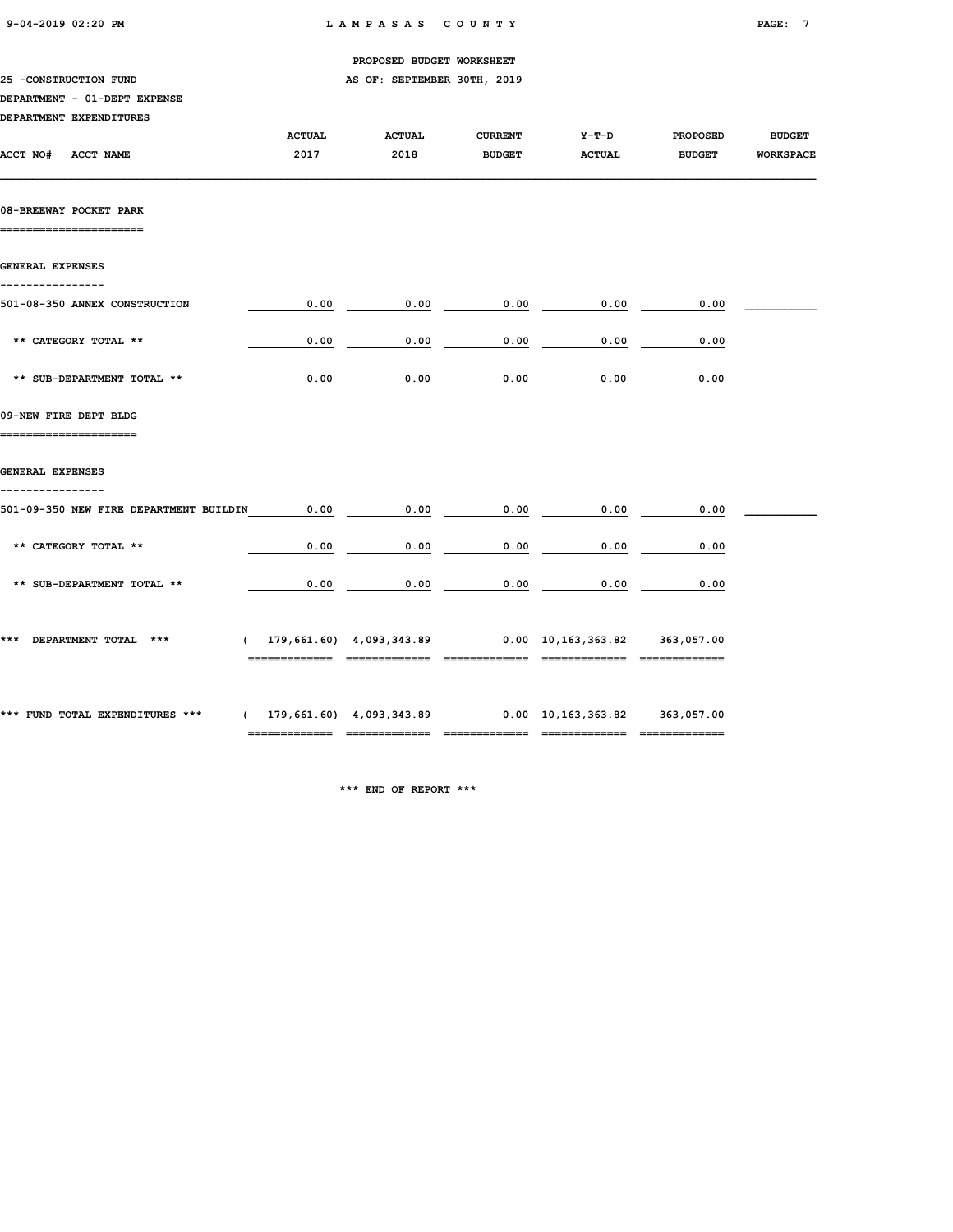## 27 -MAJOR CRIMES ASSIST UNITE **AS OF: SEPTEMBER 30TH, 2019**

## FINANCIAL SUMMARY

| ACCT NO#<br>ACCT NAME                                | <b>ACTUAL</b><br>2017    | <b>ACTUAL</b><br>2018 | <b>CURRENT</b><br><b>BUDGET</b> | Y-T-D<br><b>ACTUAL</b> | <b>PROPOSED</b><br><b>BUDGET</b> | <b>BUDGET</b><br><b>WORKSPACE</b> |
|------------------------------------------------------|--------------------------|-----------------------|---------------------------------|------------------------|----------------------------------|-----------------------------------|
| REVENUE SUMMARY                                      |                          |                       |                                 |                        |                                  |                                   |
| 00-MAJOR CRIME ASST UNIT<br>01-MAJOR CRIME ASST UNIT | 0.00<br>0.01             | 0.00<br>0.00          | 0.00<br>0.00                    | 0.00<br>0.00           | 0.00<br>0.00                     |                                   |
| *** TOTAL REVENUE ***                                | 0.01                     | 0.00                  | 0.00                            | 0.00                   | 0.00                             |                                   |
| EXPENDITURE SUMMARY                                  |                          |                       |                                 |                        |                                  |                                   |
| 01-MAJOR CRIME ASST UNIT                             | 388.19                   | 0.00                  | 0.00                            | 0.00                   | 0.00                             |                                   |
| *** TOTAL EXPENDITURES ***                           | 388.19<br>-------------  | 0.00<br>------------- | 0.00                            | 0.00                   | 0.00<br>=============            |                                   |
| REVENUES OVER/(UNDER) EXPENDITURES (                 | 388.18)<br>============= | 0.00<br>------------- | 0.00<br>-------------           | 0.00<br>-------------  | 0.00<br>-------------            |                                   |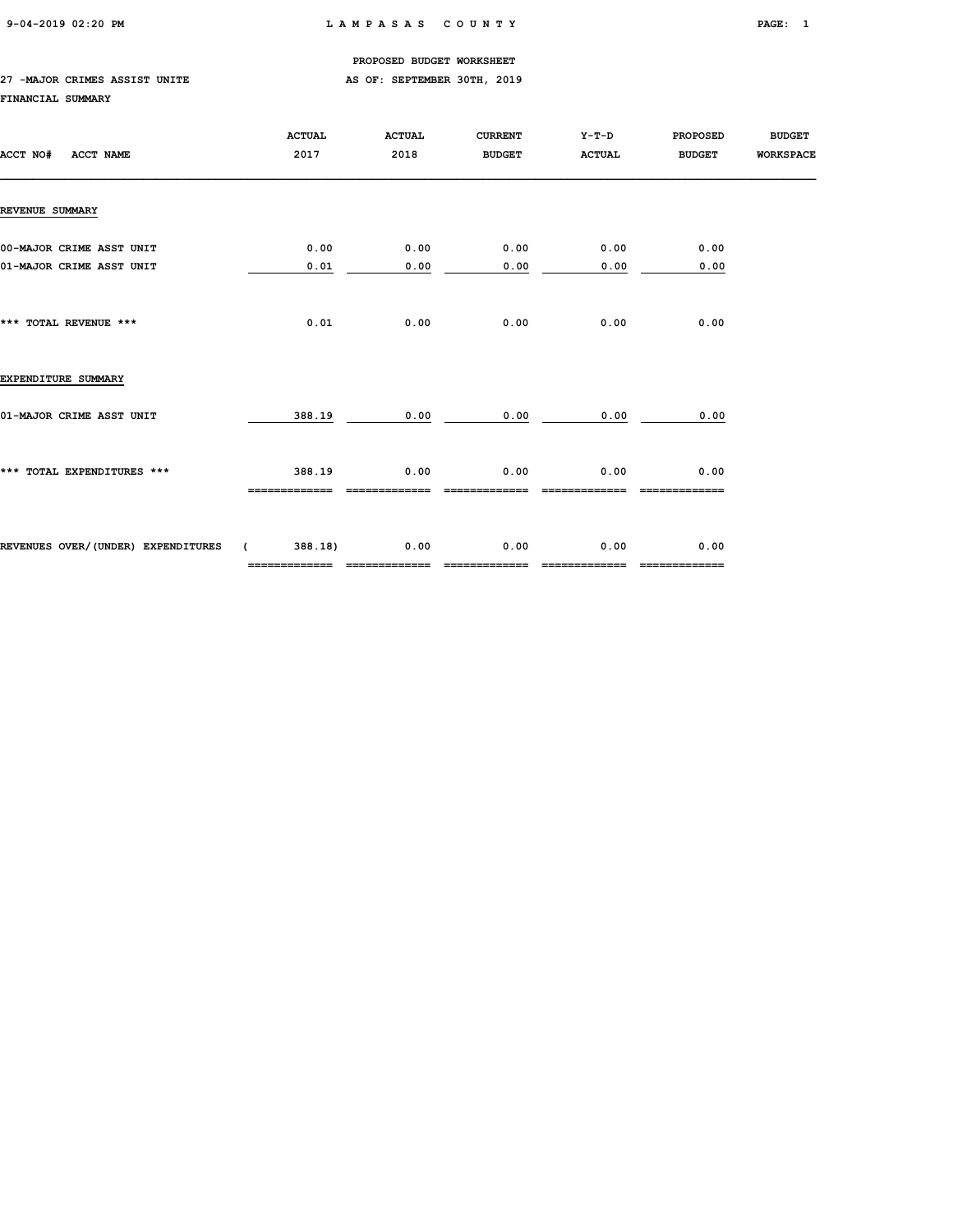27 -MAJOR CRIMES ASSIST UNITE **AS OF: SEPTEMBER 30TH, 2019** 

#### DEPARTMENT - 00-MAJOR CRIME ASST UNIT

| DEPARTMENT REVENUES |           |               |               |                |               |                 |                  |
|---------------------|-----------|---------------|---------------|----------------|---------------|-----------------|------------------|
|                     |           | <b>ACTUAL</b> | <b>ACTUAL</b> | <b>CURRENT</b> | $Y-T-D$       | <b>PROPOSED</b> | <b>BUDGET</b>    |
| <b>ACCT NO#</b>     | ACCT NAME | 2017          | 2018          | <b>BUDGET</b>  | <b>ACTUAL</b> | <b>BUDGET</b>   | <b>WORKSPACE</b> |

# MAJOR CRIMES 100-00-187 FORFEITED PROPERTY 0.00 0.00 0.00 0.00 0.00 \_\_\_\_\_\_\_\_\_\_\_ \*\* SUB-DEPARTMENT REVENUE TOTAL \*\* 0.00 0.00 0.00 0.00 0.00 \*\* DEPARTMENT REVENUE TOTAL \*\* 0.00 0.00 0.00 0.00 0.00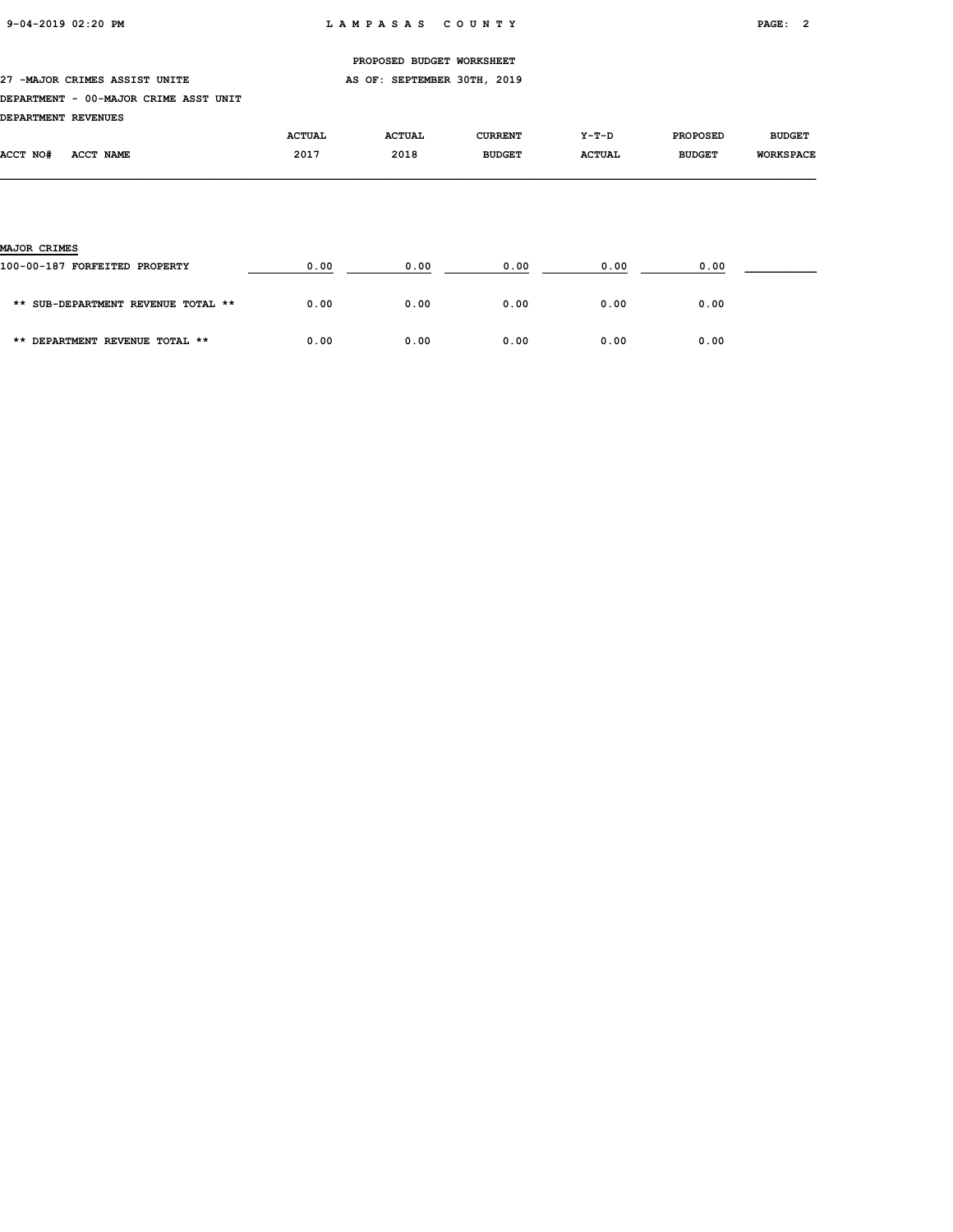## 27 -MAJOR CRIMES ASSIST UNITE **AS OF: SEPTEMBER 30TH, 2019**

#### DEPARTMENT - 01-MAJOR CRIME ASST UNIT

| <b>DEPARTMENT REVENUES</b> |  |
|----------------------------|--|
|----------------------------|--|

|                                    | <b>ACTUAL</b> | <b>ACTUAL</b> | <b>CURRENT</b> | $Y-T-D$       | <b>PROPOSED</b> | <b>BUDGET</b>    |
|------------------------------------|---------------|---------------|----------------|---------------|-----------------|------------------|
| ACCT NO#<br><b>ACCT NAME</b>       | 2017          | 2018          | <b>BUDGET</b>  | <b>ACTUAL</b> | <b>BUDGET</b>   | <b>WORKSPACE</b> |
|                                    |               |               |                |               |                 |                  |
|                                    |               |               |                |               |                 |                  |
|                                    |               |               |                |               |                 |                  |
| <b>MAJOR CRIMES</b>                |               |               |                |               |                 |                  |
|                                    |               |               |                |               |                 |                  |
| 101-00-099 INTEREST REVENUE        | 0.01          | 0.00          | 0.00           | 0.00          | 0.00            |                  |
| 101-00-116 GRANT REVENUE           | 0.00          | 0.00          | 0.00           | 0.00          | 0.00            |                  |
| 101-00-190 MISCELLANEOUS           | 0.00          | 0.00          | 0.00           | 0.00          | 0.00            |                  |
| 201-00-010 OPERATING TRANSFER - IN | 0.00          | 0.00          | 0.00           | 0.00          | 0.00            |                  |
|                                    |               |               |                |               |                 |                  |
| ** SUB-DEPARTMENT REVENUE TOTAL ** | 0.01          | 0.00          | 0.00           | 0.00          | 0.00            |                  |
|                                    |               |               |                |               |                 |                  |
| ** DEPARTMENT REVENUE TOTAL **     | 0.01          | 0.00          | 0.00           | 0.00          | 0.00            |                  |
|                                    |               |               |                |               |                 |                  |
|                                    |               |               |                |               |                 |                  |
| *** FUND TOTAL REVENUES ***        | 0.01          | 0.00          | 0.00           | 0.00          | 0.00            |                  |
|                                    |               |               |                |               |                 |                  |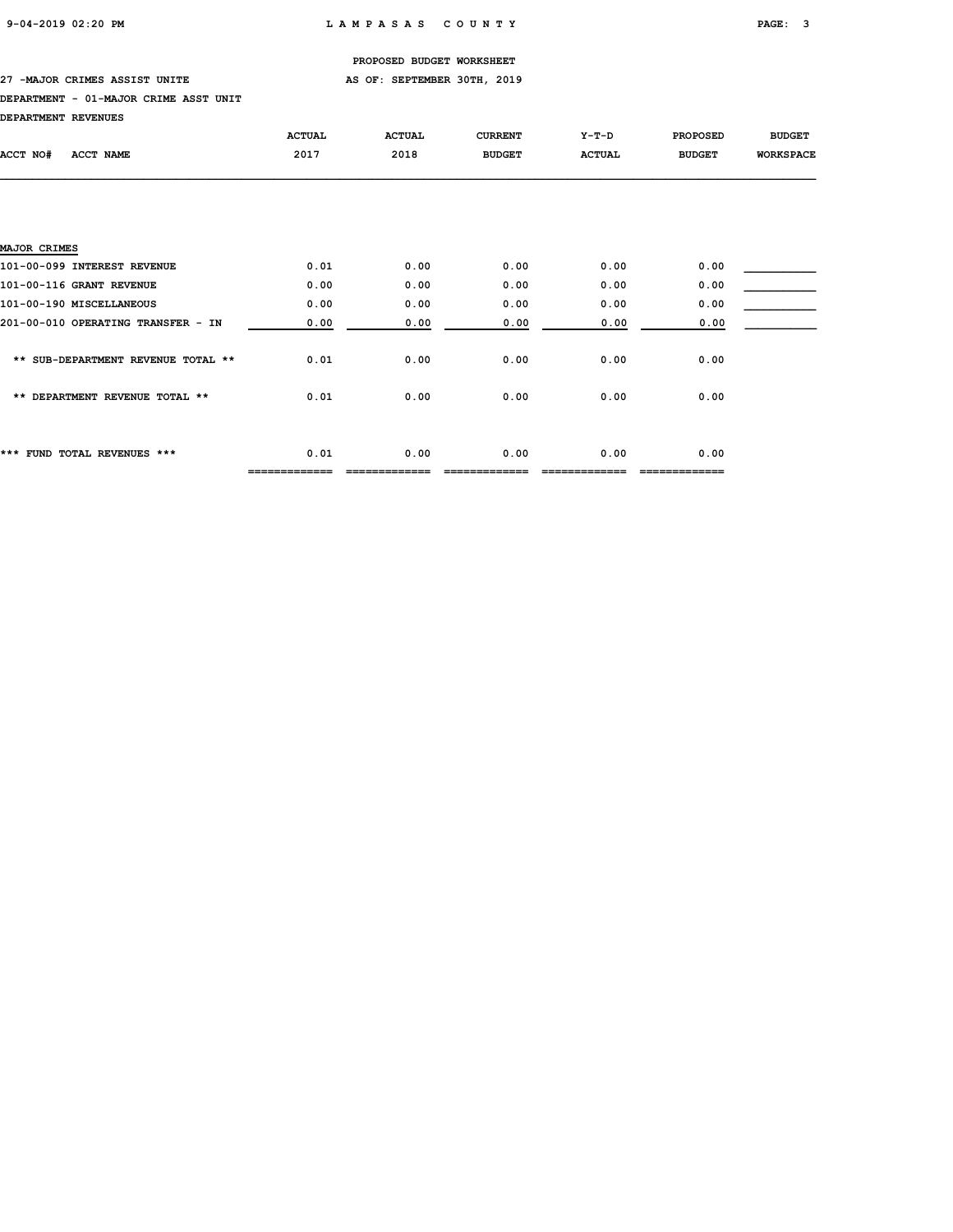| PROPOSED BUDGET WORKSHEET |  |
|---------------------------|--|
|                           |  |

27 -MAJOR CRIMES ASSIST UNITE **AS OF: SEPTEMBER 30TH, 2019** 

## DEPARTMENT - 01-MAJOR CRIME ASST UNIT

| DEPARTMENT EXPENDITURES |
|-------------------------|
|                         |

|          |           | <b>ACTUAL</b> | <b>ACTUAL</b> | <b>CURRENT</b> | $Y-T-D$       | <b>PROPOSED</b> | <b>BUDGET</b>    |
|----------|-----------|---------------|---------------|----------------|---------------|-----------------|------------------|
| ACCT NO# | ACCT NAME | 2017          | 2018          | <b>BUDGET</b>  | <b>ACTUAL</b> | <b>BUDGET</b>   | <b>WORKSPACE</b> |
|          |           |               |               |                |               |                 |                  |

## MAJOR CRIMES

============

| <b>WAGES</b>                           |      |      |      |      |      |  |
|----------------------------------------|------|------|------|------|------|--|
| 401-00-120 SALARY/OVERTIME             | 0.00 | 0.00 | 0.00 | 0.00 | 0.00 |  |
| 401-00-132 SALARIES & WAGES INVESTIGAT | 0.00 | 0.00 | 0.00 | 0.00 | 0.00 |  |
| ** CATEGORY TOTAL **                   | 0.00 | 0.00 | 0.00 | 0.00 | 0.00 |  |
| EMPLOYEE BENEFITS                      |      |      |      |      |      |  |
| 401-00-203 FICA BENEFITS               | 0.00 | 0.00 | 0.00 | 0.00 | 0.00 |  |
| 401-00-204 GROUP MEDICAL INSURANCE     | 0.00 | 0.00 | 0.00 | 0.00 | 0.00 |  |
| 401-00-205 RETIREMENT                  | 0.00 | 0.00 | 0.00 | 0.00 | 0.00 |  |
| 401-00-207 WORKMEN'S COMP              | 0.00 | 0.00 | 0.00 | 0.00 | 0.00 |  |
| 401-00-208 UNEMPLOYMENT INSURANCE      | 0.00 | 0.00 | 0.00 | 0.00 | 0.00 |  |
| ** CATEGORY TOTAL **                   | 0.00 | 0.00 | 0.00 | 0.00 | 0.00 |  |
| <b>GENERAL EXPENSES</b>                |      |      |      |      |      |  |
|                                        |      |      |      |      |      |  |
| 401-00-301 COMMUNICATIONS              | 0.00 | 0.00 | 0.00 | 0.00 | 0.00 |  |
| 401-00-302 UTILITIES                   | 0.00 | 0.00 | 0.00 | 0.00 | 0.00 |  |
| 401-00-304 OPERATING SUPPLIES          | 0.00 | 0.00 | 0.00 | 0.00 | 0.00 |  |
| 401-00-305 TRAVEL AND INSERVICE        | 0.00 | 0.00 | 0.00 | 0.00 | 0.00 |  |
| 401-00-307 INSURANCE AND BONDS         | 0.00 | 0.00 | 0.00 | 0.00 | 0.00 |  |
| 401-00-317 IMPOUND FEES                | 0.00 | 0.00 | 0.00 | 0.00 | 0.00 |  |
| 401-00-320 SHARED FORFEITURES          | 0.00 | 0.00 | 0.00 | 0.00 | 0.00 |  |
| 401-00-325 CONFIDENTIAL FUNDS          | 0.00 | 0.00 | 0.00 | 0.00 | 0.00 |  |
| 401-00-333 CONTRACTED SERVICES         | 0.00 | 0.00 | 0.00 | 0.00 | 0.00 |  |
| 401-00-342 GAS & OIL                   | 0.00 | 0.00 | 0.00 | 0.00 | 0.00 |  |
| 401-00-343 REPAIRS & MAINTENANCE VEHIC | 0.00 | 0.00 | 0.00 | 0.00 | 0.00 |  |
| 401-00-345 MEDICAL SERVICES            | 0.00 | 0.00 | 0.00 | 0.00 | 0.00 |  |
| 401-00-370 EQUIPMENT RENTAL COPIER     | 0.00 | 0.00 | 0.00 | 0.00 | 0.00 |  |
| 401-00-375 BANK CHARGES                | 0.00 | 0.00 | 0.00 | 0.00 | 0.00 |  |
| ** CATEGORY TOTAL **                   | 0.00 | 0.00 | 0.00 | 0.00 | 0.00 |  |
| CAPITAL OUTLAY                         |      |      |      |      |      |  |
| 401-00-401 OFFICE EQUIPMENT            | 0.00 | 0.00 | 0.00 | 0.00 | 0.00 |  |
| 401-00-402 OPERATING EQUIPMENT         | 0.00 | 0.00 | 0.00 | 0.00 | 0.00 |  |
| ** CATEGORY TOTAL **                   | 0.00 | 0.00 | 0.00 | 0.00 | 0.00 |  |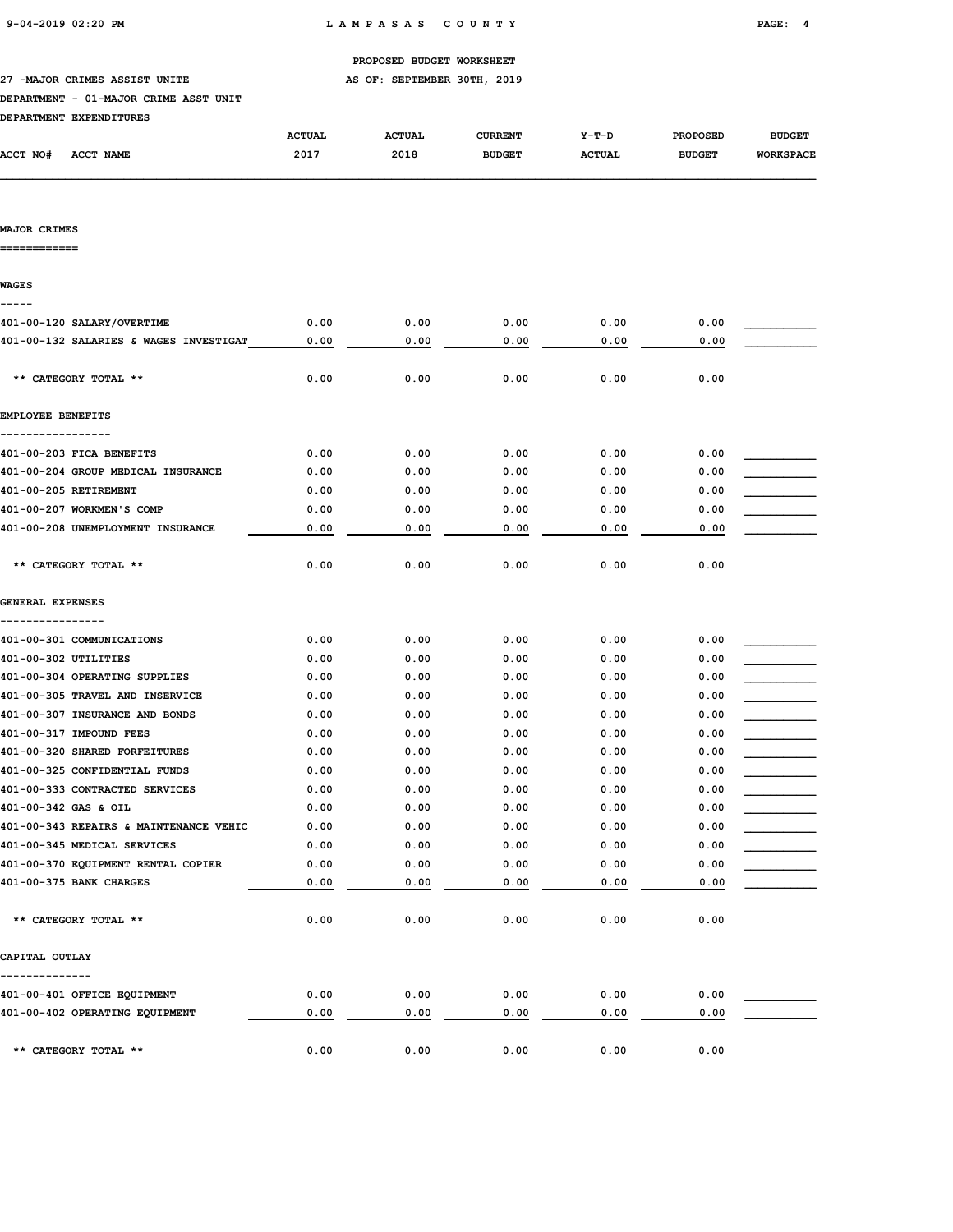27 -MAJOR CRIMES ASSIST UNITE **AS OF: SEPTEMBER 30TH, 2019** 

#### DEPARTMENT - 01-MAJOR CRIME ASST UNIT

| DEPARTMENT EXPENDITURES         |                         |               |                |               |                       |                  |
|---------------------------------|-------------------------|---------------|----------------|---------------|-----------------------|------------------|
|                                 | <b>ACTUAL</b>           | <b>ACTUAL</b> | <b>CURRENT</b> | Y-T-D         | <b>PROPOSED</b>       | <b>BUDGET</b>    |
| ACCT NO#<br><b>ACCT NAME</b>    | 2017                    | 2018          | <b>BUDGET</b>  | <b>ACTUAL</b> | <b>BUDGET</b>         | <b>WORKSPACE</b> |
|                                 |                         |               |                |               |                       |                  |
|                                 |                         |               |                |               |                       |                  |
| 401-00-500 TRANSFERS OUT        | 388.19                  | 0.00          | 0.00           | 0.00          | 0.00                  |                  |
| ** CATEGORY TOTAL **            | 388.19                  | 0.00          | 0.00           | 0.00          | 0.00                  |                  |
| ** SUB-DEPARTMENT TOTAL **      | 388.19                  | 0.00          | 0.00           | 0.00          | 0.00                  |                  |
| DEPARTMENT TOTAL ***<br>***     | 388.19                  | 0.00          | 0.00           | 0.00          | 0.00                  |                  |
|                                 |                         |               |                |               |                       |                  |
|                                 |                         |               |                |               |                       |                  |
| *** FUND TOTAL EXPENDITURES *** | 388.19<br>============= | 0.00          | 0.00           | 0.00          | 0.00<br>============= |                  |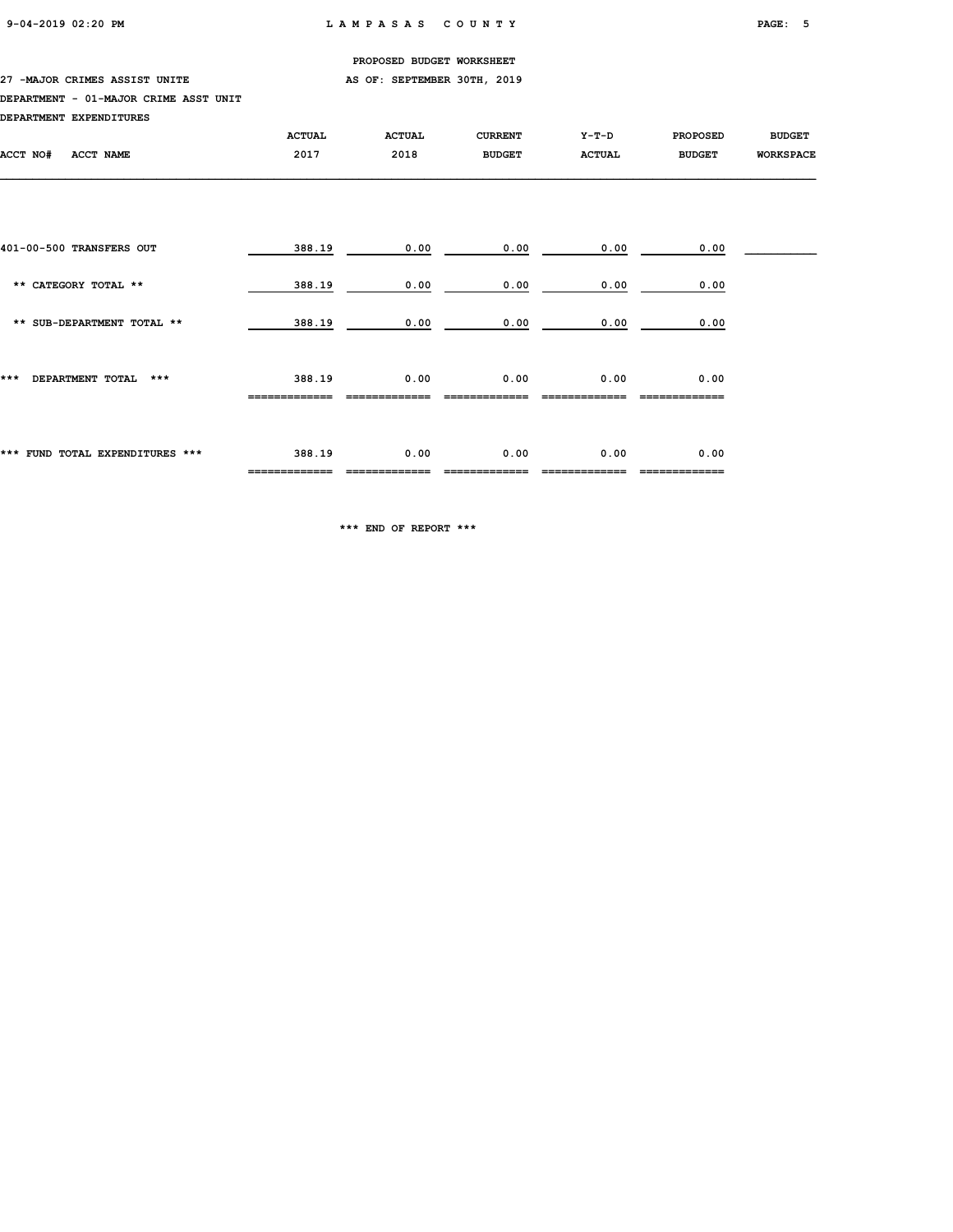9-04-2019 02:20 PM L A M P A S A S C O U N T Y PAGE: 1

PROPOSED BUDGET WORKSHEET

## 28 -CHILDREN'S TRUST FUND AS OF: SEPTEMBER 30TH, 2019 FINANCIAL SUMMARY

| ACCT NAME<br>ACCT NO#              | <b>ACTUAL</b><br>2017 | <b>ACTUAL</b><br>2018 | <b>CURRENT</b><br><b>BUDGET</b> | Y-T-D<br><b>ACTUAL</b> | <b>PROPOSED</b><br><b>BUDGET</b> | <b>BUDGET</b><br><b>WORKSPACE</b> |
|------------------------------------|-----------------------|-----------------------|---------------------------------|------------------------|----------------------------------|-----------------------------------|
| <b>REVENUE SUMMARY</b>             |                       |                       |                                 |                        |                                  |                                   |
| 00-DEPT REVENUE                    | 1.80                  | 3,152.50              | 1,800.00                        | 1,525.00               | 1,800.00                         |                                   |
| *** TOTAL REVENUE ***              | 1.80                  |                       | 3,152.50 1,800.00               | 1,525.00               | 1,800.00                         |                                   |
| EXPENDITURE SUMMARY                |                       |                       |                                 |                        |                                  |                                   |
| 01-DEPT EXPENDITURES               | 0.00                  | 3,152.50              | 0.00                            | 715.00                 | 0.00                             |                                   |
| *** TOTAL EXPENDITURES ***         | 0.00                  | 3,152.50              | 0.00                            | 715.00                 | 0.00                             |                                   |
| REVENUES OVER/(UNDER) EXPENDITURES | 1.80<br>============= | 0.00<br>============= | 1,800.00<br>=============       | 810.00                 | 1,800.00<br>=============        |                                   |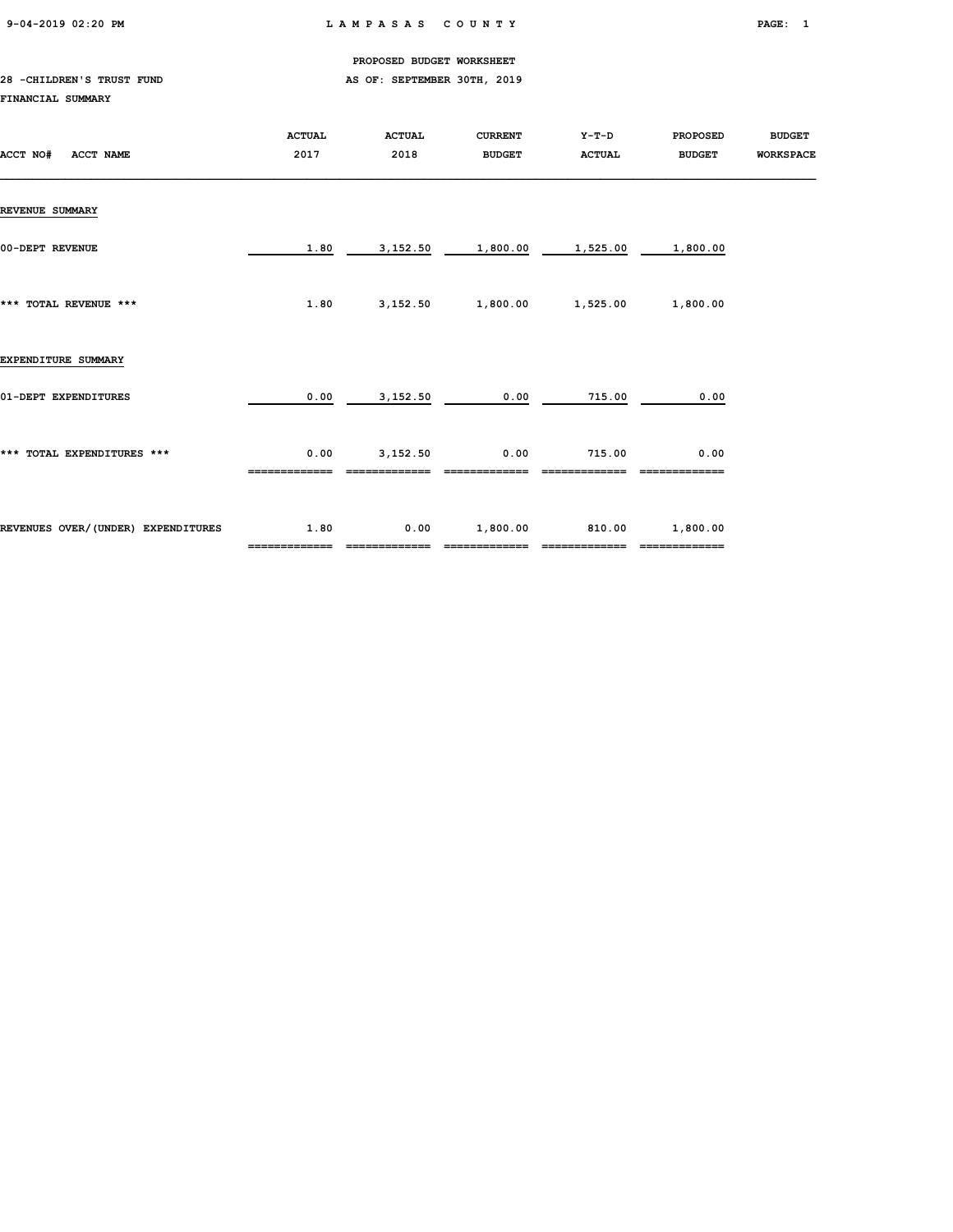28 -CHILDREN'S TRUST FUND **AS OF: SEPTEMBER 30TH, 2019** 

## DEPARTMENT - 00-DEPT REVENUE

| DEPARTMENT REVENUES |           |               |               |               |               |                 |                  |
|---------------------|-----------|---------------|---------------|---------------|---------------|-----------------|------------------|
|                     |           | <b>ACTUAL</b> | <b>ACTUAL</b> | CURRENT       | $Y-T-D$       | <b>PROPOSED</b> | <b>BUDGET</b>    |
| ACCT NO#            | ACCT NAME | 2017          | 2018          | <b>BUDGET</b> | <b>ACTUAL</b> | <b>BUDGET</b>   | <b>WORKSPACE</b> |
|                     |           |               |               |               |               |                 |                  |

| ***<br>FUND TOTAL REVENUES ***     | 1.80 | 3,152.50 | 1,800.00 | 1,525.00 | 1,800.00 |  |
|------------------------------------|------|----------|----------|----------|----------|--|
| ** DEPARTMENT REVENUE TOTAL **     | 1.80 | 3,152,50 | 1,800.00 | 1,525.00 | 1,800.00 |  |
| ** SUB-DEPARTMENT REVENUE TOTAL ** | 1.80 | 3,152.50 | 1,800.00 | 1,525.00 | 1,800.00 |  |
| 100-00-106 COUNTY CLERK            | 1.80 | 3,152.50 | 1,800.00 | 1,525.00 | 1,800.00 |  |
| 100-00-099 INTEREST REVENUE        | 0.00 | 0.00     | 0.00     | 0.00     | 0.00     |  |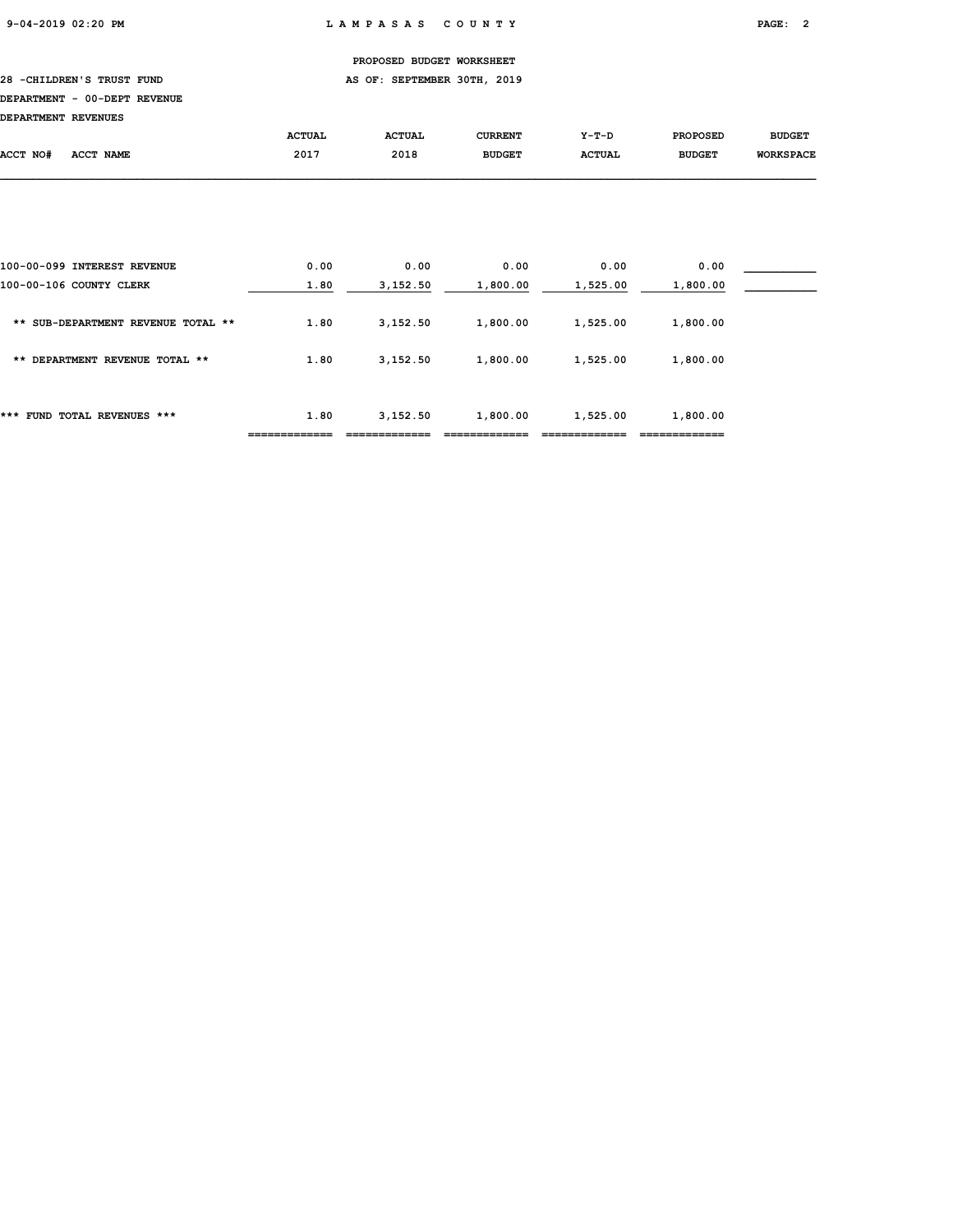28 -CHILDREN'S TRUST FUND **AS OF: SEPTEMBER 30TH, 2019** 

## DEPARTMENT - 01-DEPT EXPENDITURES

| DRDADMWRNM RYDRNDTMUDRC |  |
|-------------------------|--|

| <b>DEPARTMENT</b> | <b>EXPENDITURES</b> |               |               |                |               |                 |                  |
|-------------------|---------------------|---------------|---------------|----------------|---------------|-----------------|------------------|
|                   |                     | <b>ACTUAL</b> | <b>ACTUAL</b> | <b>CURRENT</b> | $Y-T-D$       | <b>PROPOSED</b> | <b>BUDGET</b>    |
| ACCT NO#          | <b>ACCT NAME</b>    | 2017          | 2018          | <b>BUDGET</b>  | <b>ACTUAL</b> | <b>BUDGET</b>   | <b>WORKSPACE</b> |

| GENERAL EXPENSES                |      |          |      |        |      |  |
|---------------------------------|------|----------|------|--------|------|--|
| 401-00-355 STATE TREASURER      | 0.00 | 3,152.50 | 0.00 | 715.00 | 0.00 |  |
| 401-00-375 BANK CHARGES         | 0.00 | 0.00     | 0.00 | 0.00   | 0.00 |  |
| ** CATEGORY TOTAL **            | 0.00 | 3,152.50 | 0.00 | 715.00 | 0.00 |  |
| ** SUB-DEPARTMENT TOTAL **      | 0.00 | 3,152.50 | 0.00 | 715.00 | 0.00 |  |
| ***<br>DEPARTMENT TOTAL<br>***  | 0.00 | 3,152.50 | 0.00 | 715.00 | 0.00 |  |
| *** FUND TOTAL EXPENDITURES *** | 0.00 | 3,152.50 | 0.00 | 715.00 | 0.00 |  |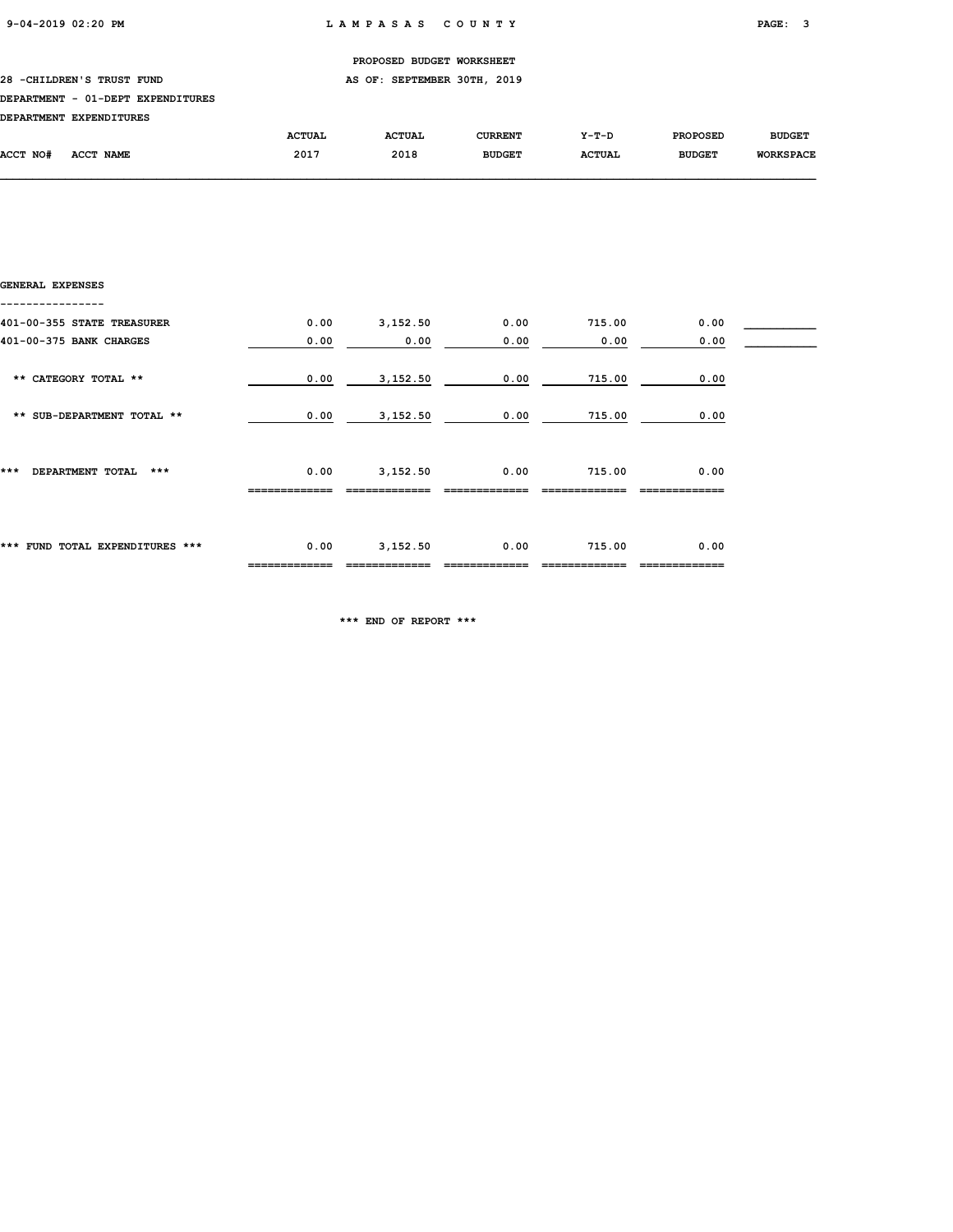9-04-2019 02:20 PM L A M P A S A S C O U N T Y PAGE: 1

PROPOSED BUDGET WORKSHEET

29 -ELECTION FUND AS OF: SEPTEMBER 30TH, 2019

## FINANCIAL SUMMARY

| ACCT NO#<br>ACCT NAME              | <b>ACTUAL</b><br>2017 | <b>ACTUAL</b><br>2018            | <b>CURRENT</b><br><b>BUDGET</b> | Y-T-D<br><b>ACTUAL</b> | <b>PROPOSED</b><br><b>BUDGET</b> | <b>BUDGET</b><br><b>WORKSPACE</b> |
|------------------------------------|-----------------------|----------------------------------|---------------------------------|------------------------|----------------------------------|-----------------------------------|
| <b>REVENUE SUMMARY</b>             |                       |                                  |                                 |                        |                                  |                                   |
| 00- DEPT REVENUE                   | 149,436.61            | 150,615.72                       | 244,185.00                      | 190,984.44             | 241,085.00                       |                                   |
| *** TOTAL REVENUE ***              | 149,436.61            | 150,615.72                       | 244,185.00 190,984.44           |                        | 241,085.00                       |                                   |
| EXPENDITURE SUMMARY                |                       |                                  |                                 |                        |                                  |                                   |
| 01- DEPT EXPENDITURE               | 150,674.65            | 148,854.07                       | 244,185.00                      | 205,706.90             | 241,085.00                       |                                   |
| *** TOTAL EXPENDITURES ***         |                       | 150,674.65 148,854.07 244,185.00 |                                 | 205,706.90             | 241,085.00                       |                                   |
| REVENUES OVER/(UNDER) EXPENDITURES | (1, 238.04)           | 1,761.65                         | 0.00(                           | 14,722.46)             | 0.00                             |                                   |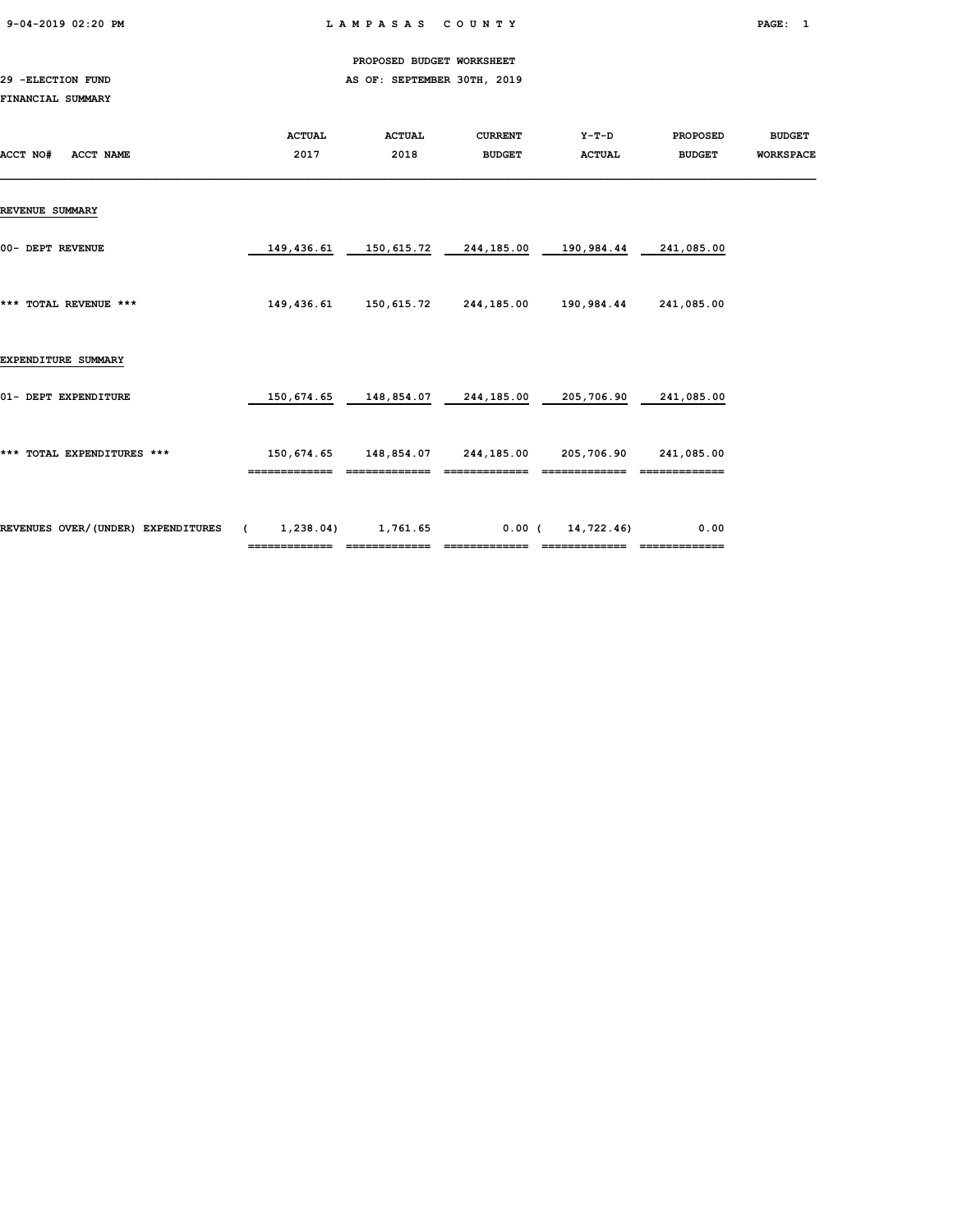29 - ELECTION FUND **AS OF: SEPTEMBER 30TH, 2019** 

#### DEPARTMENT - 00- DEPT REVENUE

| DEPARTMENT REVENUES |                                       |               |               |                |               |                 |                  |
|---------------------|---------------------------------------|---------------|---------------|----------------|---------------|-----------------|------------------|
|                     |                                       | <b>ACTUAL</b> | <b>ACTUAL</b> | <b>CURRENT</b> | $Y-T-D$       | <b>PROPOSED</b> | <b>BUDGET</b>    |
| ACCT NO#            | ACCT NAME                             | 2017          | 2018          | <b>BUDGET</b>  | <b>ACTUAL</b> | <b>BUDGET</b>   | <b>WORKSPACE</b> |
|                     |                                       |               |               |                |               |                 |                  |
|                     |                                       |               |               |                |               |                 |                  |
|                     | 100-00-011 VOTER REGISTRATION         | 0.00          | 0.00          | 0.00           | 0.00          | 0.00            |                  |
|                     | 100-00-080 ELECTION FUND TECHNOLOGY   | 85.00         | 0.00          | 0.00           | 0.00          | 0.00            |                  |
|                     | 100-00-099 INTEREST REVENUE           | 20.04         | 39.62         | 0.00           | 55.96         | 0.00            |                  |
|                     | 100-00-116 GRANT REVENUE - HAVA       | 0.00          | 0.00          | 0.00           | 0.00          | 0.00            |                  |
|                     | 100-00-151 CHAPTER 19 STATE REIMBURSE | 2,012.71      | 3,236.67      | 1,800.00       | 0.00          | 1,800.00        |                  |
|                     | 100-00-152 ELECTION CONTRACTS         | 23,071.17     | 14,339.14     | 10,000.00      | 17,471.67     | 10,000.00       |                  |
|                     | 100-00-190 MISCELLANEOUS RECEIPTS     | 2,147.69      | 0.00          | 50.00          | 0.00          | 50.00           |                  |
|                     | 200-00-000 OTHER RESOURCE             | 0.00          | 0.00          | 0.00           | 0.00          | 0.00            |                  |
|                     | 200-00-010 OPERATING TRANSFERS-IN     | 122,100.00    | 133,000.29    | 232,335.00     | 173,456.81    | 229,235.00      |                  |
|                     | ** SUB-DEPARTMENT REVENUE TOTAL **    | 149,436.61    | 150,615.72    | 244,185.00     | 190,984.44    | 241,085.00      |                  |
|                     | ** DEPARTMENT REVENUE TOTAL **        | 149,436.61    | 150,615.72    | 244,185.00     | 190,984.44    | 241,085.00      |                  |
|                     |                                       |               |               |                |               |                 |                  |

============= ============= ============= ============= =============

\*\*\* FUND TOTAL REVENUES \*\*\* 149,436.61 150,615.72 244,185.00 190,984.44 241,085.00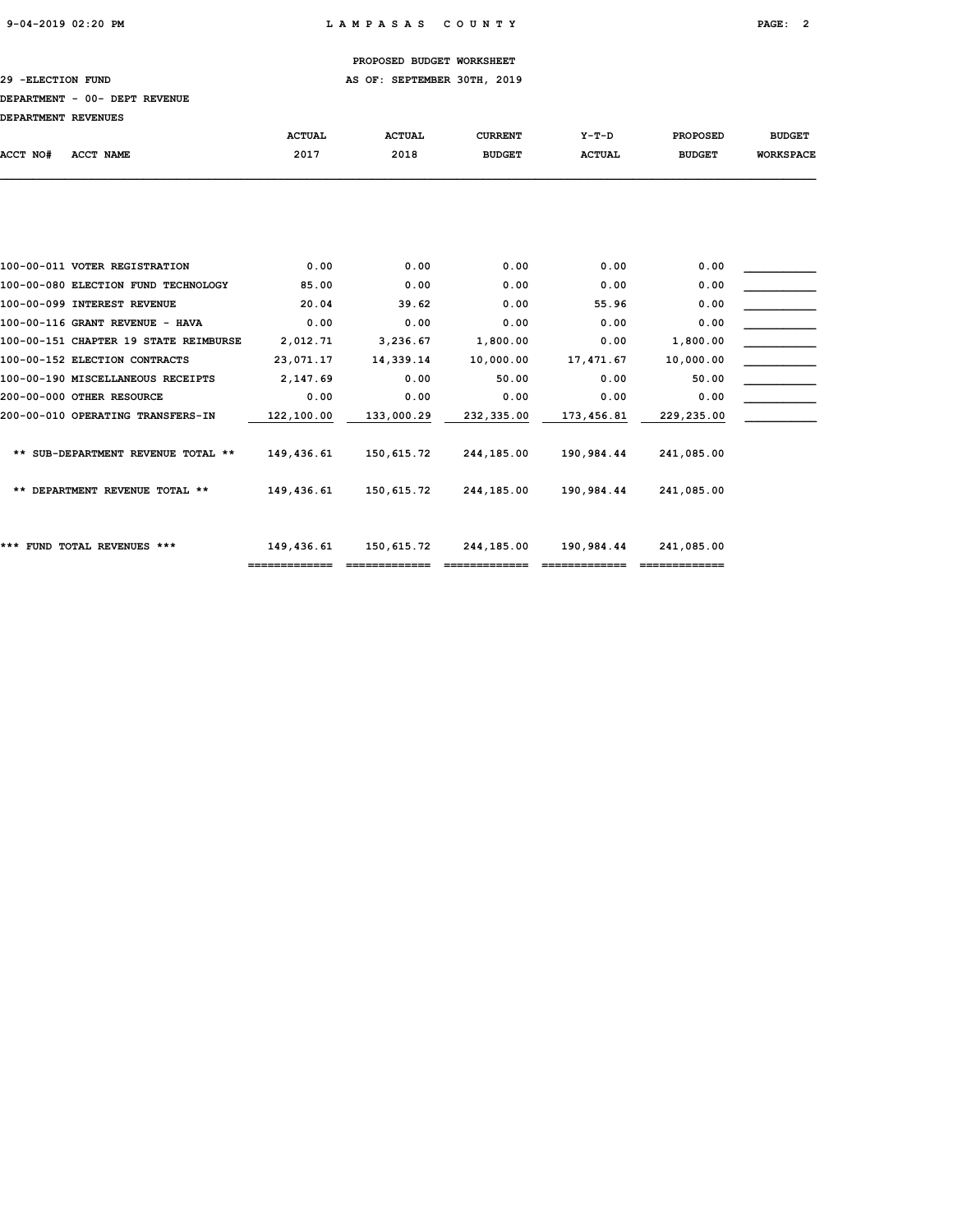WAGES

PROPOSED BUDGET WORKSHEET

29 -ELECTION FUND AS OF: SEPTEMBER 30TH, 2019

#### DEPARTMENT - 01- DEPT EXPENDITURE

| <b>DEPARTMENT</b> | <b>EXPENDITURES</b> |               |               |                |               |                 |                  |
|-------------------|---------------------|---------------|---------------|----------------|---------------|-----------------|------------------|
|                   |                     | <b>ACTUAL</b> | <b>ACTUAL</b> | <b>CURRENT</b> | $Y-T-D$       | <b>PROPOSED</b> | <b>BUDGET</b>    |
| <b>ACCT NO#</b>   | ACCT NAME           | 2017          | 2018          | <b>BUDGET</b>  | <b>ACTUAL</b> | <b>BUDGET</b>   | <b>WORKSPACE</b> |

## ----- 401-00-102 SALARIES & WAGES APPT #0349 47,030.80 48,187.37 48,911.00 47,030.00 49,645.00 \_\_\_\_\_\_\_\_\_\_\_ 401-00-104 SALARIES & WAGES DEP #1882 25,372.77 26,201.01 25,406.00 25,014.48 27,954.00 \_\_\_\_\_\_\_\_\_\_\_ 401-00-106 TEMPORARY EMLOYEE 6 0.00 0.00 0.00 0.00 0.00 0.00 0.00 401-00-120 SALARY/OVERTIME  $\begin{array}{|c|c|c|c|c|c|c|c|c|} \hline 0.00 & 0.00 & 0.00 & 0.00 & 0.00 & 0.00 & 0.00 & 0.00 & 0.00 & 0.00 & 0.00 & 0.00 & 0.00 & 0.00 & 0.00 & 0.00 & 0.00 & 0.00 & 0.00 & 0.00 & 0.00 & 0.00 & 0.00 & 0.00 & 0.00 & 0.00 & 0.00 & 0.0$  \*\* CATEGORY TOTAL \*\* 72,403.57 74,388.38 74,317.00 72,044.48 77,599.00 EMPLOYEE BENEFITS ----------------- 401-00-203 FICA BENEFITS 65,373.30 5,532.46 5,685.00 5,302.11 5,936.00 401-00-204 GROUP MEDICAL INSURANCE 16,426.82 17,864.72 18,731.00 18,505.20 19,338.00 \_\_\_\_\_\_\_\_\_\_\_ 401-00-205 RETIREMENT **11,314.96** 11,207.31 11,891.00 11,603.80 12,416.00 401-00-207 WORKMEN'S COMP 242.00 221.39 243.00 243.00 243.00 184.00 401-00-208 UNEMPLOYMENT INSURANCE  $118.00$   $107.31$   $28.00$   $28.00$   $78.00$ 480.00 480.00 480.00 480.00 480.00 480.00 480.00 480.00 480.00 480.00 480.00 480.00 480.00 480.00 480.00 480.00 5 \*\* CATEGORY TOTAL \*\* 33,955.08 35,413.19 37,058.00 36,162.11 38,432.00 GENERAL EXPENSES ----------------  $401-00-300$  INTERPRETER  $0.00$   $0.00$   $0.00$   $0.00$   $0.00$   $0.00$   $0.00$ 401-00-301 COMMUNICATIONS 1,070.83 728.87 800.00 218.59 800.00 \_\_\_\_\_\_\_\_\_\_\_  $401-00-303$  COMPUTER SUPPLIES  $0.00$   $0.00$   $0.00$   $0.00$   $0.00$   $0.00$   $0.00$ 401-00-304 OPERATING SUPPLIES  $234.95$  567.15 600.00 220.13 4,325.00 401-00-305 TRAVEL & INSERVICE TRAINING 1,353.16 1,749.25 1,500.00 1,576.93 1,500.00  $401-00-311$  REPAIR/MAINTENANCE  $0.00$   $0.00$   $0.00$   $0.00$   $0.00$   $0.00$   $0.00$ 401-00-312 EQUIPMENT MAINTENANCE CONT 11,255.00 11,705.00 13,500.00 0.00 13,500.00 \_\_\_\_\_\_\_\_\_\_\_  $401-00-315$  DUES  $0.00$   $250.00$   $320.00$   $250.00$   $320.00$   $320.00$   $320.00$ 401-00-333 CONTRACTED SERVICES(BALLOT) 14,679.49 4,966.36 18,000.00 10,329.04 18,000.00 \_\_\_\_\_\_\_\_\_\_\_ 401-00-337 ELECTIONS, JUDGES & SUPPLIE 7,651.09 7,805.69 10,000.00 5,938.63 10,000.00 \_\_\_\_\_\_\_\_\_\_\_ 401-00-354 VOTER REGISTRATION 2,563.80 5,957.82 5,000.00 2,709.69 6,500.00 \_\_\_\_\_\_\_\_\_\_\_ 401-00-361 POSTAGE 42.96 49.00 300.00 55.00 300.00 \_\_\_\_\_\_\_\_\_\_\_ 401-00-370 EQUIPMENT RENTAL - COPIER  $1,533.08$   $1,491.39$   $2,000.00$   $1,303.56$   $2,000.00$  $401-00-375$  BANK CHARGES  $0.00$   $0.00$   $0.00$   $0.00$   $0.00$   $0.00$   $0.00$   $0.00$  $401-00-389$  MISCELLANOUS EXPENSE  $0.00$   $350.84$   $12,981.00$   $12,981.00$   $0.00$ \*\* CATEGORY TOTAL \*\* 40,384.36 35,621.37 65,001.00 35,582.57 57,245.00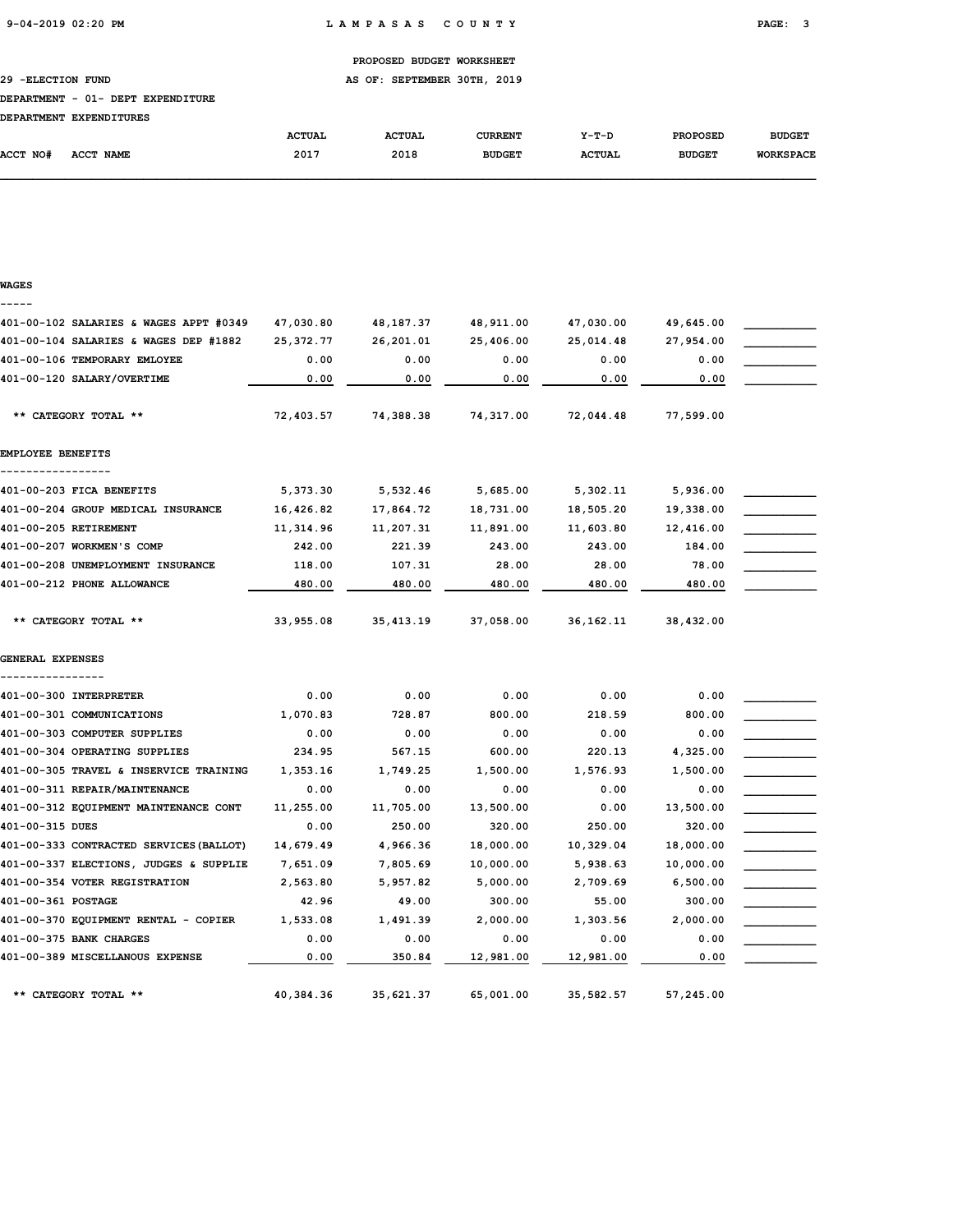29 - ELECTION FUND **AS OF: SEPTEMBER 30TH, 2019** 

## DEPARTMENT - 01- DEPT EXPENDITURE

| DEPARTMENT EXPENDITURES                |               |               |                |               |                 |                  |
|----------------------------------------|---------------|---------------|----------------|---------------|-----------------|------------------|
|                                        | <b>ACTUAL</b> | <b>ACTUAL</b> | <b>CURRENT</b> | $Y-T-D$       | <b>PROPOSED</b> | <b>BUDGET</b>    |
| ACCT NO#<br>ACCT NAME                  | 2017          | 2018          | <b>BUDGET</b>  | <b>ACTUAL</b> | <b>BUDGET</b>   | <b>WORKSPACE</b> |
|                                        |               |               |                |               |                 |                  |
|                                        |               |               |                |               |                 |                  |
| CAPITAL OUTLAY                         |               |               |                |               |                 |                  |
|                                        |               |               |                |               |                 |                  |
| 401-00-401 OFFICE MACHINES & EQUIPMENT | 0.00          | 0.00          | 0.00           | 0.00          | 0.00            |                  |
|                                        |               |               |                |               |                 |                  |
| ** CATEGORY TOTAL **                   | 0.00          | 0.00          | 0.00           | 0.00          | 0.00            |                  |
|                                        |               |               |                |               |                 |                  |
|                                        |               |               |                |               |                 |                  |
| 401-00-500 OPERATING TRANSFERS-OUT     | 0.00(         | 0.19          | 0.00           | 0.00          | 0.00            |                  |
|                                        |               |               |                |               |                 |                  |
| ** CATEGORY TOTAL **                   | $0.00$ (      | 0.19          | 0.00           | 0.00          | 0.00            |                  |
|                                        |               |               |                |               |                 |                  |
| CAPITAL LEASE                          |               |               |                |               |                 |                  |
|                                        |               |               |                |               |                 |                  |
| 401-00-903 PRINCIPAL PAYMENT           | 0.00          | 0.00          | 57,809.00      | 57,664.04     | 57,809.00       |                  |
|                                        |               |               |                |               |                 |                  |
| ** CATEGORY TOTAL **                   | 0.00          | 0.00          | 57,809.00      | 57,664.04     | 57,809.00       |                  |
| ** SUB-DEPARTMENT TOTAL **             | 146,743.01    | 145,422.75    | 234,185.00     | 201,453.20    | 231,085.00      |                  |
|                                        |               |               |                |               |                 |                  |
|                                        |               |               |                |               |                 |                  |

## WAGES

-----

| 401-01-198 ELECTIONS WAGES                      | 0.00     | 0.00                                                       | 0.00 | 0.00                        | 0.00      |  |
|-------------------------------------------------|----------|------------------------------------------------------------|------|-----------------------------|-----------|--|
| ** CATEGORY TOTAL **                            | 0.00     | 0.00                                                       | 0.00 | 0.00                        | 0.00      |  |
| GENERAL EXPENSES                                |          |                                                            |      |                             |           |  |
| 401-01-337 ELECTIONS, JUDGES & PAYROLL 3,931.64 |          |                                                            |      |                             | 10,000.00 |  |
| ** CATEGORY TOTAL **                            | 3,931.64 | 3,431.32                                                   |      | 10,000.00 4,253.70          | 10,000.00 |  |
| ** SUB-DEPARTMENT TOTAL **                      | 3,931.64 |                                                            |      | 3,431.32 10,000.00 4,253.70 | 10,000.00 |  |
| DEPARTMENT TOTAL<br>***<br>***                  |          | 150,674.65 148,854.07 244,185.00 205,706.90 241,085.00     |      |                             |           |  |
| *** FUND TOTAL EXPENDITURES ***                 |          | 150,674.65  148,854.07  244,185.00  205,706.90  241,085.00 |      |                             |           |  |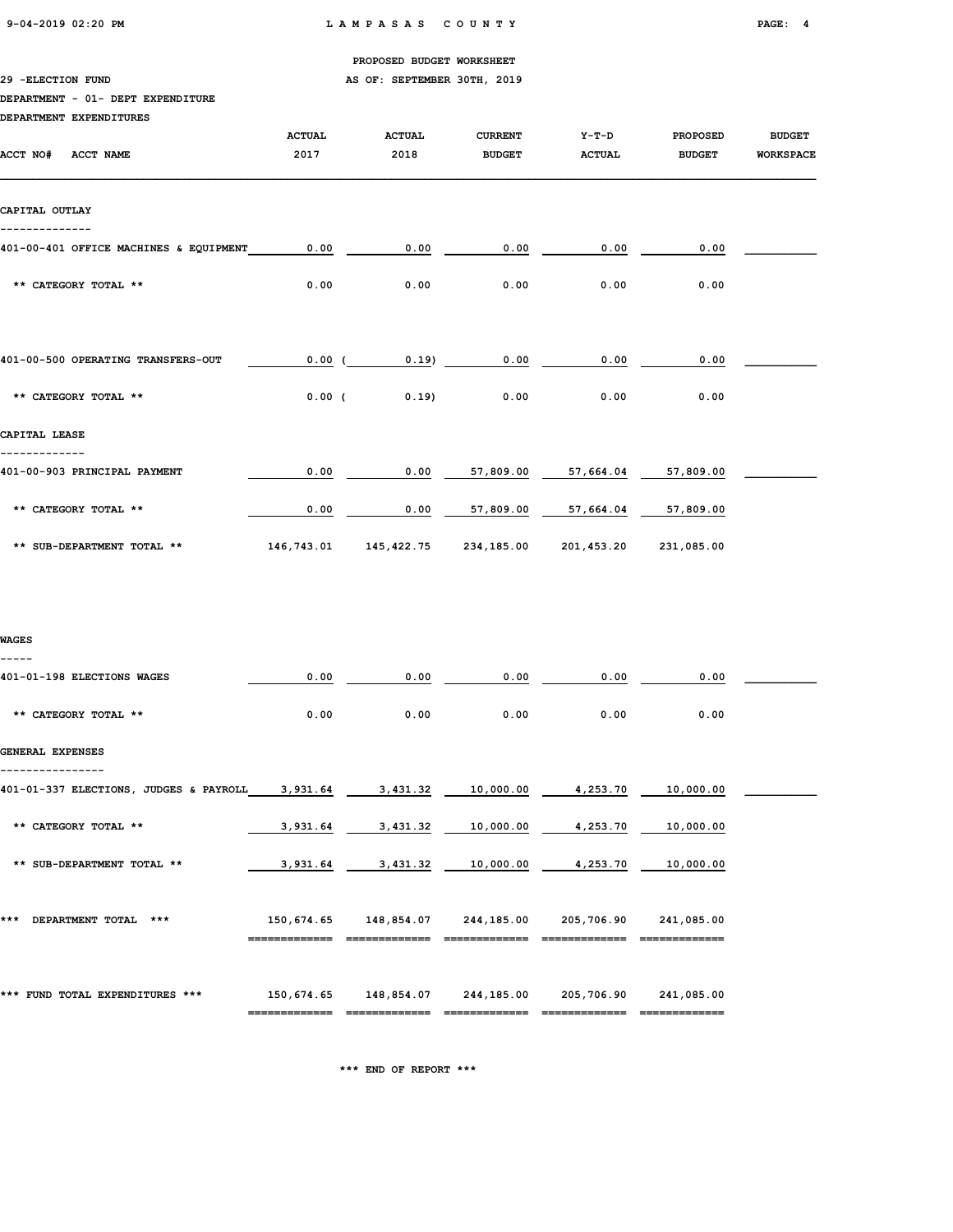9-04-2019 02:20 PM L A M P A S A S C O U N T Y PAGE: 1

PROPOSED BUDGET WORKSHEET

## 30 -PRE-TRIAL INTERVENTION AS OF: SEPTEMBER 30TH, 2019 FINANCIAL SUMMARY

| ACCT NO#<br>ACCT NAME              | <b>ACTUAL</b><br>2017 | <b>ACTUAL</b><br>2018 | <b>CURRENT</b><br><b>BUDGET</b> | Y-T-D<br><b>ACTUAL</b> | <b>PROPOSED</b><br><b>BUDGET</b> | <b>BUDGET</b><br><b>WORKSPACE</b> |
|------------------------------------|-----------------------|-----------------------|---------------------------------|------------------------|----------------------------------|-----------------------------------|
| <b>REVENUE SUMMARY</b>             |                       |                       |                                 |                        |                                  |                                   |
| 00-PRE-TRIAL REVENUE               | 47,068.61             | 37,119.46             | 35,000.00                       | 44,652.12              | 35,000.00                        |                                   |
| *** TOTAL REVENUE ***              | 47,068.61             | 37, 119.46            | 35,000.00                       | 44,652.12              | 35,000.00                        |                                   |
| EXPENDITURE SUMMARY                |                       |                       |                                 |                        |                                  |                                   |
| 01-PRE-TRIAL EXPENDITURE           | 55,000.00             | 55,000.00             | 35,000.00                       | 35,000.00              | 35,000.00                        |                                   |
| *** TOTAL EXPENDITURES ***         | 55,000.00             | 55,000.00             | 35,000.00                       | 35,000.00              | 35,000.00                        |                                   |
| REVENUES OVER/(UNDER) EXPENDITURES | (7, 931.39)           | 17,880.54)            | 0.00                            | 9,652.12               | 0.00                             |                                   |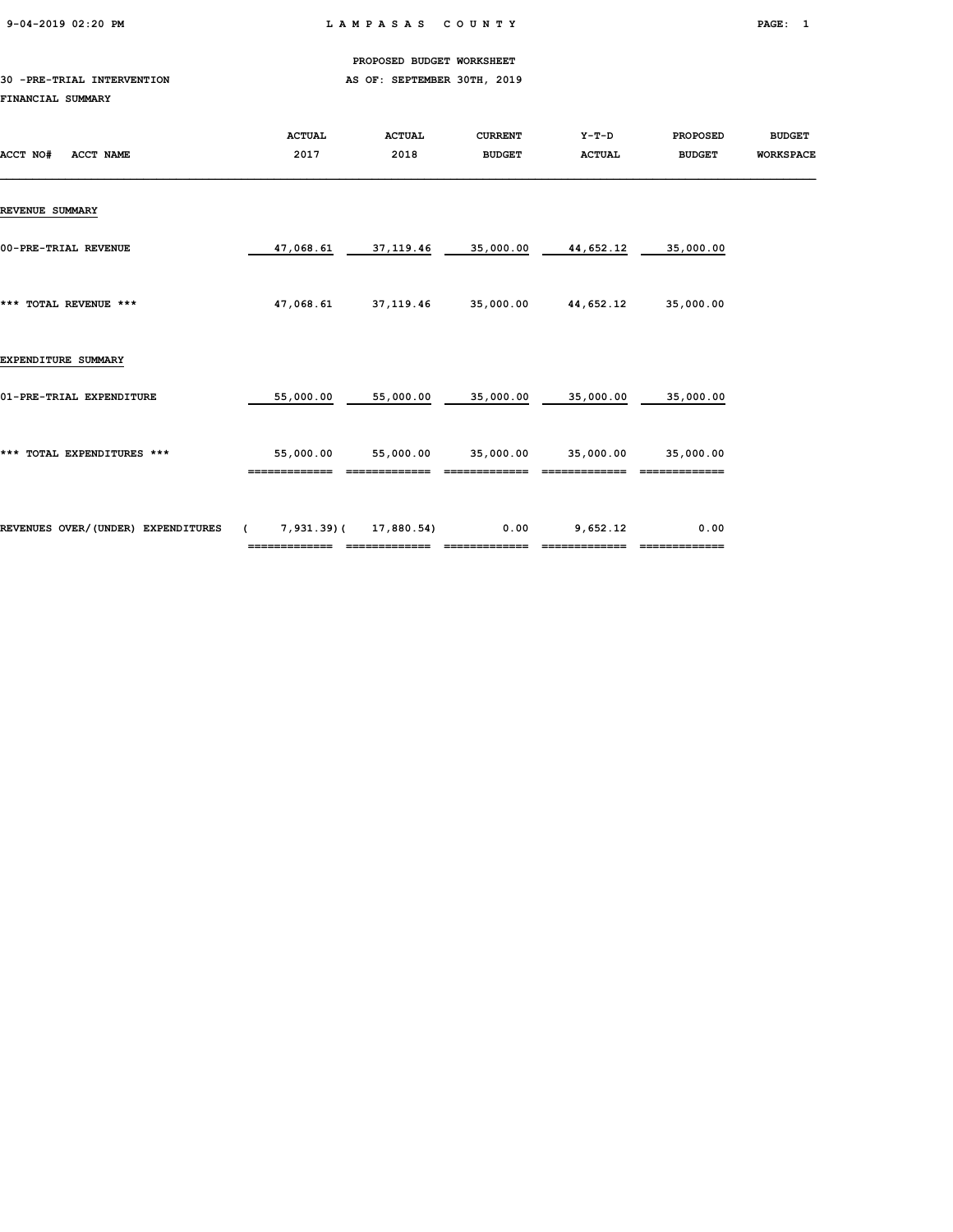## 30 -PRE-TRIAL INTERVENTION AS OF: SEPTEMBER 30TH, 2019

#### DEPARTMENT - 00-PRE-TRIAL REVENUE

DEPARTMENT REVENUES

| DEPARIMENI REVENUES |           |               |               |               |               |                 |                  |
|---------------------|-----------|---------------|---------------|---------------|---------------|-----------------|------------------|
|                     |           | <b>ACTUAL</b> | <b>ACTUAL</b> | CURRENT       | $Y-T-D$       | <b>PROPOSED</b> | <b>BUDGET</b>    |
| ACCT NO#            | ACCT NAME | 2017          | 2018          | <b>BUDGET</b> | <b>ACTUAL</b> | <b>BUDGET</b>   | <b>WORKSPACE</b> |
|                     |           |               |               |               |               |                 |                  |

|                                        |           |             |           |           | ____________ |  |
|----------------------------------------|-----------|-------------|-----------|-----------|--------------|--|
| ***<br>FUND TOTAL REVENUES ***         | 47,068.61 | 37,119.46   | 35,000.00 | 44,652.12 | 35,000.00    |  |
| DEPARTMENT REVENUE TOTAL **<br>**      | 47,068.61 | 37, 119, 46 | 35,000.00 | 44,652.12 | 35,000.00    |  |
| SUB-DEPARTMENT REVENUE TOTAL **<br>**  | 47,068.61 | 37, 119, 46 | 35,000.00 | 44,652.12 | 35,000.00    |  |
| 100-00-190 MISCELLANEOUS               | 0.00      | 0.00        | 0.00      | 0.00      | 0.00         |  |
| 100-00-099 INTEREST REVENUE            | 233.61    | 275.46      | 0.00      | 652.12    | 0.00         |  |
| 100-00-004 PRE-TRIAL INTERVENTION FEES | 46,835.00 | 36,844.00   | 35,000.00 | 44,000.00 | 35,000.00    |  |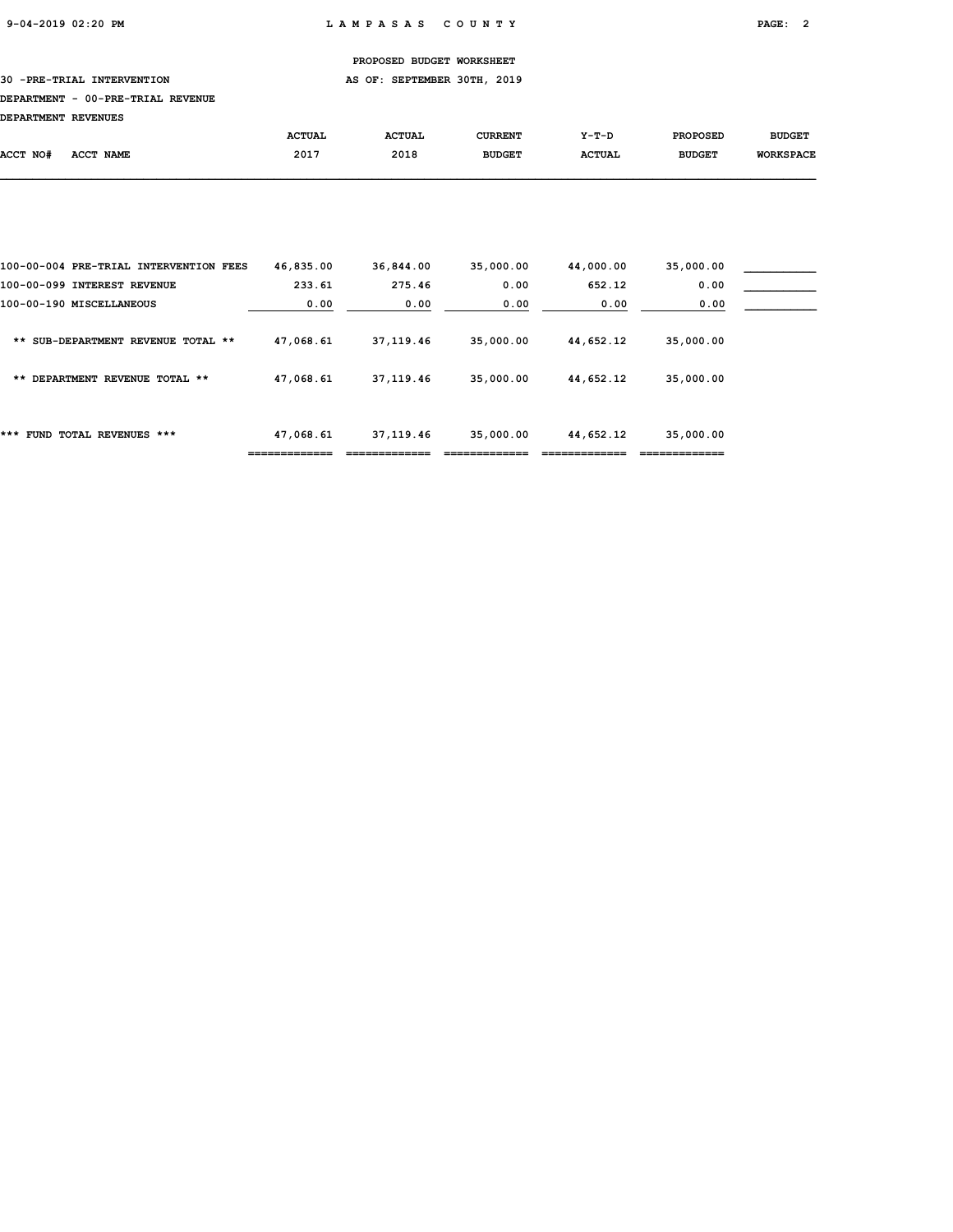30 -PRE-TRIAL INTERVENTION **AS OF: SEPTEMBER 30TH, 2019** 

#### DEPARTMENT - 01-PRE-TRIAL EXPENDITURE

| <b>DEPARTMENT</b> | <b>EXPENDITURES</b> |               |               |               |               |                 |                  |
|-------------------|---------------------|---------------|---------------|---------------|---------------|-----------------|------------------|
|                   |                     | <b>ACTUAL</b> | <b>ACTUAL</b> | CURRENT       | $Y-T-D$       | <b>PROPOSED</b> | <b>BUDGET</b>    |
| <b>ACCT NO#</b>   | ACCT NAME           | 2017          | 2018          | <b>BUDGET</b> | <b>ACTUAL</b> | <b>BUDGET</b>   | <b>WORKSPACE</b> |

| GENERAL EXPENSES                   |           |           |           |           |           |  |
|------------------------------------|-----------|-----------|-----------|-----------|-----------|--|
| 401-00-375 BANK CHARGES            | 0.00      | 0.00      | 0.00      | 0.00      | 0.00      |  |
| 401-00-389 MISCELLANOUS EXPENSE    | 0.00      | 0.00      | 0.00      | 0.00      | 0.00      |  |
| ** CATEGORY TOTAL **               | 0.00      | 0.00      | 0.00      | 0.00      | 0.00      |  |
| 401-00-500 OPERATION TRANSFERS-OUT | 55,000.00 | 55,000.00 | 35,000.00 | 35,000.00 | 35,000.00 |  |
| ** CATEGORY TOTAL **               | 55,000.00 | 55,000.00 | 35,000.00 | 35,000.00 | 35,000.00 |  |
| ** SUB-DEPARTMENT TOTAL **         | 55,000.00 | 55,000.00 | 35,000.00 | 35,000.00 | 35,000.00 |  |
| DEPARTMENT TOTAL<br>***<br>***     | 55,000.00 | 55,000.00 | 35,000.00 | 35,000.00 | 35,000.00 |  |
| *** FUND TOTAL EXPENDITURES ***    | 55,000.00 | 55,000.00 | 35,000.00 | 35,000.00 | 35,000.00 |  |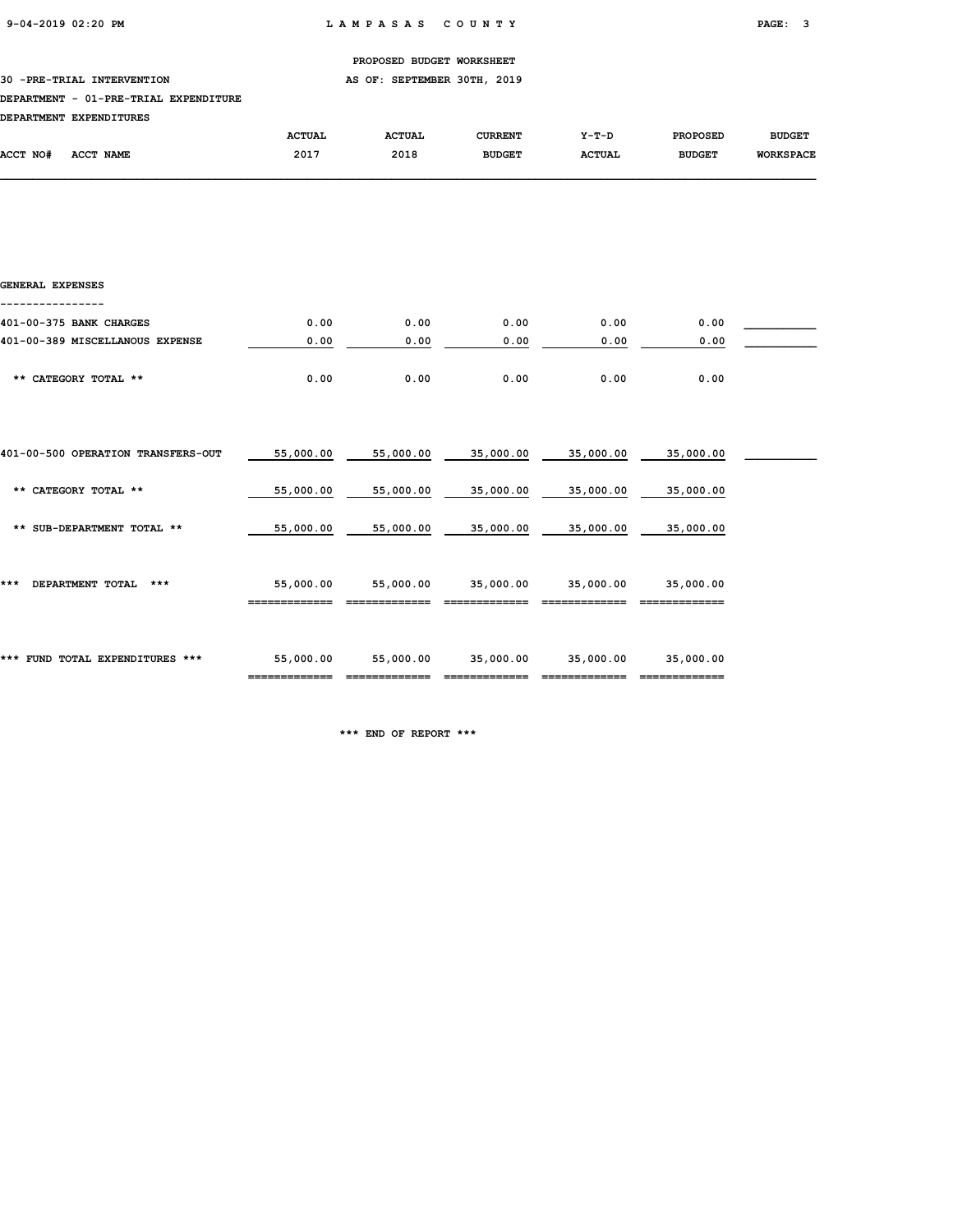9-04-2019 02:20 PM L A M P A S A S C O U N T Y PAGE: 1

PROPOSED BUDGET WORKSHEET

## 31 -JUVENILE PROBATION AS OF: SEPTEMBER 30TH, 2019 FINANCIAL SUMMARY

| ACCT NO#<br>ACCT NAME              | <b>ACTUAL</b><br>2017                       | <b>ACTUAL</b><br>2018 | <b>CURRENT</b><br><b>BUDGET</b> | Y-T-D<br><b>ACTUAL</b> | <b>PROPOSED</b><br><b>BUDGET</b> | <b>BUDGET</b><br><b>WORKSPACE</b> |
|------------------------------------|---------------------------------------------|-----------------------|---------------------------------|------------------------|----------------------------------|-----------------------------------|
| <b>REVENUE SUMMARY</b>             |                                             |                       |                                 |                        |                                  |                                   |
| 00-JPO REVENUE                     | 476,963.18                                  | 517,399.24            | 544,329.00                      | 483,996.83             | 524,687.00                       |                                   |
| *** TOTAL REVENUE ***              | 476,963.18                                  |                       | 517,399.24 544,329.00           | 483,996.83             | 524,687.00                       |                                   |
| EXPENDITURE SUMMARY                |                                             |                       |                                 |                        |                                  |                                   |
| 01-JPO EXPENDITURES                | 484,185.76                                  | 512,016.71            | 544,329.00                      | 495,660.43             | 524,687.00                       |                                   |
| *** TOTAL EXPENDITURES ***         | 484,185.76                                  | 512,016.71 544,329.00 |                                 | 495,660.43 524,687.00  |                                  |                                   |
| REVENUES OVER/(UNDER) EXPENDITURES | (7, 222.58)<br>============================ | 5,382.53              | 0.00(                           | 11,663.60)             | 0.00                             |                                   |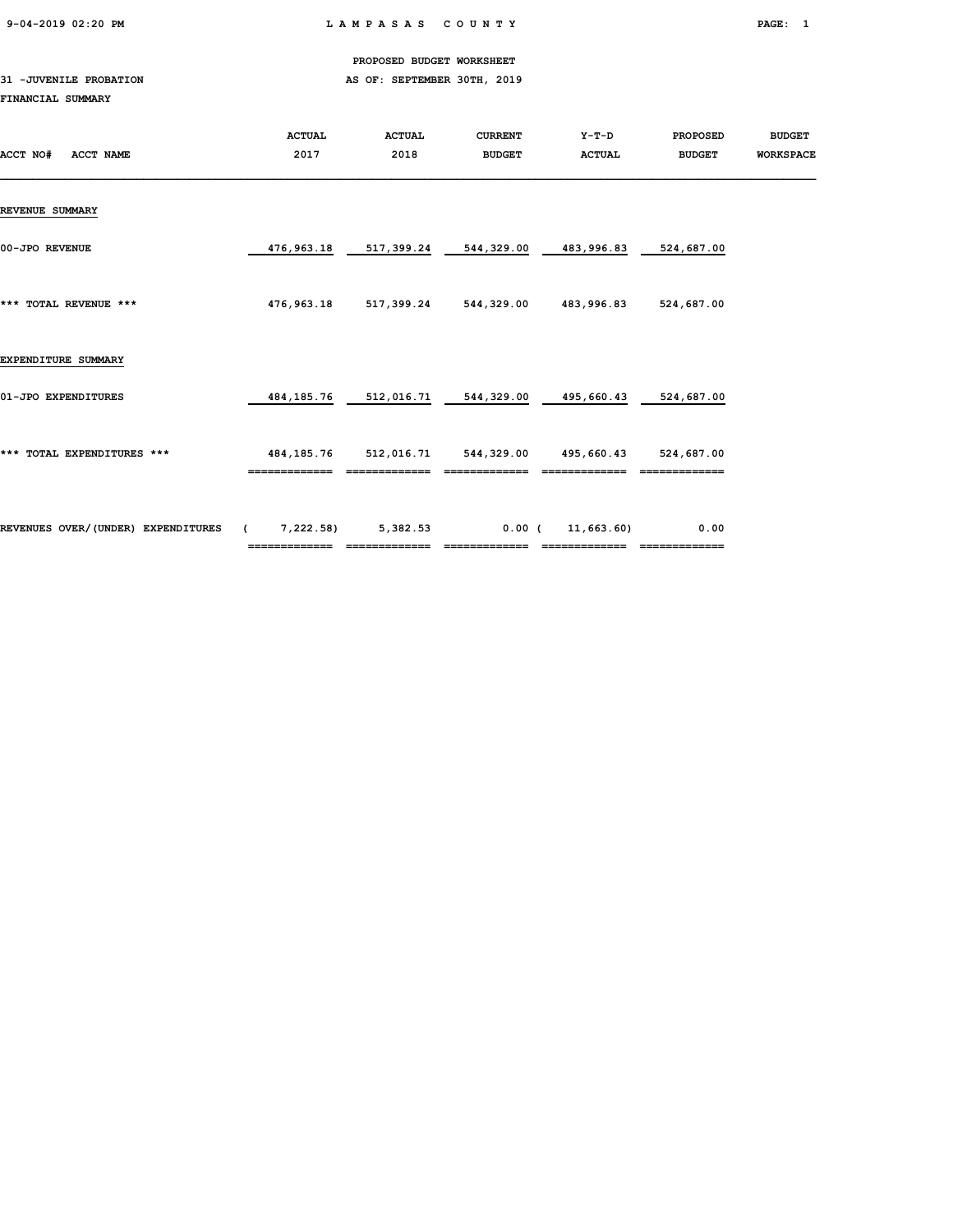31 -JUVENILE PROBATION **AS OF: SEPTEMBER 30TH, 2019** 

## DEPARTMENT - 00-JPO REVENUE

|  | VV UIV IVIVIIN |
|--|----------------|
|  |                |

| <b>DEPARTMENT REVENUES</b> |           |               |               |                |               |                 |                  |
|----------------------------|-----------|---------------|---------------|----------------|---------------|-----------------|------------------|
|                            |           | <b>ACTUAL</b> | <b>ACTUAL</b> | <b>CURRENT</b> | Y-T-D         | <b>PROPOSED</b> | <b>BUDGET</b>    |
| ACCT NO#                   | ACCT NAME | 2017          | 2018          | <b>BUDGET</b>  | <b>ACTUAL</b> | <b>BUDGET</b>   | <b>WORKSPACE</b> |
|                            |           |               |               |                |               |                 |                  |

| 100-00-007 BPS                         | 0.00       | 28,438.00  | 37,699.00   | 37,699.00  | 26,466.00  |  |
|----------------------------------------|------------|------------|-------------|------------|------------|--|
| 100-00-008 GRANT S                     | 0.00       | 3,746.00   | 3,746.00    | 0.00       | 3,746.00   |  |
| 100-00-013 CP                          | 0.00       | 27,526.00  | 69,717.00   | 69,717.00  | 54,959.00  |  |
| 100-00-014 PPA                         | 0.00       | 53,237.00  | 47,487.00   | 44, 471.00 | 29,539.00  |  |
| 100-00-016 CD                          | 0.00       | 15,677.00  | 13,058.00   | 13,058.00  | 11,409.00  |  |
| 100-00-017 MHS                         | 0.00       | 15,466.00  | 11,039.00   | 11,039.00  | 8,474.00   |  |
| 100-00-019 FLEXIBLE FUNDING            | 0.00       | 46,782.00  | 0.00        | 0.00       | 43,616.00  |  |
| 100-00-099 INTEREST REVENUE            | 76.46      | 81.16      | 0.00        | 131.50     | 0.00       |  |
| 100-00-100 SALE OF SURPLUS PROPERTY    | 0.00       | 0.00       | 0.00        | 0.00       | 0.00       |  |
| 100-00-109 SERVICE FEES                | 0.00       | 0.00       | 0.00        | 0.00       | 0.00       |  |
| 100-00-111 NON-RESIDENTIAL GRANT (R)   | 0.00       | 0.00       | 9,080.00    | 19,697.78  | 6,700.00   |  |
| 100-00-116 GRANT REVENUE - CJD         | 525.00     | 9,080.00   | 12,798.00   | 0.00       | 12,798.00  |  |
| 100-00-118 JUVENILE PROBATION FEES     | 3,795.75   | 4,245.91   | 6,000.00    | 4,126.65   | 6,000.00   |  |
| 100-00-123 STATE FUNDING - TJPC        | 184,668.89 | 0.00       | 0.00        | 0.00       | 0.00       |  |
| 100-00-142 4 E REVENUE                 | 0.00       | 0.00       | 0.00        | 0.00       | 0.00       |  |
| 100-00-190 MISCELLANOUS RECEIPTS       | 2,587.50   | 111.17     | 14,888.00   | 7.50       | 14,888.00  |  |
| 100-00-200 PLACEMENT COST              | 9,882.00   | 0.00       | 0.00        | 0.00       | 0.00       |  |
| 100-00-201 CIS GRANT SALARY REIMBURSEM | 0.00       | 0.00       | 0.00        | 0.00       | 0.00       |  |
| 100-00-206 RESTITUTION FEES            | 6,427.58   | 2,009.00   | 3,500.00    | 2,309.07   | 3,500.00   |  |
| 200-00-010 OPERATING TRANSFER-IN       | 269,000.00 | 311,000.00 | 315, 317.00 | 281,740.33 | 302,592.00 |  |
|                                        |            |            |             |            |            |  |
| ** SUB-DEPARTMENT REVENUE TOTAL **     | 476,963.18 | 517,399.24 | 544,329.00  | 483,996.83 | 524,687.00 |  |
|                                        |            |            |             |            |            |  |

|                                    | ------- <del>-----</del> - |            |            |            |            |  |
|------------------------------------|----------------------------|------------|------------|------------|------------|--|
| *** FUND TOTAL REVENUES ***        | 476,963.18                 | 517,399.24 | 544,329.00 | 483,996.83 | 524,687.00 |  |
| ** DEPARTMENT REVENUE TOTAL **     | 476,963.18                 | 517,399.24 | 544,329.00 | 483,996.83 | 524,687.00 |  |
| ** SUB-DEPARTMENT REVENUE TOTAL ** | 0.00                       | 0.00       | 0.00       | 0.00       | 0.00       |  |
| 100-01-123 STATE FUNDING-SALARIES  | 0.00                       | 0.00       | 0.00       | 0.00       | 0.00       |  |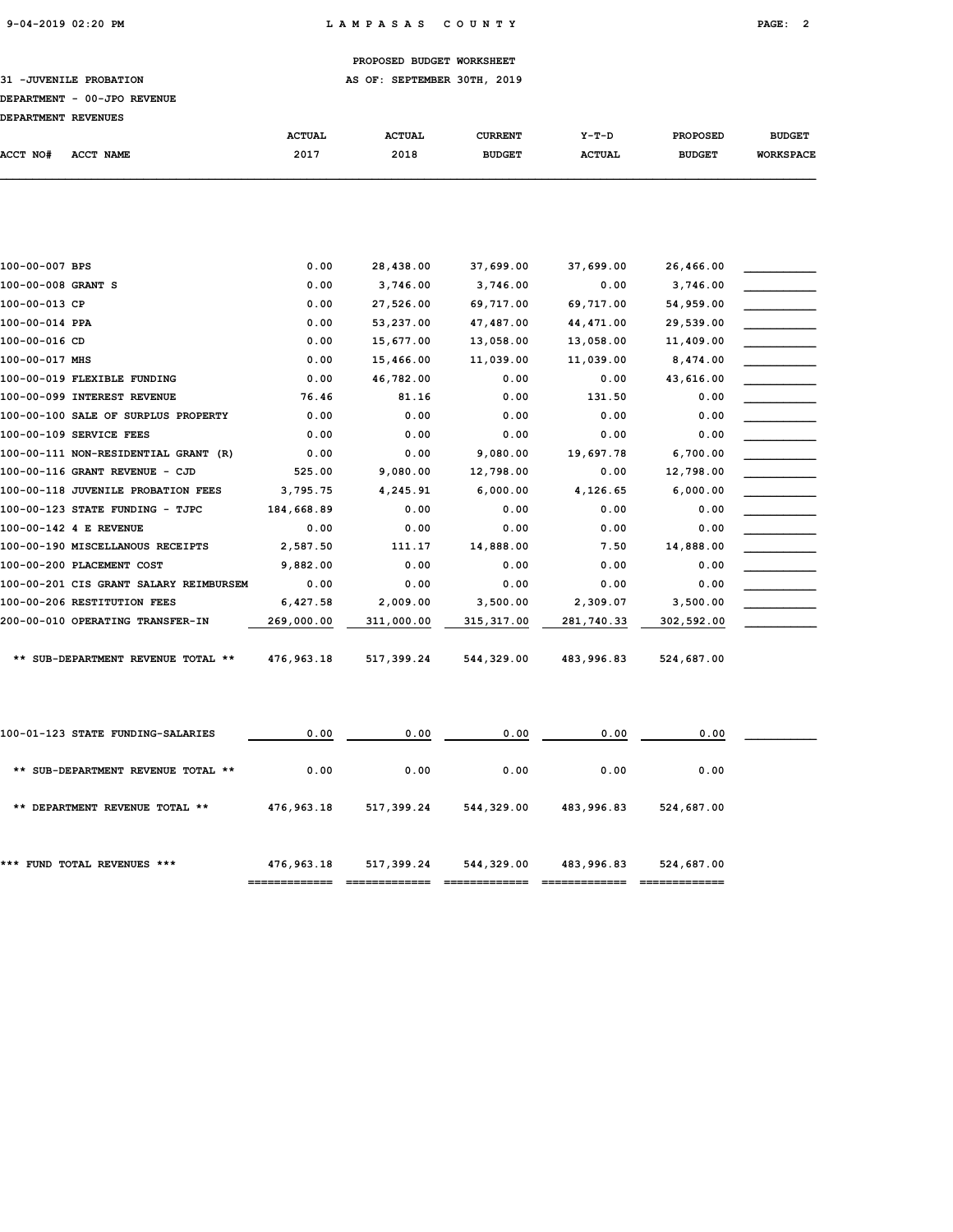| PROPOSED BUDGET WORKSHEET |  |
|---------------------------|--|
|                           |  |

31 -JUVENILE PROBATION **AS OF: SEPTEMBER 30TH, 2019** 

## DEPARTMENT - 01-JPO EXPENDITURES

| <b>DEPARTMENT</b> | <b>EXPENDITURES</b> |               |               |               |               |                 |                  |
|-------------------|---------------------|---------------|---------------|---------------|---------------|-----------------|------------------|
|                   |                     | <b>ACTUAL</b> | <b>ACTUAL</b> | CURRENT       | $Y-T-D$       | <b>PROPOSED</b> | <b>BUDGET</b>    |
| <b>ACCT NO#</b>   | <b>ACCT NAME</b>    | 2017          | 2018          | <b>BUDGET</b> | <b>ACTUAL</b> | <b>BUDGET</b>   | <b>WORKSPACE</b> |

| WAGES                                    |            |            |            |            |            |  |
|------------------------------------------|------------|------------|------------|------------|------------|--|
|                                          |            |            |            |            |            |  |
| 401-00-102 SALARIES & WAGES APPOINTED    | 61,653.96  | 0.00       | 0.00       | 0.00       | 0.00       |  |
| 401-00-103 SALARIES & WAGES DEP #0502    | 15,959.77  | 50,879.98  | 51,298.00  | 49,325.99  | 52,068.00  |  |
| 401-00-104 SALARIES & WAGES DEP<br>#3505 | 38,511.05  | 40,510.10  | 41,118.00  | 36,695.00  | 35,214.00  |  |
| 401-00-113 SALARIES & WAGES ASST #3055   | 24,807.72  | 50,600.57  | 51,298.00  | 49,325.99  | 52,068.00  |  |
| 401-00-199 LONGEVITY PAYMENT             | 1,560.00   | 1,680.00   | 1,800.00   | 1,800.00   | 600.00     |  |
| ** CATEGORY TOTAL **                     | 142,492.50 | 143,670.65 | 145,514.00 | 137,146.98 | 139,950.00 |  |
| <b>EMPLOYEE BENEFITS</b>                 |            |            |            |            |            |  |
| 401-00-203 FICA BENEFITS                 | 10,475.84  | 11,037.50  | 16,331.00  | 8,959.14   | 10,706.00  |  |
| 401-00-204 GROUP MEDICAL INSURANCE       | 35,516.14  | 43,712.50  | 45,499.00  | 49,076.98  | 45,107.00  |  |
| 401-00-205 RETIREMENT                    | 22, 223.62 | 23,930.28  | 34, 157.00 | 22,097.16  | 22,392.00  |  |
| 401-00-207 WORKMEN'S COMP                | 471.00     | 1,902.97   | 1,405.00   | 1,405.00   | 795.00     |  |
| 401-00-208 UNEMPLOYMENT INSURANCE        | 183.00     | 183.00     | 183.00     | 183.00     | 140.00     |  |
| 401-00-210 AUTO ALLOWANCE                | 0.00       | 0.00       | 0.00       | 0.00       | 0.00       |  |
| 401-00-212 PHONE ALLOWANCE               | 1,440.00   | 1,080.00   | 960.00     | 960.00     | 960.00     |  |
| ** CATEGORY TOTAL **                     | 70,309.60  | 81,846.25  | 98,535.00  | 82,681.28  | 80,100.00  |  |
| <b>GENERAL EXPENSES</b>                  |            |            |            |            |            |  |
|                                          |            |            |            |            |            |  |
| 401-00-301 COMMUNICATIONS                | 225.20     | 309.80     | 500.00     | 287.65     | 500.00     |  |
| 401-00-302 UTILITIES                     | 0.00       | 0.00       | 0.00       | 0.00       | 0.00       |  |
| 401-00-304 OPERATING SUPPLIES (REGIONAL  | 4,180.73   | 2,982.89   | 2,500.00   | 2,350.80   | 2,500.00   |  |
| 401-00-305 TRAVEL & INSERVICE TRAINING   | 7,280.26   | 5,927.71   | 6,250.00   | 4,572.72   | 6,250.00   |  |
| 401-00-307 INSURANCE AND BONDS           | 434.00     | 415.50     | 500.00     | 425.00     | 500.00     |  |
| 401-00-311 REPAIRS & MAINTENANCE         | 291.51     | 617.18     | 500.00     | 236.13     | 500.00     |  |
| 401-00-312 EQUIPMENT MAINTENANCE         | 203.20     | 262.14     | 200.00     | 13.00      | 200.00     |  |
| 401-00-315 DUES                          | 105.00     | 105.00     | 105.00     | 105.00     | 105.00     |  |
| 401-00-319 AUDIT                         | 3,800.00   | 0.00       | 3,800.00   | 3,900.00   | 3,800.00   |  |
| 401-00-328 CONTINGENCY                   | 496.12     | 265.16     | 500.00     | 71.10      | 500.00     |  |
| 401-00-342 GAS & OIL                     | 1,130.21   | 3,028.39   | 5,000.00   | 2,670.85   | 5,000.00   |  |
| 401-00-343 REPAIRS AND MAINTENANCE VEH   | 0.00       | 0.00       | 0.00       | 7.00       | 0.00       |  |
| 401-00-345 MEDICAL                       | 1,049.83   | 3,694.25   | 4,000.00   | 3,151.39   | 4,000.00   |  |
| 401-00-357 CP-YOUTH SERVICE EXTERNAL     | 12,652.87  | 16,191.50  | 27,015.00  | 24,350.90  | 26,015.00  |  |
| 401-00-361 POSTAGE                       | 0.00       | 8.70       | 100.00     | 0.00       | 100.00     |  |
| 401-00-364 PUBLICATIONS, BOOKS, MANUALS  | 42.00      | 63.00      | 100.00     | 45.00      | 100.00     |  |
| 401-00-370 EQUIPMENT RENTAL-COPIER       | 1,483.95   | 1,501.72   | 1,650.00   | 1,360.15   | 1,650.00   |  |
| 401-00-375 BANK CHARGES                  | 0.00       | 0.00       | 0.00       | 0.00       | 0.00       |  |
| 401-00-378 RENTAL SPACE                  | 0.00       | 0.00       | 0.00       | 0.00       | 0.00       |  |
| 401-00-382 BPS-INTER-COUNTY CONTRACTS    | 21,332.80  | 9,534.60   | 0.00       | 0.00       | 0.00       |  |
| 401-00-384 PPA-SECURE INTERNAL/EXTERNA   | 21,945.50  | 17, 156.30 | 20,306.00  | 24,583.00  | 18,213.00  |  |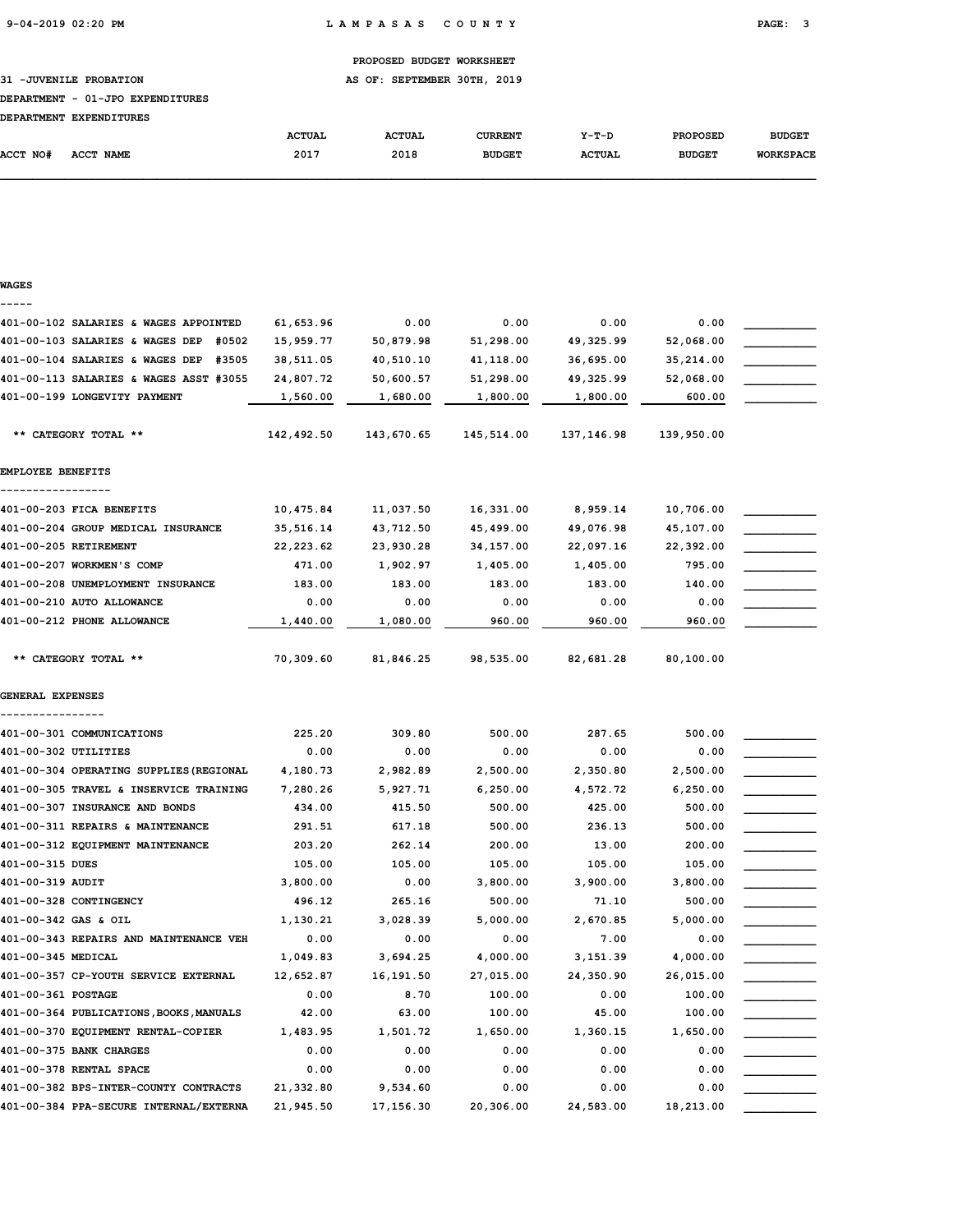## 31 -JUVENILE PROBATION **AS OF: SEPTEMBER 30TH, 2019**

#### DEPARTMENT - 01-JPO EXPENDITURES

DEPARTMENT EXPENDITURES

| ACCT NO#<br><b>ACCT NAME</b>            | <b>ACTUAL</b><br>2017 | <b>ACTUAL</b><br>2018 | <b>CURRENT</b><br><b>BUDGET</b> | $Y-T-D$<br><b>ACTUAL</b> | <b>PROPOSED</b><br><b>BUDGET</b> | <b>BUDGET</b><br><b>WORKSPACE</b> |
|-----------------------------------------|-----------------------|-----------------------|---------------------------------|--------------------------|----------------------------------|-----------------------------------|
| 401-00-389 MISCELLANOUS EXPENSE (RESTIT | 7,341.35              | 3,502.91              | 19,183.00                       | 2,499.91                 | 19,183.00                        |                                   |
| 401-00-390 PLACEMENT COST - COUNTY      | 27,197.80             | 66,500.92             | 60,000.00                       | 76,279.52                | 60,000.00                        |                                   |
| ** CATEGORY TOTAL **                    | 111, 192. 33          | 132,067.67            | 152,209.00                      | 146,909.12               | 149,116.00                       |                                   |
| CAPITAL OUTLAY                          |                       |                       |                                 |                          |                                  |                                   |
| 401-00-401 OFFICE MACHINES & EQUIPMENT  | 0.00                  | 0.00                  | 0.00                            | 0.00                     | 0.00                             |                                   |
| 401-00-402 OPERATING EQUIPMENT          | 33,000.00             | 0.00                  | 0.00                            | 0.00                     | 0.00                             |                                   |
| 401-00-407 OFFICE FURNITURE & FIXTURES  | 0.00                  | 0.00                  | 0.00                            | 0.00                     | 0.00                             |                                   |
| ** CATEGORY TOTAL **                    | 33,000.00             | 0.00                  | 0.00                            | 0.00                     | 0.00                             |                                   |
| 401-00-500 OPERATING TRANSFERS-OUT      | 0.00                  | 0.44                  | 0.00                            | 0.00                     | 0.00                             |                                   |
| ** CATEGORY TOTAL **                    | 0.00                  | 0.44                  | 0.00                            | 0.00                     | 0.00                             |                                   |

\*\* SUB-DEPARTMENT TOTAL \*\* 356,994.43 357,585.01 396,258.00 366,737.38 369,166.00

#### WAGES

-----

| 401-01-102 SALARIES & WAGES APPOINTED | 3,214.20  | 67,119.88 | 67,964.00 | 65,350.25 | 68,983.00 |  |
|---------------------------------------|-----------|-----------|-----------|-----------|-----------|--|
| 401-01-103 SALARIES & WAGES DEP       | 21,686.02 | 0.00      | 0.00      | 0.00      | 0.00      |  |
| 401-01-113 SALARIES AND WAGES         | 17,966.29 | 0.00      | 0.00      | 0.00      | 0.00      |  |
| ** CATEGORY TOTAL **                  | 42,866.51 | 67,119.88 | 67,964.00 | 65,350.25 | 68,983.00 |  |
| EMPLOYEE BENEFITS                     |           |           |           |           |           |  |
| 401-01-203 FICA                       | 2,888.71  | 3,934.80  | 5,122.00  | 4,992.50  | 5,277.00  |  |
| 401-01-204 GROUP MEDICAL INSURANCE    | 0.00      | 0.00      | 0.00      | 0.00      | 9,501.00  |  |
| 401-01-205 RETIREMENT                 | 6,595.01  | 8,298.80  | 10,714.00 | 10,532.80 | 11,037.00 |  |
| 401-01-207 WORKMENS COMP              | 0.00      | 347.00    | 347.00    | 347.00    | 468.00    |  |
| 401-01-208 UNEMPLOYEMENT INSURANCE    | 0.00      | 0.00      | 0.00      | 0.00      | 0.00      |  |
| 401-01-212 PHONE ALLOWANCE            | 0.00      | 200.00    | 0.00      | 480.00    | 0.00      |  |
| ** CATEGORY TOTAL **                  | 9,483.72  | 12,780.60 | 16,183.00 | 16,352.30 | 26,283.00 |  |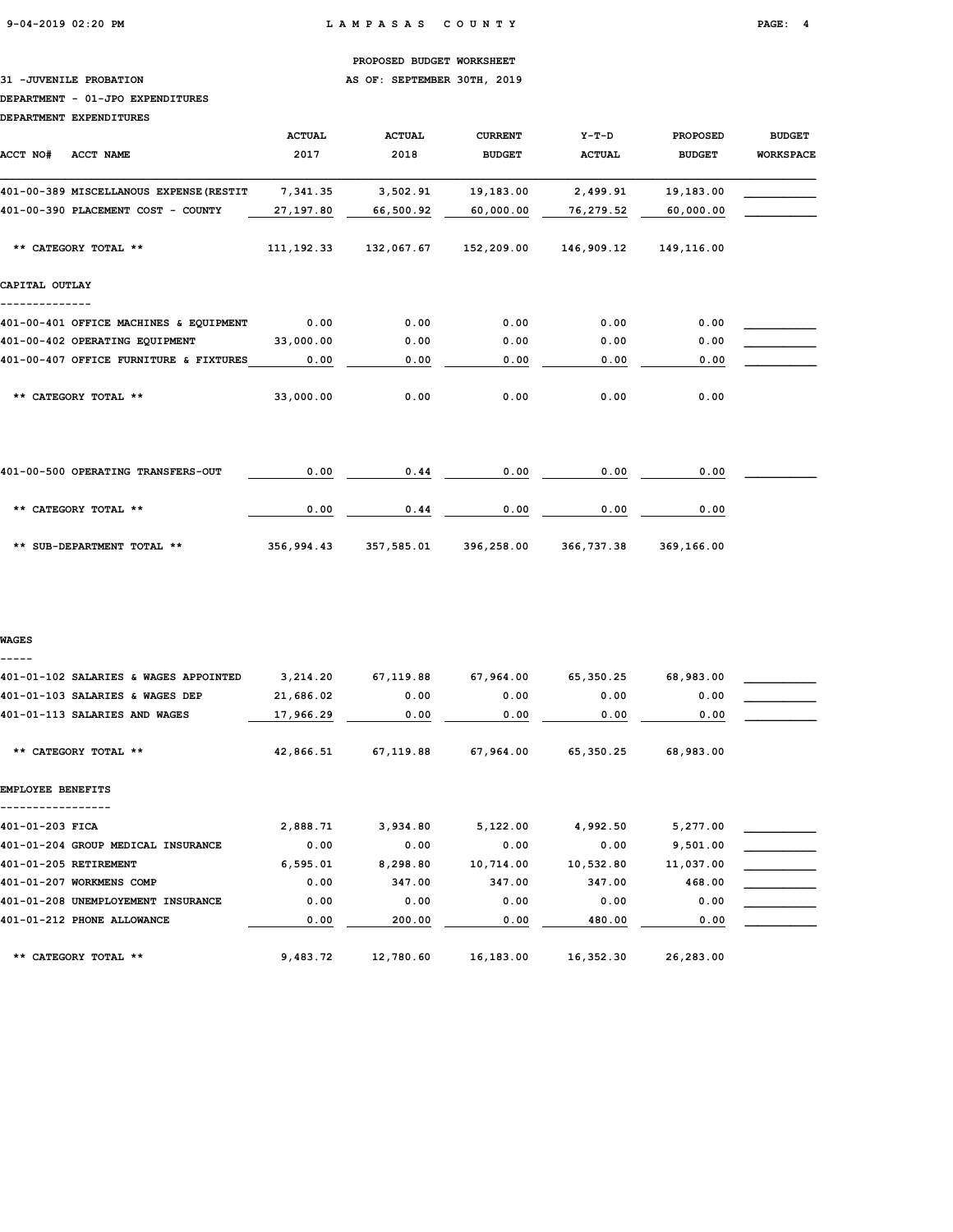31 -JUVENILE PROBATION **AS OF: SEPTEMBER 30TH, 2019** 

#### DEPARTMENT - 01-JPO EXPENDITURES

|                       | DEPARTMENT EXPENDITURES                |               |               |                |               |                 |                  |
|-----------------------|----------------------------------------|---------------|---------------|----------------|---------------|-----------------|------------------|
|                       |                                        | <b>ACTUAL</b> | <b>ACTUAL</b> | <b>CURRENT</b> | $Y-T-D$       | <b>PROPOSED</b> | <b>BUDGET</b>    |
| ACCT NO#<br>ACCT NAME |                                        | 2017          | 2018          | <b>BUDGET</b>  | <b>ACTUAL</b> | <b>BUDGET</b>   | <b>WORKSPACE</b> |
| GENERAL EXPENSES      |                                        |               |               |                |               |                 |                  |
|                       |                                        |               |               |                |               |                 |                  |
|                       | 401-01-304 OPERATING SUPPLIES-R/S-GRAN | 3,079.50      | 0.00          | 7,881.00       | 8,019.00      | 7,881.00        |                  |
|                       | 401-01-305 TRAVEL & INSERVICE TRAINING | 1,737.50      | 0.00          | 0.00           | 0.00          | 0.00            |                  |
|                       | 401-01-357 PPA-NON-SECURE EXTERNAL     | 18,664.50     | 23,241.40     | 20,306.00      | 11,379.50     | 18,213.00       |                  |
|                       | 401-01-382 ELECTRONIC MONITORING/4E    | 0.00          | 0.00          | 0.00           | 0.00          | 0.00            |                  |
|                       | 401-01-384 PPA-DETENTION PREADJUDICATI | 22,995.00     | 12,499.00     | 6,876.00       | 3,725.00      | 5,300.00        |                  |
|                       | 401-01-390 PLACEMENT COST              | 0.00          | 0.00          | 0.00           | 0.00          | 0.00            |                  |
|                       | ** CATEGORY TOTAL **                   | 46,476.50     | 35,740.40     | 35,063.00      | 23,123.50     | 31,394.00       |                  |
| CAPITAL OUTLAY        |                                        |               |               |                |               |                 |                  |
|                       | 401-01-418 FLEXIBLE FUNDS              | 0.00          | 3,746.00      | 0.00           | 0.00          | 0.00            |                  |
|                       | ** CATEGORY TOTAL **                   | 0.00          | 3,746.00      | 0.00           | 0.00          | 0.00            |                  |
|                       | ** SUB-DEPARTMENT TOTAL **             | 98,826.73     | 119,386.88    | 119,210.00     | 104,826.05    | 126,660.00      |                  |

## GENERAL EXPENSES ----------------

| 401-02-357 MHS-RESIDENTIAL PROGRAM EXT | 20,411.90    | 15,466.00  | 15,803.00  | 11,039.00  | 15,803.00  |  |
|----------------------------------------|--------------|------------|------------|------------|------------|--|
| 401-02-384 CD-POST ADJUDICATION NONSEC | 7,952.70     | 15,676.60  | 13,058.00  | 13,058.00  | 13,058.00  |  |
| 401-02-389 MISCELLANOUS - GRANT CJD    | 0.00         | 3,902.22   | 0.00       | 0.00       | 0.00       |  |
| 401-02-390 PLACEMENT COST - COUNTY     | 0.00         | 0.00       | 0.00       | 0.00       | 0.00       |  |
|                                        |              |            |            |            |            |  |
| ** CATEGORY TOTAL **                   | 28,364.60    | 35,044.82  | 28,861.00  | 24,097.00  | 28,861.00  |  |
|                                        |              |            |            |            |            |  |
| ** SUB-DEPARTMENT TOTAL **             | 28,364.60    | 35,044.82  | 28,861.00  | 24,097.00  | 28,861.00  |  |
|                                        |              |            |            |            |            |  |
|                                        |              |            |            |            |            |  |
| ***<br>$***$                           |              |            |            |            |            |  |
| DEPARTMENT TOTAL                       | 484, 185. 76 | 512,016.71 | 544,329.00 | 495,660.43 | 524,687.00 |  |
|                                        | ____________ |            |            |            |            |  |
|                                        |              |            |            |            |            |  |
|                                        |              |            |            |            |            |  |
| *** FUND TOTAL EXPENDITURES ***        | 484, 185. 76 | 512,016.71 | 544,329.00 | 495,660.43 | 524,687.00 |  |
|                                        |              |            |            |            |            |  |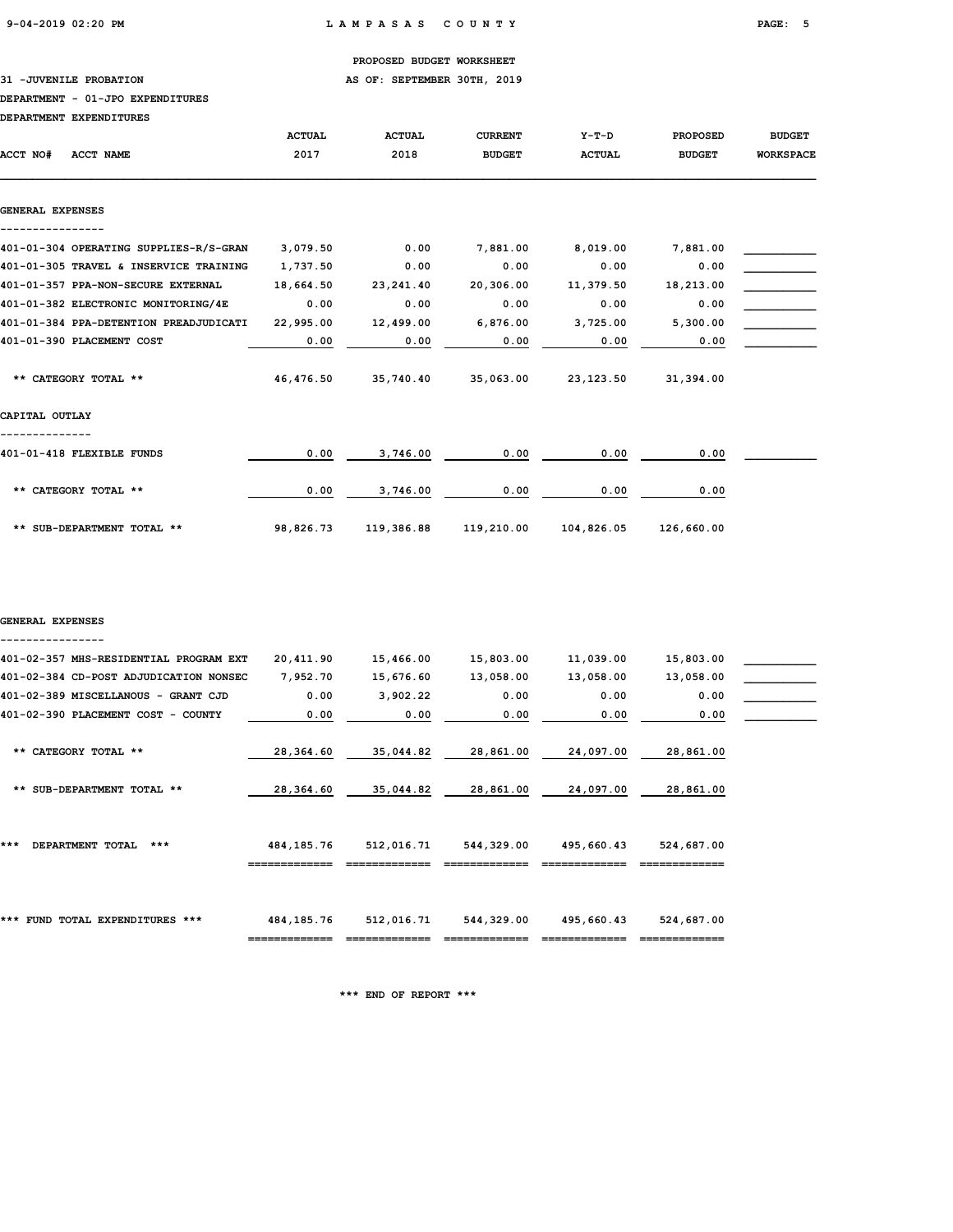## 9-04-2019 02:21 PM L A M P A S A S C O U N T Y PAGE: 1

## PROPOSED BUDGET WORKSHEET

## 32 -CHAPTER 59 FUND **AS OF: SEPTEMBER 30TH, 2019**

## FINANCIAL SUMMARY

| ACCT NO#<br>ACCT NAME                                   | <b>ACTUAL</b><br>2017 | <b>ACTUAL</b><br>2018                   | <b>CURRENT</b><br><b>BUDGET</b> | Y-T-D<br><b>ACTUAL</b> | <b>PROPOSED</b><br><b>BUDGET</b> | <b>BUDGET</b><br><b>WORKSPACE</b> |
|---------------------------------------------------------|-----------------------|-----------------------------------------|---------------------------------|------------------------|----------------------------------|-----------------------------------|
| <b>REVENUE SUMMARY</b>                                  |                       |                                         |                                 |                        |                                  |                                   |
| <b>CHAPTER 59 FUND</b><br>CHAPTER 59 FUND               | 96,355.25<br>0.00     | 28,797.10<br>0.00                       | 0.00<br>0.00                    | 67.47<br>0.00          | 0.00<br>0.00                     |                                   |
| *** TOTAL REVENUE ***                                   | 96,355.25             | 28,797.10                               | 0.00                            | 67.47                  | 0.00                             |                                   |
| EXPENDITURE SUMMARY                                     |                       |                                         |                                 |                        |                                  |                                   |
| CHAPTER 59 FUND                                         |                       | 114, 372.81 24, 221.00                  | 0.00                            | 0.00                   | 0.00                             |                                   |
| *** TOTAL EXPENDITURES ***                              | -------------         | 114, 372.81 24, 221.00<br>------------- | 0.00<br>-------------           | 0.00                   | 0.00<br>-------------            |                                   |
| REVENUES OVER/(UNDER) EXPENDITURES (18,017.56) 4,576.10 | =============         | =============                           | 0.00<br>=============           | 67.47<br>============= | 0.00<br>-------------            |                                   |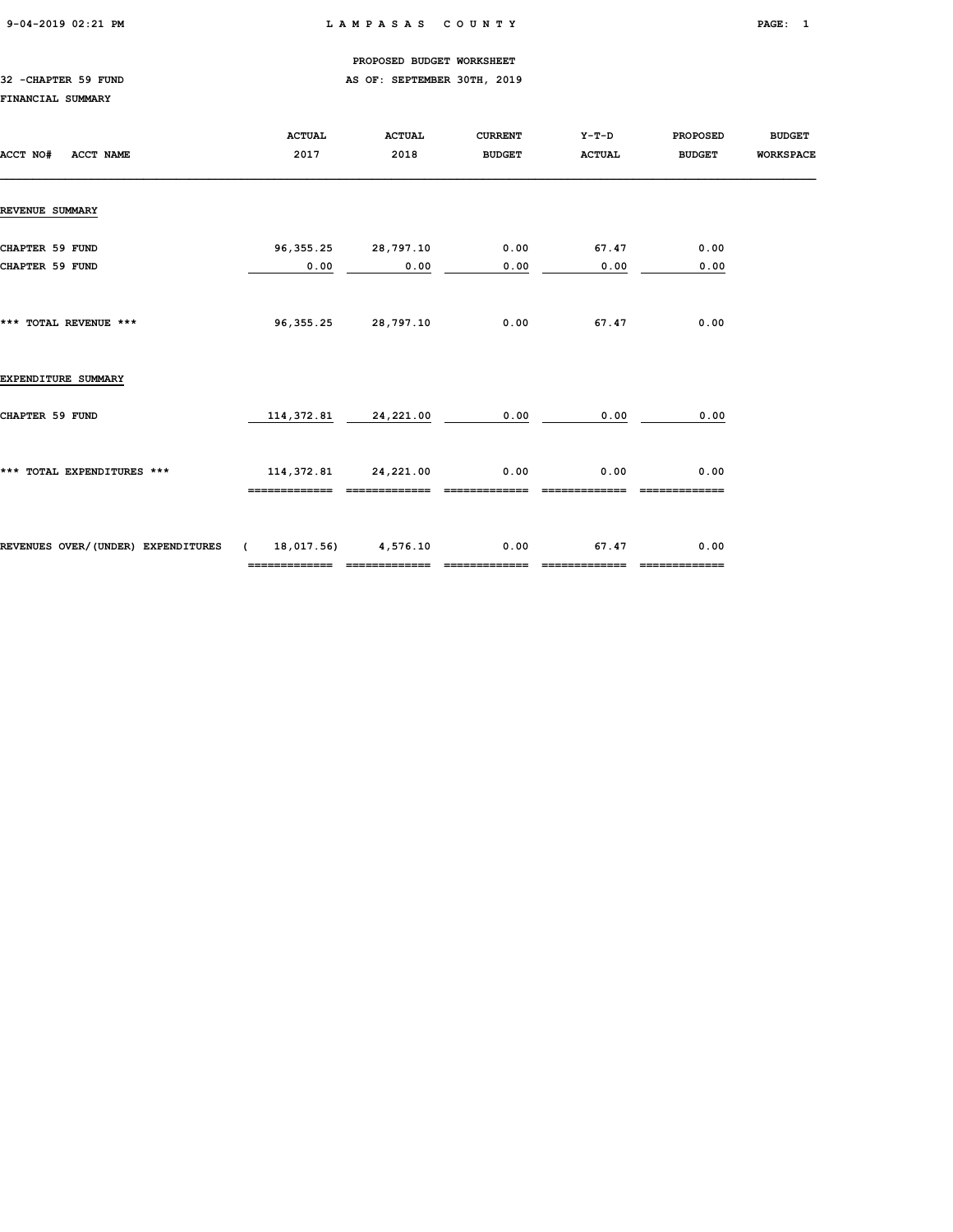32 -CHAPTER 59 FUND **AS OF: SEPTEMBER 30TH, 2019** 

## DEPARTMENT - CHAPTER 59 FUND

| DEPARTMENT REVENUES                    |               |               |                |               |                 |                  |
|----------------------------------------|---------------|---------------|----------------|---------------|-----------------|------------------|
|                                        | <b>ACTUAL</b> | <b>ACTUAL</b> | <b>CURRENT</b> | $Y-T-D$       | <b>PROPOSED</b> | <b>BUDGET</b>    |
| ACCT NO#<br><b>ACCT NAME</b>           | 2017          | 2018          | <b>BUDGET</b>  | <b>ACTUAL</b> | <b>BUDGET</b>   | <b>WORKSPACE</b> |
|                                        |               |               |                |               |                 |                  |
| 100-00-099 INTEREST REVENUE-CONF PROPE | 75.25         | 62.09         | 0.00           | 67.47         | 0.00            |                  |
| 100-00-187 FORFEITED PROPERTY-CO ATTOR | 0.00          | 0.00          | 0.00           | 0.00          | 0.00            |                  |
| 100-00-188 FORFEITED PROPERTY-CO SHERI | 0.00          | 168.01        | 0.00           | 0.00          | 0.00            |                  |
| ** SUB-DEPARTMENT REVENUE TOTAL **     | 75.25         | 230.10        | 0.00           | 67.47         | 0.00            |                  |
| 100-01-099 INTEREST REVENUE-CO SHERIFF | 0.00          | 0.00          | 0.00           | 0.00          | 0.00            |                  |
| 100-01-188 FORFEITED PROPERTY-CO SHERI | 0.00          | 0.00          | 0.00           | 0.00          | 0.00            |                  |
| ** SUB-DEPARTMENT REVENUE TOTAL **     | 0.00          | 0.00          | 0.00           | 0.00          | 0.00            |                  |
| 100-02-099 INTEREST REVENUE-CO ATTORNE | 205.00        | 470.00        | 0.00           | 0.00          | 0.00            |                  |
| 100-02-187 FORFEITED PROPERTY-CO ATTOR | 96,075.00     | 28,097.00     | 0.00           | 0.00          | 0.00            |                  |
| ** SUB-DEPARTMENT REVENUE TOTAL **     | 96,280.00     | 28,567.00     | 0.00           | 0.00          | 0.00            |                  |
| ** DEPARTMENT REVENUE TOTAL **         | 96, 355.25    | 28,797.10     | 0.00           | 67.47         | 0.00            |                  |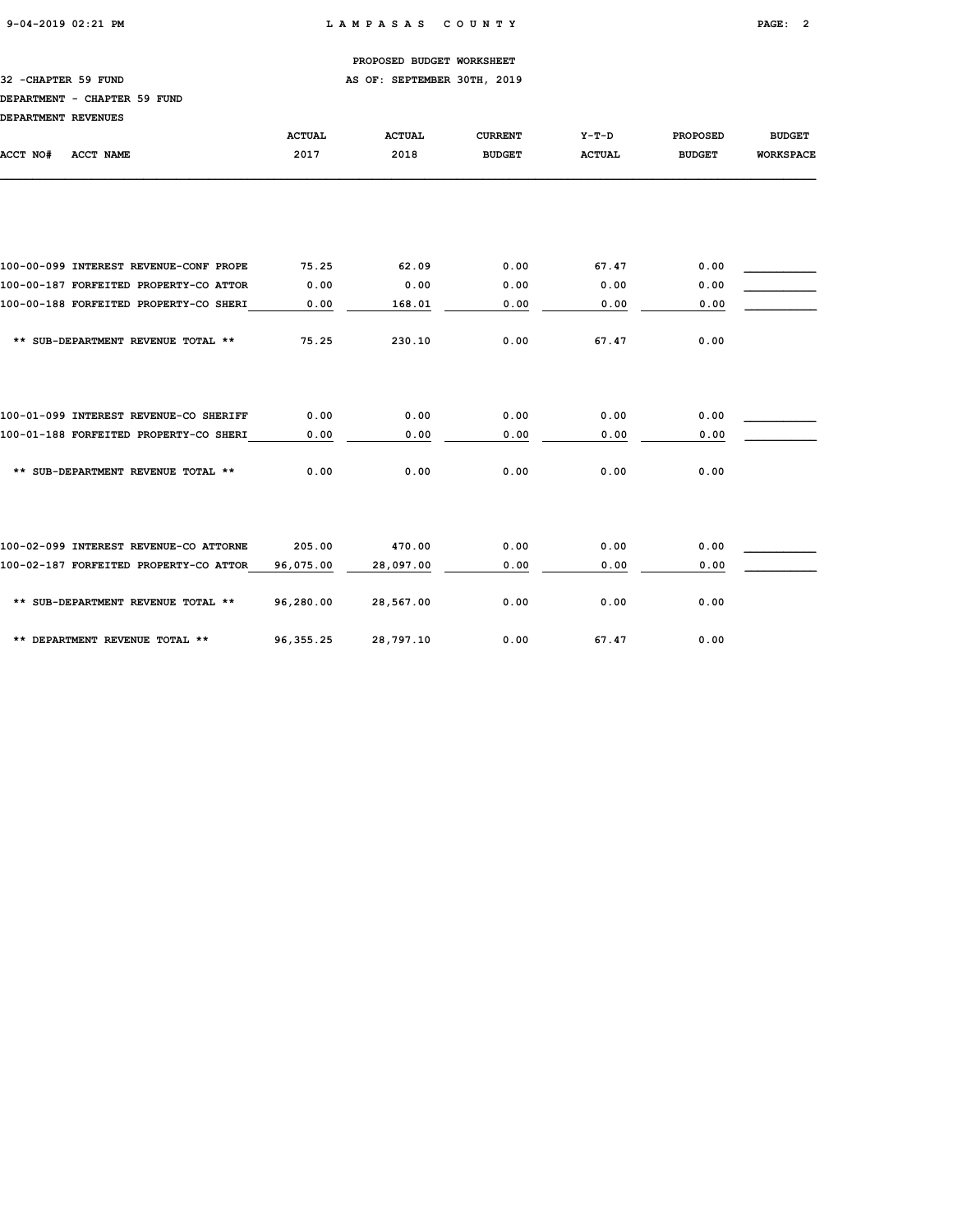32 -CHAPTER 59 FUND **AS OF: SEPTEMBER 30TH, 2019** 

## DEPARTMENT - CHAPTER 59 FUND

| DEPARTMENT REVENUES |  |
|---------------------|--|
|                     |  |

| DEFARIMENI REVENUES |                  |               |               |                |               |                 |                  |
|---------------------|------------------|---------------|---------------|----------------|---------------|-----------------|------------------|
|                     |                  | <b>ACTUAL</b> | <b>ACTUAL</b> | <b>CURRENT</b> | $Y-T-D$       | <b>PROPOSED</b> | <b>BUDGET</b>    |
| ACCT NO#            | <b>ACCT NAME</b> | 2017          | 2018          | <b>BUDGET</b>  | <b>ACTUAL</b> | <b>BUDGET</b>   | <b>WORKSPACE</b> |
|                     |                  |               |               |                |               |                 |                  |

| *** FUND TOTAL REVENUES ***        | 96,355.25 | 28,797.10 | 0.00 | 67.47 | 0.00 |  |
|------------------------------------|-----------|-----------|------|-------|------|--|
| ** DEPARTMENT REVENUE TOTAL **     | 0.00      | 0.00      | 0.00 | 0.00  | 0.00 |  |
| ** SUB-DEPARTMENT REVENUE TOTAL ** | 0.00      | 0.00      | 0.00 | 0.00  | 0.00 |  |
| 201-00-010 OPERATING TRANSFERS-IN  | 0.00      | 0.00      | 0.00 | 0.00  | 0.00 |  |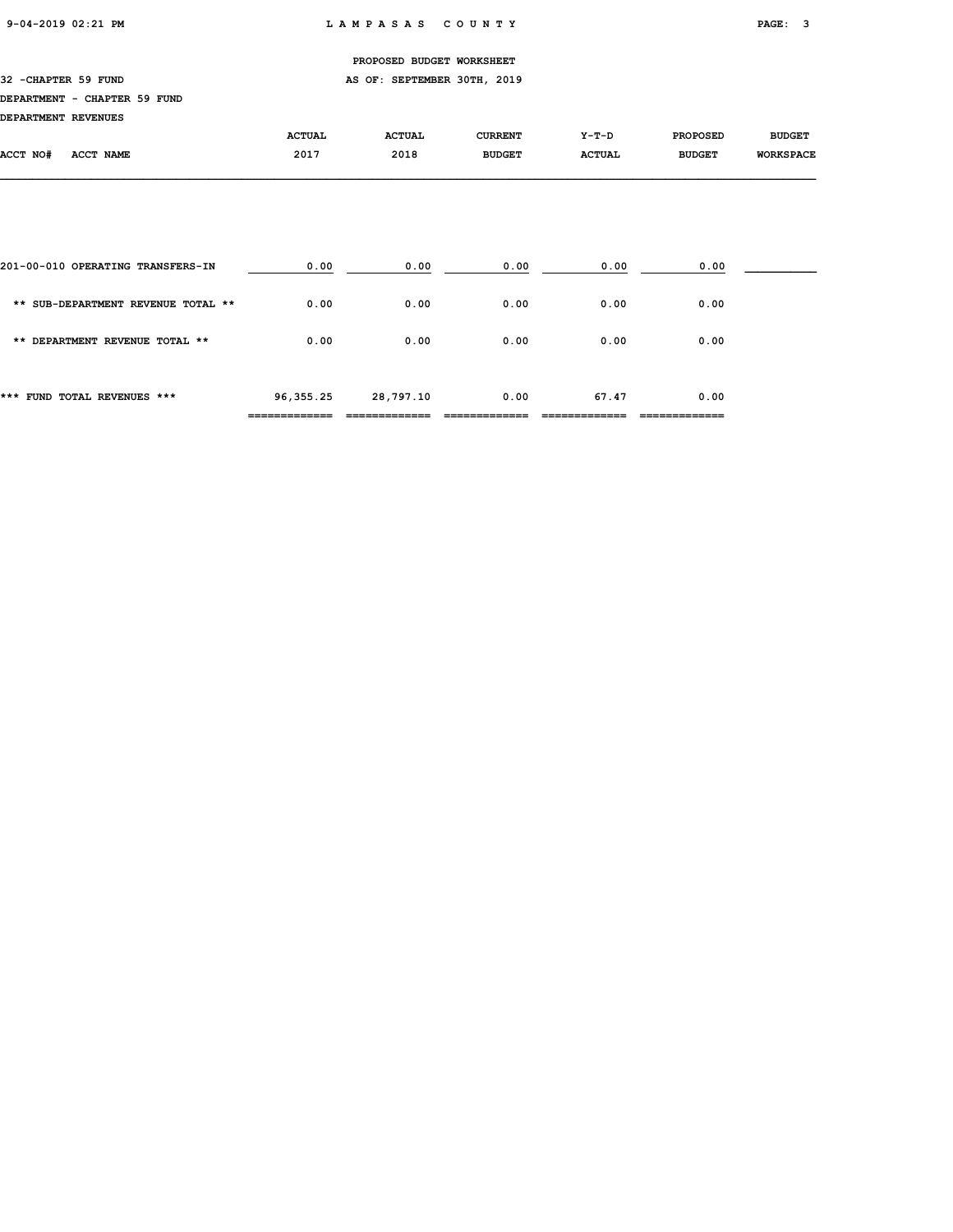| PROPOSED BUDGET WORKSHEET |
|---------------------------|
|                           |

32 -CHAPTER 59 FUND **AS OF: SEPTEMBER 30TH, 2019** 

## DEPARTMENT - CHAPTER 59 FUND

|          | DEPARTMENT EXPENDITURES |               |               |                |               |                 |                  |
|----------|-------------------------|---------------|---------------|----------------|---------------|-----------------|------------------|
|          |                         | <b>ACTUAL</b> | <b>ACTUAL</b> | <b>CURRENT</b> | Y-T-D         | <b>PROPOSED</b> | <b>BUDGET</b>    |
| ACCT NO# | ACCT NAME               | 2017          | 2018          | <b>BUDGET</b>  | <b>ACTUAL</b> | <b>BUDGET</b>   | <b>WORKSPACE</b> |

## GENERAL EXPENSES

| 401-00-320 SHARED FORFEITURES       | 28,477.00   | 0.00      | 0.00 | 0.00 | 0.00 |  |
|-------------------------------------|-------------|-----------|------|------|------|--|
| 401-00-375 BANK CHARGES             | 0.00        | 0.00      | 0.00 | 0.00 | 0.00 |  |
| 401-00-379 INVESTIGATION EXPENSE    | 85,895.81   | 24,221.00 | 0.00 | 0.00 | 0.00 |  |
| 401-00-380 PREVENTION OF DRUG ABUSE | 0.00        | 0.00      | 0.00 | 0.00 | 0.00 |  |
| ** CATEGORY TOTAL **                | 114,372.81  | 24,221.00 | 0.00 | 0.00 | 0.00 |  |
|                                     |             |           |      |      |      |  |
| ** SUB-DEPARTMENT TOTAL **          | 114, 372.81 | 24,221.00 | 0.00 | 0.00 | 0.00 |  |

## GENERAL EXPENSES

| 401-01-375 BANK CHARGES    | 0.00 | 0.00 | 0.00 | 0.00 | 0.00 |  |
|----------------------------|------|------|------|------|------|--|
|                            |      |      |      |      |      |  |
| ** CATEGORY TOTAL **       | 0.00 | 0.00 | 0.00 | 0.00 | 0.00 |  |
|                            |      |      |      |      |      |  |
| ** SUB-DEPARTMENT TOTAL ** | 0.00 | 0.00 | 0.00 | 0.00 | 0.00 |  |

## GENERAL EXPENSES ----------------

| 401-02-375 BANK CHARGES         | 0.00       | 0.00      | 0.00 | 0.00 | 0.00 |  |
|---------------------------------|------------|-----------|------|------|------|--|
| ** CATEGORY TOTAL **            | 0.00       | 0.00      | 0.00 | 0.00 | 0.00 |  |
| ** SUB-DEPARTMENT TOTAL **      | 0.00       | 0.00      | 0.00 | 0.00 | 0.00 |  |
| ***<br>DEPARTMENT TOTAL<br>***  | 114,372.81 | 24,221.00 | 0.00 | 0.00 | 0.00 |  |
| *** FUND TOTAL EXPENDITURES *** | 114,372.81 | 24,221.00 | 0.00 | 0.00 | 0.00 |  |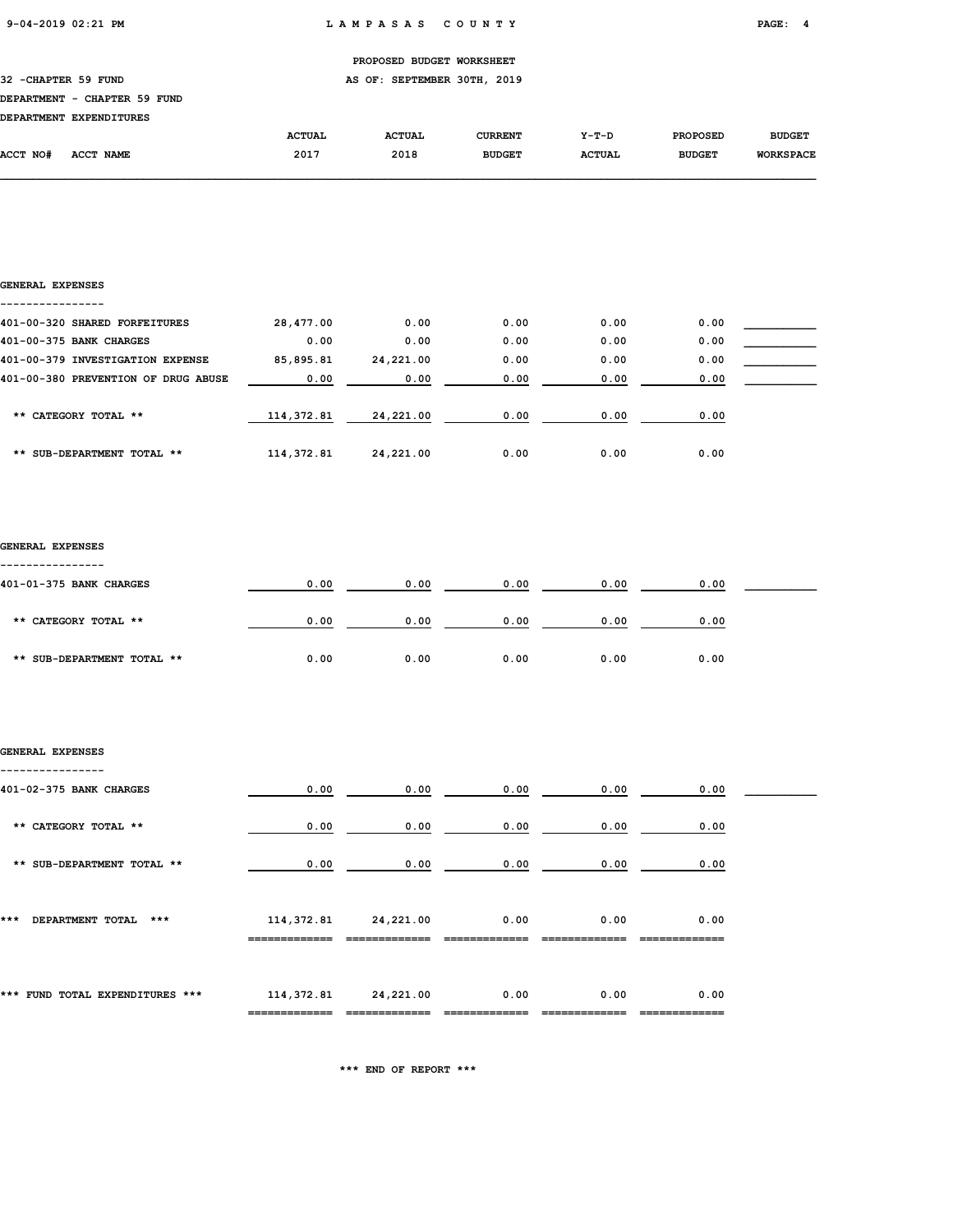9-04-2019 02:21 PM L A M P A S A S C O U N T Y PAGE: 1

PROPOSED BUDGET WORKSHEET

## 36 -CO CLK RECORDS MGT & PRES AS OF: SEPTEMBER 30TH, 2019 FINANCIAL SUMMARY

| ACCT NO#<br><b>ACCT NAME</b>       | <b>ACTUAL</b><br>2017 | <b>ACTUAL</b><br>2018 | <b>CURRENT</b><br><b>BUDGET</b> | Y-T-D<br><b>ACTUAL</b> | <b>PROPOSED</b><br><b>BUDGET</b> | <b>BUDGET</b><br><b>WORKSPACE</b> |
|------------------------------------|-----------------------|-----------------------|---------------------------------|------------------------|----------------------------------|-----------------------------------|
| <b>REVENUE SUMMARY</b>             |                       |                       |                                 |                        |                                  |                                   |
| 00-DEPT REVENUE                    | 24,496.95             | 28,015.74             | 18,500.00                       | 27,933.45              | 18,500.00                        |                                   |
| *** TOTAL REVENUE ***              | 24,496.95             |                       | 28,015.74 18,500.00             | 27,933.45              | 18,500.00                        |                                   |
| EXPENDITURE SUMMARY                |                       |                       |                                 |                        |                                  |                                   |
| 01-DEPT EXPENDITURES               | 11,244.25             | 15.00                 | 0.00                            | 20,472.00              | 0.00                             |                                   |
| *** TOTAL EXPENDITURES ***         | 11,244.25             | 15.00                 | 0.00                            | 20,472.00              | 0.00                             |                                   |
| REVENUES OVER/(UNDER) EXPENDITURES | 13,252.70             | 28,000.74             | 18,500.00                       | 7,461.45               | 18,500.00<br>=============       |                                   |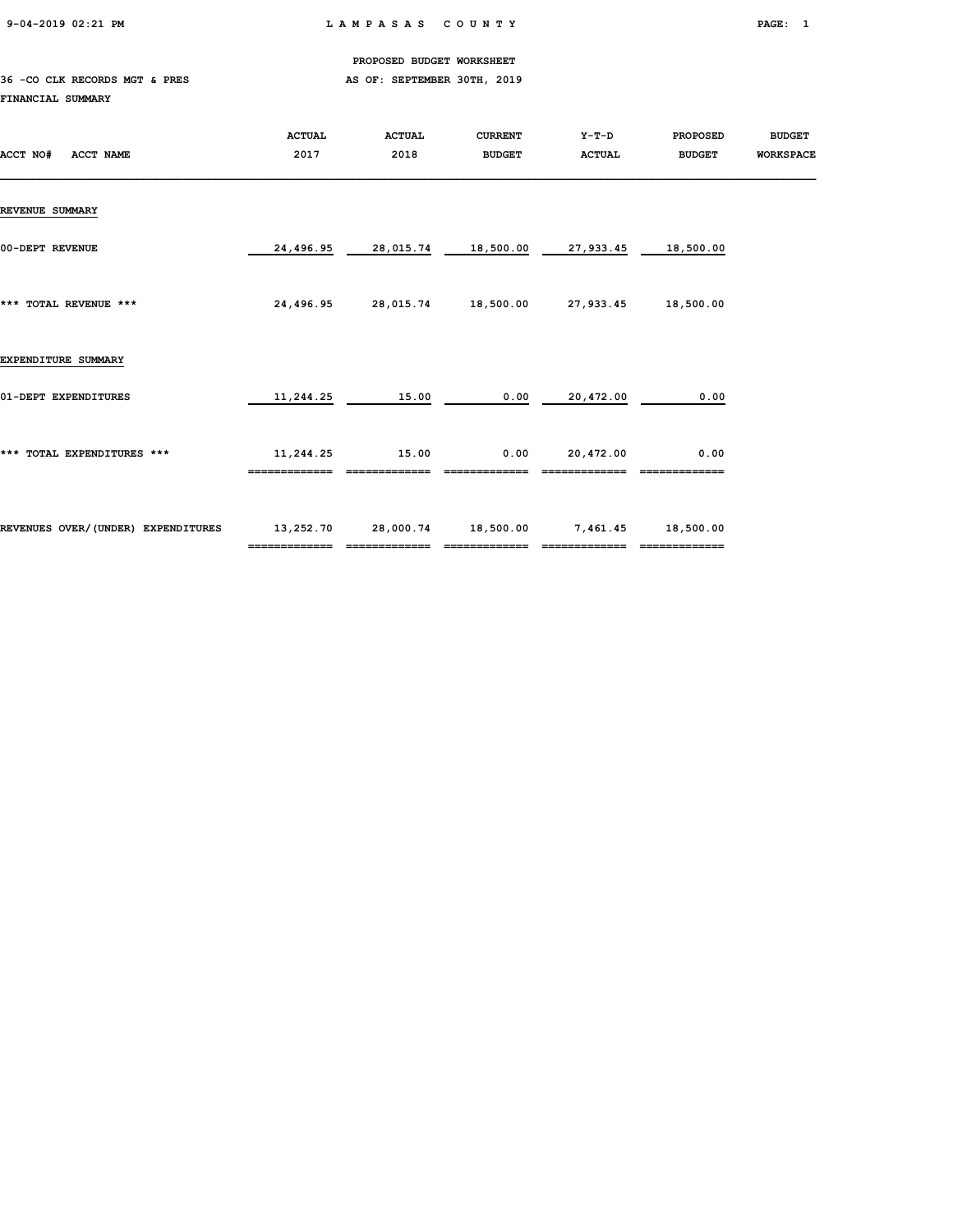36 -CO CLK RECORDS MGT & PRES AS OF: SEPTEMBER 30TH, 2019

# DEPARTMENT - 00-DEPT REVENUE

| <b>DEPARTMENT REVENUES</b> |           |               |               |               |               |                 |                  |
|----------------------------|-----------|---------------|---------------|---------------|---------------|-----------------|------------------|
|                            |           | <b>ACTUAL</b> | <b>ACTUAL</b> | CURRENT       | $Y-T-D$       | <b>PROPOSED</b> | <b>BUDGET</b>    |
| ACCT NO#                   | ACCT NAME | 2017          | 2018          | <b>BUDGET</b> | <b>ACTUAL</b> | <b>BUDGET</b>   | <b>WORKSPACE</b> |

| FUND TOTAL REVENUES ***<br>***                         | 24,496.95             | 28,015.74             | 18,500.00           | 27,933.45             | 18,500.00           |  |
|--------------------------------------------------------|-----------------------|-----------------------|---------------------|-----------------------|---------------------|--|
| DEPARTMENT REVENUE TOTAL **<br>**                      | 24,496.95             | 28,015.74             | 18,500.00           | 27,933.45             | 18,500.00           |  |
| SUB-DEPARTMENT REVENUE TOTAL **<br>**                  | 24,496.95             | 28,015.74             | 18,500.00           | 27,933.45             | 18,500.00           |  |
| 100-00-099 INTEREST REVENUE<br>100-00-106 COUNTY CLERK | 1,945.45<br>22,551.50 | 4,200.74<br>23,815.00 | 500.00<br>18,000.00 | 6,333.45<br>21,600.00 | 500.00<br>18,000.00 |  |
|                                                        |                       |                       |                     |                       |                     |  |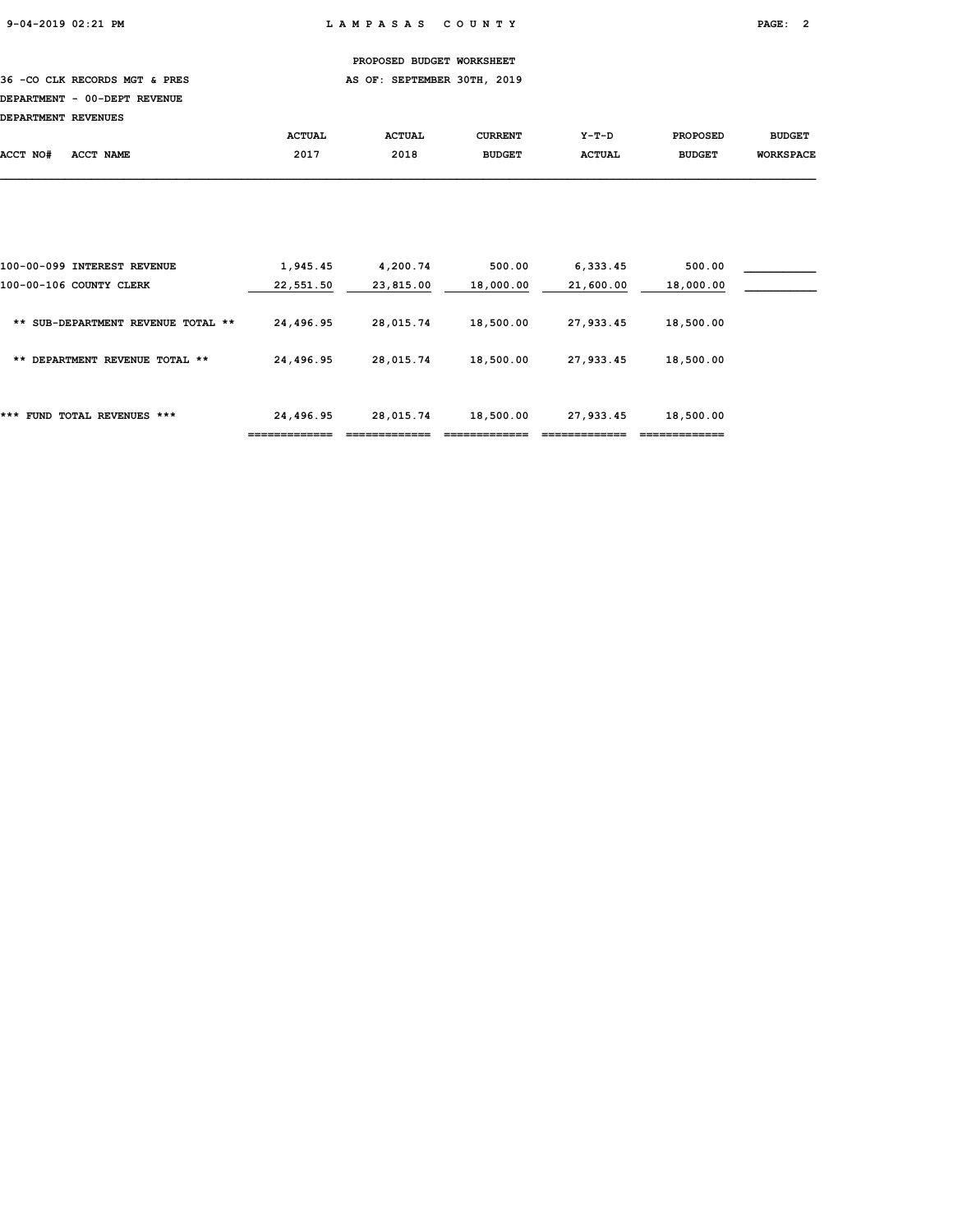## 36 -CO CLK RECORDS MGT & PRES AS OF: SEPTEMBER 30TH, 2019

## DEPARTMENT - 01-DEPT EXPENDITURES

| <b>DEPARTMENT</b> | <b>EXPENDITURES</b> |               |               |                |               |                 |                  |
|-------------------|---------------------|---------------|---------------|----------------|---------------|-----------------|------------------|
|                   |                     | <b>ACTUAL</b> | <b>ACTUAL</b> | <b>CURRENT</b> | $Y-T-D$       | <b>PROPOSED</b> | <b>BUDGET</b>    |
| ACCT NO#          | ACCT NAME           | 2017          | 2018          | <b>BUDGET</b>  | <b>ACTUAL</b> | <b>BUDGET</b>   | <b>WORKSPACE</b> |

| GENERAL EXPENSES                                 |                            |                               |                       |                            |      |  |
|--------------------------------------------------|----------------------------|-------------------------------|-----------------------|----------------------------|------|--|
| 401-00-308 REPAIR - RESTORING BOOKS              | 0.00                       | 0.00                          |                       | 0.00 20,472.00             | 0.00 |  |
| 401-00-389 MISCELLANEOUS EXPENSE                 | 0.00                       | 15.00                         | 0.00                  | 0.00                       | 0.00 |  |
| ** CATEGORY TOTAL **                             | 0.00                       | 15.00                         |                       | $0.00$ 20,472.00           | 0.00 |  |
| CAPITAL OUTLAY                                   |                            |                               |                       |                            |      |  |
| 401-00-407 OFFICE FURNITURE & FIXTURES 11,244.25 |                            | 0.00                          | 0.00                  | 0.00                       | 0.00 |  |
| ** CATEGORY TOTAL **                             | 11,244.25                  | 0.00                          | 0.00                  | 0.00                       | 0.00 |  |
|                                                  |                            |                               |                       |                            |      |  |
| 401-00-500 OPERATING TRANSFER-OUT                | 0.00                       | 0.00                          | 0.00                  | 0.00                       | 0.00 |  |
| ** CATEGORY TOTAL **                             | 0.00                       | 0.00                          | 0.00                  | 0.00                       | 0.00 |  |
| ** SUB-DEPARTMENT TOTAL **                       | 11,244.25                  | 15.00                         | 0.00                  | 20,472.00                  | 0.00 |  |
| *** DEPARTMENT TOTAL ***                         | 11,244.25<br>------------- | 15.00<br>-------------        | 0.00<br>------------- | 20,472.00<br>------------- | 0.00 |  |
| *** FUND TOTAL EXPENDITURES *** 11,244.25 15.00  |                            | ============================= |                       | 0.00 20,472.00             | 0.00 |  |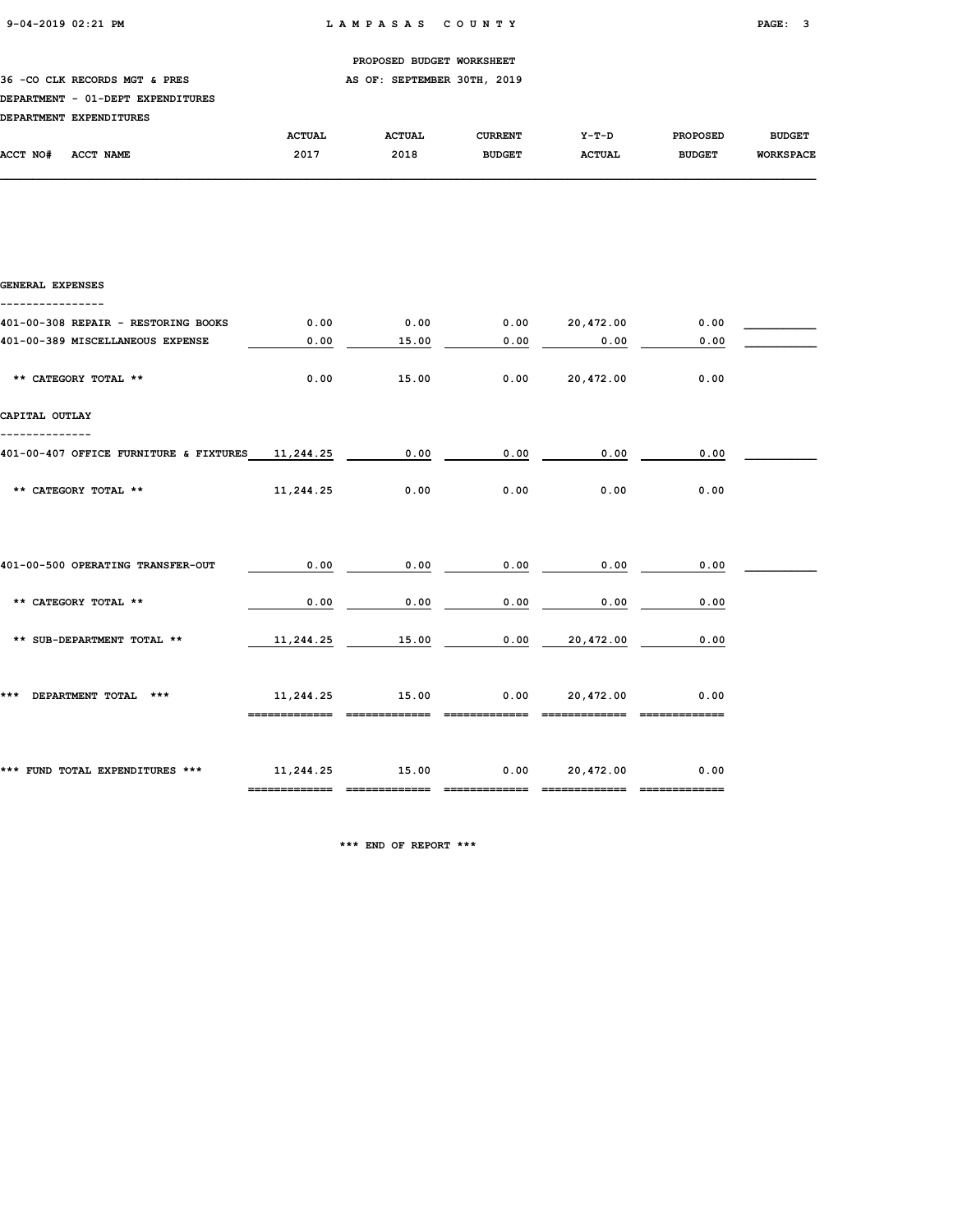#### 37 -DIST CLK RECORDS MGT **AS OF: SEPTEMBER 30TH, 2019**

#### FINANCIAL SUMMARY

| ACCT NO#<br>ACCT NAME              | <b>ACTUAL</b><br>2017              | <b>ACTUAL</b><br>2018 | <b>CURRENT</b><br><b>BUDGET</b> | Y-T-D<br><b>ACTUAL</b>    | <b>PROPOSED</b><br><b>BUDGET</b> | <b>BUDGET</b><br><b>WORKSPACE</b> |
|------------------------------------|------------------------------------|-----------------------|---------------------------------|---------------------------|----------------------------------|-----------------------------------|
| <b>REVENUE SUMMARY</b>             |                                    |                       |                                 |                           |                                  |                                   |
| 00-DEPT REVENUE<br>06-DEPT REVENUE | 97.50<br>1,757.51                  | 90.00<br>1,818.00     | 0.00<br>0.00                    | 102.50<br>1,632.00        | 0.00<br>0.00                     |                                   |
| *** TOTAL REVENUE ***              | 1,855.01                           | 1,908.00              | 0.00                            | 1,734.50                  | 0.00                             |                                   |
| EXPENDITURE SUMMARY                |                                    |                       |                                 |                           |                                  |                                   |
| 01-DEPT EXPENDITURE                | 0.00                               | 0.00                  | 0.00                            | 0.00                      | 0.00                             |                                   |
| *** TOTAL EXPENDITURES ***         | 0.00                               | 0.00                  | 0.00                            | 0.00                      | 0.00                             |                                   |
| REVENUES OVER/(UNDER) EXPENDITURES | 1,855.01 1,908.00<br>============= | =============         | 0.00<br>-------------           | 1,734.50<br>------------- | 0.00                             |                                   |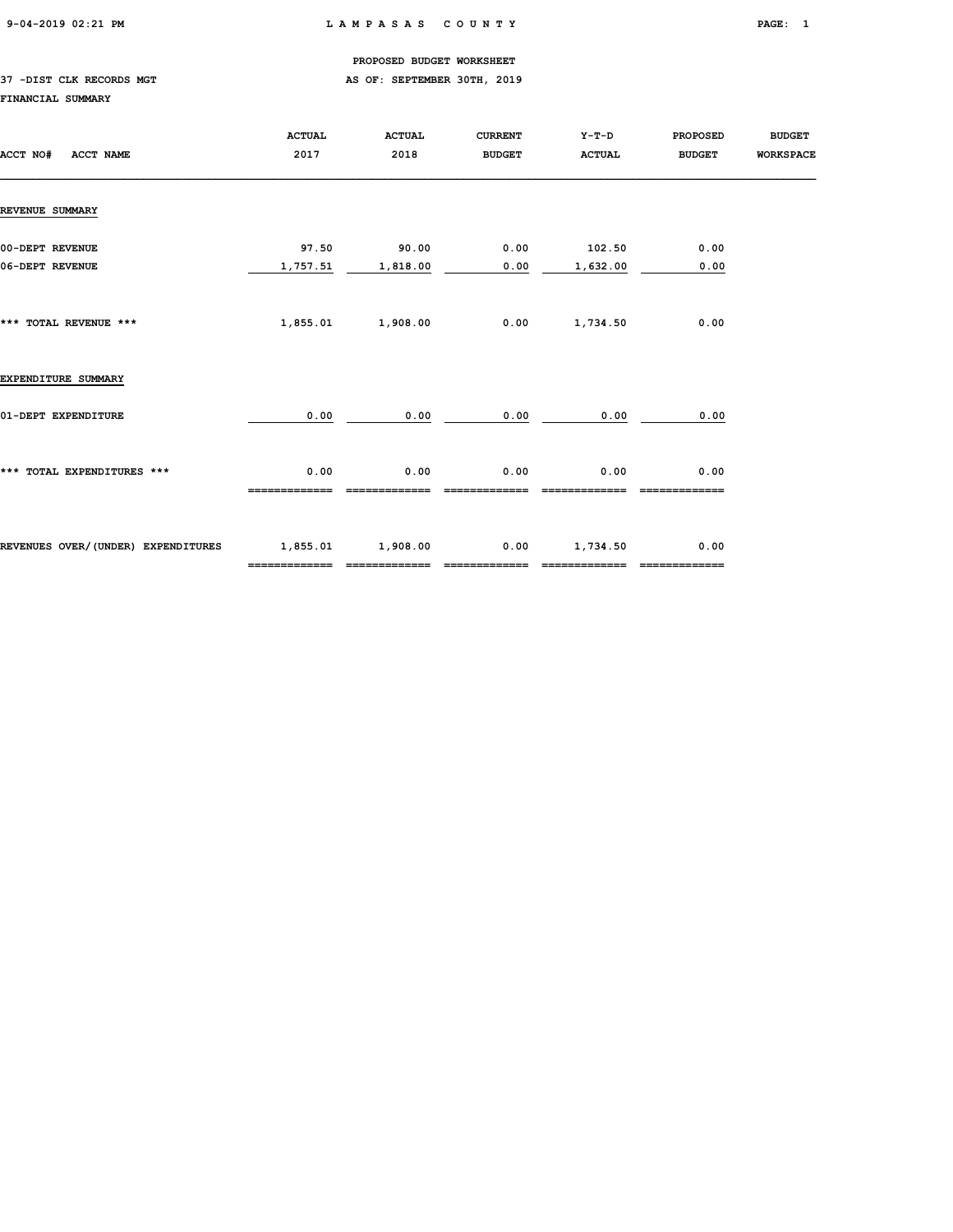# PROPOSED BUDGET WORKSHEET 37 -DIST CLK RECORDS MGT **AS OF: SEPTEMBER 30TH, 2019** DEPARTMENT - 00-DEPT REVENUE DEPARTMENT REVENUES ACTUAL ACTUAL CURRENT Y-T-D PROPOSED BUDGET ACCT NO# ACCT NAME 2017 2018 BUDGET ACTUAL BUDGET WORKSPACE 00-REVENUE 100-00-037 DIST CLERK RECORDS MGMT 97.50 90.00 0.00 102.50 0.00 \_\_\_\_\_\_\_\_\_\_\_

| 100-00-099 INTEREST REVENUE        | 0.00  | 0.00  | 0.00 | 0.00   | 0.00 |  |
|------------------------------------|-------|-------|------|--------|------|--|
| ** SUB-DEPARTMENT REVENUE TOTAL ** | 97.50 | 90.00 | 0.00 | 102.50 | 0.00 |  |
| ** DEPARTMENT REVENUE TOTAL **     | 97.50 | 90.00 | 0.00 | 102.50 | 0.00 |  |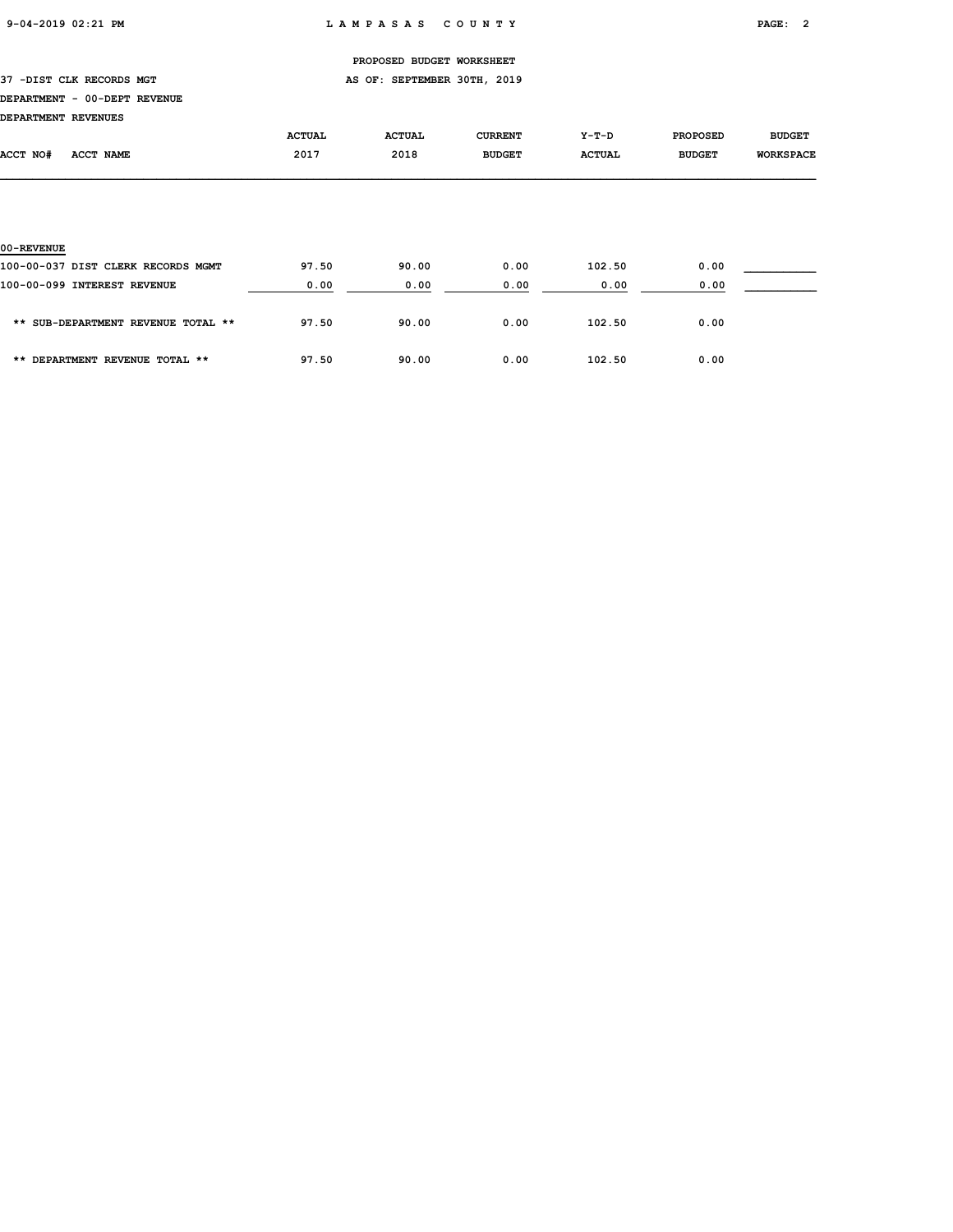37 -DIST CLK RECORDS MGT **AS OF: SEPTEMBER 30TH, 2019** 

#### DEPARTMENT - 06-DEPT REVENUE

DEPARTMENT REVENUES

| DEPARIMENT REVENUES |           |               |               |               |               |                 |                  |
|---------------------|-----------|---------------|---------------|---------------|---------------|-----------------|------------------|
|                     |           | <b>ACTUAL</b> | <b>ACTUAL</b> | CURRENT       | Y-T-D         | <b>PROPOSED</b> | <b>BUDGET</b>    |
| ACCT NO#            | ACCT NAME | 2017          | 2018<br>___   | <b>BUDGET</b> | <b>ACTUAL</b> | <b>BUDGET</b>   | <b>WORKSPACE</b> |
|                     |           |               |               |               |               |                 |                  |

| 00-REVENUE                         |          |          |      |          |      |  |
|------------------------------------|----------|----------|------|----------|------|--|
| 106-00-037 DIST CLERK RECORDS MGMT | 1,757.51 | 1,818.00 | 0.00 | 1,632.00 | 0.00 |  |
| ** SUB-DEPARTMENT REVENUE TOTAL ** | 1,757.51 | 1,818.00 | 0.00 | 1,632.00 | 0.00 |  |
| ** DEPARTMENT REVENUE TOTAL **     | 1,757.51 | 1,818.00 | 0.00 | 1,632.00 | 0.00 |  |
| FUND TOTAL REVENUES ***<br>***     | 1,855.01 | 1,908.00 | 0.00 | 1,734.50 | 0.00 |  |
|                                    |          |          |      |          |      |  |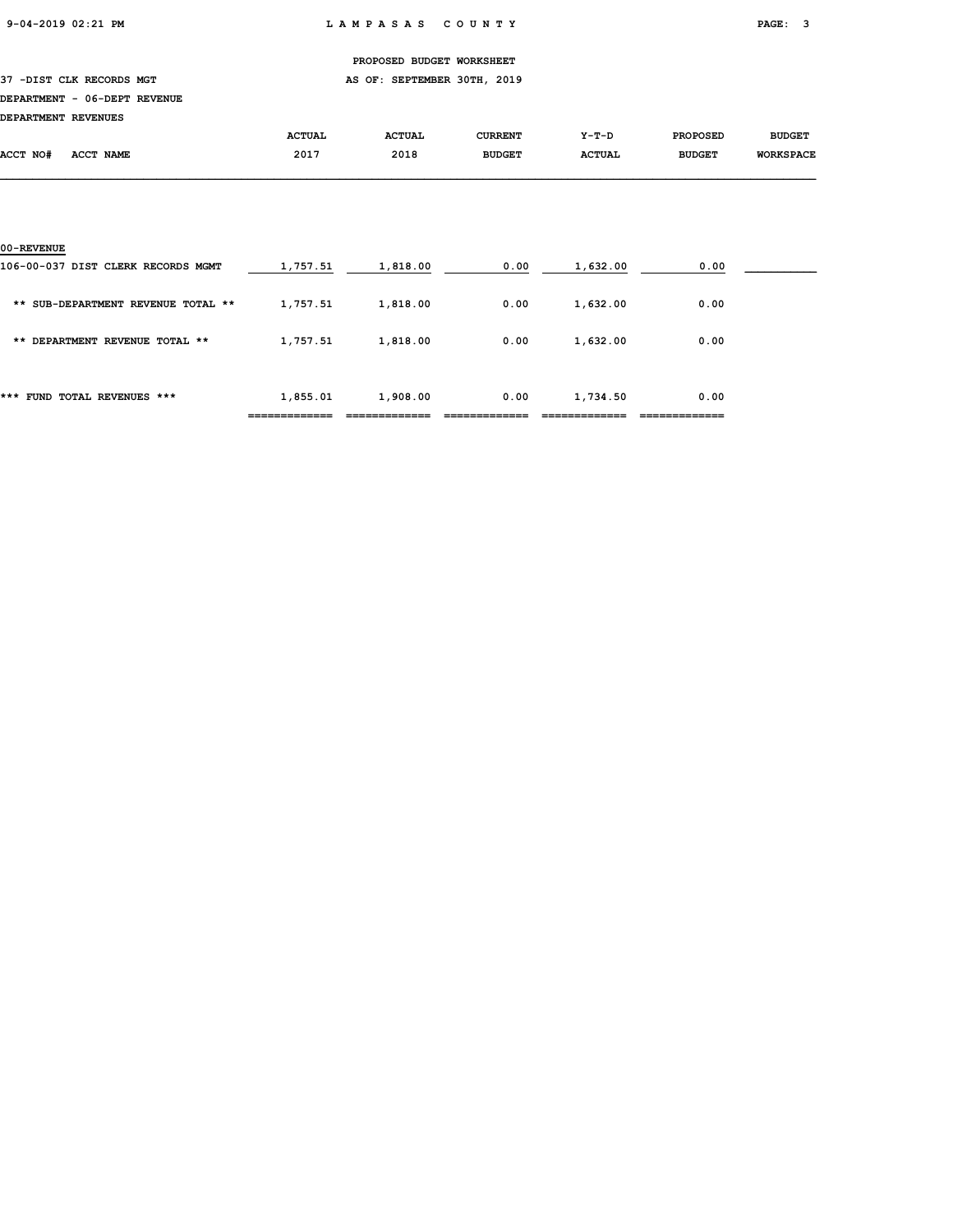|                                     |               | PROPOSED BUDGET WORKSHEET   |                |               |                 |                  |
|-------------------------------------|---------------|-----------------------------|----------------|---------------|-----------------|------------------|
| 37 -DIST CLK RECORDS MGT            |               | AS OF: SEPTEMBER 30TH, 2019 |                |               |                 |                  |
| DEPARTMENT - 01-DEPT EXPENDITURE    |               |                             |                |               |                 |                  |
| DEPARTMENT EXPENDITURES             |               |                             |                |               |                 |                  |
|                                     | <b>ACTUAL</b> | <b>ACTUAL</b>               | <b>CURRENT</b> | Y-T-D         | <b>PROPOSED</b> | <b>BUDGET</b>    |
| ACCT NO#<br><b>ACCT NAME</b>        | 2017          | 2018                        | <b>BUDGET</b>  | <b>ACTUAL</b> | <b>BUDGET</b>   | <b>WORKSPACE</b> |
|                                     |               |                             |                |               |                 |                  |
|                                     |               |                             |                |               |                 |                  |
|                                     |               |                             |                |               |                 |                  |
| 00-REVENUE                          |               |                             |                |               |                 |                  |
| ========                            |               |                             |                |               |                 |                  |
|                                     |               |                             |                |               |                 |                  |
| GENERAL EXPENSES                    |               |                             |                |               |                 |                  |
|                                     |               |                             |                |               |                 |                  |
| 401-00-308 REPAIR - RESTORING BOOKS | 0.00          | 0.00                        | 0.00           | 0.00          | 0.00            |                  |
| 401-00-375 BANK CHARGES             | 0.00          | 0.00                        | 0.00           | 0.00          | 0.00            |                  |
|                                     |               |                             |                |               |                 |                  |

| 0.00<br>0.00<br>0.00<br>0.00<br>0.00<br>** SUB-DEPARTMENT TOTAL **<br>***<br>0.00<br>0.00<br>0.00<br>0.00<br>0.00<br>DEPARTMENT TOTAL<br>***<br>---------- | *** FUND TOTAL EXPENDITURES *** | 0.00 | 0.00 | 0.00 | 0.00 | 0.00 |  |
|------------------------------------------------------------------------------------------------------------------------------------------------------------|---------------------------------|------|------|------|------|------|--|
|                                                                                                                                                            |                                 |      |      |      |      |      |  |
|                                                                                                                                                            |                                 |      |      |      |      |      |  |
|                                                                                                                                                            | ** CATEGORY TOTAL **            | 0.00 | 0.00 | 0.00 | 0.00 | 0.00 |  |

\*\*\* END OF REPORT \*\*\*

============= ============= ============= ============= =============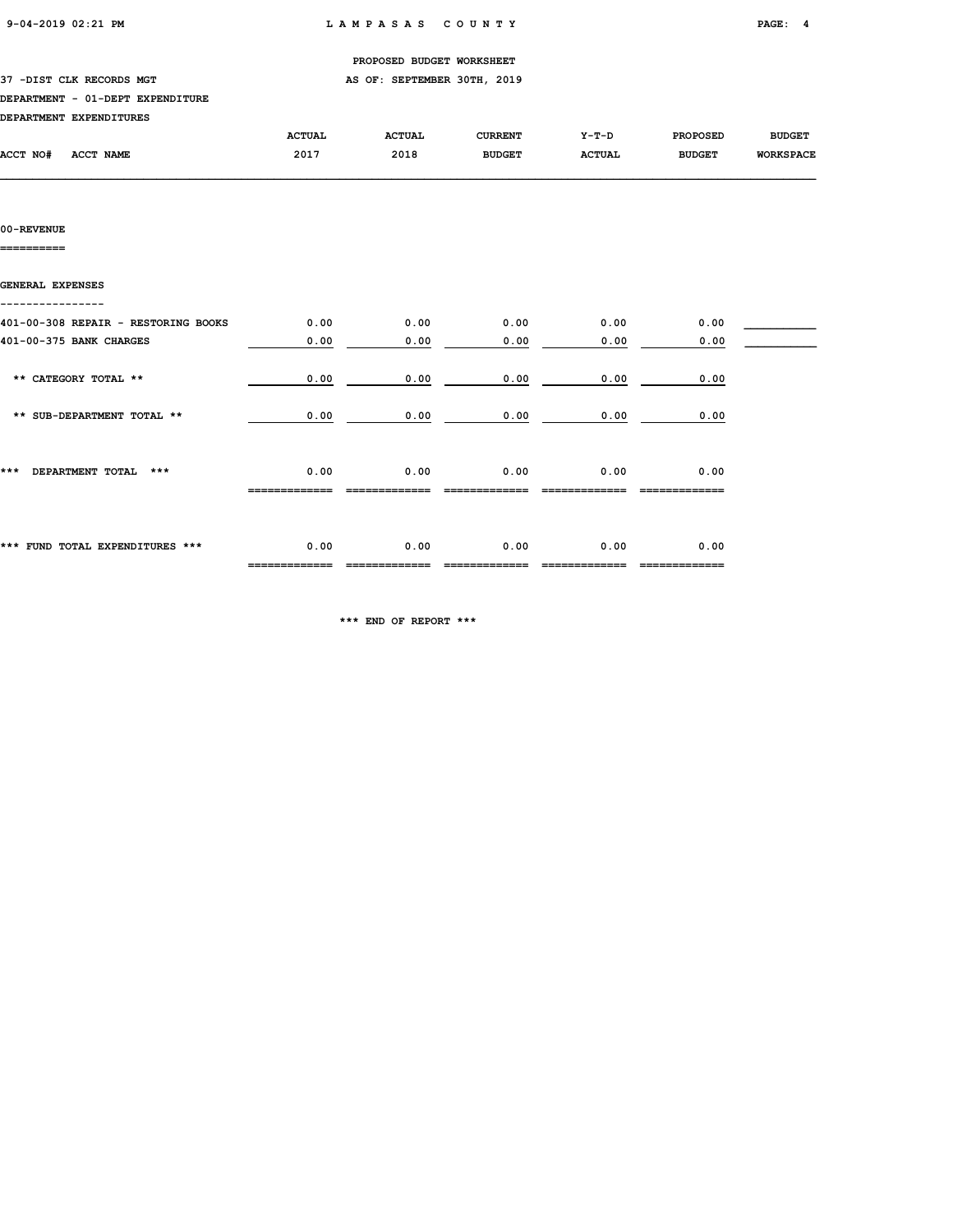9-04-2019 02:21 PM L A M P A S A S C O U N T Y PAGE: 1

PROPOSED BUDGET WORKSHEET

#### 38 -COURTHOUSE SECURITY FUND **AS OF: SEPTEMBER 30TH, 2019** FINANCIAL SUMMARY

| ACCT NO#<br><b>ACCT NAME</b>       | <b>ACTUAL</b><br>2017 | <b>ACTUAL</b><br>2018 | <b>CURRENT</b><br><b>BUDGET</b> | Y-T-D<br><b>ACTUAL</b> | <b>PROPOSED</b><br><b>BUDGET</b> | <b>BUDGET</b><br><b>WORKSPACE</b> |
|------------------------------------|-----------------------|-----------------------|---------------------------------|------------------------|----------------------------------|-----------------------------------|
| <b>REVENUE SUMMARY</b>             |                       |                       |                                 |                        |                                  |                                   |
| 00-DEPT REVENUE                    | 12,883.60             | 13,377.03             | 7,900.00                        | 13,092.38              | 7,900.00                         |                                   |
| *** TOTAL REVENUE ***              | 12,883.60             | 13,377.03             | 7,900.00                        | 13,092.38              | 7,900.00                         |                                   |
| EXPENDITURE SUMMARY                |                       |                       |                                 |                        |                                  |                                   |
| 01-DEPT EXPENDITURES               | 385.00                | 47,105.39             | 0.00                            | 7,567.00               | 0.00                             |                                   |
| *** TOTAL EXPENDITURES ***         | 385.00                | 47,105.39             | 0.00                            | 7,567.00               | 0.00                             |                                   |
| REVENUES OVER/(UNDER) EXPENDITURES | 12,498.60 (           | 33,728.36)            | 7,900.00                        | 5,525.38               | 7,900.00<br>=============        |                                   |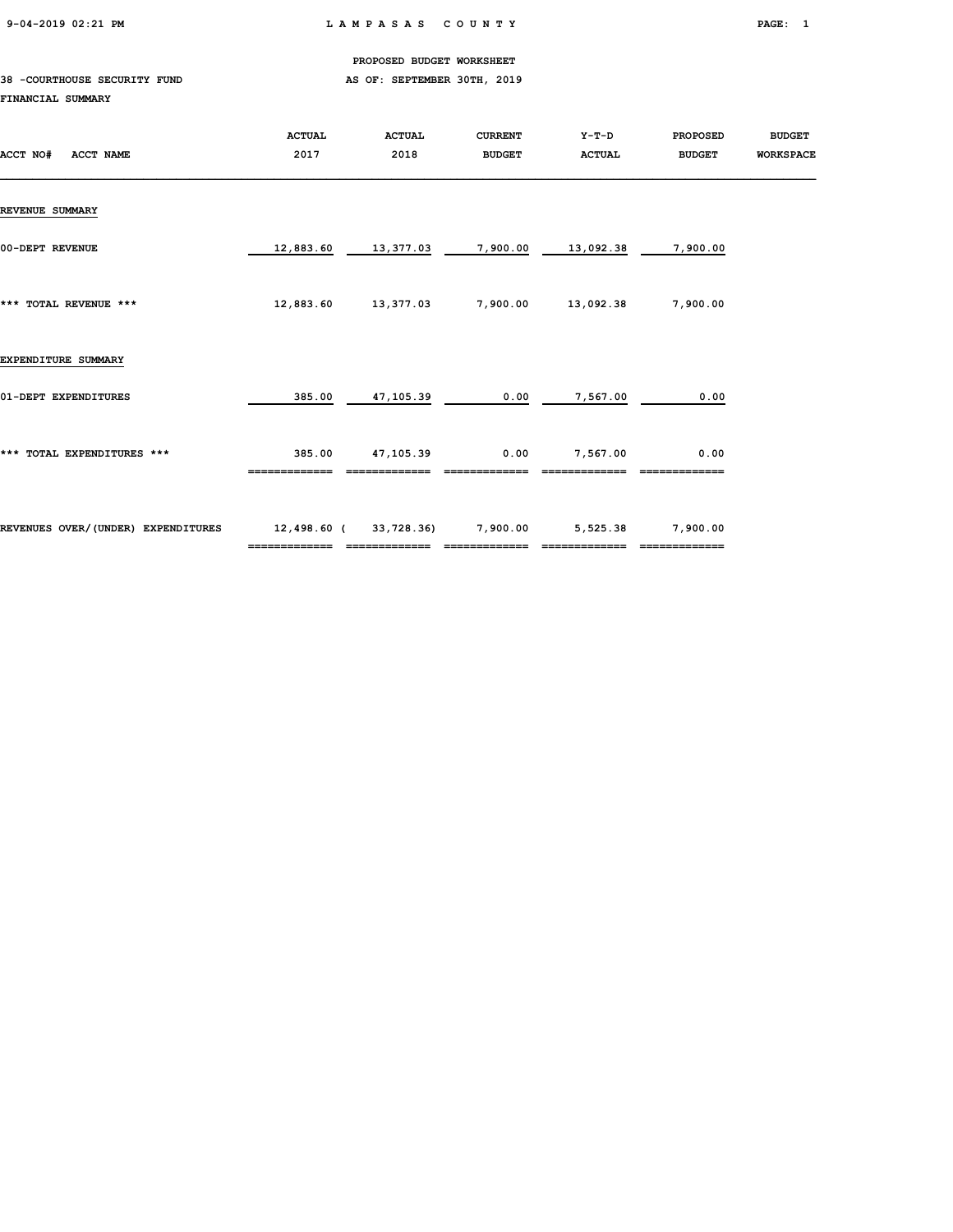38 -COURTHOUSE SECURITY FUND **AS OF: SEPTEMBER 30TH, 2019** 

## DEPARTMENT - 00-DEPT REVENUE

| DEPARTMENT REVENUES                 |               |               |                |               |                 |                  |
|-------------------------------------|---------------|---------------|----------------|---------------|-----------------|------------------|
|                                     | <b>ACTUAL</b> | <b>ACTUAL</b> | <b>CURRENT</b> | $Y-T-D$       | <b>PROPOSED</b> | <b>BUDGET</b>    |
| ACCT NO#<br><b>ACCT NAME</b>        | 2017          | 2018          | <b>BUDGET</b>  | <b>ACTUAL</b> | <b>BUDGET</b>   | <b>WORKSPACE</b> |
|                                     |               |               |                |               |                 |                  |
|                                     |               |               |                |               |                 |                  |
|                                     |               |               |                |               |                 |                  |
|                                     |               |               |                |               |                 |                  |
| 100-00-001 BEGINNING FUND BALANCE   | 0.00          | 0.00          | 0.00           | 0.00          | 0.00            |                  |
| 100-00-094 DISTRICT CLERK           | 1,707.00      | 1,713.00      | 1,500.00       | 1,710.00      | 1,500.00        |                  |
| 100-00-095 JP #1                    | 2,407.11      | 2,604.14      | 4,000.00       | 2,738.10      | 4,000.00        |                  |
| 100-00-096 JP #3                    | 761.23        | 568.20        | 0.00           | 495.90        | 0.00            |                  |
| 100-00-097 JP #4                    | 1,624.86      | 1,428.17      | 1,500.00       | 1,527.08      | 1,500.00        |                  |
| 100-00-099 INTEREST REVENUE         | 523.10        | 799.52        | 50.00          | 1,130.30      | 50.00           |                  |
| 100-00-106 COUNTY CLERK             | 5,438.00      | 5,733.00      | 700.00         | 5,091.00      | 700.00          |                  |
| 100-00-107 COUNTY CLERK-PROBATION   | 166.00        | 203.00        | 50.00          | 163.00        | 50.00           |                  |
| 100-00-108 DISTRICT CLERK-PROBATION | 256.30        | 328.00        | 100.00         | 237.00        | 100.00          |                  |
| 100-00-190 MISCELLANEOUS            | 0.00          | 0.00          | 0.00           | 0.00          | 0.00            |                  |
| 200-00-010 OPERATING TRANSFERS IN   | 0.00          | 0.00          | 0.00           | 0.00          | 0.00            |                  |
|                                     |               |               |                |               |                 |                  |
| ** SUB-DEPARTMENT REVENUE TOTAL **  | 12,883.60     | 13,377.03     | 7,900.00       | 13,092.38     | 7,900.00        |                  |
|                                     |               |               |                |               |                 |                  |
| ** DEPARTMENT REVENUE TOTAL **      | 12,883.60     | 13,377.03     | 7,900.00       | 13,092.38     | 7,900.00        |                  |
|                                     |               |               |                |               |                 |                  |
|                                     |               |               |                |               |                 |                  |
| *** FUND TOTAL REVENUES ***         | 12,883.60     | 13,377.03     | 7,900.00       | 13,092.38     | 7,900.00        |                  |

============= ============= ============= ============= =============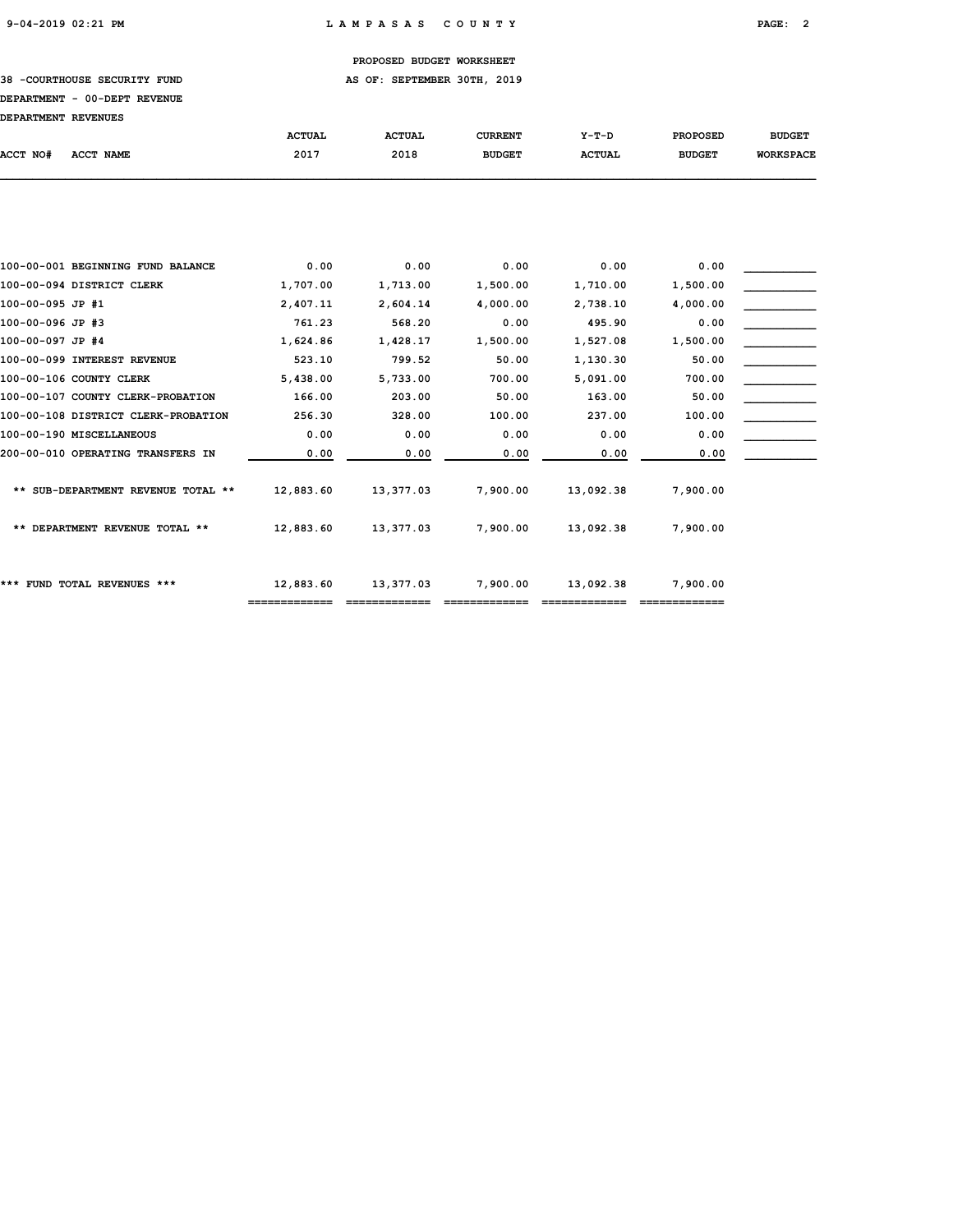### 38 -COURTHOUSE SECURITY FUND **AS OF: SEPTEMBER 30TH, 2019**

#### DEPARTMENT - 01-DEPT EXPENDITURES

| <b>DEPARTMENT</b> | <b>EXPENDITURES</b> |               |               |               |               |                 |                  |
|-------------------|---------------------|---------------|---------------|---------------|---------------|-----------------|------------------|
|                   |                     | <b>ACTUAL</b> | <b>ACTUAL</b> | CURRENT       | $Y-T-D$       | <b>PROPOSED</b> | <b>BUDGET</b>    |
| <b>ACCT NO#</b>   | <b>ACCT NAME</b>    | 2017          | 2018          | <b>BUDGET</b> | <b>ACTUAL</b> | <b>BUDGET</b>   | <b>WORKSPACE</b> |

| <b>GENERAL EXPENSES</b>           |                         |                            |                       |               |      |  |
|-----------------------------------|-------------------------|----------------------------|-----------------------|---------------|------|--|
| 401-00-304 OPERATING SUPPLIES     | 0.00                    | 0.00                       | 0.00                  | 7,057.00      | 0.00 |  |
| 401-00-389 MISCELLANEOUS EXPENSE  | 0.00                    | 7.00                       | 0.00                  | 0.00          | 0.00 |  |
| ** CATEGORY TOTAL **              | 0.00                    | 7.00                       | 0.00                  | 7,057.00      | 0.00 |  |
| CAPITAL OUTLAY                    |                         |                            |                       |               |      |  |
| 401-00-402 OPERATING EQUIPMENT    | 385.00                  | 47,098.39                  | 0.00                  | 510.00        | 0.00 |  |
| ** CATEGORY TOTAL **              | 385.00                  | 47,098.39                  | 0.00                  | 510.00        | 0.00 |  |
|                                   |                         |                            |                       |               |      |  |
| 401-00-500 OPERATING TRANSFER-OUT | 0.00                    | 0.00                       | 0.00                  | 0.00          | 0.00 |  |
| ** CATEGORY TOTAL **              | 0.00                    | 0.00                       | 0.00                  | 0.00          | 0.00 |  |
| ** SUB-DEPARTMENT TOTAL **        | 385.00                  | 47,105.39                  | 0.00                  | 7,567.00      | 0.00 |  |
| *** DEPARTMENT TOTAL ***          | 385.00<br>============= | 47,105.39<br>============= | 0.00<br>============= | 7,567.00      | 0.00 |  |
| *** FUND TOTAL EXPENDITURES ***   | 385.00 47,105.39        | --------------             | --------------        | 0.00 7,567.00 | 0.00 |  |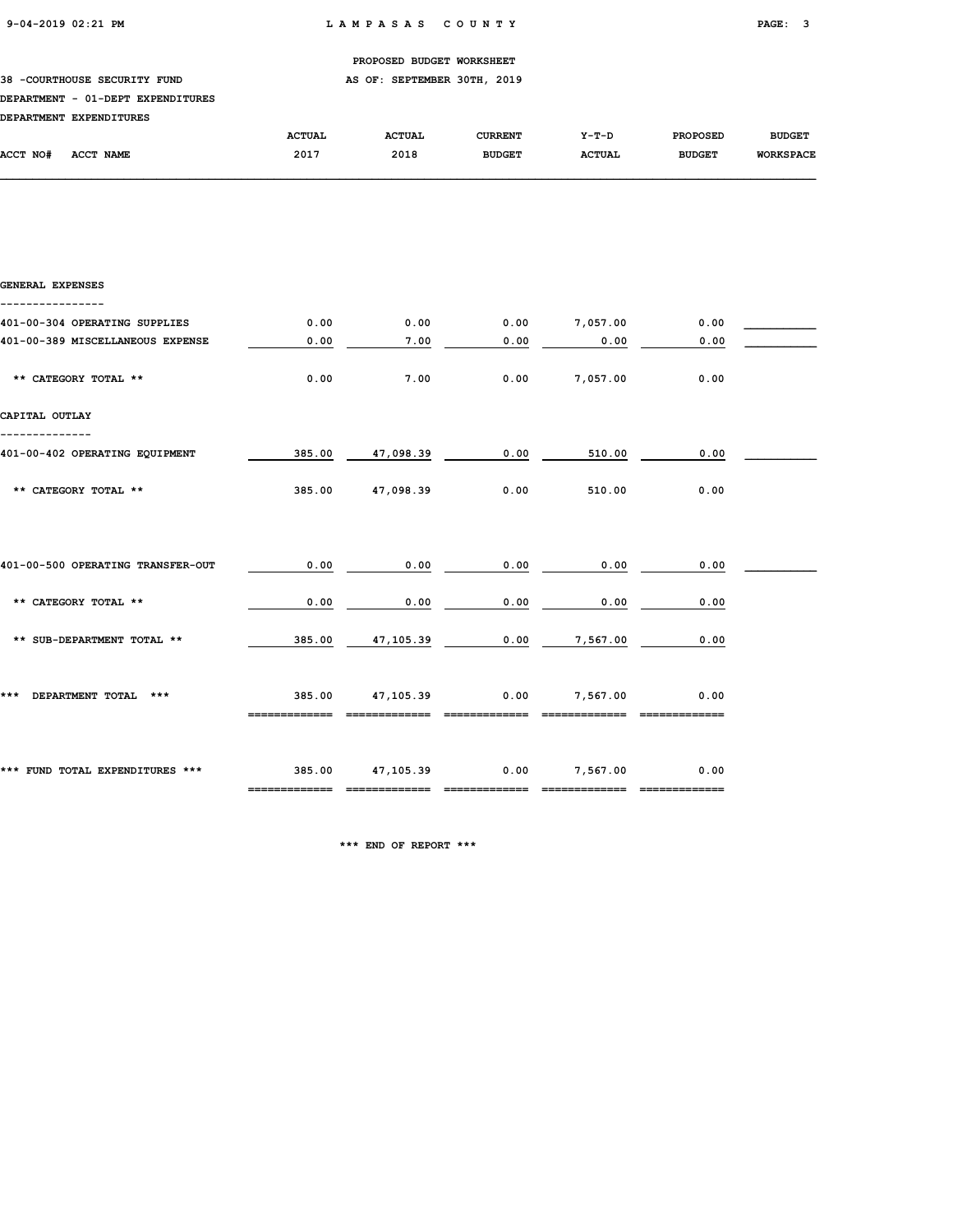#### 39 -CO RECORDS MGMT & PRESERV AS OF: SEPTEMBER 30TH, 2019

#### FINANCIAL SUMMARY

| ACCT NO#<br><b>ACCT NAME</b>                         | <b>ACTUAL</b><br>2017                                         | <b>ACTUAL</b><br>2018 | <b>CURRENT</b><br><b>BUDGET</b> | Y-T-D<br><b>ACTUAL</b>                       | <b>PROPOSED</b><br><b>BUDGET</b> | <b>BUDGET</b><br><b>WORKSPACE</b> |
|------------------------------------------------------|---------------------------------------------------------------|-----------------------|---------------------------------|----------------------------------------------|----------------------------------|-----------------------------------|
| <b>REVENUE SUMMARY</b>                               |                                                               |                       |                                 |                                              |                                  |                                   |
| CO RECORDS MGMT & PRESEV<br>CO RECORDS MGMT & PRESEV | 8,203.27<br>0.00                                              | 0.00                  | 0.00                            | 0.00                                         | 0.00                             |                                   |
| *** TOTAL REVENUE ***                                |                                                               |                       |                                 | 8,203.27 8,968.59 6,400.00 8,030.13 6,400.00 |                                  |                                   |
| EXPENDITURE SUMMARY                                  |                                                               |                       |                                 |                                              |                                  |                                   |
| CO RECORDS MGMT & PRESEV                             | 0.00                                                          | 103.00                | 0.00                            | 0.00                                         | 0.00                             |                                   |
| *** TOTAL EXPENDITURES ***                           | 0.00                                                          | 103.00                | 0.00                            | 0.00                                         | 0.00                             |                                   |
| REVENUES OVER/(UNDER) EXPENDITURES                   | 8,203.27 8,865.59 6,400.00 8,030.13 6,400.00<br>============= |                       | =============                   | =============                                | -------------                    |                                   |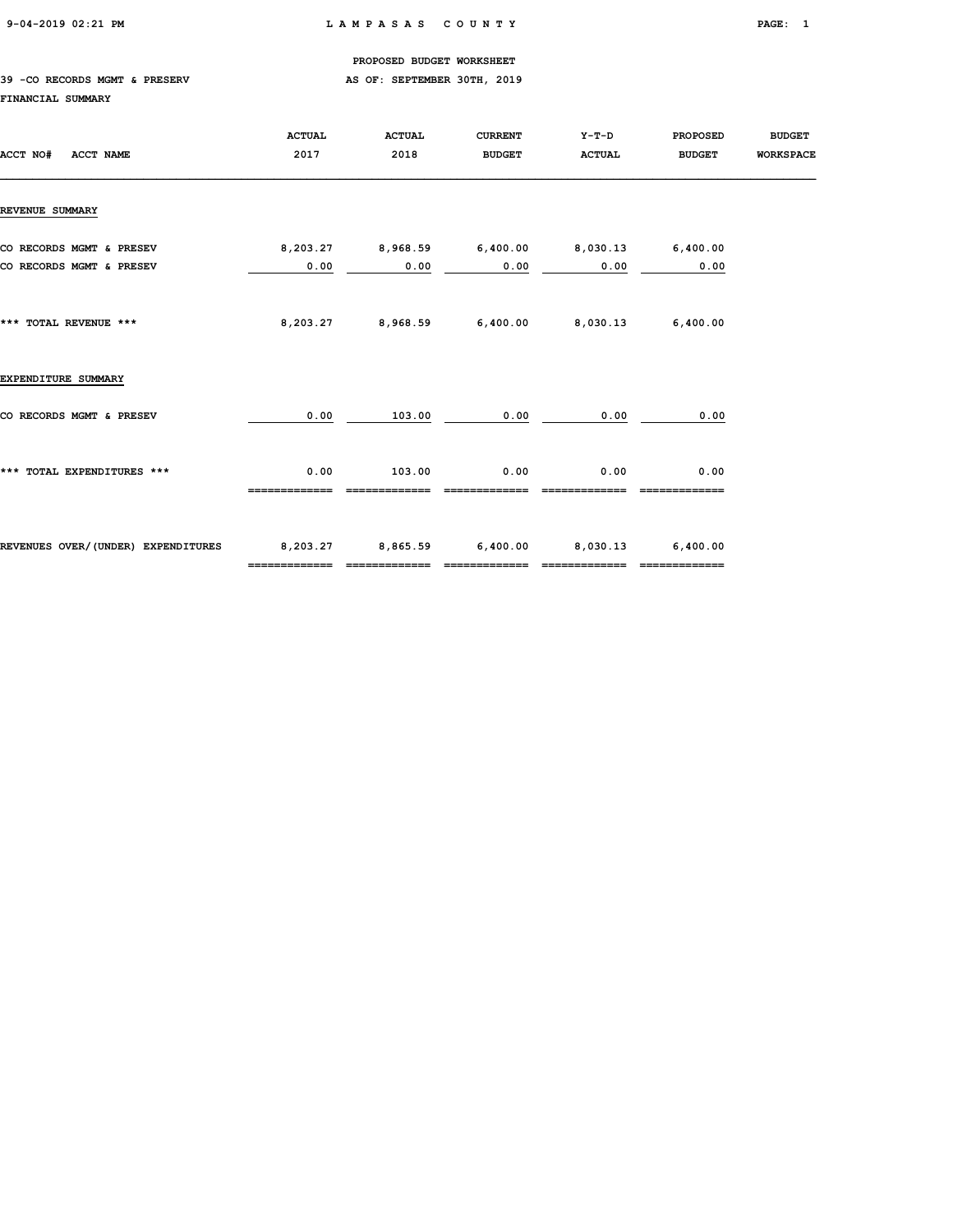39 -CO RECORDS MGMT & PRESERV AS OF: SEPTEMBER 30TH, 2019

#### DEPARTMENT - CO RECORDS MGMT & PRESEV

| DEPARTMENT REVENUES |  |
|---------------------|--|
|                     |  |

|          |                                        | <b>ACTUAL</b> | <b>ACTUAL</b> | <b>CURRENT</b> | $Y-T-D$       | <b>PROPOSED</b> | <b>BUDGET</b>    |
|----------|----------------------------------------|---------------|---------------|----------------|---------------|-----------------|------------------|
| ACCT NO# | <b>ACCT NAME</b>                       | 2017          | 2018          | <b>BUDGET</b>  | <b>ACTUAL</b> | <b>BUDGET</b>   | <b>WORKSPACE</b> |
|          |                                        |               |               |                |               |                 |                  |
|          |                                        |               |               |                |               |                 |                  |
|          |                                        |               |               |                |               |                 |                  |
|          | 100-00-001 BEGINNING FUND BALANCE      | 0.00          | 0.00          | 0.00           | 0.00          | 0.00            |                  |
|          | 100-00-033 PRESERVATION CLERK ACCOUNT  | 0.00          | 0.00          | 0.00           | 0.00          | 0.00            |                  |
|          | 100-00-094 DISTRICT CLERK              | 2,789.99      | 2,808.00      | 1,000.00       | 2,642.00      | 1,000.00        |                  |
|          | 100-00-099 INTEREST REVENUE            | 78.28         | 198.09        | 100.00         | 415.63        | 100.00          |                  |
|          | 100-00-105 DISTRICT CLK AG CHILD SUPPO | 0.00          | 0.00          | 0.00           | 0.00          | 0.00            |                  |
|          | 100-00-106 COUNTY CLERK                | 2,555.00      | 2,597.50      | 5,000.00       | 2,225.00      | 5,000.00        |                  |
|          | 100-00-107 COUNTY CLERK-PROBATION      | 1,363.50      | 1,454.50      | 300.00         | 1,269.50      | 300.00          |                  |
|          | 100-00-108 DISTRICK CLERK-PROBATION    | 1,052.50      | 1,511.50      | 0.00           | 1,070.00      | 0.00            |                  |
|          | 100-00-190 MISCELLANEOUS               | 364.00        | 399.00        | 0.00           | 408.00        | 0.00            |                  |
|          | ** SUB-DEPARTMENT REVENUE TOTAL **     | 8,203.27      | 8,968.59      | 6,400.00       | 8,030.13      | 6,400.00        |                  |
|          | ** DEPARTMENT REVENUE TOTAL **         | 8,203.27      | 8,968.59      | 6,400.00       | 8,030.13      | 6,400.00        |                  |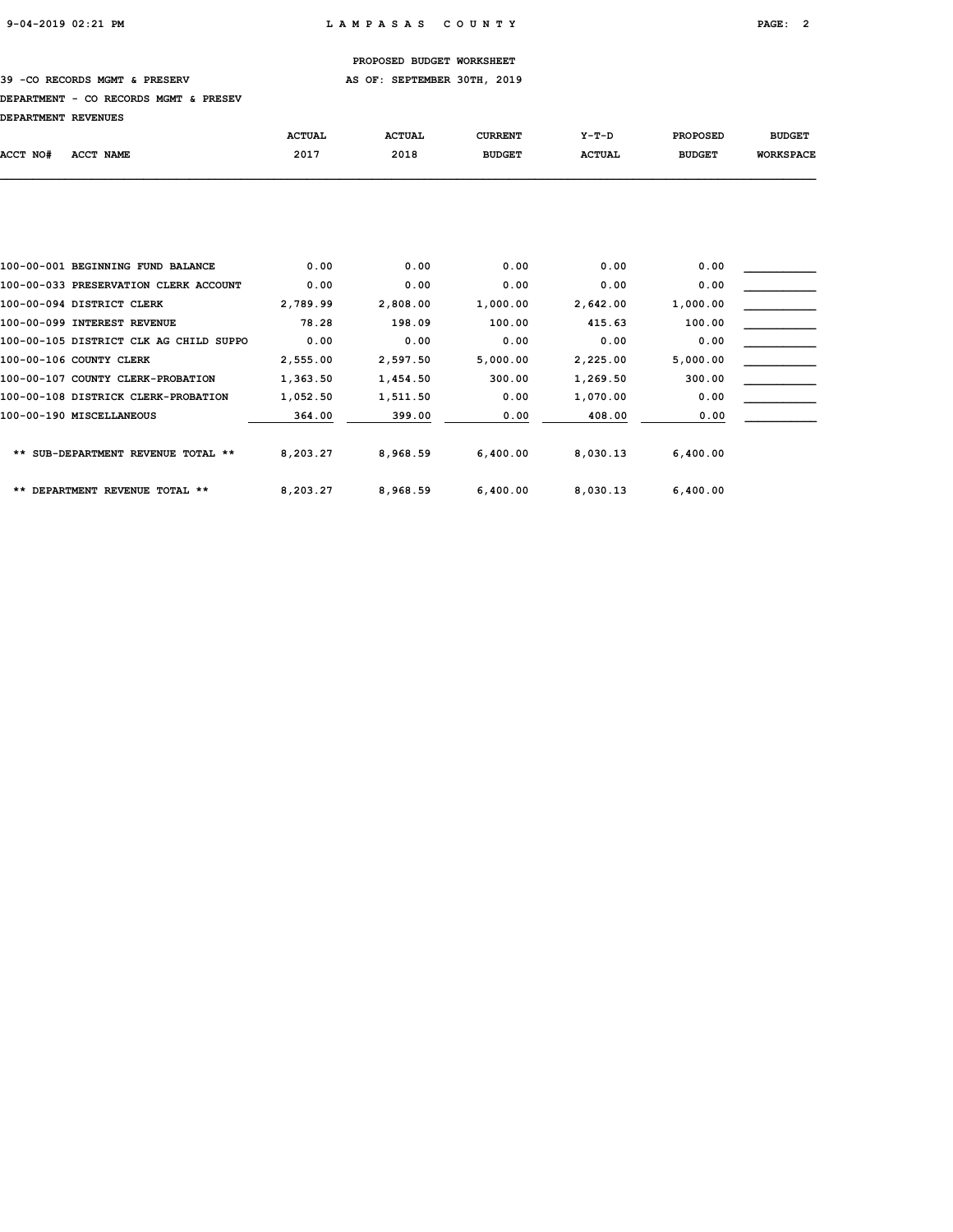39 -CO RECORDS MGMT & PRESERV AS OF: SEPTEMBER 30TH, 2019

#### DEPARTMENT - CO RECORDS MGMT & PRESEV

| <b>DEPARTMENT REVENUES</b> |  |
|----------------------------|--|
|                            |  |

| DEFARIMENI REVENUES                |               |               |                |               |                 |                  |
|------------------------------------|---------------|---------------|----------------|---------------|-----------------|------------------|
|                                    | <b>ACTUAL</b> | <b>ACTUAL</b> | <b>CURRENT</b> | $Y-T-D$       | <b>PROPOSED</b> | <b>BUDGET</b>    |
| ACCT NO#<br>ACCT NAME              | 2017          | 2018          | <b>BUDGET</b>  | <b>ACTUAL</b> | <b>BUDGET</b>   | <b>WORKSPACE</b> |
|                                    |               |               |                |               |                 |                  |
|                                    |               |               |                |               |                 |                  |
|                                    |               |               |                |               |                 |                  |
| 101-00-080 COUNTY CLERK TECHNOLOGY | 0.00          | 0.00          | 0.00           | 0.00          | 0.00            |                  |
| 101-00-106 COUNTY CLERK-CIVIL FEE  | 0.00          | 0.00          | 0.00           | 0.00          | 0.00            |                  |
| ** SUB-DEPARTMENT REVENUE TOTAL ** | 0.00          | 0.00          | 0.00           | 0.00          | 0.00            |                  |
| ** DEPARTMENT REVENUE TOTAL **     | 0.00          | 0.00          | 0.00           | 0.00          | 0.00            |                  |
| *** FUND TOTAL REVENUES ***        | 8,203.27      | 8,968.59      | 6,400.00       | 8,030.13      | 6,400.00        |                  |
|                                    | ============= |               |                |               |                 |                  |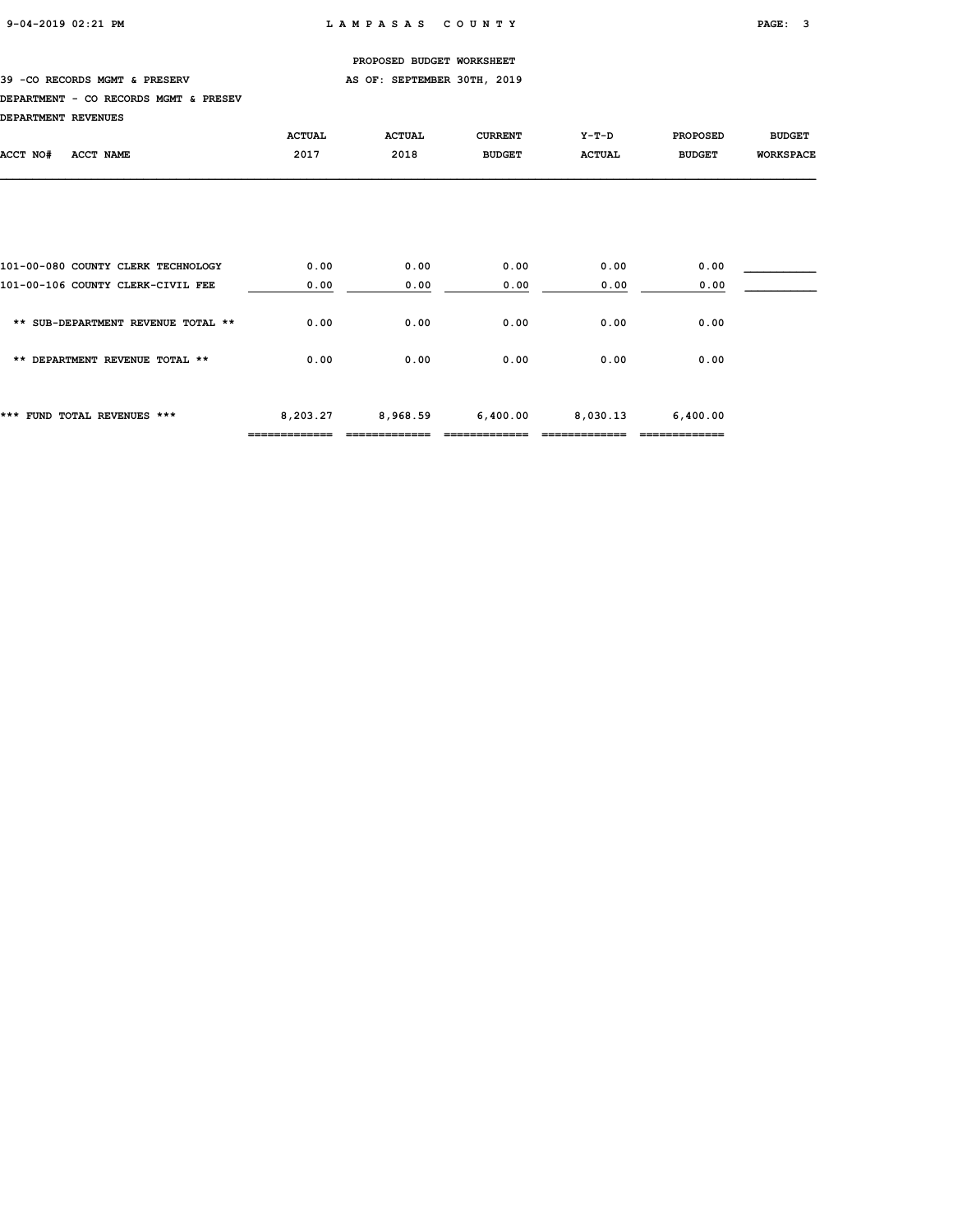39 -CO RECORDS MGMT & PRESERV AS OF: SEPTEMBER 30TH, 2019

#### DEPARTMENT - CO RECORDS MGMT & PRESEV

| <b>DEPARTMENT</b> | <b>EXPENDITURES</b> |               |               |               |               |                 |                  |
|-------------------|---------------------|---------------|---------------|---------------|---------------|-----------------|------------------|
|                   |                     | <b>ACTUAL</b> | <b>ACTUAL</b> | CURRENT       | $Y-T-D$       | <b>PROPOSED</b> | <b>BUDGET</b>    |
| <b>ACCT NO#</b>   | ACCT NAME           | 2017          | 2018          | <b>BUDGET</b> | <b>ACTUAL</b> | <b>BUDGET</b>   | <b>WORKSPACE</b> |

| <b>GENERAL EXPENSES</b>           |      |        |      |      |      |  |
|-----------------------------------|------|--------|------|------|------|--|
| 401-00-353 CHILD SUPPORT EXPENSE  | 0.00 | 0.00   | 0.00 | 0.00 | 0.00 |  |
| 401-00-389 MISCELLANEOUS EXPENSE  | 0.00 | 103.00 | 0.00 | 0.00 | 0.00 |  |
| ** CATEGORY TOTAL **              | 0.00 | 103.00 | 0.00 | 0.00 | 0.00 |  |
| 401-00-500 OPERATING TRANSFER-OUT | 0.00 | 0.00   | 0.00 | 0.00 | 0.00 |  |
|                                   |      |        |      |      |      |  |
| ** CATEGORY TOTAL **              | 0.00 | 0.00   | 0.00 | 0.00 | 0.00 |  |
| ** SUB-DEPARTMENT TOTAL **        | 0.00 | 103.00 | 0.00 | 0.00 | 0.00 |  |
| DEPARTMENT TOTAL<br>***<br>***    | 0.00 | 103.00 | 0.00 | 0.00 | 0.00 |  |
| *** FUND TOTAL EXPENDITURES ***   | 0.00 | 103.00 | 0.00 | 0.00 | 0.00 |  |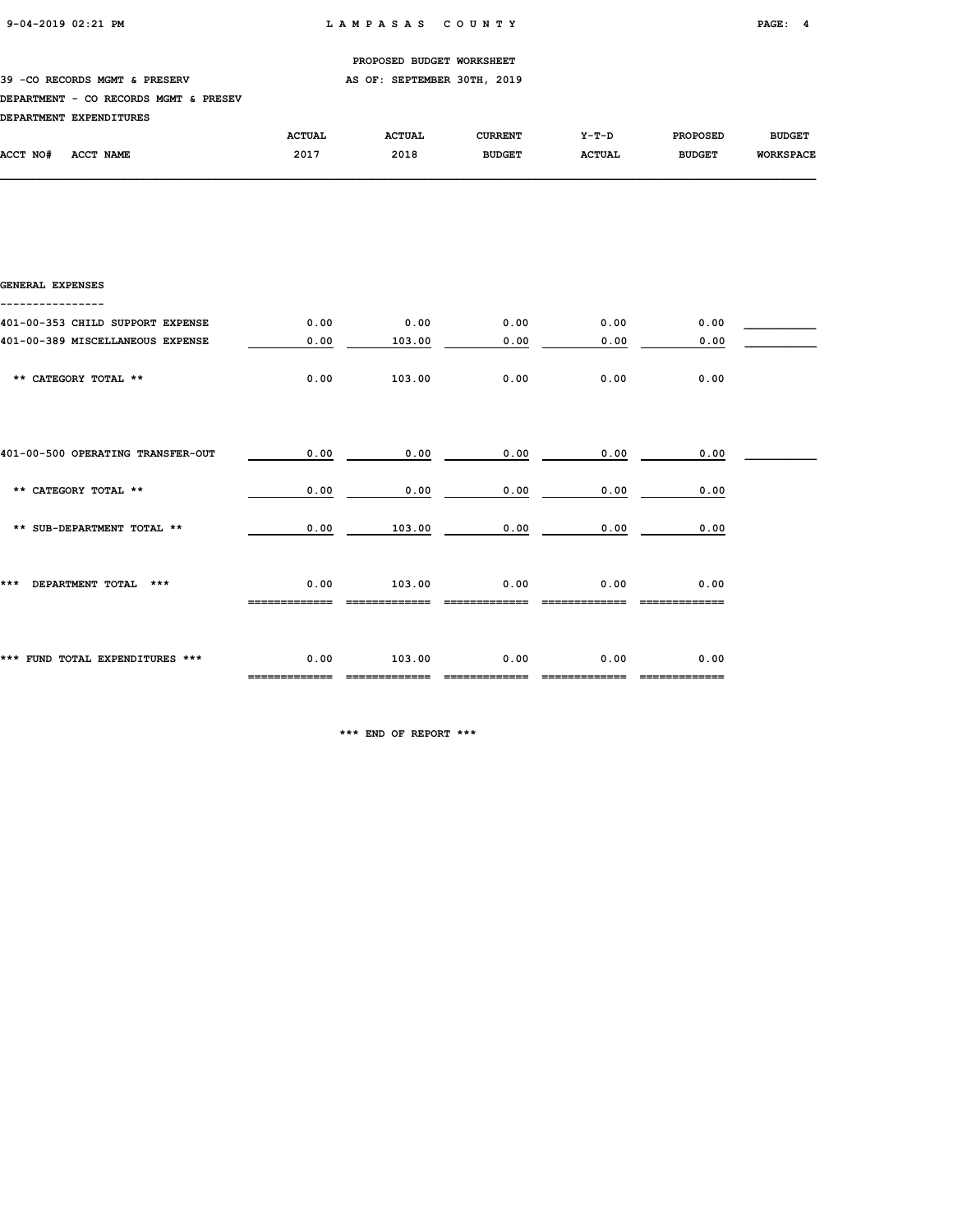9-04-2019 02:21 PM L A M P A S A S C O U N T Y PAGE: 1

PROPOSED BUDGET WORKSHEET

#### 47 -COUNTY HEALTH CARE HRA **AS OF: SEPTEMBER 30TH, 2019** FINANCIAL SUMMARY

| ACCT NO#<br><b>ACCT NAME</b>       | <b>ACTUAL</b><br>2017 | <b>ACTUAL</b><br>2018 | <b>CURRENT</b><br><b>BUDGET</b> | $Y-T-D$<br><b>ACTUAL</b> | <b>PROPOSED</b><br><b>BUDGET</b> | <b>BUDGET</b><br><b>WORKSPACE</b> |
|------------------------------------|-----------------------|-----------------------|---------------------------------|--------------------------|----------------------------------|-----------------------------------|
| <b>REVENUE SUMMARY</b>             |                       |                       |                                 |                          |                                  |                                   |
| 47 COUNTY HEALTH CARE              | 0.00                  | 0.00                  | 0.00                            | 0.00                     | 0.00                             |                                   |
| *** TOTAL REVENUE ***              | 0.00                  | 0.00                  | 0.00                            | 0.00                     | 0.00                             |                                   |
| EXPENDITURE SUMMARY                |                       |                       |                                 |                          |                                  |                                   |
| 47 COUNTY HEALTH CARE              | 0.00                  | 0.00                  | 0.00                            | 0.00                     | 0.00                             |                                   |
| *** TOTAL EXPENDITURES ***         | 0.00                  | 0.00                  | 0.00                            | 0.00                     | 0.00                             |                                   |
| REVENUES OVER/(UNDER) EXPENDITURES | 0.00<br>============= | 0.00<br>============= | 0.00<br>=============           | 0.00                     | 0.00<br>=============            |                                   |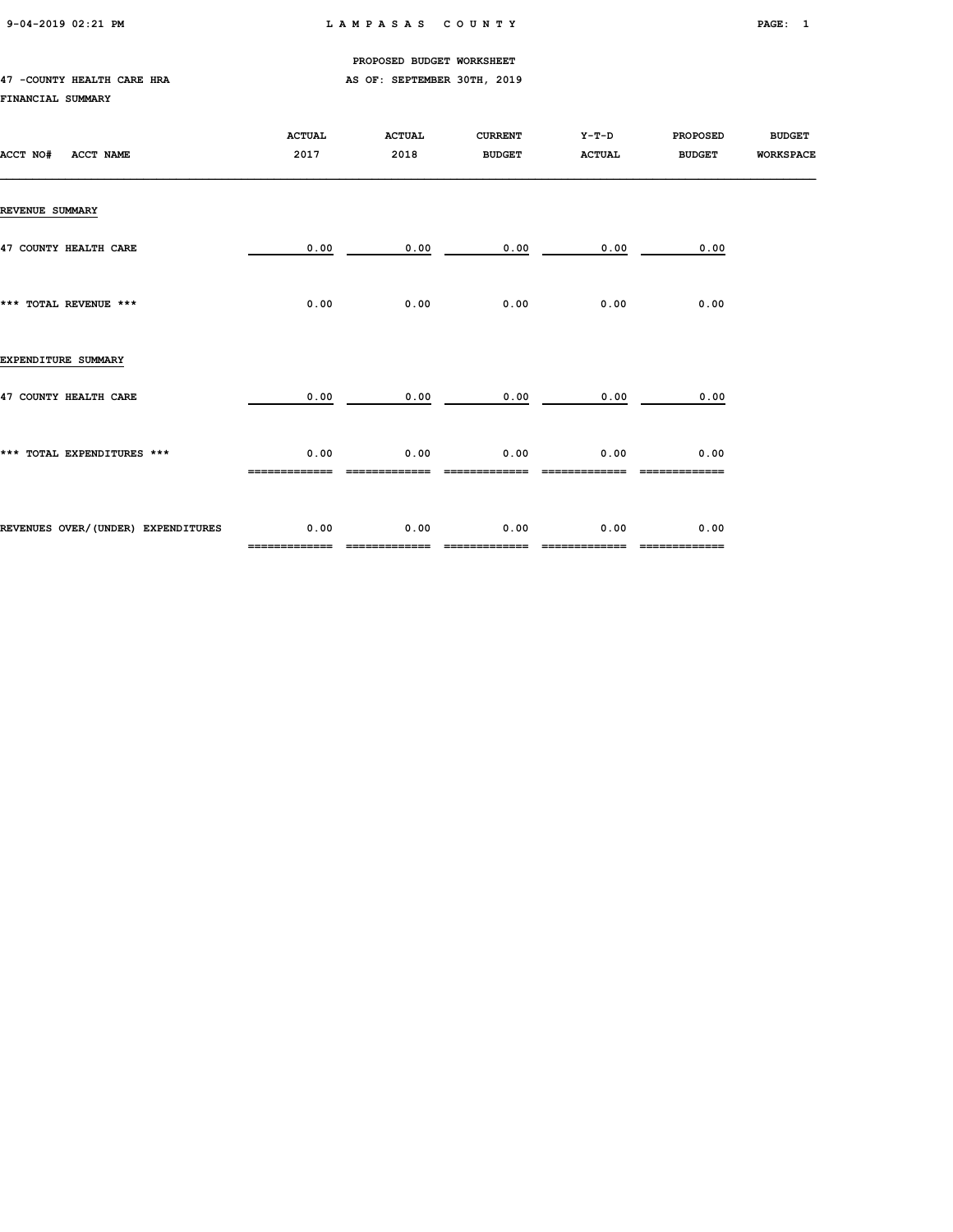#### 47 -COUNTY HEALTH CARE HRA **AS OF: SEPTEMBER 30TH, 2019**

#### DEPARTMENT - 47 COUNTY HEALTH CARE

DEPARTMENT REVENUES

| DEPARTMENT REVENUES                |                       |               |                |               |                      |                  |
|------------------------------------|-----------------------|---------------|----------------|---------------|----------------------|------------------|
|                                    | <b>ACTUAL</b>         | <b>ACTUAL</b> | <b>CURRENT</b> | $Y-T-D$       | <b>PROPOSED</b>      | <b>BUDGET</b>    |
| ACCT NAME<br>ACCT NO#              | 2017                  | 2018          | <b>BUDGET</b>  | <b>ACTUAL</b> | <b>BUDGET</b>        | <b>WORKSPACE</b> |
|                                    |                       |               |                |               |                      |                  |
|                                    |                       |               |                |               |                      |                  |
|                                    |                       |               |                |               |                      |                  |
| 101-00-099 INTEREST REVENUE        | 0.00                  | 0.00          | 0.00           | 0.00          | 0.00                 |                  |
| 101-00-190 MISCELLANEOUS RECEIPTS  | 0.00                  | 0.00          | 0.00           | 0.00          | 0.00                 |                  |
| 201-00-010 OPERATING TRANSFERS-IN  | 0.00                  | 0.00          | 0.00           | 0.00          | 0.00                 |                  |
| ** SUB-DEPARTMENT REVENUE TOTAL ** | 0.00                  | 0.00          | 0.00           | 0.00          | 0.00                 |                  |
| ** DEPARTMENT REVENUE TOTAL **     | 0.00                  | 0.00          | 0.00           | 0.00          | 0.00                 |                  |
|                                    |                       |               |                |               |                      |                  |
| *** FUND TOTAL REVENUES ***        | 0.00<br>------------- | 0.00          | 0.00           | 0.00          | 0.00<br>============ |                  |
|                                    |                       |               |                |               |                      |                  |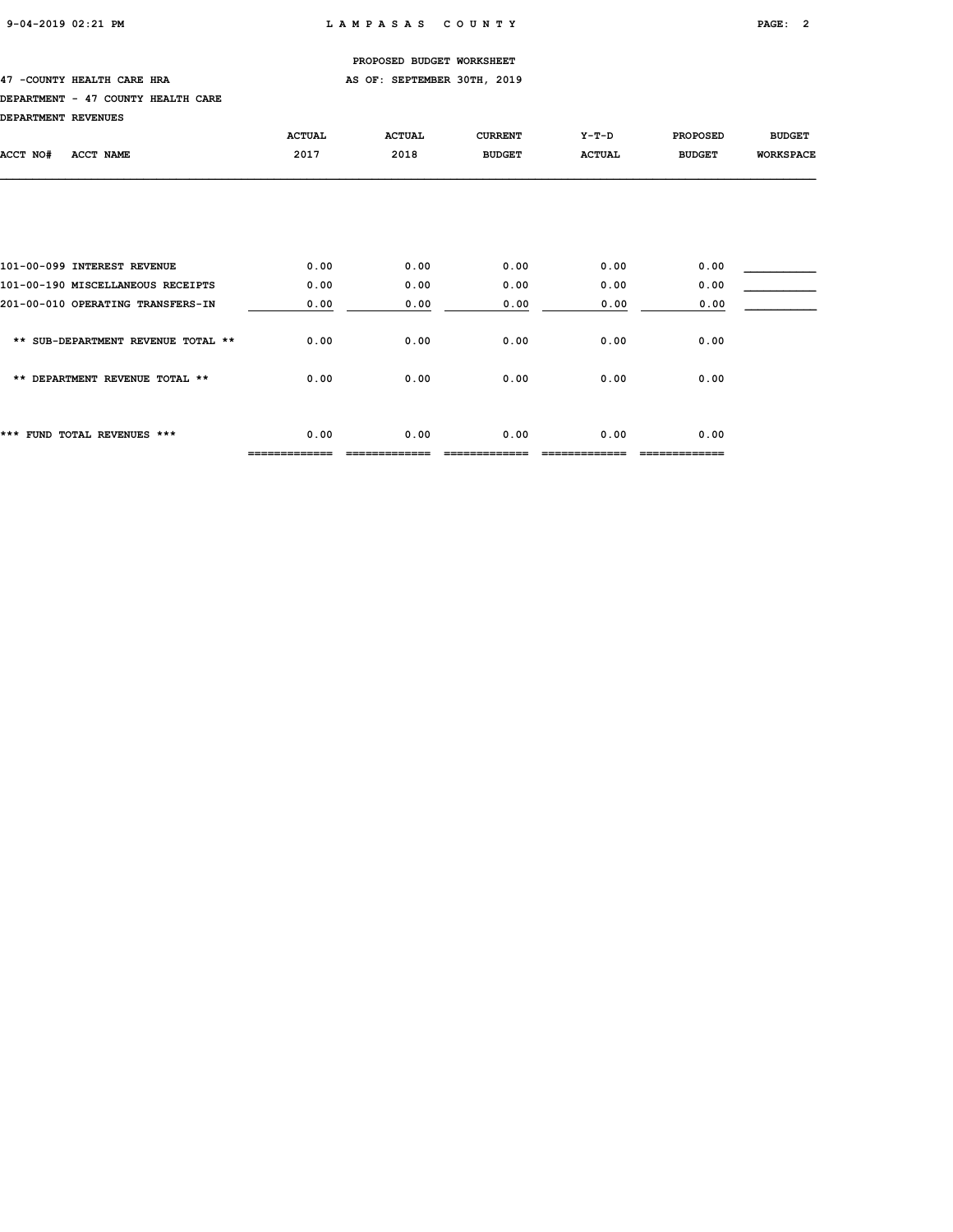#### 47 -COUNTY HEALTH CARE HRA **AS OF: SEPTEMBER 30TH, 2019**

#### DEPARTMENT - 47 COUNTY HEALTH CARE

| סססוחד הווסמטס הווסמה ממס |  |  |
|---------------------------|--|--|

|          | DEPARTMENT EXPENDITURES |               |               |                |               |                 |                  |
|----------|-------------------------|---------------|---------------|----------------|---------------|-----------------|------------------|
|          |                         | <b>ACTUAL</b> | <b>ACTUAL</b> | <b>CURRENT</b> | Y-T-D         | <b>PROPOSED</b> | <b>BUDGET</b>    |
| ACCT NO# | ACCT NAME               | 2017          | 2018          | <b>BUDGET</b>  | <b>ACTUAL</b> | <b>BUDGET</b>   | <b>WORKSPACE</b> |

| GENERAL EXPENSES                 |      |      |      |      |      |  |
|----------------------------------|------|------|------|------|------|--|
|                                  |      |      |      |      |      |  |
| 401-00-333 CONTRACTED SERVICES   | 0.00 | 0.00 | 0.00 | 0.00 | 0.00 |  |
| 401-00-356 ADMINISTRATIVE COST   | 0.00 | 0.00 | 0.00 | 0.00 | 0.00 |  |
| 401-00-375 BANK CHARGES          | 0.00 | 0.00 | 0.00 | 0.00 | 0.00 |  |
| 401-00-389 MISCELLANEOUS EXPENSE | 0.00 | 0.00 | 0.00 | 0.00 | 0.00 |  |
|                                  |      |      |      |      |      |  |
| ** CATEGORY TOTAL **             | 0.00 | 0.00 | 0.00 | 0.00 | 0.00 |  |
|                                  |      |      |      |      |      |  |
| ** SUB-DEPARTMENT TOTAL **       | 0.00 | 0.00 | 0.00 | 0.00 | 0.00 |  |
|                                  |      |      |      |      |      |  |
|                                  |      |      |      |      |      |  |
| ***<br>DEPARTMENT TOTAL<br>$***$ | 0.00 | 0.00 | 0.00 | 0.00 | 0.00 |  |
|                                  |      |      |      |      |      |  |
|                                  |      |      |      |      |      |  |
|                                  |      |      |      |      |      |  |
| *** FUND TOTAL EXPENDITURES ***  | 0.00 | 0.00 | 0.00 | 0.00 | 0.00 |  |
|                                  |      |      |      |      |      |  |

\*\*\* END OF REPORT \*\*\*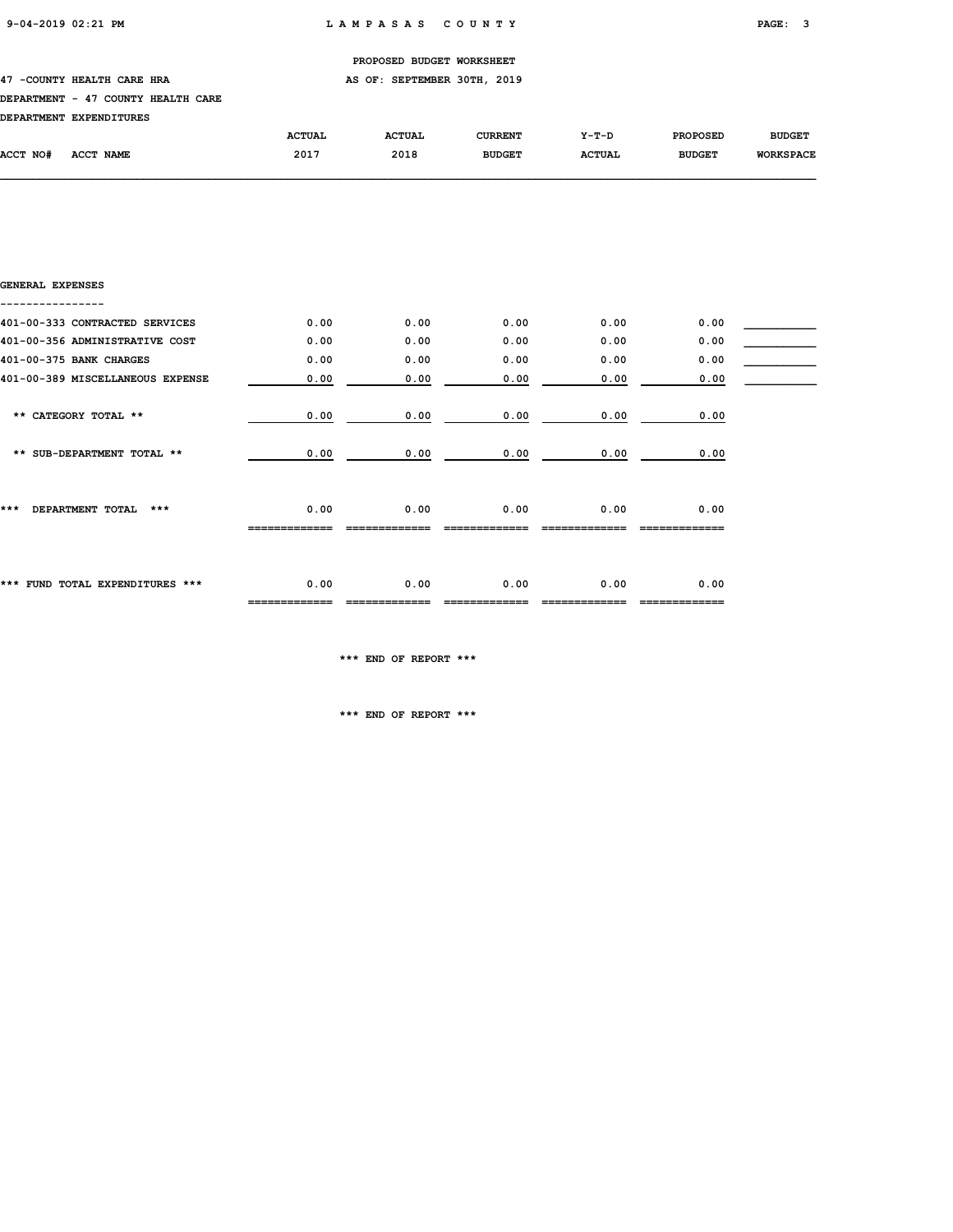9-04-2019 02:21 PM L A M P A S A S C O U N T Y PAGE: 1

PROPOSED BUDGET WORKSHEET

### 55 -INTEREST & SINKING FUND **AS OF: SEPTEMBER 30TH, 2019**

#### FINANCIAL SUMMARY

|                                    | <b>ACTUAL</b> | <b>ACTUAL</b> | <b>CURRENT</b> | $Y-T-D$                                                                    | <b>PROPOSED</b> | <b>BUDGET</b>    |
|------------------------------------|---------------|---------------|----------------|----------------------------------------------------------------------------|-----------------|------------------|
| ACCT NO#<br><b>ACCT NAME</b>       | 2017          | 2018          | <b>BUDGET</b>  | <b>ACTUAL</b>                                                              | <b>BUDGET</b>   | <b>WORKSPACE</b> |
|                                    |               |               |                |                                                                            |                 |                  |
|                                    |               |               |                |                                                                            |                 |                  |
| <b>REVENUE SUMMARY</b>             |               |               |                |                                                                            |                 |                  |
|                                    |               |               |                |                                                                            |                 |                  |
| 00-I&S REVENUE                     |               |               |                | 834,885.89  1,230,131.02  1,532,842.00  1,479,015.11  1,516,431.00         |                 |                  |
|                                    |               |               |                |                                                                            |                 |                  |
| *** TOTAL REVENUE ***              |               |               |                | 834,885.89  1,230,131.02  1,532,842.00  1,479,015.11  1,516,431.00         |                 |                  |
|                                    |               |               |                |                                                                            |                 |                  |
|                                    |               |               |                |                                                                            |                 |                  |
| EXPENDITURE SUMMARY                |               |               |                |                                                                            |                 |                  |
|                                    |               |               |                |                                                                            |                 |                  |
| 01-I&S EXPENDITURES                |               |               |                | 834,630.59   1,334,364.44   1,532,842.00   1,533,092.22   1,475,225.00     |                 |                  |
|                                    |               |               |                |                                                                            |                 |                  |
|                                    |               |               |                |                                                                            |                 |                  |
| *** TOTAL EXPENDITURES ***         |               |               |                | 834,630.59    1,334,364.44    1,532,842.00    1,533,092.22    1,475,225.00 |                 |                  |
|                                    |               |               |                |                                                                            |                 |                  |
|                                    |               |               |                |                                                                            |                 |                  |
| REVENUES OVER/(UNDER) EXPENDITURES |               |               |                | 255.30 ( 104,233.42) 0.00 ( 54,077.11) 41,206.00                           |                 |                  |
|                                    |               |               |                |                                                                            | =============   |                  |
|                                    |               |               |                |                                                                            |                 |                  |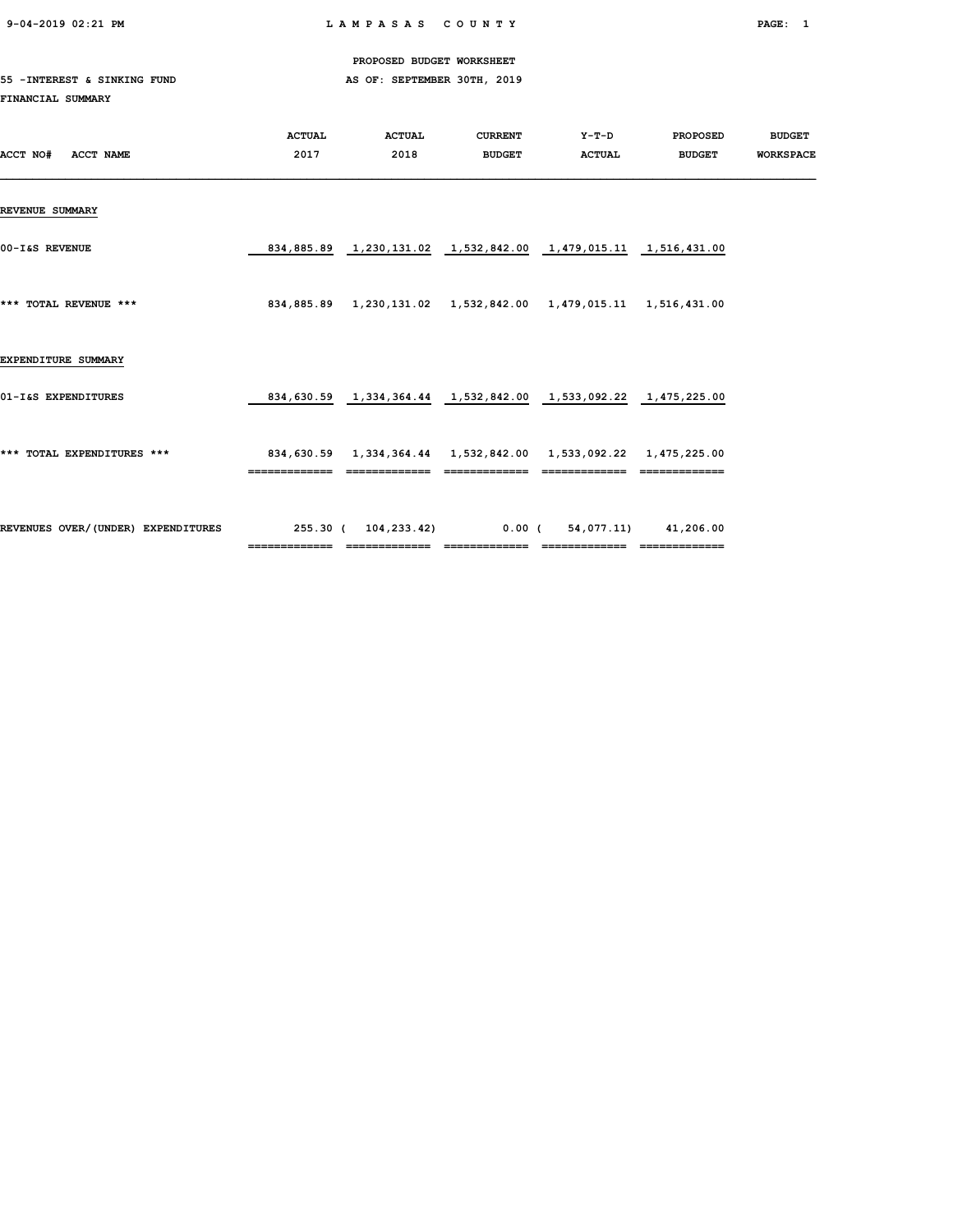55 -INTEREST & SINKING FUND **AS OF: SEPTEMBER 30TH, 2019** 

# DEPARTMENT - 00-I&S REVENUE

| DEPARTMENT REVENUES |           |               |               |               |               |                 |                  |
|---------------------|-----------|---------------|---------------|---------------|---------------|-----------------|------------------|
|                     |           | <b>ACTUAL</b> | <b>ACTUAL</b> | CURRENT       | $Y-T-D$       | <b>PROPOSED</b> | <b>BUDGET</b>    |
| <b>ACCT NO#</b>     | ACCT NAME | 2017          | 2018          | <b>BUDGET</b> | <b>ACTUAL</b> | <b>BUDGET</b>   | <b>WORKSPACE</b> |

| 100-00-001 BEGINNING FUND BALANCE      | 125,088.00 | 0.00         | 0.00                      | 0.00         | 0.00         |  |
|----------------------------------------|------------|--------------|---------------------------|--------------|--------------|--|
| 100-00-010 CURRENT AD VALOREM TAXES    | 676,061.86 | 1,199,219.41 | 1,502,042.00              | 1,456,235.28 | 1,489,631.00 |  |
| 100-00-020 DELIQUENT AD VALOREM TAXES  | 13,460.80  | 14,398.61    | 14,000.00                 | 14,641.50    | 14,000.00    |  |
| 100-00-030 PENALTIES & INT. AD VALOREM | 10,697.84  | 12,075.28    | 12,000.00                 | 5,411.44     | 12,000.00    |  |
| 100-00-035 LCAD REFUND                 | 0.00       | 0.00         | 0.00                      | 0.00         | 0.00         |  |
| 100-00-099 INTEREST REVENUE            | 540.54     | 623.99       | 800.00                    | 2,726.89     | 800.00       |  |
| 100-00-101 INC/DEC IN INVEST MARKET    | 0.00       | 0.00         | 4,000.00                  | 0.00         | 0.00         |  |
| 100-00-125 LIMITED TAX BONDS SERIES 20 | 0.00       | 0.00         | 0.00                      | 0.00         | 0.00         |  |
| 100-00-190 MISCELLANEOUS RECEIPTS      | 9,036.85   | 3,813.73     | 0.00                      | 0.00         | 0.00         |  |
| 200-00-010 OPERATING TRANSFERS-IN      | 0.00       | 0.00         | 0.00                      | 0.00         | 0.00         |  |
|                                        |            |              |                           |              |              |  |
| ** SUB-DEPARTMENT REVENUE TOTAL **     | 834,885.89 |              | 1,230,131.02 1,532,842.00 | 1,479,015.11 | 1,516,431.00 |  |
|                                        |            |              |                           |              |              |  |
| ** DEPARTMENT REVENUE TOTAL **         | 834,885.89 |              | 1,230,131.02 1,532,842.00 | 1,479,015.11 | 1,516,431.00 |  |
|                                        |            |              |                           |              |              |  |
|                                        |            |              |                           |              |              |  |
| *** FUND TOTAL REVENUES ***            | 834,885.89 | 1,230,131.02 | 1,532,842.00              | 1,479,015.11 | 1,516,431.00 |  |
|                                        |            |              |                           |              |              |  |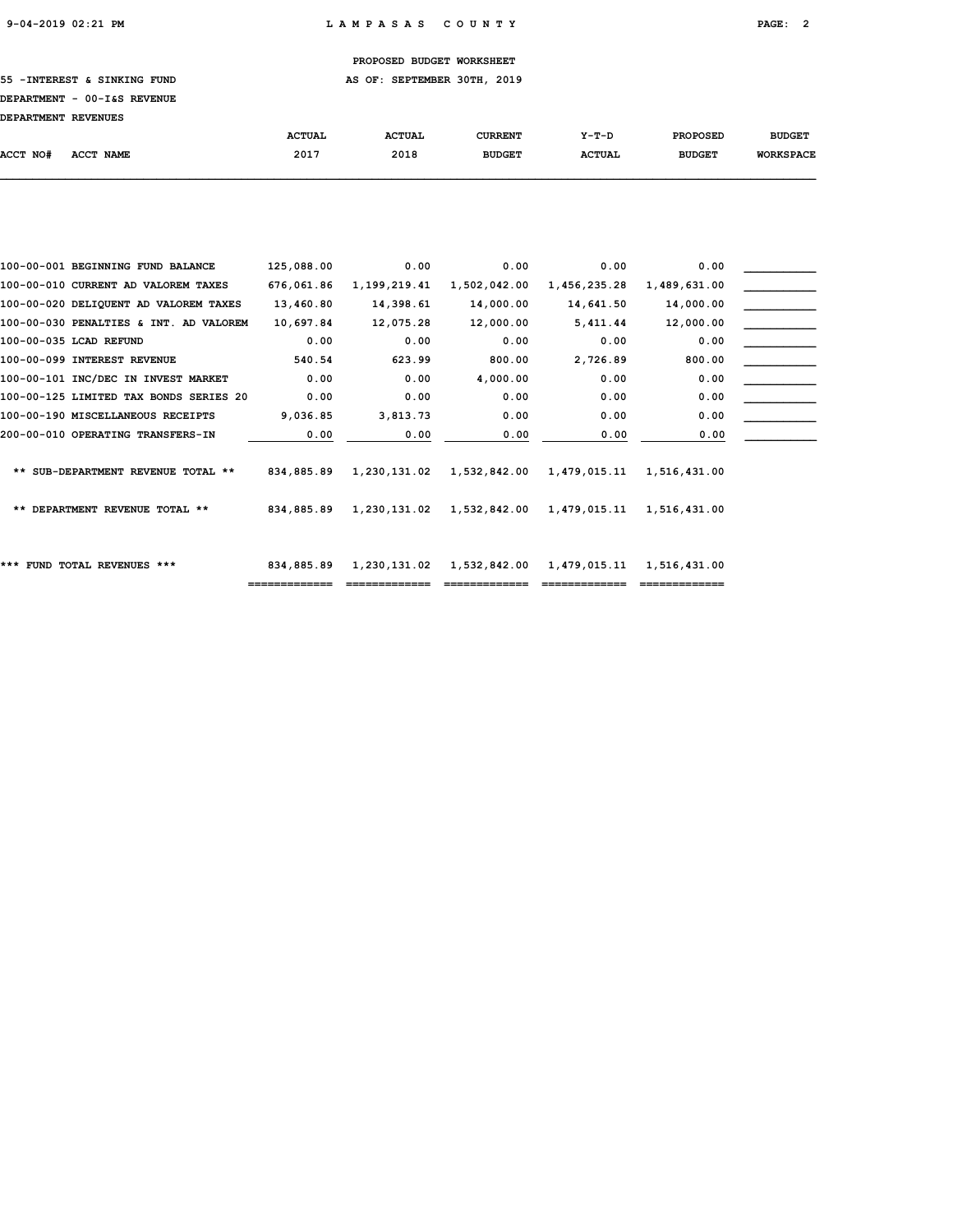#### 55 -INTEREST & SINKING FUND **AS OF: SEPTEMBER 30TH, 2019**

#### DEPARTMENT - 01-I&S EXPENDITURES

|          | DEPARTMENT EXPENDITURES |               |               |               |               |                 |                  |
|----------|-------------------------|---------------|---------------|---------------|---------------|-----------------|------------------|
|          |                         | <b>ACTUAL</b> | <b>ACTUAL</b> | CURRENT       | $Y-T-D$       | <b>PROPOSED</b> | <b>BUDGET</b>    |
| ACCT NO# | ACCT NAME               | 2017          | 2018          | <b>BUDGET</b> | <b>ACTUAL</b> | <b>BUDGET</b>   | <b>WORKSPACE</b> |

# GENERAL EXPENSES ---------------- 401-00-306 OTHER SOURCES C/O 0.00 0.00 0.00 0.00 0.00 0.00 0.00 401-00-307 PREMIUM 0.00 0.00 0.00 0.00 0.00 \_\_\_\_\_\_\_\_\_\_\_ 401-00-318 LEGAL FEES-C/O ISSUANCE 683.42 0.00 0.00 0.00 0.00 0.00 401-00-325 PREMIUM 0.00 0.00 0.00 0.00 0.00 \_\_\_\_\_\_\_\_\_\_\_ 401-00-331 PAYING AGENT FEES  $0.00$  600.00 950.00 1,200.00 950.00 401-00-338 INTEREST PAYMENT 8,568.00 398,764.44 866,892.00 503,492.22 714,275.00 \_\_\_\_\_\_\_\_\_\_\_ 401-00-375 BANK CHARGES 0.00 0.00 0.00 0.00 0.00 \_\_\_\_\_\_\_\_\_\_\_ \*\* CATEGORY TOTAL \*\* 9,251.42 399,364.44 867,842.00 504,692.22 715,225.00 401-00-500 OPERATING TRANSFERS OUT  $\qquad \qquad 0.00$   $\qquad \qquad 0.00$   $\qquad \qquad 0.00$   $\qquad \qquad 0.00$   $\qquad \qquad 0.00$  \*\* CATEGORY TOTAL \*\* 0.00 0.00 0.00 0.00 0.00 NOT USED 8 ---------- 401-00-800 PMT REFUNDING ESCROW AGENT 0.00 0.00 0.00 0.00 0.00 \_\_\_\_\_\_\_\_\_\_\_ \*\* CATEGORY TOTAL \*\* 0.00 0.00 0.00 0.00 0.00 CAPITAL LEASE ------------- 401-00-900 PRINCIPAL PAYMENT 755,000.00 935,000.00 665,000.00 665,000.00 760,000.00 \_\_\_\_\_\_\_\_\_\_\_ 401-00-901 SHERIFFS VEHICLES 0.00 0.00 0.00 0.00 0.00 \_\_\_\_\_\_\_\_\_\_\_  $401-00-902$  CAPITAL PURCHASES  $0.00$   $0.00$   $0.00$   $0.00$   $0.00$   $0.00$   $0.00$ 401-00-903 CAPITAL PURCHASES - PRIN 0.00 0.00 0.00 0.00 0.00 \_\_\_\_\_\_\_\_\_\_\_  $401-00-904$  CAPITAL PURCHASES - INT  $\qquad \qquad 70,379.17$   $\qquad \qquad 0.00$   $\qquad \qquad 0.00$   $\qquad \qquad 363,400.00$   $\qquad \qquad 0.00$   $\qquad \qquad$  \*\* CATEGORY TOTAL \*\* 825,379.17 935,000.00 665,000.00 1,028,400.00 760,000.00 \*\* SUB-DEPARTMENT TOTAL \*\* 1834,630.59 1,334,364.44 1,532,842.00 1,533,092.22 1,475,225.00 \*\*\* DEPARTMENT TOTAL \*\*\* 834,630.59 1,334,364.44 1,532,842.00 1,533,092.22 1,475,225.00 ============= ============= ============= ============= ============= \*\*\* FUND TOTAL EXPENDITURES \*\*\* 834,630.59 1,334,364.44 1,532,842.00 1,533,092.22 1,475,225.00

\*\*\* END OF REPORT \*\*\*

============= ============= ============= ============= =============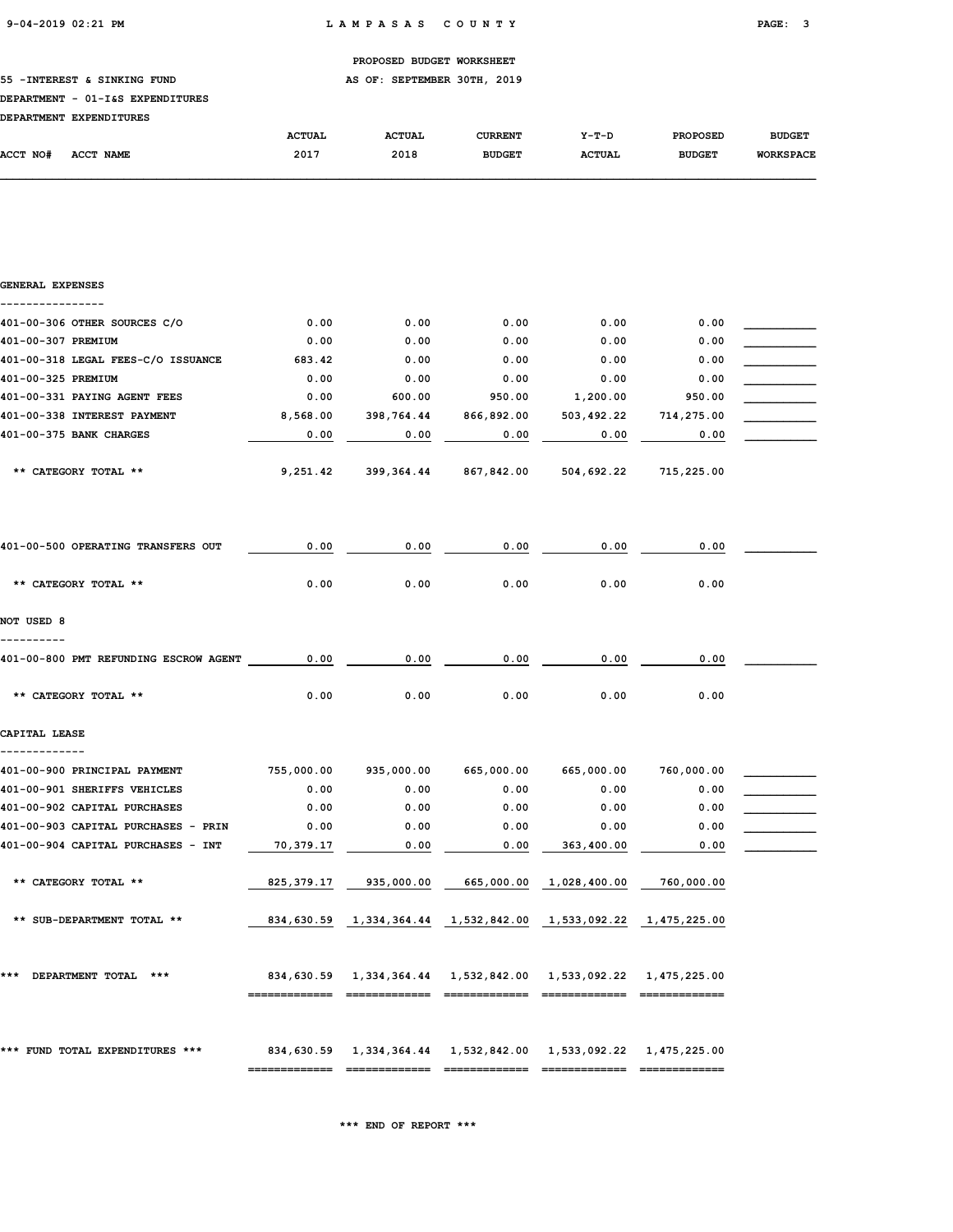#### 60 -FIXED ASSETS \$5000/ABOVE AS OF: SEPTEMBER 30TH, 2019

#### FINANCIAL SUMMARY

|          |           | <b>ACTUAL</b> | <b>ACTUAL</b> | <b>CURRENT</b> | Y-T-D         | <b>PROPOSED</b> | <b>BUDGET</b>    |
|----------|-----------|---------------|---------------|----------------|---------------|-----------------|------------------|
| ACCT NO# | ACCT NAME | 2017          | 2018          | <b>BUDGET</b>  | <b>ACTUAL</b> | <b>BUDGET</b>   | <b>WORKSPACE</b> |
|          |           |               |               |                |               |                 |                  |

#### EXPENDITURE SUMMARY

| *** FUND TOTAL EXPENDITURES ***    | 0.00                               | 0.00 | $0.00$ $0.00$               | 0.00 |
|------------------------------------|------------------------------------|------|-----------------------------|------|
| REVENUES OVER/(UNDER) EXPENDITURES | $0.00$ $0.00$ $0.00$ $0.00$ $0.00$ |      |                             | 0.00 |
| *** TOTAL EXPENDITURES ***         | 0.00                               |      | $0.00$ $0.00$ $0.00$ $0.00$ | 0.00 |
|                                    |                                    |      |                             |      |

\*\*\* END OF REPORT \*\*\*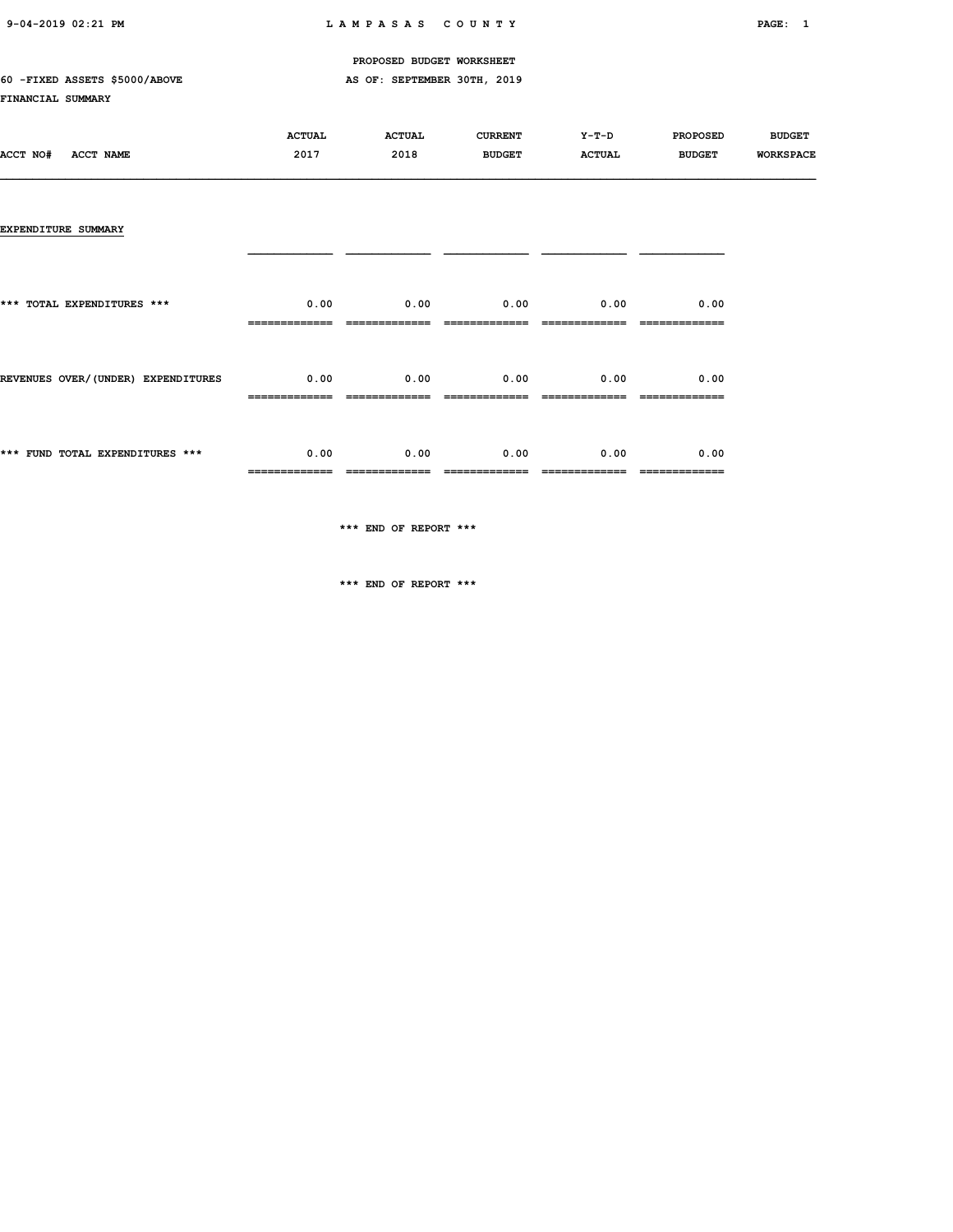#### 88 -LAMP CO STATE COURT COST **AS OF: SEPTEMBER 30TH, 2019**

#### FINANCIAL SUMMARY

| ACCT NO#<br>ACCT NAME                   | <b>ACTUAL</b><br>2017   | <b>ACTUAL</b><br>2018    | <b>CURRENT</b><br><b>BUDGET</b> | Y-T-D<br><b>ACTUAL</b>    | <b>PROPOSED</b><br><b>BUDGET</b> | <b>BUDGET</b><br><b>WORKSPACE</b> |
|-----------------------------------------|-------------------------|--------------------------|---------------------------------|---------------------------|----------------------------------|-----------------------------------|
| <b>REVENUE SUMMARY</b>                  |                         |                          |                                 |                           |                                  |                                   |
| 00-DEPT REVENUE<br>01-DEPT EXPENDITURES | 315.60<br>0.00          | 565.63<br>0.00           | 0.00                            | $0.00$ 1,141.29<br>0.00   | 0.00<br>0.00                     |                                   |
| *** TOTAL REVENUE ***                   | 315.60                  | 565.63                   | 0.00                            | 1,141.29                  | 0.00                             |                                   |
| EXPENDITURE SUMMARY                     |                         |                          |                                 |                           |                                  |                                   |
| 01-DEPT EXPENDITURES                    | 0.00                    | 0.00                     | 0.00                            | 0.00                      | 0.00                             |                                   |
| *** TOTAL EXPENDITURES ***              | 0.00                    | 0.00                     | 0.00                            | 0.00                      | 0.00                             |                                   |
| REVENUES OVER/(UNDER) EXPENDITURES      | 315.60<br>============= | 565.63<br>============== | 0.00<br>-------------           | 1,141.29<br>------------- | 0.00<br>-------------            |                                   |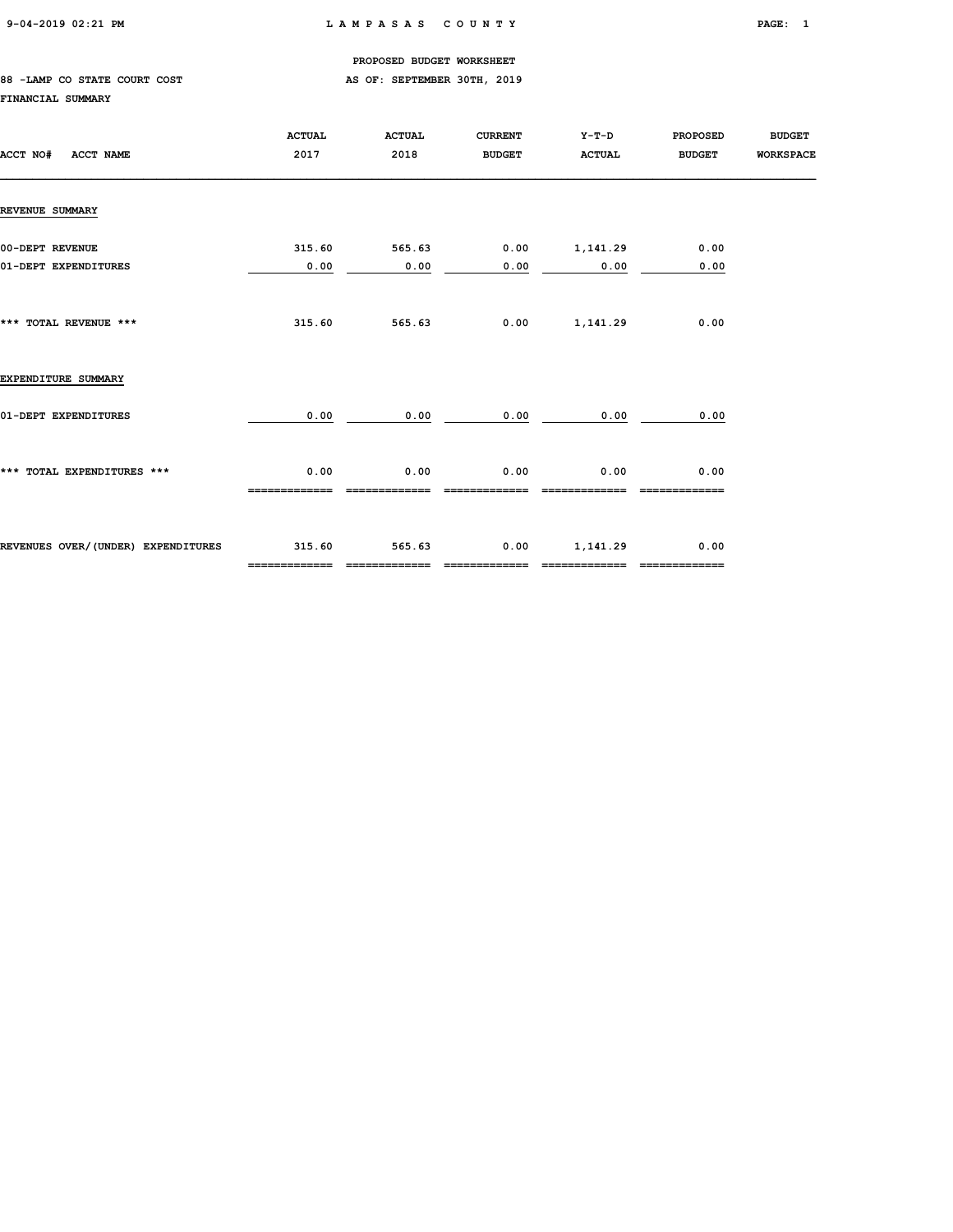88 -LAMP CO STATE COURT COST COME CONSTANTING AS OF: SEPTEMBER 30TH, 2019

### DEPARTMENT - 00-DEPT REVENUE

| <b>IDEPARTMENT REVENUES</b> |           |               |               |                |               |                 |                  |
|-----------------------------|-----------|---------------|---------------|----------------|---------------|-----------------|------------------|
|                             |           | <b>ACTUAL</b> | <b>ACTUAL</b> | <b>CURRENT</b> | $Y-T-D$       | <b>PROPOSED</b> | <b>BUDGET</b>    |
| ACCT NO#                    | ACCT NAME | 2017          | 2018          | <b>BUDGET</b>  | <b>ACTUAL</b> | <b>BUDGET</b>   | <b>WORKSPACE</b> |

| 100-00-099 INTEREST REVENUE        | 315.60 | 565.63 | 0.00 | 1,141.29 | 0.00 |  |
|------------------------------------|--------|--------|------|----------|------|--|
| ** SUB-DEPARTMENT REVENUE TOTAL ** | 315.60 | 565.63 | 0.00 | 1,141.29 | 0.00 |  |
| ** DEPARTMENT REVENUE TOTAL **     | 315.60 | 565.63 | 0.00 | 1,141.29 | 0.00 |  |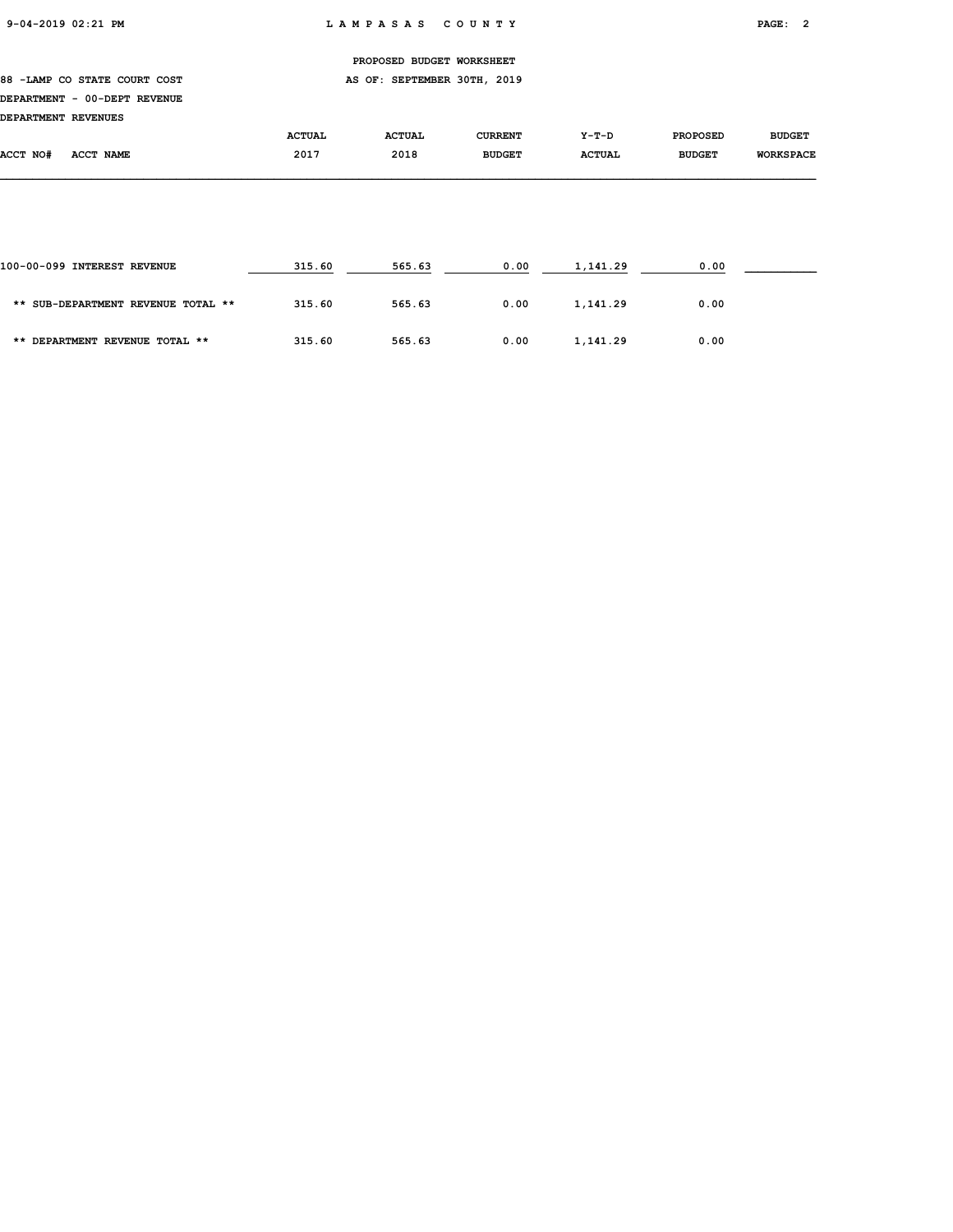#### 88 -LAMP CO STATE COURT COST COME CONSTANTING AS OF: SEPTEMBER 30TH, 2019

#### DEPARTMENT - 01-DEPT EXPENDITURES

#### DEPARTMENT REVENUES

| pserviveni nsvenoso |           |               |               |               |               |                 |                  |
|---------------------|-----------|---------------|---------------|---------------|---------------|-----------------|------------------|
|                     |           | <b>ACTUAL</b> | <b>ACTUAL</b> | CURRENT       | $Y-T-D$       | <b>PROPOSED</b> | <b>BUDGET</b>    |
| ACCT NO#            | ACCT NAME | 2017          | 2018          | <b>BUDGET</b> | <b>ACTUAL</b> | <b>BUDGET</b>   | <b>WORKSPACE</b> |
|                     |           |               |               |               |               |                 |                  |

| *** FUND TOTAL REVENUES ***         | 315.60 | 565.63 | 0.00 | 1,141.29 | 0.00 |  |
|-------------------------------------|--------|--------|------|----------|------|--|
| ** DEPARTMENT REVENUE TOTAL **      | 0.00   | 0.00   | 0.00 | 0.00     | 0.00 |  |
| ** SUB-DEPARTMENT REVENUE TOTAL **  | 0.00   | 0.00   | 0.00 | 0.00     | 0.00 |  |
| 201-00-010 OPERATING TRANSFERS - IN | 0.00   | 0.00   | 0.00 | 0.00     | 0.00 |  |